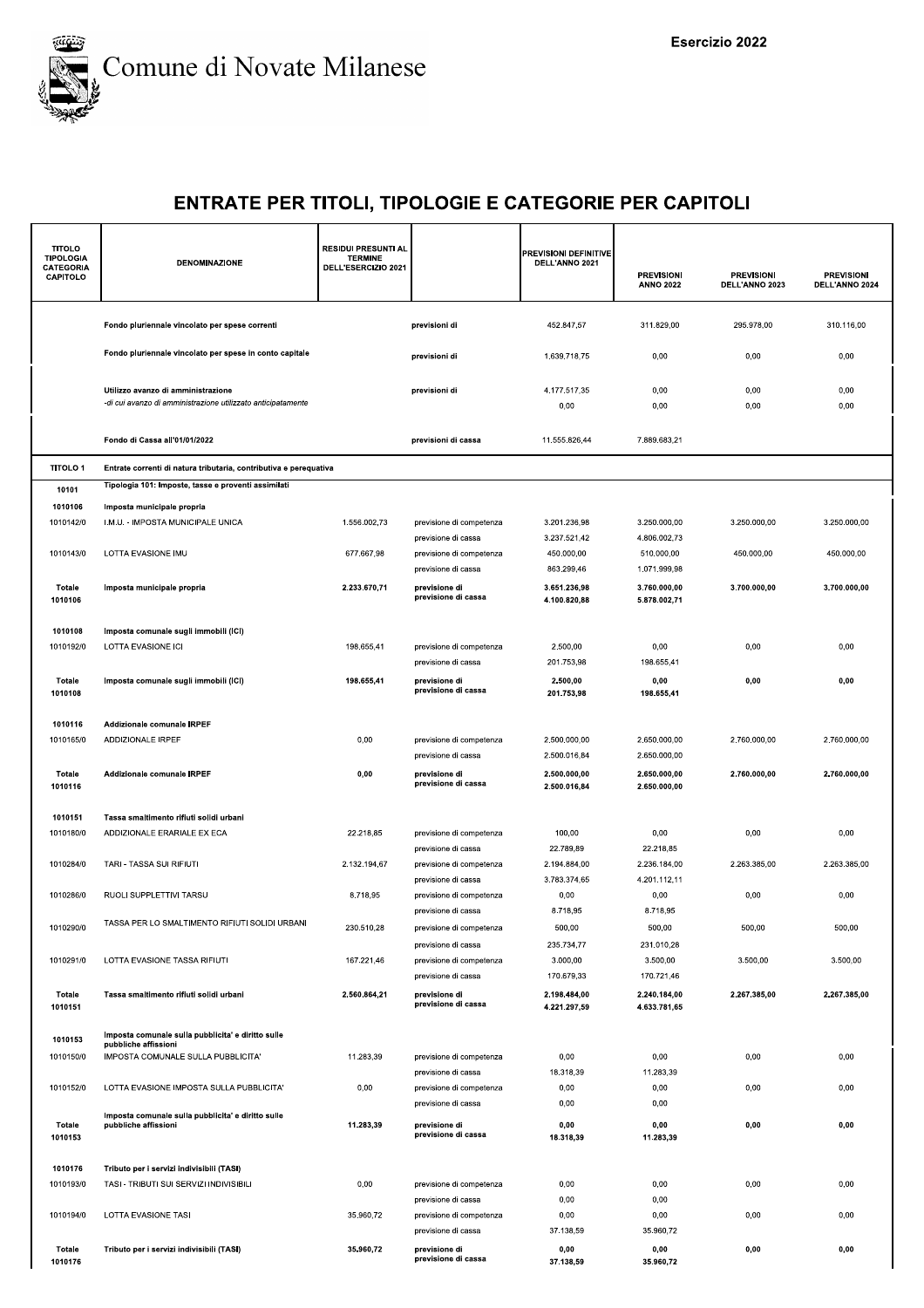

| <b>TITOLO</b><br><b>TIPOLOGIA</b><br><b>CATEGORIA</b><br>CAPITOLO | DENOMINAZIONE                                                                                                        | <b>RESIDUI PRESUNTI AL</b><br><b>TERMINE</b><br>DELL'ESERCIZIO 2021                                                                                                                                                                                                                                                                                                                                                                                                                                                                                                                                                                                                                                                                                                                                                                                                                                                                                                                                                                                                                                                                                                                                                                                                                                                                                                                                                                                                                                                                                                                                                                                                                             |                                                 | PREVISIONI DEFINITIVE<br>DELL'ANNO 2021 | <b>PREVISIONI</b><br><b>ANNO 2022</b> | <b>PREVISIONI</b><br>DELL'ANNO 2023 | <b>PREVISIONI</b><br>DELL'ANNO 2024 |
|-------------------------------------------------------------------|----------------------------------------------------------------------------------------------------------------------|-------------------------------------------------------------------------------------------------------------------------------------------------------------------------------------------------------------------------------------------------------------------------------------------------------------------------------------------------------------------------------------------------------------------------------------------------------------------------------------------------------------------------------------------------------------------------------------------------------------------------------------------------------------------------------------------------------------------------------------------------------------------------------------------------------------------------------------------------------------------------------------------------------------------------------------------------------------------------------------------------------------------------------------------------------------------------------------------------------------------------------------------------------------------------------------------------------------------------------------------------------------------------------------------------------------------------------------------------------------------------------------------------------------------------------------------------------------------------------------------------------------------------------------------------------------------------------------------------------------------------------------------------------------------------------------------------|-------------------------------------------------|-----------------------------------------|---------------------------------------|-------------------------------------|-------------------------------------|
| 1010199<br>1010280/0                                              | Altre imposte, tasse e proventi assimilati n.a.c.<br>TASSA PER L'AMMISSIONE AI CONCORSI PER POSTI DI<br><b>RUOLO</b> | 0,00                                                                                                                                                                                                                                                                                                                                                                                                                                                                                                                                                                                                                                                                                                                                                                                                                                                                                                                                                                                                                                                                                                                                                                                                                                                                                                                                                                                                                                                                                                                                                                                                                                                                                            | previsione di competenza<br>previsione di cassa | 510,00<br>530,00                        | 500,00<br>500,00                      | 500,00                              | 500,00                              |
| Totale<br>1010199                                                 | Altre imposte, tasse e proventi assimilati n.a.c.                                                                    | 0,00                                                                                                                                                                                                                                                                                                                                                                                                                                                                                                                                                                                                                                                                                                                                                                                                                                                                                                                                                                                                                                                                                                                                                                                                                                                                                                                                                                                                                                                                                                                                                                                                                                                                                            | previsione di<br>previsione di cassa            | 510,00<br>530,00                        | 500,00<br>500,00                      | 500,00                              | 500,00                              |
| Totale<br>10101                                                   | Tipologia 101: Imposte, tasse e proventi assimilati                                                                  | 5.040.434,44                                                                                                                                                                                                                                                                                                                                                                                                                                                                                                                                                                                                                                                                                                                                                                                                                                                                                                                                                                                                                                                                                                                                                                                                                                                                                                                                                                                                                                                                                                                                                                                                                                                                                    | previsione di<br>previsione di cassa            | 8.352.730,98<br>11.079.876,27           | 8.650.684,00<br>13.408.183,88         | 8.727.885,00                        | 8.727.885,00                        |
| 10301                                                             | Tipologia 301: Fondi perequativi da Amministrazioni<br>Centrali                                                      |                                                                                                                                                                                                                                                                                                                                                                                                                                                                                                                                                                                                                                                                                                                                                                                                                                                                                                                                                                                                                                                                                                                                                                                                                                                                                                                                                                                                                                                                                                                                                                                                                                                                                                 |                                                 |                                         |                                       |                                     |                                     |
| 1030101                                                           | Fondi perequativi dallo Stato                                                                                        |                                                                                                                                                                                                                                                                                                                                                                                                                                                                                                                                                                                                                                                                                                                                                                                                                                                                                                                                                                                                                                                                                                                                                                                                                                                                                                                                                                                                                                                                                                                                                                                                                                                                                                 |                                                 |                                         |                                       |                                     |                                     |
| 1030297/0                                                         | ENTRATE DA FONDO DI SOLIDARIETA' COMUNALE                                                                            |                                                                                                                                                                                                                                                                                                                                                                                                                                                                                                                                                                                                                                                                                                                                                                                                                                                                                                                                                                                                                                                                                                                                                                                                                                                                                                                                                                                                                                                                                                                                                                                                                                                                                                 | previsione di competenza                        |                                         |                                       |                                     |                                     |
| Totale<br>1030101                                                 | Fondi perequativi dallo Stato                                                                                        | 292.059.76                                                                                                                                                                                                                                                                                                                                                                                                                                                                                                                                                                                                                                                                                                                                                                                                                                                                                                                                                                                                                                                                                                                                                                                                                                                                                                                                                                                                                                                                                                                                                                                                                                                                                      | previsione di<br>previsione di cassa            | 2.634.983,68<br>2.740.271,19            | 2.704.000,00<br>2.996.059,76          | 2.730.000.00                        | 2.760.000,00                        |
| Totale<br>10301                                                   | Tipologia 301: Fondi perequativi da Amministrazioni<br>Centrali                                                      | 292.059,76<br>2.730.000,00<br>2.760.000,00<br>2.634.983,68<br>2.704.000,00<br>2.740.271,19<br>2.996.059,76<br>previsione di cassa<br>2.634.983,68<br>2.704.000,00<br>2.730.000,00<br>2.760.000,00<br>292.059,76<br>previsione di<br>previsione di cassa<br>2.740.271,19<br>2.996.059,76<br>5.332.494,20<br>10.987.714,66<br>11.354.684,00<br>11.457.885,00<br>11.487.885,00<br>previsione di<br>previsione di cassa<br>13.820.147,46<br>16.404.243,64<br>0,00<br>0,00<br>0,00<br>365.959,38<br>0,00<br>previsione di competenza<br>365.959,38<br>0,00<br>previsione di cassa<br>0,00<br>84.408,52<br>0,00<br>0,00<br>0,00<br>previsione di competenza<br>84.408,52<br>0,00<br>previsione di cassa<br>0,00<br>15.357,89<br>0,00<br>0,00<br>0,00<br>previsione di competenza<br>15.357,89<br>0,00<br>previsione di cassa<br>10.626,98<br>10.500,00<br>13.000,00<br>13.000,00<br>13.000,00<br>previsione di competenza<br>23.626,98<br>10.500,00<br>previsione di cassa<br>0,00<br>0,00<br>0,00<br>0,00<br>0,00<br>previsione di competenza<br>0,00<br>0,00<br>previsione di cassa<br>0,00<br>9.204,87<br>0,00<br>0,00<br>0,00<br>previsione di competenza<br>9.204,87<br>0,00<br>previsione di cassa<br>0,00<br>23.210,88<br>0,00<br>0,00<br>0.00<br>previsione di competenza<br>23.210.88<br>0,00<br>previsione di cassa<br>0,00<br>1.000,00<br>1.000,00<br>1.000,00<br>1.000,00<br>previsione di competenza<br>1.000,00<br>1.000,00<br>previsione di cassa<br>0,00<br>previsione di competenza<br>50.000,00<br>120.000,00<br>120.000,00<br>120.000,00<br>50.000,00<br>120.000,00<br>previsione di cassa<br>0,00<br>previsione di competenza<br>27.429.00<br>27.429,00<br>27.429.00<br>27.429.00 |                                                 |                                         |                                       |                                     |                                     |
| 10000<br>Totale TITOLO                                            | Entrate correnti di natura tributaria, contributiva e<br>perequativa                                                 |                                                                                                                                                                                                                                                                                                                                                                                                                                                                                                                                                                                                                                                                                                                                                                                                                                                                                                                                                                                                                                                                                                                                                                                                                                                                                                                                                                                                                                                                                                                                                                                                                                                                                                 |                                                 |                                         |                                       |                                     |                                     |
| TITOLO <sub>2</sub>                                               | Trasferimenti correnti                                                                                               |                                                                                                                                                                                                                                                                                                                                                                                                                                                                                                                                                                                                                                                                                                                                                                                                                                                                                                                                                                                                                                                                                                                                                                                                                                                                                                                                                                                                                                                                                                                                                                                                                                                                                                 |                                                 |                                         |                                       |                                     |                                     |
| 20101                                                             | Tipologia 101: Trasferimenti correnti da Amministrazioni<br>pubbliche                                                |                                                                                                                                                                                                                                                                                                                                                                                                                                                                                                                                                                                                                                                                                                                                                                                                                                                                                                                                                                                                                                                                                                                                                                                                                                                                                                                                                                                                                                                                                                                                                                                                                                                                                                 |                                                 |                                         |                                       |                                     |                                     |
| 2010101                                                           | Trasferimenti correnti da Amministrazioni Centrali                                                                   |                                                                                                                                                                                                                                                                                                                                                                                                                                                                                                                                                                                                                                                                                                                                                                                                                                                                                                                                                                                                                                                                                                                                                                                                                                                                                                                                                                                                                                                                                                                                                                                                                                                                                                 |                                                 |                                         |                                       |                                     |                                     |
| 2010570/0                                                         | ALTRI CONTRIBUTI GENERALI DALLO STATO                                                                                |                                                                                                                                                                                                                                                                                                                                                                                                                                                                                                                                                                                                                                                                                                                                                                                                                                                                                                                                                                                                                                                                                                                                                                                                                                                                                                                                                                                                                                                                                                                                                                                                                                                                                                 |                                                 |                                         |                                       |                                     |                                     |
| 2010571/0                                                         | FONDO DI SOLIDARIETA' ALIMENTARE                                                                                     |                                                                                                                                                                                                                                                                                                                                                                                                                                                                                                                                                                                                                                                                                                                                                                                                                                                                                                                                                                                                                                                                                                                                                                                                                                                                                                                                                                                                                                                                                                                                                                                                                                                                                                 |                                                 |                                         |                                       |                                     |                                     |
|                                                                   |                                                                                                                      |                                                                                                                                                                                                                                                                                                                                                                                                                                                                                                                                                                                                                                                                                                                                                                                                                                                                                                                                                                                                                                                                                                                                                                                                                                                                                                                                                                                                                                                                                                                                                                                                                                                                                                 |                                                 |                                         |                                       |                                     |                                     |
| 2010572/0                                                         | TRASFERIMENTI DA AMMINISTRAZIONI CENTRALI                                                                            |                                                                                                                                                                                                                                                                                                                                                                                                                                                                                                                                                                                                                                                                                                                                                                                                                                                                                                                                                                                                                                                                                                                                                                                                                                                                                                                                                                                                                                                                                                                                                                                                                                                                                                 |                                                 |                                         |                                       |                                     |                                     |
|                                                                   | CONTRIBUTO DALLO STATO TASSA RIFIUTI ISTITUTI                                                                        |                                                                                                                                                                                                                                                                                                                                                                                                                                                                                                                                                                                                                                                                                                                                                                                                                                                                                                                                                                                                                                                                                                                                                                                                                                                                                                                                                                                                                                                                                                                                                                                                                                                                                                 |                                                 |                                         |                                       |                                     |                                     |
| 2010573/0                                                         | <b>SCOLASTICI</b>                                                                                                    |                                                                                                                                                                                                                                                                                                                                                                                                                                                                                                                                                                                                                                                                                                                                                                                                                                                                                                                                                                                                                                                                                                                                                                                                                                                                                                                                                                                                                                                                                                                                                                                                                                                                                                 |                                                 |                                         |                                       |                                     |                                     |
| 2010574/0                                                         | TRASFERIMENTO RISORSE PER EMERGENZA COVID 19                                                                         |                                                                                                                                                                                                                                                                                                                                                                                                                                                                                                                                                                                                                                                                                                                                                                                                                                                                                                                                                                                                                                                                                                                                                                                                                                                                                                                                                                                                                                                                                                                                                                                                                                                                                                 |                                                 |                                         |                                       |                                     |                                     |
|                                                                   |                                                                                                                      |                                                                                                                                                                                                                                                                                                                                                                                                                                                                                                                                                                                                                                                                                                                                                                                                                                                                                                                                                                                                                                                                                                                                                                                                                                                                                                                                                                                                                                                                                                                                                                                                                                                                                                 |                                                 |                                         |                                       |                                     |                                     |
| 2010575/0                                                         | CONTRIBUTO MIBACT                                                                                                    |                                                                                                                                                                                                                                                                                                                                                                                                                                                                                                                                                                                                                                                                                                                                                                                                                                                                                                                                                                                                                                                                                                                                                                                                                                                                                                                                                                                                                                                                                                                                                                                                                                                                                                 |                                                 |                                         |                                       |                                     |                                     |
| 2010576/0                                                         | CONTRIBUTO MIUR PER SERVIZI 0-3 ANNI                                                                                 |                                                                                                                                                                                                                                                                                                                                                                                                                                                                                                                                                                                                                                                                                                                                                                                                                                                                                                                                                                                                                                                                                                                                                                                                                                                                                                                                                                                                                                                                                                                                                                                                                                                                                                 |                                                 |                                         |                                       |                                     |                                     |
|                                                                   |                                                                                                                      |                                                                                                                                                                                                                                                                                                                                                                                                                                                                                                                                                                                                                                                                                                                                                                                                                                                                                                                                                                                                                                                                                                                                                                                                                                                                                                                                                                                                                                                                                                                                                                                                                                                                                                 |                                                 |                                         |                                       |                                     |                                     |
| 2010578/0                                                         | CONTRIBUTO PER ACCOGLIENZA RICHIEDENTI<br>PROTEZIONE INTERNAZIONALE                                                  |                                                                                                                                                                                                                                                                                                                                                                                                                                                                                                                                                                                                                                                                                                                                                                                                                                                                                                                                                                                                                                                                                                                                                                                                                                                                                                                                                                                                                                                                                                                                                                                                                                                                                                 |                                                 |                                         |                                       |                                     |                                     |
|                                                                   | CONTRIBUTO DALLO STATO MINOR GETTITO                                                                                 |                                                                                                                                                                                                                                                                                                                                                                                                                                                                                                                                                                                                                                                                                                                                                                                                                                                                                                                                                                                                                                                                                                                                                                                                                                                                                                                                                                                                                                                                                                                                                                                                                                                                                                 |                                                 |                                         |                                       |                                     |                                     |
| 2010579/0                                                         | ADD.COMUNALE IRPEF                                                                                                   |                                                                                                                                                                                                                                                                                                                                                                                                                                                                                                                                                                                                                                                                                                                                                                                                                                                                                                                                                                                                                                                                                                                                                                                                                                                                                                                                                                                                                                                                                                                                                                                                                                                                                                 |                                                 |                                         |                                       |                                     |                                     |
| 2010580/0                                                         | RISTORO RIDUZIONE IMU 2014 - D.M. 20/06/2014                                                                         |                                                                                                                                                                                                                                                                                                                                                                                                                                                                                                                                                                                                                                                                                                                                                                                                                                                                                                                                                                                                                                                                                                                                                                                                                                                                                                                                                                                                                                                                                                                                                                                                                                                                                                 |                                                 |                                         |                                       |                                     |                                     |
|                                                                   |                                                                                                                      |                                                                                                                                                                                                                                                                                                                                                                                                                                                                                                                                                                                                                                                                                                                                                                                                                                                                                                                                                                                                                                                                                                                                                                                                                                                                                                                                                                                                                                                                                                                                                                                                                                                                                                 | previsione di cassa                             | 27.429,00                               | 27.429,00                             |                                     |                                     |
| 2010584/0                                                         | RIMBORSO MINOR GETTITO IMU TERRENI AGRICOLI                                                                          | 0,00                                                                                                                                                                                                                                                                                                                                                                                                                                                                                                                                                                                                                                                                                                                                                                                                                                                                                                                                                                                                                                                                                                                                                                                                                                                                                                                                                                                                                                                                                                                                                                                                                                                                                            | previsione di competenza<br>previsione di cassa | 9.678,00<br>9.678.00                    | 9.678,00<br>9.678,00                  | 9.678,00                            | 9.678,00                            |
| 2010585/0                                                         | RISTORO MINOR GETTITO IMU IMMOBILI CATEGORIA                                                                         | 0,00                                                                                                                                                                                                                                                                                                                                                                                                                                                                                                                                                                                                                                                                                                                                                                                                                                                                                                                                                                                                                                                                                                                                                                                                                                                                                                                                                                                                                                                                                                                                                                                                                                                                                            | previsione di competenza                        | 15.014,00                               | 15.014,00                             | 15.014,00                           | 15.014,00                           |
|                                                                   | D/E                                                                                                                  |                                                                                                                                                                                                                                                                                                                                                                                                                                                                                                                                                                                                                                                                                                                                                                                                                                                                                                                                                                                                                                                                                                                                                                                                                                                                                                                                                                                                                                                                                                                                                                                                                                                                                                 | previsione di cassa                             | 15.014,00                               | 15.014,00                             |                                     |                                     |
| 2010586/0                                                         | RISTORO PER RIDUZIONE ICI-IMU (SENTENZA<br>CONS.STATO N. 5008/2015)                                                  | 0,00                                                                                                                                                                                                                                                                                                                                                                                                                                                                                                                                                                                                                                                                                                                                                                                                                                                                                                                                                                                                                                                                                                                                                                                                                                                                                                                                                                                                                                                                                                                                                                                                                                                                                            | previsione di competenza                        | 4.048.00                                | 4.048,00                              | 4.048,00                            | 4.048,00                            |
|                                                                   | QUOTA DI CONTRIBUTO 530/MLN ART. 8 C, 10 DL 78/15                                                                    |                                                                                                                                                                                                                                                                                                                                                                                                                                                                                                                                                                                                                                                                                                                                                                                                                                                                                                                                                                                                                                                                                                                                                                                                                                                                                                                                                                                                                                                                                                                                                                                                                                                                                                 | previsione di cassa                             | 4.048,00                                | 4.048,00                              |                                     |                                     |
| 2010667/0                                                         |                                                                                                                      | 0,00                                                                                                                                                                                                                                                                                                                                                                                                                                                                                                                                                                                                                                                                                                                                                                                                                                                                                                                                                                                                                                                                                                                                                                                                                                                                                                                                                                                                                                                                                                                                                                                                                                                                                            | previsione di competenza<br>previsione di cassa | 269.494,00<br>269.494,00                | 269.494,00<br>269.494,00              | 170.680,00                          | 170.680,00                          |
| 2011020/0                                                         | QUOTA 5 PER MILLE IRPEF PER SOSTEGNO                                                                                 | 0,00                                                                                                                                                                                                                                                                                                                                                                                                                                                                                                                                                                                                                                                                                                                                                                                                                                                                                                                                                                                                                                                                                                                                                                                                                                                                                                                                                                                                                                                                                                                                                                                                                                                                                            | previsione di competenza                        | 11.749,67                               | 12.000,00                             | 12.000,00                           | 12.000,00                           |
|                                                                   | ATT.SOCIALI                                                                                                          |                                                                                                                                                                                                                                                                                                                                                                                                                                                                                                                                                                                                                                                                                                                                                                                                                                                                                                                                                                                                                                                                                                                                                                                                                                                                                                                                                                                                                                                                                                                                                                                                                                                                                                 | previsione di cassa                             | 11.749,67                               | 12.000,00                             |                                     |                                     |
| Totale<br>2010101                                                 | Trasferimenti correnti da Amministrazioni Centrali                                                                   | 10.626,98                                                                                                                                                                                                                                                                                                                                                                                                                                                                                                                                                                                                                                                                                                                                                                                                                                                                                                                                                                                                                                                                                                                                                                                                                                                                                                                                                                                                                                                                                                                                                                                                                                                                                       | previsione di<br>previsione di cassa            | 897.054,21<br>897.054,21                | 471.663,00<br>482.289,98              | 372.849,00                          | 372.849,00                          |
| 2010102                                                           | Trasferimenti correnti da Amministrazioni Locali                                                                     |                                                                                                                                                                                                                                                                                                                                                                                                                                                                                                                                                                                                                                                                                                                                                                                                                                                                                                                                                                                                                                                                                                                                                                                                                                                                                                                                                                                                                                                                                                                                                                                                                                                                                                 |                                                 |                                         |                                       |                                     |                                     |
|                                                                   |                                                                                                                      |                                                                                                                                                                                                                                                                                                                                                                                                                                                                                                                                                                                                                                                                                                                                                                                                                                                                                                                                                                                                                                                                                                                                                                                                                                                                                                                                                                                                                                                                                                                                                                                                                                                                                                 |                                                 |                                         |                                       |                                     |                                     |
|                                                                   |                                                                                                                      |                                                                                                                                                                                                                                                                                                                                                                                                                                                                                                                                                                                                                                                                                                                                                                                                                                                                                                                                                                                                                                                                                                                                                                                                                                                                                                                                                                                                                                                                                                                                                                                                                                                                                                 |                                                 |                                         |                                       |                                     |                                     |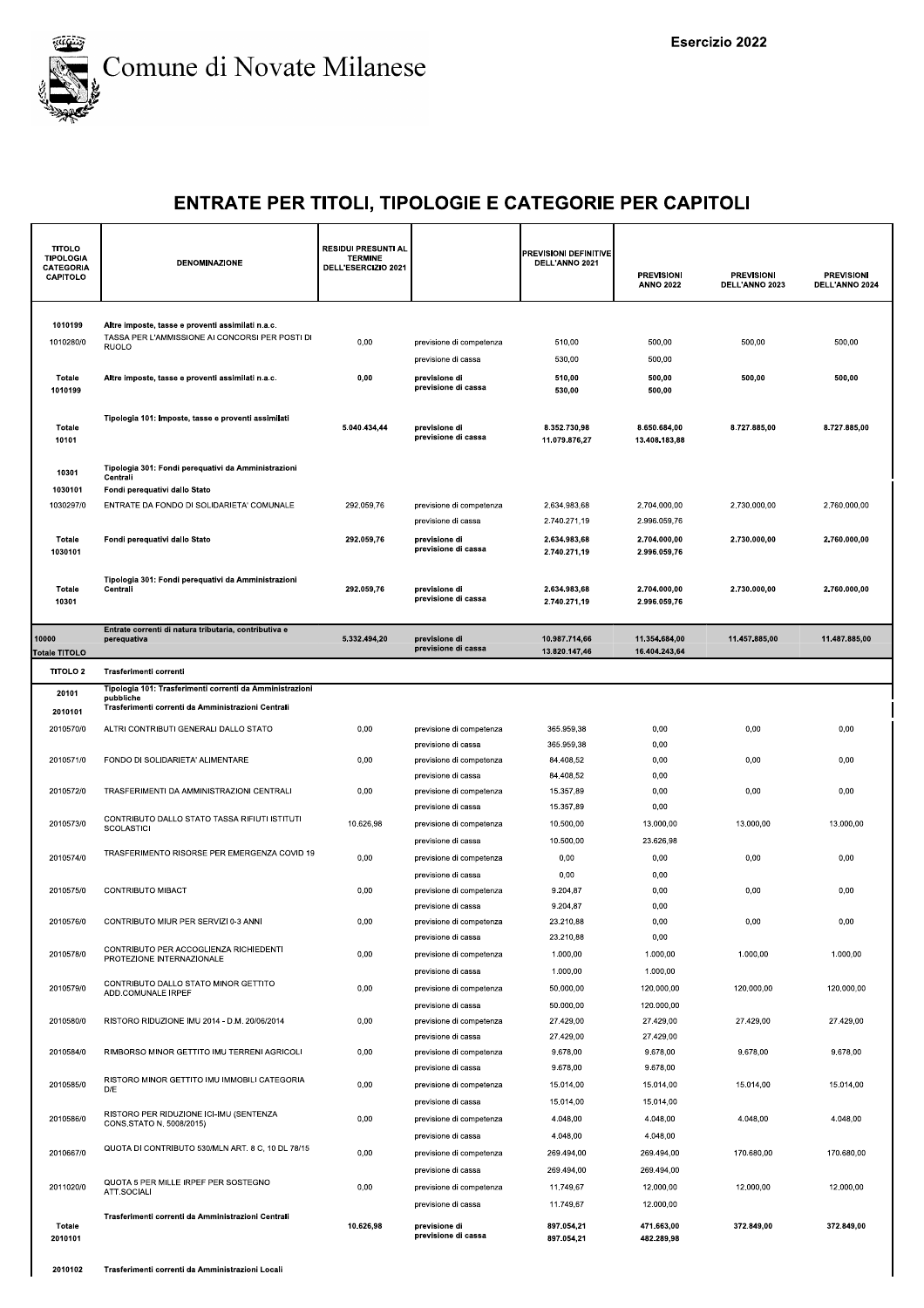

| <b>TITOLO</b><br><b>TIPOLOGIA</b><br><b>CATEGORIA</b> | DENOMINAZIONE                                                                               | <b>RESIDUI PRESUNTI AL</b><br><b>TERMINE</b><br>DELL'ESERCIZIO 2021 |                                                 | <b>PREVISIONI DEFINITIVE</b><br>DELL'ANNO 2021 | <b>PREVISIONI</b>        | <b>PREVISIONI</b> | <b>PREVISIONI</b> |
|-------------------------------------------------------|---------------------------------------------------------------------------------------------|---------------------------------------------------------------------|-------------------------------------------------|------------------------------------------------|--------------------------|-------------------|-------------------|
| CAPITOLO                                              |                                                                                             |                                                                     |                                                 |                                                | <b>ANNO 2022</b>         | DELL'ANNO 2023    | DELL'ANNO 2024    |
| 2010700/0                                             | CONTRIBUTO REGIONALE SERVIZIO AES                                                           | 52.300,50                                                           | previsione di competenza                        | 128.835,00                                     | 153.122,00               | 140.500,00        | 140.500,00        |
|                                                       |                                                                                             |                                                                     | previsione di cassa                             | 128.835,00                                     | 205.422,50               |                   |                   |
| 2010909/0                                             | CONTRIBUTO ASILI NIDO                                                                       | 0,01                                                                | previsione di competenza<br>previsione di cassa | 24.964,35<br>55.226,21                         | 20.000.00<br>20.000,01   | 20.000,00         | 20.000,00         |
| 2010910/0                                             | CONTRIBUTO REGIONALE 'NIDI GRATIS'                                                          | 0,00                                                                | previsione di competenza                        | 26.491,24                                      | 50.000,00                | 50.000,00         | 50.000,00         |
|                                                       |                                                                                             |                                                                     | previsione di cassa                             | 26.491.24                                      | 50.000.00                |                   |                   |
| 2010915/0                                             | CONTRIBUTO ASSISTENZA DOMICILIARE MINORI                                                    | 0,00                                                                | previsione di competenza<br>previsione di cassa | 4.851,80<br>21.529,23                          | 15.000,00<br>15.000,00   | 15.000,00         | 15.000,00         |
| 2010950/0                                             | CONTRIBUTO REGIONALE                                                                        | 0,00                                                                | previsione di competenza                        | 14.000,00                                      | 10.151,00                | 10.151,00         | 0,00              |
|                                                       |                                                                                             |                                                                     | previsione di cassa                             | 14.000,00                                      | 10.151,00                |                   |                   |
| 2010952/0                                             | CONTRIBUTI PER SERVIZIO TUTELA MINORI                                                       | 0,00                                                                | previsione di competenza<br>previsione di cassa | 13.922,64<br>30.652,85                         | 18.000,00<br>18.000,00   | 18.000,00         | 18.000,00         |
| 2010956/0                                             | CONTRIBUTO REGIONALE BUONA SCUOLA O - 6 ANNI                                                | 0,00                                                                | previsione di competenza                        | 65.803,10                                      | 0,00                     | 0,00              | 0,00              |
|                                                       |                                                                                             |                                                                     | previsione di cassa                             | 65.803,10                                      | 0,00                     |                   |                   |
| 2010959/0                                             | CONTRIBUTO REGIONALE DOTE LAVORO                                                            | 0,00                                                                | previsione di competenza<br>previsione di cassa | 3.000,00<br>3.000,00                           | 3.000,00<br>3.000,00     | 3.000,00          | 3.000,00          |
| 2010962/0                                             | CONTRIBUTI REGIONALI PER FUNZIONI SOCIALI                                                   | 59.819,83                                                           | previsione di competenza                        | 70.000,00                                      | 70.000,00                | 70.000,00         | 70.000.00         |
|                                                       | CONTRIBUTI REGIONALI PER ABBATTIMENTO                                                       |                                                                     | previsione di cassa                             | 70.000.00                                      | 129.819,83               |                   |                   |
| 2010967/0                                             | <b>BARRIERE ARCHITETTONICHE</b>                                                             | 0,00                                                                | previsione di competenza                        | 10.000.00<br>10.000,00                         | 10.000,00<br>10.000,00   | 10.000,00         | 10.000.00         |
| 2010968/0                                             | TRASFERIMENTI DA ENTI LOCALI                                                                | 0,00                                                                | previsione di cassa<br>previsione di competenza | 2.400,00                                       | 31.000,00                | 0,00              | 0,00              |
|                                                       |                                                                                             |                                                                     | previsione di cassa                             | 2.400,00                                       | 31.000,00                |                   |                   |
| 2010969/0                                             | TRASFERIMENTI DA AMMINISTRAZIONI LOCALI                                                     | 101,00                                                              | previsione di competenza                        | 101,00                                         | 0,00                     | 0,00              | 0,00              |
| 2011077/0                                             | CONTRIBUTO REGIONALE TRASPORTO ALUNNI DISABILI                                              | 2.474,00                                                            | previsione di cassa<br>previsione di competenza | 101,00<br>7.652,00                             | 101,00<br>8.000,00       | 8.000,00          | 8.000,00          |
|                                                       |                                                                                             |                                                                     | previsione di cassa                             | 7.652,00                                       | 10.474,00                |                   |                   |
| Totale                                                | Trasferimenti correnti da Amministrazioni Locali                                            | 114.695,34                                                          | previsione di                                   | 372.021,13                                     | 388.273,00               | 344.651,00        | 334.500,00        |
| 2010102                                               |                                                                                             |                                                                     | previsione di cassa                             | 435.690,63                                     | 502.968,34               |                   |                   |
| Totale<br>20101                                       | Tipologia 101: Trasferimenti correnti da Amministrazioni<br>pubbliche                       | 125.322,32                                                          | previsione di<br>previsione di cassa            | 1.269.075,34<br>1.332.744,84                   | 859.936,00<br>985.258,32 | 717.500,00        | 707.349,00        |
|                                                       |                                                                                             |                                                                     |                                                 |                                                |                          |                   |                   |
| 20103<br>2010302                                      | Tipologia 103: Trasferimenti correnti da Imprese<br>Altri trasferimenti correnti da imprese |                                                                     |                                                 |                                                |                          |                   |                   |
| 2010301/0                                             | CONTRIBUTO PROGETTO CARIPLO                                                                 | 8.000,92                                                            | previsione di competenza                        | 5.896,92                                       | 0,00                     | 0,00              | 0,00              |
|                                                       |                                                                                             |                                                                     | previsione di cassa                             | 8.000,92                                       | 8.000,92                 |                   |                   |
| Totale<br>2010302                                     | Altri trasferimenti correnti da imprese                                                     | 8.000,92                                                            | previsione di<br>previsione di cassa            | 5.896,92<br>8.000,92                           | 0,00<br>8.000,92         | 0,00              | 0,00              |
| Totale                                                | Tipologia 103: Trasferimenti correnti da Imprese                                            | 8.000,92                                                            | previsione di                                   | 5.896,92                                       | 0,00                     | 0,00              | 0,00              |
| 20103                                                 |                                                                                             |                                                                     | previsione di cassa                             | 8.000,92                                       | 8.000,92                 |                   |                   |
| 20000<br>Totale TITOLO                                | Trasferimenti correnti                                                                      | 133.323,24                                                          | previsione di<br>previsione di cassa            | 1.274.972.26<br>1.340.745,76                   | 859.936,00<br>993.259,24 | 717.500,00        | 707.349,00        |
| TITOLO <sub>3</sub>                                   | Entrate extratributarie                                                                     |                                                                     |                                                 |                                                |                          |                   |                   |
| 30100                                                 | Tipologia 100: Vendita di beni e servizi e proventi<br>derivanti dalla gestione dei beni    |                                                                     |                                                 |                                                |                          |                   |                   |
| 3010200                                               | Entrate dalla vendita e dall'erogazione di servizi                                          |                                                                     |                                                 |                                                |                          |                   |                   |
| 3011180/0                                             | <b>DIRITTI DI SEGRETERIA</b>                                                                | 260,00                                                              | previsione di competenza<br>previsione di cassa | 37.000,00<br>37.068,00                         | 20.000,00<br>20.260,00   | 20.000,00         | 20.000,00         |
| 3011200/0                                             | DIRITTI PER IL RILASCIO CARTE D'IDENTITA'                                                   | 2.151,72                                                            | previsione di competenza                        | 16.031,16                                      | 15.000,00                | 15.000,00         | 15.000,00         |
|                                                       |                                                                                             |                                                                     | previsione di cassa                             | 16.031,16                                      | 17.151,72                |                   |                   |
| 3011250/0                                             | DIRITTO FISSO SEPARAZIONI CONSENSUALI                                                       | 0,00                                                                | previsione di competenza<br>previsione di cassa | 200,00<br>200,00                               | 400,00<br>400,00         | 400,00            | 400,00            |
| 3011400/0                                             | PROVENTI DI TRASPORTO E SERVIZI FUNEBRI                                                     | 0,00                                                                | previsione di competenza                        | 5.500,00                                       | 5.000,00                 | 5.000,00          | 5.000,00          |
|                                                       |                                                                                             |                                                                     | previsione di cassa                             | 5.500,00                                       | 5.000,00                 |                   |                   |
| 3011410/0                                             | PROVENTI APPALTO ILLUMINAZIONE VOTIVA                                                       | 0,00                                                                | previsione di competenza<br>previsione di cassa | 44.231,44<br>44.231,44                         | 45.000,00<br>45.000,00   | 45.000,00         | 45.000,00         |
| 3011440/0                                             | TASSE VARIE PER SERVIZI CIMITERIALI                                                         | 0,00                                                                | previsione di competenza                        | 85.000,00                                      | 255.000,00               | 255.000,00        | 255.000,00        |
|                                                       | PROVENTI PER I SERVIZI PERL'INFANZIA COMPRESE                                               |                                                                     | previsione di cassa                             | 85.000,00                                      | 255.000,00               |                   |                   |
| 3011450/0                                             | RETTEDI FREQUENZA                                                                           | 33.104,36                                                           | previsione di competenza                        | 228.782,16                                     | 230.000,00               | 230.000,00        | 230.000,00        |
|                                                       |                                                                                             |                                                                     | previsione di cassa                             | 254.878,42                                     | 263.104,36               |                   |                   |
|                                                       |                                                                                             |                                                                     |                                                 |                                                |                          |                   |                   |
|                                                       |                                                                                             |                                                                     |                                                 |                                                |                          |                   |                   |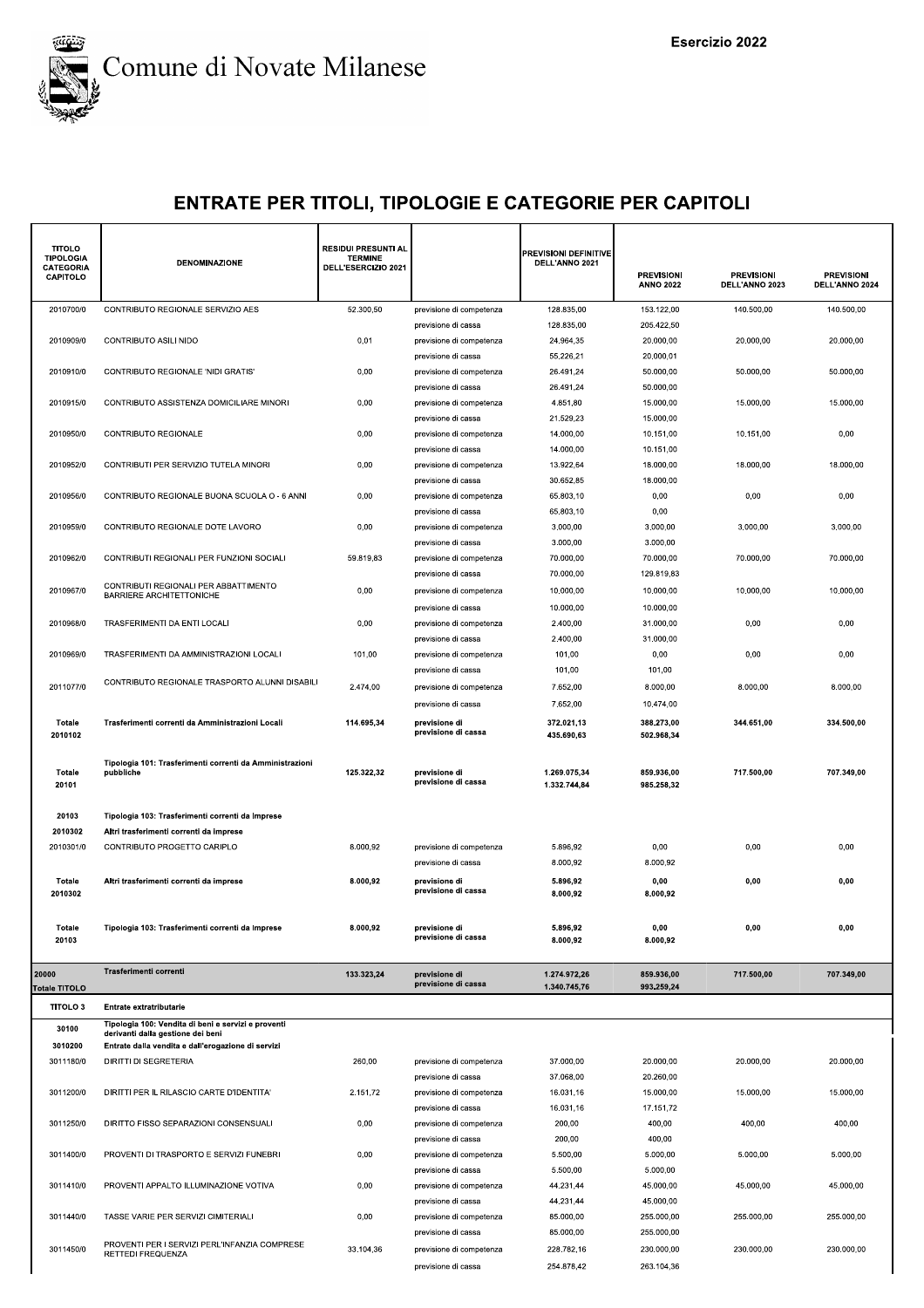

| <b>TITOLO</b><br><b>TIPOLOGIA</b><br>CATEGORIA<br><b>CAPITOLO</b> | DENOMINAZIONE                                            | <b>RESIDUI PRESUNTI AL</b><br><b>TERMINE</b><br>DELL'ESERCIZIO 2021 |                                                 | <b>PREVISIONI DEFINITIVE</b><br>DELL'ANNO 2021 | <b>PREVISIONI</b><br><b>ANNO 2022</b> | <b>PREVISIONI</b><br>DELL'ANNO 2023 | <b>PREVISIONI</b><br>DELL'ANNO 2024 |
|-------------------------------------------------------------------|----------------------------------------------------------|---------------------------------------------------------------------|-------------------------------------------------|------------------------------------------------|---------------------------------------|-------------------------------------|-------------------------------------|
| 3011460/0                                                         | PROVENTI DEI CENTRI SPORTIVI                             | 101,50                                                              | previsione di competenza                        | 41.500,00                                      | 70.000,00                             | 70.000,00                           | 70.000,00                           |
|                                                                   |                                                          |                                                                     | previsione di cassa                             | 43.425,20                                      | 70.101,50                             |                                     |                                     |
| 3011581/0                                                         | PROVENTI DA AUTORIZZAZIONI                               | 150,00                                                              | previsione di competenza                        | 15.000,00                                      | 15.000,00                             | 15.000,00                           | 15.000,00                           |
|                                                                   |                                                          |                                                                     | previsione di cassa                             | 15.000,00                                      | 15.150,00                             |                                     |                                     |
| 3011640/0                                                         | PROVENTI DA SERVIZI CATASTALI                            | 225,00                                                              | previsione di competenza                        | 700,00                                         | 700,00                                | 700,00                              | 700,00                              |
| 3012296/0                                                         | ENTRATE DERIVANTI DA DIRITTI DI NOTIFICA ATTI            | 1.222,76                                                            | previsione di cassa<br>previsione di competenza | 700,00<br>1.600,00                             | 925,00<br>1.200,00                    | 1.200,00                            | 1.200,00                            |
|                                                                   |                                                          |                                                                     | previsione di cassa                             | 2.443,64                                       | 2.422,76                              |                                     |                                     |
| 3012336/0                                                         | PROVENTI MENSA PERSONALE DIPENDENTE                      | 0,00                                                                | previsione di competenza                        | 3.142,00                                       | 5.000,00                              | 5.000,00                            | 5.000,00                            |
|                                                                   |                                                          |                                                                     | previsione di cassa                             | 3.764,48                                       | 5.000,00                              |                                     |                                     |
| 3012337/0                                                         | PROVENTI DA SERVIZI DI COPIA                             | 0,00                                                                | previsione di competenza                        | 1.200,00                                       | 1.000,00                              | 1.000,00                            | 1.000,00                            |
| 3012341/0                                                         | CONCORSO SPESE SOGGIORNO ESTIVO                          | 0,00                                                                | previsione di cassa                             | 1.306,00<br>37.090,00                          | 1.000,00<br>35.000,00                 | 35.000,00                           | 35.000,00                           |
|                                                                   |                                                          |                                                                     | previsione di competenza<br>previsione di cassa | 37.090,00                                      | 35.000,00                             |                                     |                                     |
| 3012345/0                                                         | RIMBORSO PASTI INSEGNANTI DALLO STATO                    | 33.899,66                                                           | previsione di competenza                        | 35.000,00                                      | 35.000,00                             | 35.000,00                           | 35.000,00                           |
|                                                                   |                                                          |                                                                     | previsione di cassa                             | 35.000,00                                      | 68.899,66                             |                                     |                                     |
| 3012361/0                                                         | CONCORSO SPESE REFEZIONE ASILI NIDO                      | 8.738,23                                                            | previsione di competenza                        | 43.063,76                                      | 45.000,00                             | 45.000,00                           | 45.000,00                           |
|                                                                   |                                                          |                                                                     | previsione di cassa                             | 48.501,92                                      | 53.738,23                             |                                     |                                     |
| 3012362/0                                                         | CONCORSO SPESE PRE-POST SCUOLA                           | 414,98                                                              | previsione di competenza                        | 18.495,00                                      | 68.000,00                             | 68.000,00                           | 68.000,00                           |
|                                                                   |                                                          |                                                                     | previsione di cassa                             | 18.495,00                                      | 68.414,98                             |                                     |                                     |
| 3012367/0                                                         | PROVENTI PER SERVIZI TRASPORTI SOCIALI                   | 401,20                                                              | previsione di competenza<br>previsione di cassa | 2.000,00<br>2.725,40                           | 1.600,00<br>2.001,20                  | 1.600,00                            | 1.600,00                            |
| 3012369/0                                                         | PROVENTI ASSISTENZA DOMICILIARE                          | 1.087,50                                                            | previsione di competenza                        | 8.000,00                                       | 11.000,00                             | 11.000,00                           | 11.000,00                           |
|                                                                   |                                                          |                                                                     | previsione di cassa                             | 11.865,92                                      | 12.087,50                             |                                     |                                     |
| 3012380/0                                                         | RETTE GINNASTICA ANZIANI                                 | 0,00                                                                | previsione di competenza                        | 0,00                                           | 20.000,00                             | 20.000,00                           | 20.000,00                           |
|                                                                   |                                                          |                                                                     | previsione di cassa                             | 0,00                                           | 20.000,00                             |                                     |                                     |
| 3012392/0                                                         | PROVENTI DA ATTIVITA' SPORTIVE PRESSO CIS/POLI'          | 0,00                                                                | previsione di competenza                        | 0,00                                           | 0,00                                  | 0,00                                | 0,00                                |
|                                                                   |                                                          |                                                                     | previsione di cassa                             | 0,00                                           | 0,00                                  |                                     |                                     |
| 3012431/0                                                         | PROVENTI INIZIATIVE CULTURALI                            | 0,00                                                                | previsione di competenza                        | 20.000,00                                      | 20.000,00                             | 20.000,00                           | 20.000,00                           |
|                                                                   |                                                          |                                                                     | previsione di cassa                             | 20.000,00                                      | 20.000,00                             |                                     |                                     |
| Totale<br>3010200                                                 | Entrate dalla vendita e dall'erogazione di servizi       | 81.756,91                                                           | previsione di<br>previsione di cassa            | 643.535,52<br>683.226,58                       | 898.900,00<br>980.656,91              | 898.900,00                          | 898.900,00                          |
|                                                                   |                                                          |                                                                     |                                                 |                                                |                                       |                                     |                                     |
| 3010300                                                           | Proventi derivanti dalla gestione dei beni               |                                                                     |                                                 |                                                |                                       |                                     |                                     |
| 3010262/0                                                         | COSAP- CANONE OCCUPAZIONE SPAZI AREE<br><b>PUBBLICHE</b> | 332,00                                                              | previsione di competenza                        | 0,00                                           | 0,00                                  | 0,00                                | 0,00                                |
|                                                                   |                                                          |                                                                     | previsione di cassa                             | 35.823,50                                      | 332,00                                |                                     |                                     |
| 3010263/0                                                         | <b>COSAP ARRETRATA</b>                                   | 4.771,83                                                            | previsione di competenza                        | 0,00                                           | 0,00                                  | 0,00                                | 0,00                                |
|                                                                   |                                                          |                                                                     | previsione di cassa                             | 4.771,83                                       | 4.771,83                              |                                     |                                     |
| 3010264/0                                                         | CANONE OCCUPAZIONE SPAZI E AREE PUBBLICHE                | 82.994,80                                                           | previsione di competenza<br>previsione di cassa | 370.634,80<br>370.634,80                       | 390.000,00<br>472.994,80              | 390.000,00                          | 390.000,00                          |
| 3010265/0                                                         | CANONE AREA MERCATALE                                    | 1.692,00                                                            | previsione di competenza                        | 7.000,00                                       | 40.000,00                             | 40.000,00                           | 40.000,00                           |
|                                                                   |                                                          |                                                                     | previsione di cassa                             | 7.000,00                                       | 41.692,00                             |                                     |                                     |
| 3011580/0                                                         | CANONE CONCESSORIO SERVIZIO FARMACEUTICO                 | 0,00                                                                | previsione di competenza                        | 158.600,00                                     | 85.400,00                             | 85.400,00                           | 85.400,00                           |
|                                                                   |                                                          |                                                                     | previsione di cassa                             | 158.600,00                                     | 85.400,00                             |                                     |                                     |
| 3011625/0                                                         | CANONE USO RETE GAS METANO                               | 44.653,90                                                           | previsione di competenza                        | 247.626,17                                     | 251.000,00                            | 251.000,00                          | 251.000,00                          |
|                                                                   | CONVENZIONE COGENERAZIONE - CANONE                       |                                                                     | previsione di cassa                             | 247.626,17                                     | 295.653,90                            |                                     |                                     |
| 3011630/0                                                         | <b>RICOGNITORIO</b>                                      | 64.403,26                                                           | previsione di competenza                        | 92.586,18                                      | 93.000,00                             | 93.000,00                           | 93.000,00                           |
| 3011690/0                                                         | LOCAZIONE FABBRICATI                                     | 37.032,52                                                           | previsione di cassa<br>previsione di competenza | 92.586,18<br>56.140,00                         | 157.403,26<br>57.000,00               | 57.000,00                           | 57.000,00                           |
|                                                                   |                                                          |                                                                     | previsione di cassa                             | 92.601,21                                      | 86.280,52                             |                                     |                                     |
| 3011695/0                                                         | PROVENTI DA CONCESSIONI DI BENI                          | 7.951,41                                                            | previsione di competenza                        | 36.455,44                                      | 35.000,00                             | 35.000,00                           | 35.000.00                           |
|                                                                   |                                                          |                                                                     | previsione di cassa                             | 40.024,80                                      | 42.951,41                             |                                     |                                     |
| 3011700/0                                                         | AFFITTI ARRETRATI                                        | 196,46                                                              | previsione di competenza                        | 0,00                                           | 0,00                                  | 0,00                                | 0,00                                |
|                                                                   |                                                          |                                                                     | previsione di cassa                             | 1.078,09                                       | 196,46                                |                                     |                                     |
| 3011720/0                                                         | LOCAZIONE IMMOBILI NON ADIBITI AD ABITAZIONI             | 117.001,01                                                          | previsione di competenza                        | 529.000,00                                     | 521.900,00                            | 521.900,00                          | 521.900,00                          |
| 3011741/0                                                         | CANONI DI CONCESSIONI CIMITERIALI                        |                                                                     | previsione di cassa                             | 635.777,96<br>90.000,00                        | 628.202,06<br>250.000,00              | 250.000,00                          | 180.000,00                          |
|                                                                   |                                                          | 0,00                                                                | previsione di competenza<br>previsione di cassa | 90.200,03                                      | 250.000,00                            |                                     |                                     |
| 3012299/0                                                         | PROVENTI CONC.SPAZI PER ANTENNE ARRETRATI                | 0,00                                                                | previsione di competenza                        | 0,00                                           | 0,00                                  | 0,00                                | 0,00                                |
|                                                                   |                                                          |                                                                     | previsione di cassa                             | 0,00                                           | 0,00                                  |                                     |                                     |
| 3012309/0                                                         | PROVENTI PER DISTRIBUTORI AUTOMATICI                     | 0,00                                                                | previsione di competenza                        | 11.750,36                                      | 2.400,00                              | 7.000,00                            | 7.000,00                            |
|                                                                   |                                                          |                                                                     | previsione di cassa                             | 15.638,28                                      | 2.400,00                              |                                     |                                     |
|                                                                   |                                                          |                                                                     |                                                 |                                                |                                       |                                     |                                     |
|                                                                   |                                                          |                                                                     |                                                 |                                                |                                       |                                     |                                     |
|                                                                   |                                                          |                                                                     |                                                 |                                                |                                       |                                     |                                     |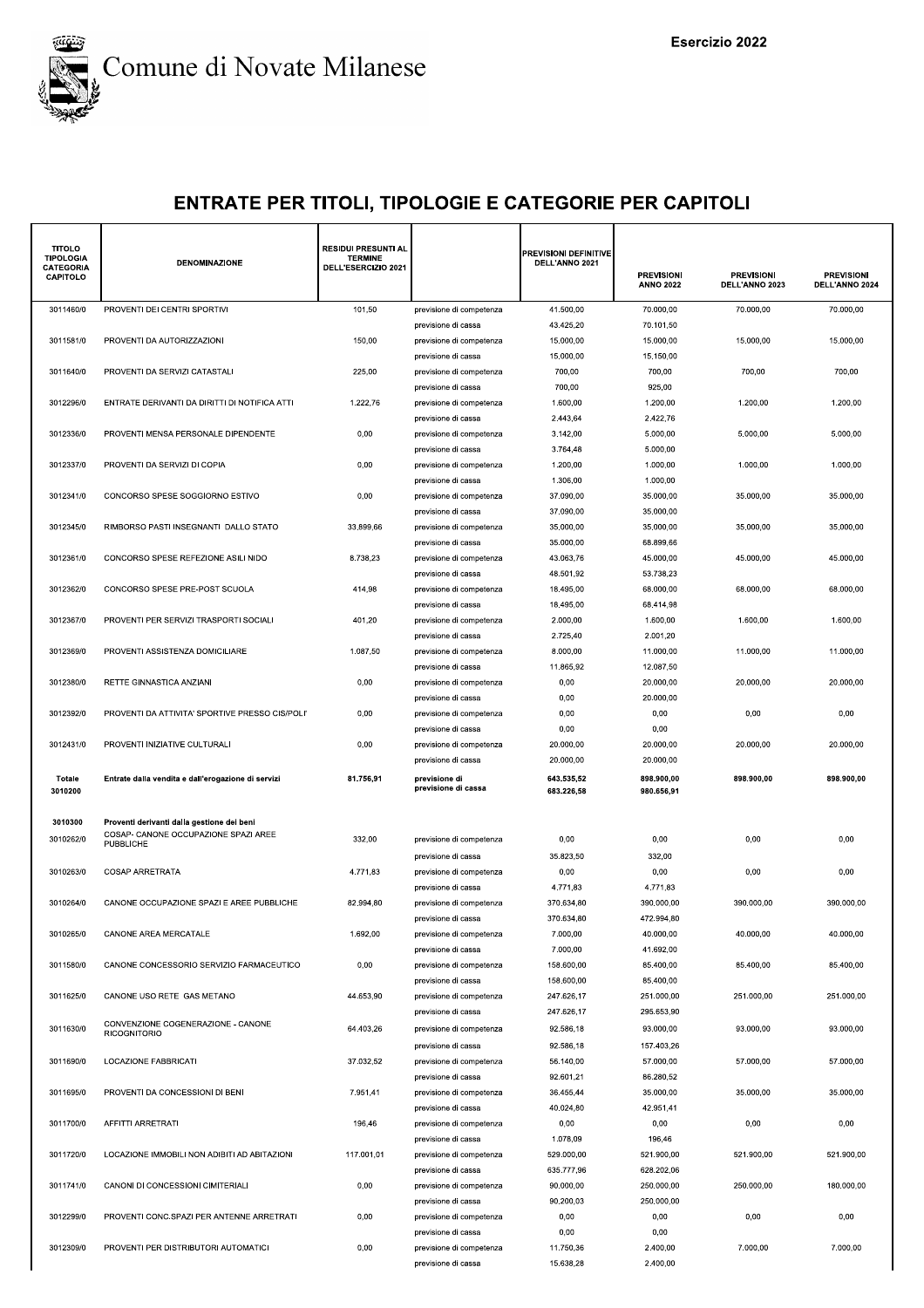

| <b>TITOLO</b><br><b>TIPOLOGIA</b><br>CATEGORIA | <b>DENOMINAZIONE</b>                                                                                              | <b>RESIDUI PRESUNTI AL</b><br><b>TERMINE</b><br>DELL'ESERCIZIO 2021 |                                                                        | PREVISIONI DEFINITIVE<br>DELL'ANNO 2021 |                                       |                                     |                                     |
|------------------------------------------------|-------------------------------------------------------------------------------------------------------------------|---------------------------------------------------------------------|------------------------------------------------------------------------|-----------------------------------------|---------------------------------------|-------------------------------------|-------------------------------------|
| <b>CAPITOLO</b>                                |                                                                                                                   |                                                                     |                                                                        |                                         | <b>PREVISIONI</b><br><b>ANNO 2022</b> | <b>PREVISIONI</b><br>DELL'ANNO 2023 | <b>PREVISIONI</b><br>DELL'ANNO 2024 |
| 3012311/0                                      | PROVENTI CONCESSIONI SPAZI PER ANTENNE                                                                            | 114.304,21                                                          | previsione di competenza<br>previsione di cassa                        | 202.428,38<br>228.728,14                | 83.660,00<br>186.302,01               | 83.660,00                           | 63.580,00                           |
| 3012315/0                                      | INCENTIVI PER LA PRODUZIONE DI ENERGIE<br>RINNOVABILI                                                             | 624,71                                                              | previsione di competenza                                               | 8.000,00<br>8.403,28                    | 8.000,00<br>8.624,71                  | 8.000,00                            | 8.000,00                            |
| 3012373/0                                      | CANONE CONCESSORIO CENTRO DIURNO DISABILI                                                                         | 9.090,00                                                            | previsione di cassa<br>previsione di competenza<br>previsione di cassa | 18.180,00<br>27.270,00                  | 20.000,00<br>29.090,00                | 20.000,00                           | 20.000,00                           |
| 3022266/0                                      | CANONE CONCESS.PARCHEGGI A PAGAMENTO                                                                              | 0,00                                                                | previsione di competenza<br>previsione di cassa                        | 0,00<br>0,00                            | 51.750,00<br>51.750,00                | 66.500,00                           | 66.500,00                           |
| Totale<br>3010300                              | Proventi derivanti dalla gestione dei beni                                                                        | 485.048,11                                                          | previsione di<br>previsione di cassa                                   | 1.828.401,33<br>2.056.764,27            | 1.889.110,00<br>2.344.044,96          | 1.908.460,00                        | 1.818.380,00                        |
| Totale<br>30100                                | Tipologia 100: Vendita di beni e servizi e proventi<br>derivanti dalla gestione dei beni                          | 566.805,02                                                          | previsione di<br>previsione di cassa                                   | 2.471.936,85<br>2.739.990,85            | 2.788.010,00<br>3.324.701,87          | 2.807.360,00                        | 2.717.280,00                        |
| 30200                                          | Tipologia 200: Proventi derivanti dall'attività di controllo e<br>repressione delle irregolarità e degli illeciti |                                                                     |                                                                        |                                         |                                       |                                     |                                     |
| 3020200                                        | Entrate da famiglie derivanti dall'attivita' di controllo e<br>repressione delle irregolarita' e degli illeciti   |                                                                     |                                                                        |                                         |                                       |                                     |                                     |
| 3021301/0                                      | SANZIONI AMMINISTRATIVE VIOLAZIONI DI<br>REGOLAMENTI COMUN., ORDINANZE SINDAC.                                    | 108.412,84                                                          | previsione di competenza<br>previsione di cassa                        | 28.000,00<br>113.922,38                 | 28.000,00<br>120.651,64               | 28.000,00                           | 28.000,00                           |
| 3021302/0                                      | VIOLAZIONE DI NORME INMATERIA DI<br>CIRCOLAZIONESTRADALE                                                          | 1.026.140,52                                                        | previsione di competenza                                               | 180.000,00                              | 200.000,00                            | 220.000,00                          | 240.000,00                          |
| 3021303/0                                      | PROVENTI DA MULTE E SANZIONI CODICE STRADA -                                                                      | 440.418,16                                                          | previsione di cassa<br>previsione di competenza                        | 1.073.930,04<br>12.000,00               | 1.115.040,52<br>6.000,00              | 6.000,00                            | 6.000,00                            |
|                                                | ARRETRATI                                                                                                         |                                                                     | previsione di cassa                                                    | 454.640,52                              | 446.418,16                            |                                     |                                     |
| 3021304/0                                      | PROVENTI DA SANZIONI AMMINISTRATIVE AMBIENTALI                                                                    | 15.719,60                                                           | previsione di competenza                                               | 0,00                                    | 0,00                                  | 0,00                                | 0,00                                |
|                                                | Entrate da famiglie derivanti dall'attivita' di controllo e<br>repressione delle irregolarita' e degli illeciti   |                                                                     | previsione di cassa                                                    | 15.719,60                               | 15.719,60                             |                                     |                                     |
| Totale<br>3020200                              |                                                                                                                   | 1.590.691,12                                                        | previsione di<br>previsione di cassa                                   | 220.000,00<br>1.658.212,54              | 234.000,00<br>1.697.829,92            | 254.000,00                          | 274.000,00                          |
| 3020300                                        | Entrate da Imprese derivanti dall'attivita' di controllo e<br>repressione delle irregolarita' e degli illeciti    |                                                                     |                                                                        |                                         |                                       |                                     |                                     |
| 3021310/0                                      | PROVENTI DA SANZIONI PER<br>IRREGOLARITA'CONTRATTUALI                                                             | 0,00                                                                | previsione di competenza<br>previsione di cassa                        | 500,00<br>500,00                        | 500,00<br>500,00                      | 500,00                              | 500,00                              |
|                                                | Entrate da Imprese derivanti dall'attivita' di controllo e<br>repressione delle irregolarita' e degli illeciti    |                                                                     |                                                                        |                                         |                                       |                                     |                                     |
| Totale<br>3020300                              |                                                                                                                   | 0,00                                                                | previsione di<br>previsione di cassa                                   | 500,00<br>500,00                        | 500,00<br>500,00                      | 500,00                              | 500,00                              |
|                                                | Tipologia 200: Proventi derivanti dall'attività di controllo e<br>repressione delle irregolarità e degli illeciti |                                                                     |                                                                        |                                         |                                       |                                     |                                     |
| Totale<br>30200                                |                                                                                                                   | 1.590.691,12                                                        | previsione di<br>previsione di cassa                                   | 220.500,00<br>1.658.712.54              | 234.500,00<br>1.698.329,92            | 254.500,00                          | 274.500,00                          |
| 30300                                          | Tipologia 300: Interessi attivi                                                                                   |                                                                     |                                                                        |                                         |                                       |                                     |                                     |
| 3030300<br>3031850/0                           | Altri interessi attivi<br>INTERESSI ATTIVI SU GIACENZA DI CASSA                                                   | 0,00                                                                | previsione di competenza                                               | 50,00                                   | 10,00                                 | 10,00                               | 10,00                               |
| 3031861/0                                      | ENTRATE DERIVANTI DA INTERESSI MORATORI                                                                           | 947,49                                                              | previsione di cassa<br>previsione di competenza                        | 50,00<br>1.800,00                       | 10,00<br>2.000,00                     | 2.000,00                            | 2.000,00                            |
| Totale                                         | Altri interessi attivi                                                                                            | 947,49                                                              | previsione di cassa<br>previsione di                                   | 2.889,67<br>1.850,00                    | 2.947,49<br>2.010,00                  | 2.010,00                            | 2.010,00                            |
| 3030300                                        |                                                                                                                   |                                                                     | previsione di cassa                                                    | 2.939,67                                | 2.957,49                              |                                     |                                     |
| Totale<br>30300                                | Tipologia 300: Interessi attivi                                                                                   | 947,49                                                              | previsione di<br>previsione di cassa                                   | 1.850,00<br>2.939,67                    | 2.010,00<br>2.957,49                  | 2.010,00                            | 2.010,00                            |
| 30400<br>3040300                               | Tipologia 400: Altre entrate da redditi di capitale<br>Entrate derivanti dalla distribuzione di utili e avanzi    |                                                                     |                                                                        |                                         |                                       |                                     |                                     |
| 3041916/0                                      | UTILI E AVANZI                                                                                                    | 0,00                                                                | previsione di competenza<br>previsione di cassa                        | 10.000,00<br>10.000,00                  | 0,00<br>0,00                          | 0,00                                | 0,00                                |
| Totale<br>3040300                              | Entrate derivanti dalla distribuzione di utili e avanzi                                                           | 0,00                                                                | previsione di<br>previsione di cassa                                   | 10.000,00<br>10.000,00                  | 0,00<br>0,00                          | 0,00                                | 0,00                                |
| Totale                                         | Tipologia 400: Altre entrate da redditi di capitale                                                               | 0,00                                                                | previsione di                                                          | 10.000,00                               | 0,00                                  | 0,00                                | 0,00                                |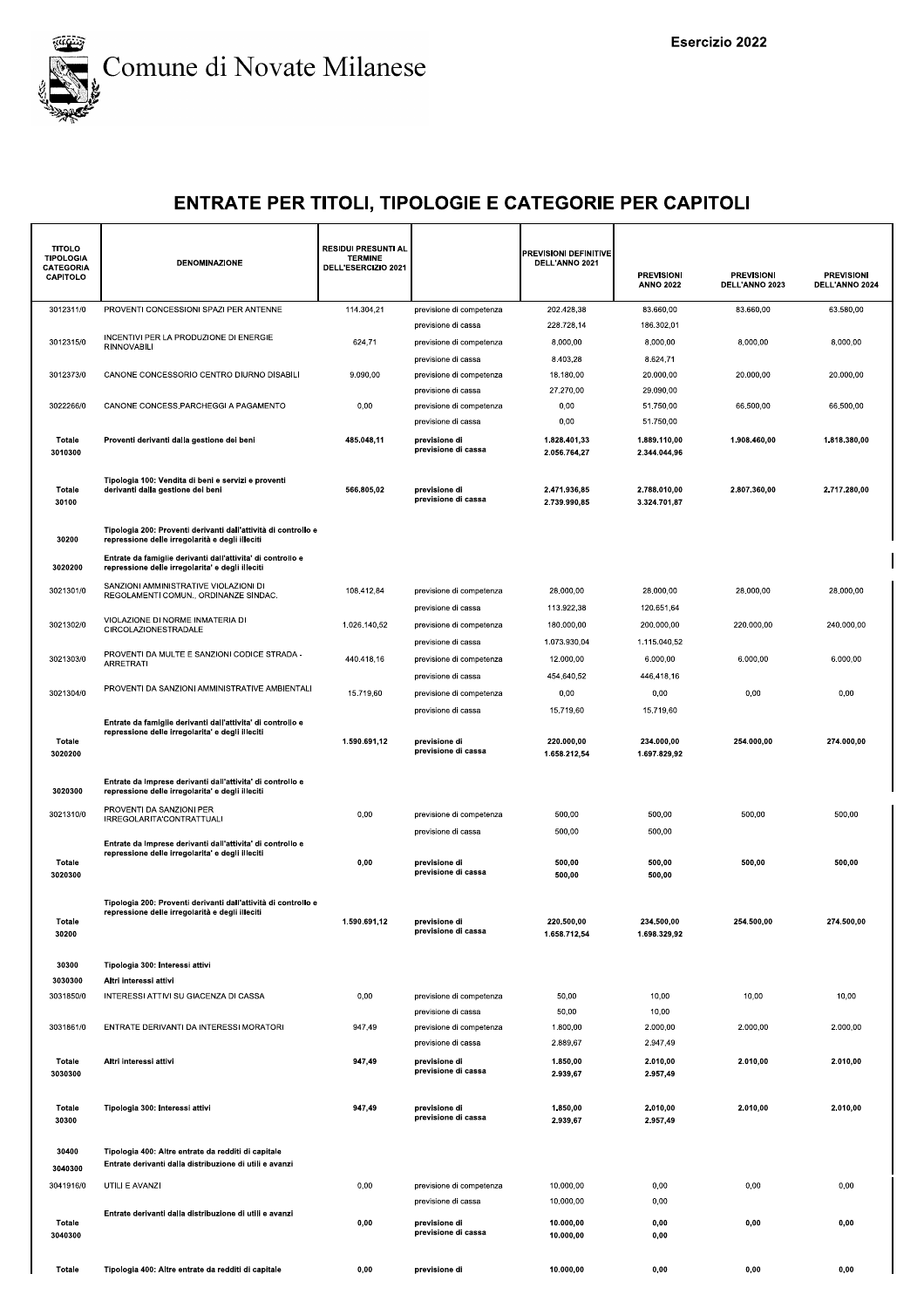

| <b>TITOLO</b><br><b>TIPOLOGIA</b><br><b>CATEGORIA</b><br>CAPITOLO | DENOMINAZIONE                                                          | <b>RESIDUI PRESUNTI AL</b><br><b>TERMINE</b><br>DELL'ESERCIZIO 2021 |                                                 | PREVISIONI DEFINITIVE<br>DELL'ANNO 2021 | <b>PREVISIONI</b><br><b>ANNO 2022</b> | <b>PREVISIONI</b><br>DELL'ANNO 2023 | <b>PREVISIONI</b><br>DELL'ANNO 2024 |
|-------------------------------------------------------------------|------------------------------------------------------------------------|---------------------------------------------------------------------|-------------------------------------------------|-----------------------------------------|---------------------------------------|-------------------------------------|-------------------------------------|
| 30400                                                             |                                                                        |                                                                     | previsione di cassa                             | 10.000,00                               | 0,00                                  |                                     |                                     |
|                                                                   |                                                                        |                                                                     |                                                 |                                         |                                       |                                     |                                     |
| 30500                                                             | Tipologia 500: Rimborsi e altre entrate correnti                       |                                                                     |                                                 |                                         |                                       |                                     |                                     |
| 3050100                                                           | Indennizzi di assicurazione                                            |                                                                     |                                                 |                                         |                                       |                                     |                                     |
| 3052475/0                                                         | RIMBORSI ASSICURATIVI SINISTRI                                         | 440,00                                                              | previsione di competenza<br>previsione di cassa | 9.000,00<br>9.000.00                    | 10.000,00<br>10.440,00                | 10.000,00                           | 10.000,00                           |
| <b>Totale</b>                                                     | Indennizzi di assicurazione                                            | 440,00                                                              | previsione di                                   | 9.000,00                                | 10.000,00                             | 10.000,00                           | 10.000,00                           |
| 3050100                                                           |                                                                        |                                                                     | previsione di cassa                             | 9.000,00                                | 10.440,00                             |                                     |                                     |
|                                                                   |                                                                        |                                                                     |                                                 |                                         |                                       |                                     |                                     |
| 3050200                                                           | Rimborsi in entrata<br>QUOTE IMPOSTE DI REGISTRO REGISTRAZIONE         |                                                                     |                                                 |                                         |                                       |                                     |                                     |
| 3052280/0                                                         | <b>CONTRATTI</b>                                                       | 1.457,65                                                            | previsione di competenza                        | 7.000,00                                | 7.000,00                              | 7.000,00                            | 7.000,00                            |
|                                                                   |                                                                        |                                                                     | previsione di cassa                             | 26.725,12                               | 8.457,65                              |                                     |                                     |
| 3052286/0                                                         | RIMBORSI SOCIETA' CAP HOLDING                                          | 0,00                                                                | previsione di competenza<br>previsione di cassa | 0,00<br>0,00                            | 0,00<br>0,00                          | 0,00                                | 0,00                                |
| 3052290/0                                                         | INCASSI PER AZIONI DI RIVALSA NEI CONFRONTI DI                         | 0,00                                                                | previsione di competenza                        | 0,00                                    | 1.000,00                              | 1.000,00                            | 1.000,00                            |
|                                                                   | TERZI                                                                  |                                                                     | previsione di cassa                             | 0,00                                    | 1.000,00                              |                                     |                                     |
| 3052304/0                                                         | RIMBORSI SPESE ELETTORALI                                              | 0,00                                                                | previsione di competenza                        | 0,00                                    | 0,00                                  | 25.500.00                           | 25.500.00                           |
|                                                                   |                                                                        |                                                                     | previsione di cassa                             | 0,00                                    | 0,00                                  |                                     |                                     |
| 3052313/0                                                         | RIMBORSI RICEVUTI PER SPESE DI PERSONALE                               | 4.149,76                                                            | previsione di competenza                        | 67.965,78                               | 0,00                                  | 0,00                                | 0,00                                |
|                                                                   |                                                                        |                                                                     | previsione di cassa                             | 86.907.43                               | 4.149,76                              |                                     |                                     |
| 3052349/0                                                         | ENTRATE PER RIMBORSO IRAP                                              | 0,00                                                                | previsione di competenza                        | 6.613,00                                | 0,00                                  | 0,00                                | 0,00                                |
| 3052351/0                                                         | ENTRATE PER RIMBORSO IVA SPLIT PAYMENT                                 | 0,00                                                                | previsione di cassa<br>previsione di competenza | 6.613,00<br>113.000,00                  | 0,00<br>105.000,00                    | 105.000,00                          | 105.000,00                          |
|                                                                   |                                                                        |                                                                     | previsione di cassa                             | 113.000,00                              | 105.000,00                            |                                     |                                     |
| 3052359/0                                                         | RECUPERO SPESE CONDOMINIALI ANTICIPATE                                 | 22.121,46                                                           | previsione di competenza                        | 13.000,00                               | 3.000,00                              | 3.000,00                            | 3.000,00                            |
|                                                                   |                                                                        |                                                                     | previsione di cassa                             | 29.981,95                               | 25.121,46                             |                                     |                                     |
| 3052481/0                                                         | RIMBORSO CARTA D'IDENTITA' ELETTRONICA                                 | 2.701,30                                                            | previsione di competenza                        | 2.144,10                                | 2.100,00                              | 2.100,00                            | 2.100,00                            |
|                                                                   |                                                                        |                                                                     | previsione di cassa                             | 2.841,30                                | 4.801,30                              |                                     |                                     |
| Totale<br>3050200                                                 | Rimborsi in entrata                                                    | 30.430,17                                                           | previsione di<br>previsione di cassa            | 209.722,88<br>266.068,80                | 118.100,00<br>148.530,17              | 143.600,00                          | 143.600,00                          |
|                                                                   |                                                                        |                                                                     |                                                 |                                         |                                       |                                     |                                     |
| 3059900                                                           | Altre entrate correnti n.a.c.                                          |                                                                     |                                                 |                                         |                                       |                                     |                                     |
| 3052288/0                                                         | RIMBORSO UTENZE                                                        | 2.336,92                                                            | previsione di competenza                        | 0,00                                    | 0,00                                  | 0,00                                | 0,00                                |
|                                                                   |                                                                        |                                                                     | previsione di cassa                             | 4.573,72                                | 2.336,92                              |                                     |                                     |
| 3052297/0                                                         | TRATTENUTE APERSONALE DIPENDENTE                                       | 0,00                                                                | previsione di competenza<br>previsione di cassa | 3.500,00<br>3.551,21                    | 5.000,00<br>5.000,00                  | 5.000,00                            | 5.000,00                            |
| 3052305/0                                                         | SPONSORIZZAZIONI EVENTI COMMERCIANTI                                   | 2.440,00                                                            | previsione di competenza                        | 12.760,00                               | 8.000,00                              | 8.000,00                            | 8.000,00                            |
|                                                                   |                                                                        |                                                                     | previsione di cassa                             | 12.760,00                               | 10.440,00                             |                                     |                                     |
| 3052308/0                                                         | PROVENTI DA SPONSORIZZAZIONI                                           | 1.963,88                                                            | previsione di competenza                        | 15.300,00                               | 14.300,00                             | 14.300,00                           | 14.300,00                           |
|                                                                   |                                                                        |                                                                     | previsione di cassa                             | 15.300,00                               | 16.263,88                             |                                     |                                     |
| 3052310/0                                                         | <b>INTROITI E RIMBORSI DIVERSI</b>                                     | 15.294,43                                                           | previsione di competenza                        | 113.060,00                              | 70.000,00                             | 50.000,00                           | 50.000,00                           |
| 3052312/0                                                         | RIMBORSI PER UTILIZZO SPAZI COMUNALI                                   | 4.010,66                                                            | previsione di cassa<br>previsione di competenza | 123.015,63<br>29.500,00                 | 85.294,43<br>29.500,00                | 29.500,00                           | 29.500,00                           |
|                                                                   |                                                                        |                                                                     | previsione di cassa                             | 32.635.72                               | 33.510,66                             |                                     |                                     |
| 3052314/0                                                         | DONAZIONI PER EMERGENZA COVID 19                                       | 0,00                                                                | previsione di competenza                        | 1.500,00                                | 0,00                                  | 0,00                                | 0,00                                |
|                                                                   |                                                                        |                                                                     | previsione di cassa                             | 1.500,00                                | 0,00                                  |                                     |                                     |
| 3052329/0                                                         | RIMBORSI SPESE POSTALI NOTIFICHE SANZIONI<br>CODICE DELLA STRADA       | 1.219,38                                                            | previsione di competenza                        | 7.000,00                                | 7.000,00                              | 7.000,00                            | 7.000,00                            |
|                                                                   |                                                                        |                                                                     | previsione di cassa                             | 7.652,50                                | 8.219,38                              |                                     |                                     |
| 3052334/0                                                         | RIMBORSO SPESE POSTALI NOTIFICHE TRIBUTI                               | 0,00                                                                | previsione di competenza                        | 500,00                                  | 500,00                                | 500,00                              | 500,00                              |
|                                                                   |                                                                        |                                                                     | previsione di cassa                             | 500,00                                  | 500,00                                |                                     | 15.000.00                           |
| 3052352/0                                                         | ENTRATE PER RIMBORSO IVA REVERSE CHARGE                                | 0,00                                                                | previsione di competenza<br>previsione di cassa | 39.048,24<br>39.264,19                  | 15.000,00<br>15.000,00                | 15.000,00                           |                                     |
| 3052368/0                                                         | PROVENTI PER L'USO LOCALI COMUNALI                                     | 1.020,00                                                            | previsione di competenza                        | 5.610,00                                | 7.000,00                              | 7.000,00                            | 7.000,00                            |
|                                                                   |                                                                        |                                                                     | previsione di cassa                             | 5.610,00                                | 8.020,00                              |                                     |                                     |
| 3052383/0                                                         | CONTRIBUTI DA ENTI/SCUOLE PER INIZIATIVE DI<br>ORIENTAMENTO SCOLASTICO | 0,00                                                                | previsione di competenza                        | 0,00                                    | 4.500,00                              | 4.500,00                            | 4.500,00                            |
|                                                                   |                                                                        |                                                                     | previsione di cassa                             | 0,00                                    | 4.500,00                              |                                     |                                     |
| 3052394/0                                                         | RIMBORSO SPESE PUBBLICITA' GARE                                        | 1.136,92                                                            | previsione di competenza                        | 11.119,22                               | 3.200,00                              | 1.600,00                            | 3.200,00                            |
|                                                                   | FONDO INCENTIVANTE PERSONALE DIPENDENTE (L.                            |                                                                     | previsione di cassa                             | 12.035,62                               | 4.336,92                              |                                     |                                     |
| 3052397/0                                                         | MERLONI)                                                               | 13.054,85                                                           | previsione di competenza                        | 43.500,00                               | 28.000,00                             | 28.000,00                           | 28.000,00                           |
| 3052398/0                                                         | FONDO INCENTIVANTE - FONDO INNOVAZIONE                                 | 1.674,00                                                            | previsione di cassa                             | 47.727,84<br>13.500,00                  | 41.054,85<br>7.000,00                 | 7.000,00                            | 7.000,00                            |
|                                                                   |                                                                        |                                                                     | previsione di competenza                        |                                         |                                       |                                     |                                     |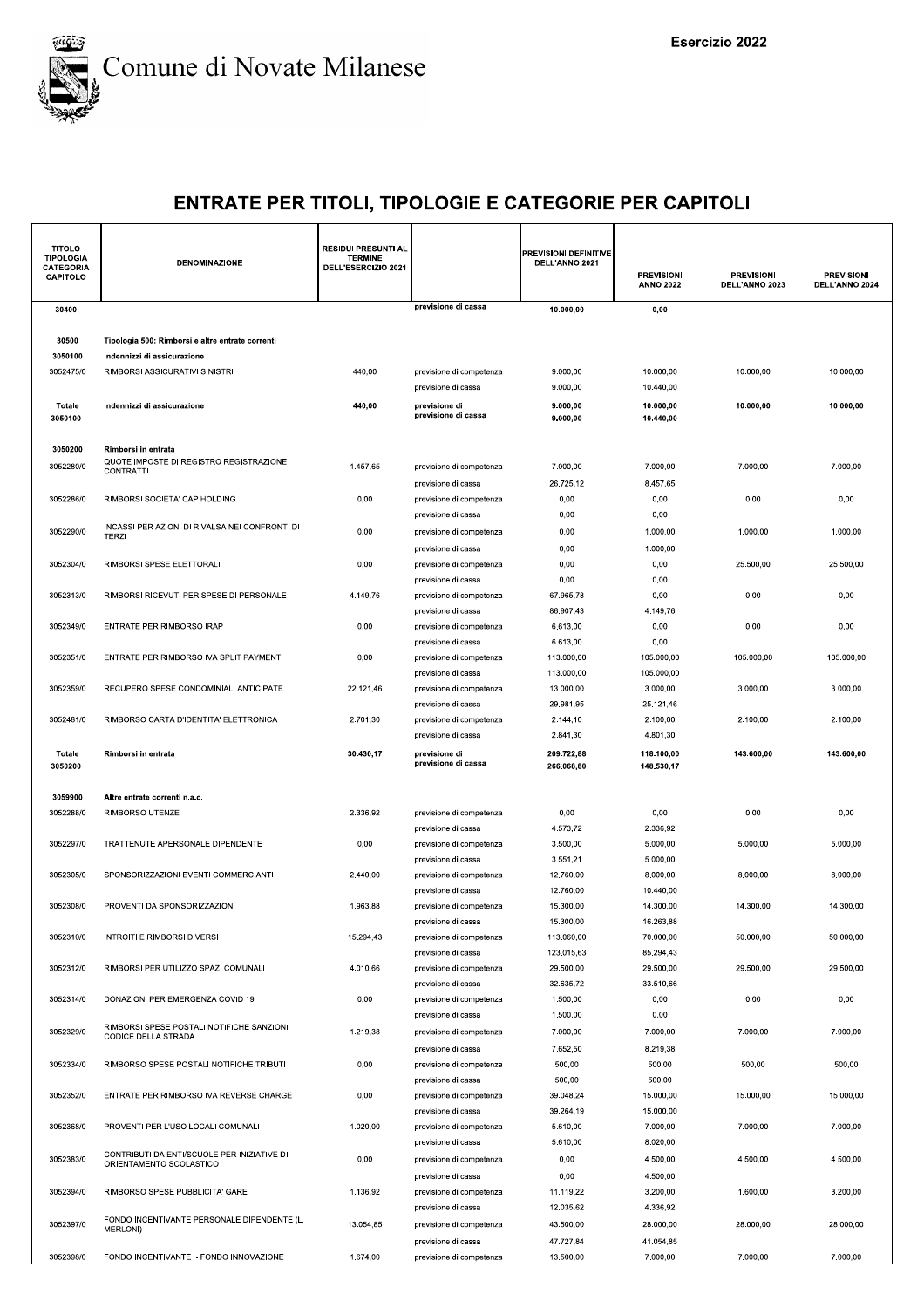

| <b>TITOLO</b><br><b>TIPOLOGIA</b><br><b>CATEGORIA</b><br>CAPITOLO | DENOMINAZIONE                                                            | <b>RESIDUI PRESUNTI AL</b><br><b>TERMINE</b><br>DELL'ESERCIZIO 2021 |                                                 | PREVISIONI DEFINITIVE<br>DELL'ANNO 2021 | <b>PREVISIONI</b><br><b>ANNO 2022</b> | <b>PREVISIONI</b><br>DELL'ANNO 2023 | <b>PREVISIONI</b><br>DELL'ANNO 2024 |
|-------------------------------------------------------------------|--------------------------------------------------------------------------|---------------------------------------------------------------------|-------------------------------------------------|-----------------------------------------|---------------------------------------|-------------------------------------|-------------------------------------|
|                                                                   | PROVENTI VILLA VENINO (NOLEGGIO SALE E                                   |                                                                     | previsione di cassa                             | 13.500,00                               | 8.674,00                              |                                     |                                     |
| 3052435/0                                                         | MATRIMONI)                                                               | 0,00                                                                | previsione di competenza                        | 1.000,00                                | 3.000,00                              | 3.000,00                            | 3.000,00                            |
|                                                                   | PROVENTI DA PUBBLICITA' SU PUBBLICAZIONI                                 |                                                                     | previsione di cassa                             | 1.000,00                                | 3.000,00                              |                                     |                                     |
| 3052482/0                                                         | COMUNALI                                                                 | 1.574,16                                                            | previsione di competenza<br>previsione di cassa | 1.213,00<br>2.635,96                    | 2.500,00<br>4.074,16                  | 2.500,00                            | 2.500,00                            |
| 3052483/0                                                         | <b>CENSIMENTI ISTAT</b>                                                  | 0,00                                                                | previsione di competenza                        | 5.000,00                                | 5.000,00                              | 5.000,00                            | 5.000,00                            |
|                                                                   |                                                                          |                                                                     | previsione di cassa                             | 5.000,00                                | 5.000,00                              |                                     |                                     |
| Totale<br>3059900                                                 | Altre entrate correnti n.a.c.                                            | 45.725,20                                                           | previsione di<br>previsione di cassa            | 303.110,46<br>328.262,39                | 209.500,00<br>255.225,20              | 187.900,00                          | 189.500,00                          |
| Totale<br>30500                                                   | Tipologia 500: Rimborsi e altre entrate correnti                         | 76.595,37                                                           | previsione di<br>previsione di cassa            | 521.833,34<br>603.331,19                | 337.600,00<br>414.195,37              | 341.500,00                          | 343.100,00                          |
| 30000<br>Totale TITOLO                                            | Entrate extratributarie                                                  | 2.235.039,00                                                        | previsione di<br>previsione di cassa            | 3.226.120,19<br>5.014.974,25            | 3.362.120,00<br>5.440.184,65          | 3.405.370,00                        | 3.336.890,00                        |
| <b>TITOLO 4</b>                                                   | Entrate in conto capitale                                                |                                                                     |                                                 |                                         |                                       |                                     |                                     |
| 40100                                                             | Tipologia 100: Tributi in conto capitale                                 |                                                                     |                                                 |                                         |                                       |                                     |                                     |
| 4010100                                                           | Imposte da sanatorie e condoni                                           |                                                                     |                                                 |                                         |                                       |                                     |                                     |
| 4013260/0                                                         | PROVENTI DA CONDONO EDILIZIO E SANATORIE                                 | 6.095,01                                                            | previsione di competenza                        | 3.000,00                                | 3.000,00                              | 3.000,00                            | 3.000,00                            |
| 4014007/0                                                         | PROVENTI PER SANZIONI OPERE EDILIZIE                                     | 21.118,12                                                           | previsione di cassa<br>previsione di competenza | 8.530,92<br>83.000,00                   | 9.095,01<br>20.000,00                 | 20.000,00                           | 20.000,00                           |
|                                                                   |                                                                          |                                                                     | previsione di cassa                             | 84.000,00                               | 41.118,12                             |                                     |                                     |
| Totale                                                            | Imposte da sanatorie e condoni                                           | 27.213,13                                                           | previsione di                                   | 86.000,00                               | 23.000,00                             | 23.000,00                           | 23.000,00                           |
| 4010100                                                           |                                                                          |                                                                     | previsione di cassa                             | 92.530,92                               | 50.213,13                             |                                     |                                     |
|                                                                   |                                                                          |                                                                     |                                                 |                                         |                                       |                                     |                                     |
| Totale<br>40100                                                   | Tipologia 100: Tributi in conto capitale                                 | 27.213,13                                                           | previsione di<br>previsione di cassa            | 86.000,00<br>92.530,92                  | 23.000,00<br>50.213,13                | 23.000,00                           | 23.000,00                           |
| 40200                                                             | Tipologia 200: Contributi agli investimenti                              |                                                                     |                                                 |                                         |                                       |                                     |                                     |
| 4020100                                                           | Contributi agli investimenti da amministrazioni pubbliche                |                                                                     |                                                 |                                         |                                       |                                     |                                     |
| 4023211/0                                                         | CONTRIBUTI AGLI INVESTIMENTI DA AMMINISTRAZIONI<br>CENTRALI              | 304.673,40                                                          | previsione di competenza                        | 260.000,00                              | 4.619.860,00                          | 130.000,00                          | 130.000,00                          |
|                                                                   |                                                                          |                                                                     | previsione di cassa                             | 356.204,80                              | 4.924.533,40                          |                                     |                                     |
| 4024006/0                                                         | CONTRIBUTO PER SERVIZI DI EDUCAZIONE E<br><b>ISTRUZIONE</b>              | 0,00                                                                | previsione di competenza                        | 28.000,00                               | 0,00                                  | 0,00                                | 0,00                                |
|                                                                   |                                                                          |                                                                     | previsione di cassa                             | 28.000,00                               | 0,00                                  |                                     |                                     |
| 4024007/0                                                         | CONTRIBUTI AGLI INVESTIMENTI DALLA REGIONE<br>LOMBARDIA                  | 29.528,76                                                           | previsione di competenza                        | 52.871,75                               | 0,00                                  | 0,00                                | 0,00                                |
|                                                                   |                                                                          |                                                                     | previsione di cassa                             | 71.332,61                               | 29.528,76                             |                                     |                                     |
| 4024008/0                                                         | CONTRIBUTO INVESTIMENTI REGIONE LOMBARDIA                                | 361.480,00                                                          | previsione di competenza                        | 276.320,00                              | 299.600,00                            | 0,00                                | 0,00                                |
|                                                                   | Contributi agli investimenti da amministrazioni pubbliche                |                                                                     | previsione di cassa                             | 976.320,00                              | 661.080,00                            |                                     |                                     |
| Totale<br>4020100                                                 |                                                                          | 695.682,16                                                          | previsione di<br>previsione di cassa            | 617.191,75<br>1.431.857,41              | 4.919.460,00<br>5.615.142,16          | 130.000,00                          | 130.000,00                          |
| Totale<br>40200                                                   | Tipologia 200: Contributi agli investimenti                              | 695.682,16                                                          | previsione di<br>previsione di cassa            | 617.191,75<br>1.431.857,41              | 4.919.460,00<br>5.615.142,16          | 130.000,00                          | 130.000,00                          |
| 40400                                                             | Tipologia 400: Entrate da alienazione di beni materiali e<br>immateriali |                                                                     |                                                 |                                         |                                       |                                     |                                     |
| 4040100<br>4042610/0                                              | Alienazione di beni materiali<br>ALIENAZIONI AREE PEEP                   | 36.352,46                                                           | previsione di competenza                        | 36.352,46                               | 5.000,00                              | 5.000,00                            | 5.000,00                            |
|                                                                   |                                                                          |                                                                     | previsione di cassa                             | 36.352,46                               | 41.352,46                             |                                     |                                     |
| 4042792/0                                                         | PROVENTI DA ALIENAZIONE PATRIMONIO DISPONIBILE                           | 0,00                                                                | previsione di competenza                        | 0,00                                    | 0,00                                  | 0,00                                | 0,00                                |
|                                                                   |                                                                          |                                                                     | previsione di cassa                             | 0,00                                    | 0,00                                  |                                     |                                     |
| 4043247/0                                                         | PROVENTI DA INDENNITA' ESPROPRI                                          | 24.216,09                                                           | previsione di competenza<br>previsione di cassa | 0,00<br>24.216,09                       | 0,00<br>24.216,09                     | 0,00                                | 0,00                                |
| Totale<br>4040100                                                 | Alienazione di beni materiali                                            | 60.568,55                                                           | previsione di<br>previsione di cassa            | 36.352,46<br>60.568,55                  | 5.000,00<br>65.568,55                 | 5.000,00                            | 5.000,00                            |
| 4040200                                                           | Cessione di Terreni e di beni materiali non prodotti                     |                                                                     |                                                 |                                         |                                       |                                     |                                     |
| 4044005/0                                                         | CESSIONE DI TERRENI EDIFICABILI                                          | 4.306.890,17                                                        | previsione di competenza                        | 4.990.046,32                            | 0,00                                  | 0,00                                | 0,00                                |
|                                                                   |                                                                          |                                                                     | previsione di cassa                             | 4.990.046,32                            | 4.306.890,17                          |                                     |                                     |
| Totale<br>4040200                                                 | Cessione di Terreni e di beni materiali non prodotti                     | 4.306.890,17                                                        | previsione di<br>previsione di cassa            | 4.990.046,32<br>4.990.046,32            | 0,00<br>4.306.890,17                  | 0,00                                | 0,00                                |
|                                                                   |                                                                          |                                                                     |                                                 |                                         |                                       |                                     |                                     |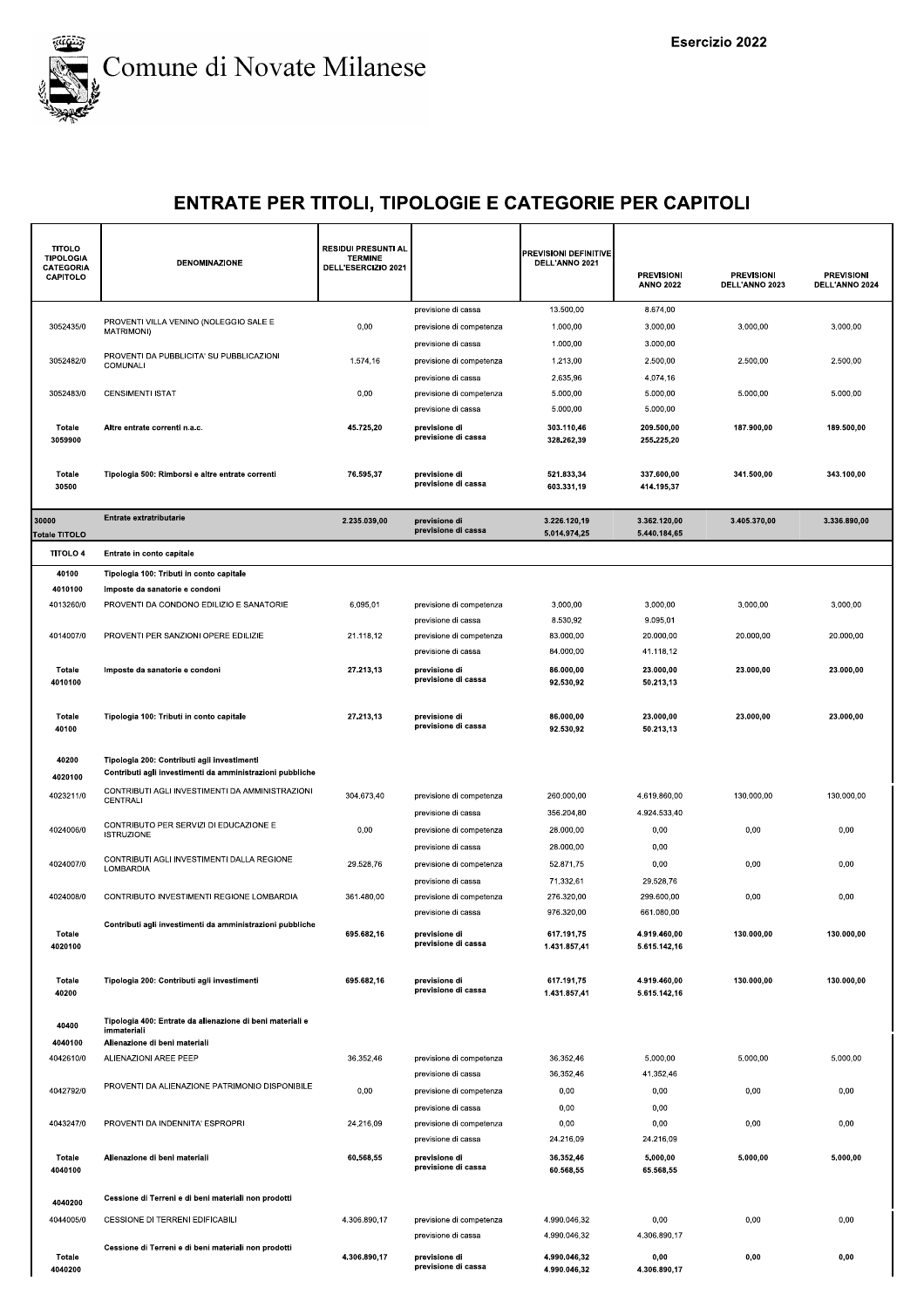

| <b>TITOLO</b><br><b>TIPOLOGIA</b><br><b>CATEGORIA</b><br>CAPITOLO | <b>DENOMINAZIONE</b>                                                                | <b>RESIDUI PRESUNTI AL</b><br><b>TERMINE</b><br>DELL'ESERCIZIO 2021 |                                                 | PREVISIONI DEFINITIVE<br>DELL'ANNO 2021 | <b>PREVISIONI</b><br><b>ANNO 2022</b> | <b>PREVISIONI</b><br>DELL'ANNO 2023 | <b>PREVISIONI</b><br>DELL'ANNO 2024 |
|-------------------------------------------------------------------|-------------------------------------------------------------------------------------|---------------------------------------------------------------------|-------------------------------------------------|-----------------------------------------|---------------------------------------|-------------------------------------|-------------------------------------|
| Totale<br>40400                                                   | Tipologia 400: Entrate da alienazione di beni materiali e<br>immateriali            | 4.367.458,72                                                        | previsione di<br>previsione di cassa            | 5.026.398,78<br>5.050.614,87            | 5.000,00<br>4.372.458,72              | 5.000,00                            | 5.000,00                            |
| 40500                                                             | Tipologia 500: Altre entrate in conto capitale                                      |                                                                     |                                                 |                                         |                                       |                                     |                                     |
| 4050100                                                           | Permessi di costruire<br>ENTRATE PER PERMESSI A COSTRUIRE (DESTINATI AD             |                                                                     |                                                 |                                         |                                       |                                     |                                     |
| 4054000/0                                                         | INVESTIMENTI)                                                                       | 4.121,92                                                            | previsione di competenza                        | 413.640,59                              | 218.700,00                            | 454.200,00                          | 221.000,00                          |
| 4054001/0                                                         | ENTRATE PER PERMESSI DI COSTRUIRE (DEST. A                                          | 4.412,31                                                            | previsione di cassa<br>previsione di competenza | 437.324,61<br>380.000,00                | 222.821,92<br>441.050,00              | 441.000,00                          | 408.000,00                          |
|                                                                   | SPESE CORRENTI)                                                                     |                                                                     | previsione di cassa                             | 380.000,00                              | 445.462,31                            |                                     |                                     |
| 4054002/0                                                         | ENTRATE PERMESSI A COSTRUIRE (10% DESTINATO<br>ELIM. BARRIERE)                      | 948,25                                                              | previsione di competenza                        | 88.182,28                               | 73.306,00                             | 99.467,00                           | 69.889,00                           |
|                                                                   |                                                                                     |                                                                     | previsione di cassa                             | 90.813,84                               | 74.254,25                             |                                     |                                     |
| 4054003/0                                                         | ENTRATE PER PERMESSI DI COSTRUIRE (OPERE A<br>SCOMPUTO)                             | 494.516,47                                                          | previsione di competenza                        | 848.174,95                              | 218.327,00                            | 0,00                                | 0,00                                |
|                                                                   |                                                                                     |                                                                     | previsione di cassa                             | 1.879.789,88                            | 712.843,47                            |                                     |                                     |
| Totale<br>4050100                                                 | Permessi di costruire                                                               | 503.998,95                                                          | previsione di<br>previsione di cassa            | 1.729.997,82<br>2.787.928,33            | 951.383,00<br>1.455.381,95            | 994.667,00                          | 698.889,00                          |
| 4050400                                                           | Altre entrate in conto capitale n.a.c.                                              |                                                                     |                                                 |                                         |                                       |                                     |                                     |
| 4053256/0                                                         | PROVENTI DA MONETIZZAZIONE AREE STANDARD                                            | 469.300,00                                                          | previsione di competenza                        | 544.300,00                              | 180.000,00                            | 200.000,00                          | 200.000,00                          |
|                                                                   |                                                                                     |                                                                     | previsione di cassa                             | 544.300,00                              | 649.300,00                            |                                     |                                     |
| 4054006/0                                                         | ALTRE ENTRATE IN CONTO CAPITALE                                                     | 3.183,43                                                            | previsione di competenza<br>previsione di cassa | 88.111.15<br>108.111,15                 | 0,00<br>3.183,43                      | 0,00                                | 0,00                                |
| 4054007/0                                                         | OPERE DA CONVENZIONE GESTIONE CIS                                                   | 0,00                                                                | previsione di competenza                        | 0,00                                    | 0,00                                  | 0,00                                | 0,00                                |
|                                                                   |                                                                                     |                                                                     | previsione di cassa                             | 0,00                                    | 0,00                                  |                                     |                                     |
| Totale<br>4050400                                                 | Altre entrate in conto capitale n.a.c.                                              | 472.483,43                                                          | previsione di<br>previsione di cassa            | 632.411,15<br>652.411,15                | 180.000,00<br>652.483,43              | 200.000,00                          | 200.000,00                          |
| Totale<br>40500                                                   | Tipologia 500: Altre entrate in conto capitale                                      | 976.482,38                                                          | previsione di<br>previsione di cassa            | 2.362.408,97<br>3.440.339,48            | 1.131.383,00<br>2.107.865,38          | 1.194.667,00                        | 898.889,00                          |
| 40000                                                             | Entrate in conto capitale                                                           | 6.066.836,39                                                        | previsione di                                   | 8.091.999,50                            | 6.078.843,00                          | 1.352.667,00                        | 1.056.889,00                        |
| Totale TITOLO                                                     |                                                                                     |                                                                     | previsione di cassa                             | 10.015.342,68                           | 12.145.679,39                         |                                     |                                     |
| <b>TITOLO7</b>                                                    | Anticipazioni da istituto tesoriere/cassiere                                        |                                                                     |                                                 |                                         |                                       |                                     |                                     |
| 70100                                                             | Tipologia 100: Anticipazioni da istituto tesoriere/cassiere                         |                                                                     |                                                 |                                         |                                       |                                     |                                     |
| 7010100                                                           | Anticipazioni da istituto tesoriere/cassiere                                        |                                                                     |                                                 |                                         |                                       |                                     |                                     |
| 7013450/0                                                         | ANTICIPAZIONE DA ISTITUTO TESORIERE                                                 | 0,00                                                                | previsione di competenza<br>previsione di cassa | 200.000,00<br>200.000,00                | 200.000,00<br>200.000,00              | 200.000,00                          | 200.000,00                          |
| Totale                                                            | Anticipazioni da istituto tesoriere/cassiere                                        | 0,00                                                                | previsione di                                   | 200.000,00                              | 200.000,00                            | 200.000,00                          | 200.000.00                          |
| 7010100                                                           |                                                                                     |                                                                     | previsione di cassa                             | 200.000,00                              | 200.000,00                            |                                     |                                     |
| Totale<br>70100                                                   | Tipologia 100: Anticipazioni da istituto tesoriere/cassiere                         | 0,00                                                                | previsione di<br>previsione di cassa            | 200.000,00<br>200.000,00                | 200.000,00<br>200.000,00              | 200.000,00                          | 200.000,00                          |
|                                                                   |                                                                                     |                                                                     |                                                 |                                         |                                       |                                     |                                     |
| 70000<br>Totale TITOLO                                            | Anticipazioni da istituto tesoriere/cassiere                                        | 0,00                                                                | previsione di<br>previsione di cassa            | 200.000,00<br>200.000,00                | 200.000,00<br>200.000,00              | 200.000,00                          | 200.000,00                          |
| <b>TITOLO 9</b>                                                   | Entrate per conto terzi e partite di giro                                           |                                                                     |                                                 |                                         |                                       |                                     |                                     |
| 90100                                                             | Tipologia 100: Entrate per partite di giro                                          |                                                                     |                                                 |                                         |                                       |                                     |                                     |
| 9010100                                                           | Altre ritenute                                                                      |                                                                     |                                                 |                                         |                                       |                                     |                                     |
| 9010010/0                                                         | RITENUTE PER SCISSIONE CONTABILE IVA                                                | 114.954,81                                                          | previsione di competenza                        | 1.600.000,00                            | 1.000.000,00                          | 1.000.000,00                        | 1.000.000,00                        |
|                                                                   |                                                                                     |                                                                     | previsione di cassa                             | 1.600.000,00                            | 1.114.954,81                          |                                     |                                     |
| 9015013/0                                                         | RITENUTA 4% SU CONTRIBUTI PUBBLICI                                                  | 3.552,21                                                            | previsione di competenza<br>previsione di cassa | 10.000,00<br>10.000,00                  | 10.000,00<br>13.552,21                | 10.000,00                           | 10.000,00                           |
|                                                                   |                                                                                     |                                                                     |                                                 |                                         |                                       |                                     |                                     |
| Totale<br>9010100                                                 | Altre ritenute                                                                      | 118.507,02                                                          | previsione di<br>previsione di cassa            | 1.610.000,00<br>1.610.000,00            | 1.010.000,00<br>1.128.507,02          | 1.010.000,00                        | 1.010.000,00                        |
|                                                                   |                                                                                     |                                                                     |                                                 |                                         |                                       |                                     |                                     |
| 9010200                                                           | Ritenute su redditi da lavoro dipendente<br>RITENUTE PREVIDENZIALI ED ASSISTENZIALI |                                                                     |                                                 |                                         |                                       |                                     |                                     |
| 9010001/0                                                         | PERSONALE DIPENDENTE                                                                | 0,00                                                                | previsione di competenza<br>previsione di cassa | 500.000,00<br>500.000,00                | 500.000,00<br>500.000,00              | 500.000,00                          | 500.000,00                          |
| 9010002/0                                                         | RITENUTE ERARIALI PERSONALE DIPENDENTE                                              | 0,00                                                                | previsione di competenza                        | 850.000,00                              | 850.000,00                            | 850.000,00                          | 850.000,00                          |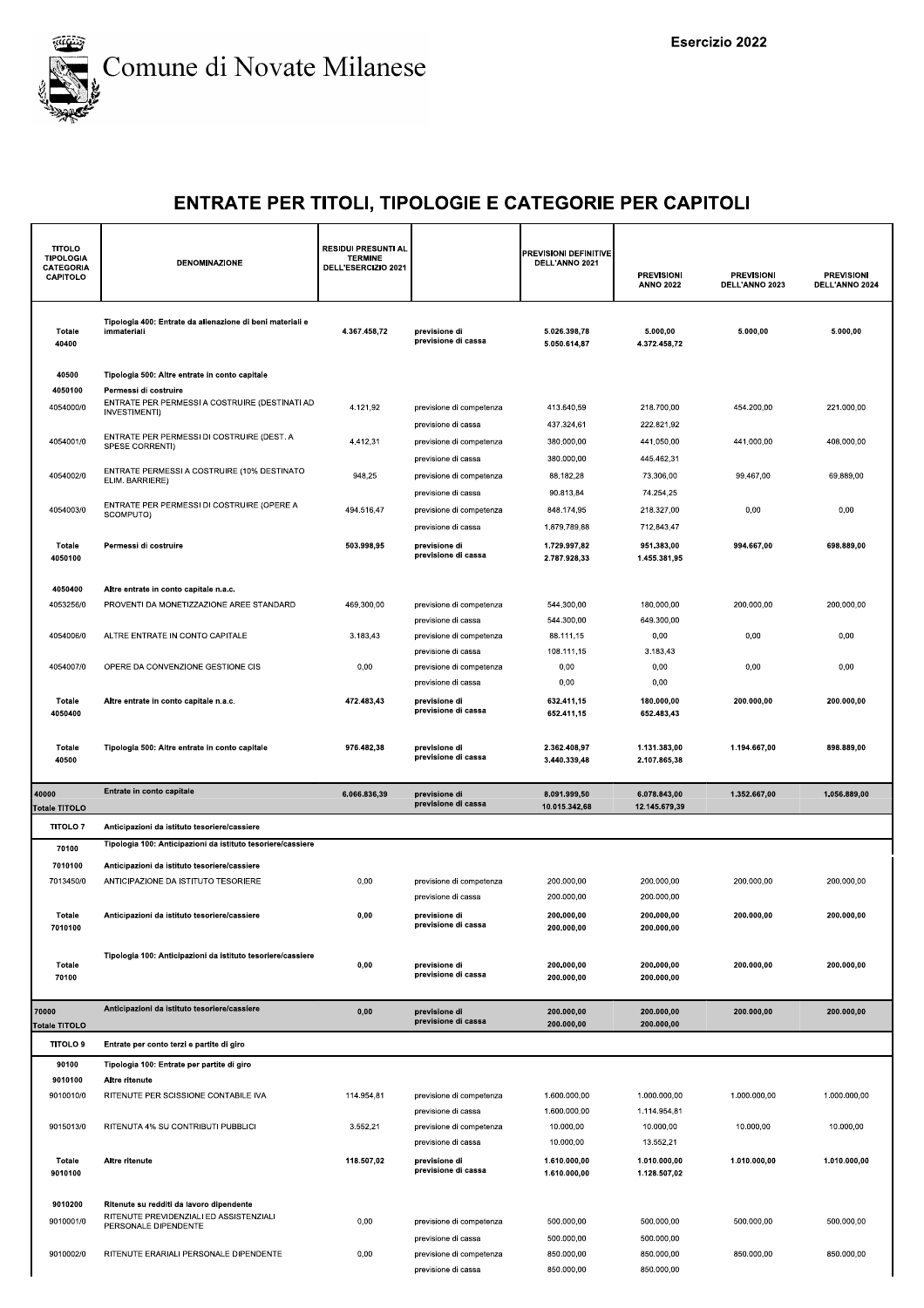

| <b>TITOLO</b><br><b>TIPOLOGIA</b><br>CATEGORIA<br>CAPITOLO | <b>DENOMINAZIONE</b>                                             | <b>RESIDUI PRESUNTI AL</b><br><b>TERMINE</b><br>DELL'ESERCIZIO 2021 |                                                                        | <b>PREVISIONI DEFINITIVE</b><br>DELL'ANNO 2021 | <b>PREVISIONI</b><br><b>ANNO 2022</b>     | <b>PREVISIONI</b><br>DELL'ANNO 2023 | <b>PREVISIONI</b><br>DELL'ANNO 2024 |
|------------------------------------------------------------|------------------------------------------------------------------|---------------------------------------------------------------------|------------------------------------------------------------------------|------------------------------------------------|-------------------------------------------|-------------------------------------|-------------------------------------|
| 9010003/0                                                  | ALTRE RITENUTE AL PERSONALE DIPENDENTE PER<br><b>CONTO TERZI</b> | 0,00                                                                | previsione di competenza                                               | 80.000,00                                      | 80.000,00                                 | 80.000,00                           | 80.000,00                           |
| Totale<br>9010200                                          | Ritenute su redditi da lavoro dipendente                         | 0,00                                                                | previsione di cassa<br>previsione di<br>previsione di cassa            | 80.000,00<br>1.430.000,00<br>1.430.000,00      | 80.000,00<br>1.430.000,00<br>1.430.000,00 | 1.430.000,00                        | 1.430.000,00                        |
| 9010300                                                    | Ritenute su redditi da lavoro autonomo                           |                                                                     |                                                                        |                                                |                                           |                                     |                                     |
| 9010008/0                                                  | RITENUTE PREVIDENZIALI E ASSISTENZIALI LAVORO<br><b>AUTONOMO</b> | 0,00                                                                | previsione di competenza<br>previsione di cassa                        | 1.000,00<br>1.000,00                           | 1.000,00<br>1.000,00                      | 1.000,00                            | 1.000,00                            |
| 9010009/0                                                  | RITENUTE ERARIALI REDDITI LAVORO AUTONOMO                        | 33.963,07                                                           | previsione di competenza<br>previsione di cassa                        | 70.000,00<br>70.000,00                         | 50.000,00<br>83.963,07                    | 50.000,00                           | 50.000,00                           |
| Totale<br>9010300                                          | Ritenute su redditi da lavoro autonomo                           | 33.963,07                                                           | previsione di<br>previsione di cassa                                   | 71.000,00<br>71.000,00                         | 51.000,00<br>84.963,07                    | 51.000,00                           | 51.000,00                           |
| 9019900                                                    | Altre entrate per partite di giro                                |                                                                     |                                                                        |                                                |                                           |                                     |                                     |
| 9010005/0                                                  | RIMBORSO SPESE PER SERVIZI PER CONTO TERZI                       | 3.885,00                                                            | previsione di competenza                                               | 50.000,00                                      | 20.000,00                                 | 20.000,00                           | 20.000,00                           |
| 9010006/0                                                  | ANTICIPAZIONE FONDO ECONOMALE                                    | 2.950,00                                                            | previsione di cassa<br>previsione di competenza                        | 53.885,00<br>3.000,00                          | 23.885,00<br>3.000.00                     | 3.000,00                            | 3.000,00                            |
| 9012335/0                                                  | RISCOSSIONE SOMME VERSATE ERRONEAMENTE                           | 2.107,09                                                            | previsione di cassa<br>previsione di competenza                        | 3.000,00<br>30.000,00                          | 5.950,00<br>15.000,00                     | 15.000,00                           | 15.000,00                           |
|                                                            |                                                                  |                                                                     | previsione di cassa                                                    | 30.886,00                                      | 17.107,09                                 |                                     |                                     |
| 9015014/0                                                  | ENTRATE A SEGUITO DI SPESE NON ANDATE A BUON<br><b>FINE</b>      | 0,00                                                                | previsione di competenza                                               | 100.000,00                                     | 20.000,00                                 | 20.000,00                           | 20.000,00                           |
| Totale<br>9019900                                          | Altre entrate per partite di giro                                | 8.942,09                                                            | previsione di cassa<br>previsione di<br>previsione di cassa            | 100.000,00<br>183.000,00<br>187.771,00         | 20.000,00<br>58.000,00<br>66.942,09       | 58.000,00                           | 58.000,00                           |
| Totale<br>90100                                            | Tipologia 100: Entrate per partite di giro                       | 161.412,18                                                          | previsione di<br>previsione di cassa                                   | 3.294.000,00<br>3.298.771,00                   | 2.549.000,00<br>2.710.412,18              | 2.549.000,00                        | 2.549.000,00                        |
| 90200                                                      | Tipologia 200: Entrate per conto terzi                           |                                                                     |                                                                        |                                                |                                           |                                     |                                     |
| 9020400                                                    | Depositi di/presso terzi                                         |                                                                     |                                                                        |                                                |                                           |                                     |                                     |
| 9020004/0                                                  | DEPOSITI CAUZIONALI                                              | 1.943,50                                                            | previsione di competenza<br>previsione di cassa                        | 50.000,00<br>50.250,00                         | 50.000,00<br>51.943,50                    | 50.000,00                           | 50.000,00                           |
| Totale<br>9020400                                          | Depositi di/presso terzi                                         | 1.943,50                                                            | previsione di<br>previsione di cassa                                   | 50.000,00<br>50.250,00                         | 50.000,00<br>51.943,50                    | 50.000,00                           | 50.000,00                           |
| 9020500                                                    | Riscossione imposte e tributi per conto terzi                    |                                                                     |                                                                        |                                                |                                           |                                     |                                     |
| 9015018/0                                                  | TRIBUTO PROVINCIALE SUI RIFIUTI                                  | 6.554,27                                                            | previsione di competenza                                               | 0,00                                           | 0,00                                      | 0,00                                | 0,00                                |
| 9020285/0                                                  | TRIBUTO PROVINCIALE TARI                                         | 1.841,53                                                            | previsione di cassa<br>previsione di competenza<br>previsione di cassa | 6.780,08<br>0,00<br>1.854,34                   | 6.554,27<br>0,00<br>1.841,53              | 0,00                                | 0,00                                |
| 9025015/0                                                  | TRIBUTI DIVERSI VERSATI ERRONEAMENTE                             | 0,00                                                                | previsione di competenza<br>previsione di cassa                        | 5.000,00<br>5.000,00                           | 5.000,00<br>5.000,00                      | 5.000,00                            | 5.000,00                            |
| 9025016/0                                                  | RISCOSSIONE TRIBUTI CATASTALI                                    | 949,00                                                              | previsione di competenza<br>previsione di cassa                        | 1.000,00<br>1.000,00                           | 1.000,00<br>1.949,00                      | 1.000,00                            | 1.000,00                            |
| 9025017/0                                                  | RISCOSSIONE IMPOSTA DI BOLLO VIRTUALE                            | 0,00                                                                | previsione di competenza<br>previsione di cassa                        | 20.000,00<br>24.144,00                         | 20.000.00<br>20.000,00                    | 20.000,00                           | 20.000,00                           |
| 9025018/0                                                  | TRIBUTO PROVINCIALE SUI RIFIUTI                                  | 67.286,16                                                           | previsione di competenza<br>previsione di cassa                        | 2.000,00<br>70.937,34                          | 2.000,00<br>69.286.16                     | 2.000,00                            | 2.000,00                            |
| 9025019/0                                                  | RISCOSSIONE DI IMPOSTE E TRIBUTI PER C/TO TERZI                  | 0,00                                                                | previsione di competenza                                               | 5.000,00                                       | 5.000,00<br>5.000.00                      | 5.000,00                            | 5.000,00                            |
| 9025020/0                                                  | RISCOSSIONE CARTA IDENTITA' ELETTRONICA                          | 6.169,81                                                            | previsione di cassa<br>previsione di competenza<br>previsione di cassa | 5.000,00<br>55.000,00<br>55.000,00             | 55.000,00<br>61.169,81                    | 55.000,00                           | 55.000,00                           |
| Totale<br>9020500                                          | Riscossione imposte e tributi per conto terzi                    | 82.800,77                                                           | previsione di<br>previsione di cassa                                   | 88.000,00<br>169.715,76                        | 88.000,00<br>170.800,77                   | 88.000,00                           | 88.000,00                           |
| Totale<br>90200                                            | Tipologia 200: Entrate per conto terzi                           | 84.744,27                                                           | previsione di<br>previsione di cassa                                   | 138.000,00<br>219.965,76                       | 138.000,00<br>222.744,27                  | 138.000,00                          | 138.000,00                          |
| 90000<br>Totale TITOLO                                     | Entrate per conto terzi e partite di giro                        | 246.156,45                                                          | previsione di<br>previsione di cassa                                   | 3.432.000,00<br>3.518.736,76                   | 2.687.000,00<br>2.933.156,45              | 2.687.000,00                        | 2.687.000,00                        |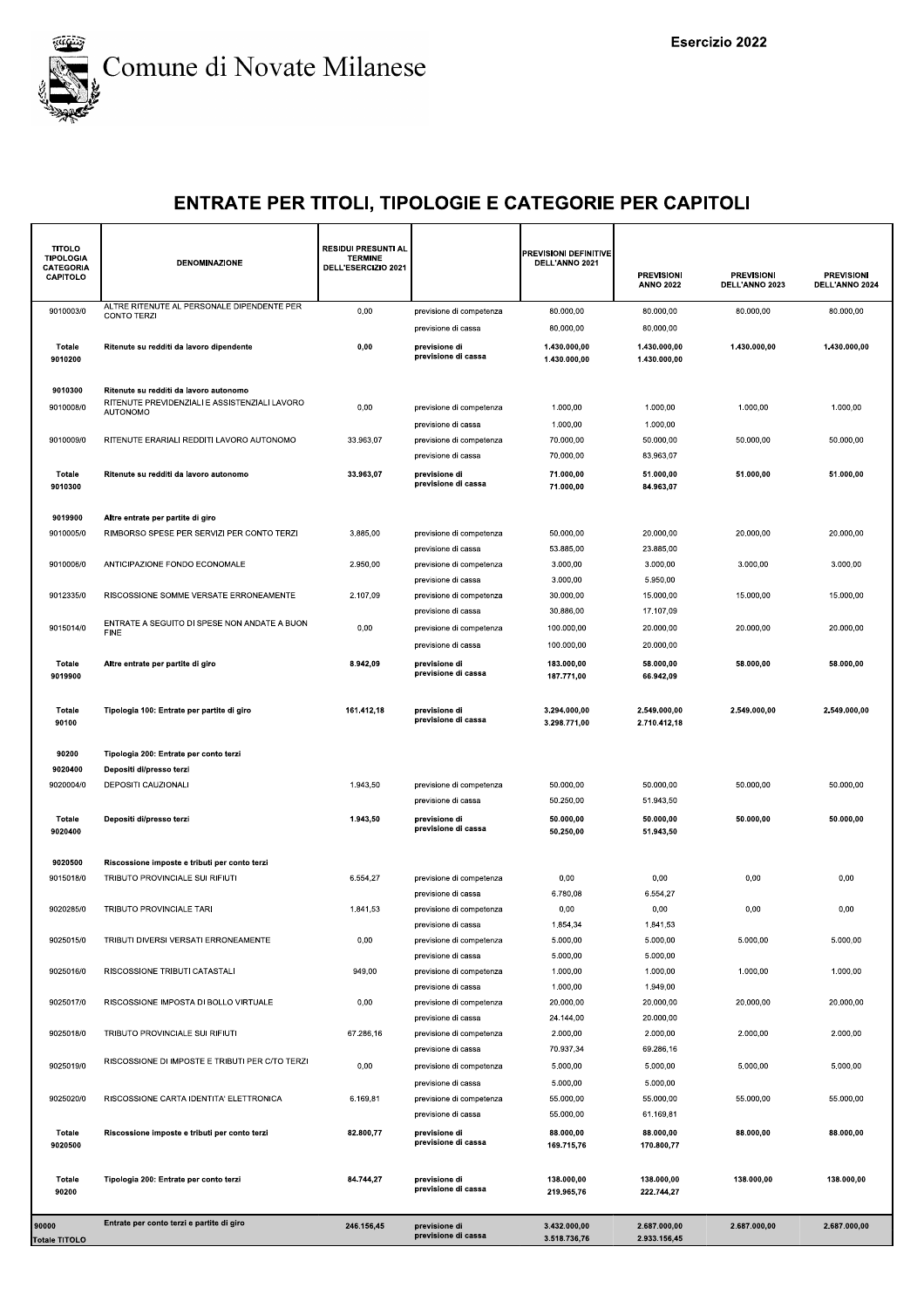| <b>TOTALE TITOLI</b>                                            | 14.013.849,28 | previsione di competenza<br>previsione di cassa | 27.212.806.61<br>33.909.946,91 | 24.542.583.00<br>38.116.523,37 | 19.820.422.00 | 19.476.013.00 |
|-----------------------------------------------------------------|---------------|-------------------------------------------------|--------------------------------|--------------------------------|---------------|---------------|
| <b>TOTALE</b><br><b>GENERALE</b><br><i><b>DELLE ENTRATE</b></i> | 14.013.849.28 | previsione di competenza<br>previsione di cassa | 33.482.890.28<br>45.465.773,35 | 24.854.412.00<br>46.006.206,58 | 20.116.400.00 | 19.786.129.00 |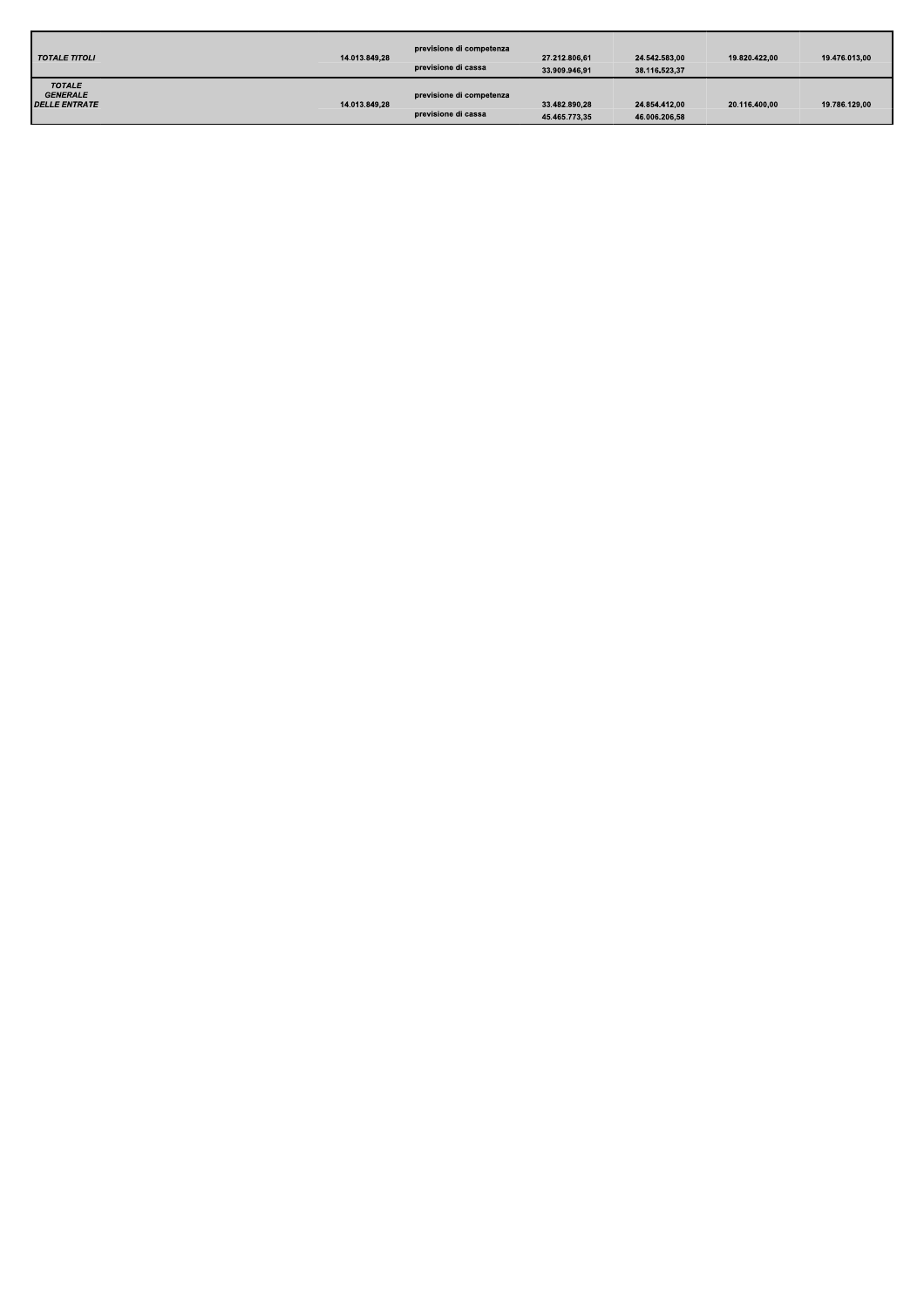

| <b>MISSIONE</b>                                          |                                                                | <b>RESIDUI PRESUNTI AL</b>            |                                                                               | <b>PREVISIONI</b>                   |                         |                                     |                                     |
|----------------------------------------------------------|----------------------------------------------------------------|---------------------------------------|-------------------------------------------------------------------------------|-------------------------------------|-------------------------|-------------------------------------|-------------------------------------|
| PROGRAMMA<br><b>TITOLO</b><br>MACROAGGREGATO<br>CAPITOLO | DENOMINAZIONE                                                  | <b>TERMINE</b><br>DELL'ESERCIZIO 2021 |                                                                               | <b>DEFINITIVE</b><br>DELL'ANNO 2021 | PREVISIONI ANNO<br>2022 | <b>PREVISIONI</b><br>DELL'ANNO 2023 | <b>PREVISIONI</b><br>DELL'ANNO 2024 |
|                                                          | <b>DISAVANZO DI AMMINISTRAZIONE</b>                            |                                       |                                                                               | 0,00                                | 0,00                    | 0,00                                | 0,00                                |
| <b>MISSIONE</b><br>01                                    | Servizi istituzionali, generali e di gestione                  |                                       |                                                                               |                                     |                         |                                     |                                     |
| 0101 Programma 01                                        | Organi istituzionali                                           |                                       |                                                                               |                                     |                         |                                     |                                     |
| Titolo 1                                                 | Spese correnti                                                 |                                       |                                                                               |                                     |                         |                                     |                                     |
| Macroaggregato 102                                       | Imposte e tasse a carico dell'ente                             |                                       |                                                                               |                                     |                         |                                     |                                     |
| 1020034/0                                                | IRAP AMMINISTRATORI                                            | 634,71                                | previsione di competenza<br>di cui già impegnato*                             | 8.262,50<br>8.378,63                | 8.500,00<br>9.134,71    | 8.500,00                            | 8.500,00                            |
|                                                          |                                                                |                                       | previsione di cassa<br>a fondo pluriennale vincolato                          |                                     |                         |                                     |                                     |
|                                                          | Totale Macroaggr. 102 Imposte e tasse a carico dell'ente       | 634,71                                | previsione di competenza                                                      | 8.262,50                            | 8.500,00                | 8.500,00                            | 8.500,00                            |
|                                                          |                                                                |                                       | di cui già impegnato*<br>previsione di cassa                                  | 8.378,63                            | 9.134,71                | 0,00                                | 0,00                                |
| Macroaggregato 103                                       | Acquisto di beni e servizi                                     |                                       | a fondo pluriennale vincolato                                                 |                                     |                         |                                     |                                     |
| 1030010/0                                                | INDENNITA' DI CARICA ORGANI<br><b>ISTITUZIONALI</b>            | 7.467,18                              | previsione di competenza                                                      | 95.857,92                           | 94.600,00               | 94.600,00                           | 94.600.00                           |
|                                                          |                                                                |                                       | di cui già impegnato*<br>previsione di cassa<br>a fondo pluriennale vincolato | 97.224,05                           | 102.067,18              |                                     |                                     |
| 1030014/0                                                | RIMBORSO SPESE ORGANI ISTITUZIONALI                            | 411,96                                | previsione di competenza                                                      | 4.000,00                            | 4.000,00                | 4.000,00                            | 4.000,00                            |
|                                                          |                                                                |                                       | di cui già impegnato*<br>previsione di cassa<br>a fondo pluriennale vincolato | 4.000,00                            | 4.411,96                |                                     |                                     |
| 1030016/0                                                | INDENNITA' AL COLLEGIO DEI REVISORI DEI<br>CONTI               | 23.294,19                             | previsione di competenza                                                      | 58.210,54                           | 59.044,00               | 59.044,00                           | 59.044,00                           |
|                                                          |                                                                |                                       | di cui già impegnato*<br>previsione di cassa<br>a fondo pluriennale vincolato | 84.898,32                           | 59.043,89<br>82.338,19  | 59.043,89                           |                                     |
| 1030022/0                                                | ACQUISTI DI BENI ORGANI ISTITUZIONALI                          | 778,87                                | previsione di competenza                                                      | 3.000,00                            | 3.000,00                | 3.000,00                            | 3.000,00                            |
|                                                          |                                                                |                                       | di cui già impegnato*<br>previsione di cassa                                  | 3.021,96                            | 1.089,00<br>3.778,87    |                                     |                                     |
|                                                          |                                                                |                                       | a fondo pluriennale vincolato                                                 |                                     |                         |                                     |                                     |
| 1030032/0                                                | CONSULTA IMPEGNO CIVILE -<br>PRESTAZIONE DI SERVIZI            | 1.200,00                              | previsione di competenza                                                      | 3.500,00                            | 3.500,00                | 3.500,00                            | 3.500,00                            |
|                                                          |                                                                |                                       | di cui già impegnato*<br>previsione di cassa<br>a fondo pluriennale vincolato | 3.500,00                            | 4.700,00                |                                     |                                     |
| 1030036/0                                                | SPESE PER ORGANISMO INDIPENDENTE DI<br>VALUTAZIONE MONOCRATICA | 3.050,00                              | previsione di competenza                                                      | 6.100,00                            | 6.100,00                | 6.100,00                            | 6.100,00                            |
|                                                          |                                                                |                                       | di cui già impegnato*<br>previsione di cassa                                  | 6.100,00                            | 6.100,00<br>9.150,00    | 6.100,00                            |                                     |
|                                                          |                                                                |                                       | a fondo pluriennale vincolato                                                 |                                     |                         |                                     |                                     |
| 1030039/0                                                | ACQUISTO DI SERVIZI ORGANI<br><b>ISTITUZIONALI</b>             | 1.125,00                              | previsione di competenza                                                      | 2.000,00                            | 1.500,00                | 1.500,00                            | 1.500,00                            |
|                                                          |                                                                |                                       | di cui già impegnato*<br>previsione di cassa<br>a fondo pluriennale vincolato | 2.081,98                            | 2.625,00                |                                     |                                     |
| 1030336/0                                                | SPESE PER CONVENZIONI NOLEGGIO                                 | 1.552,47                              | previsione di competenza                                                      | 3.650,00                            | 3.650,00                | 3.500,00                            | 3.500,00                            |
|                                                          | CELLULARI                                                      |                                       | di cui già impegnato*<br>previsione di cassa                                  | 3.989,55                            | 3.502, 13<br>5.202,47   |                                     |                                     |
|                                                          |                                                                |                                       | a fondo pluriennale vincolato                                                 |                                     |                         |                                     |                                     |
| 1030382/0                                                | SPESE PER PUBBLICAZIONI E NOTIZIARI                            | 6.315,10                              | previsione di competenza                                                      | 12.500,00                           | 15.000,00               | 15.000,00                           | 15.000,00                           |
|                                                          |                                                                |                                       | di cui già impegnato*<br>previsione di cassa                                  | 19.231,20                           | 4.880,00<br>21.315,10   | 4.880,00                            |                                     |
|                                                          |                                                                |                                       | a fondo pluriennale vincolato                                                 |                                     |                         |                                     |                                     |
|                                                          | Totale Macroaggr. 103 Acquisto di beni e servizi               | 45.194,77                             | previsione di competenza<br>di cui già impegnato*                             | 188.818,46                          | 190.394,00<br>74.615,02 | 190.244,00<br>70.023,89             | 190.244,00<br>0,00                  |
|                                                          |                                                                |                                       | previsione di cassa<br>a fondo pluriennale vincolato                          | 224.047,06                          | 235.588,77              |                                     |                                     |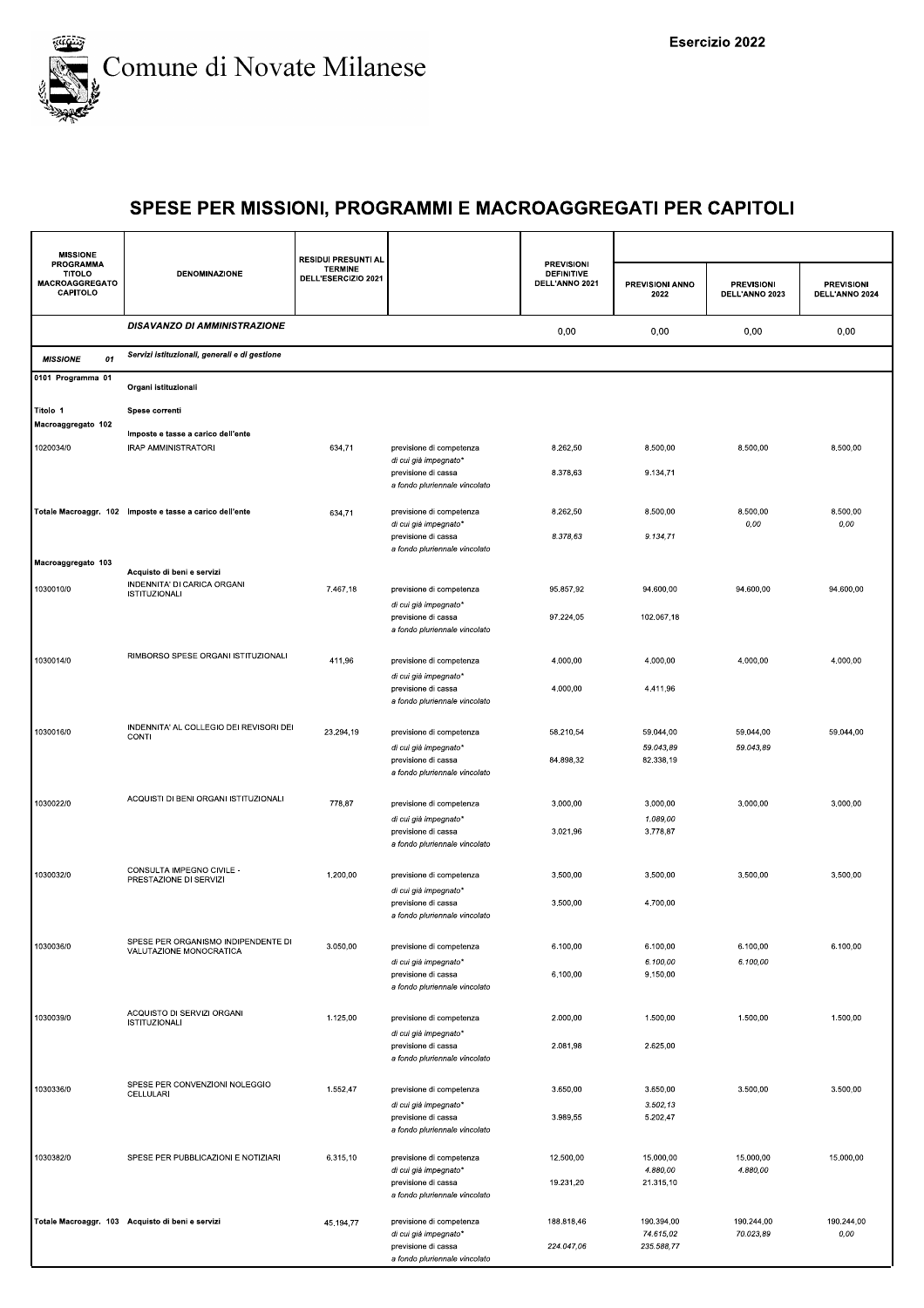

| PROGRAMMA<br><b>TITOLO</b><br>MACROAGGREGATO<br>CAPITOLO | <b>DENOMINAZIONE</b>                                       | <b>TERMINE</b><br>DELL'ESERCIZIO 2021 |                                                                               | <b>DEFINITIVE</b><br>DELL'ANNO 2021 | PREVISIONI ANNO<br>2022 | <b>PREVISIONI</b><br>DELL'ANNO 2023 | <b>PREVISIONI</b><br>DELL'ANNO 2024 |
|----------------------------------------------------------|------------------------------------------------------------|---------------------------------------|-------------------------------------------------------------------------------|-------------------------------------|-------------------------|-------------------------------------|-------------------------------------|
| Macroaggregato 104                                       |                                                            |                                       |                                                                               |                                     |                         |                                     |                                     |
| 1040440/0                                                | Trasferimenti correnti<br>CONTRIBUTI A ISTITUZIONI SOCIALI | 0,00                                  | previsione di competenza                                                      | 51.500,00                           | 13.000,00               | 13.000.00                           | 13.000.00                           |
|                                                          |                                                            |                                       | di cui già impegnato*                                                         |                                     |                         |                                     |                                     |
|                                                          |                                                            |                                       | previsione di cassa<br>a fondo pluriennale vincolato                          | 66.500,00                           | 13.000,00               |                                     |                                     |
| 1040441/0                                                | TRASFERIMENTI CORRENTI A IMPRESE                           | 0,00                                  | previsione di competenza                                                      | 0,00                                | 0,00                    | 0,00                                | 0,00                                |
|                                                          |                                                            |                                       | di cui già impegnato*<br>previsione di cassa<br>a fondo pluriennale vincolato | 0,00                                | 0,00                    |                                     |                                     |
| Totale Macroaggr. 104 Trasferimenti correnti             |                                                            | 0,00                                  | previsione di competenza                                                      | 51.500,00                           | 13.000,00               | 13.000,00                           | 13.000,00                           |
|                                                          |                                                            |                                       | di cui già impegnato*<br>previsione di cassa                                  | 66.500,00                           | 13.000,00               | $0,00$                              | 0,00                                |
|                                                          |                                                            |                                       | a fondo pluriennale vincolato                                                 |                                     |                         |                                     |                                     |
| Macroaggregato 110                                       | Altre spese correnti                                       |                                       |                                                                               |                                     |                         |                                     |                                     |
| 9901011/0                                                | FPV 01011                                                  | 0,00                                  | previsione di competenza                                                      | 0,00                                | 0,00                    | 0,00                                | 0,00                                |
| Totale Macroaggr. 110 Altre spese correnti               |                                                            | 0,00                                  | previsione di competenza                                                      | 0,00                                | 0,00                    | 0,00                                | 0,00                                |
|                                                          |                                                            |                                       | di cui già impegnato*<br>previsione di cassa                                  | 0,00                                | 0,00                    | 0,00                                | 0,00                                |
|                                                          |                                                            |                                       | a fondo pluriennale vincolato                                                 |                                     |                         |                                     |                                     |
| Totale Titolo 1                                          | Spese correnti                                             | 45.829,48                             | previsione di competenza<br>di cui già impegnato*                             | 248.580.96                          | 211.894.00<br>74.615,02 | 211.744,00<br>70.023,89             | 211.744.00<br>0,00                  |
|                                                          |                                                            |                                       | previsione di cassa                                                           | 298.925,69                          | 257.723,48              |                                     |                                     |
| Totale Programma 01 Organi istituzionali                 |                                                            | 45.829,48                             | a fondo pluriennale vincolato<br>previsione di competenza                     | 248.580,96                          | 211.894,00              | 211.744,00                          | 211.744,00                          |
|                                                          |                                                            |                                       | di cui già impegnato*                                                         |                                     | 74.615,02               | 70.023,89                           | 0,00                                |
|                                                          |                                                            |                                       | previsione di cassa<br>-- a fondo pluriennale vincolato                       | 298.925,69                          | 257.723,48              |                                     |                                     |
| 0102 Programma 02                                        | Segreteria generale                                        |                                       |                                                                               |                                     |                         |                                     |                                     |
| Titolo 1                                                 | Spese correnti                                             |                                       |                                                                               |                                     |                         |                                     |                                     |
| Macroaggregato 101                                       | Redditi da lavoro dipendente                               |                                       |                                                                               |                                     |                         |                                     |                                     |
| 1010132/0                                                | CONVENZIONE DI SEGRETERIA - ONERI                          | 174,23                                | previsione di competenza                                                      | 12.138,11                           | 1.048,50                | 0,00                                | 0,00                                |
|                                                          |                                                            |                                       | di cui già impegnato*                                                         |                                     | 1.048,50                |                                     |                                     |
|                                                          |                                                            |                                       | previsione di cassa<br>a fondo pluriennale vincolato                          | 12.138,11<br>1.048,50               | 1.222,73                |                                     |                                     |
| 1010133/0                                                | CONVENZIONE DI SEGRETERIA -<br>COMPETENZE                  | 633,48                                | previsione di competenza                                                      | 45.927,89                           | 4.210,50                | 0,00                                | 0,00                                |
|                                                          |                                                            |                                       | di cui già impegnato*                                                         |                                     | 4.210,50                |                                     |                                     |
|                                                          |                                                            |                                       | previsione di cassa<br>a fondo pluriennale vincolato                          | 45.927,89<br>4.210,50               | 4.843,98                |                                     |                                     |
|                                                          |                                                            |                                       |                                                                               |                                     |                         |                                     |                                     |
| 1010134/0                                                | STIPENDI PERSONALE SETTORE AFFARI<br>GENERALI              | 633,48                                | previsione di competenza                                                      | 267.742,87                          | 232.491,50              | 246.009,00                          | 225.105,00                          |
|                                                          |                                                            |                                       | di cui già impegnato*                                                         | 267.742,87                          | 4.210,50<br>233.124,98  |                                     |                                     |
|                                                          |                                                            |                                       | previsione di cassa<br>a fondo pluriennale vincolato                          | 4.210,50                            |                         |                                     |                                     |
| 1010135/0                                                | ONERI PERSONALE SETTORE AFFARI                             | 5.697,19                              | previsione di competenza                                                      | 94.590,26                           | 77.951,00               | 82.434,00                           | 76.750,00                           |
|                                                          | <b>GENERALI</b>                                            |                                       | di cui già impegnato*                                                         |                                     | 5.194,00                | 4.332,00                            | 4.712,00                            |
|                                                          |                                                            |                                       | previsione di cassa<br>a fondo pluriennale vincolato                          | 94.629,07                           | 83.648,19               |                                     | 4.529,00                            |
|                                                          |                                                            |                                       |                                                                               | 5.194,00                            | 4.332,00                | 4.712,00                            |                                     |
| 1010136/0                                                | FONDO PO SETTORE SEGRETERIA                                | 117,15                                | previsione di competenza                                                      | 11.435,00                           | 11.602,19               | 11.435,00                           | 11.435,00                           |
|                                                          |                                                            |                                       | di cui già impegnato*<br>previsione di cassa                                  | 11.435,00                           | 1.602,19<br>11.719,34   | 1.435,00                            | 1.435,00                            |
|                                                          |                                                            |                                       | a fondo pluriennale vincolato                                                 | 1.602,19                            | 1.435,00                | 1.435,00                            | 1.435,00                            |
| 1010137/0                                                | COMPENSO STRAORDINARIO SETTORE<br>AFFARI GENERALI          | 3.213,29                              | previsione di competenza                                                      | 7.347,27                            | 3.900,00                | 3.900,00                            | 3.900,00                            |
|                                                          |                                                            |                                       | di cui già impegnato*                                                         |                                     |                         |                                     |                                     |
|                                                          |                                                            |                                       | previsione di cassa<br>a fondo pluriennale vincolato                          | 7.487,84                            | 7.113,29                |                                     |                                     |
| 1010138/0                                                | FONDO PERSONALE SETTORE AFFARI                             | 9.468,97                              |                                                                               | 43.621,74                           | 39.415,00               | 39.456,00                           | 39.491,00                           |
|                                                          | <b>GENERALI</b>                                            |                                       | previsione di competenza<br>di cui già impegnato*                             |                                     | 17.072,00               | 16.766,00                           | 18.361,00                           |
|                                                          |                                                            |                                       | previsione di cassa                                                           | 43.621,74                           | 48.883,97               |                                     |                                     |
|                                                          |                                                            |                                       | a fondo pluriennale vincolato                                                 | 17.072,00                           | 16.766,00               | 18.361,00                           | 17.592,00                           |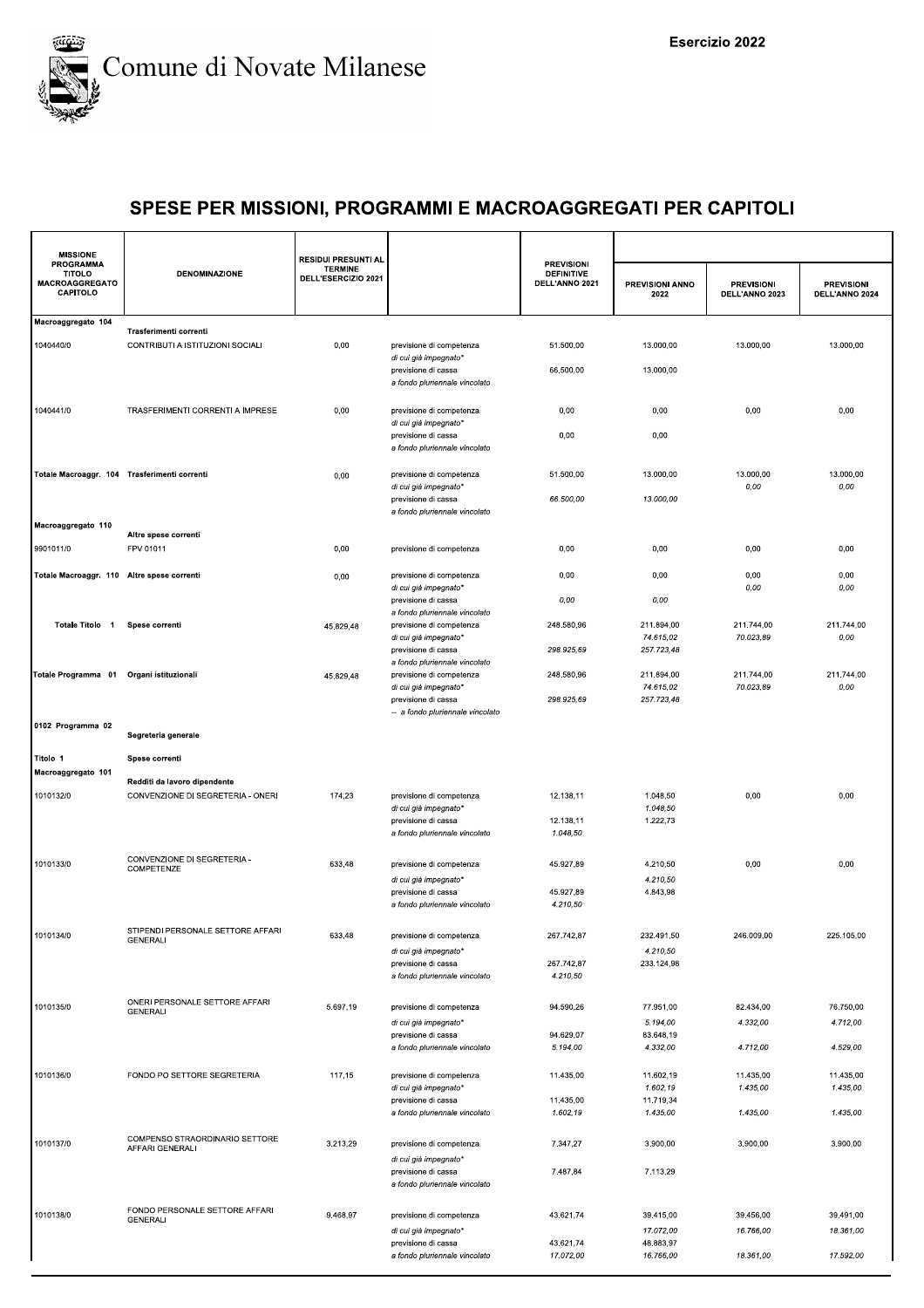

| <b>MISSIONE</b><br><b>PROGRAMMA</b>         |                                                                        | <b>RESIDUI PRESUNTI AL</b>            |                                                                               | <b>PREVISIONI</b>                   |                                       |                                     |                                     |
|---------------------------------------------|------------------------------------------------------------------------|---------------------------------------|-------------------------------------------------------------------------------|-------------------------------------|---------------------------------------|-------------------------------------|-------------------------------------|
| <b>TITOLO</b><br>MACROAGGREGATO<br>CAPITOLO | <b>DENOMINAZIONE</b>                                                   | <b>TERMINE</b><br>DELL'ESERCIZIO 2021 |                                                                               | <b>DEFINITIVE</b><br>DELL'ANNO 2021 | PREVISIONI ANNO<br>2022               | <b>PREVISIONI</b><br>DELL'ANNO 2023 | <b>PREVISIONI</b><br>DELL'ANNO 2024 |
| 1010139/0                                   | ASSEGNI FAMILIARI PERSONALE SETTORE<br><b>AFFARI GENERALI</b>          | 0,00                                  | previsione di competenza                                                      | 2.112,00                            | 2.244,00                              | 2.244,00                            | 2.244,00                            |
|                                             |                                                                        |                                       | di cui già impegnato*<br>previsione di cassa<br>a fondo pluriennale vincolato | 2.112,00                            | 2.244,00                              |                                     |                                     |
|                                             | Totale Macroaggr. 101 Redditi da lavoro dipendente                     | 19.937,79                             | previsione di competenza<br>di cui già impegnato*<br>previsione di cassa      | 484.915,14<br>485.094,52            | 372.862,69<br>33.337,69<br>392.800,48 | 385.478,00<br>22.533,00             | 358.925,00<br>24.508,00             |
| Macroaggregato 102                          |                                                                        |                                       | a fondo pluriennale vincolato                                                 | 33.337,69                           | 22.533,00                             | 24.508,00                           | 23.556,00                           |
| 1020135/0                                   | Imposte e tasse a carico dell'ente<br>CONVENZIONE DI SEGRETERIA - IRAP | 0,00                                  | previsione di competenza<br>di cui già impegnato*                             | 1.110,00                            | 4.378,00<br>111,00                    | 4.741,00<br>474,00                  | 4.741,00<br>474,00                  |
|                                             |                                                                        |                                       | previsione di cassa<br>a fondo pluriennale vincolato                          | 1.110,00<br>111,00                  | 4.378,00<br>474,00                    | 474,00                              | 475,00                              |
| 1020136/0                                   | IRAP SETTORE AFFARI GENERALI                                           | 2.116,59                              | previsione di competenza<br>di cui già impegnato*                             | 26.823,26                           | 22.722,00<br>1.945,00                 | 23.861,00<br>1.548,00               | 22.087,00<br>1.683,00               |
|                                             |                                                                        |                                       | previsione di cassa<br>a fondo pluriennale vincolato                          | 26.835,21<br>1.945,00               | 24.838,59<br>1.548,00                 | 1.683,00                            | 1.618,00                            |
| 1020402/0                                   | TASSE AUTOMOBILISTICHE AUTOMEZZI<br>COMUNALI                           | 59,91                                 | previsione di competenza                                                      | 295,00                              | 230,00                                | 230,00                              | 230,00                              |
|                                             |                                                                        |                                       | di cui già impegnato*<br>previsione di cassa<br>a fondo pluriennale vincolato | 295,00                              | 289,91                                |                                     |                                     |
|                                             | Totale Macroaggr. 102 Imposte e tasse a carico dell'ente               | 2.176,50                              | previsione di competenza<br>di cui già impegnato*                             | 28.228,26                           | 27.330,00<br>2.056,00                 | 28.832,00<br>2.022,00               | 27.058,00<br>2.157,00               |
|                                             |                                                                        |                                       | previsione di cassa<br>a fondo pluriennale vincolato                          | 28.240,21<br>2.056,00               | 29.506,50<br>2.022,00                 | 2.157,00                            | 2.093,00                            |
| Macroaggregato 103                          | Acquisto di beni e servizi                                             |                                       |                                                                               |                                     |                                       |                                     |                                     |
| 1030151/0                                   | MISSIONI PERSONALE SETTORE<br><b>SEGRETERIA</b>                        | 0,00                                  | previsione di competenza<br>di cui già impegnato*                             | 200,00                              | 200,00                                | 200,00                              | 200,00                              |
|                                             |                                                                        |                                       | previsione di cassa<br>a fondo pluriennale vincolato                          | 200,00                              | 200,00                                |                                     |                                     |
| 1030310/0                                   | SPESE FORMAZIONE SERVIZI GENERALI                                      | 492,00                                | previsione di competenza<br>di cui già impegnato*                             | 1.500,00                            | 1.500,00                              | 1.500,00                            | 1.500,00                            |
|                                             |                                                                        |                                       | previsione di cassa<br>a fondo pluriennale vincolato                          | 2.436,00                            | 1.992,00                              |                                     |                                     |
| 1030353/0                                   | SPESE PER CONSERVAZIONE SOSTITUTIVA<br>DOCUMENTAZIONE DIGITALE         | 670,00                                | previsione di competenza                                                      | 670,00                              | 1.300,00                              | 1.300,00                            | 1.300,00                            |
|                                             |                                                                        |                                       | di cui già impegnato*<br>previsione di cassa<br>a fondo pluriennale vincolato | 1.450,00                            | 670,00<br>1.970,00                    |                                     |                                     |
| 1030403/0                                   | ACQUISTO DI BENI AUTOMEZZI COMUNALI                                    | 335,17                                | previsione di competenza<br>di cui già impegnato*                             | 1.021,00                            | 650,00                                | 650,00                              | 650,00                              |
|                                             |                                                                        |                                       | previsione di cassa<br>a fondo pluriennale vincolato                          | 1.021,00                            | 985,17                                |                                     |                                     |
| 1030404/0                                   | ACQUISTO DI SERVIZI AUTOMEZZI<br>COMUNALI                              | 1.583,24                              | previsione di competenza<br>di cui già impegnato*                             | 3.220,00                            | 2.000,00<br>1.000,00                  | 2.000,00<br>1.000,00                | 2.000,00                            |
|                                             |                                                                        |                                       | previsione di cassa<br>a fondo pluriennale vincolato                          | 3.220,00                            | 3.583,24                              |                                     |                                     |
|                                             | Totale Macroaggr. 103 Acquisto di beni e servizi                       | 3.080,41                              | previsione di competenza<br>di cui già impegnato*<br>previsione di cassa      | 6.611,00<br>8.327,00                | 5.650,00<br>1.670,00<br>8.730,41      | 5.650,00<br>1.000,00                | 5.650,00<br>0,00                    |
| Macroaggregato 104                          |                                                                        |                                       | a fondo pluriennale vincolato                                                 |                                     |                                       |                                     |                                     |
| 1040140/0                                   | Trasferimenti correnti<br>CONVENZIONE SEGRETERIA                       | 14.920,00                             | previsione di competenza<br>di cui già impegnato*                             | 14.920,00                           | 65.195,00<br>1.610,00                 | 70.481,00<br>6.896,00               | 70.489,00<br>6.904,00               |
|                                             |                                                                        |                                       | previsione di cassa<br>a fondo pluriennale vincolato                          | 14.920,00<br>1.610,00               | 80.115,00<br>6.896,00                 | 6.904,00                            | 6.905,00                            |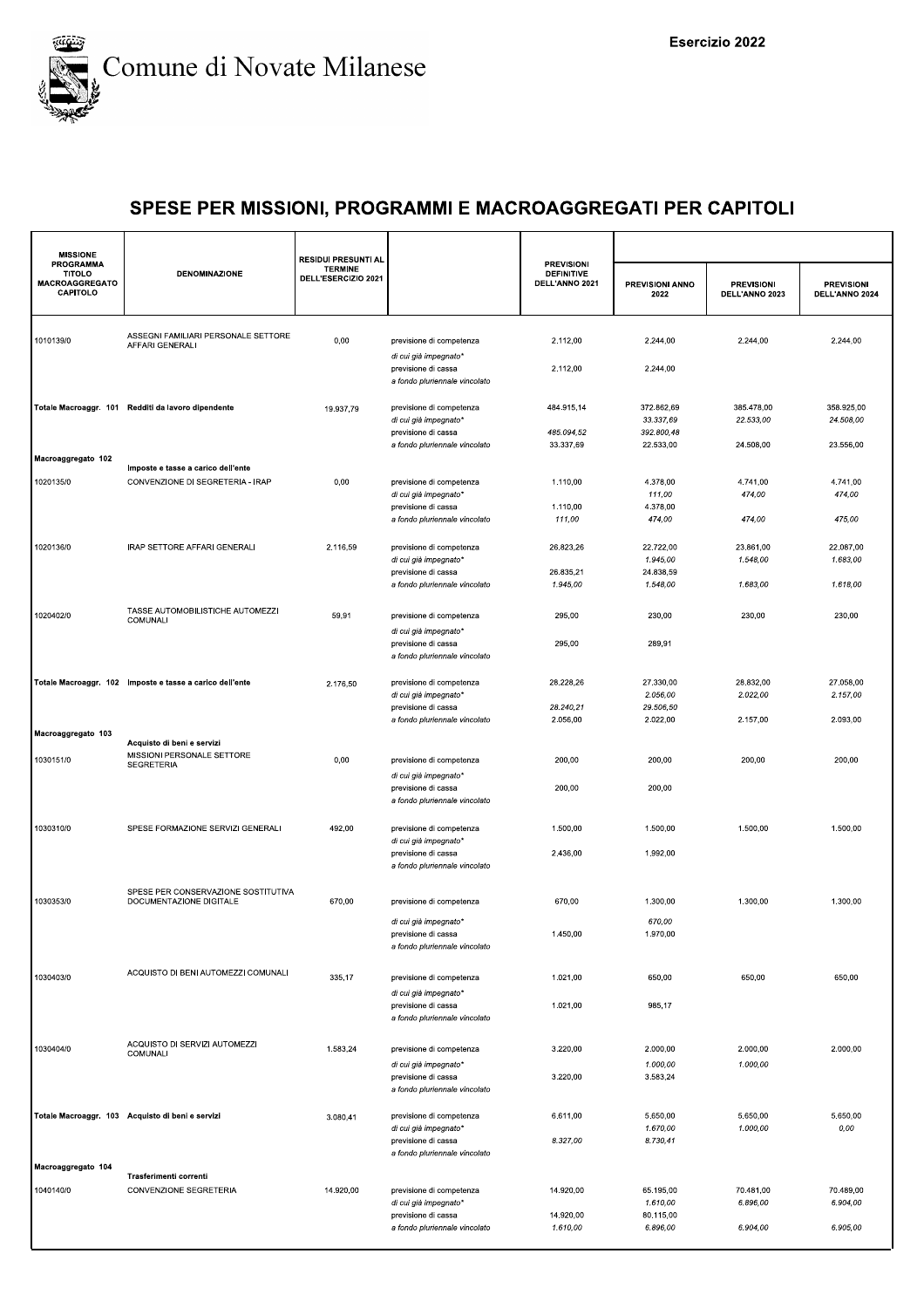

| <b>MISSIONE</b>                                                        |                                                                     | <b>RESIDUI PRESUNTI AL</b>            |                                                      |                                                          |                         |                                     |                                     |
|------------------------------------------------------------------------|---------------------------------------------------------------------|---------------------------------------|------------------------------------------------------|----------------------------------------------------------|-------------------------|-------------------------------------|-------------------------------------|
| <b>PROGRAMMA</b><br><b>TITOLO</b><br><b>MACROAGGREGATO</b><br>CAPITOLO | <b>DENOMINAZIONE</b>                                                | <b>TERMINE</b><br>DELL'ESERCIZIO 2021 |                                                      | <b>PREVISIONI</b><br><b>DEFINITIVE</b><br>DELL'ANNO 2021 | PREVISIONI ANNO<br>2022 | <b>PREVISIONI</b><br>DELL'ANNO 2023 | <b>PREVISIONI</b><br>DELL'ANNO 2024 |
| Totale Macroaggr. 104 Trasferimenti correnti                           |                                                                     | 14.920,00                             | previsione di competenza                             | 14.920.00                                                | 65.195,00               | 70.481,00                           | 70.489,00                           |
|                                                                        |                                                                     |                                       | di cui già impegnato*                                |                                                          | 1.610,00                | 6.896,00                            | 6.904,00                            |
|                                                                        |                                                                     |                                       | previsione di cassa                                  | 14.920,00                                                | 80.115,00               |                                     |                                     |
|                                                                        |                                                                     |                                       | a fondo pluriennale vincolato                        | 1.610,00                                                 | 6.896,00                | 6.904,00                            | 6.905,00                            |
| Macroaggregato 110                                                     | Altre spese correnti                                                |                                       |                                                      |                                                          |                         |                                     |                                     |
| 1100405/0                                                              | PREMI ASSICURATIVI AUTOMEZZI                                        | 0,00                                  |                                                      | 261,05                                                   | 1.000,00                | 1.000,00                            | 1.000,00                            |
|                                                                        | COMUNALI                                                            |                                       | previsione di competenza                             |                                                          |                         |                                     |                                     |
|                                                                        |                                                                     |                                       | di cui già impegnato*<br>previsione di cassa         | 261,05                                                   | 1.000,00                |                                     |                                     |
|                                                                        |                                                                     |                                       | a fondo pluriennale vincolato                        |                                                          |                         |                                     |                                     |
|                                                                        |                                                                     |                                       |                                                      |                                                          |                         |                                     |                                     |
| 9901021/0                                                              | FPV 01021                                                           | 0,00                                  | previsione di competenza                             | 37.003,69                                                | 31.451,00               | 33.569,00                           | 32.554,00                           |
|                                                                        |                                                                     |                                       |                                                      |                                                          |                         |                                     |                                     |
| Totale Macroaggr. 110 Altre spese correnti                             |                                                                     | 0,00                                  | previsione di competenza                             | 37.264,74                                                | 32.451,00               | 34.569,00                           | 33.554,00                           |
|                                                                        |                                                                     |                                       | di cui già impegnato*                                |                                                          |                         | 0,00                                | $0,00$                              |
|                                                                        |                                                                     |                                       | previsione di cassa                                  | 261,05                                                   | 1.000,00                |                                     |                                     |
|                                                                        |                                                                     |                                       | a fondo pluriennale vincolato                        |                                                          |                         |                                     |                                     |
| Totale Titolo 1                                                        | Spese correnti                                                      | 40.114,70                             | previsione di competenza                             | 571.939,14                                               | 503.488,69<br>38.673,69 | 525.010,00                          | 495.676,00                          |
|                                                                        |                                                                     |                                       | di cui già impegnato*<br>previsione di cassa         | 536.842,78                                               | 512.152,39              | 32.451,00                           | 33.569,00                           |
|                                                                        |                                                                     |                                       | a fondo pluriennale vincolato                        | 37.003,69                                                | 31.451,00               | 33.569,00                           | 32.554,00                           |
| Totale Programma 02 Segreteria generale                                |                                                                     | 40.114,70                             | previsione di competenza                             | 571.939,14                                               | 503.488,69              | 525.010,00                          | 495.676,00                          |
|                                                                        |                                                                     |                                       | di cui già impegnato*                                |                                                          | 38.673,69               | 32.451,00                           | 33.569,00                           |
|                                                                        |                                                                     |                                       | previsione di cassa                                  | 536.842,78                                               | 512.152,39              |                                     |                                     |
|                                                                        |                                                                     |                                       | -- a fondo pluriennale vincolato                     | 37.003,69                                                | 31.451,00               | 33.569,00                           | 32.554,00                           |
| 0103 Programma 03                                                      | Gestione economica, finanziaria,<br>programmazione e provveditorato |                                       |                                                      |                                                          |                         |                                     |                                     |
|                                                                        |                                                                     |                                       |                                                      |                                                          |                         |                                     |                                     |
| Titolo 1                                                               | Spese correnti                                                      |                                       |                                                      |                                                          |                         |                                     |                                     |
| Macroaggregato 101                                                     |                                                                     |                                       |                                                      |                                                          |                         |                                     |                                     |
|                                                                        | Redditi da lavoro dipendente                                        |                                       |                                                      |                                                          |                         |                                     |                                     |
| 1010202/0                                                              | STIPENDI PERSONALE SETTORE<br><b>FINANZIARIO</b>                    | 0,00                                  | previsione di competenza                             | 186.802,04                                               | 183.828,00              | 183.828,00                          | 183.828,00                          |
|                                                                        |                                                                     |                                       | di cui già impegnato*                                |                                                          |                         |                                     |                                     |
|                                                                        |                                                                     |                                       | previsione di cassa                                  | 186.802,04                                               | 183.828,00              |                                     |                                     |
|                                                                        |                                                                     |                                       | a fondo pluriennale vincolato                        |                                                          |                         |                                     |                                     |
|                                                                        | ONERI PERSONALE SETTORE FINANZIARIO                                 |                                       |                                                      |                                                          |                         |                                     |                                     |
| 1010203/0                                                              |                                                                     | 1.708,77                              | previsione di competenza                             | 72.356,09                                                | 70.118,00               | 70.101,00                           | 70.362,00                           |
|                                                                        |                                                                     |                                       | di cui già impegnato*                                |                                                          | 5.108,00                | 5.086,00                            | 5.345,00                            |
|                                                                        |                                                                     |                                       | previsione di cassa                                  | 72.583,47                                                | 71.826,77               |                                     |                                     |
|                                                                        |                                                                     |                                       | a fondo pluriennale vincolato                        | 5.108,00                                                 | 5.086,00                | 5.345,00                            | 5.425,00                            |
|                                                                        | COMPENSO STRAORDINARIO SETTORE                                      |                                       |                                                      |                                                          |                         |                                     |                                     |
| 1010220/0                                                              | <b>FINANZIARIO</b>                                                  | 1.767,06                              | previsione di competenza                             | 3.177,06                                                 | 2.700,00                | 2.700,00                            | 2.700,00                            |
|                                                                        |                                                                     |                                       | di cui già impegnato*                                |                                                          |                         |                                     |                                     |
|                                                                        |                                                                     |                                       | previsione di cassa                                  | 3.177,06                                                 | 4.467,06                |                                     |                                     |
|                                                                        |                                                                     |                                       | a fondo pluriennale vincolato                        |                                                          |                         |                                     |                                     |
|                                                                        |                                                                     |                                       |                                                      |                                                          |                         |                                     |                                     |
| 1010221/0                                                              | FONDO PO SETTORE FINANZIARIO                                        | 0,00                                  | previsione di competenza<br>di cui già impegnato*    | 10.385.00                                                | 10.273,55<br>1.273,55   | 10.385,00<br>1.385,00               | 10.385,00<br>1.385,00               |
|                                                                        |                                                                     |                                       | previsione di cassa                                  | 10.385,00                                                | 10.273,55               |                                     |                                     |
|                                                                        |                                                                     |                                       | a fondo pluriennale vincolato                        | 1.273,55                                                 | 1.385,00                | 1.385,00                            | 1.385,00                            |
|                                                                        |                                                                     |                                       |                                                      |                                                          |                         |                                     |                                     |
| 1017624/0                                                              | FONDO PERSONALE SETTORE                                             | 3.359.68                              | previsione di competenza                             | 37.490,38                                                | 33.568,00               | 33.203,00                           | 34.289,00                           |
|                                                                        | <b>FINANZIARIO</b>                                                  |                                       | di cui già impegnato*                                |                                                          | 11.787,00               | 11.422,00                           | 12.508,00                           |
|                                                                        |                                                                     |                                       | previsione di cassa                                  | 38.426,89                                                | 36.927,68               |                                     |                                     |
|                                                                        |                                                                     |                                       | a fondo pluriennale vincolato                        | 11.787,00                                                | 11.422,00               | 12.508,00                           | 12.843,00                           |
|                                                                        |                                                                     |                                       |                                                      |                                                          |                         |                                     |                                     |
| 1017625/0                                                              | FONDO DIRIGENTE SETTORE FINANZIARIO                                 | 0,00                                  | previsione di competenza                             | 29.113,18                                                | 27.937,00               | 27.937,00                           | 27.937,00                           |
|                                                                        |                                                                     |                                       | di cui già impegnato*                                |                                                          | 8.563,00                | 8.563,00                            | 8.563,00                            |
|                                                                        |                                                                     |                                       | previsione di cassa                                  | 29.113,18                                                | 27.937,00               |                                     |                                     |
|                                                                        |                                                                     |                                       | a fondo pluriennale vincolato                        | 8.563,00                                                 | 8.563,00                | 8.563,00                            | 8.563.00                            |
|                                                                        |                                                                     |                                       |                                                      |                                                          |                         |                                     |                                     |
| 1017626/0                                                              | ASSEGNI FAMILIARI SETTORE FINANZIARIO                               | 0,00                                  | previsione di competenza                             | 2.544,00                                                 | 3.224,00                | 3.224,00                            | 3.224,00                            |
|                                                                        |                                                                     |                                       | di cui già impegnato*                                |                                                          |                         |                                     |                                     |
|                                                                        |                                                                     |                                       | previsione di cassa                                  | 2.544,00                                                 | 3.224,00                |                                     |                                     |
|                                                                        |                                                                     |                                       | a fondo pluriennale vincolato                        |                                                          |                         |                                     |                                     |
|                                                                        |                                                                     |                                       |                                                      |                                                          |                         |                                     |                                     |
|                                                                        | Totale Macroaggr. 101 Redditi da lavoro dipendente                  | 6.835,51                              | previsione di competenza                             | 341.867,75                                               | 331.648,55              | 331.378,00                          | 332.725,00                          |
|                                                                        |                                                                     |                                       | di cui già impegnato*                                |                                                          | 26.731,55               | 26.456,00                           | 27.801,00                           |
|                                                                        |                                                                     |                                       | previsione di cassa<br>a fondo pluriennale vincolato | 343.031,64<br>26.731,55                                  | 338.484,06<br>26.456,00 | 27.801,00                           | 28.216,00                           |
| Macroaggregato 102                                                     |                                                                     |                                       |                                                      |                                                          |                         |                                     |                                     |
|                                                                        | Imposte e tasse a carico dell'ente                                  |                                       |                                                      |                                                          |                         |                                     |                                     |
|                                                                        |                                                                     |                                       |                                                      |                                                          |                         |                                     |                                     |
|                                                                        |                                                                     |                                       |                                                      |                                                          |                         |                                     |                                     |
|                                                                        |                                                                     |                                       |                                                      |                                                          |                         |                                     |                                     |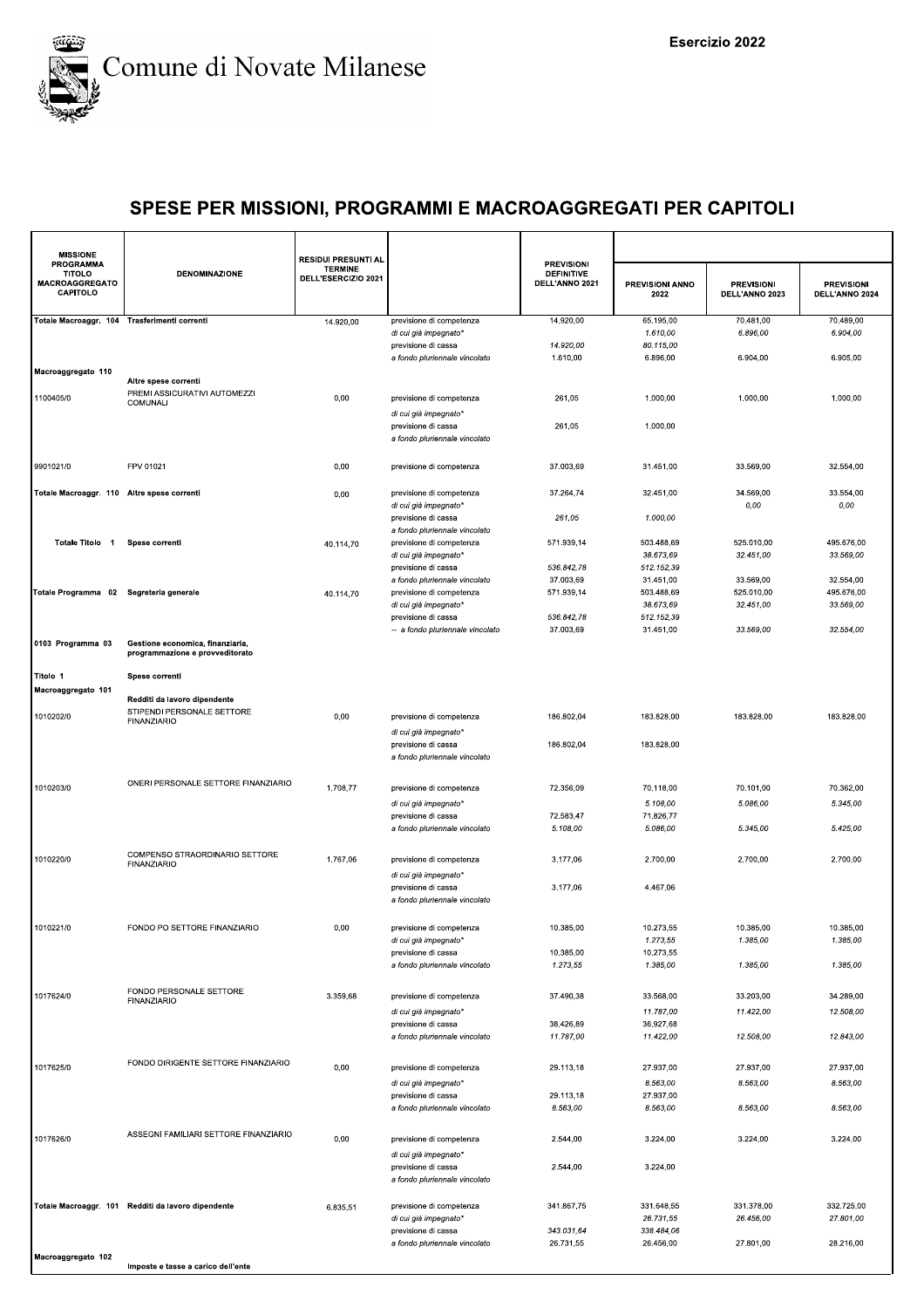

| <b>MISSIONE</b>                                                 |                                                          | <b>RESIDUI PRESUNTI AL</b>            |                                                      |                                                          |                                |                                     |                                     |
|-----------------------------------------------------------------|----------------------------------------------------------|---------------------------------------|------------------------------------------------------|----------------------------------------------------------|--------------------------------|-------------------------------------|-------------------------------------|
| PROGRAMMA<br><b>TITOLO</b><br><b>MACROAGGREGATO</b><br>CAPITOLO | <b>DENOMINAZIONE</b>                                     | <b>TERMINE</b><br>DELL'ESERCIZIO 2021 |                                                      | <b>PREVISIONI</b><br><b>DEFINITIVE</b><br>DELL'ANNO 2021 | <b>PREVISIONI ANNO</b><br>2022 | <b>PREVISIONI</b><br>DELL'ANNO 2023 | <b>PREVISIONI</b><br>DELL'ANNO 2024 |
| 1020189/0                                                       | IRAP SETTORE FINANZIARIO                                 | 800,92                                | previsione di competenza                             | 21.261,76                                                | 21.943,00                      | 21.935,00                           | 22.027,00                           |
|                                                                 |                                                          |                                       | di cui già impegnato*                                |                                                          | 1.825,00                       | 1.817,00                            | 1.909,00                            |
|                                                                 |                                                          |                                       | previsione di cassa<br>a fondo pluriennale vincolato | 21.341,36<br>1.825,00                                    | 22.743,92<br>1.817,00          | 1.909,00                            | 1.938,00                            |
|                                                                 |                                                          |                                       |                                                      |                                                          |                                |                                     |                                     |
|                                                                 | Totale Macroaggr. 102 Imposte e tasse a carico dell'ente | 800,92                                | previsione di competenza                             | 21.261,76                                                | 21.943,00                      | 21.935,00                           | 22.027,00                           |
|                                                                 |                                                          |                                       | di cui già impegnato*                                |                                                          | 1.825,00                       | 1.817,00                            | 1.909,00                            |
|                                                                 |                                                          |                                       | previsione di cassa                                  | 21.341,36                                                | 22.743,92                      |                                     |                                     |
|                                                                 |                                                          |                                       | a fondo pluriennale vincolato                        | 1.825,00                                                 | 1.817,00                       | 1.909,00                            | 1.938,00                            |
| Macroaggregato 103                                              | Acquisto di beni e servizi                               |                                       |                                                      |                                                          |                                |                                     |                                     |
| 1030153/0                                                       | MISSIONI PERSONALE SERVIZI                               | 0,00                                  | previsione di competenza                             | 300,00                                                   | 300,00                         | 300,00                              | 300,00                              |
|                                                                 | <b>AMMINISTRATIVI</b>                                    |                                       |                                                      |                                                          |                                |                                     |                                     |
|                                                                 |                                                          |                                       | di cui già impegnato*<br>previsione di cassa         | 300,00                                                   | 300,00                         |                                     |                                     |
|                                                                 |                                                          |                                       | a fondo pluriennale vincolato                        |                                                          |                                |                                     |                                     |
|                                                                 |                                                          |                                       |                                                      |                                                          |                                |                                     |                                     |
| 1030233/0                                                       | SPESE FORMAZIONE SERVIZI                                 | 1.053,00                              | previsione di competenza                             | 1.600,00                                                 | 1.600,00                       | 1.600,00                            | 1.600,00                            |
|                                                                 | <b>AMMINISTRATIVI</b>                                    |                                       | di cui già impegnato*                                |                                                          |                                |                                     |                                     |
|                                                                 |                                                          |                                       | previsione di cassa                                  | 2.605,00                                                 | 2.653,00                       |                                     |                                     |
|                                                                 |                                                          |                                       | a fondo pluriennale vincolato                        |                                                          |                                |                                     |                                     |
|                                                                 |                                                          |                                       |                                                      |                                                          |                                |                                     |                                     |
| 1030286/0                                                       | ONERI SERVIZIO DI TESORERIA                              | 17.089,49                             | previsione di competenza                             | 26.992,00                                                | 13.000,00                      | 13.000,00                           | 13.000,00                           |
|                                                                 |                                                          |                                       | di cui già impegnato'<br>previsione di cassa         | 27.034,49                                                | 9.400,00<br>30.089,49          |                                     |                                     |
|                                                                 |                                                          |                                       | a fondo pluriennale vincolato                        |                                                          |                                |                                     |                                     |
|                                                                 |                                                          |                                       |                                                      |                                                          |                                |                                     |                                     |
| 1030287/0                                                       | SPESE PER TENUTA C/C POSTALI SERVIZI                     | 100,00                                | previsione di competenza                             | 700,00                                                   | 700,00                         | 700,00                              | 700,00                              |
|                                                                 | COMUNALI                                                 |                                       | di cui già impegnato*                                |                                                          |                                |                                     |                                     |
|                                                                 |                                                          |                                       | previsione di cassa                                  | 723,91                                                   | 800,00                         |                                     |                                     |
|                                                                 |                                                          |                                       | a fondo pluriennale vincolato                        |                                                          |                                |                                     |                                     |
|                                                                 |                                                          |                                       |                                                      |                                                          |                                |                                     |                                     |
| 1030292/0                                                       | STAMPATI E CANCELLERIA SERVIZI<br>COMUNALI               | 271,52                                | previsione di competenza                             | 11.800,00                                                | 9.000,00                       | 9.000,00                            | 9.000,00                            |
|                                                                 |                                                          |                                       | di cui già impegnato*                                |                                                          |                                |                                     |                                     |
|                                                                 |                                                          |                                       | previsione di cassa                                  | 13.171,75                                                | 9.271,52                       |                                     |                                     |
|                                                                 |                                                          |                                       | a fondo pluriennale vincolato                        |                                                          |                                |                                     |                                     |
|                                                                 |                                                          |                                       |                                                      |                                                          |                                |                                     |                                     |
| 1030293/0                                                       | SERVIZI AMMINISTRATIVI                                   | 1.464,00                              | previsione di competenza<br>di cui già impegnato*    | 1.500,00                                                 | 2.000,00                       | 2.000,00                            | 6.000,00                            |
|                                                                 |                                                          |                                       | previsione di cassa                                  | 2.415,00                                                 | 3.464,00                       |                                     |                                     |
|                                                                 |                                                          |                                       | a fondo pluriennale vincolato                        |                                                          |                                |                                     |                                     |
|                                                                 |                                                          |                                       |                                                      |                                                          |                                |                                     |                                     |
| 1030295/0                                                       | ACQUISTO LIBRI E PERIODICI SERVIZI<br>COMUNALI           | 318,10                                | previsione di competenza                             | 6.385,00                                                 | 6.500,00                       | 6.500,00                            | 6.500,00                            |
|                                                                 |                                                          |                                       | di cui già impegnato*                                |                                                          | 3.636,10                       | 616,10                              |                                     |
|                                                                 |                                                          |                                       | previsione di cassa                                  | 6.385,00                                                 | 6.818,10                       |                                     |                                     |
|                                                                 |                                                          |                                       | a fondo pluriennale vincolato                        |                                                          |                                |                                     |                                     |
|                                                                 | SPESE PER MATERIALE IGIENICO - ACQ. DI                   |                                       |                                                      |                                                          |                                |                                     |                                     |
| 1030333/0                                                       | <b>BENI</b>                                              | 200,00                                | previsione di competenza                             | 200,00                                                   | 200,00                         | 200,00                              | 200,00                              |
|                                                                 |                                                          |                                       | di cui già impegnato*<br>previsione di cassa         | 200,00                                                   | 400,00                         |                                     |                                     |
|                                                                 |                                                          |                                       | a fondo pluriennale vincolato                        |                                                          |                                |                                     |                                     |
|                                                                 |                                                          |                                       |                                                      |                                                          |                                |                                     |                                     |
| 1030337/0                                                       | NOLEGGIO FOTOCOPIATRICI SERVIZI<br>COMUNALI              | 1.973,82                              | previsione di competenza                             | 8.600,00                                                 | 8.600,00                       | 8.600,00                            | 8.600,00                            |
|                                                                 |                                                          |                                       | di cui già impegnato*                                |                                                          | 6.001,46                       | 6.001,46                            |                                     |
|                                                                 |                                                          |                                       | previsione di cassa                                  | 10.573,79                                                | 10.573,82                      |                                     |                                     |
|                                                                 |                                                          |                                       | a fondo pluriennale vincolato                        |                                                          |                                |                                     |                                     |
|                                                                 |                                                          |                                       |                                                      |                                                          |                                |                                     |                                     |
| 1030448/0                                                       | QUOTE ASSOCIATIVE ENTI TERRITORIALI                      | 0,00                                  | previsione di competenza<br>di cui già impegnato*    | 19.100,00                                                | 19.100,00<br>6.387,00          | 19.100,00                           | 19.100,00                           |
|                                                                 |                                                          |                                       | previsione di cassa                                  | 19.100,00                                                | 19.100,00                      |                                     |                                     |
|                                                                 |                                                          |                                       | a fondo pluriennale vincolato                        |                                                          |                                |                                     |                                     |
|                                                                 |                                                          |                                       |                                                      |                                                          |                                |                                     |                                     |
| 1038932/0                                                       | PRESTAZIONI PER CONSULENZE<br>PROFESSIONALI              | 1.168,40                              | previsione di competenza                             | 5.027,00                                                 | 5.027,00                       | 5.027,00                            | 5.027,00                            |
|                                                                 |                                                          |                                       | di cui già impegnato*                                |                                                          | 5.026,92                       |                                     |                                     |
|                                                                 |                                                          |                                       | previsione di cassa                                  | 6.071,00                                                 | 6.195,40                       |                                     |                                     |
|                                                                 |                                                          |                                       | a fondo pluriennale vincolato                        |                                                          |                                |                                     |                                     |
|                                                                 | Totale Macroaggr. 103 Acquisto di beni e servizi         |                                       | previsione di competenza                             | 82.204,00                                                | 66.027,00                      | 66.027,00                           | 70.027,00                           |
|                                                                 |                                                          | 23.638,33                             | di cui già impegnato*                                |                                                          | 30.451,48                      | 6.617,56                            | 0,00                                |
|                                                                 |                                                          |                                       | previsione di cassa                                  | 88.579,94                                                | 89.665,33                      |                                     |                                     |
|                                                                 |                                                          |                                       | a fondo pluriennale vincolato                        |                                                          |                                |                                     |                                     |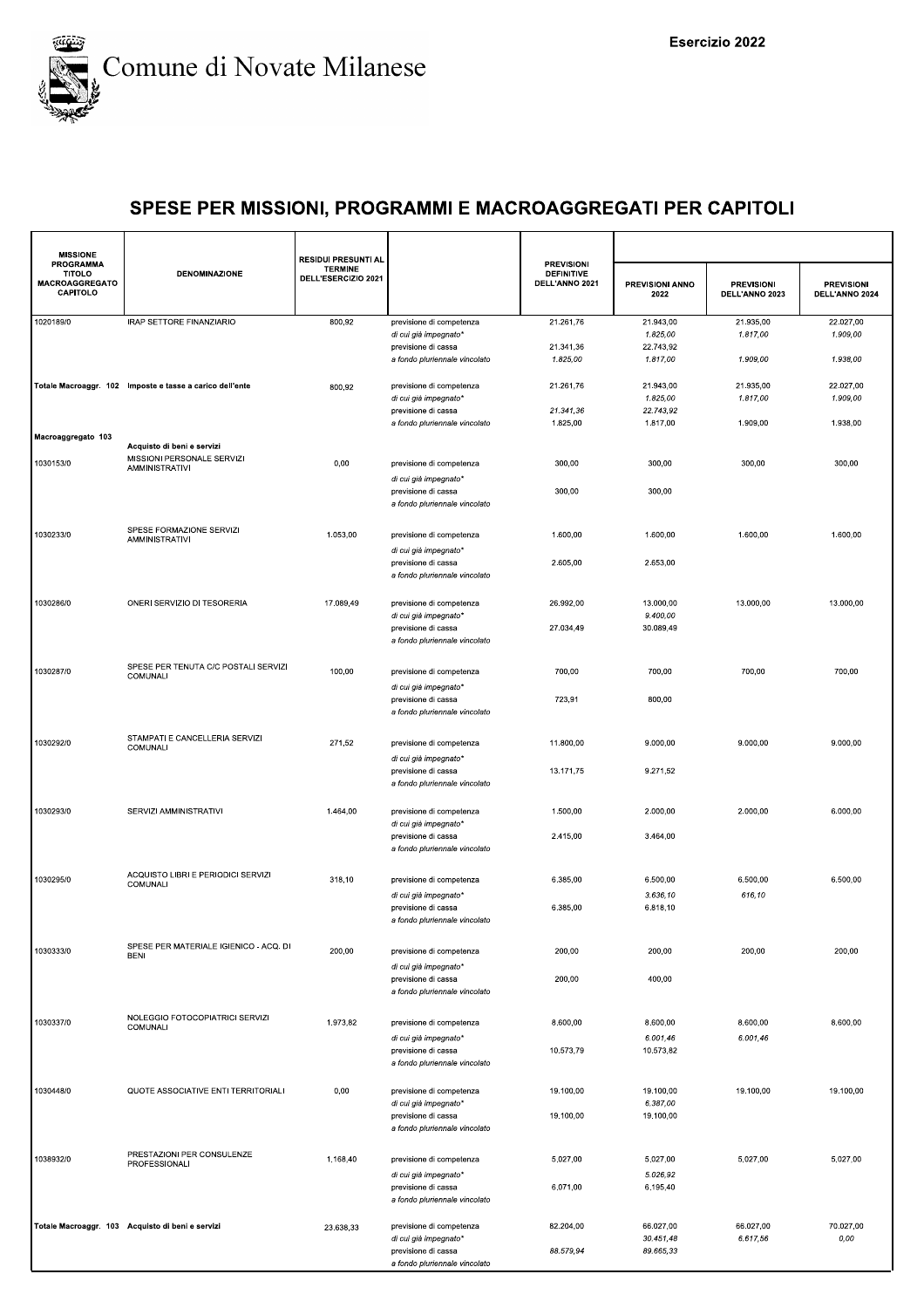

| <b>MISSIONE</b>                                                 |                                                                                         | <b>RESIDUI PRESUNTI AL</b>            |                                                                          |                                                          |                                       |                                     |                                     |
|-----------------------------------------------------------------|-----------------------------------------------------------------------------------------|---------------------------------------|--------------------------------------------------------------------------|----------------------------------------------------------|---------------------------------------|-------------------------------------|-------------------------------------|
| <b>PROGRAMMA</b><br><b>TITOLO</b><br>MACROAGGREGATO<br>CAPITOLO | DENOMINAZIONE                                                                           | <b>TERMINE</b><br>DELL'ESERCIZIO 2021 |                                                                          | <b>PREVISIONI</b><br><b>DEFINITIVE</b><br>DELL'ANNO 2021 | PREVISIONI ANNO<br>2022               | <b>PREVISIONI</b><br>DELL'ANNO 2023 | <b>PREVISIONI</b><br>DELL'ANNO 2024 |
| Macroaggregato 109                                              | Rimborsi e poste correttive delle entrate                                               |                                       |                                                                          |                                                          |                                       |                                     |                                     |
| 1091439/0                                                       | RIMBORSO SOMME INCASSATE IN<br><b>ECCESSO</b>                                           | 0,00                                  | previsione di competenza<br>di cui già impegnato*                        | 100,00                                                   | 0,00                                  | 0,00                                | 0,00                                |
|                                                                 |                                                                                         |                                       | previsione di cassa<br>a fondo pluriennale vincolato                     | 100,00                                                   | 0,00                                  |                                     |                                     |
|                                                                 | Totale Macroaggr. 109 Rimborsi e poste correttive delle entrate                         | 0,00                                  | previsione di competenza<br>di cui già impegnato*                        | 100,00<br>100,00                                         | 0,00<br>0,00                          | 0,00<br>0,00                        | 0,00<br>0,00                        |
|                                                                 |                                                                                         |                                       | previsione di cassa<br>a fondo pluriennale vincolato                     |                                                          |                                       |                                     |                                     |
| Macroaggregato 110                                              | Altre spese correnti                                                                    |                                       |                                                                          |                                                          |                                       |                                     |                                     |
| 1109122/0                                                       | <b>IVA A DEBITO</b>                                                                     | 3.889,80                              | previsione di competenza<br>di cui già impegnato'                        | 95.500,00                                                | 90.000,00                             | 100.000,00                          | 100.000,00                          |
|                                                                 |                                                                                         |                                       | previsione di cassa<br>a fondo pluriennale vincolato                     | 107.466,62                                               | 93.889,80                             |                                     |                                     |
| 1109123/0                                                       | SPESE PER RECUPERO IVA SPLIT SU<br>FATTURE VENDITA                                      | 65.814,74                             | previsione di competenza<br>di cui già impegnato*                        | 114.571,00                                               | 100.000,00                            | 100.000,00                          | 100.000,00                          |
|                                                                 |                                                                                         |                                       | previsione di cassa<br>a fondo pluriennale vincolato                     | 117.681,80                                               | 165.814,74                            |                                     |                                     |
| 9901031/0                                                       | FPV 01031                                                                               | 0,00                                  | previsione di competenza                                                 | 28.556,55                                                | 28.273,00                             | 29.710,00                           | 30.154,00                           |
| Totale Macroaggr. 110 Altre spese correnti                      |                                                                                         | 69.704,54                             | previsione di competenza<br>di cui già impegnato*                        | 238.627,55                                               | 218.273,00                            | 229.710,00<br>0,00                  | 230.154,00<br>0,00                  |
|                                                                 |                                                                                         |                                       | previsione di cassa<br>a fondo pluriennale vincolato                     | 225.148,42                                               | 259.704,54                            |                                     |                                     |
| Totale Titolo 1                                                 | Spese correnti                                                                          | 100.979,30                            | previsione di competenza<br>di cui già impegnato*<br>previsione di cassa | 684.061,06<br>678.201,36                                 | 637.891,55<br>59.008,03<br>710.597,85 | 649.050,00<br>34.890,56             | 654.933,00<br>29.710,00             |
|                                                                 |                                                                                         |                                       | a fondo pluriennale vincolato                                            | 28.556,55                                                | 28.273,00                             | 29.710,00                           | 30.154,00                           |
| Titolo 2                                                        | Spese in conto capitale                                                                 |                                       |                                                                          |                                                          |                                       |                                     |                                     |
| Macroaggregato 205                                              | Altre spese in conto capitale                                                           |                                       |                                                                          |                                                          |                                       |                                     |                                     |
| 9901032/0                                                       | FPV 01032                                                                               | 0,00                                  | previsione di competenza                                                 | 0,00                                                     | 0,00                                  | 0,00                                | 0,00                                |
|                                                                 | Totale Macroaggr. 205 Altre spese in conto capitale                                     | 0,00                                  | previsione di competenza<br>di cui già impegnato'                        | 0,00                                                     | 0,00                                  | 0,00<br>0,00                        | 0,00<br>0,00                        |
|                                                                 |                                                                                         |                                       | previsione di cassa<br>a fondo pluriennale vincolato                     | 0,00                                                     | 0,00                                  |                                     |                                     |
|                                                                 | Totale Titolo 2 Spese in conto capitale                                                 | 0,00                                  | previsione di competenza<br>di cui già impegnato*                        | 0,00                                                     | 0,00                                  | 0,00<br>0,00                        | 0,00<br>0,00                        |
|                                                                 |                                                                                         |                                       | previsione di cassa<br>a fondo pluriennale vincolato                     | 0,00                                                     | 0,00                                  |                                     |                                     |
|                                                                 | Totale Programma 03 Gestione economica, finanziaria,<br>programmazione e provveditorato | 100.979,30                            | previsione di competenza<br>di cui già impegnato*                        | 684.061,06                                               | 637.891,55<br>59.008,03               | 649.050,00<br>34.890,56             | 654.933,00<br>29.710,00             |
|                                                                 |                                                                                         |                                       | previsione di cassa                                                      | 678.201,36                                               | 710.597,85                            |                                     |                                     |
| 0104 Programma 04                                               | Gestione delle entrate tributarie e servizi<br>fiscali                                  |                                       | -- a fondo pluriennale vincolato                                         | 28.556,55                                                | 28.273,00                             | 29.710,00                           | 30.154,00                           |
| Titolo 1                                                        | Spese correnti                                                                          |                                       |                                                                          |                                                          |                                       |                                     |                                     |
| Macroaggregato 101                                              | Redditi da lavoro dipendente                                                            |                                       |                                                                          |                                                          |                                       |                                     |                                     |
| 1011410/0                                                       | STIPENDI PERSONALE SETTORE ENTRATE                                                      | 0,00                                  | previsione di competenza<br>di cui già impegnato*                        | 156.230,00                                               | 134.988,00                            | 136.845,00                          | 136.845,00                          |
|                                                                 |                                                                                         |                                       | previsione di cassa<br>a fondo pluriennale vincolato                     | 156.230,00                                               | 134.988,00                            |                                     |                                     |
| 1011411/0                                                       | ONERI PERSONALE SETTORE ENTRATE                                                         | 2.132,89                              | previsione di competenza<br>di cui già impegnato*                        | 53.900,65                                                | 47.193,00<br>3.000,00                 | 47.261,00<br>2.553,00               | 47.474,00<br>2.764,00               |
|                                                                 |                                                                                         |                                       | previsione di cassa<br>a fondo pluriennale vincolato                     | 53.900,65<br>3.000,00                                    | 49.325,89<br>2.553,00                 | 2.764,00                            | 2.829,00                            |
|                                                                 | COMPENSO STRAORDINARIO SETTORE                                                          |                                       |                                                                          |                                                          |                                       |                                     |                                     |
| 1011412/0                                                       | <b>ENTRATE</b>                                                                          | 203,66                                | previsione di competenza<br>di cui già impegnato*                        | 861,17                                                   | 1.100,00                              | 1.100,00                            | 1.100,00                            |
|                                                                 |                                                                                         |                                       | previsione di cassa<br>a fondo pluriennale vincolato                     | 861,17                                                   | 1.303,66                              |                                     |                                     |
| 1011413/0                                                       | FONDO PO SETTORE ENTRATE                                                                | 0,00                                  | previsione di competenza<br>di cui già impegnato*                        | 10.385,00                                                | 10.242,59<br>1.242,59                 | 10.385,00<br>1.385,00               | 10.385,00<br>1.385,00               |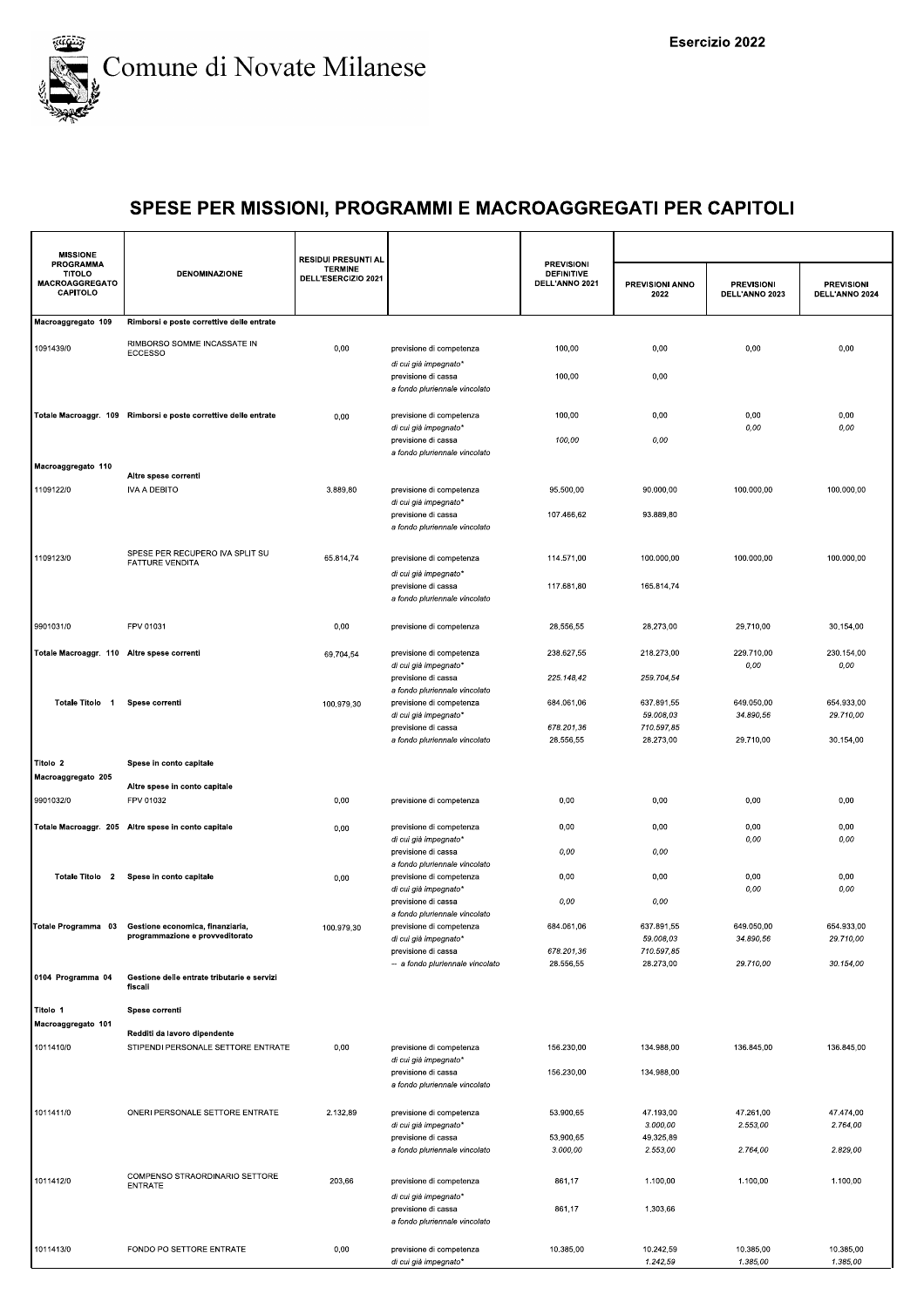

| <b>MISSIONE</b>                                                                                                                                                                                                                                                                                                                                                                                                                                               |                                      | <b>RESIDUI PRESUNTI AL</b>            |                                                                               |                                                          |                         |                                     |                                     |
|---------------------------------------------------------------------------------------------------------------------------------------------------------------------------------------------------------------------------------------------------------------------------------------------------------------------------------------------------------------------------------------------------------------------------------------------------------------|--------------------------------------|---------------------------------------|-------------------------------------------------------------------------------|----------------------------------------------------------|-------------------------|-------------------------------------|-------------------------------------|
| TITOLO<br>MACROAGGREGATO<br>CAPITOLO                                                                                                                                                                                                                                                                                                                                                                                                                          | <b>DENOMINAZIONE</b>                 | <b>TERMINE</b><br>DELL'ESERCIZIO 2021 |                                                                               | <b>PREVISIONI</b><br><b>DEFINITIVE</b><br>DELL'ANNO 2021 | PREVISIONI ANNO<br>2022 | <b>PREVISIONI</b><br>DELL'ANNO 2023 | <b>PREVISIONI</b><br>DELL'ANNO 2024 |
|                                                                                                                                                                                                                                                                                                                                                                                                                                                               |                                      |                                       | previsione di cassa<br>a fondo pluriennale vincolato                          | 10.385,00<br>1.242,59                                    | 10.242,59<br>1.385,00   | 1.385,00                            | 1.385,00                            |
| 1011419/0                                                                                                                                                                                                                                                                                                                                                                                                                                                     | PROGETTO ICI - EMOLUMENTI            | 0,00                                  | previsione di competenza<br>di cui già impegnato*                             | 301,25                                                   | 0,00                    | 0,00                                | 0,00                                |
|                                                                                                                                                                                                                                                                                                                                                                                                                                                               |                                      |                                       | previsione di cassa<br>a fondo pluriennale vincolato                          | 785,92                                                   | 0,00                    |                                     |                                     |
| 1011420/0                                                                                                                                                                                                                                                                                                                                                                                                                                                     | PROGETTO ICI ONERI                   | 0,00                                  | previsione di competenza<br>di cui già impegnato*                             | 73,14                                                    | 0,00                    | 0,00                                | 0,00                                |
|                                                                                                                                                                                                                                                                                                                                                                                                                                                               |                                      |                                       | previsione di cassa<br>a fondo pluriennale vincolato                          | 190,82                                                   | 0,00                    |                                     |                                     |
| 1017627/0                                                                                                                                                                                                                                                                                                                                                                                                                                                     | FONDO PERSONALE SETTORE ENTRATE      | 4.932,68                              | previsione di competenza                                                      | 30.868,97                                                | 28.637,00               | 26.587,00                           | 27.475,00                           |
|                                                                                                                                                                                                                                                                                                                                                                                                                                                               |                                      |                                       | di cui già impegnato*                                                         |                                                          | 11.273,00               | 9.339,00                            | 10.227,00                           |
|                                                                                                                                                                                                                                                                                                                                                                                                                                                               |                                      |                                       | previsione di cassa                                                           | 30.868,97                                                | 33.569,68               |                                     |                                     |
|                                                                                                                                                                                                                                                                                                                                                                                                                                                               |                                      |                                       | a fondo pluriennale vincolato                                                 | 11.273,00                                                | 9.339,00                | 10.227,00                           | 10.501,00                           |
|                                                                                                                                                                                                                                                                                                                                                                                                                                                               |                                      | 7.269,23                              | previsione di competenza                                                      | 252.620,18                                               | 222.160,59              | 222.178,00                          | 223.279,00                          |
| PROGRAMMA<br>Totale Macroaggr. 101 Redditi da lavoro dipendente<br>Imposte e tasse a carico dell'ente<br>1021416/0<br><b>IRAP SETTORE ENTRATE</b><br><b>IRAP PROGETTO ICI</b><br>Totale Macroaggr. 102 Imposte e tasse a carico dell'ente<br>Acquisto di beni e servizi<br>SERVIZI AMMINISTRATIVI TARI<br>1031424/0<br>SPESE PER RISCOSSIONE COATTIVA<br>AGGI DI RISCOSSIONE<br>QUOTE ASSOCIATIVE SPORTELLO<br>CATASTALE<br>ACQUISTI DI BENI SERVIZIO ENTRATE |                                      | di cui già impegnato*                 |                                                                               | 15.515,59                                                | 13.277,00               | 14.376,00                           |                                     |
|                                                                                                                                                                                                                                                                                                                                                                                                                                                               |                                      |                                       | previsione di cassa<br>a fondo pluriennale vincolato                          | 253.222,53<br>15.515,59                                  | 229.429,82<br>13.277,00 | 14.376,00                           | 14.715,00                           |
| Macroaggregato 102                                                                                                                                                                                                                                                                                                                                                                                                                                            |                                      |                                       |                                                                               |                                                          |                         |                                     |                                     |
|                                                                                                                                                                                                                                                                                                                                                                                                                                                               |                                      |                                       |                                                                               |                                                          |                         |                                     |                                     |
|                                                                                                                                                                                                                                                                                                                                                                                                                                                               |                                      | 746,27                                | previsione di competenza<br>di cui già impegnato*                             | 17.212,32                                                | 14.884,00<br>1.075,00   | 14.869,00<br>912,00                 | 14.944,00<br>987,00                 |
|                                                                                                                                                                                                                                                                                                                                                                                                                                                               |                                      |                                       | previsione di cassa                                                           | 17.212,32                                                | 15.630,27               |                                     |                                     |
|                                                                                                                                                                                                                                                                                                                                                                                                                                                               |                                      |                                       | a fondo pluriennale vincolato                                                 | 1.075,00                                                 | 912,00                  | 987,00                              | 1.011,00                            |
| 1021418/0                                                                                                                                                                                                                                                                                                                                                                                                                                                     |                                      | 0,00                                  | previsione di competenza                                                      | 25,61                                                    | 0,00                    | 0,00                                | 0,00                                |
|                                                                                                                                                                                                                                                                                                                                                                                                                                                               |                                      |                                       | di cui già impegnato*                                                         |                                                          |                         |                                     |                                     |
|                                                                                                                                                                                                                                                                                                                                                                                                                                                               |                                      |                                       | previsione di cassa<br>a fondo pluriennale vincolato                          | 66,79                                                    | 0,00                    |                                     |                                     |
|                                                                                                                                                                                                                                                                                                                                                                                                                                                               |                                      | 746,27                                | previsione di competenza                                                      | 17.237,93                                                | 14.884,00               | 14.869,00                           | 14.944,00                           |
|                                                                                                                                                                                                                                                                                                                                                                                                                                                               |                                      |                                       | di cui già impegnato*<br>previsione di cassa                                  | 17.279,11                                                | 1.075,00<br>15.630,27   | 912,00                              | 987,00                              |
|                                                                                                                                                                                                                                                                                                                                                                                                                                                               |                                      |                                       | a fondo pluriennale vincolato                                                 | 1.075,00                                                 | 912,00                  | 987,00                              | 1.011,00                            |
| Macroaggregato 103                                                                                                                                                                                                                                                                                                                                                                                                                                            |                                      |                                       |                                                                               |                                                          |                         |                                     |                                     |
|                                                                                                                                                                                                                                                                                                                                                                                                                                                               |                                      | 46,66                                 | previsione di competenza                                                      | 1.866,60                                                 | 2.000,00                | 2.000.00                            | 2.000,00                            |
|                                                                                                                                                                                                                                                                                                                                                                                                                                                               |                                      |                                       | di cui già impegnato'                                                         |                                                          |                         |                                     |                                     |
|                                                                                                                                                                                                                                                                                                                                                                                                                                                               |                                      |                                       | previsione di cassa<br>a fondo pluriennale vincolato                          | 1.866,60                                                 | 2.046,66                |                                     |                                     |
| 1031426/0                                                                                                                                                                                                                                                                                                                                                                                                                                                     |                                      | 1.821,88                              | previsione di competenza<br>di cui già impegnato*                             | 12.680,03                                                | 500,00                  | 500,00                              | 500,00                              |
|                                                                                                                                                                                                                                                                                                                                                                                                                                                               |                                      |                                       | previsione di cassa<br>a fondo pluriennale vincolato                          | 12.680,03                                                | 2.321,88                |                                     |                                     |
| 1031430/0                                                                                                                                                                                                                                                                                                                                                                                                                                                     |                                      | 125,85                                | previsione di competenza<br>di cui già impegnato*                             | 2.500,00                                                 | 1.000,00                | 1.000,00                            | 1.000,00                            |
|                                                                                                                                                                                                                                                                                                                                                                                                                                                               |                                      |                                       | previsione di cassa<br>a fondo pluriennale vincolato                          | 2.540,40                                                 | 1.125,85                |                                     |                                     |
| 1031456/0                                                                                                                                                                                                                                                                                                                                                                                                                                                     |                                      | 0,00                                  | previsione di competenza                                                      | 6.200,00                                                 | 6.000,00                | 6.000,00                            | 6.000,00                            |
|                                                                                                                                                                                                                                                                                                                                                                                                                                                               |                                      |                                       | di cui già impegnato*<br>previsione di cassa<br>a fondo pluriennale vincolato | 7.208,12                                                 | 6.000,00                |                                     |                                     |
| 1031470/0                                                                                                                                                                                                                                                                                                                                                                                                                                                     |                                      | 0,00                                  | previsione di competenza<br>di cui già impegnato*                             | 500,00                                                   | 0,00                    | 0,00                                | 0,00                                |
|                                                                                                                                                                                                                                                                                                                                                                                                                                                               |                                      |                                       | previsione di cassa<br>a fondo pluriennale vincolato                          | 500,00                                                   | 0,00                    |                                     |                                     |
| 1031471/0                                                                                                                                                                                                                                                                                                                                                                                                                                                     | ACQUISTI DI SERVIZI SERVIZIO ENTRATE | 0,00                                  | previsione di competenza<br>di cui già impegnato*                             | 500,00                                                   | 200,00                  | 200,00                              | 200,00                              |
|                                                                                                                                                                                                                                                                                                                                                                                                                                                               |                                      |                                       | previsione di cassa<br>a fondo pluriennale vincolato                          | 500,00                                                   | 200,00                  |                                     |                                     |
| 1031472/0                                                                                                                                                                                                                                                                                                                                                                                                                                                     | SPESE POSTALI SETTORE ENTRATE        | 2.478,95                              | previsione di competenza<br>di cui già impegnato*                             | 3.000,00                                                 | 3.000,00                | 3.000,00                            | 3.000,00                            |
|                                                                                                                                                                                                                                                                                                                                                                                                                                                               |                                      |                                       | previsione di cassa<br>a fondo pluriennale vincolato                          | 3.000,00                                                 | 5.478,95                |                                     |                                     |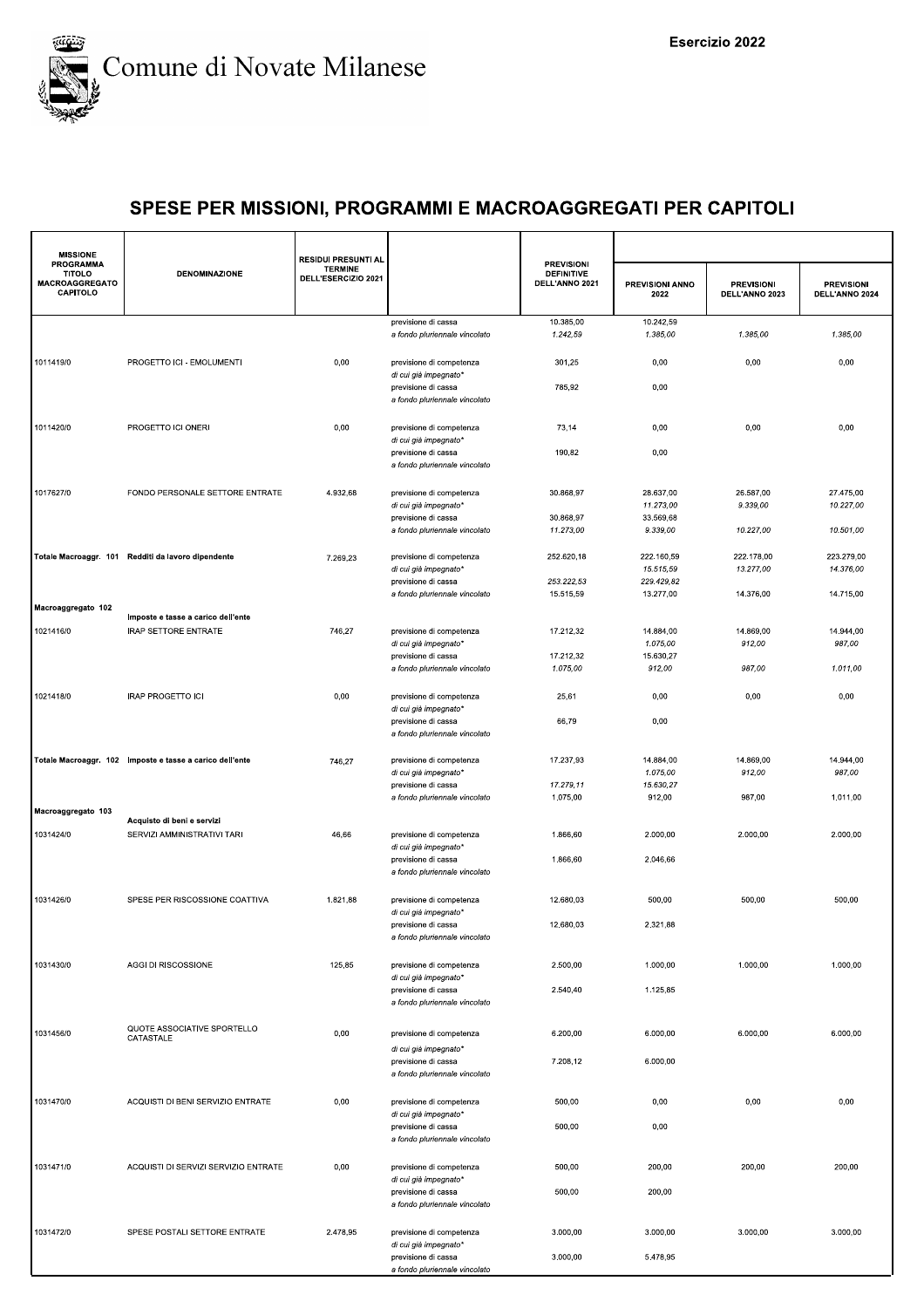

| <b>PROGRAMMA</b><br><b>PREVISIONI</b><br><b>TERMINE</b><br><b>TITOLO</b><br><b>DENOMINAZIONE</b><br><b>DEFINITIVE</b><br>DELL'ESERCIZIO 2021<br>MACROAGGREGATO<br>DELL'ANNO 2021<br>PREVISIONI ANNO<br><b>PREVISIONI</b><br><b>PREVISIONI</b><br>CAPITOLO<br>DELL'ANNO 2024<br>2022<br>DELL'ANNO 2023<br>12.700,00<br>12.700,00<br>Totale Macroaggr. 103 Acquisto di beni e servizi<br>previsione di competenza<br>27.246,63<br>12.700,00<br>4.473,34<br>0,00<br>0,00<br>di cui già impegnato*<br>28.295,15<br>17.173,34<br>previsione di cassa<br>a fondo pluriennale vincolato<br>Macroaggregato 104<br>Trasferimenti correnti<br>1041437/0<br>CONTRIBUTO IFEL<br>855,93<br>2.500,00<br>previsione di competenza<br>2.500.00<br>2.500,00<br>2.500,00<br>di cui già impegnato*<br>3.024,42<br>3.355,93<br>previsione di cassa<br>a fondo pluriennale vincolato<br>2.500,00<br>2.500,00<br>Totale Macroaggr. 104 Trasferimenti correnti<br>2.500,00<br>2.500,00<br>previsione di competenza<br>855,93<br>0,00<br>$0,00$<br>di cui già impegnato*<br>previsione di cassa<br>3.024, 42<br>3.355,93<br>a fondo pluriennale vincolato<br>Macroaggregato 109<br>Rimborsi e poste correttive delle entrate<br>1091441/0<br>RIMBORSO IMPOSTE E TRIBUTI<br>0,00<br>1.000,00<br>1.000,00<br>1.000,00<br>1.000,00<br>previsione di competenza<br>di cui già impegnato*<br>previsione di cassa<br>1.000,00<br>1.000,00<br>a fondo pluriennale vincolato<br>1091443/0<br>RIMBORSO DI IMPOSTE E TASSE<br>10.369,38<br>3.000,00<br>3.000.00<br>previsione di competenza<br>171.027,00<br>3.000,00<br>di cui già impegnato*<br>previsione di cassa<br>262.615,72<br>13.369.38<br>a fondo pluriennale vincolato<br>172.027,00<br>4.000,00<br>4.000,00<br>4.000,00<br>Totale Macroaggr. 109 Rimborsi e poste correttive delle entrate<br>previsione di competenza<br>10.369,38<br>di cui già impegnato*<br>0,00<br>0,00<br>263.615,72<br>14.369,38<br>previsione di cassa<br>a fondo pluriennale vincolato<br>Macroaggregato 110<br>Altre spese correnti<br>9901041/0<br>FPV 01041<br>0,00<br>16.590,59<br>15.363,00<br>15.726,00<br>previsione di competenza<br>14.189,00<br>Totale Macroaggr. 110 Altre spese correnti<br>previsione di competenza<br>16.590,59<br>14.189,00<br>15.363,00<br>15.726,00<br>0,00<br>0,00<br>0,00<br>di cui già impegnato*<br>0,00<br>0,00<br>previsione di cassa<br>a fondo pluriennale vincolato<br>Totale Titolo 1<br>488.222,33<br>270.433,59<br>271.610,00<br>273.149,00<br>Spese correnti<br>previsione di competenza<br>23.714,15<br>16.590,59<br>14.189,00<br>15.363,00<br>di cui già impegnato*<br>565.436,93<br>279.958,74<br>previsione di cassa<br>16.590,59<br>14.189,00<br>15.363,00<br>15.726,00<br>a fondo pluriennale vincolato<br>488.222,33<br>270.433,59<br>Gestione delle entrate tributarie e servizi<br>previsione di competenza<br>271.610,00<br>273.149,00<br>Totale Programma 04<br>23.714,15<br>fiscali<br>di cui già impegnato*<br>16.590,59<br>14.189,00<br>15.363,00<br>565.436,93<br>279.958.74<br>previsione di cassa<br>16.590,59<br>14.189,00<br>15.726,00<br>-- a fondo pluriennale vincolato<br>15.363,00<br>0105 Programma 05<br>Gestione dei beni demaniali e patrimoniali<br>Titolo 1<br>Spese correnti<br>Macroaggregato 101<br>Redditi da lavoro dipendente<br>STIPENDI PERSONALE SERVIZIO<br>1010206/0<br>0,00<br>previsione di competenza<br>63.727,00<br>67.267,00<br>67.267,00<br>67.267.00<br><b>PATRIMONIO</b><br>di cui già impegnato*<br>63.727,00<br>67.267,00<br>previsione di cassa<br>a fondo pluriennale vincolato<br>ONERI PERSONALE SERVIZIO PATRIMONIO<br>1010207/0<br>3.403,30<br>previsione di competenza<br>24.683,96<br>22.469,00<br>22.027,00<br>22.156,00<br>1.780,00<br>1.334,00<br>1.461,00<br>di cui già impegnato*<br>24.866,75<br>25.872,30<br>previsione di cassa<br>a fondo pluriennale vincolato<br>1.780,00<br>1.334,00<br>1.461,00<br>1.558,00<br>1010223/0<br>FONDO PO SERVIZIO PATRIMONIO<br>141,51<br>1.223,70<br>0,00<br>0,00<br>0,00<br>previsione di competenza<br>di cui già impegnato*<br>1.223,70<br>141,51<br>previsione di cassa<br>a fondo pluriennale vincolato<br>COMPENSO STRAORDINARIO SERVIZIO<br>1010226/0<br>1.466,77<br>1.666,77<br>1.500,00<br>1.500,00<br>1.500,00<br>previsione di competenza<br>PATRIMONIO<br>di cui già impegnato*<br>1.666,77<br>2.966,77<br>previsione di cassa<br>a fondo pluriennale vincolato | <b>MISSIONE</b> | <b>RESIDUI PRESUNTI AL</b> |  |  |  |
|------------------------------------------------------------------------------------------------------------------------------------------------------------------------------------------------------------------------------------------------------------------------------------------------------------------------------------------------------------------------------------------------------------------------------------------------------------------------------------------------------------------------------------------------------------------------------------------------------------------------------------------------------------------------------------------------------------------------------------------------------------------------------------------------------------------------------------------------------------------------------------------------------------------------------------------------------------------------------------------------------------------------------------------------------------------------------------------------------------------------------------------------------------------------------------------------------------------------------------------------------------------------------------------------------------------------------------------------------------------------------------------------------------------------------------------------------------------------------------------------------------------------------------------------------------------------------------------------------------------------------------------------------------------------------------------------------------------------------------------------------------------------------------------------------------------------------------------------------------------------------------------------------------------------------------------------------------------------------------------------------------------------------------------------------------------------------------------------------------------------------------------------------------------------------------------------------------------------------------------------------------------------------------------------------------------------------------------------------------------------------------------------------------------------------------------------------------------------------------------------------------------------------------------------------------------------------------------------------------------------------------------------------------------------------------------------------------------------------------------------------------------------------------------------------------------------------------------------------------------------------------------------------------------------------------------------------------------------------------------------------------------------------------------------------------------------------------------------------------------------------------------------------------------------------------------------------------------------------------------------------------------------------------------------------------------------------------------------------------------------------------------------------------------------------------------------------------------------------------------------------------------------------------------------------------------------------------------------------------------------------------------------------------------------------------------------------------------------------------------------------------------------------------------------------------------------------------------------------------------------------------------------------------------------------------------------------------------------------------------------------------------------------------------------------------------------------------------------------------------------------------------------------------------------------------------------------------------------------------------------------------------------------------------------------------------------------------------------------------------------------------------------------------------------------------|-----------------|----------------------------|--|--|--|
|                                                                                                                                                                                                                                                                                                                                                                                                                                                                                                                                                                                                                                                                                                                                                                                                                                                                                                                                                                                                                                                                                                                                                                                                                                                                                                                                                                                                                                                                                                                                                                                                                                                                                                                                                                                                                                                                                                                                                                                                                                                                                                                                                                                                                                                                                                                                                                                                                                                                                                                                                                                                                                                                                                                                                                                                                                                                                                                                                                                                                                                                                                                                                                                                                                                                                                                                                                                                                                                                                                                                                                                                                                                                                                                                                                                                                                                                                                                                                                                                                                                                                                                                                                                                                                                                                                                                                                                                                                    |                 |                            |  |  |  |
|                                                                                                                                                                                                                                                                                                                                                                                                                                                                                                                                                                                                                                                                                                                                                                                                                                                                                                                                                                                                                                                                                                                                                                                                                                                                                                                                                                                                                                                                                                                                                                                                                                                                                                                                                                                                                                                                                                                                                                                                                                                                                                                                                                                                                                                                                                                                                                                                                                                                                                                                                                                                                                                                                                                                                                                                                                                                                                                                                                                                                                                                                                                                                                                                                                                                                                                                                                                                                                                                                                                                                                                                                                                                                                                                                                                                                                                                                                                                                                                                                                                                                                                                                                                                                                                                                                                                                                                                                                    |                 |                            |  |  |  |
|                                                                                                                                                                                                                                                                                                                                                                                                                                                                                                                                                                                                                                                                                                                                                                                                                                                                                                                                                                                                                                                                                                                                                                                                                                                                                                                                                                                                                                                                                                                                                                                                                                                                                                                                                                                                                                                                                                                                                                                                                                                                                                                                                                                                                                                                                                                                                                                                                                                                                                                                                                                                                                                                                                                                                                                                                                                                                                                                                                                                                                                                                                                                                                                                                                                                                                                                                                                                                                                                                                                                                                                                                                                                                                                                                                                                                                                                                                                                                                                                                                                                                                                                                                                                                                                                                                                                                                                                                                    |                 |                            |  |  |  |
|                                                                                                                                                                                                                                                                                                                                                                                                                                                                                                                                                                                                                                                                                                                                                                                                                                                                                                                                                                                                                                                                                                                                                                                                                                                                                                                                                                                                                                                                                                                                                                                                                                                                                                                                                                                                                                                                                                                                                                                                                                                                                                                                                                                                                                                                                                                                                                                                                                                                                                                                                                                                                                                                                                                                                                                                                                                                                                                                                                                                                                                                                                                                                                                                                                                                                                                                                                                                                                                                                                                                                                                                                                                                                                                                                                                                                                                                                                                                                                                                                                                                                                                                                                                                                                                                                                                                                                                                                                    |                 |                            |  |  |  |
|                                                                                                                                                                                                                                                                                                                                                                                                                                                                                                                                                                                                                                                                                                                                                                                                                                                                                                                                                                                                                                                                                                                                                                                                                                                                                                                                                                                                                                                                                                                                                                                                                                                                                                                                                                                                                                                                                                                                                                                                                                                                                                                                                                                                                                                                                                                                                                                                                                                                                                                                                                                                                                                                                                                                                                                                                                                                                                                                                                                                                                                                                                                                                                                                                                                                                                                                                                                                                                                                                                                                                                                                                                                                                                                                                                                                                                                                                                                                                                                                                                                                                                                                                                                                                                                                                                                                                                                                                                    |                 |                            |  |  |  |
|                                                                                                                                                                                                                                                                                                                                                                                                                                                                                                                                                                                                                                                                                                                                                                                                                                                                                                                                                                                                                                                                                                                                                                                                                                                                                                                                                                                                                                                                                                                                                                                                                                                                                                                                                                                                                                                                                                                                                                                                                                                                                                                                                                                                                                                                                                                                                                                                                                                                                                                                                                                                                                                                                                                                                                                                                                                                                                                                                                                                                                                                                                                                                                                                                                                                                                                                                                                                                                                                                                                                                                                                                                                                                                                                                                                                                                                                                                                                                                                                                                                                                                                                                                                                                                                                                                                                                                                                                                    |                 |                            |  |  |  |
|                                                                                                                                                                                                                                                                                                                                                                                                                                                                                                                                                                                                                                                                                                                                                                                                                                                                                                                                                                                                                                                                                                                                                                                                                                                                                                                                                                                                                                                                                                                                                                                                                                                                                                                                                                                                                                                                                                                                                                                                                                                                                                                                                                                                                                                                                                                                                                                                                                                                                                                                                                                                                                                                                                                                                                                                                                                                                                                                                                                                                                                                                                                                                                                                                                                                                                                                                                                                                                                                                                                                                                                                                                                                                                                                                                                                                                                                                                                                                                                                                                                                                                                                                                                                                                                                                                                                                                                                                                    |                 |                            |  |  |  |
|                                                                                                                                                                                                                                                                                                                                                                                                                                                                                                                                                                                                                                                                                                                                                                                                                                                                                                                                                                                                                                                                                                                                                                                                                                                                                                                                                                                                                                                                                                                                                                                                                                                                                                                                                                                                                                                                                                                                                                                                                                                                                                                                                                                                                                                                                                                                                                                                                                                                                                                                                                                                                                                                                                                                                                                                                                                                                                                                                                                                                                                                                                                                                                                                                                                                                                                                                                                                                                                                                                                                                                                                                                                                                                                                                                                                                                                                                                                                                                                                                                                                                                                                                                                                                                                                                                                                                                                                                                    |                 |                            |  |  |  |
|                                                                                                                                                                                                                                                                                                                                                                                                                                                                                                                                                                                                                                                                                                                                                                                                                                                                                                                                                                                                                                                                                                                                                                                                                                                                                                                                                                                                                                                                                                                                                                                                                                                                                                                                                                                                                                                                                                                                                                                                                                                                                                                                                                                                                                                                                                                                                                                                                                                                                                                                                                                                                                                                                                                                                                                                                                                                                                                                                                                                                                                                                                                                                                                                                                                                                                                                                                                                                                                                                                                                                                                                                                                                                                                                                                                                                                                                                                                                                                                                                                                                                                                                                                                                                                                                                                                                                                                                                                    |                 |                            |  |  |  |
|                                                                                                                                                                                                                                                                                                                                                                                                                                                                                                                                                                                                                                                                                                                                                                                                                                                                                                                                                                                                                                                                                                                                                                                                                                                                                                                                                                                                                                                                                                                                                                                                                                                                                                                                                                                                                                                                                                                                                                                                                                                                                                                                                                                                                                                                                                                                                                                                                                                                                                                                                                                                                                                                                                                                                                                                                                                                                                                                                                                                                                                                                                                                                                                                                                                                                                                                                                                                                                                                                                                                                                                                                                                                                                                                                                                                                                                                                                                                                                                                                                                                                                                                                                                                                                                                                                                                                                                                                                    |                 |                            |  |  |  |
|                                                                                                                                                                                                                                                                                                                                                                                                                                                                                                                                                                                                                                                                                                                                                                                                                                                                                                                                                                                                                                                                                                                                                                                                                                                                                                                                                                                                                                                                                                                                                                                                                                                                                                                                                                                                                                                                                                                                                                                                                                                                                                                                                                                                                                                                                                                                                                                                                                                                                                                                                                                                                                                                                                                                                                                                                                                                                                                                                                                                                                                                                                                                                                                                                                                                                                                                                                                                                                                                                                                                                                                                                                                                                                                                                                                                                                                                                                                                                                                                                                                                                                                                                                                                                                                                                                                                                                                                                                    |                 |                            |  |  |  |
|                                                                                                                                                                                                                                                                                                                                                                                                                                                                                                                                                                                                                                                                                                                                                                                                                                                                                                                                                                                                                                                                                                                                                                                                                                                                                                                                                                                                                                                                                                                                                                                                                                                                                                                                                                                                                                                                                                                                                                                                                                                                                                                                                                                                                                                                                                                                                                                                                                                                                                                                                                                                                                                                                                                                                                                                                                                                                                                                                                                                                                                                                                                                                                                                                                                                                                                                                                                                                                                                                                                                                                                                                                                                                                                                                                                                                                                                                                                                                                                                                                                                                                                                                                                                                                                                                                                                                                                                                                    |                 |                            |  |  |  |
|                                                                                                                                                                                                                                                                                                                                                                                                                                                                                                                                                                                                                                                                                                                                                                                                                                                                                                                                                                                                                                                                                                                                                                                                                                                                                                                                                                                                                                                                                                                                                                                                                                                                                                                                                                                                                                                                                                                                                                                                                                                                                                                                                                                                                                                                                                                                                                                                                                                                                                                                                                                                                                                                                                                                                                                                                                                                                                                                                                                                                                                                                                                                                                                                                                                                                                                                                                                                                                                                                                                                                                                                                                                                                                                                                                                                                                                                                                                                                                                                                                                                                                                                                                                                                                                                                                                                                                                                                                    |                 |                            |  |  |  |
|                                                                                                                                                                                                                                                                                                                                                                                                                                                                                                                                                                                                                                                                                                                                                                                                                                                                                                                                                                                                                                                                                                                                                                                                                                                                                                                                                                                                                                                                                                                                                                                                                                                                                                                                                                                                                                                                                                                                                                                                                                                                                                                                                                                                                                                                                                                                                                                                                                                                                                                                                                                                                                                                                                                                                                                                                                                                                                                                                                                                                                                                                                                                                                                                                                                                                                                                                                                                                                                                                                                                                                                                                                                                                                                                                                                                                                                                                                                                                                                                                                                                                                                                                                                                                                                                                                                                                                                                                                    |                 |                            |  |  |  |
|                                                                                                                                                                                                                                                                                                                                                                                                                                                                                                                                                                                                                                                                                                                                                                                                                                                                                                                                                                                                                                                                                                                                                                                                                                                                                                                                                                                                                                                                                                                                                                                                                                                                                                                                                                                                                                                                                                                                                                                                                                                                                                                                                                                                                                                                                                                                                                                                                                                                                                                                                                                                                                                                                                                                                                                                                                                                                                                                                                                                                                                                                                                                                                                                                                                                                                                                                                                                                                                                                                                                                                                                                                                                                                                                                                                                                                                                                                                                                                                                                                                                                                                                                                                                                                                                                                                                                                                                                                    |                 |                            |  |  |  |
|                                                                                                                                                                                                                                                                                                                                                                                                                                                                                                                                                                                                                                                                                                                                                                                                                                                                                                                                                                                                                                                                                                                                                                                                                                                                                                                                                                                                                                                                                                                                                                                                                                                                                                                                                                                                                                                                                                                                                                                                                                                                                                                                                                                                                                                                                                                                                                                                                                                                                                                                                                                                                                                                                                                                                                                                                                                                                                                                                                                                                                                                                                                                                                                                                                                                                                                                                                                                                                                                                                                                                                                                                                                                                                                                                                                                                                                                                                                                                                                                                                                                                                                                                                                                                                                                                                                                                                                                                                    |                 |                            |  |  |  |
|                                                                                                                                                                                                                                                                                                                                                                                                                                                                                                                                                                                                                                                                                                                                                                                                                                                                                                                                                                                                                                                                                                                                                                                                                                                                                                                                                                                                                                                                                                                                                                                                                                                                                                                                                                                                                                                                                                                                                                                                                                                                                                                                                                                                                                                                                                                                                                                                                                                                                                                                                                                                                                                                                                                                                                                                                                                                                                                                                                                                                                                                                                                                                                                                                                                                                                                                                                                                                                                                                                                                                                                                                                                                                                                                                                                                                                                                                                                                                                                                                                                                                                                                                                                                                                                                                                                                                                                                                                    |                 |                            |  |  |  |
|                                                                                                                                                                                                                                                                                                                                                                                                                                                                                                                                                                                                                                                                                                                                                                                                                                                                                                                                                                                                                                                                                                                                                                                                                                                                                                                                                                                                                                                                                                                                                                                                                                                                                                                                                                                                                                                                                                                                                                                                                                                                                                                                                                                                                                                                                                                                                                                                                                                                                                                                                                                                                                                                                                                                                                                                                                                                                                                                                                                                                                                                                                                                                                                                                                                                                                                                                                                                                                                                                                                                                                                                                                                                                                                                                                                                                                                                                                                                                                                                                                                                                                                                                                                                                                                                                                                                                                                                                                    |                 |                            |  |  |  |
|                                                                                                                                                                                                                                                                                                                                                                                                                                                                                                                                                                                                                                                                                                                                                                                                                                                                                                                                                                                                                                                                                                                                                                                                                                                                                                                                                                                                                                                                                                                                                                                                                                                                                                                                                                                                                                                                                                                                                                                                                                                                                                                                                                                                                                                                                                                                                                                                                                                                                                                                                                                                                                                                                                                                                                                                                                                                                                                                                                                                                                                                                                                                                                                                                                                                                                                                                                                                                                                                                                                                                                                                                                                                                                                                                                                                                                                                                                                                                                                                                                                                                                                                                                                                                                                                                                                                                                                                                                    |                 |                            |  |  |  |
|                                                                                                                                                                                                                                                                                                                                                                                                                                                                                                                                                                                                                                                                                                                                                                                                                                                                                                                                                                                                                                                                                                                                                                                                                                                                                                                                                                                                                                                                                                                                                                                                                                                                                                                                                                                                                                                                                                                                                                                                                                                                                                                                                                                                                                                                                                                                                                                                                                                                                                                                                                                                                                                                                                                                                                                                                                                                                                                                                                                                                                                                                                                                                                                                                                                                                                                                                                                                                                                                                                                                                                                                                                                                                                                                                                                                                                                                                                                                                                                                                                                                                                                                                                                                                                                                                                                                                                                                                                    |                 |                            |  |  |  |
|                                                                                                                                                                                                                                                                                                                                                                                                                                                                                                                                                                                                                                                                                                                                                                                                                                                                                                                                                                                                                                                                                                                                                                                                                                                                                                                                                                                                                                                                                                                                                                                                                                                                                                                                                                                                                                                                                                                                                                                                                                                                                                                                                                                                                                                                                                                                                                                                                                                                                                                                                                                                                                                                                                                                                                                                                                                                                                                                                                                                                                                                                                                                                                                                                                                                                                                                                                                                                                                                                                                                                                                                                                                                                                                                                                                                                                                                                                                                                                                                                                                                                                                                                                                                                                                                                                                                                                                                                                    |                 |                            |  |  |  |
|                                                                                                                                                                                                                                                                                                                                                                                                                                                                                                                                                                                                                                                                                                                                                                                                                                                                                                                                                                                                                                                                                                                                                                                                                                                                                                                                                                                                                                                                                                                                                                                                                                                                                                                                                                                                                                                                                                                                                                                                                                                                                                                                                                                                                                                                                                                                                                                                                                                                                                                                                                                                                                                                                                                                                                                                                                                                                                                                                                                                                                                                                                                                                                                                                                                                                                                                                                                                                                                                                                                                                                                                                                                                                                                                                                                                                                                                                                                                                                                                                                                                                                                                                                                                                                                                                                                                                                                                                                    |                 |                            |  |  |  |
|                                                                                                                                                                                                                                                                                                                                                                                                                                                                                                                                                                                                                                                                                                                                                                                                                                                                                                                                                                                                                                                                                                                                                                                                                                                                                                                                                                                                                                                                                                                                                                                                                                                                                                                                                                                                                                                                                                                                                                                                                                                                                                                                                                                                                                                                                                                                                                                                                                                                                                                                                                                                                                                                                                                                                                                                                                                                                                                                                                                                                                                                                                                                                                                                                                                                                                                                                                                                                                                                                                                                                                                                                                                                                                                                                                                                                                                                                                                                                                                                                                                                                                                                                                                                                                                                                                                                                                                                                                    |                 |                            |  |  |  |
|                                                                                                                                                                                                                                                                                                                                                                                                                                                                                                                                                                                                                                                                                                                                                                                                                                                                                                                                                                                                                                                                                                                                                                                                                                                                                                                                                                                                                                                                                                                                                                                                                                                                                                                                                                                                                                                                                                                                                                                                                                                                                                                                                                                                                                                                                                                                                                                                                                                                                                                                                                                                                                                                                                                                                                                                                                                                                                                                                                                                                                                                                                                                                                                                                                                                                                                                                                                                                                                                                                                                                                                                                                                                                                                                                                                                                                                                                                                                                                                                                                                                                                                                                                                                                                                                                                                                                                                                                                    |                 |                            |  |  |  |
|                                                                                                                                                                                                                                                                                                                                                                                                                                                                                                                                                                                                                                                                                                                                                                                                                                                                                                                                                                                                                                                                                                                                                                                                                                                                                                                                                                                                                                                                                                                                                                                                                                                                                                                                                                                                                                                                                                                                                                                                                                                                                                                                                                                                                                                                                                                                                                                                                                                                                                                                                                                                                                                                                                                                                                                                                                                                                                                                                                                                                                                                                                                                                                                                                                                                                                                                                                                                                                                                                                                                                                                                                                                                                                                                                                                                                                                                                                                                                                                                                                                                                                                                                                                                                                                                                                                                                                                                                                    |                 |                            |  |  |  |
|                                                                                                                                                                                                                                                                                                                                                                                                                                                                                                                                                                                                                                                                                                                                                                                                                                                                                                                                                                                                                                                                                                                                                                                                                                                                                                                                                                                                                                                                                                                                                                                                                                                                                                                                                                                                                                                                                                                                                                                                                                                                                                                                                                                                                                                                                                                                                                                                                                                                                                                                                                                                                                                                                                                                                                                                                                                                                                                                                                                                                                                                                                                                                                                                                                                                                                                                                                                                                                                                                                                                                                                                                                                                                                                                                                                                                                                                                                                                                                                                                                                                                                                                                                                                                                                                                                                                                                                                                                    |                 |                            |  |  |  |
|                                                                                                                                                                                                                                                                                                                                                                                                                                                                                                                                                                                                                                                                                                                                                                                                                                                                                                                                                                                                                                                                                                                                                                                                                                                                                                                                                                                                                                                                                                                                                                                                                                                                                                                                                                                                                                                                                                                                                                                                                                                                                                                                                                                                                                                                                                                                                                                                                                                                                                                                                                                                                                                                                                                                                                                                                                                                                                                                                                                                                                                                                                                                                                                                                                                                                                                                                                                                                                                                                                                                                                                                                                                                                                                                                                                                                                                                                                                                                                                                                                                                                                                                                                                                                                                                                                                                                                                                                                    |                 |                            |  |  |  |
|                                                                                                                                                                                                                                                                                                                                                                                                                                                                                                                                                                                                                                                                                                                                                                                                                                                                                                                                                                                                                                                                                                                                                                                                                                                                                                                                                                                                                                                                                                                                                                                                                                                                                                                                                                                                                                                                                                                                                                                                                                                                                                                                                                                                                                                                                                                                                                                                                                                                                                                                                                                                                                                                                                                                                                                                                                                                                                                                                                                                                                                                                                                                                                                                                                                                                                                                                                                                                                                                                                                                                                                                                                                                                                                                                                                                                                                                                                                                                                                                                                                                                                                                                                                                                                                                                                                                                                                                                                    |                 |                            |  |  |  |
|                                                                                                                                                                                                                                                                                                                                                                                                                                                                                                                                                                                                                                                                                                                                                                                                                                                                                                                                                                                                                                                                                                                                                                                                                                                                                                                                                                                                                                                                                                                                                                                                                                                                                                                                                                                                                                                                                                                                                                                                                                                                                                                                                                                                                                                                                                                                                                                                                                                                                                                                                                                                                                                                                                                                                                                                                                                                                                                                                                                                                                                                                                                                                                                                                                                                                                                                                                                                                                                                                                                                                                                                                                                                                                                                                                                                                                                                                                                                                                                                                                                                                                                                                                                                                                                                                                                                                                                                                                    |                 |                            |  |  |  |
|                                                                                                                                                                                                                                                                                                                                                                                                                                                                                                                                                                                                                                                                                                                                                                                                                                                                                                                                                                                                                                                                                                                                                                                                                                                                                                                                                                                                                                                                                                                                                                                                                                                                                                                                                                                                                                                                                                                                                                                                                                                                                                                                                                                                                                                                                                                                                                                                                                                                                                                                                                                                                                                                                                                                                                                                                                                                                                                                                                                                                                                                                                                                                                                                                                                                                                                                                                                                                                                                                                                                                                                                                                                                                                                                                                                                                                                                                                                                                                                                                                                                                                                                                                                                                                                                                                                                                                                                                                    |                 |                            |  |  |  |
|                                                                                                                                                                                                                                                                                                                                                                                                                                                                                                                                                                                                                                                                                                                                                                                                                                                                                                                                                                                                                                                                                                                                                                                                                                                                                                                                                                                                                                                                                                                                                                                                                                                                                                                                                                                                                                                                                                                                                                                                                                                                                                                                                                                                                                                                                                                                                                                                                                                                                                                                                                                                                                                                                                                                                                                                                                                                                                                                                                                                                                                                                                                                                                                                                                                                                                                                                                                                                                                                                                                                                                                                                                                                                                                                                                                                                                                                                                                                                                                                                                                                                                                                                                                                                                                                                                                                                                                                                                    |                 |                            |  |  |  |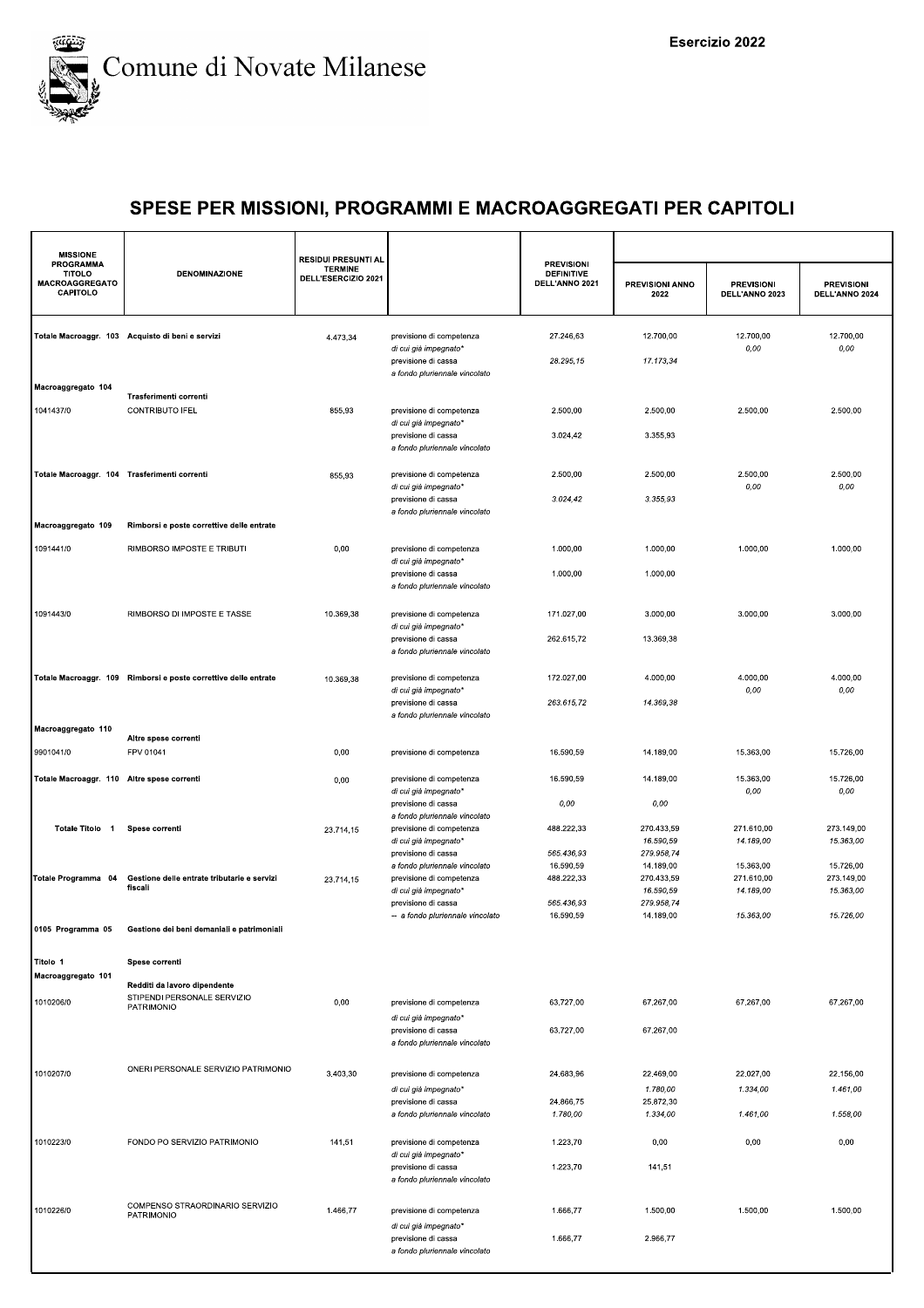

| <b>MISSIONE</b>                                          |                                                           | RESIDUI PRESUNTI AL                   |                                                      |                                                          |                                |                                     |                                     |
|----------------------------------------------------------|-----------------------------------------------------------|---------------------------------------|------------------------------------------------------|----------------------------------------------------------|--------------------------------|-------------------------------------|-------------------------------------|
| PROGRAMMA<br><b>TITOLO</b><br>MACROAGGREGATO<br>CAPITOLO | <b>DENOMINAZIONE</b>                                      | <b>TERMINE</b><br>DELL'ESERCIZIO 2021 |                                                      | <b>PREVISIONI</b><br><b>DEFINITIVE</b><br>DELL'ANNO 2021 | <b>PREVISIONI ANNO</b><br>2022 | <b>PREVISIONI</b><br>DELL'ANNO 2023 | <b>PREVISIONI</b><br>DELL'ANNO 2024 |
| 1017630/0                                                | FONDO PERSONALE SERVIZIO PATRIMONIO                       | 2.009,55                              | previsione di competenza                             | 15.519,69                                                | 12.728,00                      | 12.449,00                           | 12.982,00                           |
|                                                          |                                                           |                                       | di cui già impegnato*                                |                                                          | 5.882,00                       | 5.603,00                            | 6.136,00                            |
|                                                          |                                                           |                                       | previsione di cassa                                  | 16.250,65                                                | 14.737,55                      |                                     |                                     |
|                                                          |                                                           |                                       | a fondo pluriennale vincolato                        | 5.882,00                                                 | 5.603,00                       | 6.136,00                            | 6.543,00                            |
|                                                          |                                                           |                                       |                                                      |                                                          |                                |                                     |                                     |
| 1017632/0                                                | ASSEGNI FAMILIARI SERVIZIO PATRIMONIO                     | 0,00                                  | previsione di competenza                             | 4.703.00                                                 | 6.306,00                       | 6.306,00                            | 6.306,00                            |
|                                                          |                                                           |                                       | di cui già impegnato*                                |                                                          |                                |                                     |                                     |
|                                                          |                                                           |                                       | previsione di cassa<br>a fondo pluriennale vincolato | 4.703,00                                                 | 6.306,00                       |                                     |                                     |
|                                                          | Totale Macroaggr. 101 Redditi da lavoro dipendente        | 7.021,13                              | previsione di competenza                             | 111.524,12                                               | 110.270,00                     | 109.549,00                          | 110.211,00                          |
|                                                          |                                                           |                                       | di cui già impegnato*                                |                                                          | 7.662,00                       | 6.937,00                            | 7.597,00                            |
|                                                          |                                                           |                                       | previsione di cassa                                  | 112.437,87                                               | 117.291,13                     |                                     |                                     |
|                                                          |                                                           |                                       | a fondo pluriennale vincolato                        | 7.662,00                                                 | 6.937,00                       | 7.597,00                            | 8.101,00                            |
| Macroaggregato 102                                       |                                                           |                                       |                                                      |                                                          |                                |                                     |                                     |
|                                                          | Imposte e tasse a carico dell'ente                        |                                       |                                                      |                                                          |                                |                                     |                                     |
| 1020196/0                                                | IRAP SERVIZIO PATRIMONIO                                  | 1.260,32                              | previsione di competenza                             | 7.750,54                                                 | 7.100,00                       | 6.905,00                            | 6.950,00                            |
|                                                          |                                                           |                                       | di cui già impegnato*                                |                                                          | 672,00                         | 477,00                              | 522,00                              |
|                                                          |                                                           |                                       | previsione di cassa                                  | 7.812,68                                                 | 8.360,32                       |                                     |                                     |
|                                                          |                                                           |                                       | a fondo pluriennale vincolato                        | 672,00                                                   | 477,00                         | 522,00                              | 557,00                              |
|                                                          |                                                           |                                       |                                                      |                                                          |                                |                                     |                                     |
| 1021502/0                                                | SPESE PER IMPOSTE DI REGISTRO                             | 7.242,00                              | previsione di competenza                             | 24.976,39                                                | 25.000,00                      | 25.000,00                           | 25.000,00                           |
|                                                          |                                                           |                                       | di cui già impegnato*                                |                                                          |                                |                                     |                                     |
|                                                          |                                                           |                                       | previsione di cassa                                  | 25.723,39                                                | 32.242,00                      |                                     |                                     |
|                                                          |                                                           |                                       | a fondo pluriennale vincolato                        |                                                          |                                |                                     |                                     |
| 1025832/0                                                | TARI IMMOBILI COMUNALI                                    | 0,00                                  | previsione di competenza<br>di cui già impegnato*    | 6.305,27                                                 | 14.000,00                      | 14.000,00                           | 14.000,00                           |
|                                                          |                                                           |                                       | previsione di cassa                                  | 6.305,27                                                 | 14.000,00                      |                                     |                                     |
|                                                          |                                                           |                                       | a fondo pluriennale vincolato                        |                                                          |                                |                                     |                                     |
|                                                          |                                                           |                                       |                                                      |                                                          |                                |                                     |                                     |
|                                                          | Totale Macroaggr. 102 Imposte e tasse a carico dell'ente  | 8.502,32                              | previsione di competenza                             | 39.032,20                                                | 46.100,00                      | 45.905,00                           | 45.950,00                           |
|                                                          |                                                           |                                       | di cui già impegnato*                                |                                                          | 672,00                         | 477,00                              | 522,00                              |
|                                                          |                                                           |                                       | previsione di cassa                                  | 39.841,34                                                | 54.602,32                      |                                     |                                     |
|                                                          |                                                           |                                       | a fondo pluriennale vincolato                        | 672,00                                                   | 477,00                         | 522,00                              | 557,00                              |
| Macroaggregato 103                                       |                                                           |                                       |                                                      |                                                          |                                |                                     |                                     |
|                                                          | Acquisto di beni e servizi<br>PRESTAZIONI PROFESSIONALI E |                                       |                                                      |                                                          |                                |                                     |                                     |
| 1030742/0                                                | SPECIALISTICHE SERVIZIO PATRIMONIO                        | 11.731,12                             | previsione di competenza                             | 22.287,47                                                | 4.000,00                       | 2.000,00                            | 2.000,00                            |
|                                                          |                                                           |                                       | di cui già impegnato*                                |                                                          |                                |                                     |                                     |
|                                                          |                                                           |                                       | previsione di cassa                                  | 32.929,03                                                | 15.731,12                      |                                     |                                     |
|                                                          |                                                           |                                       | a fondo pluriennale vincolato                        |                                                          |                                |                                     |                                     |
|                                                          |                                                           |                                       |                                                      |                                                          |                                |                                     |                                     |
| 1030743/0                                                | SPESE PER PERIZIE TECNICHE                                | 0,00                                  | previsione di competenza                             | 0,00                                                     | 300,00                         | 300,00                              | 300,00                              |
|                                                          |                                                           |                                       | di cui già impegnato*                                |                                                          |                                |                                     |                                     |
|                                                          |                                                           |                                       | previsione di cassa                                  | 0,00                                                     | 300,00                         |                                     |                                     |
|                                                          |                                                           |                                       | a fondo pluriennale vincolato                        |                                                          |                                |                                     |                                     |
| 1031280/0                                                | RISCALDAMENTO VIA REPUBBLICA 80                           | 0,00                                  | previsione di competenza                             | 0,00                                                     | 0,00                           | 0,00                                | 0,00                                |
|                                                          |                                                           |                                       | di cui già impegnato*                                |                                                          |                                |                                     |                                     |
|                                                          |                                                           |                                       | previsione di cassa<br>a fondo pluriennale vincolato | 0,00                                                     | 0,00                           |                                     |                                     |
|                                                          |                                                           |                                       |                                                      |                                                          |                                |                                     |                                     |
| 1031281/0                                                | SPESE PULIZIE VIA REPUBBLICA 80                           | 2.102,60                              | previsione di competenza                             | 10.700,00                                                | 13.252,00                      | 13.576,00                           | 13.576,00                           |
|                                                          |                                                           |                                       | di cui già impegnato*                                |                                                          | 13.251,89                      | 13.575,92                           |                                     |
|                                                          |                                                           |                                       | previsione di cassa                                  | 11.507,30                                                | 15.354,60                      |                                     |                                     |
|                                                          |                                                           |                                       | a fondo pluriennale vincolato                        |                                                          |                                |                                     |                                     |
|                                                          |                                                           |                                       |                                                      |                                                          |                                |                                     |                                     |
| 1031282/0                                                | UTENZE VIA REPUBBLICA 80                                  | 19.285,83                             | previsione di competenza                             | 33.000,00                                                | 35.000,00                      | 35.000.00                           | 35.000,00                           |
|                                                          |                                                           |                                       | di cui già impegnato*                                |                                                          | 17.951,67                      |                                     |                                     |
|                                                          |                                                           |                                       | previsione di cassa                                  | 39.048,91                                                | 54.285,83                      |                                     |                                     |
|                                                          |                                                           |                                       | a fondo pluriennale vincolato                        |                                                          |                                |                                     |                                     |
|                                                          |                                                           |                                       |                                                      |                                                          |                                |                                     |                                     |
| 1031283/0                                                | MANUTENZIONE ORDINARIA VIA                                | 4.015,00                              | previsione di competenza                             | 36.000,00                                                | 36.000,00                      | 36.000,00                           | 36.000,00                           |
|                                                          | REPUBBLICA 80.(OO.UU.)                                    |                                       | di cui già impegnato*                                |                                                          |                                |                                     |                                     |
|                                                          |                                                           |                                       | previsione di cassa                                  | 37.204,23                                                | 40.015,00                      |                                     |                                     |
|                                                          |                                                           |                                       | a fondo pluriennale vincolato                        |                                                          |                                |                                     |                                     |
|                                                          |                                                           |                                       |                                                      |                                                          |                                |                                     |                                     |
|                                                          | MANUTENZIONE ORDINARIA VIA                                |                                       |                                                      |                                                          |                                |                                     |                                     |
| 1031284/0                                                | REPUBBLICA 80                                             | 2.460,04                              | previsione di competenza                             | 2.000,00                                                 | 4.500,00                       | 4.500,00                            | 4.500,00                            |
|                                                          |                                                           |                                       | di cui già impegnato*                                |                                                          |                                |                                     |                                     |
|                                                          |                                                           |                                       | previsione di cassa                                  | 3.659,23                                                 | 6.960,04                       |                                     |                                     |
|                                                          |                                                           |                                       | a fondo pluriennale vincolato                        |                                                          |                                |                                     |                                     |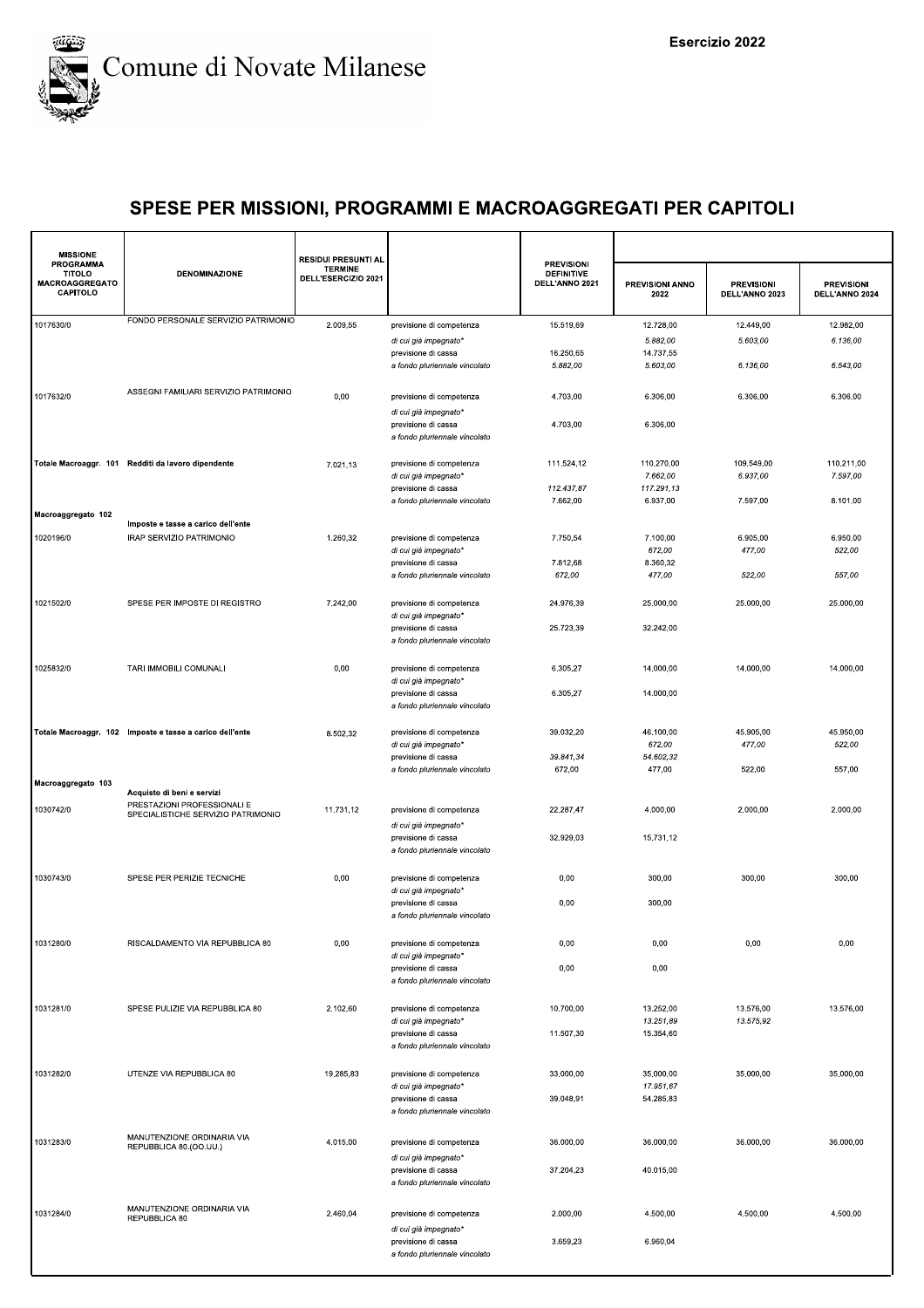

| <b>MISSIONE</b>                                                 |                                                                    | <b>RESIDUI PRESUNTI AL</b>            |                                                                               |                                                          |                                |                                     |                                     |
|-----------------------------------------------------------------|--------------------------------------------------------------------|---------------------------------------|-------------------------------------------------------------------------------|----------------------------------------------------------|--------------------------------|-------------------------------------|-------------------------------------|
| <b>PROGRAMMA</b><br><b>TITOLO</b><br>MACROAGGREGATO<br>CAPITOLO | <b>DENOMINAZIONE</b>                                               | <b>TERMINE</b><br>DELL'ESERCIZIO 2021 |                                                                               | <b>PREVISIONI</b><br><b>DEFINITIVE</b><br>DELL'ANNO 2021 | <b>PREVISIONI ANNO</b><br>2022 | <b>PREVISIONI</b><br>DELL'ANNO 2023 | <b>PREVISIONI</b><br>DELL'ANNO 2024 |
| 1031297/0                                                       | UTENZE SERVIZI AUSILIARI                                           | 10.431,03                             | previsione di competenza                                                      | 18.000,00                                                | 19.000,00<br>8.180,00          | 19.000,00                           | 19.000,00                           |
|                                                                 |                                                                    |                                       | di cui già impegnato*<br>previsione di cassa<br>a fondo pluriennale vincolato | 23.350,27                                                | 29.431,03                      |                                     |                                     |
| 1031314/0                                                       | ACQUISTI SERVIZI AUSILIARI PER<br>FAVORIRE L'ASSOCIAZIONISMO       | 377,30                                | previsione di competenza                                                      | 2.300,00                                                 | 3.244,00                       | 3.333,00                            | 3.333.00                            |
|                                                                 |                                                                    |                                       | di cui già impegnato*<br>previsione di cassa                                  | 2.488,65                                                 | 3.243,23<br>3.621,30           | 3.332,27                            |                                     |
|                                                                 |                                                                    |                                       | a fondo pluriennale vincolato                                                 |                                                          |                                |                                     |                                     |
| 1031315/0                                                       | UTENZE E CANONI VIA REPUBBLICA, 80                                 | 0,00                                  | previsione di competenza<br>di cui già impegnato*                             | 500,00                                                   | 2.000,00                       | 2.000,00                            | 0,00                                |
|                                                                 |                                                                    |                                       | previsione di cassa<br>a fondo pluriennale vincolato                          | 500,00                                                   | 2.000,00                       |                                     |                                     |
| 1031316/0                                                       | RISCALDAMENTO SERVIZI AUSILIARI                                    | 11.592,67                             | previsione di competenza<br>di cui già impegnato*                             | 12.761,39                                                | 0,00                           | 0,00                                | 0,00                                |
|                                                                 |                                                                    |                                       | previsione di cassa<br>a fondo pluriennale vincolato                          | 27.106,75                                                | 11.592,67                      |                                     |                                     |
| 1031317/0                                                       | UTENZE E CANONI IMMOBILI COMUNALI<br>NON ADIBITI AD UFFICI         | 12.419,11                             | previsione di competenza                                                      | 6.477,61                                                 | 24.093,00                      | 23.867,00                           | 23.867,00                           |
|                                                                 |                                                                    |                                       | di cui già impegnato*                                                         |                                                          | 24.092,42                      |                                     |                                     |
|                                                                 |                                                                    |                                       | previsione di cassa<br>a fondo pluriennale vincolato                          | 14.293,52                                                | 36.512,11                      |                                     |                                     |
| 1031318/0                                                       | MANUTENZIONE ORDINARIA IMMOBILI<br>SERVIZI AUSILIARI               | 0,00                                  | previsione di competenza                                                      | 0,00                                                     | 1.000,00                       | 1.000,00                            | 1.000,00                            |
|                                                                 |                                                                    |                                       | di cui già impegnato*<br>previsione di cassa                                  | 0,00                                                     | 1.000,00                       |                                     |                                     |
|                                                                 |                                                                    |                                       | a fondo pluriennale vincolato                                                 |                                                          |                                |                                     |                                     |
| 1031320/0                                                       | SPESE NOTARILI PER ACQUISTO DI BENI<br><b>IMMOBILI</b>             | 1.661,01                              | previsione di competenza                                                      | 12.000,00                                                | 0,00                           | 0,00                                | 0,00                                |
|                                                                 |                                                                    |                                       | di cui già impegnato*<br>previsione di cassa                                  | 12.000,00                                                | 1.661,01                       |                                     |                                     |
|                                                                 |                                                                    |                                       | a fondo pluriennale vincolato                                                 |                                                          |                                |                                     |                                     |
| 1031322/0                                                       | CANONI DI CONCESSIONE DEMANIALE                                    | 108,58                                | previsione di competenza<br>di cui già impegnato*                             | 19.064,00                                                | 20.000,00                      | 20.000,00                           | 20.000,00                           |
|                                                                 |                                                                    |                                       | previsione di cassa<br>a fondo pluriennale vincolato                          | 19.114,00                                                | 20.108,58                      |                                     |                                     |
| 1031326/0                                                       | MANUTENZIONE ORDINARIA IMMOBILI NON<br>ADIBITI AD UFFICI (OO.UU.)  | 5.408,68                              | previsione di competenza<br>di cui già impegnato*                             | 29.000,00                                                | 29.000,00                      | 29.000,00                           | 29.000,00                           |
|                                                                 |                                                                    |                                       | previsione di cassa<br>a fondo pluriennale vincolato                          | 29.937,69                                                | 34.408,68                      |                                     |                                     |
| 1031327/0                                                       | MANUTENZIONE ORDINARIA EDIFICI<br>COMUNALI                         | 3.244,26                              | previsione di competenza                                                      | 1.400,00                                                 | 2.500,00                       | 2.500,00                            | 2.500,00                            |
|                                                                 |                                                                    |                                       | di cui già impegnato*<br>previsione di cassa                                  | 7.404,24                                                 | 5.744,26                       |                                     |                                     |
|                                                                 |                                                                    |                                       | a fondo pluriennale vincolato                                                 |                                                          |                                |                                     |                                     |
| 1031329/0                                                       | AFFITTI E SPESE CONDOMINIALI                                       | 909,06                                | previsione di competenza<br>di cui già impegnato*                             | 0,00                                                     | 0,00                           | 0,00                                | 0,00                                |
|                                                                 |                                                                    |                                       | previsione di cassa<br>a fondo pluriennale vincolato                          | 4.328,04                                                 | 909,06                         |                                     |                                     |
| 1031331/0                                                       | MANUTENZIONE IMMOBILI NON ADIBITI AD<br>UFFICI PREST.SERV. (OO.UU) | 800,00                                | previsione di competenza                                                      | 0,00                                                     | 0,00                           | 0,00                                | 0,00                                |
|                                                                 |                                                                    |                                       | di cui già impegnato*<br>previsione di cassa                                  | 800,00                                                   | 800,00                         |                                     |                                     |
|                                                                 |                                                                    |                                       | a fondo pluriennale vincolato                                                 |                                                          |                                |                                     |                                     |
| 1031337/0                                                       | SPESE CONDOMINIALI                                                 | 2.986,57                              | previsione di competenza<br>di cui già impegnato*                             | 90.000,00                                                | 88.000,00<br>10.517,03         | 88.000,00                           | 88.000,00                           |
|                                                                 |                                                                    |                                       | previsione di cassa<br>a fondo pluriennale vincolato                          | 94.857,00                                                | 90.986,57                      |                                     |                                     |
| 1031338/0                                                       | LOCAZIONE BENI IMMOBILI                                            | 0,00                                  | previsione di competenza                                                      | 0,00                                                     | 0,00                           | 0,00                                | 0,00                                |
|                                                                 |                                                                    |                                       | di cui già impegnato*<br>previsione di cassa                                  | 0,00                                                     | 0,00                           |                                     |                                     |
|                                                                 |                                                                    |                                       | a fondo pluriennale vincolato                                                 |                                                          |                                |                                     |                                     |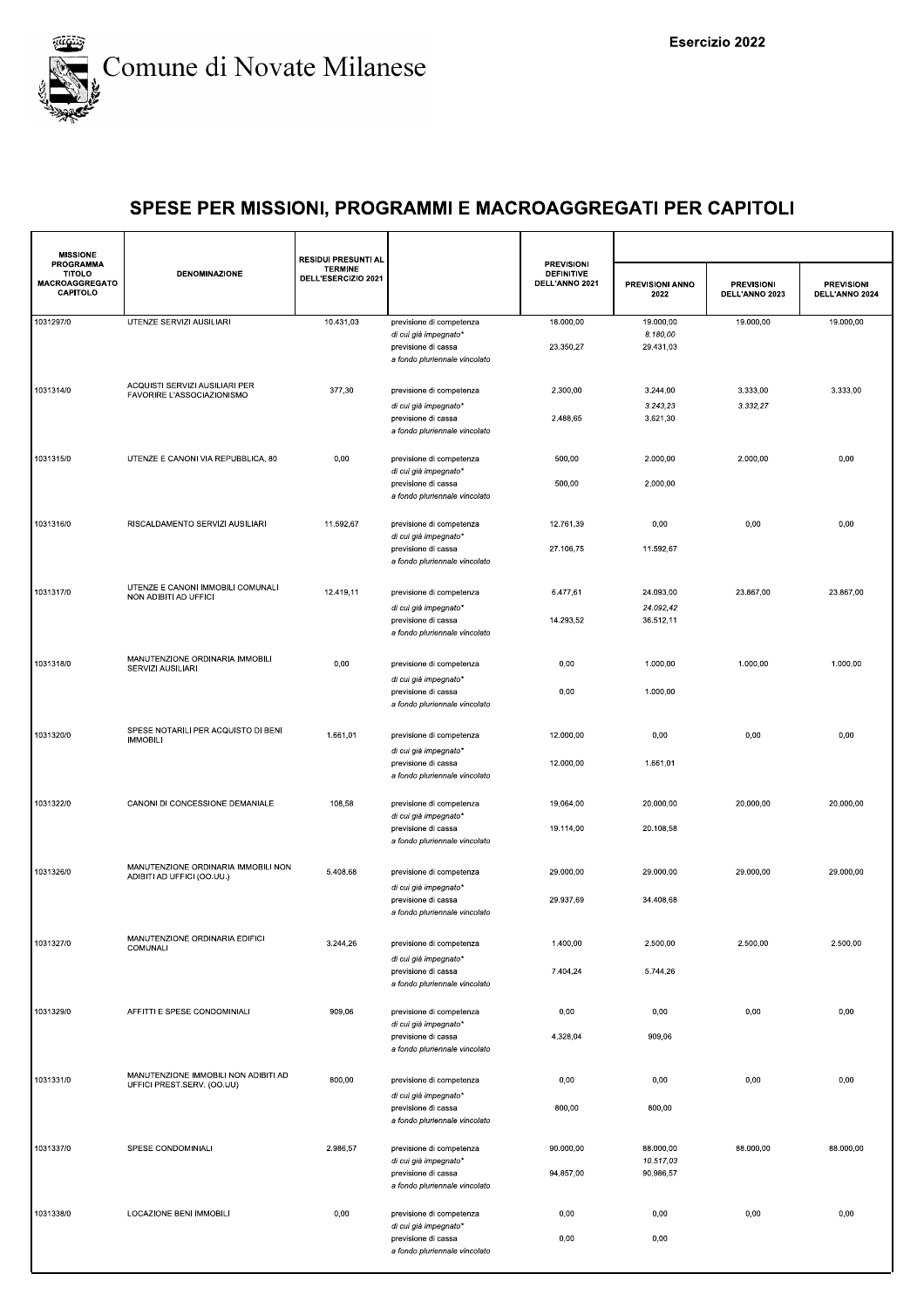

| <b>MISSIONE</b>                                                        |                                                                             | <b>RESIDUI PRESUNTI AL</b>            |                                                                                                           | <b>PREVISIONI</b>                   |                                       |                                     |                                     |
|------------------------------------------------------------------------|-----------------------------------------------------------------------------|---------------------------------------|-----------------------------------------------------------------------------------------------------------|-------------------------------------|---------------------------------------|-------------------------------------|-------------------------------------|
| <b>PROGRAMMA</b><br><b>TITOLO</b><br><b>MACROAGGREGATO</b><br>CAPITOLO | <b>DENOMINAZIONE</b>                                                        | <b>TERMINE</b><br>DELL'ESERCIZIO 2021 |                                                                                                           | <b>DEFINITIVE</b><br>DELL'ANNO 2021 | PREVISIONI ANNO<br>2022               | <b>PREVISIONI</b><br>DELL'ANNO 2023 | <b>PREVISIONI</b><br>DELL'ANNO 2024 |
| 1031355/0                                                              | PULIZIE STRAORDINARIE EDIFICI<br>COMUNALI                                   | 0,00                                  | previsione di competenza                                                                                  | 0,00                                | 0,00                                  | 0,00                                | 0,00                                |
|                                                                        |                                                                             |                                       | di cui già impegnato*<br>previsione di cassa<br>a fondo pluriennale vincolato                             | 0,00                                | 0,00                                  |                                     |                                     |
| 1031463/0                                                              | SPESE PER ACCATASTAMENTI<br>(PREST.SERVIZIO)                                | 0,00                                  | previsione di competenza                                                                                  | 0,00                                | 0,00                                  | 0,00                                | 0,00                                |
|                                                                        |                                                                             |                                       | di cui già impegnato*<br>previsione di cassa<br>a fondo pluriennale vincolato                             | 0,00                                | 0,00                                  |                                     |                                     |
|                                                                        | Totale Macroaggr. 103 Acquisto di beni e servizi                            | 89.532,86                             | previsione di competenza<br>di cui già impegnato*<br>previsione di cassa<br>a fondo pluriennale vincolato | 295.490,47<br>360.528,86            | 281.889,00<br>77.236,24<br>371.421,86 | 280.076,00<br>16.908,19             | 278.076,00<br>0,00                  |
| Macroaggregato 109                                                     | Rimborsi e poste correttive delle entrate                                   |                                       |                                                                                                           |                                     |                                       |                                     |                                     |
| 1091465/0                                                              | RIMBORSO SOMME NON DOVUTE SERVIZIO<br>PATRIMONIO                            | 0,00                                  | previsione di competenza<br>di cui già impegnato*                                                         | 200,00                              | 0,00                                  | 0,00                                | 0,00                                |
|                                                                        |                                                                             |                                       | previsione di cassa<br>a fondo pluriennale vincolato                                                      | 200,00                              | 0,00                                  |                                     |                                     |
|                                                                        | Totale Macroaggr. 109 Rimborsi e poste correttive delle entrate             | 0,00                                  | previsione di competenza<br>di cui già impegnato*                                                         | 200,00                              | 0,00                                  | 0,00<br>0,00                        | 0,00<br>0,00                        |
|                                                                        |                                                                             |                                       | previsione di cassa<br>a fondo pluriennale vincolato                                                      | 200,00                              | 0,00                                  |                                     |                                     |
| Macroaggregato 110                                                     | Altre spese correnti                                                        |                                       |                                                                                                           |                                     |                                       |                                     |                                     |
| 1109121/0                                                              | ALTRE SPESE PER SERVIZIO PATRIMONIO                                         | 0,00                                  | previsione di competenza<br>di cui già impegnato*<br>previsione di cassa<br>a fondo pluriennale vincolato | 0,00<br>0,00                        | 0,00<br>0,00                          | 0,00                                | 0,00                                |
|                                                                        |                                                                             |                                       |                                                                                                           |                                     |                                       |                                     |                                     |
| 9901051/0                                                              | FPV 01051                                                                   | 0,00                                  | previsione di competenza                                                                                  | 8.334,00                            | 7.414,00                              | 8.119,00                            | 8.658,00                            |
| Totale Macroaggr. 110 Altre spese correnti                             |                                                                             | 0,00                                  | previsione di competenza<br>di cui già impegnato*<br>previsione di cassa                                  | 8.334,00<br>0,00                    | 7.414,00<br>0,00                      | 8.119,00<br>0,00                    | 8.658,00<br>0,00                    |
| Totale Titolo 1                                                        | Spese correnti                                                              | 105.056,31                            | a fondo pluriennale vincolato<br>previsione di competenza                                                 | 454.580,79                          | 445.673,00                            | 443.649,00                          | 442.895,00                          |
|                                                                        |                                                                             |                                       | di cui già impegnato*<br>previsione di cassa<br>a fondo pluriennale vincolato                             | 513.008,07<br>8.334,00              | 85.570.24<br>543.315,31<br>7.414,00   | 24.322,19<br>8.119,00               | 8.119,00<br>8.658,00                |
| Titolo 2<br>Macroaggregato 202                                         | Spese in conto capitale<br>Investimenti fissi lordi e acquisto di terreni   |                                       |                                                                                                           |                                     |                                       |                                     |                                     |
| 2010034/0                                                              | ALTRE ATTREZZATURE NAC (PROV<br>CONDONO)                                    | 0,00                                  | previsione di competenza                                                                                  | 0,00                                | 3.000,00                              | 0,00                                | 0,00                                |
|                                                                        |                                                                             |                                       | di cui già impegnato*<br>previsione di cassa<br>a fondo pluriennale vincolato                             | 0,00                                | 3.000,00                              |                                     |                                     |
| 2010375/0                                                              | MANUTENZIONE STRAORDINARIA IMMOBILI<br>COMUNALI (DM140519)                  | 158.108,75                            | previsione di competenza                                                                                  | 161.230,00                          | 0,00                                  | 0,00                                | 0,00                                |
|                                                                        |                                                                             |                                       | di cui già impegnato*<br>previsione di cassa<br>a fondo pluriennale vincolato                             | 161.230,00                          | 158.108,75                            |                                     |                                     |
| 2011880/0                                                              | MANUTENZIONE STRAORDINARIA AREA -<br>AA DESTINATO                           | 20.740,00                             | previsione di competenza<br>di cui già impegnato*                                                         | 50.000,00                           | 0,00                                  | 0,00                                | 0,00                                |
|                                                                        |                                                                             |                                       | previsione di cassa<br>a fondo pluriennale vincolato                                                      | 50.000,00                           | 20.740,00                             |                                     |                                     |
| 2020351/0                                                              | INCARICHI PROFESSIONALI PER LA<br>REALIZZAZIONE INVESTIMENTI (AREE<br>PEEP) | 0,00                                  | previsione di competenza                                                                                  | 0,00                                | 0,00                                  | 0,00                                | 0,00                                |
|                                                                        |                                                                             |                                       | di cui già impegnato*<br>previsione di cassa<br>a fondo pluriennale vincolato                             | 0,00                                | 0,00                                  |                                     |                                     |
| 2029273/0                                                              | MANUTENZIONE STRAORDINARIA IMMOBILI<br>COMUNALI (OO.UU. BARRIERE)           | 0,00                                  | previsione di competenza                                                                                  | 0,00                                | 0,00                                  | 0,00                                | 0,00                                |
|                                                                        |                                                                             |                                       | di cui già impegnato*<br>previsione di cassa<br>a fondo pluriennale vincolato                             | 0,00                                | 0,00                                  |                                     |                                     |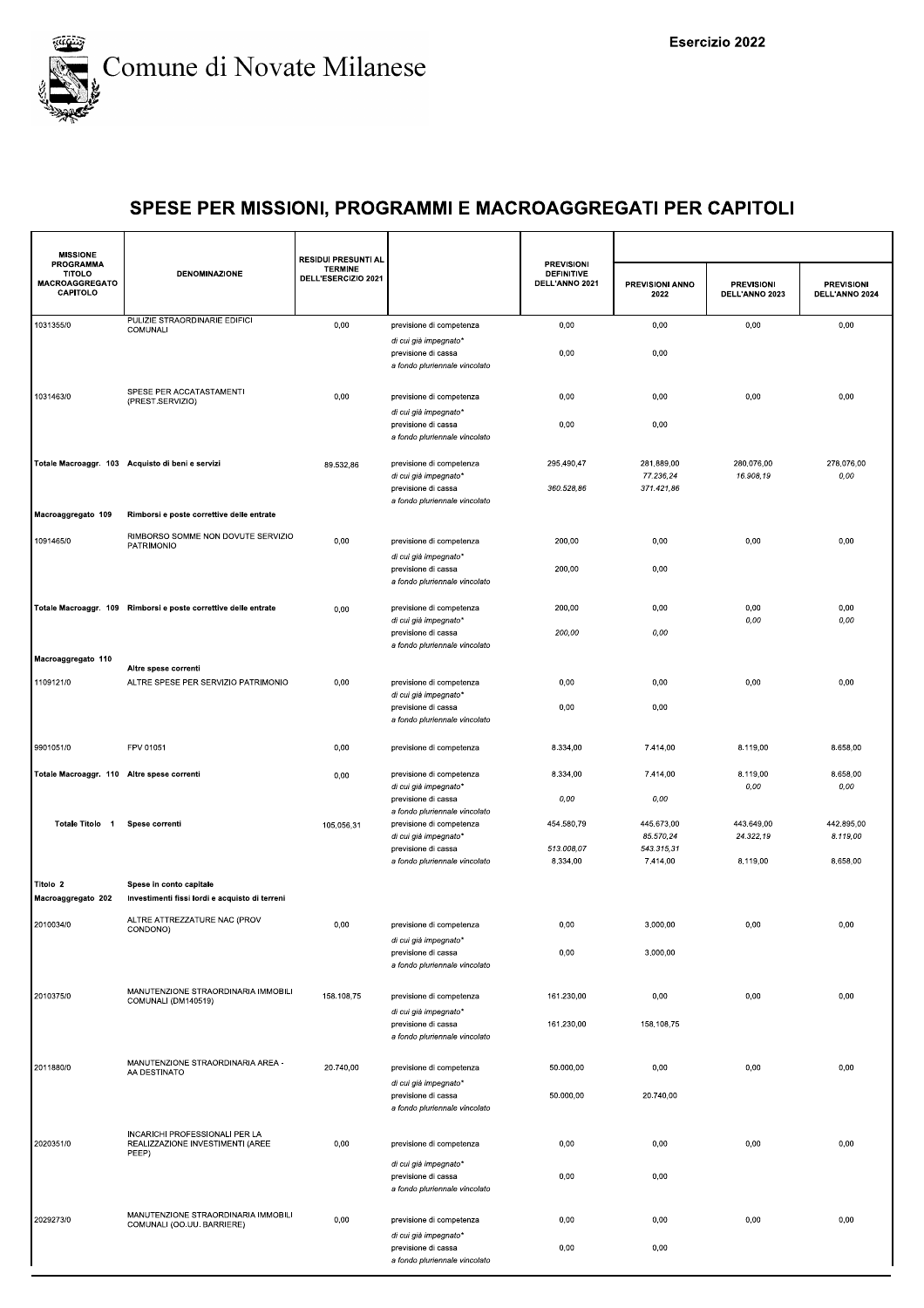

| <b>PROGRAMMA</b><br><b>TITOLO</b><br><b>MACROAGGREGATO</b><br>CAPITOLO | <b>DENOMINAZIONE</b>                                                             | <b>TERMINE</b><br>DELL'ESERCIZIO 2021 |                                                                               | <b>PREVISIONI</b><br><b>DEFINITIVE</b><br>DELL'ANNO 2021 | PREVISIONI ANNO<br>2022 | <b>PREVISIONI</b><br>DELL'ANNO 2023 | <b>PREVISIONI</b><br>DELL'ANNO 2024 |
|------------------------------------------------------------------------|----------------------------------------------------------------------------------|---------------------------------------|-------------------------------------------------------------------------------|----------------------------------------------------------|-------------------------|-------------------------------------|-------------------------------------|
|                                                                        |                                                                                  |                                       |                                                                               |                                                          |                         |                                     |                                     |
| 2029347/0                                                              | MANUTENZIONE STRAORDINARIA IMMOBILI<br>(CONTR. REGIONALE)                        | 603.402,78                            | previsione di competenza                                                      | 700.000,00                                               | 0,00                    | 0,00                                | 0,00                                |
|                                                                        |                                                                                  |                                       | di cui già impegnato*<br>previsione di cassa<br>a fondo pluriennale vincolato | 700.000,00                                               | 603.402,78              |                                     |                                     |
| 2029349/0                                                              | MANUTENZIONE STRAORDINARIA IMMOBILI<br>COMUNALI (OO.UU.)                         | 0,00                                  | previsione di competenza                                                      | 0,00                                                     | 120.000,00              | 100.000,00                          | 0,00                                |
|                                                                        |                                                                                  |                                       | di cui già impegnato*<br>previsione di cassa<br>a fondo pluriennale vincolato | 71.428,56                                                | 120.000,00              |                                     |                                     |
| 2029350/0                                                              | MANUTENZIONE STRAORDINARIA IMMOBILI<br>COMUNALI (ALTRE ENTRATE IN<br>C/CAPITALE) | 0,00                                  | previsione di competenza                                                      | 0,00                                                     | 0,00                    | 0,00                                | 0,00                                |
|                                                                        |                                                                                  |                                       | di cui già impegnato*<br>previsione di cassa<br>a fondo pluriennale vincolato | 0,00                                                     | 0,00                    |                                     |                                     |
| 2029352/0                                                              | MANUTENZIONE STRAORDINARIA IMMOBILI<br>COMUNALI (PROV.SANZIONI EDILIZIE)         | 0,00                                  | previsione di competenza                                                      | 0,00                                                     | 0,00                    | 0,00                                | 0,00                                |
|                                                                        |                                                                                  |                                       | di cui già impegnato*<br>previsione di cassa<br>a fondo pluriennale vincolato | 0,00                                                     | 0,00                    |                                     |                                     |
| 2029353/0                                                              | MANUTENZIONE STRAORDINARIA EDIFICI<br>COMUNALI- SPESE TECNICHE (A.A.)            | 1.000,00                              | previsione di competenza                                                      | 0,00                                                     | 0,00                    | 0,00                                | 0,00                                |
|                                                                        |                                                                                  |                                       | di cui già impegnato*<br>previsione di cassa<br>a fondo pluriennale vincolato | 1.000,00                                                 | 1.000,00                |                                     |                                     |
| 2029354/0                                                              | MANUTENZIONE STRAORDINARIA EDIFICI<br>COMUNALI (VINCOLATO - COVID)               | 0,00                                  | previsione di competenza                                                      | 24.400,00                                                | 0,00                    | 0,00                                | 0,00                                |
|                                                                        |                                                                                  |                                       | di cui già impegnato*<br>previsione di cassa<br>a fondo pluriennale vincolato | 24.400,00                                                | 0,00                    |                                     |                                     |
| 2029355/0                                                              | MANUTENZIONE STRAORDINARIA EDIFICI<br>COMUNALI (DESTINATO)                       | 10.149,78                             | previsione di competenza<br>di cui già impegnato*                             | 103.700,00                                               | 0,00                    | 0,00                                | 0,00                                |
|                                                                        |                                                                                  |                                       | previsione di cassa<br>a fondo pluriennale vincolato                          | 113.849,78                                               | 10.149,78               |                                     |                                     |
| 2029356/0                                                              | MANUT.STRAORDINARIA EDIFICI COMUNALI<br>(ALIEN.PATR.DISP)                        | 0,00                                  | previsione di competenza<br>di cui già impegnato*                             | 0,00                                                     | 0,00                    | 0,00                                | 0,00                                |
|                                                                        |                                                                                  |                                       | previsione di cassa<br>a fondo pluriennale vincolato                          | 0,00                                                     | 0,00                    |                                     |                                     |
| 2029357/0                                                              | MANUTENZIONE STRAORDINARIA EDIFICI<br>COMUNALI (VINCOLATO)                       | 57.355,27                             | previsione di competenza<br>di cui già impegnato*                             | 93.690,00                                                | 0,00                    | 0,00                                | 0,00                                |
|                                                                        |                                                                                  |                                       | previsione di cassa<br>a fondo pluriennale vincolato                          | 93.690,00                                                | 57.355,27               |                                     |                                     |
| 2029359/0                                                              | MANUTENZIONE STRAORDINARIA IMMOBILI<br>COMUNALI (ALIEN.FINANZIARIE)              | 0,00                                  | previsione di competenza                                                      | 0,00                                                     | 0,00                    | 0,00                                | 0,00                                |
|                                                                        |                                                                                  |                                       | di cui già impegnato*<br>previsione di cassa<br>a fondo pluriennale vincolato | 0,00                                                     | 0,00                    |                                     |                                     |
| 2029425/0                                                              | MANUTENZIONE STRAORDINARIA IMMOBILI<br>- CONTRIBUTO IMU TASI                     | 0,00                                  | previsione di competenza                                                      | 0,00                                                     | 98.000,00               | 0,00                                | 0,00                                |
|                                                                        |                                                                                  |                                       | di cui già impegnato*<br>previsione di cassa<br>a fondo pluriennale vincolato | 0,00                                                     | 98.000,00               |                                     |                                     |
| 2029426/0                                                              | MANUTENZIONE STRAORDINARIA IMMOBILI<br>COMUNALI - PROV DA CONDONO                | 236,75                                | previsione di competenza                                                      | 0,00                                                     | 0,00                    | 0,00                                | 0,00                                |
|                                                                        |                                                                                  |                                       | di cui già impegnato*<br>previsione di cassa<br>a fondo pluriennale vincolato | 236,75                                                   | 236,75                  |                                     |                                     |
| 2029427/0                                                              | MANUTENZIONE STRAORDINARIA ALTRI<br>IMMOBILI - CONTR STATALE                     | 0,00                                  | previsione di competenza<br>di cui già impegnato*                             | 0,00                                                     | 130.000,00              | 0,00                                | 0,00                                |
|                                                                        |                                                                                  |                                       | previsione di cassa                                                           | 0,00                                                     | 130.000,00              |                                     |                                     |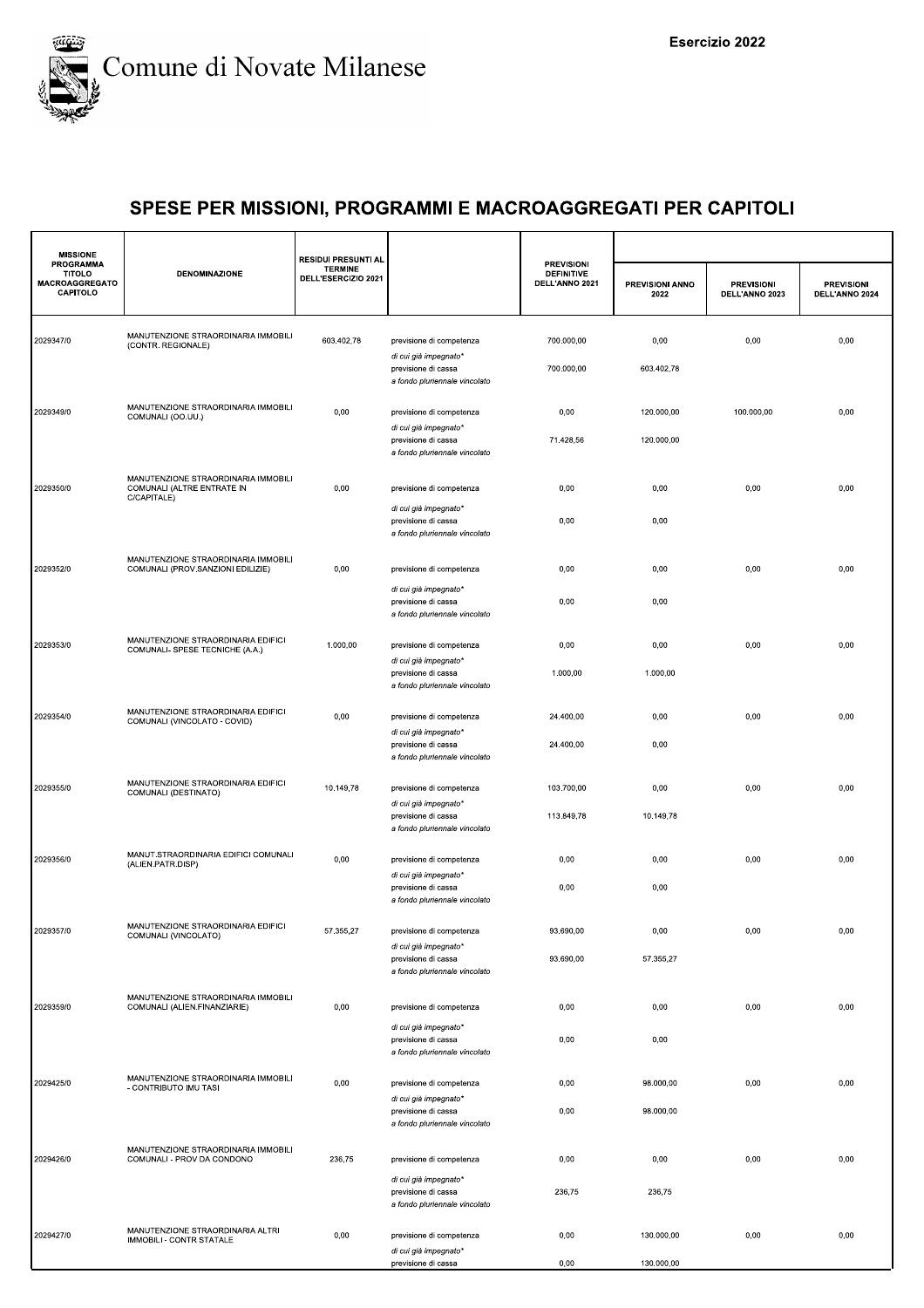

| <b>TERMINE</b><br><b>DENOMINAZIONE</b><br><b>DEFINITIVE</b><br><b>TITOLO</b><br>DELL'ESERCIZIO 2021<br><b>MACROAGGREGATO</b><br>DELL'ANNO 2021<br>PREVISIONI ANNO<br><b>PREVISIONI</b><br><b>PREVISIONI</b><br>CAPITOLO<br>2022<br>DELL'ANNO 2023<br>DELL'ANNO 2024<br>a fondo pluriennale vincolato<br>MANUTENZIONE STRAORDINARIA ALTRI<br>2029428/0<br>0,00<br>previsione di competenza<br>0,00<br>0,00<br>0,00<br>80.680,00<br>IMMOBILI - CONTRIBUTO IMU TASI<br>di cui già impegnato*<br>previsione di cassa<br>0,00<br>0,00<br>a fondo pluriennale vincolato<br>2029429/0<br>INDENNITA' DI ESPROPRI - AREE PEEP<br>0,00<br>6.352,46<br>0,00<br>0,00<br>0,00<br>previsione di competenza<br>di cui già impegnato*<br>previsione di cassa<br>6.352,46<br>0,00<br>a fondo pluriennale vincolato<br>2029430/0<br>3.234,82<br><b>INDENNITA' ESPROPRI</b><br>previsione di competenza<br>0,00<br>0,00<br>0,00<br>0,00<br>di cui già impegnato*<br>previsione di cassa<br>3.234,82<br>3.234,82<br>a fondo pluriennale vincolato<br>ACQUISIZIONE AREE DESTINATE A VERDE<br>2029432/0<br>0,00<br>0,00<br>previsione di competenza<br>70.000,00<br>0,00<br>0,00<br>(CESS TERRENI<br>di cui già impegnato*<br>70.000,00<br>0,00<br>previsione di cassa<br>a fondo pluriennale vincolato<br>80.680,00<br>Totale Macroaggr. 202 Investimenti fissi lordi e acquisto di terreni<br>1.209.372,46<br>351.000,00<br>100.000,00<br>previsione di competenza<br>854.228,15<br>0,00<br>0,00<br>di cui già impegnato*<br>1.295.422.37<br>1.205.228.15<br>previsione di cassa<br>a fondo pluriennale vincolato<br>Macroaggregato 205<br>Altre spese in conto capitale<br>9901052/0<br>FPV 01052<br>0,00<br>0,00<br>0,00<br>0,00<br>0,00<br>previsione di competenza<br>0,00<br>0,00<br>Totale Macroaggr. 205 Altre spese in conto capitale<br>0,00<br>0,00<br>previsione di competenza<br>0,00<br>di cui già impegnato*<br>0,00<br>0,00<br>0,00<br>0,00<br>previsione di cassa<br>a fondo pluriennale vincolato<br>Totale Titolo 2<br>Spese in conto capitale<br>previsione di competenza<br>1.209.372,46<br>351.000,00<br>100.000,00<br>80.680,00<br>854.228,15<br>0,00<br>$0,00$<br>di cui già impegnato*<br>1.295.422,37<br>1.205.228,15<br>previsione di cassa<br>a fondo pluriennale vincolato<br>1.663.953,25<br>796.673,00<br>543.649,00<br>523.575,00<br>Totale Programma 05 Gestione dei beni demaniali e patrimoniali<br>previsione di competenza<br>959.284,46<br>di cui già impegnato*<br>85.570,24<br>24.322,19<br>8.119,00<br>previsione di cassa<br>1.808.430,44<br>1.748.543,46<br>8.334,00<br>7.414,00<br>8.119,00<br>8.658,00<br>-- a fondo pluriennale vincolato<br>0106 Programma 06<br><b>Ufficio tecnico</b><br>Titolo 1<br>Spese correnti<br>Macroaggregato 101<br>Redditi da lavoro dipendente<br>STIPENDI PERSONALE SETTORE LAVORI<br>1010732/0<br>0,00<br>192.769,51<br>213.655,00<br>208.027,00<br>208.027,00<br>previsione di competenza<br><b>PUBBLICI</b><br>di cui già impegnato*<br>192.769,51<br>213.655,00<br>previsione di cassa<br>a fondo pluriennale vincolato<br>ONERI PERSONALE SETTORE LAVORI<br>1010733/0<br>486,16<br>69.654,65<br>77.271,00<br>75.776,00<br>75.676,00<br>previsione di competenza<br><b>PUBBLICI</b><br>5.584,00<br>5.538,00<br>5.432,00<br>di cui già impegnato*<br>69.857,74<br>77.757,16<br>previsione di cassa<br>5.538,00<br>5.525,00<br>a fondo pluriennale vincolato<br>5.584,00<br>5.432,00<br>1010734/0<br>FONDO PO SETTORE LAVORI PUBBLICI<br>339,35<br>9.502,18<br>9.335,00<br>9.335,00<br>9.335,00<br>previsione di competenza<br>1.502,18<br>1.335,00<br>1.335,00<br>di cui già impegnato*<br>9.335,00<br>9.841,53<br>previsione di cassa<br>1.502,18<br>1.335,00<br>1.335,00<br>1.335,00<br>a fondo pluriennale vincolato<br>COMPENSO STRAORDINARIO SETTORE<br>1010742/0<br>1.318,50<br>4.564,47<br>2.500,00<br>2.500,00<br>2.500,00<br>previsione di competenza<br>LL.PP<br>di cui già impegnato*<br>4.564,47<br>3.818,50<br>previsione di cassa<br>a fondo pluriennale vincolato<br>1017633/0<br>FONDO PERS. SETTORE LAVORI PUBBLICI<br>2.291,19<br>26.641,96<br>30.057,00<br>30.724,00<br>30.285,00<br>previsione di competenza<br>13.866,00<br>15.157,00<br>14.711,00<br>di cui già impegnato*<br>27.452,49<br>32.348,19<br>previsione di cassa<br>13.866,00<br>14.711,00<br>15.105,00<br>15.157,00<br>a fondo pluriennale vincolato | <b>MISSIONE</b>  | <b>RESIDUI PRESUNTI AL</b> |                   |  |  |
|---------------------------------------------------------------------------------------------------------------------------------------------------------------------------------------------------------------------------------------------------------------------------------------------------------------------------------------------------------------------------------------------------------------------------------------------------------------------------------------------------------------------------------------------------------------------------------------------------------------------------------------------------------------------------------------------------------------------------------------------------------------------------------------------------------------------------------------------------------------------------------------------------------------------------------------------------------------------------------------------------------------------------------------------------------------------------------------------------------------------------------------------------------------------------------------------------------------------------------------------------------------------------------------------------------------------------------------------------------------------------------------------------------------------------------------------------------------------------------------------------------------------------------------------------------------------------------------------------------------------------------------------------------------------------------------------------------------------------------------------------------------------------------------------------------------------------------------------------------------------------------------------------------------------------------------------------------------------------------------------------------------------------------------------------------------------------------------------------------------------------------------------------------------------------------------------------------------------------------------------------------------------------------------------------------------------------------------------------------------------------------------------------------------------------------------------------------------------------------------------------------------------------------------------------------------------------------------------------------------------------------------------------------------------------------------------------------------------------------------------------------------------------------------------------------------------------------------------------------------------------------------------------------------------------------------------------------------------------------------------------------------------------------------------------------------------------------------------------------------------------------------------------------------------------------------------------------------------------------------------------------------------------------------------------------------------------------------------------------------------------------------------------------------------------------------------------------------------------------------------------------------------------------------------------------------------------------------------------------------------------------------------------------------------------------------------------------------------------------------------------------------------------------------------------------------------------------------------------------------------------------------------------------------------------------------------------------------------------------------------------------------------------------------------------------------------------------------------------------------------------------------------------------------------------------------------------------------------------------------------------------------------------------------------------------------------------------------------------------------------------------------------------|------------------|----------------------------|-------------------|--|--|
|                                                                                                                                                                                                                                                                                                                                                                                                                                                                                                                                                                                                                                                                                                                                                                                                                                                                                                                                                                                                                                                                                                                                                                                                                                                                                                                                                                                                                                                                                                                                                                                                                                                                                                                                                                                                                                                                                                                                                                                                                                                                                                                                                                                                                                                                                                                                                                                                                                                                                                                                                                                                                                                                                                                                                                                                                                                                                                                                                                                                                                                                                                                                                                                                                                                                                                                                                                                                                                                                                                                                                                                                                                                                                                                                                                                                                                                                                                                                                                                                                                                                                                                                                                                                                                                                                                                                                                                                   | <b>PROGRAMMA</b> |                            | <b>PREVISIONI</b> |  |  |
|                                                                                                                                                                                                                                                                                                                                                                                                                                                                                                                                                                                                                                                                                                                                                                                                                                                                                                                                                                                                                                                                                                                                                                                                                                                                                                                                                                                                                                                                                                                                                                                                                                                                                                                                                                                                                                                                                                                                                                                                                                                                                                                                                                                                                                                                                                                                                                                                                                                                                                                                                                                                                                                                                                                                                                                                                                                                                                                                                                                                                                                                                                                                                                                                                                                                                                                                                                                                                                                                                                                                                                                                                                                                                                                                                                                                                                                                                                                                                                                                                                                                                                                                                                                                                                                                                                                                                                                                   |                  |                            |                   |  |  |
|                                                                                                                                                                                                                                                                                                                                                                                                                                                                                                                                                                                                                                                                                                                                                                                                                                                                                                                                                                                                                                                                                                                                                                                                                                                                                                                                                                                                                                                                                                                                                                                                                                                                                                                                                                                                                                                                                                                                                                                                                                                                                                                                                                                                                                                                                                                                                                                                                                                                                                                                                                                                                                                                                                                                                                                                                                                                                                                                                                                                                                                                                                                                                                                                                                                                                                                                                                                                                                                                                                                                                                                                                                                                                                                                                                                                                                                                                                                                                                                                                                                                                                                                                                                                                                                                                                                                                                                                   |                  |                            |                   |  |  |
|                                                                                                                                                                                                                                                                                                                                                                                                                                                                                                                                                                                                                                                                                                                                                                                                                                                                                                                                                                                                                                                                                                                                                                                                                                                                                                                                                                                                                                                                                                                                                                                                                                                                                                                                                                                                                                                                                                                                                                                                                                                                                                                                                                                                                                                                                                                                                                                                                                                                                                                                                                                                                                                                                                                                                                                                                                                                                                                                                                                                                                                                                                                                                                                                                                                                                                                                                                                                                                                                                                                                                                                                                                                                                                                                                                                                                                                                                                                                                                                                                                                                                                                                                                                                                                                                                                                                                                                                   |                  |                            |                   |  |  |
|                                                                                                                                                                                                                                                                                                                                                                                                                                                                                                                                                                                                                                                                                                                                                                                                                                                                                                                                                                                                                                                                                                                                                                                                                                                                                                                                                                                                                                                                                                                                                                                                                                                                                                                                                                                                                                                                                                                                                                                                                                                                                                                                                                                                                                                                                                                                                                                                                                                                                                                                                                                                                                                                                                                                                                                                                                                                                                                                                                                                                                                                                                                                                                                                                                                                                                                                                                                                                                                                                                                                                                                                                                                                                                                                                                                                                                                                                                                                                                                                                                                                                                                                                                                                                                                                                                                                                                                                   |                  |                            |                   |  |  |
|                                                                                                                                                                                                                                                                                                                                                                                                                                                                                                                                                                                                                                                                                                                                                                                                                                                                                                                                                                                                                                                                                                                                                                                                                                                                                                                                                                                                                                                                                                                                                                                                                                                                                                                                                                                                                                                                                                                                                                                                                                                                                                                                                                                                                                                                                                                                                                                                                                                                                                                                                                                                                                                                                                                                                                                                                                                                                                                                                                                                                                                                                                                                                                                                                                                                                                                                                                                                                                                                                                                                                                                                                                                                                                                                                                                                                                                                                                                                                                                                                                                                                                                                                                                                                                                                                                                                                                                                   |                  |                            |                   |  |  |
|                                                                                                                                                                                                                                                                                                                                                                                                                                                                                                                                                                                                                                                                                                                                                                                                                                                                                                                                                                                                                                                                                                                                                                                                                                                                                                                                                                                                                                                                                                                                                                                                                                                                                                                                                                                                                                                                                                                                                                                                                                                                                                                                                                                                                                                                                                                                                                                                                                                                                                                                                                                                                                                                                                                                                                                                                                                                                                                                                                                                                                                                                                                                                                                                                                                                                                                                                                                                                                                                                                                                                                                                                                                                                                                                                                                                                                                                                                                                                                                                                                                                                                                                                                                                                                                                                                                                                                                                   |                  |                            |                   |  |  |
|                                                                                                                                                                                                                                                                                                                                                                                                                                                                                                                                                                                                                                                                                                                                                                                                                                                                                                                                                                                                                                                                                                                                                                                                                                                                                                                                                                                                                                                                                                                                                                                                                                                                                                                                                                                                                                                                                                                                                                                                                                                                                                                                                                                                                                                                                                                                                                                                                                                                                                                                                                                                                                                                                                                                                                                                                                                                                                                                                                                                                                                                                                                                                                                                                                                                                                                                                                                                                                                                                                                                                                                                                                                                                                                                                                                                                                                                                                                                                                                                                                                                                                                                                                                                                                                                                                                                                                                                   |                  |                            |                   |  |  |
|                                                                                                                                                                                                                                                                                                                                                                                                                                                                                                                                                                                                                                                                                                                                                                                                                                                                                                                                                                                                                                                                                                                                                                                                                                                                                                                                                                                                                                                                                                                                                                                                                                                                                                                                                                                                                                                                                                                                                                                                                                                                                                                                                                                                                                                                                                                                                                                                                                                                                                                                                                                                                                                                                                                                                                                                                                                                                                                                                                                                                                                                                                                                                                                                                                                                                                                                                                                                                                                                                                                                                                                                                                                                                                                                                                                                                                                                                                                                                                                                                                                                                                                                                                                                                                                                                                                                                                                                   |                  |                            |                   |  |  |
|                                                                                                                                                                                                                                                                                                                                                                                                                                                                                                                                                                                                                                                                                                                                                                                                                                                                                                                                                                                                                                                                                                                                                                                                                                                                                                                                                                                                                                                                                                                                                                                                                                                                                                                                                                                                                                                                                                                                                                                                                                                                                                                                                                                                                                                                                                                                                                                                                                                                                                                                                                                                                                                                                                                                                                                                                                                                                                                                                                                                                                                                                                                                                                                                                                                                                                                                                                                                                                                                                                                                                                                                                                                                                                                                                                                                                                                                                                                                                                                                                                                                                                                                                                                                                                                                                                                                                                                                   |                  |                            |                   |  |  |
|                                                                                                                                                                                                                                                                                                                                                                                                                                                                                                                                                                                                                                                                                                                                                                                                                                                                                                                                                                                                                                                                                                                                                                                                                                                                                                                                                                                                                                                                                                                                                                                                                                                                                                                                                                                                                                                                                                                                                                                                                                                                                                                                                                                                                                                                                                                                                                                                                                                                                                                                                                                                                                                                                                                                                                                                                                                                                                                                                                                                                                                                                                                                                                                                                                                                                                                                                                                                                                                                                                                                                                                                                                                                                                                                                                                                                                                                                                                                                                                                                                                                                                                                                                                                                                                                                                                                                                                                   |                  |                            |                   |  |  |
|                                                                                                                                                                                                                                                                                                                                                                                                                                                                                                                                                                                                                                                                                                                                                                                                                                                                                                                                                                                                                                                                                                                                                                                                                                                                                                                                                                                                                                                                                                                                                                                                                                                                                                                                                                                                                                                                                                                                                                                                                                                                                                                                                                                                                                                                                                                                                                                                                                                                                                                                                                                                                                                                                                                                                                                                                                                                                                                                                                                                                                                                                                                                                                                                                                                                                                                                                                                                                                                                                                                                                                                                                                                                                                                                                                                                                                                                                                                                                                                                                                                                                                                                                                                                                                                                                                                                                                                                   |                  |                            |                   |  |  |
|                                                                                                                                                                                                                                                                                                                                                                                                                                                                                                                                                                                                                                                                                                                                                                                                                                                                                                                                                                                                                                                                                                                                                                                                                                                                                                                                                                                                                                                                                                                                                                                                                                                                                                                                                                                                                                                                                                                                                                                                                                                                                                                                                                                                                                                                                                                                                                                                                                                                                                                                                                                                                                                                                                                                                                                                                                                                                                                                                                                                                                                                                                                                                                                                                                                                                                                                                                                                                                                                                                                                                                                                                                                                                                                                                                                                                                                                                                                                                                                                                                                                                                                                                                                                                                                                                                                                                                                                   |                  |                            |                   |  |  |
|                                                                                                                                                                                                                                                                                                                                                                                                                                                                                                                                                                                                                                                                                                                                                                                                                                                                                                                                                                                                                                                                                                                                                                                                                                                                                                                                                                                                                                                                                                                                                                                                                                                                                                                                                                                                                                                                                                                                                                                                                                                                                                                                                                                                                                                                                                                                                                                                                                                                                                                                                                                                                                                                                                                                                                                                                                                                                                                                                                                                                                                                                                                                                                                                                                                                                                                                                                                                                                                                                                                                                                                                                                                                                                                                                                                                                                                                                                                                                                                                                                                                                                                                                                                                                                                                                                                                                                                                   |                  |                            |                   |  |  |
|                                                                                                                                                                                                                                                                                                                                                                                                                                                                                                                                                                                                                                                                                                                                                                                                                                                                                                                                                                                                                                                                                                                                                                                                                                                                                                                                                                                                                                                                                                                                                                                                                                                                                                                                                                                                                                                                                                                                                                                                                                                                                                                                                                                                                                                                                                                                                                                                                                                                                                                                                                                                                                                                                                                                                                                                                                                                                                                                                                                                                                                                                                                                                                                                                                                                                                                                                                                                                                                                                                                                                                                                                                                                                                                                                                                                                                                                                                                                                                                                                                                                                                                                                                                                                                                                                                                                                                                                   |                  |                            |                   |  |  |
|                                                                                                                                                                                                                                                                                                                                                                                                                                                                                                                                                                                                                                                                                                                                                                                                                                                                                                                                                                                                                                                                                                                                                                                                                                                                                                                                                                                                                                                                                                                                                                                                                                                                                                                                                                                                                                                                                                                                                                                                                                                                                                                                                                                                                                                                                                                                                                                                                                                                                                                                                                                                                                                                                                                                                                                                                                                                                                                                                                                                                                                                                                                                                                                                                                                                                                                                                                                                                                                                                                                                                                                                                                                                                                                                                                                                                                                                                                                                                                                                                                                                                                                                                                                                                                                                                                                                                                                                   |                  |                            |                   |  |  |
|                                                                                                                                                                                                                                                                                                                                                                                                                                                                                                                                                                                                                                                                                                                                                                                                                                                                                                                                                                                                                                                                                                                                                                                                                                                                                                                                                                                                                                                                                                                                                                                                                                                                                                                                                                                                                                                                                                                                                                                                                                                                                                                                                                                                                                                                                                                                                                                                                                                                                                                                                                                                                                                                                                                                                                                                                                                                                                                                                                                                                                                                                                                                                                                                                                                                                                                                                                                                                                                                                                                                                                                                                                                                                                                                                                                                                                                                                                                                                                                                                                                                                                                                                                                                                                                                                                                                                                                                   |                  |                            |                   |  |  |
|                                                                                                                                                                                                                                                                                                                                                                                                                                                                                                                                                                                                                                                                                                                                                                                                                                                                                                                                                                                                                                                                                                                                                                                                                                                                                                                                                                                                                                                                                                                                                                                                                                                                                                                                                                                                                                                                                                                                                                                                                                                                                                                                                                                                                                                                                                                                                                                                                                                                                                                                                                                                                                                                                                                                                                                                                                                                                                                                                                                                                                                                                                                                                                                                                                                                                                                                                                                                                                                                                                                                                                                                                                                                                                                                                                                                                                                                                                                                                                                                                                                                                                                                                                                                                                                                                                                                                                                                   |                  |                            |                   |  |  |
|                                                                                                                                                                                                                                                                                                                                                                                                                                                                                                                                                                                                                                                                                                                                                                                                                                                                                                                                                                                                                                                                                                                                                                                                                                                                                                                                                                                                                                                                                                                                                                                                                                                                                                                                                                                                                                                                                                                                                                                                                                                                                                                                                                                                                                                                                                                                                                                                                                                                                                                                                                                                                                                                                                                                                                                                                                                                                                                                                                                                                                                                                                                                                                                                                                                                                                                                                                                                                                                                                                                                                                                                                                                                                                                                                                                                                                                                                                                                                                                                                                                                                                                                                                                                                                                                                                                                                                                                   |                  |                            |                   |  |  |
|                                                                                                                                                                                                                                                                                                                                                                                                                                                                                                                                                                                                                                                                                                                                                                                                                                                                                                                                                                                                                                                                                                                                                                                                                                                                                                                                                                                                                                                                                                                                                                                                                                                                                                                                                                                                                                                                                                                                                                                                                                                                                                                                                                                                                                                                                                                                                                                                                                                                                                                                                                                                                                                                                                                                                                                                                                                                                                                                                                                                                                                                                                                                                                                                                                                                                                                                                                                                                                                                                                                                                                                                                                                                                                                                                                                                                                                                                                                                                                                                                                                                                                                                                                                                                                                                                                                                                                                                   |                  |                            |                   |  |  |
|                                                                                                                                                                                                                                                                                                                                                                                                                                                                                                                                                                                                                                                                                                                                                                                                                                                                                                                                                                                                                                                                                                                                                                                                                                                                                                                                                                                                                                                                                                                                                                                                                                                                                                                                                                                                                                                                                                                                                                                                                                                                                                                                                                                                                                                                                                                                                                                                                                                                                                                                                                                                                                                                                                                                                                                                                                                                                                                                                                                                                                                                                                                                                                                                                                                                                                                                                                                                                                                                                                                                                                                                                                                                                                                                                                                                                                                                                                                                                                                                                                                                                                                                                                                                                                                                                                                                                                                                   |                  |                            |                   |  |  |
|                                                                                                                                                                                                                                                                                                                                                                                                                                                                                                                                                                                                                                                                                                                                                                                                                                                                                                                                                                                                                                                                                                                                                                                                                                                                                                                                                                                                                                                                                                                                                                                                                                                                                                                                                                                                                                                                                                                                                                                                                                                                                                                                                                                                                                                                                                                                                                                                                                                                                                                                                                                                                                                                                                                                                                                                                                                                                                                                                                                                                                                                                                                                                                                                                                                                                                                                                                                                                                                                                                                                                                                                                                                                                                                                                                                                                                                                                                                                                                                                                                                                                                                                                                                                                                                                                                                                                                                                   |                  |                            |                   |  |  |
|                                                                                                                                                                                                                                                                                                                                                                                                                                                                                                                                                                                                                                                                                                                                                                                                                                                                                                                                                                                                                                                                                                                                                                                                                                                                                                                                                                                                                                                                                                                                                                                                                                                                                                                                                                                                                                                                                                                                                                                                                                                                                                                                                                                                                                                                                                                                                                                                                                                                                                                                                                                                                                                                                                                                                                                                                                                                                                                                                                                                                                                                                                                                                                                                                                                                                                                                                                                                                                                                                                                                                                                                                                                                                                                                                                                                                                                                                                                                                                                                                                                                                                                                                                                                                                                                                                                                                                                                   |                  |                            |                   |  |  |
|                                                                                                                                                                                                                                                                                                                                                                                                                                                                                                                                                                                                                                                                                                                                                                                                                                                                                                                                                                                                                                                                                                                                                                                                                                                                                                                                                                                                                                                                                                                                                                                                                                                                                                                                                                                                                                                                                                                                                                                                                                                                                                                                                                                                                                                                                                                                                                                                                                                                                                                                                                                                                                                                                                                                                                                                                                                                                                                                                                                                                                                                                                                                                                                                                                                                                                                                                                                                                                                                                                                                                                                                                                                                                                                                                                                                                                                                                                                                                                                                                                                                                                                                                                                                                                                                                                                                                                                                   |                  |                            |                   |  |  |
|                                                                                                                                                                                                                                                                                                                                                                                                                                                                                                                                                                                                                                                                                                                                                                                                                                                                                                                                                                                                                                                                                                                                                                                                                                                                                                                                                                                                                                                                                                                                                                                                                                                                                                                                                                                                                                                                                                                                                                                                                                                                                                                                                                                                                                                                                                                                                                                                                                                                                                                                                                                                                                                                                                                                                                                                                                                                                                                                                                                                                                                                                                                                                                                                                                                                                                                                                                                                                                                                                                                                                                                                                                                                                                                                                                                                                                                                                                                                                                                                                                                                                                                                                                                                                                                                                                                                                                                                   |                  |                            |                   |  |  |
|                                                                                                                                                                                                                                                                                                                                                                                                                                                                                                                                                                                                                                                                                                                                                                                                                                                                                                                                                                                                                                                                                                                                                                                                                                                                                                                                                                                                                                                                                                                                                                                                                                                                                                                                                                                                                                                                                                                                                                                                                                                                                                                                                                                                                                                                                                                                                                                                                                                                                                                                                                                                                                                                                                                                                                                                                                                                                                                                                                                                                                                                                                                                                                                                                                                                                                                                                                                                                                                                                                                                                                                                                                                                                                                                                                                                                                                                                                                                                                                                                                                                                                                                                                                                                                                                                                                                                                                                   |                  |                            |                   |  |  |
|                                                                                                                                                                                                                                                                                                                                                                                                                                                                                                                                                                                                                                                                                                                                                                                                                                                                                                                                                                                                                                                                                                                                                                                                                                                                                                                                                                                                                                                                                                                                                                                                                                                                                                                                                                                                                                                                                                                                                                                                                                                                                                                                                                                                                                                                                                                                                                                                                                                                                                                                                                                                                                                                                                                                                                                                                                                                                                                                                                                                                                                                                                                                                                                                                                                                                                                                                                                                                                                                                                                                                                                                                                                                                                                                                                                                                                                                                                                                                                                                                                                                                                                                                                                                                                                                                                                                                                                                   |                  |                            |                   |  |  |
|                                                                                                                                                                                                                                                                                                                                                                                                                                                                                                                                                                                                                                                                                                                                                                                                                                                                                                                                                                                                                                                                                                                                                                                                                                                                                                                                                                                                                                                                                                                                                                                                                                                                                                                                                                                                                                                                                                                                                                                                                                                                                                                                                                                                                                                                                                                                                                                                                                                                                                                                                                                                                                                                                                                                                                                                                                                                                                                                                                                                                                                                                                                                                                                                                                                                                                                                                                                                                                                                                                                                                                                                                                                                                                                                                                                                                                                                                                                                                                                                                                                                                                                                                                                                                                                                                                                                                                                                   |                  |                            |                   |  |  |
|                                                                                                                                                                                                                                                                                                                                                                                                                                                                                                                                                                                                                                                                                                                                                                                                                                                                                                                                                                                                                                                                                                                                                                                                                                                                                                                                                                                                                                                                                                                                                                                                                                                                                                                                                                                                                                                                                                                                                                                                                                                                                                                                                                                                                                                                                                                                                                                                                                                                                                                                                                                                                                                                                                                                                                                                                                                                                                                                                                                                                                                                                                                                                                                                                                                                                                                                                                                                                                                                                                                                                                                                                                                                                                                                                                                                                                                                                                                                                                                                                                                                                                                                                                                                                                                                                                                                                                                                   |                  |                            |                   |  |  |
|                                                                                                                                                                                                                                                                                                                                                                                                                                                                                                                                                                                                                                                                                                                                                                                                                                                                                                                                                                                                                                                                                                                                                                                                                                                                                                                                                                                                                                                                                                                                                                                                                                                                                                                                                                                                                                                                                                                                                                                                                                                                                                                                                                                                                                                                                                                                                                                                                                                                                                                                                                                                                                                                                                                                                                                                                                                                                                                                                                                                                                                                                                                                                                                                                                                                                                                                                                                                                                                                                                                                                                                                                                                                                                                                                                                                                                                                                                                                                                                                                                                                                                                                                                                                                                                                                                                                                                                                   |                  |                            |                   |  |  |
|                                                                                                                                                                                                                                                                                                                                                                                                                                                                                                                                                                                                                                                                                                                                                                                                                                                                                                                                                                                                                                                                                                                                                                                                                                                                                                                                                                                                                                                                                                                                                                                                                                                                                                                                                                                                                                                                                                                                                                                                                                                                                                                                                                                                                                                                                                                                                                                                                                                                                                                                                                                                                                                                                                                                                                                                                                                                                                                                                                                                                                                                                                                                                                                                                                                                                                                                                                                                                                                                                                                                                                                                                                                                                                                                                                                                                                                                                                                                                                                                                                                                                                                                                                                                                                                                                                                                                                                                   |                  |                            |                   |  |  |
|                                                                                                                                                                                                                                                                                                                                                                                                                                                                                                                                                                                                                                                                                                                                                                                                                                                                                                                                                                                                                                                                                                                                                                                                                                                                                                                                                                                                                                                                                                                                                                                                                                                                                                                                                                                                                                                                                                                                                                                                                                                                                                                                                                                                                                                                                                                                                                                                                                                                                                                                                                                                                                                                                                                                                                                                                                                                                                                                                                                                                                                                                                                                                                                                                                                                                                                                                                                                                                                                                                                                                                                                                                                                                                                                                                                                                                                                                                                                                                                                                                                                                                                                                                                                                                                                                                                                                                                                   |                  |                            |                   |  |  |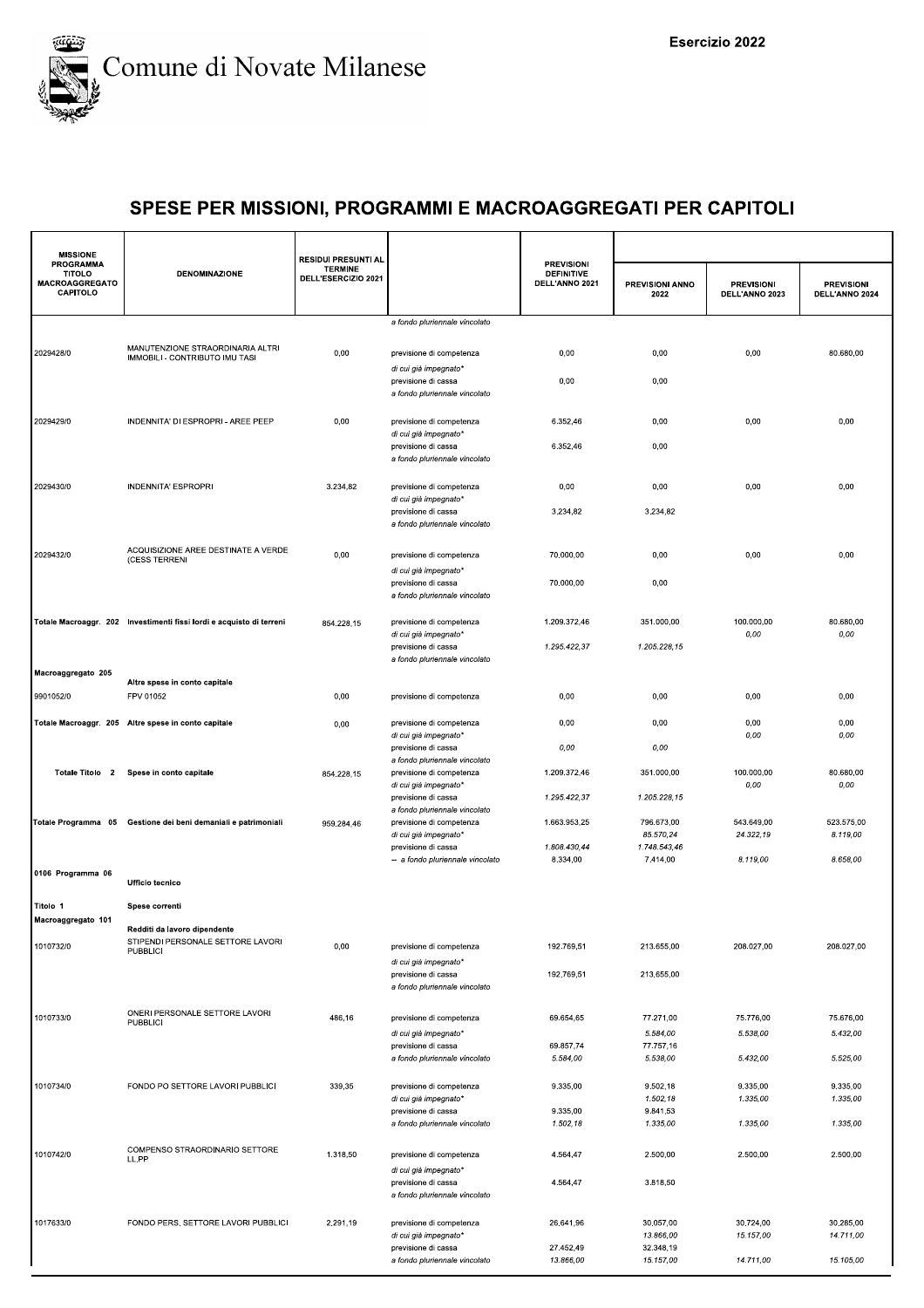

| <b>MISSIONE</b><br><b>PROGRAMMA</b><br><b>TITOLO</b><br><b>MACROAGGREGATO</b><br>CAPITOLO | <b>DENOMINAZIONE</b>                                                     | <b>RESIDUI PRESUNTI AL</b><br><b>TERMINE</b><br>DELL'ESERCIZIO 2021 |                                                                               | <b>PREVISIONI</b><br><b>DEFINITIVE</b><br>DELL'ANNO 2021 | PREVISIONI ANNO<br>2022 | <b>PREVISIONI</b><br>DELL'ANNO 2023 | <b>PREVISIONI</b><br>DELL'ANNO 2024 |
|-------------------------------------------------------------------------------------------|--------------------------------------------------------------------------|---------------------------------------------------------------------|-------------------------------------------------------------------------------|----------------------------------------------------------|-------------------------|-------------------------------------|-------------------------------------|
|                                                                                           |                                                                          |                                                                     |                                                                               |                                                          |                         |                                     |                                     |
| 1017634/0                                                                                 | FONDO DIRIGENTE SETTORE LAVORI<br><b>PUBBLICI</b>                        | 327,21                                                              | previsione di competenza                                                      | 25.866,10                                                | 24.829,50               | 24.830,00                           | 24.830,00                           |
|                                                                                           |                                                                          |                                                                     | di cui già impegnato*                                                         |                                                          | 6.774,50                | 6.775,00                            | 6.775,00                            |
|                                                                                           |                                                                          |                                                                     | previsione di cassa                                                           | 25.866,10                                                | 25.156,71               |                                     |                                     |
|                                                                                           |                                                                          |                                                                     | a fondo pluriennale vincolato                                                 | 6.774,50                                                 | 6.775,00                | 6.775,00                            | 6.775,00                            |
| 1017635/0                                                                                 | ASSEGNI FAMILIARI SETTORE LAVORI<br><b>PUBBLICI</b>                      | 0,00                                                                | previsione di competenza                                                      | 4.264,00                                                 | 4.754,00                | 4.754,00                            | 4.754,00                            |
|                                                                                           |                                                                          |                                                                     | di cui già impegnato*<br>previsione di cassa<br>a fondo pluriennale vincolato | 4.264,00                                                 | 4.754,00                |                                     |                                     |
|                                                                                           | Totale Macroaggr. 101 Redditi da lavoro dipendente                       | 4.762,41                                                            | previsione di competenza                                                      | 333.095,69                                               | 362.568,68              | 355.946,00                          | 355.407,00                          |
|                                                                                           |                                                                          |                                                                     | di cui già impegnato*                                                         |                                                          | 27.726,68               | 28.805,00                           | 28.253,00                           |
|                                                                                           |                                                                          |                                                                     | previsione di cassa<br>a fondo pluriennale vincolato                          | 334.109,31<br>27.726,68                                  | 367.331,09<br>28.805,00 | 28.253,00                           | 28.740,00                           |
| Macroaggregato 102                                                                        |                                                                          |                                                                     |                                                                               |                                                          |                         |                                     |                                     |
|                                                                                           | Imposte e tasse a carico dell'ente                                       |                                                                     |                                                                               |                                                          |                         |                                     |                                     |
| 1020735/0                                                                                 | IRAP SETTORE LAVORI PUBBLICI                                             | 40,88                                                               | previsione di competenza                                                      | 21.988,42                                                | 23.956,00<br>1.992,00   | 23.411,00<br>1.978,00               | 23.374,00<br>1.940,00               |
|                                                                                           |                                                                          |                                                                     | di cui già impegnato*<br>previsione di cassa                                  | 22.057,31                                                | 23.996,88               |                                     |                                     |
|                                                                                           |                                                                          |                                                                     | a fondo pluriennale vincolato                                                 | 1.992,00                                                 | 1.978,00                | 1.940,00                            | 1.974,00                            |
|                                                                                           |                                                                          |                                                                     |                                                                               |                                                          |                         |                                     |                                     |
|                                                                                           | Totale Macroaggr. 102 Imposte e tasse a carico dell'ente                 | 40,88                                                               | previsione di competenza<br>di cui già impegnato*                             | 21.988,42                                                | 23.956,00<br>1.992,00   | 23.411,00<br>1.978,00               | 23.374,00<br>1.940,00               |
|                                                                                           |                                                                          |                                                                     | previsione di cassa                                                           | 22.057,31                                                | 23.996,88               |                                     |                                     |
|                                                                                           |                                                                          |                                                                     | a fondo pluriennale vincolato                                                 | 1.992,00                                                 | 1.978,00                | 1.940,00                            | 1.974,00                            |
| Macroaggregato 103                                                                        | Acquisto di beni e servizi                                               |                                                                     |                                                                               |                                                          |                         |                                     |                                     |
|                                                                                           | ACQUISTO DI SERVIZI PER MANUTENZIONI                                     |                                                                     |                                                                               |                                                          |                         |                                     |                                     |
| 1030330/0                                                                                 | IMMOBILI ADIBITI AD UFFICI OO.UU.                                        | 8.636,86                                                            | previsione di competenza                                                      | 29.000,00                                                | 29.000,00               | 29.000,00                           | 29.000,00                           |
|                                                                                           |                                                                          |                                                                     | di cui già impegnato*                                                         |                                                          |                         |                                     |                                     |
|                                                                                           |                                                                          |                                                                     | previsione di cassa<br>a fondo pluriennale vincolato                          | 29.450,00                                                | 37.636,86               |                                     |                                     |
|                                                                                           |                                                                          |                                                                     |                                                                               |                                                          |                         |                                     |                                     |
| 1030331/0                                                                                 | ACQUISTO DI SERVIZI PER MANUTENZIONI<br>IMMOBILI ADIBITI AD UFFICI       | 496,22                                                              | previsione di competenza                                                      | 0,00                                                     | 2.000,00                | 2.000,00                            | 2.000,00                            |
|                                                                                           |                                                                          |                                                                     | di cui già impegnato*                                                         |                                                          |                         |                                     |                                     |
|                                                                                           |                                                                          |                                                                     | previsione di cassa<br>a fondo pluriennale vincolato                          | 496,22                                                   | 2.496,22                |                                     |                                     |
| 1030332/0                                                                                 | ACQUISTO DI BENI PER MANUTENZIONE<br>IMMOBILI ADIBITI AD UFFICI COMUNALI | 2.100,65                                                            | previsione di competenza                                                      | 2.354,78                                                 | 1.000,00                | 1.000,00                            | 1.000,00                            |
|                                                                                           |                                                                          |                                                                     | di cui già impegnato*                                                         |                                                          |                         |                                     |                                     |
|                                                                                           |                                                                          |                                                                     | previsione di cassa<br>a fondo pluriennale vincolato                          | 2.354,78                                                 | 3.100,65                |                                     |                                     |
| 1030348/0                                                                                 | SPESE PER MOBILI E MACCHINE UFFICI<br>COM.LI PRESTAZIONI DI SERVIZIO     | 0,00                                                                | previsione di competenza                                                      | 0,00                                                     | 0,00                    | 0,00                                | 0,00                                |
|                                                                                           |                                                                          |                                                                     | di cui già impegnato*                                                         |                                                          |                         |                                     |                                     |
|                                                                                           |                                                                          |                                                                     | previsione di cassa<br>a fondo pluriennale vincolato                          | 0,00                                                     | 0,00                    |                                     |                                     |
| 1030716/0                                                                                 | SPESE FORMAZIONE AREA TECNICA                                            | 860,00                                                              | previsione di competenza                                                      | 2.500,00                                                 | 2.500,00                | 2.500,00                            | 2.500,00                            |
|                                                                                           |                                                                          |                                                                     | di cui già impegnato*                                                         |                                                          |                         |                                     |                                     |
|                                                                                           |                                                                          |                                                                     | previsione di cassa<br>a fondo pluriennale vincolato                          | 4.012,00                                                 | 3.360,00                |                                     |                                     |
| 1030746/0                                                                                 | MISSIONI AREA SERVIZI AL TERRITORIO                                      | 0,00                                                                | previsione di competenza                                                      | 500,00                                                   | 500,00                  | 500,00                              | 500,00                              |
|                                                                                           |                                                                          |                                                                     | di cui già impegnato*                                                         |                                                          |                         |                                     |                                     |
|                                                                                           |                                                                          |                                                                     | previsione di cassa<br>a fondo pluriennale vincolato                          | 500,00                                                   | 500,00                  |                                     |                                     |
|                                                                                           |                                                                          |                                                                     |                                                                               |                                                          |                         |                                     |                                     |
| 1030779/0                                                                                 | PRESTAZIONI PROFESSIONALI E<br>SPECIALISTICHE LL.PP                      | 15.514,89                                                           | previsione di competenza                                                      | 9.850,43                                                 | 2.500,00                | 2.500,00                            | 2.500,00                            |
|                                                                                           |                                                                          |                                                                     | di cui già impegnato*                                                         |                                                          |                         |                                     |                                     |
|                                                                                           |                                                                          |                                                                     | previsione di cassa<br>a fondo pluriennale vincolato                          | 34.600,33                                                | 18.014,89               |                                     |                                     |
|                                                                                           |                                                                          |                                                                     |                                                                               |                                                          |                         |                                     |                                     |
| 1030780/0                                                                                 | ACQUISTO DI BENI SETTORE LL.PP.                                          | 261,80                                                              | previsione di competenza                                                      | 800,00                                                   | 250,00                  | 250,00                              | 250,00                              |
|                                                                                           |                                                                          |                                                                     | di cui già impegnato*<br>previsione di cassa                                  | 800,00                                                   | 511,80                  |                                     |                                     |
|                                                                                           |                                                                          |                                                                     | a fondo pluriennale vincolato                                                 |                                                          |                         |                                     |                                     |
|                                                                                           |                                                                          |                                                                     |                                                                               |                                                          |                         |                                     |                                     |
| 1030781/0                                                                                 | ACQUISTO DI SERVIZI SETTORE LL.PP.                                       | 300,00                                                              | previsione di competenza                                                      | 1.000,00                                                 | 1.000,00                | 1.000,00                            | 1.000,00                            |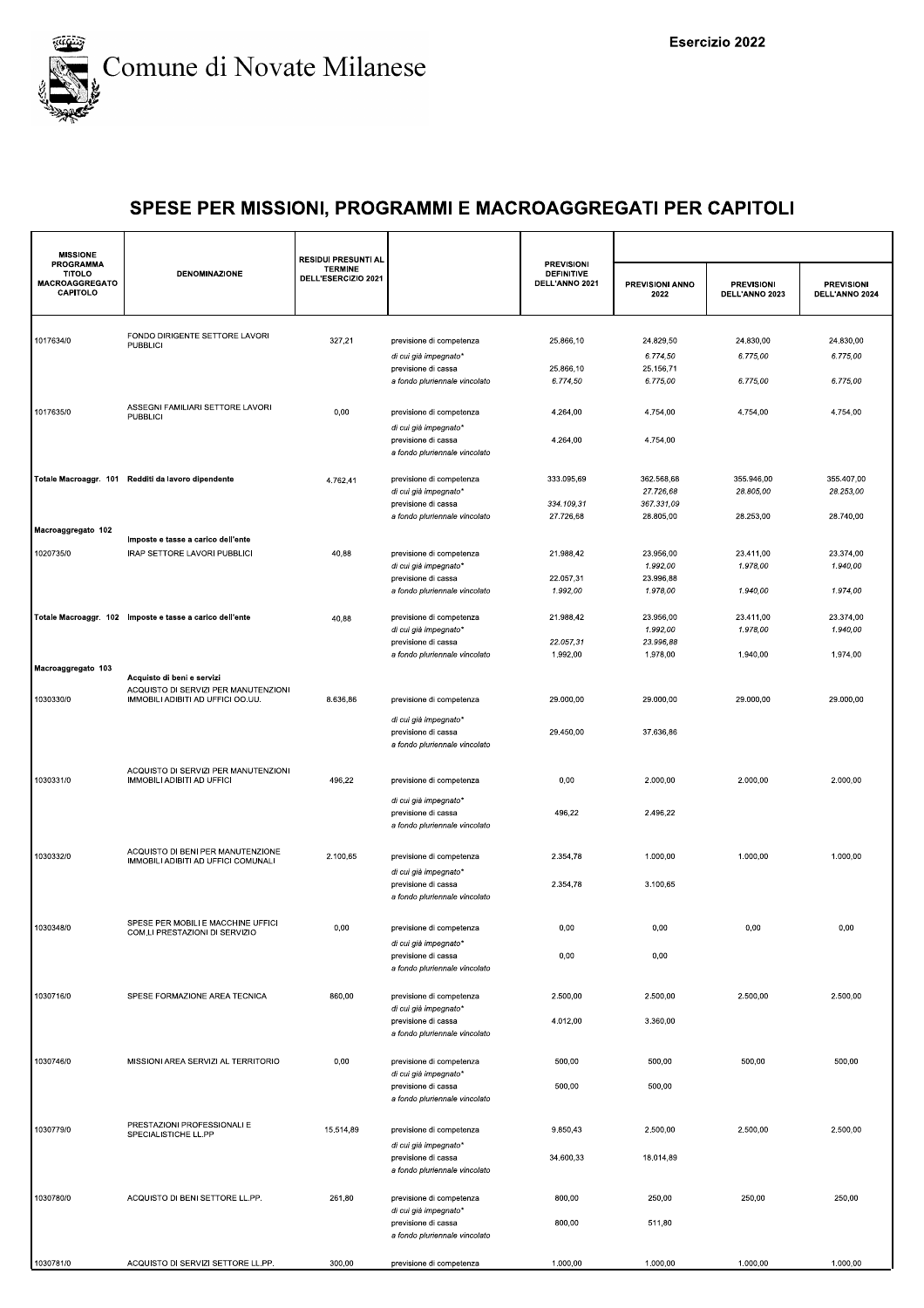

| <b>MISSIONE</b>                                          |                                                                                            | <b>RESIDUI PRESUNTI AL</b>            |                                                                               | <b>PREVISIONI</b>                   |                         |                                     |                                     |
|----------------------------------------------------------|--------------------------------------------------------------------------------------------|---------------------------------------|-------------------------------------------------------------------------------|-------------------------------------|-------------------------|-------------------------------------|-------------------------------------|
| PROGRAMMA<br><b>TITOLO</b><br>MACROAGGREGATO<br>CAPITOLO | <b>DENOMINAZIONE</b>                                                                       | <b>TERMINE</b><br>DELL'ESERCIZIO 2021 |                                                                               | <b>DEFINITIVE</b><br>DELL'ANNO 2021 | PREVISIONI ANNO<br>2022 | <b>PREVISIONI</b><br>DELL'ANNO 2023 | <b>PREVISIONI</b><br>DELL'ANNO 2024 |
|                                                          |                                                                                            |                                       | di cui già impegnato*<br>previsione di cassa<br>a fondo pluriennale vincolato | 1.300,00                            | 1.300,00                |                                     |                                     |
| 1030782/0                                                | ACQUISTO VESTIARIO- DISPOSITIVI DI<br>SICUREZZA                                            | 0,00                                  | previsione di competenza<br>di cui già impegnato*                             | 0,00                                | 500,00                  | 800,00                              | 800,00                              |
|                                                          |                                                                                            |                                       | previsione di cassa<br>a fondo pluriennale vincolato                          | 0,00                                | 500,00                  |                                     |                                     |
|                                                          | Totale Macroaggr. 103 Acquisto di beni e servizi                                           | 28.170,42                             | previsione di competenza<br>di cui già impegnato*<br>previsione di cassa      | 46.005,21<br>73.513,33              | 39.250,00<br>67.420,42  | 39.550,00<br>0,00                   | 39.550,00<br>0,00                   |
|                                                          |                                                                                            |                                       | a fondo pluriennale vincolato                                                 |                                     |                         |                                     |                                     |
| Macroaggregato 110                                       | Altre spese correnti                                                                       |                                       |                                                                               |                                     |                         |                                     |                                     |
| 9901061/0                                                | FPV 01061                                                                                  | 0,00                                  | previsione di competenza                                                      | 29.718,68                           | 30.783,00               | 30.193,00                           | 30.714,00                           |
| Totale Macroaggr. 110 Altre spese correnti               |                                                                                            | 0,00                                  | previsione di competenza<br>di cui già impegnato*                             | 29.718,68                           | 30.783,00               | 30.193,00<br>0,00                   | 30.714.00<br>0,00                   |
|                                                          |                                                                                            |                                       | previsione di cassa<br>a fondo pluriennale vincolato                          | 0,00                                | 0,00                    |                                     |                                     |
| Totale Titolo 1                                          | Spese correnti                                                                             | 32.973,71                             | previsione di competenza<br>di cui già impegnato*                             | 430.808,00                          | 456.557,68<br>29.718.68 | 449.100,00<br>30.783,00             | 449.045,00<br>30.193,00             |
|                                                          |                                                                                            |                                       | previsione di cassa<br>a fondo pluriennale vincolato                          | 429.679,95<br>29.718,68             | 458.748,39<br>30.783,00 | 30.193,00                           | 30.714,00                           |
| Titolo 2<br>Macroaggregato 202                           | Spese in conto capitale<br>Investimenti fissi lordi e acquisto di terreni                  |                                       |                                                                               |                                     |                         |                                     |                                     |
| 2020353/0                                                | INCARICHI PROFESSIONALI PER LA<br>REALIZZAZIONE INVESTIMENTI                               | 0,00                                  | previsione di competenza                                                      | 41.287,27                           | 0,00                    | 0,00                                | 0,00                                |
|                                                          | (CESS.TERRENI EDIF)                                                                        |                                       | di cui già impegnato*<br>previsione di cassa<br>a fondo pluriennale vincolato | 41.287,27                           | 0,00                    |                                     |                                     |
| 2020354/0                                                | INCARICHI PROFESSIONALI PER LA<br>REALIZZAZIONE INVESTIMENTI                               | 83.353,09                             | previsione di competenza                                                      | 150.000,00                          | 0,00                    | 0,00                                | 0,00                                |
|                                                          | (DESTINATO)                                                                                |                                       | di cui già impegnato*<br>previsione di cassa<br>a fondo pluriennale vincolato | 150.000,00                          | 83.353,09               |                                     |                                     |
| 2020356/0                                                | INCARICHI PROFESSIONALI PER LA<br>REALIZZAZIONE INVESTIMENTI (SANZIONI<br>OPERE EDILIZIE)) | 0,00                                  | previsione di competenza                                                      | 60.140,00                           | 0,00                    | 0,00                                | 0,00                                |
|                                                          |                                                                                            |                                       | di cui già impegnato*<br>previsione di cassa<br>a fondo pluriennale vincolato | 60.140,00                           | 0,00                    |                                     |                                     |
| 2029270/0                                                | MANUTENZIONE STRAORDINARIA EDIFICI<br>COMUN. ADEGU. NORM. (OO.UU BARR.)                    | 3.635,66                              | previsione di competenza                                                      | 16.000,00                           | 0,00                    | 0,00                                | 0,00                                |
|                                                          |                                                                                            |                                       | di cui già impegnato*<br>previsione di cassa<br>a fondo pluriennale vincolato | 51.088,28                           | 3.635,66                |                                     |                                     |
| 2029271/0                                                | MANUTENZIONE STRAORDINARIA SEDE<br>MUNICIPALE (A.A.)                                       | 7.528,94                              | previsione di competenza                                                      | 0,00                                | 0,00                    | 0,00                                | 0,00                                |
|                                                          |                                                                                            |                                       | di cui già impegnato*<br>previsione di cassa<br>a fondo pluriennale vincolato | 7.528,94                            | 7.528,94                |                                     |                                     |
| 2029272/0                                                | MANUTENZIONE STRAORDINARIA SEDE<br>MUNICIPALE -SPESE TECNICHE (A.A.)                       | 6.389,31                              | previsione di competenza                                                      | 0,00                                | 0,00                    | 0,00                                | 0,00                                |
|                                                          |                                                                                            |                                       | di cui già impegnato*<br>previsione di cassa<br>a fondo pluriennale vincolato | 6.389,31                            | 6.389,31                |                                     |                                     |
|                                                          | Totale Macroaggr. 202 Investimenti fissi lordi e acquisto di terreni                       | 100.907,00                            | previsione di competenza<br>di cui già impegnato*                             | 267.427,27                          | 0,00                    | 0,00<br>0,00                        | 0,00<br>0,00                        |
|                                                          |                                                                                            |                                       | previsione di cassa<br>a fondo pluriennale vincolato                          | 316.433,80                          | 100.907,00              |                                     |                                     |
| Macroaggregato 205                                       | Altre spese in conto capitale                                                              |                                       |                                                                               |                                     |                         |                                     |                                     |
| 9901062/0                                                | FPV 01062                                                                                  | 0,00                                  | previsione di competenza                                                      | 0,00                                | 0,00                    | 0,00                                | 0,00                                |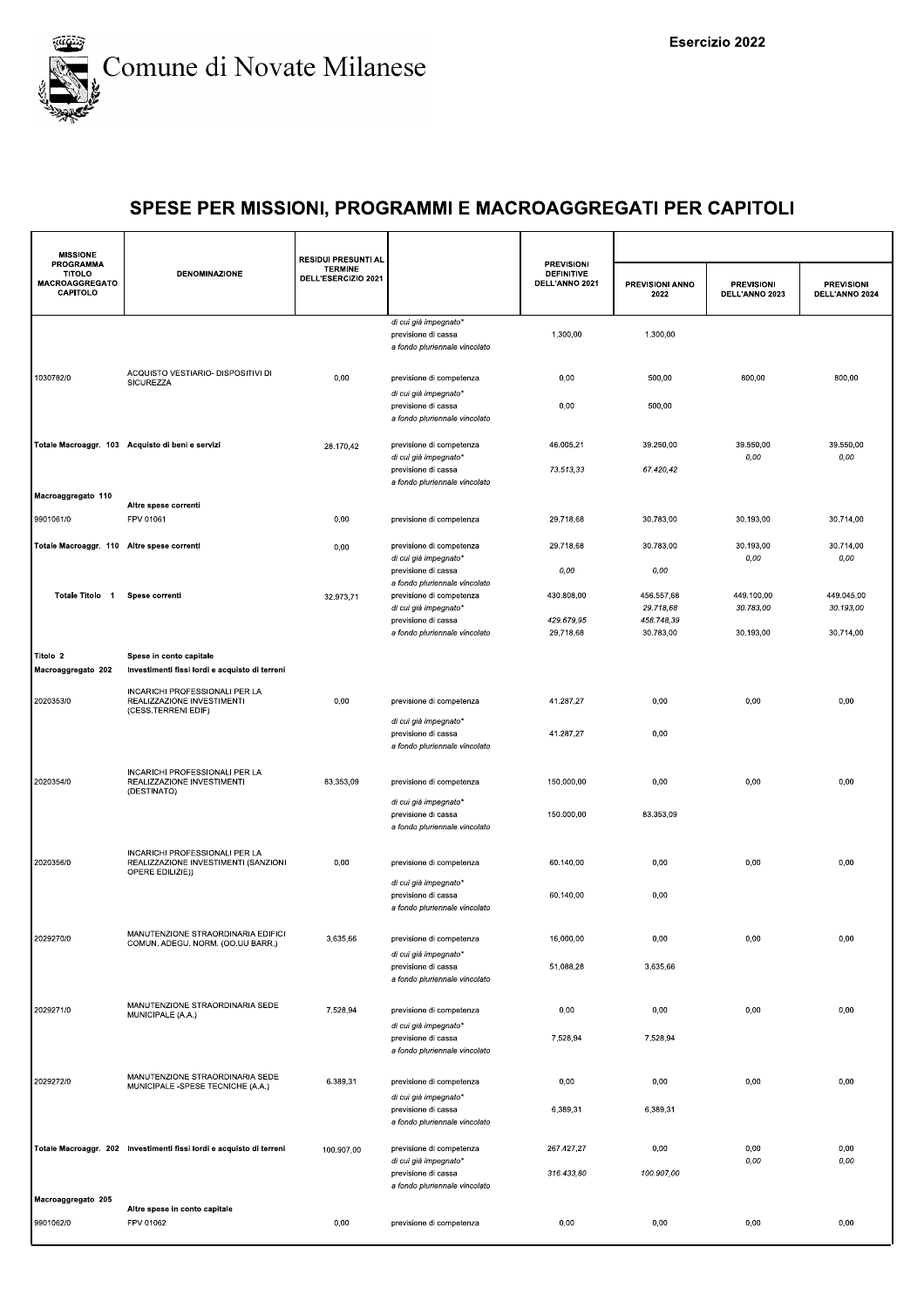

| <b>MISSIONE</b>                                                 |                                                     | <b>RESIDUI PRESUNTI AL</b>            |                                                         |                                                          |                         |                                     |                                     |
|-----------------------------------------------------------------|-----------------------------------------------------|---------------------------------------|---------------------------------------------------------|----------------------------------------------------------|-------------------------|-------------------------------------|-------------------------------------|
| <b>PROGRAMMA</b><br><b>TITOLO</b><br>MACROAGGREGATO<br>CAPITOLO | <b>DENOMINAZIONE</b>                                | <b>TERMINE</b><br>DELL'ESERCIZIO 2021 |                                                         | <b>PREVISIONI</b><br><b>DEFINITIVE</b><br>DELL'ANNO 2021 | PREVISIONI ANNO<br>2022 | <b>PREVISIONI</b><br>DELL'ANNO 2023 | <b>PREVISIONI</b><br>DELL'ANNO 2024 |
|                                                                 | Totale Macroaggr. 205 Altre spese in conto capitale | 0,00                                  | previsione di competenza                                | 0,00                                                     | 0,00                    | 0,00                                | 0,00                                |
|                                                                 |                                                     |                                       | di cui già impegnato*<br>previsione di cassa            | 0,00                                                     | 0,00                    | 0,00                                | 0,00                                |
|                                                                 |                                                     |                                       | a fondo pluriennale vincolato                           |                                                          |                         |                                     |                                     |
| Totale Titolo 2                                                 | Spese in conto capitale                             | 100.907,00                            | previsione di competenza                                | 267.427,27                                               | 0,00                    | 0,00                                | 0,00                                |
|                                                                 |                                                     |                                       | di cui già impegnato*<br>previsione di cassa            | 316.433,80                                               | 100.907,00              | 0,00                                | 0,00                                |
|                                                                 |                                                     |                                       | a fondo pluriennale vincolato                           |                                                          |                         |                                     |                                     |
| Totale Programma 06                                             | <b>Ufficio tecnico</b>                              | 133.880,71                            | previsione di competenza                                | 698.235,27                                               | 456.557,68              | 449.100,00                          | 449.045,00                          |
|                                                                 |                                                     |                                       | di cui già impegnato*                                   | 746.113,75                                               | 29.718,68               | 30.783,00                           | 30.193,00                           |
|                                                                 |                                                     |                                       | previsione di cassa<br>-- a fondo pluriennale vincolato | 29.718,68                                                | 559.655,39<br>30.783,00 | 30.193,00                           | 30.714,00                           |
| 0107 Programma 07                                               | Elezioni e consultazioni popolari - Anagrafe e      |                                       |                                                         |                                                          |                         |                                     |                                     |
|                                                                 | stato civile                                        |                                       |                                                         |                                                          |                         |                                     |                                     |
| Titolo 1                                                        | Spese correnti                                      |                                       |                                                         |                                                          |                         |                                     |                                     |
| Macroaggregato 101                                              | Redditi da lavoro dipendente                        |                                       |                                                         |                                                          |                         |                                     |                                     |
| 1010364/0                                                       | STRAORDINARI ELETTORALI ONERI                       | 0,00                                  | previsione di competenza                                | 0,00                                                     | 0,00                    | 2.736,00                            | 2.736,00                            |
|                                                                 |                                                     |                                       | di cui già impegnato*                                   |                                                          |                         |                                     |                                     |
|                                                                 |                                                     |                                       | previsione di cassa                                     | 78,39                                                    | 0,00                    |                                     |                                     |
|                                                                 |                                                     |                                       | a fondo pluriennale vincolato                           |                                                          |                         |                                     |                                     |
| 1010365/0                                                       | STRAORD. ELETTORALI - COMPETENZE                    | 0,00                                  | previsione di competenza                                | 0,00                                                     | 0,00                    | 11.303,00                           | 11.303,00                           |
|                                                                 | ONERI                                               |                                       | di cui già impegnato*                                   |                                                          |                         |                                     |                                     |
|                                                                 |                                                     |                                       | previsione di cassa                                     | 0,00                                                     | 0,00                    |                                     |                                     |
|                                                                 |                                                     |                                       | a fondo pluriennale vincolato                           |                                                          |                         |                                     |                                     |
|                                                                 |                                                     |                                       |                                                         |                                                          |                         |                                     |                                     |
| 1010900/0                                                       | STIPENDI PERSONALE SETTORE<br><b>DEMOGRAFICO</b>    | 0,00                                  | previsione di competenza                                | 188.836,00                                               | 202.738,00              | 202.738,00                          | 202.738,00                          |
|                                                                 |                                                     |                                       | di cui già impegnato*                                   |                                                          |                         |                                     |                                     |
|                                                                 |                                                     |                                       | previsione di cassa<br>a fondo pluriennale vincolato    | 189.570,77                                               | 202.738,00              |                                     |                                     |
|                                                                 |                                                     |                                       |                                                         |                                                          |                         |                                     |                                     |
| 1010901/0                                                       | ONERI PERSONALE SETTORE<br>DEMOGRAFICO              | 3.735,47                              | previsione di competenza                                | 66.441,92                                                | 67.918,00               | 67.947,00                           | 68.284,00                           |
|                                                                 |                                                     |                                       | di cui già impegnato*                                   |                                                          | 3.818,00                | 3.840,00                            | 4.175,00                            |
|                                                                 |                                                     |                                       | previsione di cassa                                     | 66.698,12                                                | 71.653,47               |                                     |                                     |
|                                                                 |                                                     |                                       | a fondo pluriennale vincolato                           | 3.818,00                                                 | 3.840,00                | 4.175,00                            | 4.278,00                            |
| 1010902/0                                                       | FONDO PO SETTORE DEMOGRAFICO                        | 816,58                                | previsione di competenza                                | 9.335,00                                                 | 9.409,30                | 9.335,00                            | 9.335,00                            |
|                                                                 |                                                     |                                       | di cui già impegnato*                                   |                                                          | 1.409,30                | 1.335,00                            | 1.335,00                            |
|                                                                 |                                                     |                                       | previsione di cassa                                     | 9.335,00                                                 | 10.225,88               |                                     |                                     |
|                                                                 |                                                     |                                       | a fondo pluriennale vincolato                           | 1.409,30                                                 | 1.335,00                | 1.335,00                            | 1.335,00                            |
| 1010920/0                                                       | COMPENSO STRAORDINARIO SETTORE                      | 867,33                                | previsione di competenza                                | 2.665,69                                                 | 1.150,00                | 1.150,00                            | 1.150,00                            |
|                                                                 | DEMOGRAFICO                                         |                                       | di cui già impegnato*                                   |                                                          |                         |                                     |                                     |
|                                                                 |                                                     |                                       | previsione di cassa                                     | 2.675,28                                                 | 2.017,33                |                                     |                                     |
|                                                                 |                                                     |                                       | a fondo pluriennale vincolato                           |                                                          |                         |                                     |                                     |
|                                                                 |                                                     |                                       |                                                         |                                                          |                         |                                     |                                     |
| 1010931/0                                                       | CENSIMENTI ISTAT - COMPENSI                         | 0,00                                  | previsione di competenza<br>di cui già impegnato*       | 3.768,00                                                 | 3.768,00                | 3.768,00                            | 3.768,00                            |
|                                                                 |                                                     |                                       | previsione di cassa                                     | 3.768,00                                                 | 3.768,00                |                                     |                                     |
|                                                                 |                                                     |                                       | a fondo pluriennale vincolato                           |                                                          |                         |                                     |                                     |
| 1010933/0                                                       | CENSIMENTI ISTAT - ONERI                            | 1,47                                  | previsione di competenza                                | 912,00                                                   | 912,00                  | 912,00                              | 912,00                              |
|                                                                 |                                                     |                                       | di cui già impegnato*                                   |                                                          |                         |                                     |                                     |
|                                                                 |                                                     |                                       | previsione di cassa                                     | 920,90                                                   | 913,47                  |                                     |                                     |
|                                                                 |                                                     |                                       | a fondo pluriennale vincolato                           |                                                          |                         |                                     |                                     |
|                                                                 | FONDO PERSONALE SETTORE                             |                                       |                                                         |                                                          |                         |                                     |                                     |
| 1017636/0                                                       | DEMOGRAFICO                                         | 8.305,59                              | previsione di competenza                                | 44.087,75                                                | 38.538,00<br>15.262.00  | 38.074,00<br>14.798,00              | 39.481,00                           |
|                                                                 |                                                     |                                       | di cui già impegnato*<br>previsione di cassa            | 44.333,69                                                | 46.843,59               |                                     | 16.205,00                           |
|                                                                 |                                                     |                                       | a fondo pluriennale vincolato                           | 15.262,00                                                | 14.798,00               | 16.205,00                           | 16.639,00                           |
|                                                                 |                                                     |                                       |                                                         |                                                          |                         |                                     |                                     |
| 1017637/0                                                       | ASSEGNI FAMILIARI SETTORE<br>DEMOGRAFICO            | 0,00                                  | previsione di competenza                                | 1.913,00                                                 | 2.348,00                | 2.348,00                            | 2.348,00                            |
|                                                                 |                                                     |                                       | di cui già impegnato*                                   |                                                          |                         |                                     |                                     |
|                                                                 |                                                     |                                       | previsione di cassa<br>a fondo pluriennale vincolato    | 1.913,00                                                 | 2.348,00                |                                     |                                     |
|                                                                 |                                                     |                                       |                                                         |                                                          |                         |                                     |                                     |
|                                                                 | Totale Macroaggr. 101 Redditi da lavoro dipendente  | 13.726,44                             | previsione di competenza                                | 317.959,36                                               | 326.781,30              | 340.311,00                          | 342.055,00                          |
|                                                                 |                                                     |                                       | di cui già impegnato*                                   |                                                          | 20.489,30               | 19.973,00                           | 21.715,00                           |
|                                                                 |                                                     |                                       | previsione di cassa<br>a fondo pluriennale vincolato    | 319.293,15<br>20.489,30                                  | 340.507,74<br>19.973,00 | 21.715,00                           | 22.252,00                           |
|                                                                 |                                                     |                                       |                                                         |                                                          |                         |                                     |                                     |
|                                                                 |                                                     |                                       |                                                         |                                                          |                         |                                     |                                     |
|                                                                 |                                                     |                                       |                                                         |                                                          |                         |                                     |                                     |
|                                                                 |                                                     |                                       |                                                         |                                                          |                         |                                     |                                     |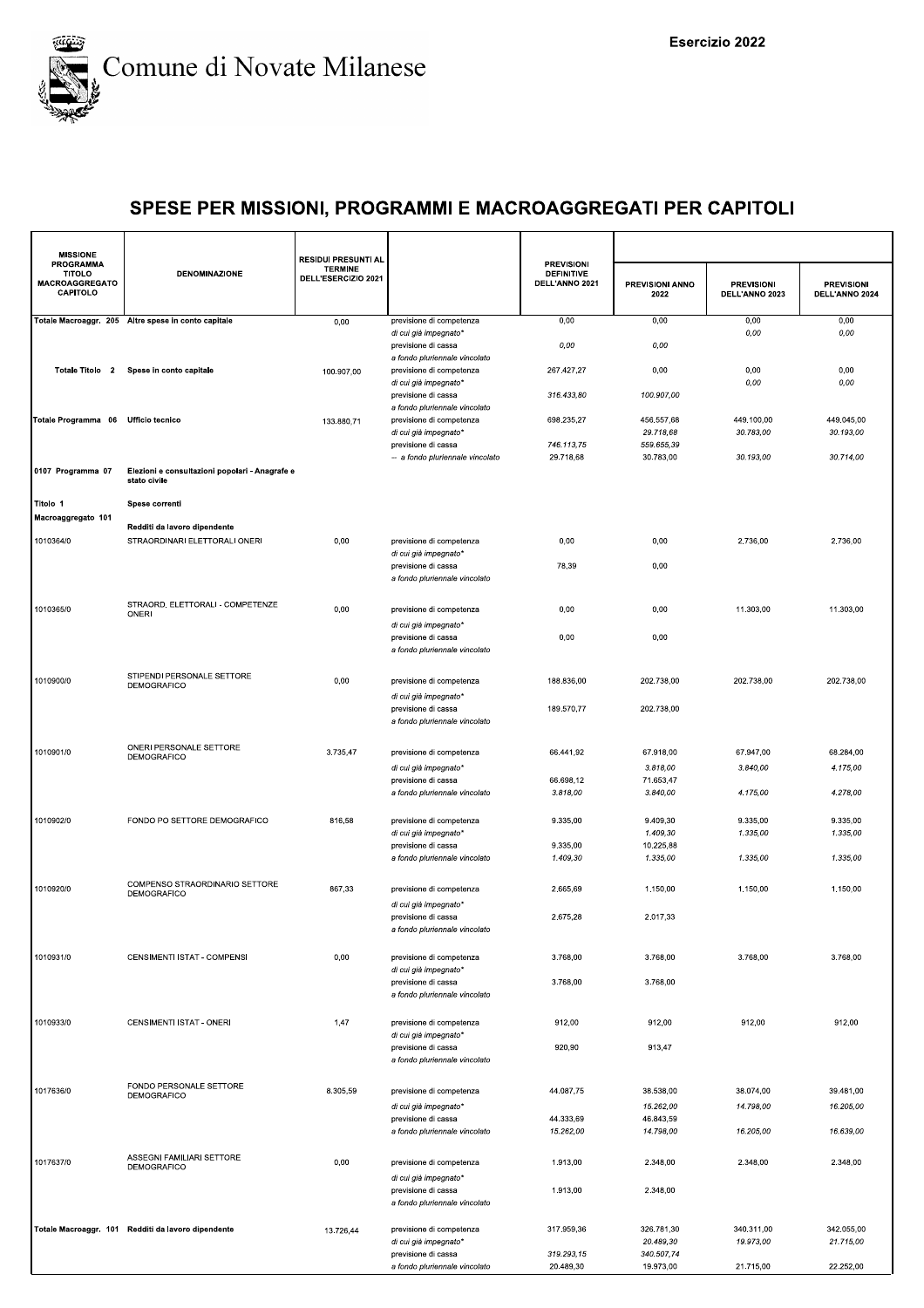

| <b>MISSIONE</b>                                                        |                                                                   | <b>RESIDUI PRESUNTI AL</b>            |                                                                               |                                                          |                         |                                     |                                     |
|------------------------------------------------------------------------|-------------------------------------------------------------------|---------------------------------------|-------------------------------------------------------------------------------|----------------------------------------------------------|-------------------------|-------------------------------------|-------------------------------------|
| <b>PROGRAMMA</b><br><b>TITOLO</b><br><b>MACROAGGREGATO</b><br>CAPITOLO | <b>DENOMINAZIONE</b>                                              | <b>TERMINE</b><br>DELL'ESERCIZIO 2021 |                                                                               | <b>PREVISIONI</b><br><b>DEFINITIVE</b><br>DELL'ANNO 2021 | PREVISIONI ANNO<br>2022 | <b>PREVISIONI</b><br>DELL'ANNO 2023 | <b>PREVISIONI</b><br>DELL'ANNO 2024 |
| Macroaggregato 102                                                     | Imposte e tasse a carico dell'ente                                |                                       |                                                                               |                                                          |                         |                                     |                                     |
| 1020370/0                                                              | STRAORDINARI ELETTORALI IRAP                                      | 0,00                                  | previsione di competenza<br>di cui già impegnato*                             | 0,00                                                     | 0,00                    | 961,00                              | 961,00                              |
|                                                                        |                                                                   |                                       | previsione di cassa<br>a fondo pluriennale vincolato                          | 0,00                                                     | 0,00                    |                                     |                                     |
| 1020902/0                                                              | IRAP SETTORE DEMOGRAFICO                                          | 1.375,97                              | previsione di competenza                                                      | 21.109,54                                                | 21.367,00               | 21.361,00                           | 21.480,00                           |
|                                                                        |                                                                   |                                       | di cui già impegnato*                                                         |                                                          | 1.378,00                | 1.372,00                            | 1.491,00                            |
|                                                                        |                                                                   |                                       | previsione di cassa<br>a fondo pluriennale vincolato                          | 21.193,24<br>1.378,00                                    | 22.742,97<br>1.372,00   | 1.491,00                            | 1.528,00                            |
|                                                                        |                                                                   |                                       |                                                                               |                                                          |                         |                                     |                                     |
| 1020934/0                                                              | IRAP SU COMPENSI CENSIMENTI ISTAT                                 | 0,00                                  | previsione di competenza                                                      | 320,00                                                   | 320,00                  | 320,00                              | 320,00                              |
|                                                                        |                                                                   |                                       | di cui già impegnato*<br>previsione di cassa<br>a fondo pluriennale vincolato | 320,00                                                   | 320,00                  |                                     |                                     |
|                                                                        | Totale Macroaggr. 102 Imposte e tasse a carico dell'ente          | 1.375,97                              | previsione di competenza                                                      | 21.429,54                                                | 21.687,00               | 22.642,00                           | 22.761,00                           |
|                                                                        |                                                                   |                                       | di cui già impegnato*                                                         |                                                          | 1.378,00                | 1.372,00                            | 1.491,00                            |
|                                                                        |                                                                   |                                       | previsione di cassa<br>a fondo pluriennale vincolato                          | 21.513,24<br>1.378,00                                    | 23.062,97<br>1.372,00   | 1.491,00                            | 1.528,00                            |
| Macroaggregato 103                                                     |                                                                   |                                       |                                                                               |                                                          |                         |                                     |                                     |
|                                                                        | Acquisto di beni e servizi<br>SPESE PER ELEZIONI C/TERZI- ACQ. DI |                                       |                                                                               |                                                          |                         |                                     |                                     |
| 1030367/0                                                              | <b>BENI</b>                                                       | 0,00                                  | previsione di competenza                                                      | 0,00                                                     | 0,00                    | 500,00                              | 500,00                              |
|                                                                        |                                                                   |                                       | di cui già impegnato*<br>previsione di cassa                                  | 0,00                                                     | 0,00                    |                                     |                                     |
|                                                                        |                                                                   |                                       | a fondo pluriennale vincolato                                                 |                                                          |                         |                                     |                                     |
| 1030368/0                                                              | SPESE PER ELEZIONI C.TERZI - PREST-<br>SERV.                      | 0,00                                  | previsione di competenza                                                      | 0,00                                                     | 0,00                    | 19.500,00                           | 19.500,00                           |
|                                                                        |                                                                   |                                       | di cui già impegnato*                                                         |                                                          |                         |                                     |                                     |
|                                                                        |                                                                   |                                       | previsione di cassa<br>a fondo pluriennale vincolato                          | 0,00                                                     | 0,00                    |                                     |                                     |
| 1030899/0                                                              | MISSIONI PERSONALE SETTORE CIVICI                                 | 0,00                                  | previsione di competenza                                                      | 100,00                                                   | 100,00                  | 100,00                              | 100,00                              |
|                                                                        |                                                                   |                                       | di cui già impegnato*                                                         |                                                          |                         |                                     |                                     |
|                                                                        |                                                                   |                                       | previsione di cassa<br>a fondo pluriennale vincolato                          | 100,00                                                   | 100,00                  |                                     |                                     |
| 1030910/0                                                              | SPESE FORMAZIONE SETTORE                                          | 738,00                                | previsione di competenza                                                      | 1.000,00                                                 | 1.000,00                | 1.000,00                            | 1.000,00                            |
|                                                                        | DEMOGRAFICO                                                       |                                       | di cui già impegnato*                                                         |                                                          |                         |                                     |                                     |
|                                                                        |                                                                   |                                       | previsione di cassa                                                           | 1.070,00                                                 | 1.738,00                |                                     |                                     |
|                                                                        |                                                                   |                                       | a fondo pluriennale vincolato                                                 |                                                          |                         |                                     |                                     |
| 1030940/0                                                              | ACQUISTI DI BENI SERVIZI DEMOGRAFICI                              | 707,97                                | previsione di competenza                                                      | 1.000,00                                                 | 800,00                  | 800,00                              | 800,00                              |
|                                                                        |                                                                   |                                       | di cui già impegnato*                                                         |                                                          |                         |                                     |                                     |
|                                                                        |                                                                   |                                       | previsione di cassa                                                           | 1.770.31                                                 | 1.507.97                |                                     |                                     |
|                                                                        |                                                                   |                                       | a fondo pluriennale vincolato                                                 |                                                          |                         |                                     |                                     |
| 1030941/0                                                              | ACQUISTI DI SERVIZI SERVIZI<br><b>DEMOGRAFICI</b>                 | 305,00                                | previsione di competenza                                                      | 305,00                                                   | 500,00                  | 500,00                              | 500,00                              |
|                                                                        |                                                                   |                                       | di cui già impegnato*                                                         |                                                          | 305,00                  |                                     |                                     |
|                                                                        |                                                                   |                                       | previsione di cassa<br>a fondo pluriennale vincolato                          | 771,65                                                   | 805,00                  |                                     |                                     |
|                                                                        |                                                                   |                                       |                                                                               |                                                          |                         |                                     |                                     |
|                                                                        | Totale Macroaggr. 103 Acquisto di beni e servizi                  | 1.750,97                              | previsione di competenza                                                      | 2.405,00                                                 | 2.400,00                | 22.400,00                           | 22.400,00                           |
|                                                                        |                                                                   |                                       | di cui già impegnato*<br>previsione di cassa                                  | 3.711,96                                                 | 305,00<br>4.150,97      | 0,00                                | 0,00                                |
|                                                                        |                                                                   |                                       | a fondo pluriennale vincolato                                                 |                                                          |                         |                                     |                                     |
| Macroaggregato 104                                                     | Trasferimenti correnti                                            |                                       |                                                                               |                                                          |                         |                                     |                                     |
| 1040364/0                                                              | SPESE PER COMMISSIONE ELETTORALE<br>CIRCONDARIALE                 | 0,00                                  | previsione di competenza                                                      | 3.500,00                                                 | 2.500,00                | 2.500,00                            | 2.500,00                            |
|                                                                        |                                                                   |                                       | di cui già impegnato*                                                         |                                                          |                         |                                     |                                     |
|                                                                        |                                                                   |                                       | previsione di cassa<br>a fondo pluriennale vincolato                          | 3.500,00                                                 | 2.500,00                |                                     |                                     |
| Totale Macroaggr. 104 Trasferimenti correnti                           |                                                                   | 0,00                                  | previsione di competenza                                                      | 3.500,00                                                 | 2.500,00                | 2.500,00                            | 2.500,00                            |
|                                                                        |                                                                   |                                       | di cui già impegnato*                                                         |                                                          |                         | 0,00                                | 0,00                                |
|                                                                        |                                                                   |                                       | previsione di cassa<br>a fondo pluriennale vincolato                          | 3.500,00                                                 | 2.500,00                |                                     |                                     |
| Macroaggregato 109                                                     | Rimborsi e poste correttive delle entrate                         |                                       |                                                                               |                                                          |                         |                                     |                                     |
| 1090365/0                                                              | RIMBORSI DI PARTE CORRENTE AD<br>AMMINISTRAZIONI CENTRALI         | 0,00                                  | previsione di competenza                                                      | 6.860,22                                                 | 0,00                    | 0,00                                | 0,00                                |
|                                                                        |                                                                   |                                       |                                                                               |                                                          |                         |                                     |                                     |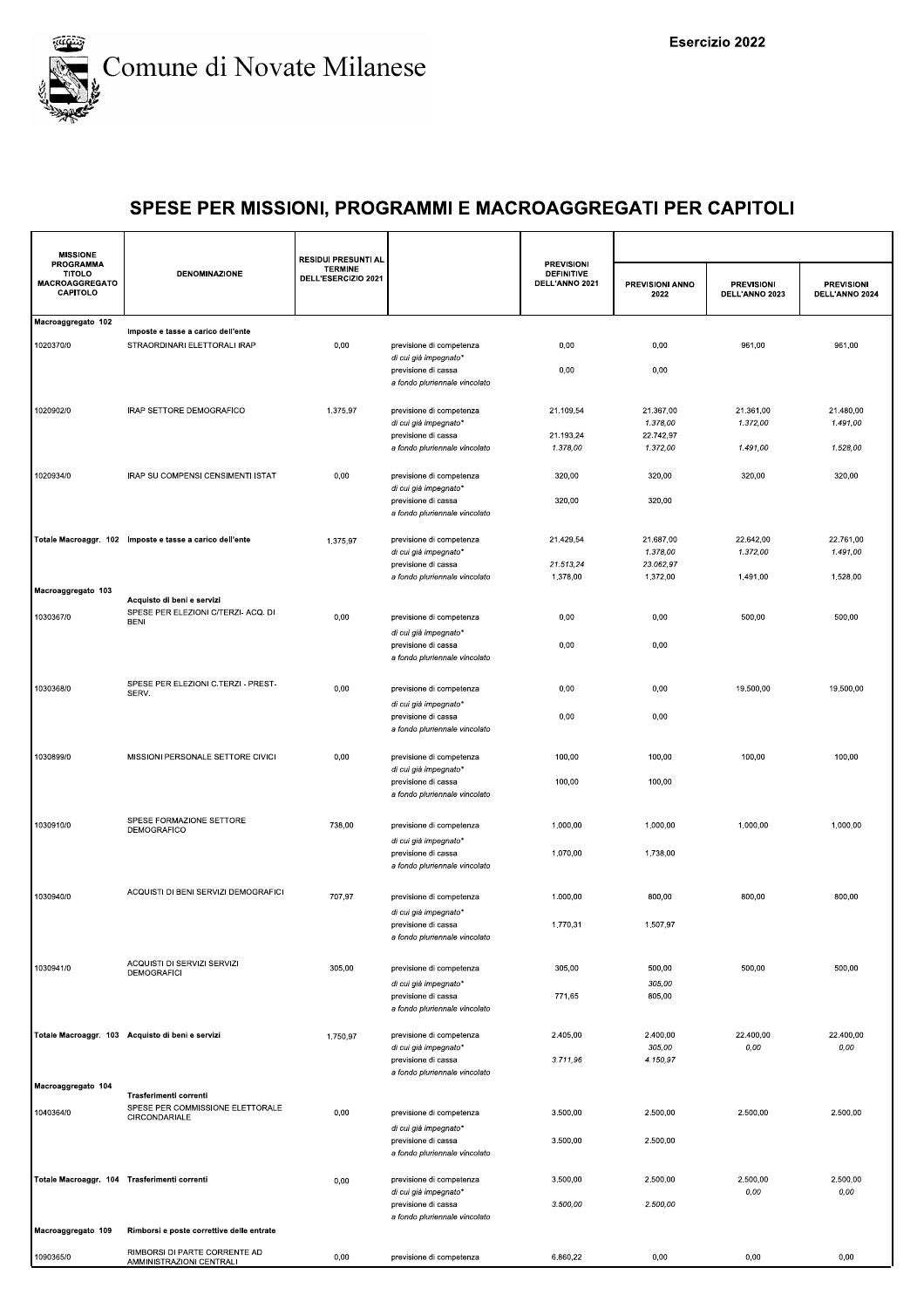

| <b>MISSIONE</b>                                          |                                                                                  | <b>RESIDUI PRESUNTI AL</b>            |                                                                                    | <b>PREVISIONI</b>                   |                                       |                                     |                                     |
|----------------------------------------------------------|----------------------------------------------------------------------------------|---------------------------------------|------------------------------------------------------------------------------------|-------------------------------------|---------------------------------------|-------------------------------------|-------------------------------------|
| PROGRAMMA<br><b>TITOLO</b><br>MACROAGGREGATO<br>CAPITOLO | <b>DENOMINAZIONE</b>                                                             | <b>TERMINE</b><br>DELL'ESERCIZIO 2021 |                                                                                    | <b>DEFINITIVE</b><br>DELL'ANNO 2021 | PREVISIONI ANNO<br>2022               | <b>PREVISIONI</b><br>DELL'ANNO 2023 | <b>PREVISIONI</b><br>DELL'ANNO 2024 |
|                                                          |                                                                                  |                                       | di cui già impegnato*<br>previsione di cassa<br>a fondo pluriennale vincolato      | 6.860,22                            | 0,00                                  |                                     |                                     |
|                                                          | Totale Macroaggr. 109 Rimborsi e poste correttive delle entrate                  | 0,00                                  | previsione di competenza<br>di cui già impegnato*                                  | 6.860,22                            | 0,00                                  | 0,00<br>0,00                        | 0,00<br>0,00                        |
|                                                          |                                                                                  |                                       | previsione di cassa<br>a fondo pluriennale vincolato                               | 6.860,22                            | 0,00                                  |                                     |                                     |
| Macroaggregato 110<br>9901071/0                          | Altre spese correnti<br>FPV 01071                                                | 0,00                                  | previsione di competenza                                                           | 21.867,30                           | 21.345.00                             | 23.206,00                           | 23.780,00                           |
| Totale Macroaggr. 110 Altre spese correnti               |                                                                                  | 0,00                                  | previsione di competenza                                                           | 21.867,30                           | 21.345,00                             | 23.206,00                           | 23.780,00                           |
|                                                          |                                                                                  |                                       | di cui già impegnato*<br>previsione di cassa                                       | 0,00                                | 0,00                                  | 0,00                                | $0,00$                              |
| Totale Titolo 1                                          | Spese correnti                                                                   | 16.853,38                             | a fondo pluriennale vincolato<br>previsione di competenza<br>di cui già impegnato* | 374.021,42                          | 374.713,30<br>22.172,30               | 411.059,00<br>21.345,00             | 413.496,00<br>23.206,00             |
|                                                          |                                                                                  |                                       | previsione di cassa<br>a fondo pluriennale vincolato                               | 354.878,57<br>21.867,30             | 370.221,68<br>21.345,00               | 23.206,00                           | 23.780,00                           |
| Totale Programma 07                                      | Elezioni e consultazioni popolari - Anagrafe e<br>stato civile                   | 16.853,38                             | previsione di competenza<br>di cui già impegnato*<br>previsione di cassa           | 374.021,42<br>354.878,57            | 374.713,30<br>22.172,30<br>370.221,68 | 411.059.00<br>21.345,00             | 413.496,00<br>23.206,00             |
| 0108 Programma 08                                        |                                                                                  |                                       | -- a fondo pluriennale vincolato                                                   | 21.867,30                           | 21.345.00                             | 23.206,00                           | 23.780.00                           |
| Titolo 1                                                 | Statistica e sistemi informativi<br>Spese correnti                               |                                       |                                                                                    |                                     |                                       |                                     |                                     |
| Macroaggregato 101                                       |                                                                                  |                                       |                                                                                    |                                     |                                       |                                     |                                     |
| 1010208/0                                                | Redditi da lavoro dipendente<br>STIPENDI PERSONALE SETTORE<br><b>INFORMATICO</b> | 0,00                                  | previsione di competenza                                                           | 44.988,00                           | 44.950,00                             | 44.950,00                           | 44.950,00                           |
|                                                          |                                                                                  |                                       | di cui già impegnato*<br>previsione di cassa<br>a fondo pluriennale vincolato      | 44.988,00                           | 44.950,00                             |                                     |                                     |
|                                                          | ONERI PERSONALE SETTORE                                                          |                                       |                                                                                    |                                     |                                       |                                     |                                     |
| 1010209/0                                                | <b>INFORMATICO</b>                                                               | 0,00                                  | previsione di competenza<br>di cui già impegnato*                                  | 15.533,05                           | 14.999,00<br>890,00                   | 15.000,00<br>889,00                 | 15.086,00<br>974,00                 |
|                                                          |                                                                                  |                                       | previsione di cassa<br>a fondo pluriennale vincolato                               | 15.533,05<br>890,00                 | 14.999,00<br>889,00                   | 974,00                              | 1.000,00                            |
| 1010212/0                                                | FONDO PO SETTORE INFORMATICO                                                     | 0,00                                  |                                                                                    | 0,00                                | 0,00                                  | 0,00                                | 0,00                                |
|                                                          |                                                                                  |                                       | previsione di competenza<br>di cui già impegnato*                                  |                                     |                                       |                                     |                                     |
|                                                          |                                                                                  |                                       | previsione di cassa<br>a fondo pluriennale vincolato                               | 0,00                                | 0,00                                  |                                     |                                     |
| 1010246/0                                                | COMPENSO STRAORDINARIO SETTORE<br><b>INFORMATICO</b>                             | 131,31                                | previsione di competenza<br>di cui già impegnato*                                  | 2.105,67                            | 600,00                                | 600,00                              | 600,00                              |
|                                                          |                                                                                  |                                       | previsione di cassa<br>a fondo pluriennale vincolato                               | 2.105,67                            | 731,31                                |                                     |                                     |
| 1017638/0                                                | FONDO PERSONALE SETTORE<br><b>INFORMATICO</b>                                    | 0,00                                  | previsione di competenza                                                           | 10.579,24                           | 10.461,00                             | 10.506,00                           | 10.861,00                           |
|                                                          |                                                                                  |                                       | di cui già impegnato*                                                              |                                     | 3.691,00                              | 3.736,00                            | 4.091,00                            |
|                                                          |                                                                                  |                                       | previsione di cassa<br>a fondo pluriennale vincolato                               | 10.579,24<br>3.691,00               | 10.461,00<br>3.736,00                 | 4.091,00                            | 4.201,00                            |
| 1017639/0                                                | ASSEGNI FAMILIARI PERSONALE SETTORE<br><b>INFORMATICO</b>                        | 0,00                                  | previsione di competenza                                                           | 992,00                              | 1.397,00                              | 1.397,00                            | 1.397,00                            |
|                                                          |                                                                                  |                                       | di cui già impegnato*<br>previsione di cassa<br>a fondo pluriennale vincolato      | 992,00                              | 1.397,00                              |                                     |                                     |
|                                                          | Totale Macroaggr. 101 Redditi da lavoro dipendente                               | 131,31                                | previsione di competenza                                                           | 74.197,96                           | 72.407,00                             | 72.453,00                           | 72.894,00                           |
|                                                          |                                                                                  |                                       | di cui già impegnato*<br>previsione di cassa                                       | 74.197,96                           | 4.581,00<br>72.538,31                 | 4.625,00                            | 5.065,00                            |
|                                                          |                                                                                  |                                       | a fondo pluriennale vincolato                                                      | 4.581,00                            | 4.625,00                              | 5.065,00                            | 5.201,00                            |
| Macroaggregato 102                                       | Imposte e tasse a carico dell'ente                                               |                                       |                                                                                    |                                     |                                       |                                     |                                     |
| 1020237/0                                                | IRAP SETTORE INFORMATICO                                                         | 11,52                                 | previsione di competenza                                                           | 4.995,11                            | 4.784,00                              | 4.766,00                            | 4.796,00                            |
|                                                          |                                                                                  |                                       | di cui già impegnato*<br>previsione di cassa                                       | 4.995,11                            | 336,00<br>4.795,52                    | 318,00                              | 348,00                              |
|                                                          |                                                                                  |                                       | a fondo pluriennale vincolato                                                      | 336,00                              | 318,00                                | 348,00                              | 357,00                              |
|                                                          |                                                                                  |                                       |                                                                                    |                                     |                                       |                                     |                                     |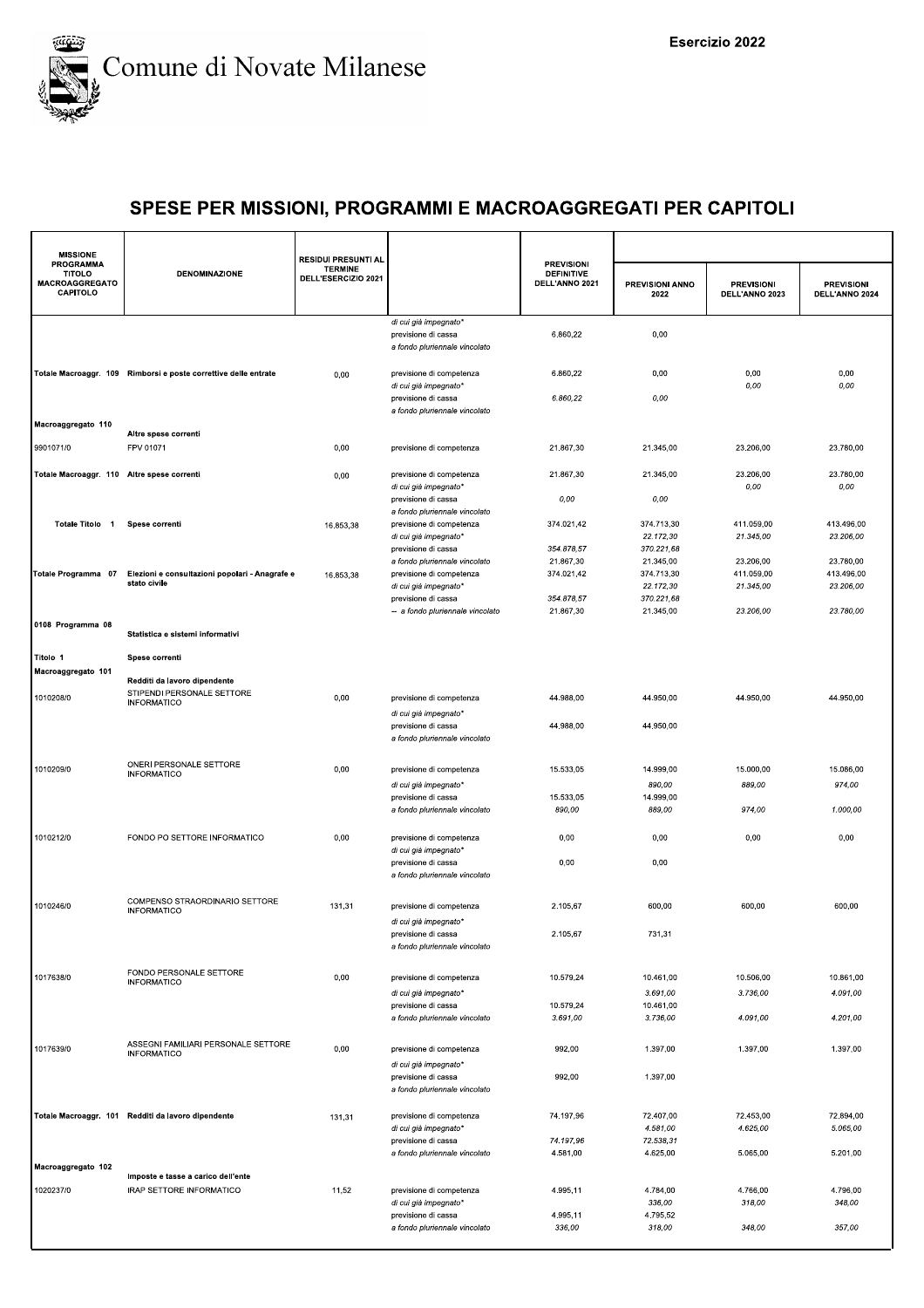

| <b>MISSIONE</b>                                                 |                                                                           | <b>RESIDUI PRESUNTI AL</b>            |                                                      |                                                          |                                |                                     |                                     |
|-----------------------------------------------------------------|---------------------------------------------------------------------------|---------------------------------------|------------------------------------------------------|----------------------------------------------------------|--------------------------------|-------------------------------------|-------------------------------------|
| <b>PROGRAMMA</b><br><b>TITOLO</b><br>MACROAGGREGATO<br>CAPITOLO | <b>DENOMINAZIONE</b>                                                      | <b>TERMINE</b><br>DELL'ESERCIZIO 2021 |                                                      | <b>PREVISIONI</b><br><b>DEFINITIVE</b><br>DELL'ANNO 2021 | <b>PREVISIONI ANNO</b><br>2022 | <b>PREVISIONI</b><br>DELL'ANNO 2023 | <b>PREVISIONI</b><br>DELL'ANNO 2024 |
|                                                                 | Totale Macroaggr. 102 Imposte e tasse a carico dell'ente                  | 11,52                                 | previsione di competenza<br>di cui già impegnato*    | 4.995.11                                                 | 4.784,00<br>336,00             | 4.766,00<br>318,00                  | 4.796,00<br>348,00                  |
|                                                                 |                                                                           |                                       | previsione di cassa                                  | 4.995,11                                                 | 4.795,52                       |                                     |                                     |
|                                                                 |                                                                           |                                       | a fondo pluriennale vincolato                        | 336,00                                                   | 318,00                         | 348,00                              | 357,00                              |
| Macroaggregato 103                                              | Acquisto di beni e servizi                                                |                                       |                                                      |                                                          |                                |                                     |                                     |
| 1030210/0                                                       | ACQUISTI DI BENI INFORMATICI SERVIZI<br>COMUNALI                          | 183,00                                | previsione di competenza                             | 2.000,00                                                 | 2.000,00                       | 2.000,00                            | 2.000,00                            |
|                                                                 |                                                                           |                                       | di cui già impegnato*                                | 3.093,22                                                 | 2.183,00                       |                                     |                                     |
|                                                                 |                                                                           |                                       | previsione di cassa<br>a fondo pluriennale vincolato |                                                          |                                |                                     |                                     |
|                                                                 |                                                                           |                                       |                                                      |                                                          |                                |                                     |                                     |
| 1030239/0                                                       | SPESE FORMAZIONE CED                                                      | 107,00                                | previsione di competenza<br>di cui già impegnato*    | 400,00                                                   | 400,00                         | 400,00                              | 400,00                              |
|                                                                 |                                                                           |                                       | previsione di cassa                                  | 603,00                                                   | 507,00                         |                                     |                                     |
|                                                                 |                                                                           |                                       | a fondo pluriennale vincolato                        |                                                          |                                |                                     |                                     |
| 1030241/0                                                       | ACQUISTI DI SERVIZI INFORMATICI SERVIZI<br>COMUNALI                       | 46.167,41                             | previsione di competenza                             | 162.688,30                                               | 151.800,00                     | 147.900,00                          | 147.900,00                          |
|                                                                 |                                                                           |                                       | di cui già impegnato*                                |                                                          | 53.008,41                      | 8.832,80                            |                                     |
|                                                                 |                                                                           |                                       | previsione di cassa<br>a fondo pluriennale vincolato | 192.280,09                                               | 197.967,41                     |                                     |                                     |
|                                                                 |                                                                           |                                       |                                                      |                                                          |                                |                                     |                                     |
| 1030245/0                                                       | APPALTO SERVIZI INFORMATICI                                               | 16.958,00                             | previsione di competenza                             | 19.520,00                                                | 0,00                           | 0,00                                | 0,00                                |
|                                                                 |                                                                           |                                       | di cui già impegnato*<br>previsione di cassa         | 22.082.00                                                | 16.958.00                      |                                     |                                     |
|                                                                 |                                                                           |                                       | a fondo pluriennale vincolato                        |                                                          |                                |                                     |                                     |
|                                                                 | INDENNITA' DI MISSIONE PERSONALE                                          |                                       |                                                      |                                                          |                                |                                     |                                     |
| 1030247/0                                                       | SERVIZIO CED                                                              | 0,00                                  | previsione di competenza                             | 50,00                                                    | 50,00                          | 50,00                               | 50,00                               |
|                                                                 |                                                                           |                                       | di cui già impegnato*<br>previsione di cassa         | 50,00                                                    | 50,00                          |                                     |                                     |
|                                                                 |                                                                           |                                       | a fondo pluriennale vincolato                        |                                                          |                                |                                     |                                     |
| 1030249/0                                                       | LICENZE SOFTWARE                                                          | 2.989,25                              | previsione di competenza                             | 14.369,00                                                | 8.700,00                       | 8.700,00                            | 8.700,00                            |
|                                                                 |                                                                           |                                       | di cui già impegnato*                                |                                                          |                                |                                     |                                     |
|                                                                 |                                                                           |                                       | previsione di cassa<br>a fondo pluriennale vincolato | 18.203,46                                                | 11.689,25                      |                                     |                                     |
|                                                                 |                                                                           |                                       |                                                      |                                                          |                                |                                     |                                     |
|                                                                 | Totale Macroaggr. 103 Acquisto di beni e servizi                          | 66.404,66                             | previsione di competenza<br>di cui già impegnato*    | 199.027,30                                               | 162.950,00<br>53.008,41        | 159.050,00<br>8.832,80              | 159.050,00<br>0,00                  |
|                                                                 |                                                                           |                                       | previsione di cassa                                  | 236.311,77                                               | 229.354,66                     |                                     |                                     |
| Macroaggregato 110                                              |                                                                           |                                       | a fondo pluriennale vincolato                        |                                                          |                                |                                     |                                     |
|                                                                 | Altre spese correnti                                                      |                                       |                                                      |                                                          |                                |                                     |                                     |
| 9901081/0                                                       | FPV 01081                                                                 | 0,00                                  | previsione di competenza                             | 4.917,00                                                 | 4.943,00                       | 5.413,00                            | 5.558,00                            |
| Totale Macroaggr. 110                                           | Altre spese correnti                                                      | 0,00                                  | previsione di competenza                             | 4.917,00                                                 | 4.943,00                       | 5.413,00                            | 5.558,00                            |
|                                                                 |                                                                           |                                       | di cui già impegnato*<br>previsione di cassa         | $0,00$                                                   | 0,00                           | 0,00                                | 0,00                                |
|                                                                 |                                                                           |                                       | a fondo pluriennale vincolato                        |                                                          |                                |                                     |                                     |
| Totale Titolo 1                                                 | Spese correnti                                                            | 66.547,49                             | previsione di competenza<br>di cui già impegnato*    | 283.137,37                                               | 245.084,00<br>57.925,41        | 241.682,00<br>13.775,80             | 242.298,00<br>5.413,00              |
|                                                                 |                                                                           |                                       | previsione di cassa                                  | 315.504,84                                               | 306.688,49                     |                                     |                                     |
|                                                                 |                                                                           |                                       | a fondo pluriennale vincolato                        | 4.917,00                                                 | 4.943,00                       | 5.413,00                            | 5.558,00                            |
| Titolo 2<br>Macroaggregato 202                                  | Spese in conto capitale<br>Investimenti fissi lordi e acquisto di terreni |                                       |                                                      |                                                          |                                |                                     |                                     |
| 2029249/0                                                       | ATTREZZATURE INFORMATICHE - ENTRATE                                       | 7.564,00                              | previsione di competenza                             | 8.140,50                                                 | 0,00                           | 0,00                                | 0,00                                |
|                                                                 | CORRENTI                                                                  |                                       | di cui già impegnato*                                |                                                          |                                |                                     |                                     |
|                                                                 |                                                                           |                                       | previsione di cassa                                  | 8.140,50                                                 | 7.564,00                       |                                     |                                     |
|                                                                 |                                                                           |                                       | a fondo pluriennale vincolato                        |                                                          |                                |                                     |                                     |
| 2029250/0                                                       | ACQUISTO SOFTWARE (AVANZO)                                                | 18.019,00                             | previsione di competenza                             | 0,00                                                     | 0,00                           | 0,00                                | 0,00                                |
|                                                                 |                                                                           |                                       | di cui già impegnato*<br>previsione di cassa         | 18.019,00                                                | 18.019,00                      |                                     |                                     |
|                                                                 |                                                                           |                                       | a fondo pluriennale vincolato                        |                                                          |                                |                                     |                                     |
|                                                                 |                                                                           |                                       |                                                      |                                                          |                                |                                     |                                     |
| 2029251/0                                                       | ATTREZZATURE INFORMATICHE<br>(CONDONO)                                    | 0,00                                  | previsione di competenza                             | 3.000,00                                                 | 0,00                           | 3.000,00                            | 0,00                                |
|                                                                 |                                                                           |                                       | di cui già impegnato*<br>previsione di cassa         | 3.000,00                                                 | 0,00                           |                                     |                                     |
|                                                                 |                                                                           |                                       | a fondo pluriennale vincolato                        |                                                          |                                |                                     |                                     |
|                                                                 | ATTREZZATURE INFORMATICHE (PROV.                                          |                                       |                                                      |                                                          |                                |                                     |                                     |
| 2029252/0                                                       | SANZIONI OPERE EDILIZIE)                                                  | 1.387,50                              | previsione di competenza                             | 6.100,00                                                 | 0,00                           | 0,00                                | 0,00                                |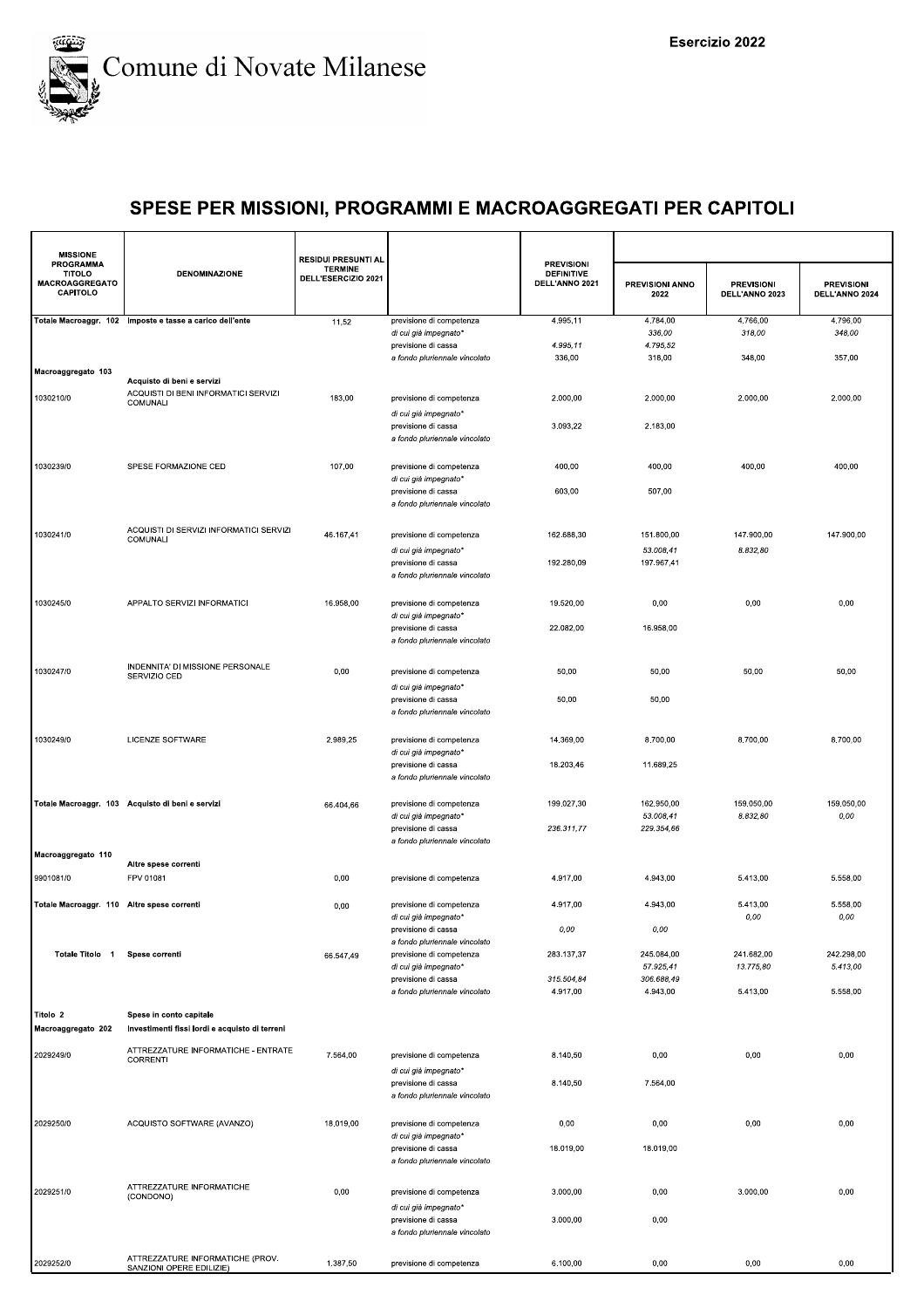

| <b>MISSIONE</b>                                                 |                                                                      | <b>RESIDUI PRESUNTI AL</b>            |                                                                                    |                                                          |                         |                                     |                                     |
|-----------------------------------------------------------------|----------------------------------------------------------------------|---------------------------------------|------------------------------------------------------------------------------------|----------------------------------------------------------|-------------------------|-------------------------------------|-------------------------------------|
| <b>PROGRAMMA</b><br><b>TITOLO</b><br>MACROAGGREGATO<br>CAPITOLO | <b>DENOMINAZIONE</b>                                                 | <b>TERMINE</b><br>DELL'ESERCIZIO 2021 |                                                                                    | <b>PREVISIONI</b><br><b>DEFINITIVE</b><br>DELL'ANNO 2021 | PREVISIONI ANNO<br>2022 | <b>PREVISIONI</b><br>DELL'ANNO 2023 | <b>PREVISIONI</b><br>DELL'ANNO 2024 |
|                                                                 |                                                                      |                                       | di cui già impegnato*<br>previsione di cassa<br>a fondo pluriennale vincolato      | 7.487,50                                                 | 1.387,50                |                                     |                                     |
| 2029253/0                                                       | ACQUISTO ATTREZZATURE INFORMATICHE<br>(ALTRE ENTRATE IN C/CAPITALE)  | 0,00                                  | previsione di competenza                                                           | 0,00                                                     | 0,00                    | 0,00                                | 0,00                                |
|                                                                 |                                                                      |                                       | di cui già impegnato*<br>previsione di cassa<br>a fondo pluriennale vincolato      | 0,00                                                     | 0,00                    |                                     |                                     |
| 2029254/0                                                       | ATTREZZATURE INFORMATICHE (PROVENTI<br>ESPROPRI)                     | 0,00                                  | previsione di competenza<br>di cui già impegnato'                                  | 0,00                                                     | 0,00                    | 0,00                                | 0,00                                |
|                                                                 |                                                                      |                                       | previsione di cassa<br>a fondo pluriennale vincolato                               | 8.205,04                                                 | 0,00                    |                                     |                                     |
| 2029255/0                                                       | ATTREZZATURE INFORMATICHE<br>(VINCOLATO - COVID)                     | 7.012,07                              | previsione di competenza<br>di cui già impegnato*                                  | 12.200,00                                                | 0,00                    | 0,00                                | 0,00                                |
|                                                                 |                                                                      |                                       | previsione di cassa<br>a fondo pluriennale vincolato                               | 12.200,00                                                | 7.012,07                |                                     |                                     |
| 2029256/0                                                       | ATTREZZATURE INFORMATICHE (AVANZO)                                   | 0,00                                  | previsione di competenza<br>di cui già impegnato*                                  | 0,00                                                     | 0,00                    | 0,00                                | 0,00                                |
|                                                                 |                                                                      |                                       | previsione di cassa<br>a fondo pluriennale vincolato                               | 1.769,50                                                 | 0,00                    |                                     |                                     |
|                                                                 | Totale Macroaggr. 202 Investimenti fissi lordi e acquisto di terreni | 33.982,57                             | previsione di competenza<br>di cui già impegnato*                                  | 29.440,50                                                | 0,00                    | 3.000,00<br>0,00                    | 0,00<br>0,00                        |
| Macroaggregato 205                                              |                                                                      |                                       | previsione di cassa<br>a fondo pluriennale vincolato                               | 58.821,54                                                | 33.982,57               |                                     |                                     |
|                                                                 | Altre spese in conto capitale                                        |                                       |                                                                                    |                                                          |                         |                                     |                                     |
| 9901082/0                                                       | FPV 01082                                                            | 0,00                                  | previsione di competenza                                                           | 0,00                                                     | 0,00                    | 0,00                                | 0,00                                |
|                                                                 | Totale Macroaggr. 205 Altre spese in conto capitale                  | 0,00                                  | previsione di competenza<br>di cui già impegnato*                                  | 0,00                                                     | 0,00                    | 0,00<br>0,00                        | 0,00<br>0,00                        |
| Totale Titolo 2                                                 | Spese in conto capitale                                              | 33.982,57                             | previsione di cassa<br>a fondo pluriennale vincolato<br>previsione di competenza   | 0,00<br>29.440,50                                        | 0,00<br>0,00            | 3.000,00                            | 0,00                                |
|                                                                 |                                                                      |                                       | di cui già impegnato*<br>previsione di cassa                                       | 58.821,54                                                | 33.982,57               | 0,00                                | 0,00                                |
|                                                                 | Totale Programma 08 Statistica e sistemi informativi                 | 100.530,06                            | a fondo pluriennale vincolato<br>previsione di competenza<br>di cui già impegnato* | 312.577,87                                               | 245.084,00<br>57.925,41 | 244.682,00<br>13.775,80             | 242.298,00<br>5.413,00              |
|                                                                 |                                                                      |                                       | previsione di cassa<br>-- a fondo pluriennale vincolato                            | 374.326,38<br>4.917,00                                   | 340.671,06<br>4.943,00  | 5.413,00                            | 5.558,00                            |
| 0110 Programma 10                                               | <b>Risorse umane</b>                                                 |                                       |                                                                                    |                                                          |                         |                                     |                                     |
| Titolo 1                                                        | Spese correnti                                                       |                                       |                                                                                    |                                                          |                         |                                     |                                     |
| Macroaggregato 101                                              | Redditi da lavoro dipendente                                         |                                       |                                                                                    |                                                          |                         |                                     |                                     |
| 1010204/0                                                       | STIPENDI PERSONALE SETTORE<br>PERSONALE                              | 0,00                                  | previsione di competenza<br>di cui già impegnato*                                  | 88.757,00                                                | 88.657,00               | 88.657,00                           | 88.657,00                           |
|                                                                 |                                                                      |                                       | previsione di cassa<br>a fondo pluriennale vincolato                               | 88.757,00                                                | 88.657,00               |                                     |                                     |
| 1010205/0                                                       | ONERI PERSONALE SETTORE PERSONALE                                    | 943,70                                | previsione di competenza<br>di cui già impegnato*                                  | 29.278,97                                                | 28.571,00<br>1.744,00   | 28.574,00<br>1.744,00               | 28.741,00<br>1.910,00               |
|                                                                 |                                                                      |                                       | previsione di cassa<br>a fondo pluriennale vincolato                               | 29.314,64<br>1.744,00                                    | 29.514,70<br>1.744,00   | 1.910,00                            | 1.961,00                            |
| 1010222/0                                                       | FONDO PO SERVIZIO PERSONALE                                          | 0,00                                  | previsione di competenza                                                           | 0,00                                                     | 0,00                    | 0,00                                | 0,00                                |
|                                                                 |                                                                      |                                       | di cui già impegnato*<br>previsione di cassa<br>a fondo pluriennale vincolato      | 0,00                                                     | 0,00                    |                                     |                                     |
| 1010232/0                                                       | COMPENSO STRAORDINARIO SETTORE<br>PERSONALE                          | 1.183,41                              | previsione di competenza<br>di cui già impegnato*                                  | 5.421,87                                                 | 2.750,00                | 2.750,00                            | 2.750,00                            |
|                                                                 |                                                                      |                                       | previsione di cassa<br>a fondo pluriennale vincolato                               | 5.571,74                                                 | 3.933,41                |                                     |                                     |
| 1017640/0                                                       | FONDO PERSONALE SETTORE PERSONALE                                    | 1.257,30                              | previsione di competenza                                                           | 14.344,16                                                | 13.597,00               | 13.369,00                           | 14.066,00                           |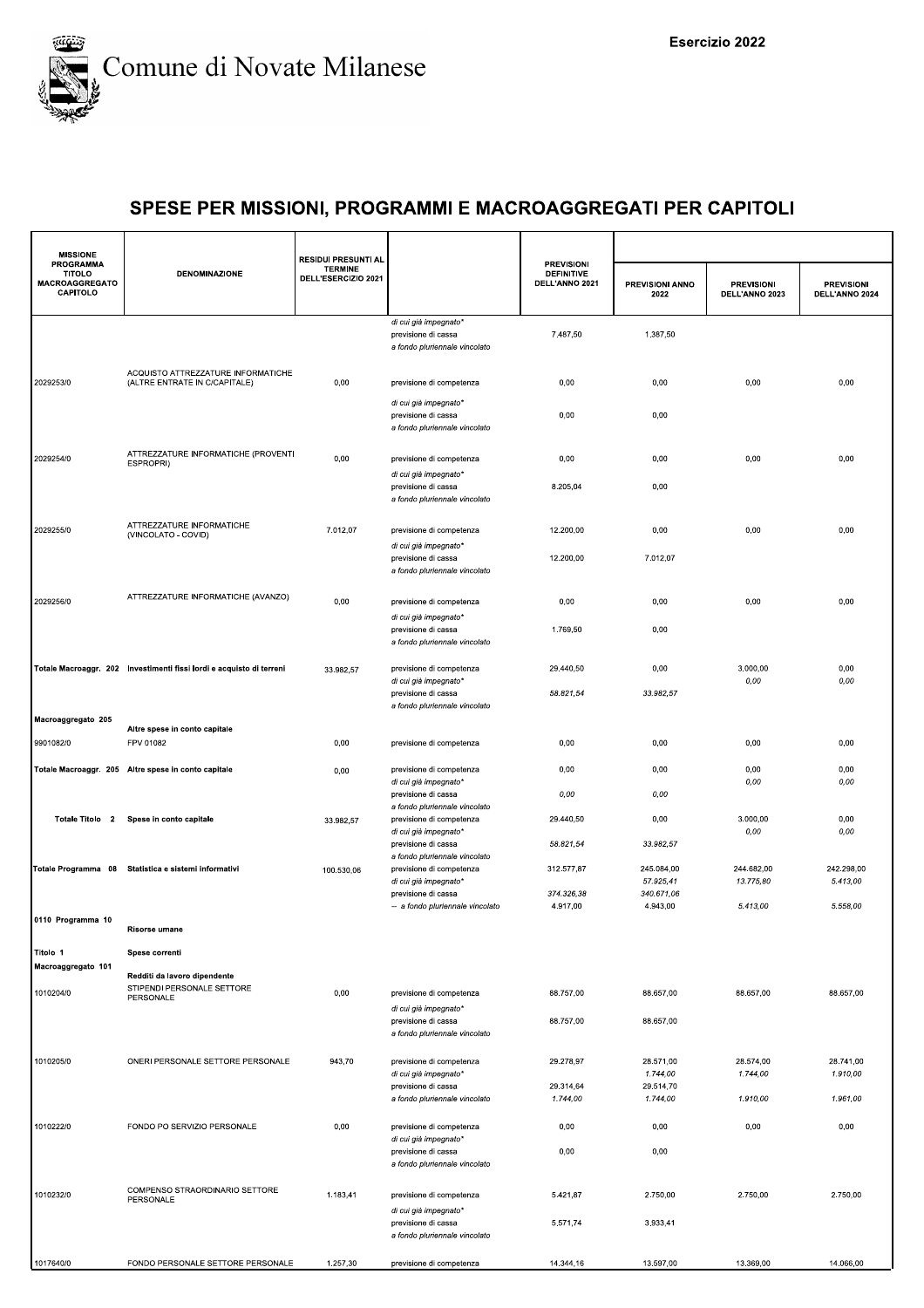

| <b>MISSIONE</b>                                                        |                                                          | <b>RESIDUI PRESUNTI AL</b>            |                                                      |                                                          |                         |                                     |                                     |
|------------------------------------------------------------------------|----------------------------------------------------------|---------------------------------------|------------------------------------------------------|----------------------------------------------------------|-------------------------|-------------------------------------|-------------------------------------|
| <b>PROGRAMMA</b><br><b>TITOLO</b><br><b>MACROAGGREGATO</b><br>CAPITOLO | <b>DENOMINAZIONE</b>                                     | <b>TERMINE</b><br>DELL'ESERCIZIO 2021 |                                                      | <b>PREVISIONI</b><br><b>DEFINITIVE</b><br>DELL'ANNO 2021 | PREVISIONI ANNO<br>2022 | <b>PREVISIONI</b><br>DELL'ANNO 2023 | <b>PREVISIONI</b><br>DELL'ANNO 2024 |
|                                                                        |                                                          |                                       | di cui già impegnato*                                |                                                          | 7.555,00                | 7.327,00                            | 8.024,00                            |
|                                                                        |                                                          |                                       | previsione di cassa                                  | 14.344.16                                                | 14.854,30               |                                     |                                     |
|                                                                        |                                                          |                                       | a fondo pluriennale vincolato                        | 7.555,00                                                 | 7.327,00                | 8.024,00                            | 8.239,00                            |
| 1017642/0                                                              | ASSEGNI FAMILIARI SETTORE PERSONALE                      | 0,00                                  | previsione di competenza<br>di cui già impegnato*    | 1.549,00                                                 | 2.013,00                | 2.013,00                            | 2.013,00                            |
|                                                                        |                                                          |                                       | previsione di cassa<br>a fondo pluriennale vincolato | 1.549,00                                                 | 2.013,00                |                                     |                                     |
|                                                                        | Totale Macroaggr. 101 Redditi da lavoro dipendente       | 3.384,41                              | previsione di competenza<br>di cui già impegnato*    | 139.351,00                                               | 135.588,00<br>9.299,00  | 135.363,00<br>9.071,00              | 136.227,00<br>9.934,00              |
|                                                                        |                                                          |                                       | previsione di cassa<br>a fondo pluriennale vincolato | 139.536,54<br>9.299,00                                   | 138.972,41<br>9.071,00  | 9.934,00                            | 10.200,00                           |
| Macroaggregato 102                                                     |                                                          |                                       |                                                      |                                                          |                         |                                     |                                     |
|                                                                        | Imposte e tasse a carico dell'ente                       |                                       |                                                      |                                                          |                         |                                     |                                     |
| 1020187/0                                                              | IRAP SETTORE PERSONALE                                   | 810,25                                | previsione di competenza                             | 3.417,61                                                 | 3.313,00                | 3.277,00                            | 3.337,00                            |
|                                                                        |                                                          |                                       | di cui già impegnato*                                |                                                          | 659,00                  | 623,00                              | 683,00                              |
|                                                                        |                                                          |                                       | previsione di cassa<br>a fondo pluriennale vincolato | 3.430,35                                                 | 4.123,25                |                                     | 701,00                              |
|                                                                        |                                                          |                                       |                                                      | 659,00                                                   | 623,00                  | 683,00                              |                                     |
|                                                                        | Totale Macroaggr. 102 Imposte e tasse a carico dell'ente | 810,25                                | previsione di competenza                             | 3.417,61                                                 | 3.313,00                | 3.277,00                            | 3.337,00                            |
|                                                                        |                                                          |                                       | di cui già impegnato*                                |                                                          | 659,00                  | 623,00                              | 683,00                              |
|                                                                        |                                                          |                                       | previsione di cassa                                  | 3.430,35                                                 | 4.123,25                |                                     |                                     |
|                                                                        |                                                          |                                       | a fondo pluriennale vincolato                        | 659,00                                                   | 623,00                  | 683,00                              | 701,00                              |
| Macroaggregato 103                                                     | Acquisto di beni e servizi                               |                                       |                                                      |                                                          |                         |                                     |                                     |
|                                                                        | SERVIZI SANITARI DIPENDENTI COMUNALI                     |                                       |                                                      |                                                          |                         |                                     |                                     |
| 1030459/0                                                              |                                                          | 10.117,05                             | previsione di competenza                             | 11.700,00                                                | 11.200,00               | 11.200,00                           | 11.200,00                           |
|                                                                        |                                                          |                                       | di cui già impegnato*                                |                                                          | 10.913,55               |                                     |                                     |
|                                                                        |                                                          |                                       | previsione di cassa<br>a fondo pluriennale vincolato | 19.613,95                                                | 21.317,05               |                                     |                                     |
|                                                                        | SERVIZI AMMINISTRATIVI SERVIZIO                          |                                       |                                                      |                                                          |                         |                                     |                                     |
| 1030460/0                                                              | PERSONALE                                                | 0,00                                  | previsione di competenza                             | 500,00                                                   | 0,00                    | 0,00                                | 0,00                                |
|                                                                        |                                                          |                                       | di cui già impegnato*                                |                                                          |                         |                                     |                                     |
|                                                                        |                                                          |                                       | previsione di cassa<br>a fondo pluriennale vincolato | 1.800,00                                                 | 0,00                    |                                     |                                     |
|                                                                        |                                                          |                                       |                                                      |                                                          |                         |                                     |                                     |
| 1030470/0                                                              | SERVIZIO MENSA DIPENDENTI                                | 24,06                                 | previsione di competenza<br>di cui già impegnato*    | 7.000,00                                                 | 3.500,00<br>3.465,56    | 3.500,00                            | 3.500,00                            |
|                                                                        |                                                          |                                       | previsione di cassa                                  | 8.751,13                                                 | 3.524,06                |                                     |                                     |
|                                                                        |                                                          |                                       | a fondo pluriennale vincolato                        |                                                          |                         |                                     |                                     |
|                                                                        |                                                          |                                       |                                                      |                                                          |                         |                                     |                                     |
| 1030474/0                                                              | SERVIZIO REFEZIONE PERSONALE<br><b>DIPENDENTE</b>        | 2.611,35                              | previsione di competenza                             | 6.000,00                                                 | 14.500,00               | 14.500,00                           | 14.500,00                           |
|                                                                        |                                                          |                                       | di cui già impegnato*                                |                                                          |                         |                                     |                                     |
|                                                                        |                                                          |                                       | previsione di cassa                                  | 9.549,06                                                 | 17.111,35               |                                     |                                     |
|                                                                        |                                                          |                                       | a fondo pluriennale vincolato                        |                                                          |                         |                                     |                                     |
| 1039182/0                                                              | ACQUISTO DI BENI SICUREZZA DEI<br>LAVORATORI             | 13.522,63                             | previsione di competenza                             | 15.500,00                                                | 600,00                  | 600,00                              | 600,00                              |
|                                                                        |                                                          |                                       | di cui già impegnato*                                |                                                          |                         |                                     |                                     |
|                                                                        |                                                          |                                       | previsione di cassa<br>a fondo pluriennale vincolato | 18.531,15                                                | 14.122,63               |                                     |                                     |
|                                                                        |                                                          |                                       |                                                      |                                                          |                         |                                     |                                     |
| 1039184/0                                                              | ACQUISTO SERVIZI SICUREZZA                               | 21.567,60                             | previsione di competenza                             | 31.955,00                                                | 19.200,00               | 19.200,00                           | 19.200,00                           |
|                                                                        | LAVORATORI                                               |                                       |                                                      |                                                          |                         |                                     |                                     |
|                                                                        |                                                          |                                       | di cui già impegnato*<br>previsione di cassa         | 40.446,67                                                | 8.468,77<br>40.767,60   |                                     |                                     |
|                                                                        |                                                          |                                       | a fondo pluriennale vincolato                        |                                                          |                         |                                     |                                     |
|                                                                        |                                                          |                                       |                                                      |                                                          |                         |                                     |                                     |
|                                                                        | Totale Macroaggr. 103 Acquisto di beni e servizi         | 47.842,69                             | previsione di competenza                             | 72.655,00                                                | 49.000,00               | 49.000,00                           | 49.000.00                           |
|                                                                        |                                                          |                                       | di cui già impegnato*                                |                                                          | 22.847,88               | 0,00                                | 0,00                                |
|                                                                        |                                                          |                                       | previsione di cassa<br>a fondo pluriennale vincolato | 98.691,96                                                | 96.842,69               |                                     |                                     |
| Macroaggregato 110                                                     |                                                          |                                       |                                                      |                                                          |                         |                                     |                                     |
|                                                                        | Altre spese correnti                                     |                                       |                                                      |                                                          |                         |                                     |                                     |
| 9901101/0                                                              | FPV 01101                                                | 0,00                                  | previsione di competenza                             | 9.958,00                                                 | 9.694,00                | 10.617,00                           | 10.901,00                           |
| Totale Macroaggr. 110 Altre spese correnti                             |                                                          |                                       | previsione di competenza                             | 9.958,00                                                 | 9.694,00                | 10.617,00                           | 10.901,00                           |
|                                                                        |                                                          | 0,00                                  | di cui già impegnato*                                |                                                          |                         | 0,00                                | 0,00                                |
|                                                                        |                                                          |                                       | previsione di cassa                                  | 0,00                                                     | 0,00                    |                                     |                                     |
|                                                                        |                                                          |                                       | a fondo pluriennale vincolato                        |                                                          |                         |                                     |                                     |
| Totale Titolo 1                                                        | Spese correnti                                           | 52.037,35                             | previsione di competenza                             | 225.381,61                                               | 197.595,00              | 198.257,00                          | 199.465,00                          |
|                                                                        |                                                          |                                       | di cui già impegnato*<br>previsione di cassa         | 241.658,85                                               | 32.805,88<br>239.938,35 | 9.694,00                            | 10.617,00                           |
|                                                                        |                                                          |                                       | a fondo pluriennale vincolato                        | 9.958,00                                                 | 9.694,00                | 10.617,00                           | 10.901,00                           |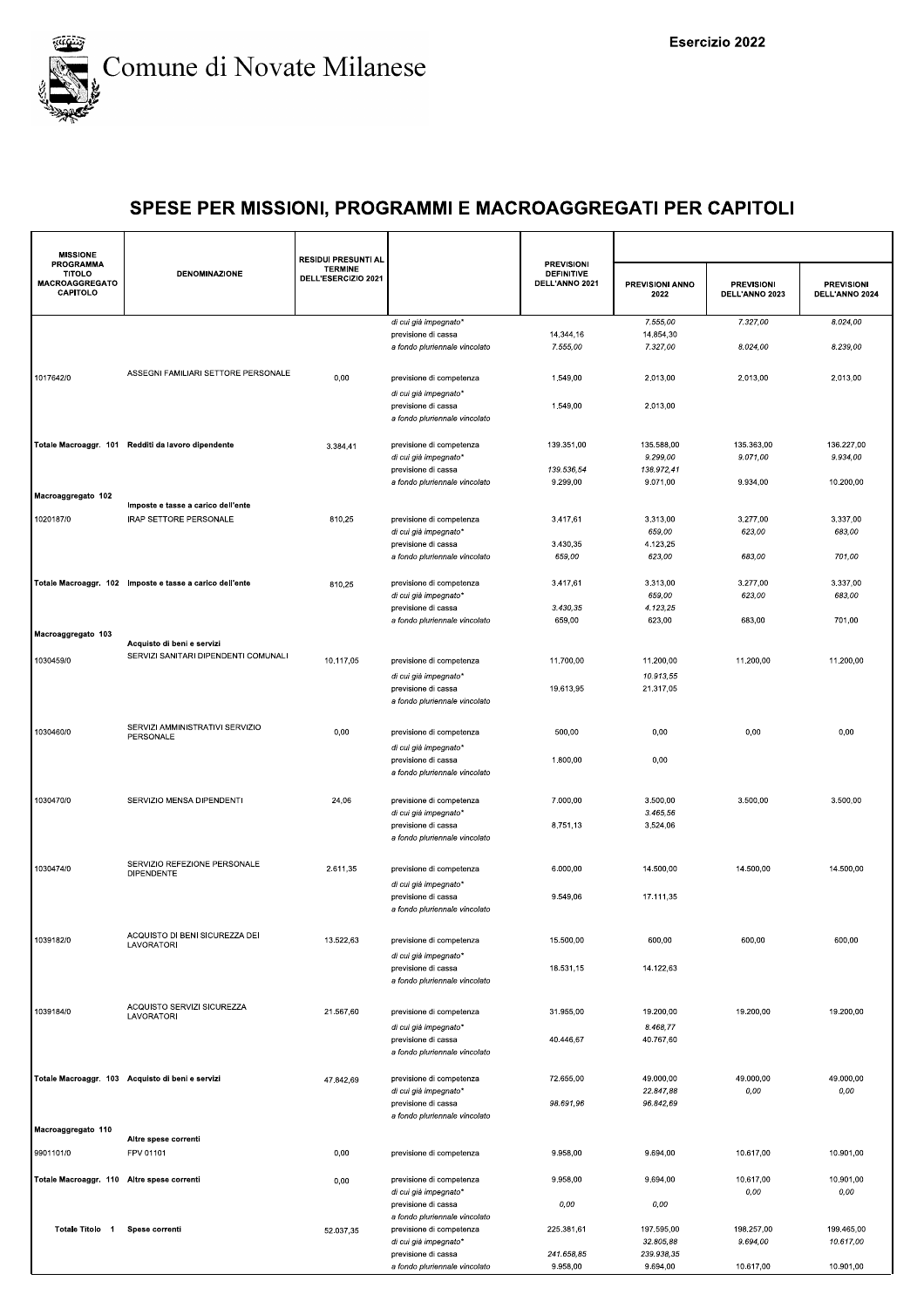

| <b>MISSIONE</b><br><b>PROGRAMMA</b>         |                                                          | <b>RESIDUI PRESUNTI AL</b>            |                                                      | <b>PREVISIONI</b>                   |                                |                                     |                                     |
|---------------------------------------------|----------------------------------------------------------|---------------------------------------|------------------------------------------------------|-------------------------------------|--------------------------------|-------------------------------------|-------------------------------------|
| <b>TITOLO</b><br>MACROAGGREGATO<br>CAPITOLO | <b>DENOMINAZIONE</b>                                     | <b>TERMINE</b><br>DELL'ESERCIZIO 2021 |                                                      | <b>DEFINITIVE</b><br>DELL'ANNO 2021 | <b>PREVISIONI ANNO</b><br>2022 | <b>PREVISIONI</b><br>DELL'ANNO 2023 | <b>PREVISIONI</b><br>DELL'ANNO 2024 |
| Totale Programma 10 Risorse umane           |                                                          | 52.037,35                             | previsione di competenza                             | 225.381,61                          | 197.595,00                     | 198.257,00                          | 199.465,00                          |
|                                             |                                                          |                                       | di cui già impegnato*                                |                                     | 32.805,88                      | 9.694,00                            | 10.617,00                           |
|                                             |                                                          |                                       | previsione di cassa                                  | 241.658,85                          | 239.938,35                     |                                     |                                     |
|                                             |                                                          |                                       | -- a fondo pluriennale vincolato                     | 9.958,00                            | 9.694,00                       | 10.617,00                           | 10.901,00                           |
| 0111 Programma 11                           | Altri servizi generali                                   |                                       |                                                      |                                     |                                |                                     |                                     |
|                                             |                                                          |                                       |                                                      |                                     |                                |                                     |                                     |
| Titolo 1                                    | Spese correnti                                           |                                       |                                                      |                                     |                                |                                     |                                     |
| Macroaggregato 101                          |                                                          |                                       |                                                      |                                     |                                |                                     |                                     |
|                                             | Redditi da lavoro dipendente                             |                                       |                                                      |                                     |                                |                                     |                                     |
| 1010250/0                                   | STIPENDI PERSONALE SERVIZIO URP                          | 0,00                                  | previsione di competenza                             | 22.514,00                           | 22.494,00                      | 22.494,00                           | 22.494,00                           |
|                                             |                                                          |                                       | di cui già impegnato*                                | 22.514,00                           | 22.494,00                      |                                     |                                     |
|                                             |                                                          |                                       | previsione di cassa<br>a fondo pluriennale vincolato |                                     |                                |                                     |                                     |
|                                             |                                                          |                                       |                                                      |                                     |                                |                                     |                                     |
| 1010251/0                                   | ONERI PERSONALE SERVIZIO URP                             | 719,05                                |                                                      | 8.435,25                            | 7.160,00                       | 7.136,00                            | 7.179,00                            |
|                                             |                                                          |                                       | previsione di competenza<br>di cui già impegnato*    |                                     | 470,00                         | 445,00                              | 487,00                              |
|                                             |                                                          |                                       | previsione di cassa                                  | 8.435,25                            | 7.879,05                       |                                     |                                     |
|                                             |                                                          |                                       | a fondo pluriennale vincolato                        | 470,00                              | 445,00                         | 487,00                              | 500,00                              |
|                                             |                                                          |                                       |                                                      |                                     |                                |                                     |                                     |
|                                             | COMPENSO STRAORDINARIO SERVIZIO                          |                                       |                                                      | 3.280,84                            |                                |                                     |                                     |
| 1010253/0                                   | <b>URP</b>                                               | 852,74                                | previsione di competenza                             |                                     | 600,00                         | 600,00                              | 600,00                              |
|                                             |                                                          |                                       | di cui già impegnato*                                |                                     |                                |                                     |                                     |
|                                             |                                                          |                                       | previsione di cassa                                  | 3.280,84                            | 1.452,74                       |                                     |                                     |
|                                             |                                                          |                                       | a fondo pluriennale vincolato                        |                                     |                                |                                     |                                     |
|                                             |                                                          |                                       |                                                      |                                     |                                |                                     |                                     |
| 1017643/0                                   | FONDO PERSONALE SERVIZIO URP                             | 1.439,23                              | previsione di competenza<br>di cui già impegnato*    | 5.352,15                            | 3.499,00<br>1.846,00           | 3.521,00<br>1.868,00                | 3.699,00<br>2.046,00                |
|                                             |                                                          |                                       | previsione di cassa                                  | 5.352,15                            | 4.938,23                       |                                     |                                     |
|                                             |                                                          |                                       | a fondo pluriennale vincolato                        | 1.846,00                            | 1.868,00                       | 2.046,00                            | 2.101,00                            |
|                                             |                                                          |                                       |                                                      |                                     |                                |                                     |                                     |
| 1017644/0                                   | ASSEGNI FAMILIARI SERVIZIO URP                           | 0,00                                  | previsione di competenza                             | 0,00                                | 0,00                           | 0,00                                | 0,00                                |
|                                             |                                                          |                                       | di cui già impegnato*                                |                                     |                                |                                     |                                     |
|                                             |                                                          |                                       | previsione di cassa                                  | 0,00                                | 0,00                           |                                     |                                     |
|                                             |                                                          |                                       | a fondo pluriennale vincolato                        |                                     |                                |                                     |                                     |
|                                             |                                                          |                                       |                                                      |                                     |                                |                                     |                                     |
|                                             | Totale Macroaggr. 101 Redditi da lavoro dipendente       | 3.011,02                              | previsione di competenza                             | 39.582,24                           | 33.753,00                      | 33.751,00                           | 33.972,00                           |
|                                             |                                                          |                                       | di cui già impegnato*                                |                                     | 2.316,00                       | 2.313,00                            | 2.533,00                            |
|                                             |                                                          |                                       | previsione di cassa                                  | 39.582,24                           | 36.764,02                      |                                     |                                     |
|                                             |                                                          |                                       | a fondo pluriennale vincolato                        | 2.316,00                            | 2.313,00                       | 2.533,00                            | 2.601,00                            |
| Macroaggregato 102                          | Imposte e tasse a carico dell'ente                       |                                       |                                                      |                                     |                                |                                     |                                     |
| 1020215/0                                   | IRAP A CARICO DEL COMUNE                                 | 8,10                                  | previsione di competenza                             | 519,00                              | 100,00                         | 100,00                              | 100,00                              |
|                                             |                                                          |                                       | di cui già impegnato*                                |                                     |                                |                                     |                                     |
|                                             |                                                          |                                       | previsione di cassa                                  | 527,10                              | 108,10                         |                                     |                                     |
|                                             |                                                          |                                       | a fondo pluriennale vincolato                        |                                     |                                |                                     |                                     |
|                                             |                                                          |                                       |                                                      |                                     |                                |                                     |                                     |
| 1020252/0                                   | IRAP SERVIZIO URP                                        | 297,33                                | previsione di competenza                             | 2.771,82                            | 2.272,00                       | 2.263,00                            | 2.278,00                            |
|                                             |                                                          |                                       | di cui già impegnato*                                |                                     | 168,00                         | 159,00                              | 174,00                              |
|                                             |                                                          |                                       | previsione di cassa                                  | 2.771,82                            | 2.569,33                       |                                     |                                     |
|                                             |                                                          |                                       | a fondo pluriennale vincolato                        | 168,00                              | 159,00                         | 174,00                              | 179,00                              |
|                                             |                                                          |                                       |                                                      |                                     |                                |                                     |                                     |
| 1021504/0                                   | SPESE PER I TRIBUTI DIVERSI                              | 106,00                                | previsione di competenza                             | 1.281,00                            | 1.000,00                       | 1.000,00                            | 1.000,00                            |
|                                             |                                                          |                                       | di cui già impegnato*                                |                                     |                                |                                     |                                     |
|                                             |                                                          |                                       | previsione di cassa                                  | 1.322,24                            | 1.106,00                       |                                     |                                     |
|                                             |                                                          |                                       | a fondo pluriennale vincolato                        |                                     |                                |                                     |                                     |
|                                             | Totale Macroaggr. 102 Imposte e tasse a carico dell'ente |                                       |                                                      | 4.571,82                            | 3.372,00                       | 3.363,00                            | 3.378,00                            |
|                                             |                                                          | 411,43                                | previsione di competenza<br>di cui già impegnato*    |                                     | 168,00                         | 159,00                              | 174,00                              |
|                                             |                                                          |                                       | previsione di cassa                                  | 4.621,16                            | 3.783,43                       |                                     |                                     |
|                                             |                                                          |                                       | a fondo pluriennale vincolato                        | 168,00                              | 159,00                         | 174,00                              | 179,00                              |
| Macroaggregato 103                          |                                                          |                                       |                                                      |                                     |                                |                                     |                                     |
|                                             | Acquisto di beni e servizi                               |                                       |                                                      |                                     |                                |                                     |                                     |
| 1030244/0                                   | APPALTO PULIZIE SERVIZI COMUNALI                         | 14.806,93                             | previsione di competenza                             | 44.300,00                           | 56.398.00                      | 54.400.00                           | 54.400,00                           |
|                                             |                                                          |                                       | di cui già impegnato*                                |                                     | 52.756,45                      | 54.145,89                           |                                     |
|                                             |                                                          |                                       | previsione di cassa                                  | 48.671,23                           | 71.204,93                      |                                     |                                     |
|                                             |                                                          |                                       | a fondo pluriennale vincolato                        |                                     |                                |                                     |                                     |
|                                             | UTENZE TELEFONICHE SERVIZI COMUNALI                      |                                       |                                                      |                                     |                                |                                     |                                     |
| 1030261/0                                   |                                                          | 11.884,76                             | previsione di competenza                             | 35.817,00                           | 36.000,00                      | 36.000,00                           | 36.000,00                           |
|                                             |                                                          |                                       | di cui già impegnato*                                |                                     | 35.030,99                      |                                     |                                     |
|                                             |                                                          |                                       | previsione di cassa                                  | 40.610,97                           | 47.884,76                      |                                     |                                     |
|                                             |                                                          |                                       | a fondo pluriennale vincolato                        |                                     |                                |                                     |                                     |
|                                             |                                                          |                                       |                                                      |                                     |                                |                                     |                                     |
| 1030266/0                                   | UTENZE E CANONI UFFICI COMUNALI                          | 41.464,34                             | previsione di competenza                             | 30.142,00                           | 57.411,00                      | 56.987,00                           | 56.987,00                           |
|                                             |                                                          |                                       | di cui già impegnato*                                |                                     | 57.410,03                      |                                     |                                     |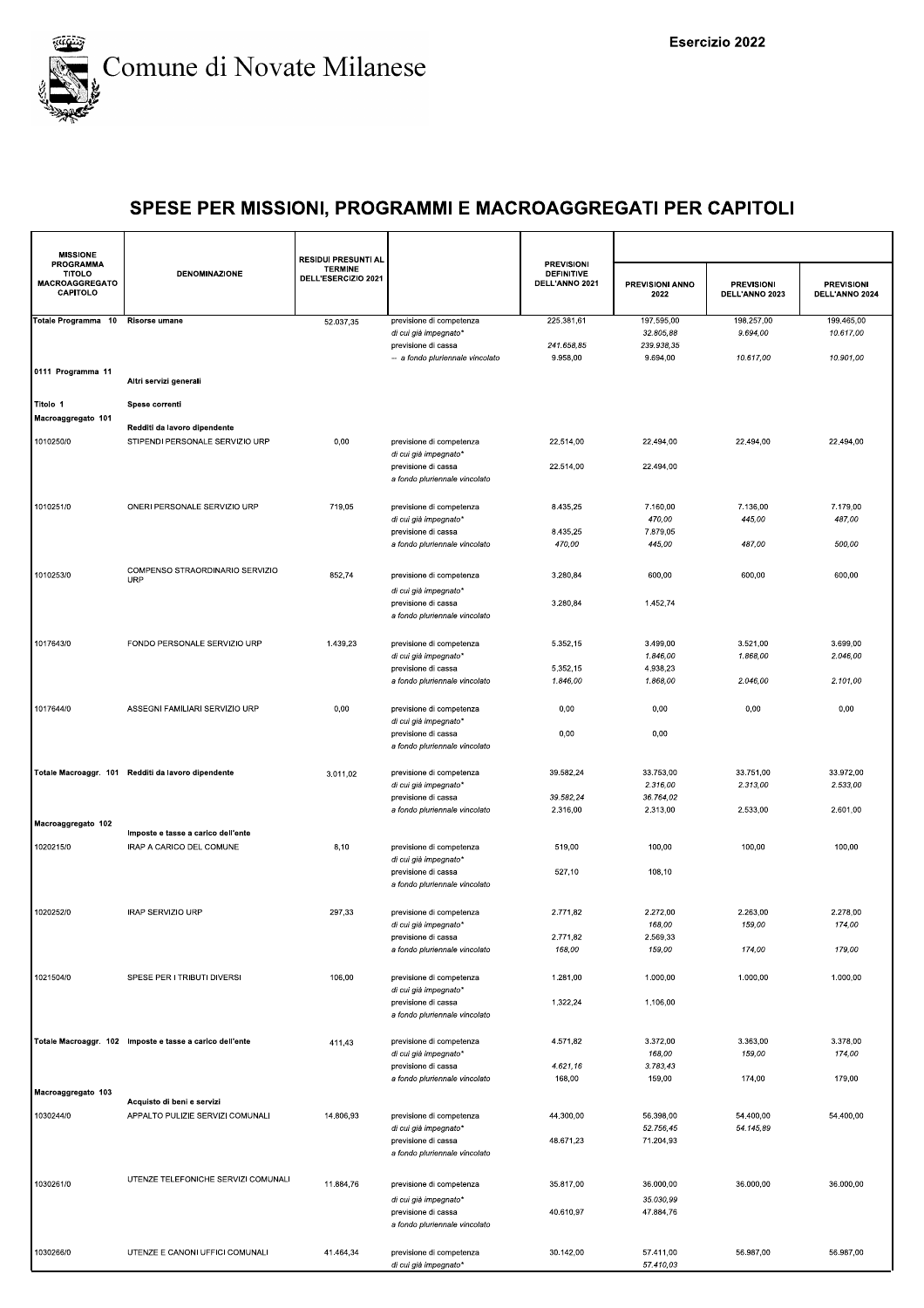

| <b>MISSIONE</b>                                          |                                                               | <b>RESIDUI PRESUNTI AL</b>            |                                                      |                                                          |                         |                                     |                                     |
|----------------------------------------------------------|---------------------------------------------------------------|---------------------------------------|------------------------------------------------------|----------------------------------------------------------|-------------------------|-------------------------------------|-------------------------------------|
| PROGRAMMA<br><b>TITOLO</b><br>MACROAGGREGATO<br>CAPITOLO | <b>DENOMINAZIONE</b>                                          | <b>TERMINE</b><br>DELL'ESERCIZIO 2021 |                                                      | <b>PREVISIONI</b><br><b>DEFINITIVE</b><br>DELL'ANNO 2021 | PREVISIONI ANNO<br>2022 | <b>PREVISIONI</b><br>DELL'ANNO 2023 | <b>PREVISIONI</b><br>DELL'ANNO 2024 |
|                                                          |                                                               |                                       | previsione di cassa<br>a fondo pluriennale vincolato | 48.460,21                                                | 98.875,34               |                                     |                                     |
|                                                          |                                                               |                                       |                                                      |                                                          |                         |                                     |                                     |
| 1030267/0                                                | RISCALDAMENTO SERVIZI COMUNALI                                | 10.138,87                             | previsione di competenza<br>di cui già impegnato*    | 20.000,00                                                | 0,00                    | 0,00                                | 0,00                                |
|                                                          |                                                               |                                       | previsione di cassa<br>a fondo pluriennale vincolato | 29.654,81                                                | 10.138,87               |                                     |                                     |
| 1030269/0                                                | MANUTENZIONE ORDINARIA SEDE                                   | 4.589,24                              | previsione di competenza                             | 1.601,62                                                 | 2.000,00                | 2.000,00                            | 2.000,00                            |
|                                                          | MUNICIPALE                                                    |                                       | di cui già impegnato*                                |                                                          |                         |                                     |                                     |
|                                                          |                                                               |                                       | previsione di cassa<br>a fondo pluriennale vincolato | 8.130,82                                                 | 6.589,24                |                                     |                                     |
| 1030270/0                                                | UTENZE ILLUMINAZIONE SERVIZI                                  | 13.307,13                             | previsione di competenza                             | 30.100,00                                                | 30.600,00               | 30.600,00                           | 30.600,00                           |
|                                                          | COMUNALI                                                      |                                       | di cui già impegnato*                                |                                                          | 9.700,00                |                                     |                                     |
|                                                          |                                                               |                                       | previsione di cassa<br>a fondo pluriennale vincolato | 39.979,03                                                | 43.907,13               |                                     |                                     |
| 1030273/0                                                | UTENZE ACQUA SERVIZI COMUNALI                                 | 15.483,46                             | previsione di competenza                             | 5.500,00                                                 | 5.500,00                | 5.500,00                            | 5.500,00                            |
|                                                          |                                                               |                                       | di cui già impegnato*<br>previsione di cassa         | 18.194,27                                                | 5.500,00<br>20.983,46   |                                     |                                     |
|                                                          |                                                               |                                       | a fondo pluriennale vincolato                        |                                                          |                         |                                     |                                     |
| 1030274/0                                                | SPESE POSTALI SERVIZI COMUNALI                                | 316,78                                | previsione di competenza                             | 12.323,30                                                | 14.000,00               | 14.000,00                           | 14.000,00                           |
|                                                          |                                                               |                                       | di cui già impegnato*<br>previsione di cassa         | 15.353,46                                                | 13.785,86<br>14.316,78  | 3.355,00                            |                                     |
|                                                          |                                                               |                                       | a fondo pluriennale vincolato                        |                                                          |                         |                                     |                                     |
| 1030322/0                                                | SPESE GARE D'APPALTO                                          | 220,52                                | previsione di competenza<br>di cui già impegnato*    | 16.800,00                                                | 7.500,00                | 2.500,00                            | 2.500,00                            |
|                                                          |                                                               |                                       | previsione di cassa<br>a fondo pluriennale vincolato | 16.830,00                                                | 7.720,52                |                                     |                                     |
|                                                          | SPESE PER COMMISSIONI DI VALUTAZIONE                          |                                       |                                                      |                                                          |                         |                                     |                                     |
| 1030323/0                                                | OFFERTE IN PROCEDURE DI GARA                                  | 0,00                                  | previsione di competenza                             | 3.500,00                                                 | 0,00                    | 0,00                                | 0,00                                |
|                                                          |                                                               |                                       | di cui già impegnato*<br>previsione di cassa         | 4.900,00                                                 | 0,00                    |                                     |                                     |
|                                                          |                                                               |                                       | a fondo pluriennale vincolato                        |                                                          |                         |                                     |                                     |
| 1030324/0                                                | DOTE COMUNE                                                   | 3.118,00                              | previsione di competenza<br>di cui già impegnato*    | 35.450,00                                                | 4.800,00                | 0,00                                | 0,00                                |
|                                                          |                                                               |                                       | previsione di cassa<br>a fondo pluriennale vincolato | 35.450,00                                                | 7.918,00                |                                     |                                     |
| 1030325/0                                                | FORMAZIONE GENERICA                                           | 10.000,00                             | previsione di competenza                             | 10.000,00                                                | 10.000,00               | 10.000,00                           | 10.000,00                           |
|                                                          |                                                               |                                       | di cui già impegnato*<br>previsione di cassa         | 10.000,00                                                | 20.000,00               |                                     |                                     |
|                                                          |                                                               |                                       | a fondo pluriennale vincolato                        |                                                          |                         |                                     |                                     |
| 1030418/0                                                | PRESTAZIONI PROFESSIONALI E<br>SPECIALISTICHE AFFARI GENERALI | 21.713,60                             | previsione di competenza                             | 26.820,89                                                | 5.124,00                | 5.124,00                            | 2.000.00                            |
|                                                          |                                                               |                                       | di cui già impegnato'<br>previsione di cassa         | 33.393,27                                                | 2.842,60<br>26.837,60   | 2.842,60                            |                                     |
|                                                          |                                                               |                                       | a fondo pluriennale vincolato                        |                                                          |                         |                                     |                                     |
| 1030419/0                                                | SPESE PER PATROCINIO LEGALE                                   | 33.238,98                             | previsione di competenza                             | 56.977,03                                                | 10.000,00               | 10.000,00                           | 10.000,00                           |
|                                                          |                                                               |                                       | di cui già impegnato'<br>previsione di cassa         | 70.188,94                                                | 43.238,98               |                                     |                                     |
|                                                          |                                                               |                                       | a fondo pluriennale vincolato                        |                                                          |                         |                                     |                                     |
| 1030420/0                                                | SPESE PER LITI, ARBITRAGGI A DIFESA DEL<br>COMUNE             | 39.965,57                             | previsione di competenza                             | 60.266,37                                                | 0,00                    | 0,00                                | 0,00                                |
|                                                          |                                                               |                                       | di cui già impegnato*<br>previsione di cassa         | 67.244,77                                                | 39.965,57               |                                     |                                     |
|                                                          |                                                               |                                       | a fondo pluriennale vincolato                        |                                                          |                         |                                     |                                     |
| 1031492/0                                                | SERVIZI ANIMALI RANDAGI                                       | 4.711,07                              | previsione di competenza<br>di cui già impegnato*    | 15.000,00                                                | 12.000,00<br>3.000,00   | 12.000,00                           | 12.000,00                           |
|                                                          |                                                               |                                       | previsione di cassa<br>a fondo pluriennale vincolato | 15.678,32                                                | 16.711,07               |                                     |                                     |
|                                                          | PRESTAZIONI IN LUOGO DI ADEMPIMENTO                           |                                       |                                                      |                                                          |                         |                                     |                                     |
| 1031493/0                                                |                                                               | 13.058,00                             | previsione di competenza<br>di cui già impegnato*    | 13.058,00                                                | 13.058,00<br>4.000,00   | 13.058,00<br>4.000,00               | 13.058,00                           |
|                                                          |                                                               |                                       |                                                      |                                                          |                         |                                     |                                     |
|                                                          |                                                               |                                       |                                                      |                                                          |                         |                                     |                                     |
|                                                          |                                                               |                                       |                                                      |                                                          |                         |                                     |                                     |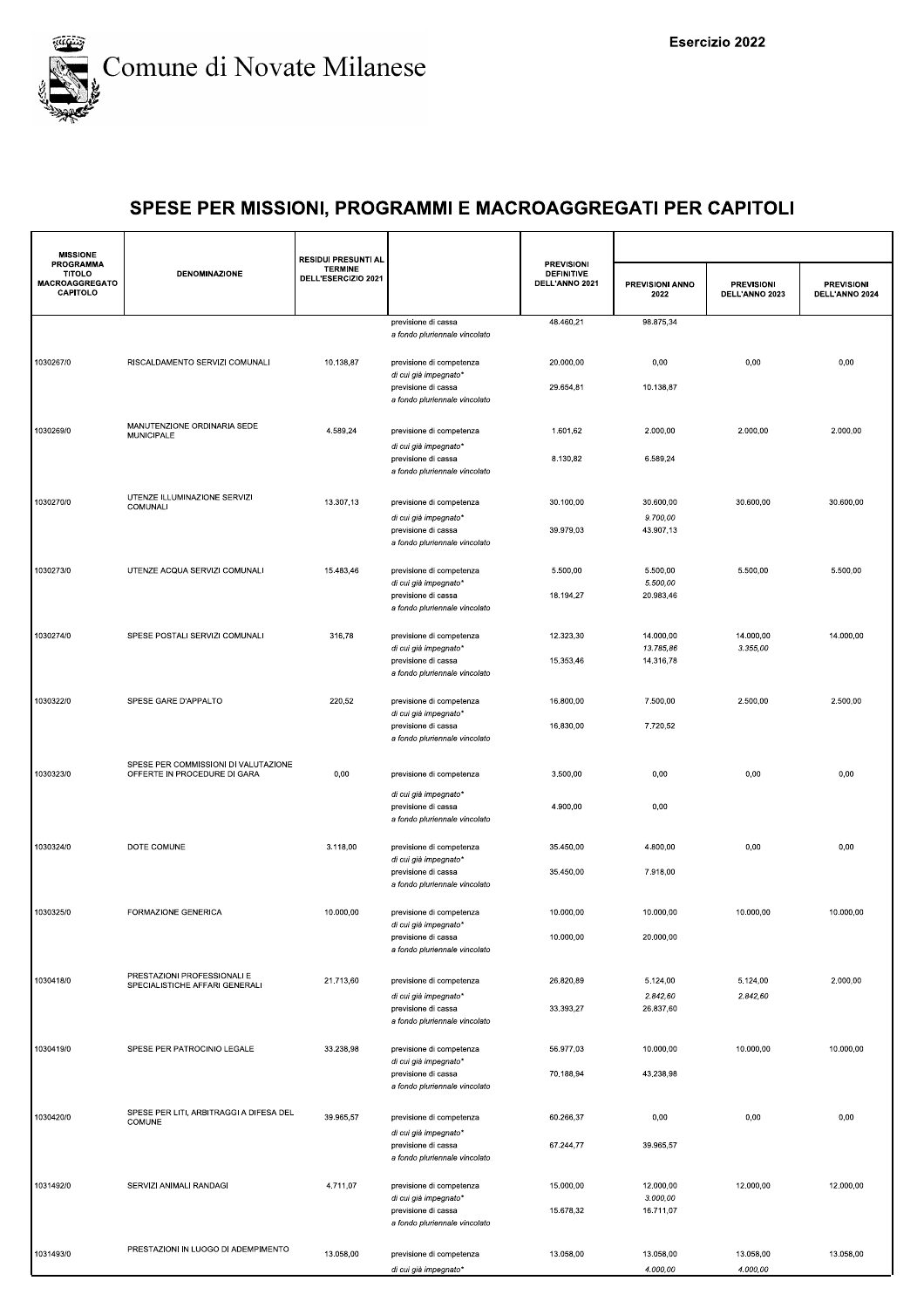

| <b>MISSIONE</b>                                          |                                                                              | <b>RESIDUI PRESUNTI AL</b>            |                                                                                    |                                                          |                                        |                                     |                                     |
|----------------------------------------------------------|------------------------------------------------------------------------------|---------------------------------------|------------------------------------------------------------------------------------|----------------------------------------------------------|----------------------------------------|-------------------------------------|-------------------------------------|
| PROGRAMMA<br><b>TITOLO</b><br>MACROAGGREGATO<br>CAPITOLO | <b>DENOMINAZIONE</b>                                                         | <b>TERMINE</b><br>DELL'ESERCIZIO 2021 |                                                                                    | <b>PREVISIONI</b><br><b>DEFINITIVE</b><br>DELL'ANNO 2021 | PREVISIONI ANNO<br>2022                | <b>PREVISIONI</b><br>DELL'ANNO 2023 | <b>PREVISIONI</b><br>DELL'ANNO 2024 |
|                                                          |                                                                              |                                       | previsione di cassa<br>a fondo pluriennale vincolato                               | 22.113,00                                                | 26.116,00                              |                                     |                                     |
|                                                          | Totale Macroaggr. 103 Acquisto di beni e servizi                             | 238.017,25                            | previsione di competenza<br>di cui già impegnato*<br>previsione di cassa           | 417.656,21<br>524.853,10                                 | 264.391,00<br>184.025,93<br>502.408,25 | 252.169,00<br>64.343,49             | 249.045,00<br>0,00                  |
| Macroaggregato 107                                       |                                                                              |                                       | a fondo pluriennale vincolato                                                      |                                                          |                                        |                                     |                                     |
| 1071503/0                                                | Interessi passivi<br>INTERESSI PASSIVI ED ONERI FINANZIARI<br><b>DIVERSI</b> | 0,00                                  | previsione di competenza<br>di cui già impegnato*                                  | 150,00                                                   | 150,00                                 | 150,00                              | 150,00                              |
|                                                          |                                                                              |                                       | previsione di cassa<br>a fondo pluriennale vincolato                               | 150,00                                                   | 150,00                                 |                                     |                                     |
| Totale Macroaggr. 107 Interessi passivi                  |                                                                              | 0,00                                  | previsione di competenza<br>di cui già impegnato*<br>previsione di cassa           | 150,00<br>150,00                                         | 150,00<br>150,00                       | 150,00<br>0,00                      | 150,00<br>0,00                      |
| Macroaggregato 109                                       | Rimborsi e poste correttive delle entrate                                    |                                       | a fondo pluriennale vincolato                                                      |                                                          |                                        |                                     |                                     |
| 1091444/0                                                | RIMBORSO A FAMIGLIE DI SOMME NON<br>DOVUTE O INCASSATE IN ECCESSO            | 0,00                                  | previsione di competenza                                                           | 0,00                                                     | 0,00                                   | 0,00                                | 0,00                                |
|                                                          |                                                                              |                                       | di cui già impegnato*<br>previsione di cassa<br>a fondo pluriennale vincolato      | 0,00                                                     | 0,00                                   |                                     |                                     |
|                                                          | Totale Macroaggr. 109 Rimborsi e poste correttive delle entrate              | 0,00                                  | previsione di competenza<br>di cui già impegnato*                                  | 0,00                                                     | 0,00                                   | 0,00<br>0,00                        | 0,00<br>0,00                        |
|                                                          |                                                                              |                                       | previsione di cassa<br>a fondo pluriennale vincolato                               | 0,00                                                     | 0,00                                   |                                     |                                     |
| Macroaggregato 110<br>1100422/0                          | Altre spese correnti<br>ONERI DA CONTENZIOSO                                 | 261,87                                | previsione di competenza                                                           | 18.415,00                                                | 0,00                                   | 0,00                                | 0,00                                |
|                                                          |                                                                              |                                       | di cui già impegnato*<br>previsione di cassa<br>a fondo pluriennale vincolato      | 18.676,87                                                | 261,87                                 |                                     |                                     |
| 1100424/0                                                | RIMBORSO TASSA ALBO                                                          | 0,00                                  | previsione di competenza                                                           | 100,00                                                   | 100,00                                 | 100,00                              | 100,00                              |
|                                                          |                                                                              |                                       | di cui già impegnato*<br>previsione di cassa<br>a fondo pluriennale vincolato      | 100,00                                                   | 100,00                                 |                                     |                                     |
| 1101350/0                                                | SPESE PER ASSICURAZIONI                                                      | 0,00                                  | previsione di competenza<br>di cui già impegnato*                                  | 120.000,00                                               | 124.000,00<br>111.678,74               | 135.000,00<br>111.678,74            | 145.000,00                          |
|                                                          |                                                                              |                                       | previsione di cassa<br>a fondo pluriennale vincolato                               | 120.000,00                                               | 124.000,00                             |                                     |                                     |
| 9901111/0                                                | FPV 01111                                                                    | 0,00                                  | previsione di competenza                                                           | 2.484,00                                                 | 2.472,00                               | 2.707,00                            | 2.780,00                            |
| Totale Macroaggr. 110 Altre spese correnti               |                                                                              | 261,87                                | previsione di competenza<br>di cui già impegnato*<br>previsione di cassa           | 140.999,00<br>138.776,87                                 | 126.572,00<br>111.678,74<br>124.361,87 | 137.807,00<br>111.678,74            | 147.880,00<br>0,00                  |
| Totale Titolo 1                                          | Spese correnti                                                               | 241.701,57                            | a fondo pluriennale vincolato<br>previsione di competenza<br>di cui già impegnato* | 602.959,27                                               | 428.238,00<br>298.188,67               | 427.240,00<br>178.494,23            | 434.425,00<br>2.707.00              |
|                                                          |                                                                              |                                       | previsione di cassa<br>a fondo pluriennale vincolato                               | 707.983,37<br>2.484,00                                   | 667.467,57<br>2.472,00                 | 2.707,00                            | 2.780,00                            |
| Titolo 2<br>Macroaggregato 202                           | Spese in conto capitale<br>Investimenti fissi lordi e acquisto di terreni    |                                       |                                                                                    |                                                          |                                        |                                     |                                     |
| 2010029/0                                                | ACQUISTO BENI MATERIALI (MON AREE<br>STANDARD)                               | 0,00                                  | previsione di competenza                                                           | 0,00                                                     | 0,00                                   | 0,00                                | 0,00                                |
|                                                          |                                                                              |                                       | di cui già impegnato*<br>previsione di cassa                                       | 5.399,27                                                 | 0,00                                   |                                     |                                     |
|                                                          |                                                                              |                                       | a fondo pluriennale vincolato                                                      |                                                          |                                        |                                     |                                     |
| 2010031/0                                                | ACQUISTO BENI MATERIALI (CONDONO)                                            | 0,00                                  | previsione di competenza<br>di cui già impegnato*<br>previsione di cassa           | 0,00<br>0,00                                             | 0,00<br>0,00                           | 0,00                                | 0,00                                |
|                                                          |                                                                              |                                       | a fondo pluriennale vincolato                                                      |                                                          |                                        |                                     |                                     |
| 2021022/0                                                | MEZZI DI TRASPORTO (MONETIZZAZIONI<br>AREE STANDARD)                         | 0,00                                  | previsione di competenza                                                           | 0,00                                                     | 0,00                                   | 0,00                                | 0,00                                |
|                                                          |                                                                              |                                       | di cui già impegnato*<br>previsione di cassa                                       | 10.901,36                                                | 0,00                                   |                                     |                                     |
|                                                          |                                                                              |                                       |                                                                                    |                                                          |                                        |                                     |                                     |
|                                                          |                                                                              |                                       |                                                                                    |                                                          |                                        |                                     |                                     |
|                                                          |                                                                              |                                       |                                                                                    |                                                          |                                        |                                     |                                     |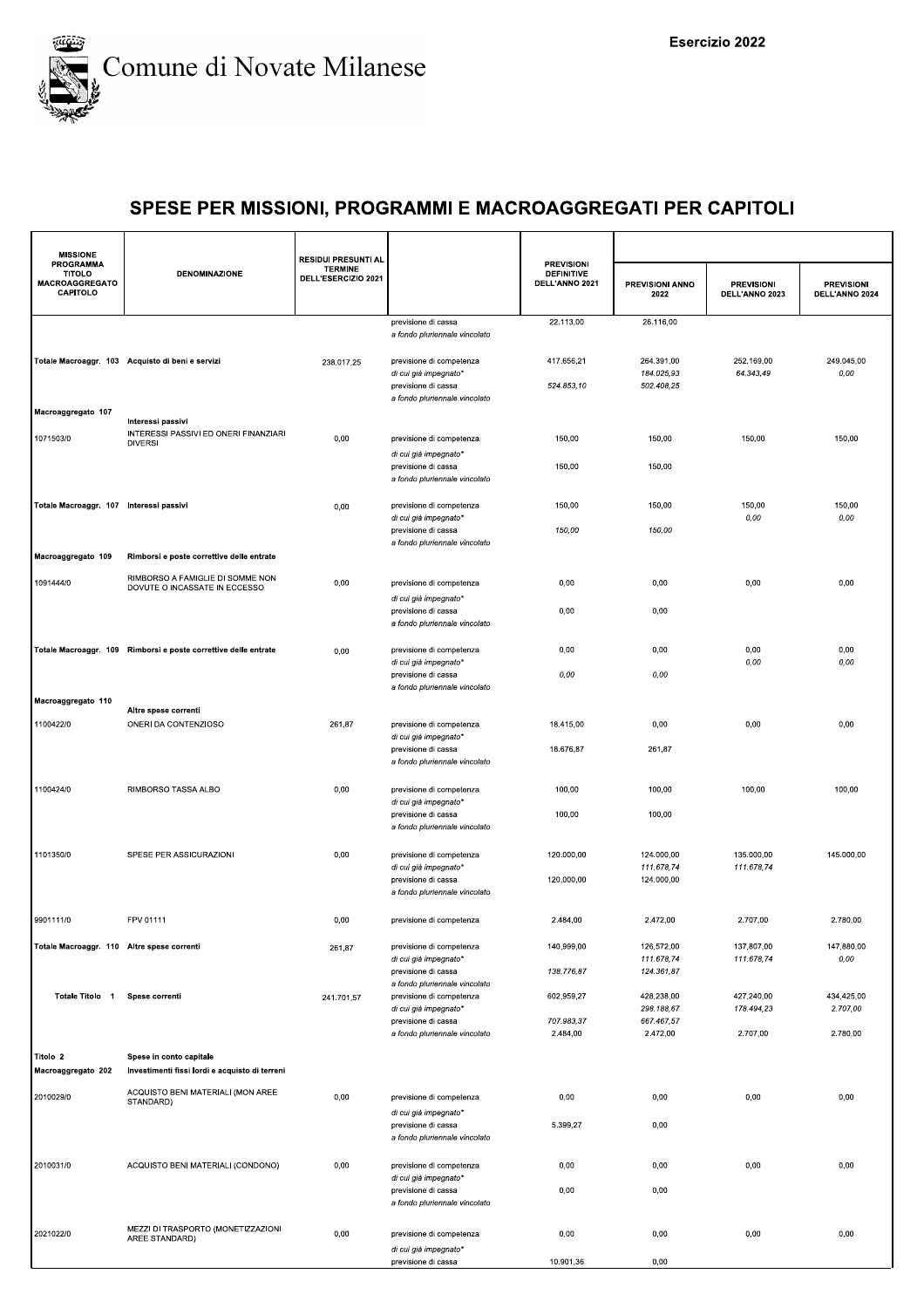

| <b>MISSIONE</b><br><b>PROGRAMMA</b>                       |                                                                      | <b>RESIDUI PRESUNTI AL</b>            |                                                                                                           | <b>PREVISIONI</b>                   |                                        |                                     |                                     |
|-----------------------------------------------------------|----------------------------------------------------------------------|---------------------------------------|-----------------------------------------------------------------------------------------------------------|-------------------------------------|----------------------------------------|-------------------------------------|-------------------------------------|
| <b>TITOLO</b><br><b>MACROAGGREGATO</b><br><b>CAPITOLO</b> | <b>DENOMINAZIONE</b>                                                 | <b>TERMINE</b><br>DELL'ESERCIZIO 2021 |                                                                                                           | <b>DEFINITIVE</b><br>DELL'ANNO 2021 | PREVISIONI ANNO<br>2022                | <b>PREVISIONI</b><br>DELL'ANNO 2023 | <b>PREVISIONI</b><br>DELL'ANNO 2024 |
|                                                           |                                                                      |                                       | a fondo pluriennale vincolato                                                                             |                                     |                                        |                                     |                                     |
| 2021023/0                                                 | ACQUISTO MEZZI DI TRASPORTO - AVANZO<br><b>DESTINATO</b>             | 77.162,44                             | previsione di competenza<br>di cui già impegnato*<br>previsione di cassa                                  | 81.162,44<br>81.162,44              | 0,00<br>77.162,44                      | 0,00                                | 0,00                                |
| 2029276/0                                                 | ACQUISTO ARREDI (FIN. ALTRE ENTRATE IN<br>CONTO CAPITALE)            | 0,00                                  | a fondo pluriennale vincolato<br>previsione di competenza<br>di cui già impegnato*<br>previsione di cassa | 0,00<br>0,00                        | 0,00<br>0,00                           | 0,00                                | 0,00                                |
| 2029279/0                                                 | ARREDI UFFICI COMUNALI (DESTINATO)                                   | 8.519,04                              | a fondo pluriennale vincolato<br>previsione di competenza<br>di cui già impegnato*                        | 10.200,00                           | 0,00                                   | 0,00                                | 0,00                                |
|                                                           | Totale Macroaggr. 202 Investimenti fissi lordi e acquisto di terreni | 85.681,48                             | previsione di cassa<br>a fondo pluriennale vincolato<br>previsione di competenza                          | 10.200.00<br>91.362,44              | 8.519.04<br>0.00                       | 0.00                                | 0.00                                |
| Macroaggregato 205                                        |                                                                      |                                       | di cui già impegnato'<br>previsione di cassa<br>a fondo pluriennale vincolato                             | 107.663,07                          | 85.681,48                              | 0,00                                | 0,00                                |
|                                                           | Altre spese in conto capitale                                        |                                       |                                                                                                           |                                     |                                        |                                     |                                     |
| 9901112/0                                                 | FPV 01112                                                            | 0,00                                  | previsione di competenza                                                                                  | 0,00                                | 0,00                                   | 0,00                                | 0,00                                |
|                                                           | Totale Macroaggr. 205 Altre spese in conto capitale                  | 0,00                                  | previsione di competenza<br>di cui già impegnato*                                                         | 0,00                                | 0,00                                   | 0,00<br>0,00                        | 0,00<br>0,00                        |
| Totale Titolo 2                                           | Spese in conto capitale                                              | 85.681,48                             | previsione di cassa<br>a fondo pluriennale vincolato<br>previsione di competenza                          | 0,00<br>91.362,44                   | 0,00<br>0,00                           | 0,00                                | 0,00                                |
|                                                           |                                                                      |                                       | di cui già impegnato*<br>previsione di cassa<br>a fondo pluriennale vincolato                             | 107.663,07                          | 85.681,48                              | 0,00                                | 0.00                                |
| Totale Programma 11 Altri servizi generali                |                                                                      | 327.383,05                            | previsione di competenza<br>di cui già impegnato*<br>previsione di cassa                                  | 694.321,71<br>815.646.44            | 428.238,00<br>298.188,67<br>753.149.05 | 427.240,00<br>178.494,23            | 434.425,00<br>2.707,00              |
|                                                           |                                                                      |                                       | -- a fondo pluriennale vincolato                                                                          | 2.484.00                            | 2.472,00                               | 2.707.00                            | 2.780.00                            |
|                                                           | Totale MISSIONE 01 Servizi istituzionali, generali e di gestione     | 1.800.606,64                          | previsione di competenza<br>di cui già impegnato*                                                         | 5.961.294,62                        | 4.122.568,81<br>715.268,51             | 3.931.401,00<br>429.968,67          | 3.897.806,00<br>158.897,00          |
|                                                           |                                                                      |                                       | previsione di cassa                                                                                       | 6.420.461,19                        | 5.772.611,45                           |                                     |                                     |
|                                                           |                                                                      |                                       | a fondo pluriennale vincolato                                                                             | 159.429,81                          | 150.564,00                             | 158.897,00                          | 160.825,00                          |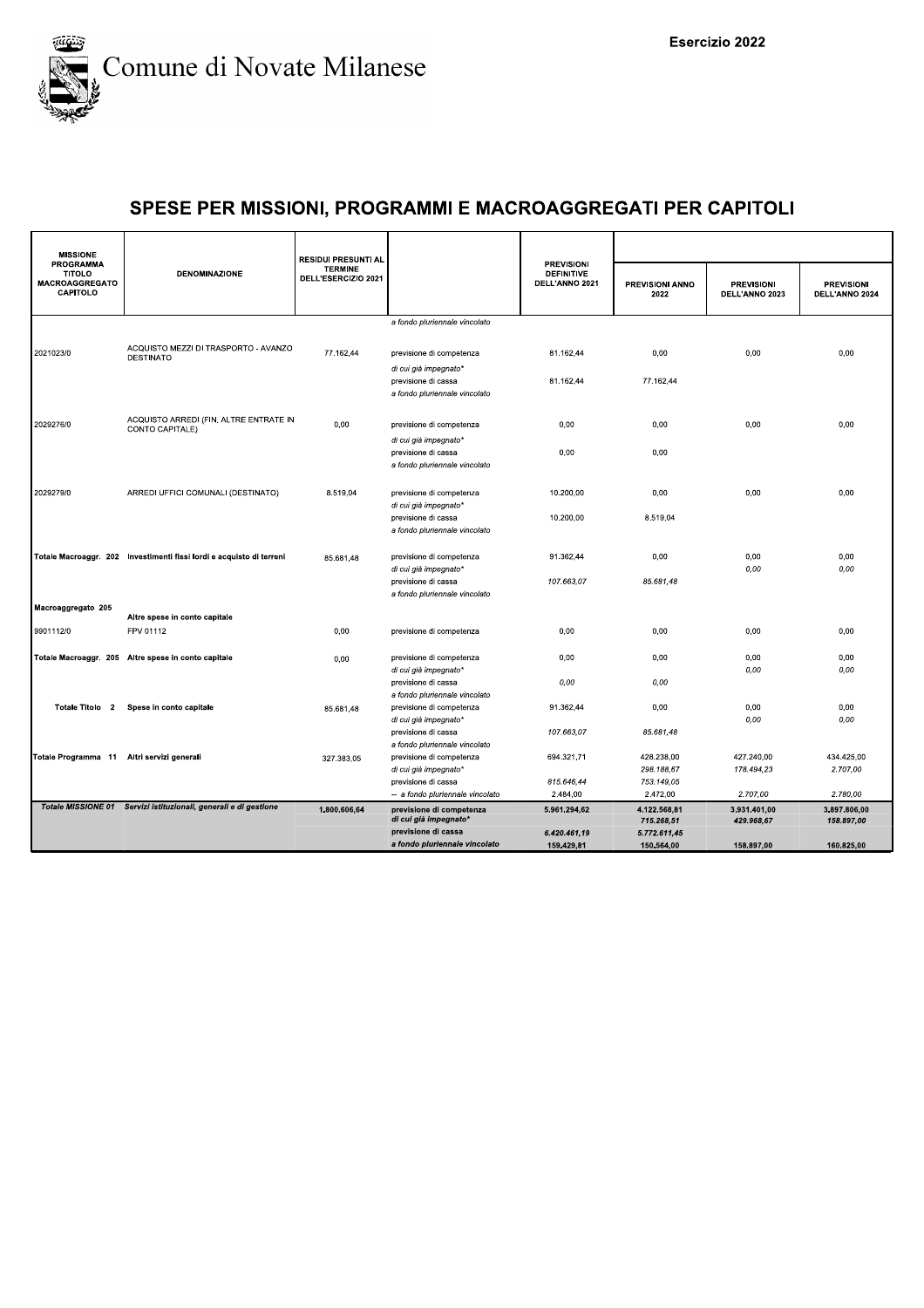

| <b>MISSIONE</b>                                                 |                                                                           | <b>RESIDUI PRESUNTI AL</b>            |                                                                               |                                                          |                         |                                     |                                     |  |
|-----------------------------------------------------------------|---------------------------------------------------------------------------|---------------------------------------|-------------------------------------------------------------------------------|----------------------------------------------------------|-------------------------|-------------------------------------|-------------------------------------|--|
| PROGRAMMA<br><b>TITOLO</b><br><b>MACROAGGREGATO</b><br>CAPITOLO | <b>DENOMINAZIONE</b>                                                      | <b>TERMINE</b><br>DELL'ESERCIZIO 2021 |                                                                               | <b>PREVISIONI</b><br><b>DEFINITIVE</b><br>DELL'ANNO 2021 | PREVISIONI ANNO<br>2022 | <b>PREVISIONI</b><br>DELL'ANNO 2023 | <b>PREVISIONI</b><br>DELL'ANNO 2024 |  |
| <b>MISSIONE</b><br>03                                           | Ordine pubblico e sicurezza                                               |                                       |                                                                               |                                                          |                         |                                     |                                     |  |
| 0301 Programma 01                                               | Polizia locale e amministrativa                                           |                                       |                                                                               |                                                          |                         |                                     |                                     |  |
| Titolo 1                                                        | Spese correnti                                                            |                                       |                                                                               |                                                          |                         |                                     |                                     |  |
| Macroaggregato 101                                              | Redditi da lavoro dipendente                                              |                                       |                                                                               |                                                          |                         |                                     |                                     |  |
| 1012103/0                                                       | STRAORDINARI POLIZIA LOCALE<br>FINANZIATI DA ENTI ESTERNI -<br>COMPETENZE | 0,00                                  | previsione di competenza                                                      | 1.980,81                                                 | 0,00                    | 0,00                                | 0,00                                |  |
|                                                                 |                                                                           |                                       | di cui già impegnato*<br>previsione di cassa<br>a fondo pluriennale vincolato | 1.980,81                                                 | 0,00                    |                                     |                                     |  |
| 1012104/0                                                       | STRAORDINARI POLIZIA LOCALE<br>FINANZIATI DA ENTI ESTERNI - ONERI         | 0,00                                  | previsione di competenza<br>di cui già impegnato*                             | 489,46                                                   | 0,00                    | 0,00                                | 0,00                                |  |
|                                                                 |                                                                           |                                       | previsione di cassa<br>a fondo pluriennale vincolato                          | 489,46                                                   | 0,00                    |                                     |                                     |  |
| 1012105/0                                                       | INDENNITA' ORDINE PUBBLICO -<br>COMPETENZE                                | 0,00                                  | previsione di competenza                                                      | 3.115,20                                                 | 0,00                    | 0,00                                | 0,00                                |  |
|                                                                 |                                                                           |                                       | di cui già impegnato*<br>previsione di cassa<br>a fondo pluriennale vincolato | 3.115,20                                                 | 0,00                    |                                     |                                     |  |
| 1012106/0                                                       | INDENNITA' ORDINE PUBBLICO - ONERI                                        | 28,34                                 | previsione di competenza<br>di cui già impegnato*                             | 769,76                                                   | 0,00                    | 0,00                                | 0,00                                |  |
|                                                                 |                                                                           |                                       | previsione di cassa<br>a fondo pluriennale vincolato                          | 832,23                                                   | 28,34                   |                                     |                                     |  |
| 1012107/0                                                       | STRAORDINARI POLIZIA LOCALE COVID 19 -<br>ONERI                           | 0,00                                  | previsione di competenza<br>di cui già impegnato*                             | 0,00                                                     | 0,00                    | 0,00                                | 0,00                                |  |
|                                                                 |                                                                           |                                       | previsione di cassa<br>a fondo pluriennale vincolato                          | 0,00                                                     | 0,00                    |                                     |                                     |  |
| 1012108/0                                                       | STRAORDINARI POLIZIA LOCALE COVID 19 -<br>COMPETENZE                      | 0,00                                  | previsione di competenza                                                      | 0,00                                                     | 0,00                    | 0,00                                | 0,00                                |  |
|                                                                 |                                                                           |                                       | di cui già impegnato*<br>previsione di cassa<br>a fondo pluriennale vincolato | 0,00                                                     | 0,00                    |                                     |                                     |  |
| 1012110/0                                                       | STIPENDI PERSONALE POLIZIA MUNICIPALE                                     | 389,56                                | previsione di competenza                                                      | 446.979,00                                               | 446.711,00              | 450.959,00                          | 450.959,00                          |  |
|                                                                 |                                                                           |                                       | di cui già impegnato*<br>previsione di cassa<br>a fondo pluriennale vincolato | 446.979,00                                               | 447.100,56              |                                     |                                     |  |
| 1012111/0                                                       | ONERI PERSONALE POLIZIA MUNICIPALE                                        | 6.590,70                              | previsione di competenza<br>di cui giá impegnato                              | 165.985,50                                               | 165.530,50<br>9.960,50  | 165.561,00<br>8.436,00              | 166.395,00<br>9.202,00              |  |
|                                                                 |                                                                           |                                       | previsione di cassa<br>a fondo pluriennale vincolato                          | 166.158,14<br>9.960,50                                   | 172.121,20<br>8.436,00  | 9.202,00                            | 9.438,00                            |  |
|                                                                 |                                                                           |                                       |                                                                               |                                                          |                         |                                     |                                     |  |
| 1012113/0                                                       | FONDO PO SETTORE POLIZIA MUNICIPALE                                       | 169,12                                | previsione di competenza                                                      | 15.110,00                                                | 15.215,27               | 15.110,00                           | 15.110,00                           |  |
|                                                                 |                                                                           |                                       | di cui già impegnato*<br>previsione di cassa                                  | 15.110,00                                                | 1.715,27<br>15.384,39   | 1.610,00                            | 1.610,00                            |  |
|                                                                 |                                                                           |                                       | a fondo pluriennale vincolato                                                 | 1.715,27                                                 | 1.610,00                | 1.610,00                            | 1.610,00                            |  |
| 1012115/0                                                       | COMPENSO STRAORDINARIO POLIZIA<br><b>MUNICIPALE</b>                       | 6.480,89                              | previsione di competenza<br>di cui già impegnato*                             | 21.370,70                                                | 12.400,00               | 12.400,00                           | 12.400,00                           |  |
|                                                                 |                                                                           |                                       | previsione di cassa<br>a fondo pluriennale vincolato                          | 22.096,12                                                | 18.880,89               |                                     |                                     |  |
| 1012116/0                                                       | CONTRIBUTI PREVIDENZIALI POLIZIA<br>LOCALE ART.208 CDS                    | 39.407,50                             | previsione di competenza                                                      | 22.880,00                                                | 22.880,00               | 22.880,00                           | 22.880,00                           |  |
|                                                                 |                                                                           |                                       | di cui già impegnato*<br>previsione di cassa<br>a fondo pluriennale vincolato | 50.443,80                                                | 62.287,50               |                                     |                                     |  |
| 1017645/0                                                       | FONDO PERSONALE POLIZIA MUNICIPALE                                        | 18.333,26                             | previsione di competenza<br>di cui già impegnato*                             | 139.727,07                                               | 139.250,00<br>40.373,00 | 133.363,00<br>33.814,00             | 136.823,00<br>37.033,00             |  |
|                                                                 |                                                                           |                                       | previsione di cassa<br>a fondo pluriennale vincolato                          | 139.727,07<br>40.373,00                                  | 157.583,26<br>33.814,00 | 37.033,00                           | 38.021,00                           |  |
|                                                                 |                                                                           |                                       |                                                                               |                                                          |                         |                                     |                                     |  |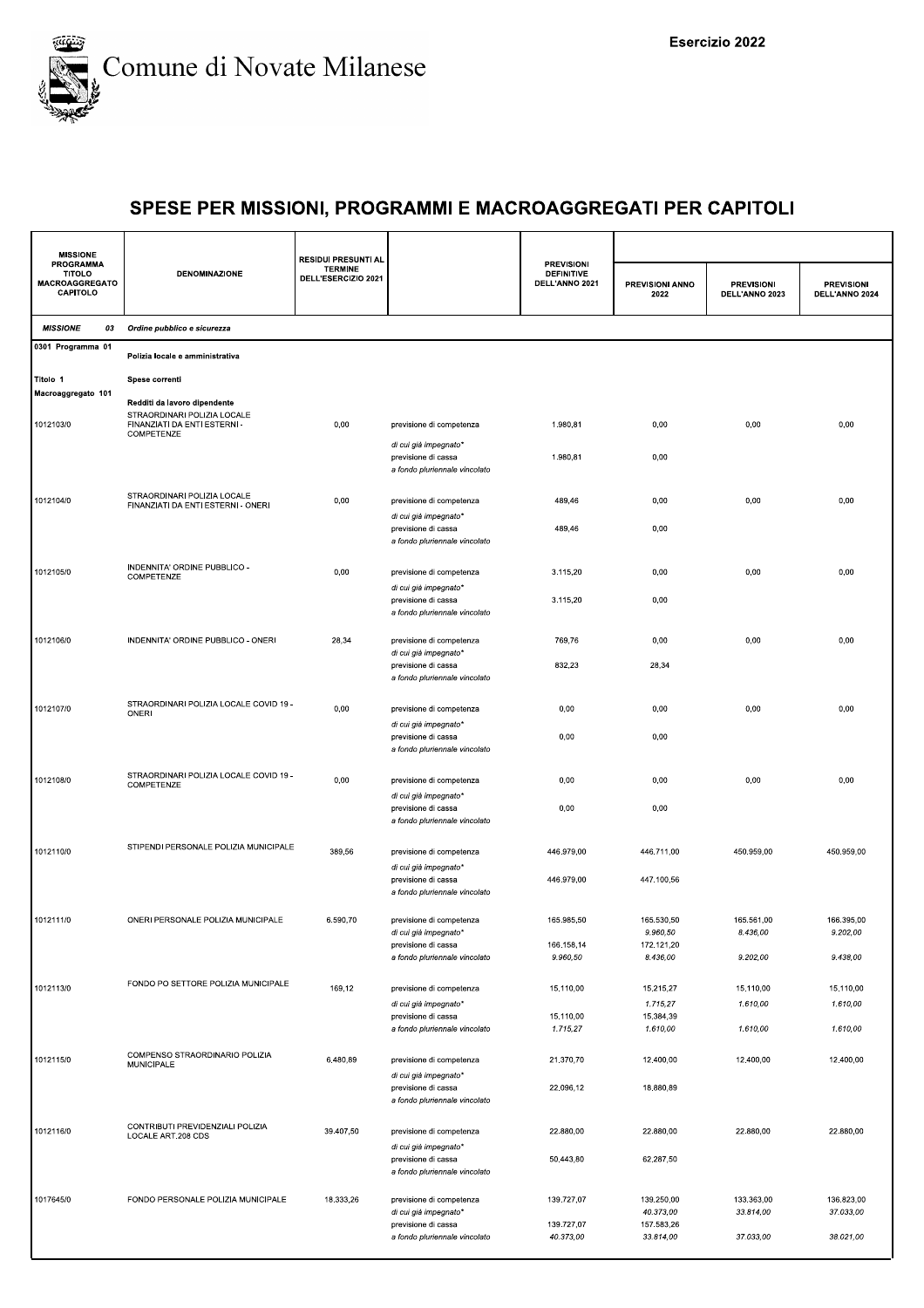

| <b>MISSIONE</b>                                                        |                                                                  | <b>RESIDUI PRESUNTI AL</b>            |                                                                               |                                                          |                                       |                                     |                                     |
|------------------------------------------------------------------------|------------------------------------------------------------------|---------------------------------------|-------------------------------------------------------------------------------|----------------------------------------------------------|---------------------------------------|-------------------------------------|-------------------------------------|
| <b>PROGRAMMA</b><br><b>TITOLO</b><br><b>MACROAGGREGATO</b><br>CAPITOLO | <b>DENOMINAZIONE</b>                                             | <b>TERMINE</b><br>DELL'ESERCIZIO 2021 |                                                                               | <b>PREVISIONI</b><br><b>DEFINITIVE</b><br>DELL'ANNO 2021 | PREVISIONI ANNO<br>2022               | <b>PREVISIONI</b><br>DELL'ANNO 2023 | <b>PREVISIONI</b><br>DELL'ANNO 2024 |
| 1017646/0                                                              | ASSEGNI FAMILIARI PERSONALE POLIZIA<br>MUNICIPALE                | 0,00                                  | previsione di competenza                                                      | 3.774,00                                                 | 5.061.00                              | 5.232,00                            | 5.232,00                            |
|                                                                        |                                                                  |                                       | di cui già impegnato*<br>previsione di cassa<br>a fondo pluriennale vincolato | 3.885,12                                                 | 5.061,00                              |                                     |                                     |
|                                                                        | Totale Macroaggr. 101 Redditi da lavoro dipendente               | 71.399,37                             | previsione di competenza<br>di cui già impegnato*                             | 822.181,50<br>850.816,95                                 | 807.047,77<br>52.048,77<br>878.447,14 | 805.505,00<br>43.860,00             | 809.799,00<br>47.845,00             |
|                                                                        |                                                                  |                                       | previsione di cassa<br>a fondo pluriennale vincolato                          | 52.048,77                                                | 43.860,00                             | 47.845,00                           | 49.069,00                           |
| Macroaggregato 102                                                     | Imposte e tasse a carico dell'ente                               |                                       |                                                                               |                                                          |                                       |                                     |                                     |
| 1022109/0                                                              | IRAP SETTORE POLIZIA MUNICIPALE                                  | 2.246,30                              | previsione di competenza<br>di cui già impegnato*<br>previsione di cassa      | 51.085,73<br>51.147,39                                   | 52.024,00<br>3.447,00<br>54.270,30    | 52.008,00<br>3.013,00               | 52.303,00<br>3.287,00               |
|                                                                        |                                                                  |                                       | a fondo pluriennale vincolato                                                 | 3.447,00                                                 | 3.013,00                              | 3.287,00                            | 3.371,00                            |
| 1022110/0                                                              | STRAORDINARI POLIZIA LOCALE<br>FINANZIATI DA ENTI ESTERNI - IRAP | 0,00                                  | previsione di competenza                                                      | 168,37                                                   | 0,00                                  | 0,00                                | 0,00                                |
|                                                                        |                                                                  |                                       | di cui già impegnato*<br>previsione di cassa<br>a fondo pluriennale vincolato | 168,37                                                   | 0,00                                  |                                     |                                     |
| 1022113/0                                                              | INDENNITA' ORDINE PUBBLICO - IRAP                                | 0,00                                  | previsione di competenza<br>di cui già impegnato*                             | 264,80                                                   | 0,00                                  | 0,00                                | 0,00                                |
|                                                                        |                                                                  |                                       | previsione di cassa<br>a fondo pluriennale vincolato                          | 264,80                                                   | 0,00                                  |                                     |                                     |
| 1022114/0                                                              | STRAORDINARI POLIZIA LOCALE COVID 19 -<br><b>IRAP</b>            | 0,00                                  | previsione di competenza<br>di cui già impegnato*                             | 0,00                                                     | 0,00                                  | 0,00                                | 0,00                                |
|                                                                        |                                                                  |                                       | previsione di cassa<br>a fondo pluriennale vincolato                          | 0,00                                                     | 0,00                                  |                                     |                                     |
| 1022224/0                                                              | TASSE AUTOMOBILISTICHE AUTOMEZZI<br>POLIZIA LOCALE               | 338,32                                | previsione di competenza<br>di cui già impegnato*                             | 500,00                                                   | 450,00                                | 450,00                              | 450,00                              |
|                                                                        |                                                                  |                                       | previsione di cassa<br>a fondo pluriennale vincolato                          | 500,00                                                   | 788,32                                |                                     |                                     |
|                                                                        | Totale Macroaggr. 102 Imposte e tasse a carico dell'ente         | 2.584,62                              | previsione di competenza<br>di cui già impegnato*                             | 52.018,90                                                | 52.474,00<br>3.447,00                 | 52.458,00<br>3.013,00               | 52.753,00<br>3.287,00               |
|                                                                        |                                                                  |                                       | previsione di cassa<br>a fondo pluriennale vincolato                          | 52.080,56<br>3.447,00                                    | 55.058,62<br>3.013,00                 | 3.287,00                            | 3.371,00                            |
| Macroaggregato 103                                                     | Acquisto di beni e servizi                                       |                                       |                                                                               |                                                          |                                       |                                     |                                     |
| 1032112/0                                                              | SPESE FORMAZIONE SETTORE POLIZIA<br>MUNICIPALE                   | 1.981,00                              | previsione di competenza<br>di cui già impegnato*                             | 2.782,00                                                 | 1.800,00                              | 1.800,00                            | 1.800,00                            |
|                                                                        |                                                                  |                                       | previsione di cassa<br>a fondo pluriennale vincolato                          | 3.482,00                                                 | 3.781,00                              |                                     |                                     |
| 1032118/0                                                              | SPESE RISCOSSIONE COATTIVA POLIZIA<br>LOCALE                     | 1.948,70                              | previsione di competenza<br>di cui già impegnato*                             | 2.500,00                                                 | 1.000,00                              | 1.000,00                            | 1.000,00                            |
|                                                                        |                                                                  |                                       | previsione di cassa<br>a fondo pluriennale vincolato                          | 2.542,80                                                 | 2.948,70                              |                                     |                                     |
| 1032119/0                                                              | MISSIONI SETTORE POLIZIA LOCALE/PROT.<br><b>CIVILE</b>           | 0,00                                  | previsione di competenza<br>di cui già impegnato*                             | 330,00                                                   | 330,00                                | 330,00                              | 330,00                              |
|                                                                        |                                                                  |                                       | previsione di cassa<br>a fondo pluriennale vincolato                          | 345,30                                                   | 330,00                                |                                     |                                     |
| 1032150/0                                                              | SPESE PER IL VESTIARIO PERS. POLIZIA<br>MUNICIPALE               | 14.232,88                             | previsione di competenza<br>di cui già impegnato*                             | 17.500,00                                                | 15.000,00                             | 15.000,00                           | 15.000,00                           |
|                                                                        |                                                                  |                                       | previsione di cassa<br>a fondo pluriennale vincolato                          | 32.486,84                                                | 29.232,88                             |                                     |                                     |
| 1032162/0                                                              | SPESE CUSTODIA VEICOLI SEQUESTRATI                               | 5.838,22                              | previsione di competenza<br>di cui già impegnato*                             | 18.199,19                                                | 10.000,00                             | 10.000,00                           | 10.000,00                           |
|                                                                        |                                                                  |                                       | previsione di cassa<br>a fondo pluriennale vincolato                          | 31.569,00                                                | 15.838,22                             |                                     |                                     |
| 1032186/0                                                              | UTILIZZO BENI DI TERZI POLIZIA LOCALE -<br>SANZIONI CDS          | 0,00                                  | previsione di competenza                                                      | 0,00                                                     | 1.135,00                              | 1.135,00                            | 1.135,00                            |
|                                                                        |                                                                  |                                       | di cui già impegnato*<br>previsione di cassa                                  | 0,00                                                     | 1.135,00<br>1.135,00                  |                                     |                                     |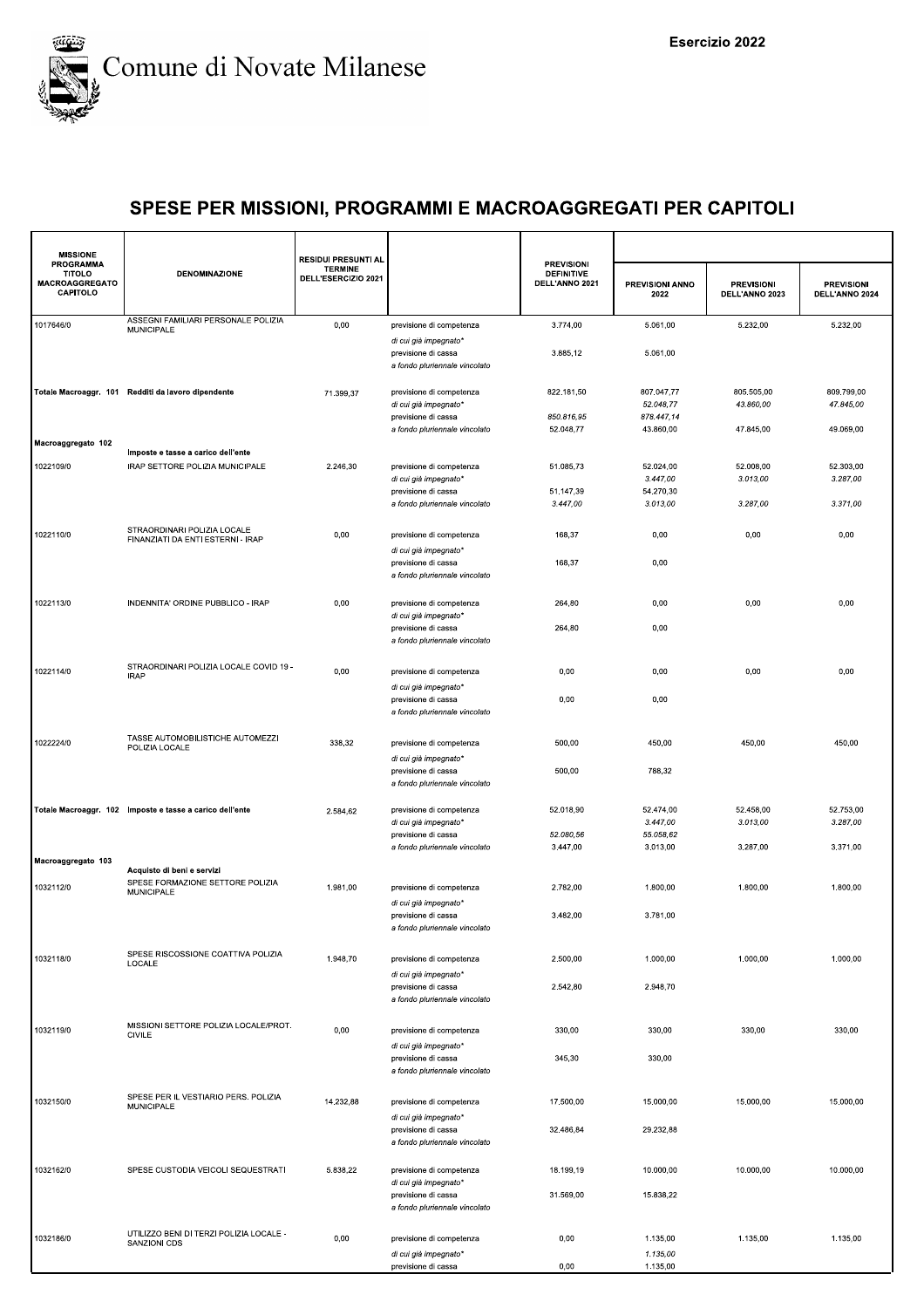

| <b>MISSIONE</b>                                                 |                                                                 | <b>RESIDUI PRESUNTI AL</b>            |                                                                               |                                                          |                                      |                                     |                                     |
|-----------------------------------------------------------------|-----------------------------------------------------------------|---------------------------------------|-------------------------------------------------------------------------------|----------------------------------------------------------|--------------------------------------|-------------------------------------|-------------------------------------|
| PROGRAMMA<br><b>TITOLO</b><br><b>MACROAGGREGATO</b><br>CAPITOLO | DENOMINAZIONE                                                   | <b>TERMINE</b><br>DELL'ESERCIZIO 2021 |                                                                               | <b>PREVISIONI</b><br><b>DEFINITIVE</b><br>DELL'ANNO 2021 | PREVISIONI ANNO<br>2022              | <b>PREVISIONI</b><br>DELL'ANNO 2023 | <b>PREVISIONI</b><br>DELL'ANNO 2024 |
|                                                                 |                                                                 |                                       | a fondo pluriennale vincolato                                                 |                                                          |                                      |                                     |                                     |
| 1032187/0                                                       | ACQUISTI DI SERVIZI INFORMATICI POLIZIA<br>LOCALE               | 1.550,24                              | previsione di competenza<br>di cui già impegnato*                             | 9.747,05                                                 | 10.500,00<br>8.886,55                | 10.500,00<br>3.281,80               | 10.500,00                           |
|                                                                 |                                                                 |                                       | previsione di cassa<br>a fondo pluriennale vincolato                          | 10.397,25                                                | 12.050,24                            |                                     |                                     |
| 1032189/0                                                       | GESTIONE ESTERNALIZZATA VERBALI<br>MULTE                        | 13.027,34                             | previsione di competenza<br>di cui già impegnato*                             | 16.500,00                                                | 18.200,00<br>18.131,20               | 18.200,00<br>18.131,20              | 18.200,00                           |
|                                                                 |                                                                 |                                       | previsione di cassa<br>a fondo pluriennale vincolato                          | 19.675,51                                                | 31.227,34                            |                                     |                                     |
| 1032190/0                                                       | SPESE VARIE UFFICIO DI VIGILANZA<br>URBANA ACQUISTO DI BENI     | 1.350,13                              | previsione di competenza<br>di cui già impegnato*<br>previsione di cassa      | 4.149,95<br>4.149,95                                     | 3.000,00<br>512,00<br>4.350,13       | 3.000,00<br>512,00                  | 3.000,00                            |
|                                                                 |                                                                 |                                       | a fondo pluriennale vincolato                                                 |                                                          |                                      |                                     |                                     |
| 1032191/0                                                       | ACQUISTI DI SERVIZI POLIZIA LOCALE                              | 2.339,92                              | previsione di competenza<br>di cui già impegnato*                             | 5.000,00                                                 | 4.500,00<br>732,00                   | 4.500,00<br>732,00                  | 4.500,00                            |
|                                                                 |                                                                 |                                       | previsione di cassa<br>a fondo pluriennale vincolato                          | 5.095,00                                                 | 6.839,92                             |                                     |                                     |
| 1032192/0                                                       | SPESE PER DEMOLIZIONE AUTO<br>ABBANDONATE                       | 0,00                                  | previsione di competenza<br>di cui già impegnato*                             | 1.000,00                                                 | 1.000,00                             | 1.000,00                            | 1.000,00                            |
|                                                                 |                                                                 |                                       | previsione di cassa<br>a fondo pluriennale vincolato                          | 1.000,00                                                 | 1.000,00                             |                                     |                                     |
| 1032215/0                                                       | SPESE PER TENUTA C/C. POSTALI POLIZIA<br>LOCALE                 | 100,00                                | previsione di competenza<br>di cui già impegnato*                             | 500,00                                                   | 500,00                               | 500,00                              | 500,00                              |
|                                                                 |                                                                 |                                       | previsione di cassa<br>a fondo pluriennale vincolato                          | 527,98                                                   | 600,00                               |                                     |                                     |
| 1032222/0                                                       | ACQUISTO DI BENI AUTOMEZZI POLIZIA<br>LOCALE                    | 2.790,97                              | previsione di competenza<br>di cui già impegnato*                             | 7.000,00                                                 | 7.000,00                             | 7.000,00                            | 7.000,00                            |
|                                                                 |                                                                 |                                       | previsione di cassa<br>a fondo pluriennale vincolato                          | 7.375,64                                                 | 9.790,97                             |                                     |                                     |
| 1032223/0                                                       | ACQUISTO DI SERVIZI AUTOMEZZI POLIZIA<br>LOCALE                 | 3.383,96                              | previsione di competenza<br>di cui già impegnato*                             | 17.050,00                                                | 7.000,00<br>7.000,00                 | 7.000,00<br>7.000,00                | 7.000,00                            |
|                                                                 |                                                                 |                                       | previsione di cassa<br>a fondo pluriennale vincolato                          | 17.824,73                                                | 10.383,96                            |                                     |                                     |
| 1032228/0                                                       | AGGIO ESATTORE RISCOSSIONE RUOLI<br>MULTE                       | 0,00                                  | previsione di competenza<br>di cui già impegnato*                             | 500,00                                                   | 100,00                               | 100,00                              | 100,00                              |
|                                                                 |                                                                 |                                       | previsione di cassa<br>a fondo pluriennale vincolato                          | 504,42                                                   | 100,00                               |                                     |                                     |
|                                                                 | Totale Macroaggr. 103 Acquisto di beni e servizi                | 48.543,36                             | previsione di competenza<br>di cui già impegnato*<br>previsione di cassa      | 102.758,19<br>136.976,42                                 | 81.065.00<br>36.396,75<br>129.608,36 | 81.065,00<br>29.657,00              | 81.065,00<br>0,00                   |
| Macroaggregato 109                                              | Rimborsi e poste correttive delle entrate                       |                                       | a fondo pluriennale vincolato                                                 |                                                          |                                      |                                     |                                     |
| 1092229/0                                                       | RIMBORSO DI SANZIONI NON DOVUTE                                 | 0,00                                  | previsione di competenza                                                      | 1.000,00                                                 | 500,00                               | 500,00                              | 500,00                              |
|                                                                 |                                                                 |                                       | di cui già impegnato*<br>previsione di cassa<br>a fondo pluriennale vincolato | 1.000,00                                                 | 500,00                               |                                     |                                     |
|                                                                 | Totale Macroaggr. 109 Rimborsi e poste correttive delle entrate | 0,00                                  | previsione di competenza                                                      | 1.000,00                                                 | 500,00                               | 500,00                              | 500,00                              |
|                                                                 |                                                                 |                                       | di cui già impegnato*<br>previsione di cassa<br>a fondo pluriennale vincolato | 1.000,00                                                 | 500,00                               | 0,00                                | 0,00                                |
| Macroaggregato 110                                              | Altre spese correnti                                            |                                       |                                                                               |                                                          |                                      |                                     |                                     |
| 1102219/0                                                       | PREMI ASSICURATIVI AUTOMEZZI POLIZIA<br>LOCALE                  | 0,00                                  | previsione di competenza<br>di cui già impegnato*                             | 2.435,07                                                 | 2.600,00                             | 2.600,00                            | 2.600,00                            |
|                                                                 |                                                                 |                                       | previsione di cassa<br>a fondo pluriennale vincolato                          | 2.435,07                                                 | 2.600,00                             |                                     |                                     |
| 9903011/0                                                       | FPV 03011                                                       | 0,00                                  | previsione di competenza                                                      | 55.495,77                                                | 46.873,00                            | 51.132,00                           | 52.440,00                           |
|                                                                 |                                                                 |                                       |                                                                               |                                                          |                                      |                                     |                                     |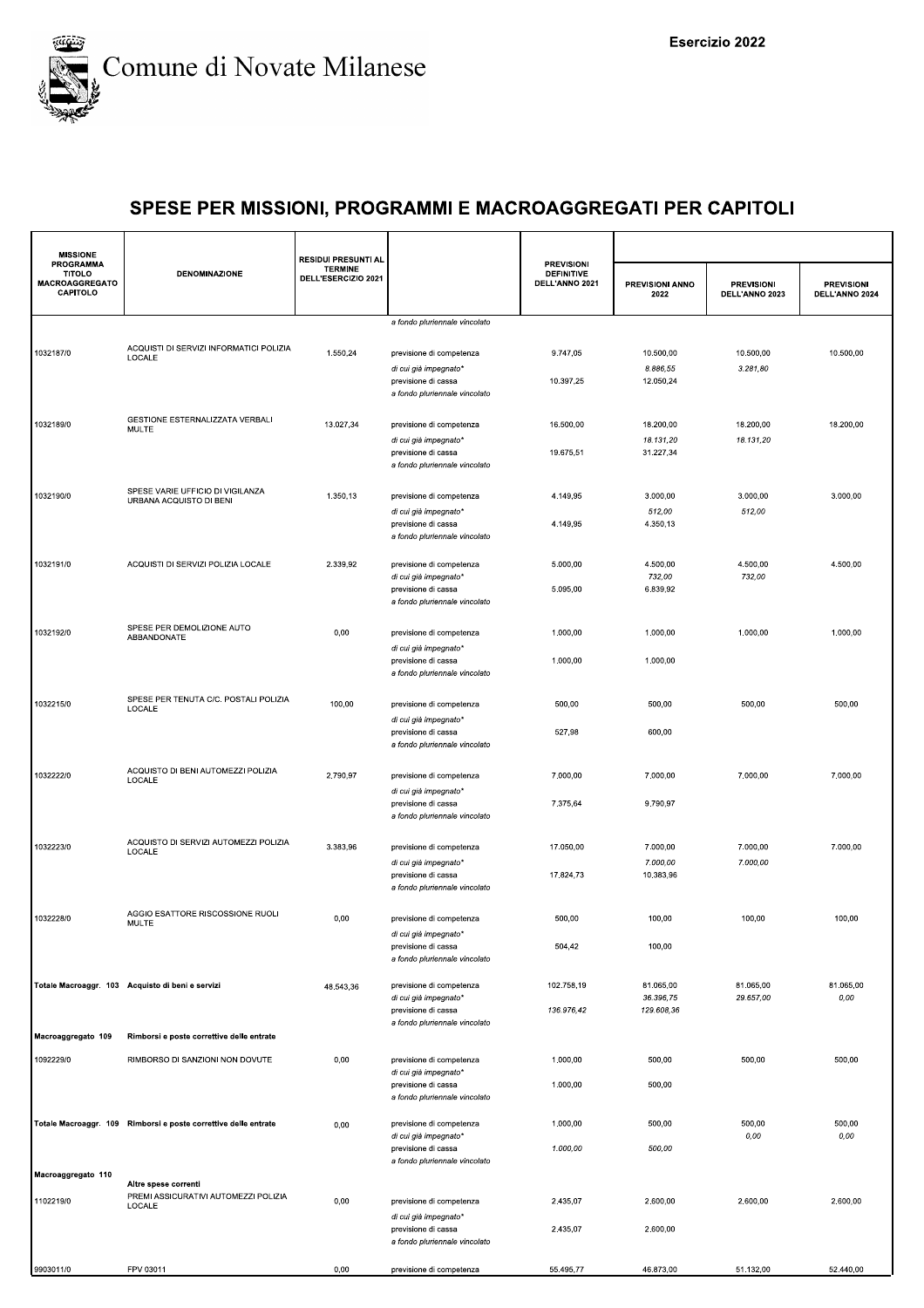

| <b>MISSIONE</b><br><b>PROGRAMMA</b>                |                                                                                     | <b>RESIDUI PRESUNTI AL</b>            |                                                                                       | <b>PREVISIONI</b>                   |                                      |                                      |                                      |
|----------------------------------------------------|-------------------------------------------------------------------------------------|---------------------------------------|---------------------------------------------------------------------------------------|-------------------------------------|--------------------------------------|--------------------------------------|--------------------------------------|
| <b>TITOLO</b><br><b>MACROAGGREGATO</b><br>CAPITOLO | <b>DENOMINAZIONE</b>                                                                | <b>TERMINE</b><br>DELL'ESERCIZIO 2021 |                                                                                       | <b>DEFINITIVE</b><br>DELL'ANNO 2021 | PREVISIONI ANNO<br>2022              | <b>PREVISIONI</b><br>DELL'ANNO 2023  | <b>PREVISIONI</b><br>DELL'ANNO 2024  |
| Totale Macroaggr. 110 Altre spese correnti         |                                                                                     | 0,00                                  | previsione di competenza                                                              | 57.930,84                           | 49.473,00                            | 53.732,00                            | 55.040,00                            |
|                                                    |                                                                                     |                                       | di cui già impegnato'<br>previsione di cassa<br>a fondo pluriennale vincolato         | 2.435,07                            | 2.600,00                             | 0,00                                 | 0,00                                 |
| Totale Titolo 1                                    | Spese correnti                                                                      | 122.527,35                            | previsione di competenza<br>di cui già impegnato*                                     | 1.035.889,43                        | 990.559,77<br>91.892,52              | 993.260,00<br>76.530,00              | 999.157,00<br>51.132,00              |
|                                                    |                                                                                     |                                       | previsione di cassa<br>a fondo pluriennale vincolato                                  | 1.043.309,00<br>55.495,77           | 1.066.214,12<br>46.873,00            | 51.132.00                            | 52.440,00                            |
| Titolo <sub>2</sub><br>Macroaggregato 202          | Spese in conto capitale<br>Investimenti fissi lordi e acquisto di terreni           |                                       |                                                                                       |                                     |                                      |                                      |                                      |
| 2010016/0                                          | ACQUISTO DOTAZIONI<br>TECNICO/STRUMENTALI PER POLIZIA<br>LOCALE (CONTRIB.REGIONALE) | 17.080,00                             | previsione di competenza                                                              | 30.314,44                           | 0,00                                 | 0,00                                 | 0,00                                 |
|                                                    |                                                                                     |                                       | di cui già impegnato*<br>previsione di cassa<br>a fondo pluriennale vincolato         | 30.314,44                           | 17.080,00                            |                                      |                                      |
| 2010017/0                                          | ACQUISTO DOTAZIONI<br>TECNICO/STRUMENTALI PER POLIZIA                               | 7.320,00                              | previsione di competenza                                                              | 17.505,90                           | 0,00                                 | 0,00                                 | 0,00                                 |
|                                                    | LOCALE AA                                                                           |                                       | di cui già impegnato*<br>previsione di cassa<br>a fondo pluriennale vincolato         | 17.505,90                           | 7.320,00                             |                                      |                                      |
| 2010018/0                                          | MEZZI DI TRASPORTO PL (CONTRIBUTI<br>REGIONALE)                                     | 0,00                                  | previsione di competenza                                                              | 0,00                                | 0,00                                 | 0,00                                 | 0,00                                 |
|                                                    |                                                                                     |                                       | di cui già impegnato*<br>previsione di cassa<br>a fondo pluriennale vincolato         | 0,00                                | 0,00                                 |                                      |                                      |
| 2010019/0                                          | MEZZI DI TRASPORTO PL (MONETIZZ.AREE<br>STANDARD)                                   | 0,00                                  | previsione di competenza<br>di cui già impegnato'                                     | 0,00                                | 0,00                                 | 0,00                                 | 0,00                                 |
|                                                    |                                                                                     |                                       | previsione di cassa<br>a fondo pluriennale vincolato                                  | 0,00                                | 0,00                                 |                                      |                                      |
| 2010030/0                                          | MEZZI DI TRASPORTO PL (A.A. DESTINATO)                                              | 0,00                                  | previsione di competenza<br>di cui già impegnato*                                     | 0,00                                | 0,00                                 | 0,00                                 | 0,00                                 |
|                                                    |                                                                                     |                                       | previsione di cassa<br>a fondo pluriennale vincolato                                  | 0,00                                | 0,00                                 |                                      |                                      |
|                                                    | Totale Macroaggr. 202 Investimenti fissi lordi e acquisto di terreni                | 24.400,00                             | previsione di competenza<br>di cui già impegnato*                                     | 47.820,34                           | 0,00                                 | 0,00<br>0,00                         | 0,00<br>0,00                         |
|                                                    |                                                                                     |                                       | previsione di cassa<br>a fondo pluriennale vincolato                                  | 47.820,34                           | 24.400,00                            |                                      |                                      |
| Totale Titolo 2                                    | Spese in conto capitale                                                             | 24.400,00                             | previsione di competenza<br>di cui già impegnato'<br>previsione di cassa              | 47.820,34<br>47.820,34              | 0,00<br>24.400,00                    | 0,00<br>$0,00$                       | 0,00<br>0,00                         |
|                                                    | Totale Programma 01 Polizia locale e amministrativa                                 | 146.927,35                            | a fondo pluriennale vincolato<br>previsione di competenza                             | 1.083.709,77                        | 990.559,77                           | 993.260,00                           | 999.157,00                           |
|                                                    |                                                                                     |                                       | di cui già impegnato"<br>previsione di cassa                                          | 1.091.129,34                        | 91.892,52<br>1.090.614,12            | 76.530,00                            | 51.132,00                            |
|                                                    | Totale MISSIONE 03 Ordine pubblico e sicurezza                                      | 146.927,35                            | -- a fondo pluriennale vincolato<br>previsione di competenza<br>di cui già impegnato* | 55.495.77<br>1.083.709,77           | 46.873,00<br>990.559,77<br>91.892,52 | 51.132,00<br>993.260,00<br>76.530,00 | 52.440,00<br>999.157,00<br>51.132,00 |
|                                                    |                                                                                     |                                       | previsione di cassa<br>a fondo pluriennale vincolato                                  | 1.091.129,34<br>55.495,77           | 1.090.614,12<br>46.873,00            | 51.132,00                            | 52.440,00                            |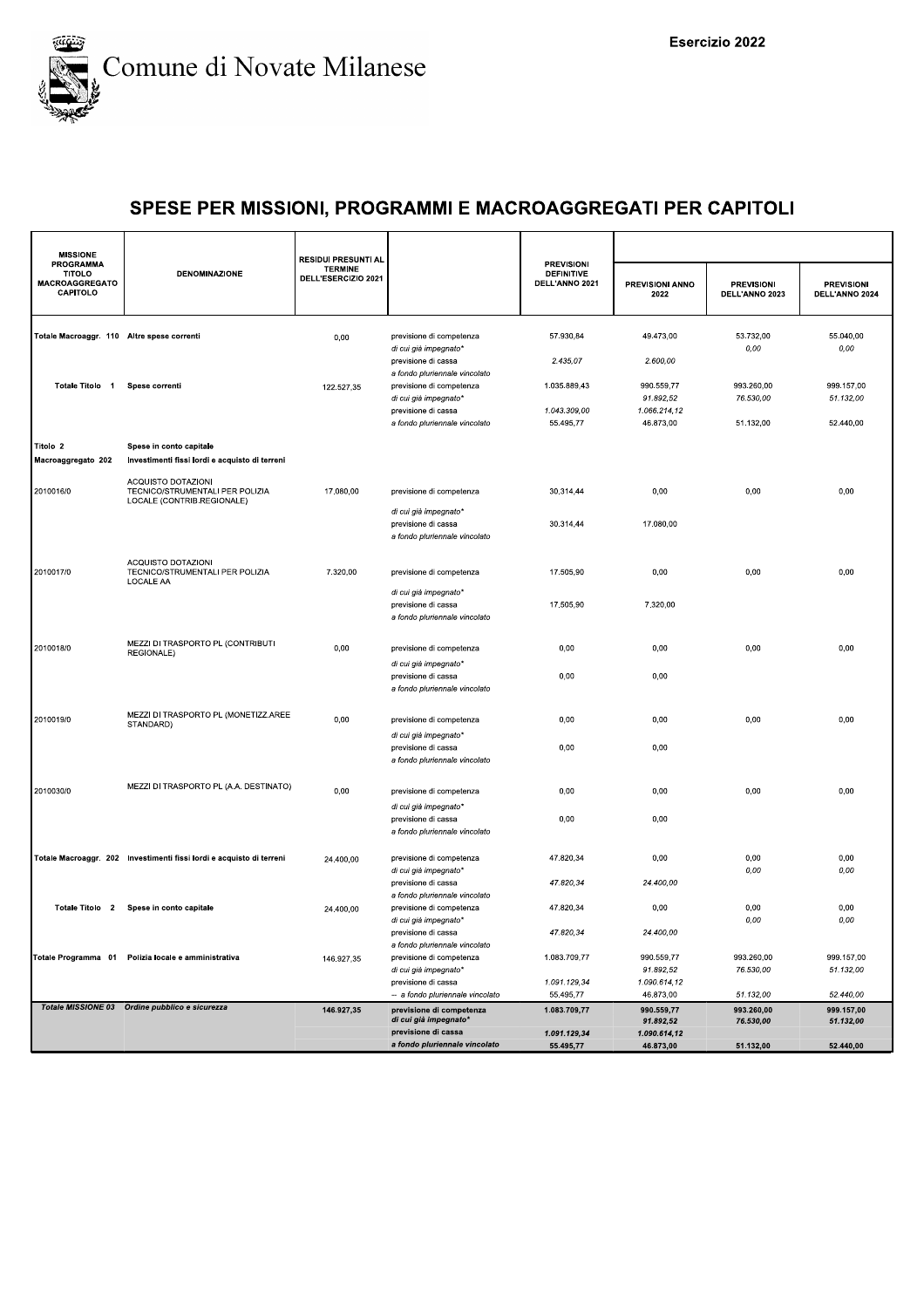

| <b>MISSIONE</b>                                                 |                                                                                                | <b>RESIDUI PRESUNTI AL</b>            |                                                                                                           |                                                          |                                      |                                     |                                     |
|-----------------------------------------------------------------|------------------------------------------------------------------------------------------------|---------------------------------------|-----------------------------------------------------------------------------------------------------------|----------------------------------------------------------|--------------------------------------|-------------------------------------|-------------------------------------|
| <b>PROGRAMMA</b><br><b>TITOLO</b><br>MACROAGGREGATO<br>CAPITOLO | <b>DENOMINAZIONE</b>                                                                           | <b>TERMINE</b><br>DELL'ESERCIZIO 2021 |                                                                                                           | <b>PREVISIONI</b><br><b>DEFINITIVE</b><br>DELL'ANNO 2021 | PREVISIONI ANNO<br>2022              | <b>PREVISIONI</b><br>DELL'ANNO 2023 | <b>PREVISIONI</b><br>DELL'ANNO 2024 |
| <b>MISSIONE</b><br>04                                           | Istruzione e diritto allo studio                                                               |                                       |                                                                                                           |                                                          |                                      |                                     |                                     |
| 0401 Programma 01                                               | Istruzione prescolastica                                                                       |                                       |                                                                                                           |                                                          |                                      |                                     |                                     |
| Titolo 1                                                        | Spese correnti                                                                                 |                                       |                                                                                                           |                                                          |                                      |                                     |                                     |
| Macroaggregato 103<br>1032780/0                                 | Acquisto di beni e servizi<br>MANUTENZIONE IMMOBILI E IMPIANTI<br>SCUOLA MATERNA ACQUISTO BENI | 0,00                                  | previsione di competenza                                                                                  | 0,00                                                     | 1.500,00                             | 1.500,00                            | 1.500,00                            |
|                                                                 |                                                                                                |                                       | di cui già impegnato*<br>previsione di cassa<br>a fondo pluriennale vincolato                             | 700,00                                                   | 1.500,00                             |                                     |                                     |
| 1032781/0                                                       | SERVIZI AUSILIARI FUNZIONAMENTO<br>SCUOLE DELL'INFANZIA                                        | 854,00                                | previsione di competenza<br>di cui già impegnato*                                                         | 1.500,00                                                 | 500,00                               | 500,00                              | 500,00                              |
|                                                                 |                                                                                                |                                       | previsione di cassa<br>a fondo pluriennale vincolato                                                      | 1.988,00                                                 | 1.354,00                             |                                     |                                     |
| 1032788/0                                                       | MANUTENZIONE ORDINARIA SCUOLA<br>MATERNA                                                       | 2.981,08                              | previsione di competenza<br>di cui già impegnato*                                                         | 4.254,81                                                 | 6.500,00                             | 6.500,00                            | 6.500,00                            |
|                                                                 |                                                                                                |                                       | previsione di cassa<br>a fondo pluriennale vincolato                                                      | 5.872,84                                                 | 9.481,08                             |                                     |                                     |
| 1032789/0                                                       | MANUTENZIONE ORDINARIA SCUOLA<br>MATERNA (OO.UU.)                                              | 14.111,00                             | previsione di competenza<br>di cui già impegnato*                                                         | 26.000,00                                                | 26.000,00                            | 26.000,00                           | 26.000,00                           |
|                                                                 |                                                                                                |                                       | previsione di cassa<br>a fondo pluriennale vincolato                                                      | 29.833,00                                                | 40.111,00                            |                                     |                                     |
| 1032790/0                                                       | UTENZE E CANONI SCUOLA MATERNA                                                                 | 34.962,60                             | previsione di competenza<br>di cui già impegnato*<br>previsione di cassa                                  | 34.392,80<br>49.017,01                                   | 44.589,00<br>44.588,97<br>79.551,60  | 44.110,00                           | 44.110,00                           |
|                                                                 |                                                                                                |                                       | a fondo pluriennale vincolato                                                                             |                                                          |                                      |                                     |                                     |
| 1032791/0                                                       | UTENZE SCUOLA MATERNA                                                                          | 7.586,29                              | previsione di competenza<br>di cui già impegnato*<br>previsione di cassa                                  | 12.625,00<br>18.504,13                                   | 12.500,00<br>7.000,00<br>20.086,29   | 12.500,00                           | 12.500,00                           |
|                                                                 |                                                                                                |                                       | a fondo pluriennale vincolato                                                                             |                                                          |                                      |                                     |                                     |
| 1032792/0                                                       | RISCALDAMENTO SCUOLE MATERNE                                                                   | 2.927,48                              | previsione di competenza<br>di cui già impegnato*<br>previsione di cassa                                  | 12.000,00<br>18.429,58                                   | 0,00<br>2.927,48                     | 0,00                                | 0,00                                |
|                                                                 |                                                                                                |                                       | a fondo pluriennale vincolato                                                                             |                                                          |                                      |                                     |                                     |
|                                                                 | Totale Macroaggr. 103 Acquisto di beni e servizi                                               | 63.422,45                             | previsione di competenza<br>di cui già impegnato*<br>previsione di cassa<br>a fondo pluriennale vincolato | 90.772,61<br>124.344,56                                  | 91.589,00<br>51.588,97<br>155.011,45 | 91.110,00<br>0,00                   | 91.110,00<br>0,00                   |
| Macroaggregato 104                                              | Trasferimenti correnti                                                                         |                                       |                                                                                                           |                                                          |                                      |                                     |                                     |
| 1042793/0                                                       | PROMOZIONE ATTIVITA' 0-6 (CONTR.<br>REGIONALE)                                                 | 0,00                                  | previsione di competenza<br>di cui già impegnato*                                                         | 5.000,00                                                 | 0,00                                 | 0,00                                | 0,00                                |
|                                                                 |                                                                                                |                                       | previsione di cassa<br>a fondo pluriennale vincolato                                                      | 5.000,00                                                 | 0,00                                 |                                     |                                     |
| 1042821/0                                                       | CONTRIBUTI A SCUOLE MATERNE PRIVATE                                                            | 0,00                                  | previsione di competenza<br>di cui già impegnato*                                                         | 97.401,00                                                | 130.000,00<br>78.738,00              | 130.000,00                          | 130.000,00                          |
|                                                                 |                                                                                                |                                       | previsione di cassa<br>a fondo pluriennale vincolato                                                      | 97.401,00                                                | 130.000,00                           |                                     |                                     |
| 1042822/0                                                       | CONTRIBUTO SCUOLE MATERNE<br>PARITARIE- CONTR. REGIONALE                                       | 0,00                                  | previsione di competenza<br>di cui già impegnato*                                                         | 22.000,00                                                | 0,00                                 | 0,00                                | 0,00                                |
|                                                                 |                                                                                                |                                       | previsione di cassa<br>a fondo pluriennale vincolato                                                      | 22.000,00                                                | 0,00                                 |                                     |                                     |
| 1042875/0                                                       | DIRITTO ALLO STUDIO SCUOLA MATERNA                                                             | 1.122,02                              | previsione di competenza<br>di cui già impegnato*                                                         | 6.169,00                                                 | 6.169,00<br>3.101,36                 | 6.169,00                            | 6.169,00                            |
|                                                                 |                                                                                                |                                       | previsione di cassa<br>a fondo pluriennale vincolato                                                      | 6.169,00                                                 | 7.291,02                             |                                     |                                     |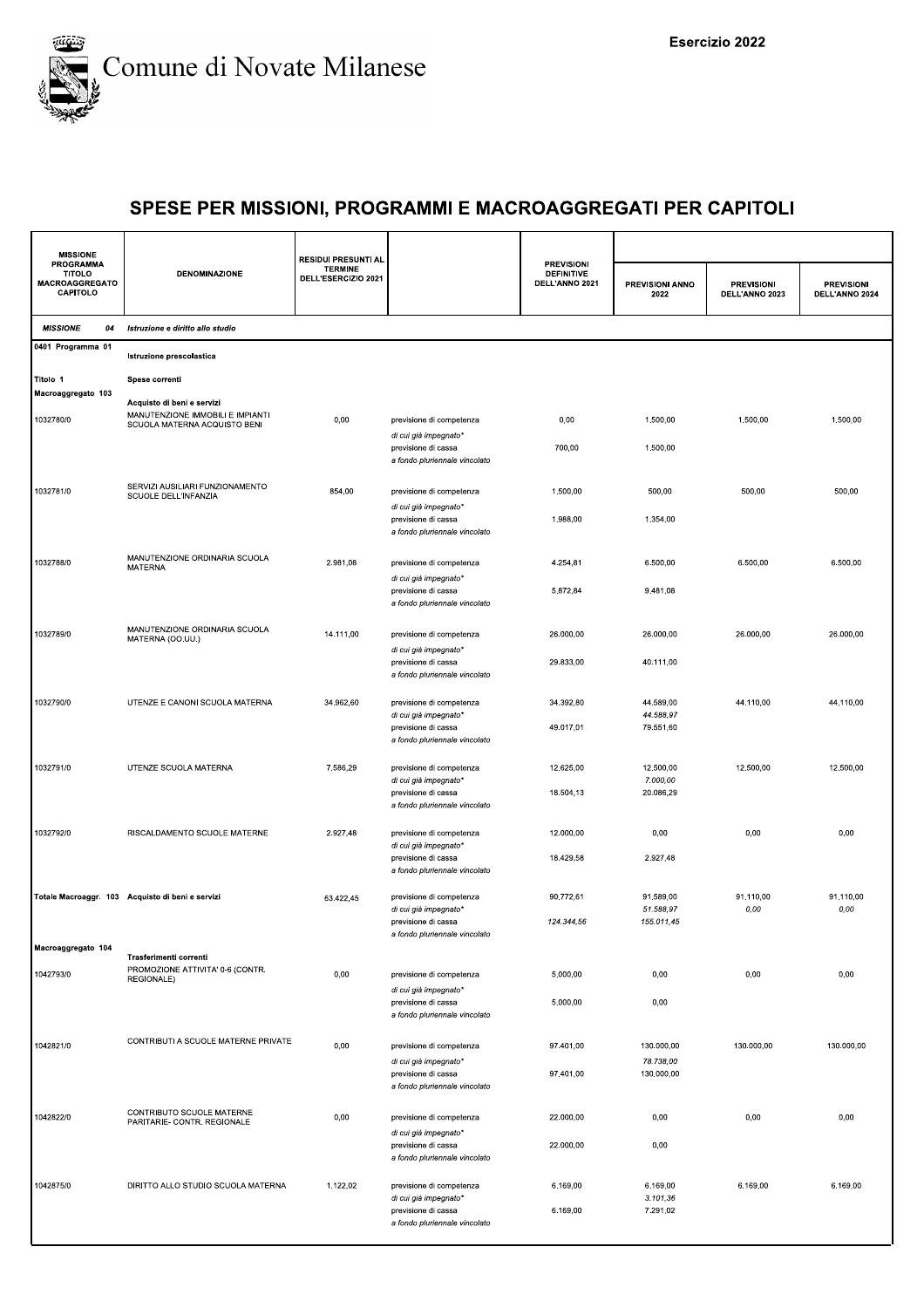

| <b>MISSIONE</b>                                                 |                                                                           | <b>RESIDUI PRESUNTI AL</b>            |                                                                                                           |                                                          |                                        |                                     |                                     |
|-----------------------------------------------------------------|---------------------------------------------------------------------------|---------------------------------------|-----------------------------------------------------------------------------------------------------------|----------------------------------------------------------|----------------------------------------|-------------------------------------|-------------------------------------|
| <b>PROGRAMMA</b><br>TITOLO<br><b>MACROAGGREGATO</b><br>CAPITOLO | <b>DENOMINAZIONE</b>                                                      | <b>TERMINE</b><br>DELL'ESERCIZIO 2021 |                                                                                                           | <b>PREVISIONI</b><br><b>DEFINITIVE</b><br>DELL'ANNO 2021 | PREVISIONI ANNO<br>2022                | <b>PREVISIONI</b><br>DELL'ANNO 2023 | <b>PREVISIONI</b><br>DELL'ANNO 2024 |
| Totale Macroaggr. 104 Trasferimenti correnti                    |                                                                           | 1.122,02                              | previsione di competenza<br>di cui già impegnato*<br>previsione di cassa<br>a fondo pluriennale vincolato | 130.570,00<br>130.570,00                                 | 136.169,00<br>81.839,36<br>137.291,02  | 136.169,00<br>0,00                  | 136.169,00<br>0,00                  |
| Macroaggregato 110                                              | Altre spese correnti                                                      |                                       |                                                                                                           |                                                          |                                        |                                     |                                     |
| 9904011/0                                                       | FPV 04011                                                                 | 0,00                                  | previsione di competenza                                                                                  | 0,00                                                     | 0,00                                   | 0,00                                | 0,00                                |
| Totale Macroaggr. 110 Altre spese correnti                      |                                                                           | 0,00                                  | previsione di competenza<br>di cui già impegnato*<br>previsione di cassa                                  | 0,00<br>0,00                                             | 0,00<br>0,00                           | 0,00<br>0,00                        | 0,00<br>0,00                        |
| Totale Titolo 1                                                 | Spese correnti                                                            | 64.544,47                             | a fondo pluriennale vincolato<br>previsione di competenza<br>di cui già impegnato*<br>previsione di cassa | 221.342,61<br>254.914,56                                 | 227.758,00<br>133.428,33<br>292.302,47 | 227.279,00<br>0,00                  | 227.279,00<br>0,00                  |
| Titolo 2<br>Macroaggregato 202                                  | Spese in conto capitale<br>Investimenti fissi lordi e acquisto di terreni |                                       | a fondo pluriennale vincolato                                                                             |                                                          |                                        |                                     |                                     |
| 2010298/0                                                       | MANUTENZIONE STRAORDINARIA SCUOLE<br>MATERNE (OPERE SCOMPUTO OO.UU.)      | 0,00                                  | previsione di competenza                                                                                  | 0,00                                                     | 0,00                                   | 0,00                                | 0,00                                |
|                                                                 |                                                                           |                                       | di cui già impegnato*<br>previsione di cassa<br>a fondo pluriennale vincolato                             | 0,00                                                     | 0,00                                   |                                     |                                     |
| 2010331/0                                                       | MANUTENZIONE STRAORDINARIA SCUOLE<br>MATERNE-SPESE TECNICHE- (A.A.)       | 2.000,00                              | previsione di competenza                                                                                  | 0,00                                                     | 0,00                                   | 0,00                                | 0,00                                |
|                                                                 |                                                                           |                                       | di cui già impegnato*<br>previsione di cassa<br>a fondo pluriennale vincolato                             | 2.000,00                                                 | 2.000,00                               |                                     |                                     |
| 2010332/0                                                       | MANUTENZIONE STRAORDINARIA SCUOLE<br>PRIMARIE- SPESE TECNICHE- (A.A.)     | 2.500,00                              | previsione di competenza<br>di cui già impegnato*                                                         | 0,00                                                     | 0,00                                   | 0,00                                | 0,00                                |
|                                                                 |                                                                           |                                       | previsione di cassa<br>a fondo pluriennale vincolato                                                      | 2.500,00                                                 | 2.500,00                               |                                     |                                     |
| 2010339/0                                                       | MANUTENZIONE STRAORDINARIA SCUOLE<br>MATERNE (VINCOLATO)                  | 0,00                                  | previsione di competenza<br>di cui già impegnato*                                                         | 20.000,00                                                | 0,00                                   | 0,00                                | 0,00                                |
|                                                                 |                                                                           |                                       | previsione di cassa<br>a fondo pluriennale vincolato                                                      | 20.000,00                                                | 0,00                                   |                                     |                                     |
| 2010340/0                                                       | MANUTENZIONE STRAORDINARIA SCUOLE<br>MATERNE (AA)                         | 5.000,00                              | previsione di competenza<br>di cui già impegnato*                                                         | 0,00                                                     | 0,00                                   | 0,00                                | 0,00                                |
|                                                                 |                                                                           |                                       | previsione di cassa<br>a fondo pluriennale vincolato                                                      | 5.000,00                                                 | 5.000,00                               |                                     |                                     |
| 2010360/0                                                       | MANUTENZIONE STRAORDINARIA SCUOLE<br>MATERNE (ALIEN.FINANZIARIE)          | 0,00                                  | previsione di competenza<br>di cui già impegnato*<br>previsione di cassa                                  | 0,00<br>0,00                                             | 0,00<br>0,00                           | 0,00                                | 0,00                                |
|                                                                 |                                                                           |                                       | a fondo pluriennale vincolato                                                                             |                                                          |                                        |                                     |                                     |
| 2010377/0                                                       | MANUTENZIONE STRAORDINARIA SCUOLE<br>MATERNE (DM140519)                   | 16.000,00                             | previsione di competenza<br>di cui già impegnato*<br>previsione di cassa                                  | 16.000,00<br>16.000,00                                   | 0,00<br>16.000,00                      | 0,00                                | 0,00                                |
| 2010384/0                                                       | MANUTENZIONE STRAORDINARIA SCUOLE<br>MATERNE (OO.UU. BARRIERE)            | 0,00                                  | a fondo pluriennale vincolato<br>previsione di competenza                                                 | 0,00                                                     | 0,00                                   | 18.000,00                           | 0,00                                |
|                                                                 |                                                                           |                                       | di cui già impegnato*<br>previsione di cassa<br>a fondo pluriennale vincolato                             | 0,00                                                     | 0,00                                   |                                     |                                     |
| 2010385/0                                                       | MANUTENZIONE STRAORDINARIA SCUOLE<br>PRIMARIE - CONTR. STATALI            | 0,00                                  | previsione di competenza<br>di cui già impegnato*                                                         | 0,00                                                     | 0,00                                   | 130.000,00                          | 0,00                                |
|                                                                 |                                                                           |                                       | previsione di cassa<br>a fondo pluriennale vincolato                                                      | 0,00                                                     | 0,00                                   |                                     |                                     |
| 2010603/0                                                       | ATTREZZATURE SCUOLA MATERNA<br>(SANZIONI OPERE EDILIZIE)                  | 0,00                                  | previsione di competenza<br>di cui già impegnato*                                                         | 0,00                                                     | 0,00                                   | 0,00                                | 0,00                                |
|                                                                 |                                                                           |                                       |                                                                                                           |                                                          |                                        |                                     |                                     |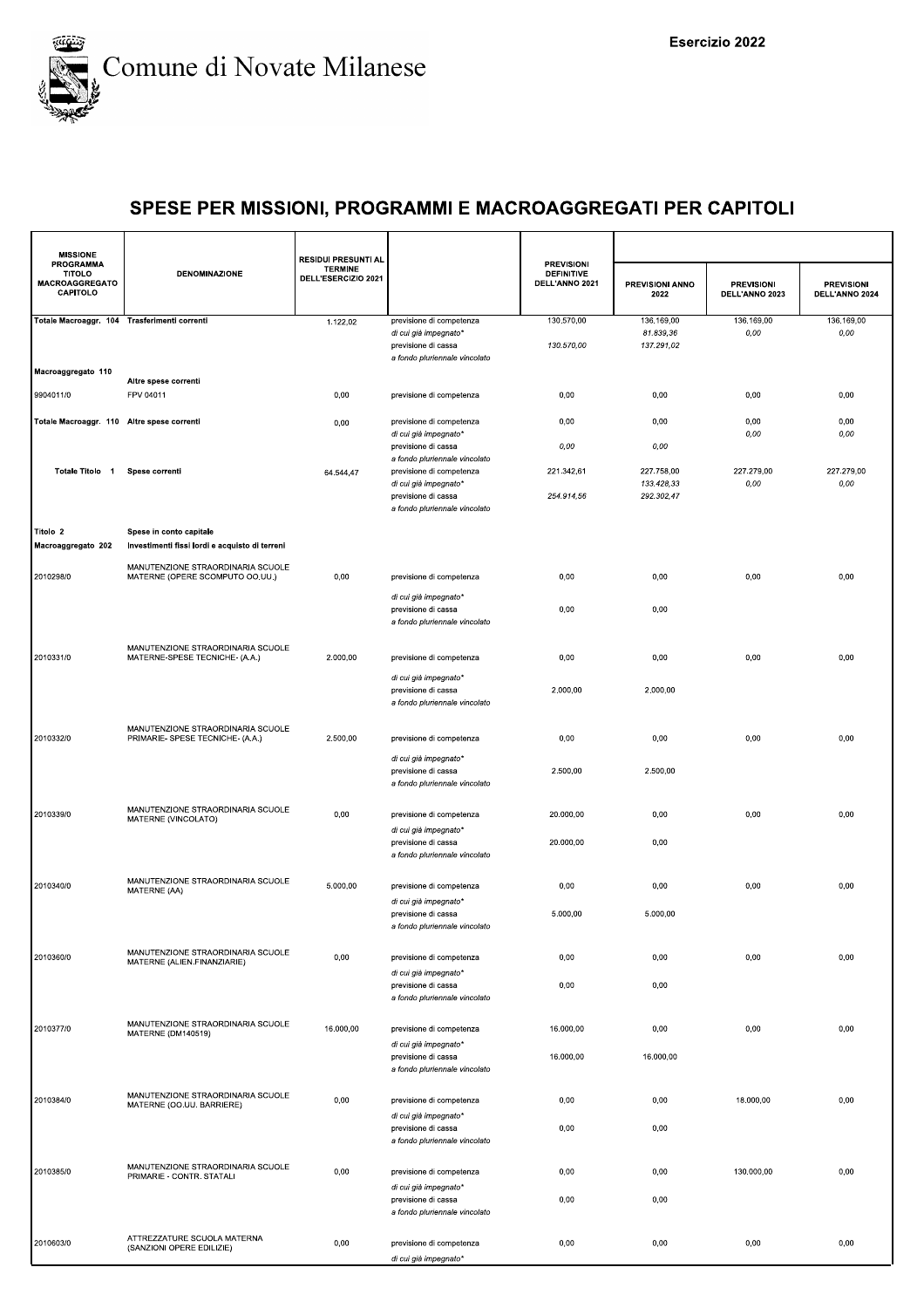

| <b>MISSIONE</b>                                                 |                                                                      | <b>RESIDUI PRESUNTI AL</b>            |                                                                                    |                                                          |                                        |                                     |                                     |
|-----------------------------------------------------------------|----------------------------------------------------------------------|---------------------------------------|------------------------------------------------------------------------------------|----------------------------------------------------------|----------------------------------------|-------------------------------------|-------------------------------------|
| <b>PROGRAMMA</b><br><b>TITOLO</b><br>MACROAGGREGATO<br>CAPITOLO | <b>DENOMINAZIONE</b>                                                 | <b>TERMINE</b><br>DELL'ESERCIZIO 2021 |                                                                                    | <b>PREVISIONI</b><br><b>DEFINITIVE</b><br>DELL'ANNO 2021 | PREVISIONI ANNO<br>2022                | <b>PREVISIONI</b><br>DELL'ANNO 2023 | <b>PREVISIONI</b><br>DELL'ANNO 2024 |
|                                                                 |                                                                      |                                       | previsione di cassa<br>a fondo pluriennale vincolato                               | 0,00                                                     | 0,00                                   |                                     |                                     |
| 2010604/0                                                       | ATTREZZATURE SCUOLA MATERNA<br>(MONETIZZAZIONI AREE STD)             | 0,00                                  | previsione di competenza<br>di cui già impegnato*                                  | 0,00                                                     | 0,00                                   | 0,00                                | 0,00                                |
|                                                                 |                                                                      |                                       | previsione di cassa<br>a fondo pluriennale vincolato                               | 0,00                                                     | 0,00                                   |                                     |                                     |
| 2010605/0                                                       | ARREDI PER SCUOLE PRESCOLASTICHE<br>(CONTR.REG.BUONA SCUOLA)         | 0,00                                  | previsione di competenza<br>di cui già impegnato*                                  | 8.000,00                                                 | 0,00                                   | 0,00                                | 0,00                                |
|                                                                 |                                                                      |                                       | previsione di cassa<br>a fondo pluriennale vincolato                               | 23.847,80                                                | 0,00                                   |                                     |                                     |
| 2029280/0                                                       | ACQUISTO ARREDI SCUOLA INFANZIA<br>(CONTRIBUTO PON)                  | 0,00                                  | previsione di competenza<br>di cui già impegnato*                                  | 0,00                                                     | 0,00                                   | 0,00                                | 0,00                                |
|                                                                 |                                                                      |                                       | previsione di cassa<br>a fondo pluriennale vincolato                               | 7.000,00                                                 | 0,00                                   |                                     |                                     |
|                                                                 | Totale Macroaggr. 202 Investimenti fissi lordi e acquisto di terreni | 25.500,00                             | previsione di competenza<br>di cui già impegnato*                                  | 44.000,00                                                | 0,00                                   | 148.000,00<br>0,00                  | 0,00<br>0,00                        |
| Macroaggregato 205                                              |                                                                      |                                       | previsione di cassa<br>a fondo pluriennale vincolato                               | 76.347,80                                                | 25.500,00                              |                                     |                                     |
| 9904012/0                                                       | Altre spese in conto capitale<br>FPV 04012                           | 0,00                                  | previsione di competenza                                                           | 0,00                                                     | 0,00                                   | 0,00                                | 0,00                                |
|                                                                 | Totale Macroaggr. 205 Altre spese in conto capitale                  | 0,00                                  | previsione di competenza                                                           | 0,00                                                     | 0,00                                   | 0,00                                | 0,00                                |
|                                                                 |                                                                      |                                       | di cui già impegnato*<br>previsione di cassa                                       | 0,00                                                     | 0,00                                   | 0,00                                | 0,00                                |
| Totale Titolo 2                                                 | Spese in conto capitale                                              | 25.500,00                             | a fondo pluriennale vincolato<br>previsione di competenza<br>di cui già impegnato* | 44.000,00                                                | 0,00                                   | 148.000,00<br>0,00                  | 0,00<br>0,00                        |
|                                                                 |                                                                      |                                       | previsione di cassa<br>a fondo pluriennale vincolato                               | 76.347,80                                                | 25.500,00                              |                                     |                                     |
| Totale Programma 01                                             | Istruzione prescolastica                                             | 90.044,47                             | previsione di competenza<br>di cui già impegnato*<br>previsione di cassa           | 265.342,61<br>331.262,36                                 | 227.758,00<br>133.428,33<br>317.802,47 | 375.279,00<br>0,00                  | 227.279,00<br>0,00                  |
| 0402 Programma 02                                               | Altri ordini di istruzione non universitaria                         |                                       | -- a fondo pluriennale vincolato                                                   |                                                          |                                        |                                     |                                     |
| Titolo 1                                                        | Spese correnti                                                       |                                       |                                                                                    |                                                          |                                        |                                     |                                     |
| Macroaggregato 101                                              | Redditi da lavoro dipendente                                         |                                       |                                                                                    |                                                          |                                        |                                     |                                     |
| 1013375/0                                                       | STIPENDI PERSONALE SERVIZIO<br><b>ISTRUZIONE</b>                     | 0,00                                  | previsione di competenza<br>di cui già impegnato*                                  | 88.539,00                                                | 92.285,00                              | 88.505,00                           | 91.864,00                           |
|                                                                 |                                                                      |                                       | previsione di cassa<br>a fondo pluriennale vincolato                               | 88.539.00                                                | 92.285.00                              |                                     |                                     |
| 1013376/0                                                       | ONERI PERSONALE SERVIZIO ISTRUZIONE                                  | 1.017,93                              | previsione di competenza                                                           | 32.448,25                                                | 33.037,00                              | 31.720,00                           | 32.757,00                           |
|                                                                 |                                                                      |                                       | di cui già impegnato*                                                              |                                                          | 1.678,00                               | 1.652,00                            | 1.779,00                            |
|                                                                 |                                                                      |                                       | previsione di cassa<br>a fondo pluriennale vincolato                               | 32.453,82<br>1.678,00                                    | 34.054,93<br>1.652,00                  | 1.779,00                            | 1.818,00                            |
| 1013378/0                                                       | COMPENSO STRAORDINARIO SERVIZIO<br><b>ISTRUZIONE</b>                 | 1.055,62                              | previsione di competenza<br>di cui già impegnato*                                  | 3.108,53                                                 | 1.380,00                               | 1.380,00                            | 1.380,00                            |
|                                                                 |                                                                      |                                       | previsione di cassa<br>a fondo pluriennale vincolato                               | 3.131,94                                                 | 2.435,62                               |                                     |                                     |
| 1013379/0                                                       | FONDO PO SETTORE ISTRUZIONE                                          | 0,00                                  | previsione di competenza<br>di cui già impegnato*                                  | 9.335,00                                                 | 9.177.10<br>1.177,10                   | 9.335,00<br>1.335,00                | 9.335,00<br>1.335,00                |
|                                                                 |                                                                      |                                       | previsione di cassa<br>a fondo pluriennale vincolato                               | 9.335,00<br>1.177,10                                     | 9.177,10<br>1.335,00                   | 1.335,00                            | 1.335,00                            |
| 1017652/0                                                       | FONDO SERVIZIO ISTRUZIONE                                            | 2.298,16                              | previsione di competenza                                                           | 20.247,36                                                | 20.604,00                              | 18.990,00                           | 19.316,00                           |
|                                                                 |                                                                      |                                       | di cui già impegnato*<br>previsione di cassa                                       | 20.247,36                                                | 5.537,00<br>22.902,16                  | 5.603,00                            | 6.136,00                            |
|                                                                 |                                                                      |                                       | a fondo pluriennale vincolato                                                      | 5.537,00                                                 | 5.603,00                               | 6.136,00                            | 6.301,00                            |
|                                                                 |                                                                      |                                       |                                                                                    |                                                          |                                        |                                     |                                     |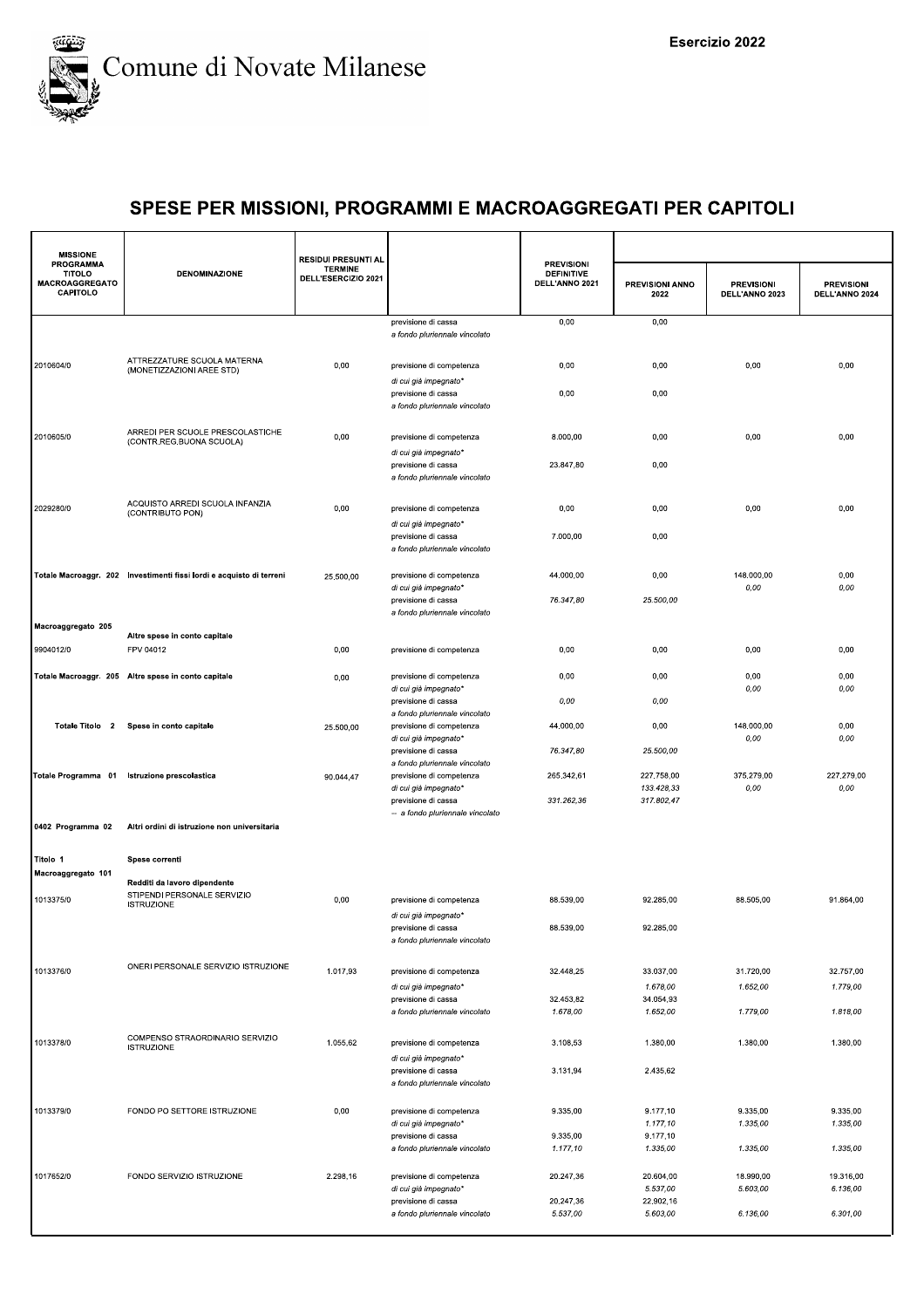

| <b>MISSIONE</b>                                          |                                                                 | <b>RESIDUI PRESUNTI AL</b>            |                                                      |                                                          |                                |                                     |                                     |
|----------------------------------------------------------|-----------------------------------------------------------------|---------------------------------------|------------------------------------------------------|----------------------------------------------------------|--------------------------------|-------------------------------------|-------------------------------------|
| PROGRAMMA<br><b>TITOLO</b><br>MACROAGGREGATO<br>CAPITOLO | <b>DENOMINAZIONE</b>                                            | <b>TERMINE</b><br>DELL'ESERCIZIO 2021 |                                                      | <b>PREVISIONI</b><br><b>DEFINITIVE</b><br>DELL'ANNO 2021 | <b>PREVISIONI ANNO</b><br>2022 | <b>PREVISIONI</b><br>DELL'ANNO 2023 | <b>PREVISIONI</b><br>DELL'ANNO 2024 |
|                                                          | Totale Macroaggr. 101 Redditi da lavoro dipendente              | 4.371,71                              | previsione di competenza<br>di cui già impegnato*    | 153.678,14                                               | 156.483,10<br>8.392,10         | 149.930,00<br>8.590,00              | 154.652,00<br>9.250,00              |
|                                                          |                                                                 |                                       | previsione di cassa                                  | 153.707,12                                               | 160.854,81                     |                                     |                                     |
|                                                          |                                                                 |                                       | a fondo pluriennale vincolato                        | 8.392,10                                                 | 8.590,00                       | 9.250,00                            | 9.454,00                            |
| Macroaggregato 102                                       | Imposte e tasse a carico dell'ente                              |                                       |                                                      |                                                          |                                |                                     |                                     |
| 1023377/0                                                | IRAP SETTORE ISTRUZIONE                                         | 384,88                                | previsione di competenza                             | 8.748,99                                                 | 10.540,00                      | 9.886,00                            | 10.362,00                           |
|                                                          |                                                                 |                                       | di cui già impegnato*<br>previsione di cassa         | 8.748.99                                                 | 617,00<br>10.924,88            | 590,00                              | 636,00                              |
|                                                          |                                                                 |                                       | a fondo pluriennale vincolato                        | 617,00                                                   | 590,00                         | 636,00                              | 649,00                              |
|                                                          | Totale Macroaggr. 102 Imposte e tasse a carico dell'ente        |                                       | previsione di competenza                             | 8.748,99                                                 | 10.540,00                      | 9.886,00                            | 10.362,00                           |
|                                                          |                                                                 | 384,88                                | di cui già impegnato*                                |                                                          | 617,00                         | 590,00                              | 636,00                              |
|                                                          |                                                                 |                                       | previsione di cassa                                  | 8.748,99                                                 | 10.924,88                      |                                     |                                     |
| Macroaggregato 103                                       |                                                                 |                                       | a fondo pluriennale vincolato                        | 617,00                                                   | 590,00                         | 636,00                              | 649,00                              |
|                                                          | Acquisto di beni e servizi                                      |                                       |                                                      |                                                          |                                |                                     |                                     |
| 1032794/0                                                | PRESTAZIONI PROFESSIONALI E<br>SPECIALISTICHE SCUOLE MATERNE    | 0,00                                  | previsione di competenza                             | 0,00                                                     | 0,00                           | 0,00                                | 0,00                                |
|                                                          | (CONTR. AMM.NI CENTRALI)                                        |                                       | di cui già impegnato*                                |                                                          |                                |                                     |                                     |
|                                                          |                                                                 |                                       | previsione di cassa                                  | 0,00                                                     | 0,00                           |                                     |                                     |
|                                                          |                                                                 |                                       | a fondo pluriennale vincolato                        |                                                          |                                |                                     |                                     |
| 1032967/0                                                | UTENZE E CANONI SCUOLA PRIMARIA                                 | 40.826,87                             | previsione di competenza                             | 40.049,79                                                | 75.273,00                      | 74.706,00                           | 62.706,00                           |
|                                                          |                                                                 |                                       | di cui già impegnato*                                |                                                          | 63.272,26                      |                                     |                                     |
|                                                          |                                                                 |                                       | previsione di cassa<br>a fondo pluriennale vincolato | 60.503,14                                                | 116.099,87                     |                                     |                                     |
|                                                          |                                                                 |                                       |                                                      |                                                          |                                |                                     |                                     |
| 1032968/0                                                | RISCALDAMENTO SCUOLE ELEMENTARI                                 | 20.745,37                             | previsione di competenza                             | 30.234,01                                                | 0,00                           | 0,00                                | 0,00                                |
|                                                          |                                                                 |                                       | di cui già impegnato*<br>previsione di cassa         | 50.374,50                                                | 20.745,37                      |                                     |                                     |
|                                                          |                                                                 |                                       | a fondo pluriennale vincolato                        |                                                          |                                |                                     |                                     |
|                                                          |                                                                 |                                       |                                                      |                                                          |                                |                                     |                                     |
| 1032969/0                                                | UTENZE SCUOLE ELEMENTARI                                        | 31.994,13                             | previsione di competenza<br>di cui già impegnato*    | 49.670,53                                                | 49.000,00<br>21.550,00         | 49.000,00                           | 49.000,00                           |
|                                                          |                                                                 |                                       | previsione di cassa                                  | 60.743,85                                                | 80.994,13                      |                                     |                                     |
|                                                          |                                                                 |                                       | a fondo pluriennale vincolato                        |                                                          |                                |                                     |                                     |
| 1032970/0                                                | ACQUISTO DI BENI SCUOLE ELEMENTARI                              | 0,00                                  | previsione di competenza                             | 0,00                                                     | 1.500,00                       | 1.500,00                            | 1.500,00                            |
|                                                          |                                                                 |                                       | di cui già impegnato*                                |                                                          |                                |                                     |                                     |
|                                                          |                                                                 |                                       | previsione di cassa<br>a fondo pluriennale vincolato | 700,00                                                   | 1.500,00                       |                                     |                                     |
|                                                          |                                                                 |                                       |                                                      |                                                          |                                |                                     |                                     |
| 1032971/0                                                | PRESTAZIONI PROFESSIONALI E<br>SPECIALISTICHE SCUOLE ELEMENTARI | 0,00                                  | previsione di competenza                             | 0,00                                                     | 0,00                           | 0,00                                | 0,00                                |
|                                                          | (CONTR. AMM.NI CENTRALI)                                        |                                       | di cui già impegnato*                                |                                                          |                                |                                     |                                     |
|                                                          |                                                                 |                                       | previsione di cassa                                  | 0,00                                                     | 0,00                           |                                     |                                     |
|                                                          |                                                                 |                                       | a fondo pluriennale vincolato                        |                                                          |                                |                                     |                                     |
|                                                          | MANUTENZIONE ORDINARIA SCUOLE                                   |                                       |                                                      |                                                          |                                |                                     |                                     |
| 1032973/0                                                | ELEMENTARI (OO.UU.)                                             | 12.800,00                             | previsione di competenza<br>di cui già impegnato*    | 26.000,00                                                | 26.000,00                      | 26.000,00                           | 26.000,00                           |
|                                                          |                                                                 |                                       | previsione di cassa                                  | 28.800,00                                                | 38.800,00                      |                                     |                                     |
|                                                          |                                                                 |                                       | a fondo pluriennale vincolato                        |                                                          |                                |                                     |                                     |
|                                                          | MANUTENZIONE ORDINARIA SCUOLE                                   |                                       |                                                      |                                                          |                                |                                     |                                     |
| 1032976/0                                                | <b>ELEMENTARI</b>                                               | 5.284,28                              | previsione di competenza<br>di cui già impegnato*    | 5.000,00                                                 | 8.000,00                       | 8.000,00                            | 8.000.00                            |
|                                                          |                                                                 |                                       | previsione di cassa                                  | 14.477,94                                                | 13.284,28                      |                                     |                                     |
|                                                          |                                                                 |                                       | a fondo pluriennale vincolato                        |                                                          |                                |                                     |                                     |
| 1033175/0                                                | UTENZE E CANONI SCUOLA MEDIA                                    | 49.931,44                             | previsione di competenza                             | 34.117,00                                                | 64.606,00                      | 64.061,00                           | 64.061,00                           |
|                                                          |                                                                 |                                       | di cui già impegnato*                                |                                                          | 64.605,90                      |                                     |                                     |
|                                                          |                                                                 |                                       | previsione di cassa<br>a fondo pluriennale vincolato | 54.913,10                                                | 114.537,44                     |                                     |                                     |
|                                                          |                                                                 |                                       |                                                      |                                                          |                                |                                     |                                     |
| 1033176/0                                                | SPESE DI GESTIONE ISTRUZIONE PRIMARIA<br>E SECONDARIA           | 0,00                                  | previsione di competenza                             | 500,00                                                   | 500,00                         | 500,00                              | 500,00                              |
|                                                          |                                                                 |                                       | di cui già impegnato*                                |                                                          |                                |                                     |                                     |
|                                                          |                                                                 |                                       | previsione di cassa<br>a fondo pluriennale vincolato | 500,00                                                   | 500,00                         |                                     |                                     |
|                                                          |                                                                 |                                       |                                                      |                                                          |                                |                                     |                                     |
| 1033177/0                                                | RISCALDAMENTO SCUOLE MEDIE                                      | 21.207,72                             | previsione di competenza                             | 15.000,00                                                | 0,00                           | 0,00                                | 0,00                                |
|                                                          |                                                                 |                                       | di cui già impegnato*<br>previsione di cassa         | 32.328,07                                                | 21.207,72                      |                                     |                                     |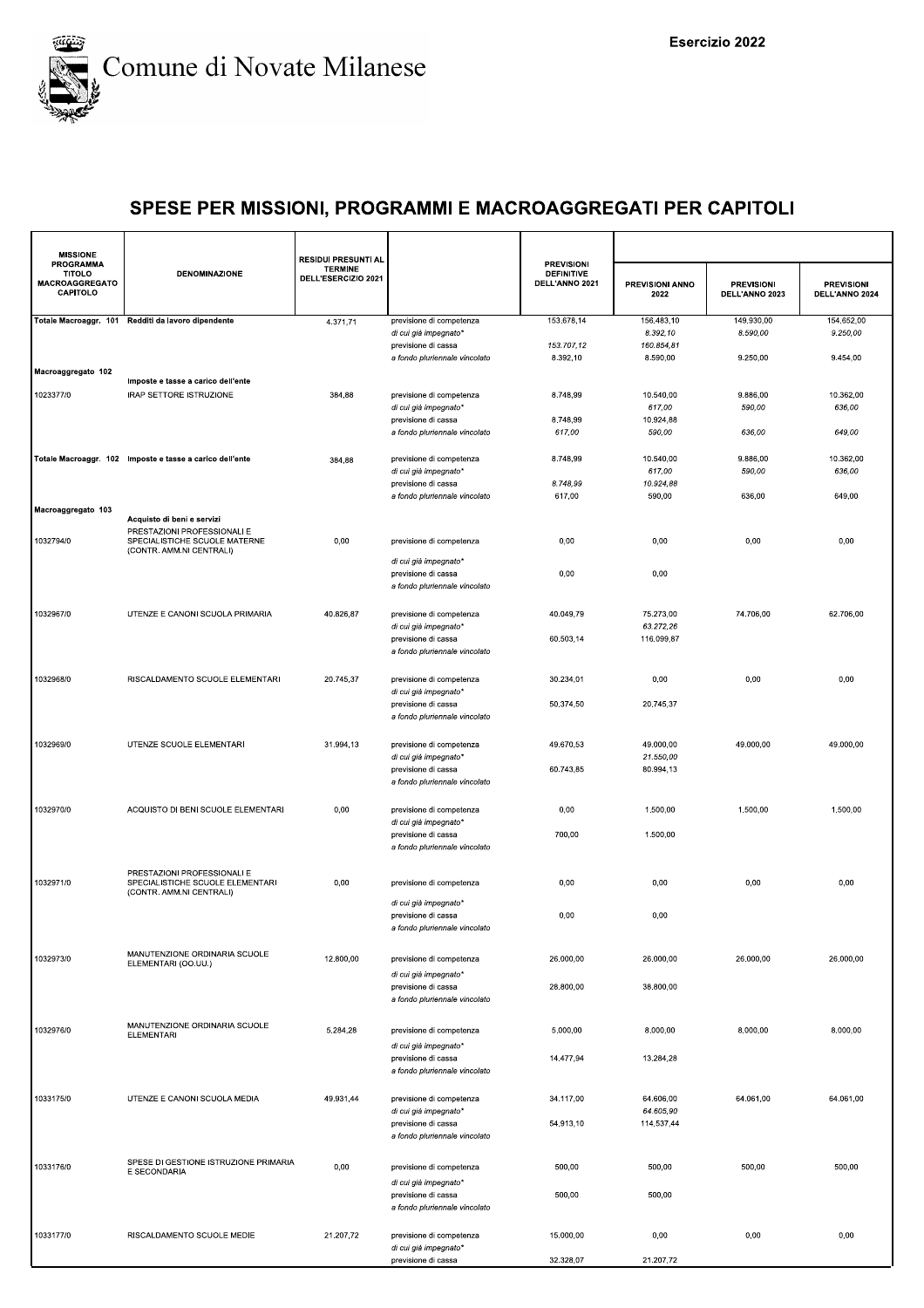

| <b>MISSIONE</b><br>PROGRAMMA                 |                                                          | <b>RESIDUI PRESUNTI AL</b>            |                                                                               |                                                          |                                |                                     |                                     |
|----------------------------------------------|----------------------------------------------------------|---------------------------------------|-------------------------------------------------------------------------------|----------------------------------------------------------|--------------------------------|-------------------------------------|-------------------------------------|
| <b>TITOLO</b><br>MACROAGGREGATO<br>CAPITOLO  | <b>DENOMINAZIONE</b>                                     | <b>TERMINE</b><br>DELL'ESERCIZIO 2021 |                                                                               | <b>PREVISIONI</b><br><b>DEFINITIVE</b><br>DELL'ANNO 2021 | <b>PREVISIONI ANNO</b><br>2022 | <b>PREVISIONI</b><br>DELL'ANNO 2023 | <b>PREVISIONI</b><br>DELL'ANNO 2024 |
|                                              |                                                          |                                       | a fondo pluriennale vincolato                                                 |                                                          |                                |                                     |                                     |
| 1033178/0                                    | UTENZE SCUOLE MEDIE                                      | 7.474,69                              | previsione di competenza<br>di cui già impegnato*                             | 15.204,53                                                | 15.000,00<br>7.458,00          | 15.000,00                           | 15.000,00                           |
|                                              |                                                          |                                       | previsione di cassa<br>a fondo pluriennale vincolato                          | 22.787,31                                                | 22.474,69                      |                                     |                                     |
| 1033179/0                                    | MANUTENZIONE ORDINARIA SCUOLA<br>MEDIA                   | 3.357,74                              | previsione di competenza                                                      | 5.000,00                                                 | 8.000,00                       | 8.000,00                            | 8.000,00                            |
|                                              |                                                          |                                       | di cui già impegnato*<br>previsione di cassa<br>a fondo pluriennale vincolato | 6.922,56                                                 | 11.357,74                      |                                     |                                     |
| 1033180/0                                    | ACQUISTO DI BENI SCUOLE MEDIE                            | 0,00                                  | previsione di competenza                                                      | 0,00                                                     | 1.000,00                       | 1.000,00                            | 1.000,00                            |
|                                              |                                                          |                                       | di cui già impegnato*<br>previsione di cassa<br>a fondo pluriennale vincolato | 400,00                                                   | 1.000,00                       |                                     |                                     |
|                                              | MANUTENZIONE ORDINARIA SCUOLA                            |                                       |                                                                               |                                                          |                                |                                     |                                     |
| 1033181/0                                    | MEDIA (OO.UU.)                                           | 14.186,00                             | previsione di competenza<br>di cui già impegnato*                             | 26.000,00                                                | 26.000,00                      | 26.000,00                           | 26.000,00                           |
|                                              |                                                          |                                       | previsione di cassa<br>a fondo pluriennale vincolato                          | 30.186,00                                                | 40.186,00                      |                                     |                                     |
| 1033400/0                                    | FORNITURA LIBRI DI TESTO E MATERIALE<br><b>DIDATTICO</b> | 31,46                                 | previsione di competenza                                                      | 34.000,00                                                | 34.000,00                      | 34.000,00                           | 34.000,00                           |
|                                              |                                                          |                                       | di cui già impegnato*<br>previsione di cassa<br>a fondo pluriennale vincolato | 59.476,21                                                | 34.031,46                      |                                     |                                     |
|                                              | Totale Macroaggr. 103 Acquisto di beni e servizi         | 207.839,70                            | previsione di competenza                                                      | 280.775,86                                               | 308.879,00                     | 307.767,00                          | 295.767,00                          |
|                                              |                                                          |                                       | di cui già impegnato*<br>previsione di cassa<br>a fondo pluriennale vincolato | 423.112,68                                               | 156.886,16<br>516.718,70       | 0,00                                | 0,00                                |
| Macroaggregato 104                           | Trasferimenti correnti                                   |                                       |                                                                               |                                                          |                                |                                     |                                     |
| 1042972/0                                    | RIMBORSO UTENZE TELEFONICHE SCUOLE<br><b>ELEMENTARI</b>  | 0,00                                  | previsione di competenza<br>di cui già impegnato*                             | 5.000,00                                                 | 5.000,00                       | 5.000,00                            | 5.000,00                            |
|                                              |                                                          |                                       | previsione di cassa<br>a fondo pluriennale vincolato                          | 5.000,00                                                 | 5.000,00                       |                                     |                                     |
| 1043032/0                                    | DIRITTO ALLO STUDIO SCUOLE<br><b>ELEMENTARI</b>          | 4.465,75                              | previsione di competenza                                                      | 16.813,00                                                | 16.813,00                      | 16.813,00                           | 16.813,00                           |
|                                              |                                                          |                                       | di cui già impegnato*<br>previsione di cassa                                  | 16.813,00                                                | 9.265,38<br>21.278,75          |                                     |                                     |
|                                              |                                                          |                                       | a fondo pluriennale vincolato                                                 |                                                          |                                |                                     |                                     |
| 1043263/0                                    | DIRITTO ALLO STUDIO SCUOLA MEDIA                         | 8.398,81                              | previsione di competenza                                                      | 31.815,00                                                | 31.815,00                      | 31.815.00                           | 31.815,00                           |
|                                              |                                                          |                                       | di cui già impegnato*<br>previsione di cassa                                  | 31.815,00                                                | 18.962.95<br>40.213,81         |                                     |                                     |
|                                              |                                                          |                                       | a fondo pluriennale vincolato                                                 |                                                          |                                |                                     |                                     |
| 1043401/0                                    | RIMBORSO LIBRI DI TESTO PER RESIDENTI                    | 1.922,22                              | previsione di competenza<br>di cui già impegnato*                             | 2.500,00                                                 | 2.500,00                       | 2.500,00                            | 2.500,00                            |
|                                              |                                                          |                                       | previsione di cassa<br>a fondo pluriennale vincolato                          | 4.000,00                                                 | 4.422,22                       |                                     |                                     |
| 1044177/0                                    | ALTRI TRASFERIMENTI A FAMIGLIE (CONTR.<br>REGIONALE)     | 2.500,00                              | previsione di competenza                                                      | 5.000,00                                                 | 5.000,00                       | 5.000,00                            | 5.000,00                            |
|                                              |                                                          |                                       | di cui già impegnato*<br>previsione di cassa                                  | 7.500,00                                                 | 2.500,00<br>7.500,00           |                                     |                                     |
|                                              |                                                          |                                       | a fondo pluriennale vincolato                                                 |                                                          |                                |                                     |                                     |
| Totale Macroaggr. 104 Trasferimenti correnti |                                                          | 17.286,78                             | previsione di competenza<br>di cui già impegnato*                             | 61.128,00                                                | 61.128,00<br>30.728,33         | 61.128,00<br>0,00                   | 61.128,00<br>0,00                   |
|                                              |                                                          |                                       | previsione di cassa<br>a fondo pluriennale vincolato                          | 65.128,00                                                | 78.414,78                      |                                     |                                     |
| Macroaggregato 110                           |                                                          |                                       |                                                                               |                                                          |                                |                                     |                                     |
| 9904021/0                                    | Altre spese correnti<br>FPV 04021                        | 0,00                                  | previsione di competenza                                                      | 9.009,10                                                 | 9.180,00                       | 9.886,00                            | 10.103,00                           |
| Totale Macroaggr. 110 Altre spese correnti   |                                                          | 0,00                                  | previsione di competenza                                                      | 9.009,10                                                 | 9.180,00                       | 9.886,00                            | 10.103,00                           |
|                                              |                                                          |                                       | di cui già impegnato*<br>previsione di cassa                                  | 0,00                                                     | 0,00                           | 0,00                                | 0,00                                |
|                                              |                                                          |                                       | a fondo pluriennale vincolato                                                 |                                                          |                                |                                     |                                     |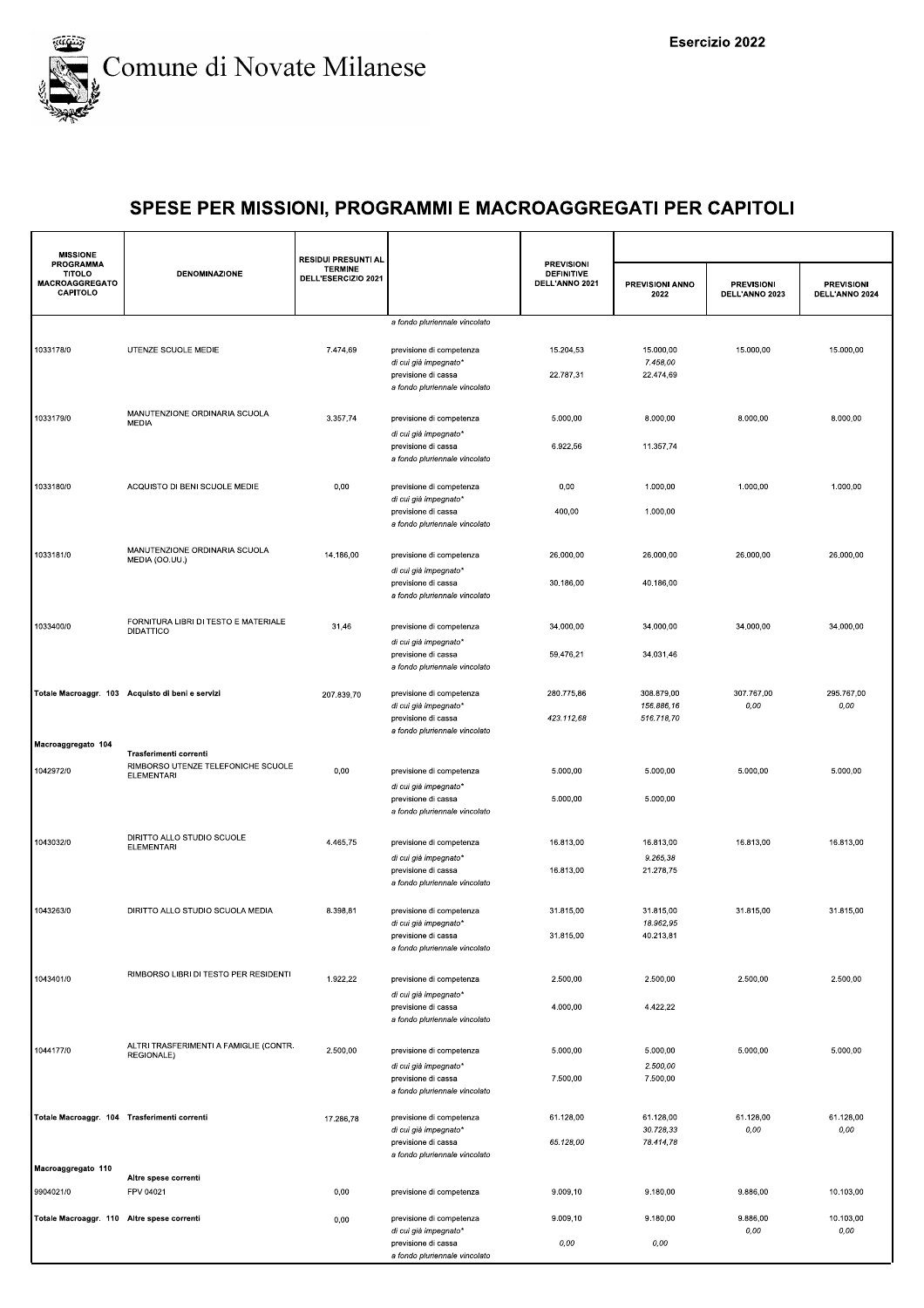

| <b>PROGRAMMA</b><br><b>TITOLO</b> | <b>DENOMINAZIONE</b>                                                      | <b>RESIDUI PRESUNTI AL</b><br><b>TERMINE</b><br>DELL'ESERCIZIO 2021 |                                                                               | <b>PREVISIONI</b><br><b>DEFINITIVE</b> |                          |                                     |                                     |
|-----------------------------------|---------------------------------------------------------------------------|---------------------------------------------------------------------|-------------------------------------------------------------------------------|----------------------------------------|--------------------------|-------------------------------------|-------------------------------------|
| MACROAGGREGATO<br>CAPITOLO        |                                                                           |                                                                     |                                                                               | DELL'ANNO 2021                         | PREVISIONI ANNO<br>2022  | <b>PREVISIONI</b><br>DELL'ANNO 2023 | <b>PREVISIONI</b><br>DELL'ANNO 2024 |
| Totale Titolo 1                   | Spese correnti                                                            | 229.883,07                                                          | previsione di competenza<br>di cui già impegnato*                             | 513.340,09                             | 546.210,10<br>196.623,59 | 538.597,00<br>9.180,00              | 532.012,00<br>9.886,00              |
|                                   |                                                                           |                                                                     | previsione di cassa                                                           | 650.696,79                             | 766.913,17               |                                     |                                     |
|                                   |                                                                           |                                                                     | a fondo pluriennale vincolato                                                 | 9.009,10                               | 9.180,00                 | 9.886,00                            | 10.103,00                           |
| Titolo 2<br>Macroaggregato 202    | Spese in conto capitale<br>Investimenti fissi lordi e acquisto di terreni |                                                                     |                                                                               |                                        |                          |                                     |                                     |
| 2010024/0                         | ACQUISTO BENI MATERIALI PRIMARIA<br>(MONETIZZ. AREE STANDARD)             | 0,00                                                                | previsione di competenza<br>di cui già impegnato*                             | 0,00                                   | 0,00                     | 0,00                                | 0,00                                |
|                                   |                                                                           |                                                                     | previsione di cassa<br>a fondo pluriennale vincolato                          | 0,00                                   | 0,00                     |                                     |                                     |
| 2010296/0                         | MANUTENZIONE STRAORDINARIA SCUOLE<br>MEDIE (OPERE SCOMPUTO)               | 0,00                                                                | previsione di competenza                                                      | 0,00                                   | 0,00                     | 0,00                                | 0,00                                |
|                                   |                                                                           |                                                                     | di cui già impegnato*<br>previsione di cassa<br>a fondo pluriennale vincolato | 0,00                                   | 0,00                     |                                     |                                     |
| 2010297/0                         | MANUTENZIONE STRAORDINARIA SCUOLE<br>PRIMARIE (OPERE SCOMPUTO OO.UU.)     | 0,00                                                                | previsione di competenza                                                      | 0,00                                   | 0,00                     | 0,00                                | 0,00                                |
|                                   |                                                                           |                                                                     | di cui già impegnato*<br>previsione di cassa<br>a fondo pluriennale vincolato | 0,00                                   | 0,00                     |                                     |                                     |
| 2010333/0                         | MANUTENZIONE STRAORDINARIA SCUOLE<br>PRIMARIE (MONET.AREE STD)            | 0,00                                                                | previsione di competenza                                                      | 45.594,00                              | 0,00                     | 0,00                                | 0,00                                |
|                                   |                                                                           |                                                                     | di cui già impegnato*<br>previsione di cassa<br>a fondo pluriennale vincolato | 45.594,00                              | 0,00                     |                                     |                                     |
| 2010334/0                         | MANUTENZIONE STRAORDINARIA SCUOLE<br>PRIMARIE (OO.UU.)                    | 0,00                                                                | previsione di competenza<br>di cui già impegnato*                             | 0,00                                   | 0,00                     | 200.000,00                          | 0,00                                |
|                                   |                                                                           |                                                                     | previsione di cassa<br>a fondo pluriennale vincolato                          | 0,00                                   | 0,00                     |                                     |                                     |
| 2010335/0                         | MANUTENZIONE STRAORDINARIA SCUOLE<br>MEDIE                                | 0,00                                                                | previsione di competenza<br>di cui già impegnato*                             | 0,00                                   | 0,00                     | 0,00                                | 0,00                                |
|                                   |                                                                           |                                                                     | previsione di cassa<br>a fondo pluriennale vincolato                          | 2.928,00                               | 0,00                     |                                     |                                     |
| 2010336/0                         | MANUTENZIONE STRAORDINARIA SCUOLE<br>MEDIE (MONET.AREE STD)               | 0,00                                                                | previsione di competenza<br>di cui già impegnato*                             | 18.000,00                              | 0,00                     | 0,00                                | 0,00                                |
|                                   |                                                                           |                                                                     | previsione di cassa<br>a fondo pluriennale vincolato                          | 18.000,00                              | 0,00                     |                                     |                                     |
| 2010341/0                         | MANUTENZIONE STRAORDINARIA SCUOLE<br>ELEMENTARI (AA)                      | 189,33                                                              | previsione di competenza<br>di cui già impegnato*                             | 9.500,00                               | 0,00                     | 0,00                                | 0,00                                |
|                                   |                                                                           |                                                                     | previsione di cassa<br>a fondo pluriennale vincolato                          | 9.689,33                               | 189,33                   |                                     |                                     |
| 2010342/0                         | MANUTENZIONE STRAORDINARIA SCUOLE<br>MEDIE (AA)                           | 1.988,15                                                            | previsione di competenza                                                      | 0,00                                   | 0,00                     | 0,00                                | 0,00                                |
|                                   |                                                                           |                                                                     | di cui già impegnato*<br>previsione di cassa<br>a fondo pluriennale vincolato | 1.988,15                               | 1.988,15                 |                                     |                                     |
| 2010362/0                         | MANUTENZIONE STRAORDINARIA SCUOLE<br>ELEMENTARI (ALIEN.FINANZIARIE)       | 0,00                                                                | previsione di competenza                                                      | 0,00                                   | 0,00                     | 0,00                                | 0,00                                |
|                                   |                                                                           |                                                                     | di cui già impegnato*<br>previsione di cassa<br>a fondo pluriennale vincolato | 0,00                                   | 0,00                     |                                     |                                     |
| 2010363/0                         | MANUTENZIONE STRAORDINARIA SCUOLE<br>MEDIE (ALIEN.FINANZIARIE)            | 0,00                                                                | previsione di competenza<br>di cui già impegnato*                             | 0,00                                   | 0,00                     | 0,00                                | 0,00                                |
|                                   |                                                                           |                                                                     | previsione di cassa<br>a fondo pluriennale vincolato                          | 0,00                                   | 0,00                     |                                     |                                     |
| 2010364/0                         | MANUTENZIONE STRAORDINARIA SCUOLE<br>MEDIE - VINCOLATO                    | 0,00                                                                | previsione di competenza<br>di cui già impegnato*                             | 94.881,56                              | 0,00                     | 0,00                                | 0,00                                |
|                                   |                                                                           |                                                                     | previsione di cassa<br>a fondo pluriennale vincolato                          | 94.881,56                              | 0,00                     |                                     |                                     |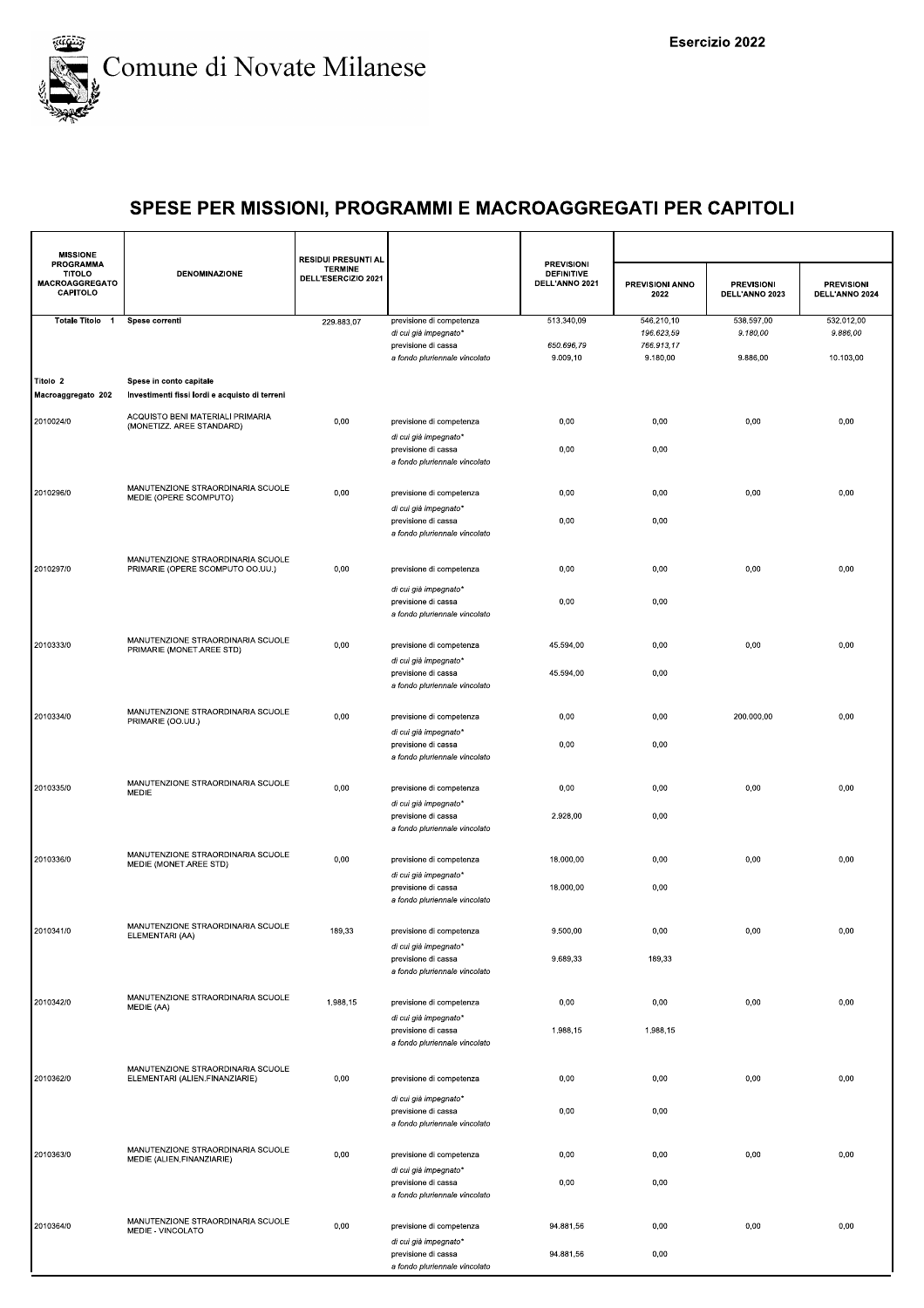

| <b>MISSIONE</b><br><b>PROGRAMMA</b>         |                                                                                            | <b>RESIDUI PRESUNTI AL</b><br><b>TERMINE</b> |                                                                               | <b>PREVISIONI</b>                   |                         |                                     |                                     |
|---------------------------------------------|--------------------------------------------------------------------------------------------|----------------------------------------------|-------------------------------------------------------------------------------|-------------------------------------|-------------------------|-------------------------------------|-------------------------------------|
| <b>TITOLO</b><br>MACROAGGREGATO<br>CAPITOLO | <b>DENOMINAZIONE</b>                                                                       | DELL'ESERCIZIO 2021                          |                                                                               | <b>DEFINITIVE</b><br>DELL'ANNO 2021 | PREVISIONI ANNO<br>2022 | <b>PREVISIONI</b><br>DELL'ANNO 2023 | <b>PREVISIONI</b><br>DELL'ANNO 2024 |
| 2010378/0                                   | MANUTENZIONE STRAORDINARIA SCUOLE<br>MEDIE (CONTR. IMU/TASI)                               | 0,00                                         | previsione di competenza<br>di cui già impegnato*                             | 0,00                                | 0,00                    | 0,00                                | 0,00                                |
|                                             |                                                                                            |                                              | previsione di cassa<br>a fondo pluriennale vincolato                          | 0,00                                | 0,00                    |                                     |                                     |
| 2010379/0                                   | MANUTENZIONE STRAORDINARIA SCUOLE<br>MEDIE (DM 140519)                                     | 14.000,00                                    | previsione di competenza<br>di cui già impegnato*                             | 14.000,00                           | 0,00                    | 0,00                                | 0,00                                |
|                                             |                                                                                            |                                              | previsione di cassa<br>a fondo pluriennale vincolato                          | 34.950,05                           | 14.000,00               |                                     |                                     |
| 2010380/0                                   | MANUTENZIONE STRAORDINARIA SCUOLE<br>ELEMENTARI (DM140519)                                 | 19.073,40                                    | previsione di competenza<br>di cui già impegnato*                             | 19.073,40                           | 0,00                    | 0,00                                | 0,00                                |
|                                             |                                                                                            |                                              | previsione di cassa<br>a fondo pluriennale vincolato                          | 19.073,40                           | 19.073,40               |                                     |                                     |
| 2010381/0                                   | MANUTENZIONE STRAORDINARIA SCUOLE<br>PRIMARIE (OO.UU. BARRIERE)                            | 2.903,60                                     | previsione di competenza<br>di cui già impegnato*                             | 4.000,00                            | 0,00                    | 32.000,00                           | 0,00                                |
|                                             |                                                                                            |                                              | previsione di cassa<br>a fondo pluriennale vincolato                          | 4.000,00                            | 2.903,60                |                                     |                                     |
| 2010382/0                                   | MANUTENZIONE STRAORDINARIA SCUOLE<br>SECONDARIE (MON.AREE STANDARD)                        | 0,00                                         | previsione di competenza                                                      | 0,00                                | 130.000,00              | 0,00                                | 0,00                                |
|                                             |                                                                                            |                                              | di cui già impegnato*<br>previsione di cassa<br>a fondo pluriennale vincolato | 0,00                                | 130.000,00              |                                     |                                     |
| 2010383/0                                   | MANUTENZIONE STRAORDINARIA SCUOLE<br>SECONDARIE (OO.UU. BARRIERE)                          | 0,00                                         | previsione di competenza                                                      | 0,00                                | 32.045,00               | 8.667,00                            | 0,00                                |
|                                             |                                                                                            |                                              | di cui già impegnato*<br>previsione di cassa<br>a fondo pluriennale vincolato | 0,00                                | 32.045,00               |                                     |                                     |
| 2010386/0                                   | MANUTENZIONE STRAORDINARIA SCUOLE<br>MEDIE - CONTRIBUTI STATALE                            | 0,00                                         | previsione di competenza<br>di cui già impegnato*                             | 0,00                                | 0,00                    | 0,00                                | 130.000,00                          |
|                                             |                                                                                            |                                              | previsione di cassa<br>a fondo pluriennale vincolato                          | 0,00                                | 0,00                    |                                     |                                     |
| 2029269/0                                   | MANUTENZIONE STRAORDINARIA SCUOLE<br>ELEMENTARI ADEG. NORMATIVA (OO.UU<br><b>BARRIERE)</b> | 0,00                                         | previsione di competenza                                                      | 0,00                                | 0,00                    | 0,00                                | 0,00                                |
|                                             |                                                                                            |                                              | di cui già impegnato*<br>previsione di cassa<br>a fondo pluriennale vincolato | 0,00                                | 0,00                    |                                     |                                     |
| 2029281/0                                   | ACQUISTO ARREDI SCUOLA PRIMARIA<br>(CONTRIBUTO PON)                                        | 0,00                                         | previsione di competenza<br>di cui già impegnato*                             | 0,00                                | 0,00                    | 0,00                                | 0,00                                |
|                                             |                                                                                            |                                              | previsione di cassa<br>a fondo pluriennale vincolato                          | 7.500,00                            | 0,00                    |                                     |                                     |
| 2029282/0                                   | ACQUISTO ARREDI (CONTRIBUTO PON)                                                           | 0,00                                         | previsione di competenza<br>di cui già impegnato*                             | 0,00                                | 0,00                    | 0,00                                | 0,00                                |
|                                             |                                                                                            |                                              | previsione di cassa<br>a fondo pluriennale vincolato                          | 7.452,68                            | 0,00                    |                                     |                                     |
| 2029283/0                                   | ARREDI SCUOLE PRIMARIE - AA VINCOLATO<br>COVID                                             | 8.498,52                                     | previsione di competenza<br>di cui già impegnato*                             | 8.500,00                            | 0,00                    | 0,00                                | 0,00                                |
|                                             |                                                                                            |                                              | previsione di cassa<br>a fondo pluriennale vincolato                          | 8.500,00                            | 8.498,52                |                                     |                                     |
| 2029284/0                                   | ARREDI SCUOLE PRIMARIE - AA DESTINATO                                                      | 4.203,47                                     | previsione di competenza<br>di cui già impegnato*                             | 8.000,00                            | 0,00                    | 0,00                                | 0,00                                |
|                                             |                                                                                            |                                              | previsione di cassa<br>a fondo pluriennale vincolato                          | 8.000,00                            | 4.203,47                |                                     |                                     |
| 2029285/0                                   | ARREDI SCUOLE SECONDARIE -<br><b>DESTINATO</b>                                             | 2.006,01                                     | previsione di competenza<br>di cui già impegnato*                             | 3.000,00<br>3.000,00                | 0,00<br>2.006,01        | 0,00                                | 0,00                                |
|                                             |                                                                                            |                                              | previsione di cassa<br>a fondo pluriennale vincolato                          |                                     |                         |                                     |                                     |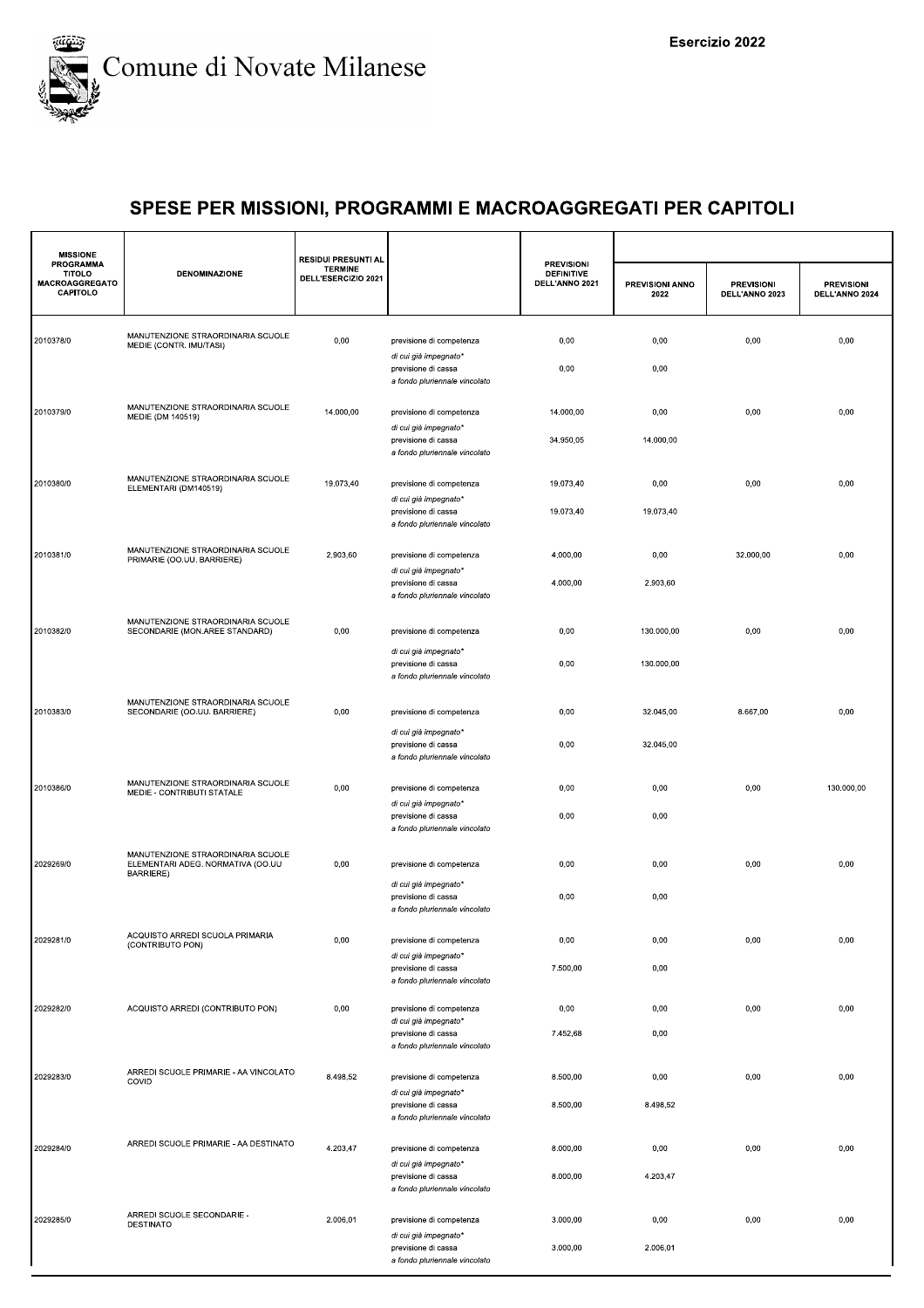

| <b>MISSIONE</b>                                                        |                                                                      | <b>RESIDUI PRESUNTI AL</b>            |                                                                                                                                  |                                                          |                                                      |                                     |                                     |  |
|------------------------------------------------------------------------|----------------------------------------------------------------------|---------------------------------------|----------------------------------------------------------------------------------------------------------------------------------|----------------------------------------------------------|------------------------------------------------------|-------------------------------------|-------------------------------------|--|
| <b>PROGRAMMA</b><br><b>TITOLO</b><br><b>MACROAGGREGATO</b><br>CAPITOLO | <b>DENOMINAZIONE</b>                                                 | <b>TERMINE</b><br>DELL'ESERCIZIO 2021 |                                                                                                                                  | <b>PREVISIONI</b><br><b>DEFINITIVE</b><br>DELL'ANNO 2021 | PREVISIONI ANNO<br>2022                              | <b>PREVISIONI</b><br>DELL'ANNO 2023 | <b>PREVISIONI</b><br>DELL'ANNO 2024 |  |
|                                                                        | Totale Macroaggr. 202 Investimenti fissi lordi e acquisto di terreni | 52.862,48                             | previsione di competenza<br>di cui già impegnato*<br>previsione di cassa<br>a fondo pluriennale vincolato                        | 224.548,96<br>265.557,17                                 | 162.045,00<br>214.907,48                             | 240.667.00<br>0,00                  | 130.000,00<br>0,00                  |  |
| Macroaggregato 205<br>9904022/0                                        | Altre spese in conto capitale<br>FPV 04022                           | 0,00                                  | previsione di competenza                                                                                                         | 0,00                                                     | 0,00                                                 | 0,00                                | 0,00                                |  |
|                                                                        | Totale Macroaggr. 205 Altre spese in conto capitale                  | 0,00                                  | previsione di competenza<br>di cui già impegnato*                                                                                | 0,00                                                     | 0,00                                                 | 0,00<br>0,00                        | 0,00<br>0,00                        |  |
|                                                                        |                                                                      |                                       | previsione di cassa<br>a fondo pluriennale vincolato                                                                             | 0,00                                                     | 0,00                                                 |                                     |                                     |  |
|                                                                        | Totale Titolo 2 Spese in conto capitale                              | 52.862,48                             | previsione di competenza<br>di cui già impegnato*                                                                                | 224.548,96                                               | 162.045,00                                           | 240.667,00<br>0,00                  | 130.000,00<br>0,00                  |  |
| Totale Programma 02                                                    | Altri ordini di istruzione non universitaria                         | 282.745,55                            | previsione di cassa<br>a fondo pluriennale vincolato<br>previsione di competenza<br>di cui già impegnato*<br>previsione di cassa | 265.557,17<br>737.889,05<br>916.253,96                   | 214.907,48<br>708.255,10<br>196.623,59<br>981.820,65 | 779.264,00<br>9.180,00              | 662.012,00<br>9.886,00              |  |
| 0406 Programma 06                                                      | Servizi ausiliari all'istruzione                                     |                                       | -- a fondo pluriennale vincolato                                                                                                 | 9.009.10                                                 | 9.180.00                                             | 9.886,00                            | 10.103,00                           |  |
| Titolo 1                                                               | Spese correnti                                                       |                                       |                                                                                                                                  |                                                          |                                                      |                                     |                                     |  |
| Macroaggregato 103<br>1033044/0                                        | Acquisto di beni e servizi<br>SERVIZIO DI ASSISTENZA AD PERSONAM     | 57.713.04                             | previsione di competenza<br>di cui già impegnato*<br>previsione di cassa<br>a fondo pluriennale vincolato                        | 142.628,36<br>193.603,14                                 | 160.000,00<br>91.621,53<br>217.713,04                | 171.000,00                          | 171.000,00                          |  |
| 1033050/0                                                              | SPESE PER SERVIZIO AES                                               | 46.833,32                             | previsione di competenza                                                                                                         | 140.500,00                                               | 153.122,00                                           | 140.500,00                          | 140.500,00                          |  |
|                                                                        |                                                                      |                                       | di cui già impegnato*<br>previsione di cassa<br>a fondo pluriennale vincolato                                                    | 140.500,00                                               | 199.955,32                                           |                                     |                                     |  |
| 1033357/0                                                              | SPESE FORMAZIONE AREA SERVIZI ALLA<br>PERSONA                        | 2.240,00                              | previsione di competenza<br>di cui già impegnato*<br>previsione di cassa                                                         | 2.400,00<br>3.954,00                                     | 2.400,00<br>4.640,00                                 | 2.400,00                            | 2.400,00                            |  |
|                                                                        |                                                                      |                                       | a fondo pluriennale vincolato                                                                                                    |                                                          |                                                      |                                     |                                     |  |
| 1033366/0                                                              | INDENNITA' MISSIONE PERSONALE AREA<br>SERVIZI ALLA PERSONA           | 0,00                                  | previsione di competenza<br>di cui già impegnato*<br>previsione di cassa                                                         | 400,00<br>400,00                                         | 400,00<br>400,00                                     | 400,00                              | 400,00                              |  |
|                                                                        |                                                                      |                                       | a fondo pluriennale vincolato                                                                                                    |                                                          |                                                      |                                     |                                     |  |
| 1033382/0                                                              | MANUTENZIONE ORDINARIA LOCALI MENSE                                  | 131,18                                | previsione di competenza<br>di cui già impegnato*                                                                                | 0,00                                                     | 5.000,00                                             | 5.000,00                            | 5.000,00                            |  |
|                                                                        |                                                                      |                                       | previsione di cassa<br>a fondo pluriennale vincolato                                                                             | 380,79                                                   | 5.131,18                                             |                                     |                                     |  |
| 1033383/0                                                              | UTENZE E CANONI SERVIZI AUSILIARI<br>ALL'ISTRUZIONE                  | 3.103,94                              | previsione di competenza<br>di cui già impegnato*<br>previsione di cassa                                                         | 2.118,00<br>3.413,05                                     | 3.987,00<br>3.986,27<br>7.090,94                     | 3.949,00                            | 3.949,00                            |  |
|                                                                        |                                                                      |                                       | a fondo pluriennale vincolato                                                                                                    |                                                          |                                                      |                                     |                                     |  |
| 1033384/0                                                              | RISCALDAMENTO SERVIZIO REFEZIONE                                     | 3.108,85                              | previsione di competenza<br>di cui già impegnato*                                                                                | 10.000,00                                                | 0,00                                                 | 0,00                                | 0,00                                |  |
|                                                                        |                                                                      |                                       | previsione di cassa<br>a fondo pluriennale vincolato                                                                             | 15.439,66                                                | 3.108,85                                             |                                     |                                     |  |
| 1033385/0                                                              | MANUTENZIONE ORDINARIA LOCALI MENSE<br>SCOLASTICHE (OO.UU)           | 2.300,00                              | previsione di competenza<br>di cui già impegnato*                                                                                | 25.000,00                                                | 25.000,00                                            | 25.000,00                           | 16.000,00                           |  |
|                                                                        |                                                                      |                                       | previsione di cassa<br>a fondo pluriennale vincolato                                                                             | 25.450,00                                                | 27.300,00                                            |                                     |                                     |  |
| 1033386/0                                                              | PRESTAZIONI PROFESSIONALI<br>SPECIALISTICHE PUBBLICA ISTRUZIONE      | 12.688,00                             | previsione di competenza<br>di cui già impegnato*                                                                                | 15.000,00                                                | 0,00                                                 | 0,00                                | 0,00                                |  |
|                                                                        |                                                                      |                                       | previsione di cassa<br>a fondo pluriennale vincolato                                                                             | 15.000,00                                                | 12.688,00                                            |                                     |                                     |  |
|                                                                        |                                                                      |                                       |                                                                                                                                  |                                                          |                                                      |                                     |                                     |  |
|                                                                        |                                                                      |                                       |                                                                                                                                  |                                                          |                                                      |                                     |                                     |  |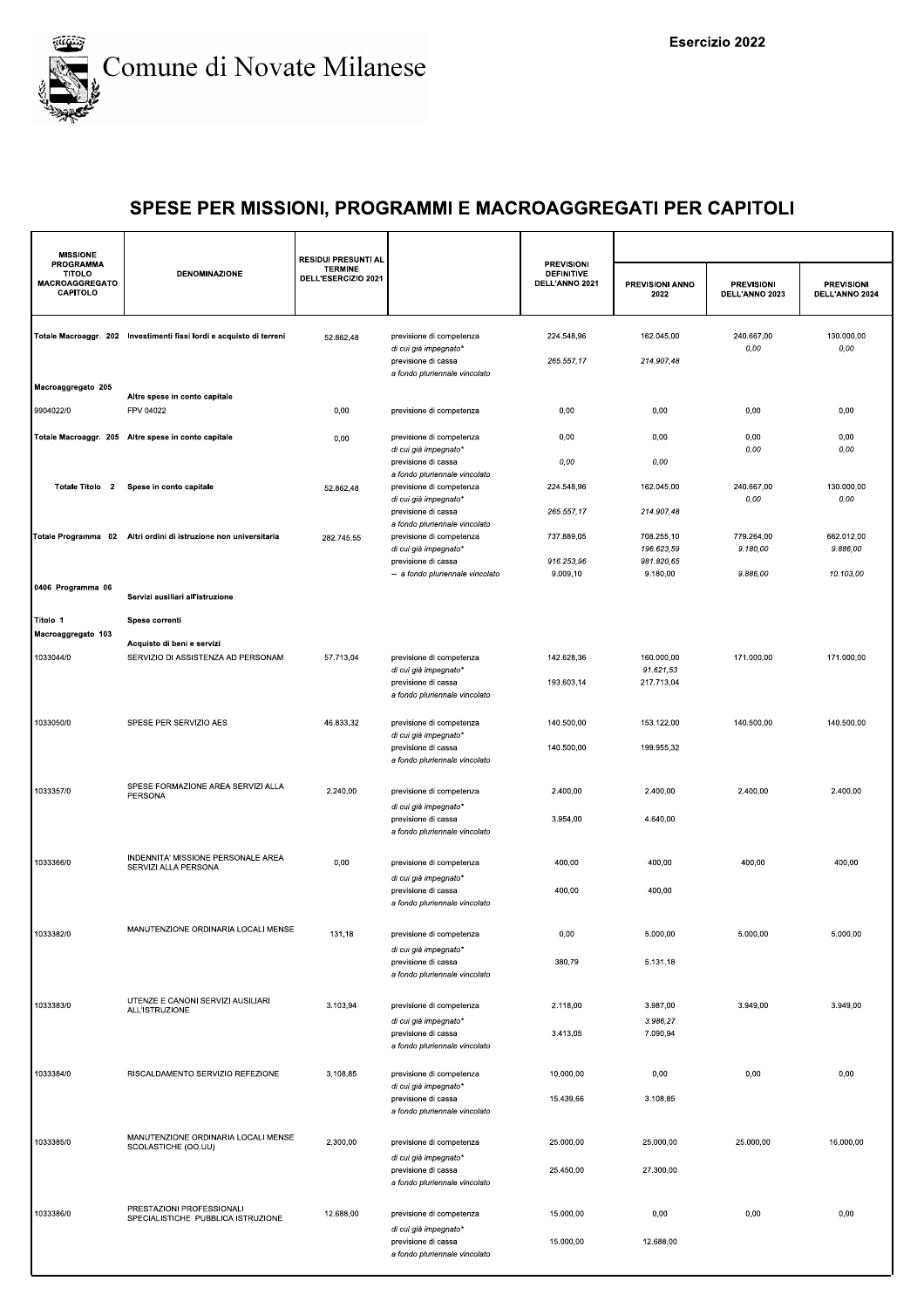

| <b>MISSIONE</b>                                                 |                                                           | <b>RESIDUI PRESUNTI AL</b>            |                                                                               |                                                          |                                          |                                     |                                     |
|-----------------------------------------------------------------|-----------------------------------------------------------|---------------------------------------|-------------------------------------------------------------------------------|----------------------------------------------------------|------------------------------------------|-------------------------------------|-------------------------------------|
| <b>PROGRAMMA</b><br><b>TITOLO</b><br>MACROAGGREGATO<br>CAPITOLO | <b>DENOMINAZIONE</b>                                      | <b>TERMINE</b><br>DELL'ESERCIZIO 2021 |                                                                               | <b>PREVISIONI</b><br><b>DEFINITIVE</b><br>DELL'ANNO 2021 | <b>PREVISIONI ANNO</b><br>2022           | <b>PREVISIONI</b><br>DELL'ANNO 2023 | <b>PREVISIONI</b><br>DELL'ANNO 2024 |
| 1033387/0                                                       | ACQUISTO SERVIZI PUBBLICA ISTRUZIONE                      | 0,00                                  | previsione di competenza                                                      | 0,00                                                     | 0,00                                     | 0,00                                | 0,00                                |
|                                                                 |                                                           |                                       | di cui già impegnato*<br>previsione di cassa<br>a fondo pluriennale vincolato | 0,00                                                     | 0,00                                     |                                     |                                     |
| 1033389/0                                                       | UTENZE SERVIZIO REFEZIONE                                 | 15.839,90                             | previsione di competenza<br>di cui già impegnato*<br>previsione di cassa      | 35.160,00<br>47.240,88                                   | 29.600,00<br>21.240,31<br>45.439,90      | 29.600,00                           | 29.600,00                           |
|                                                                 |                                                           |                                       | a fondo pluriennale vincolato                                                 |                                                          |                                          |                                     |                                     |
| 1033390/0                                                       | ACQUISTO DI BENI SERVIZIO REFEZIONE                       | 0,00                                  | previsione di competenza<br>di cui già impegnato*<br>previsione di cassa      | 1.000,00<br>1.627,95                                     | 500,00<br>500,00                         | 500,00                              | 500,00                              |
|                                                                 |                                                           |                                       | a fondo pluriennale vincolato                                                 |                                                          |                                          |                                     |                                     |
| 1033403/0                                                       | SERVIZIO REFEZIONE MENSE<br>SCOLASTICHE                   | 41.204,93                             | previsione di competenza                                                      | 120.573,30                                               | 125.000,00                               | 100.000,00                          | 100.000,00                          |
|                                                                 |                                                           |                                       | di cui già impegnato*<br>previsione di cassa<br>a fondo pluriennale vincolato | 181.187,79                                               | 47.500,00<br>166.204,93                  |                                     |                                     |
| 1033404/0                                                       | SERVIZIO REFEZIONE MENSE<br>SCOLASTICHE - AGEVOLAZIONI    | 56.316,55                             | previsione di competenza                                                      | 157.353,81                                               | 157.000,00                               | 140.000,00                          | 140.000,00                          |
|                                                                 |                                                           |                                       | di cui già impegnato*<br>previsione di cassa<br>a fondo pluriennale vincolato | 236.408,14                                               | 74.000,00<br>213.316,55                  |                                     |                                     |
| 1033454/0                                                       | SPESE PER CENTRI RICREATIVI DIURNI                        | 0,00                                  | previsione di competenza<br>di cui già impegnato*                             | 71.274,00                                                | 90.000,00                                | 90.000,00                           | 90.000,00                           |
|                                                                 |                                                           |                                       | previsione di cassa<br>a fondo pluriennale vincolato                          | 71.274,00                                                | 90.000,00                                |                                     |                                     |
| 1033460/0                                                       | GESTIONE DEL PRE-POST SCUOLA                              | 29.833,65                             | previsione di competenza<br>di cui già impegnato*                             | 29.833,65<br>33.333,65                                   | 105.000,00<br>67.958,73<br>134.833,65    | 100.000,00                          | 100.000,00                          |
|                                                                 |                                                           |                                       | previsione di cassa<br>a fondo pluriennale vincolato                          |                                                          |                                          |                                     |                                     |
| 1033465/0                                                       | SPESE PER ORIENTAMENTO SCOLASTICO                         | 0,00                                  | previsione di competenza<br>di cui già impegnato*                             | 1.664,00                                                 | 4.500,00                                 | 4.500,00                            | 4.500,00                            |
|                                                                 |                                                           |                                       | previsione di cassa<br>a fondo pluriennale vincolato                          | 1.664,00                                                 | 4.500,00                                 |                                     |                                     |
| 1033466/0                                                       | SPESE PER ORIENTAMENTO SCOLASTICO                         | 727,17                                | previsione di competenza<br>di cui già impegnato*                             | 0,00                                                     | 0,00                                     | 0,00                                | 0,00                                |
|                                                                 |                                                           |                                       | previsione di cassa<br>a fondo pluriennale vincolato                          | 727,17                                                   | 727,17                                   |                                     |                                     |
| 1037077/0                                                       | SPESE PER TRASPORTO ALUNNI DISABILI                       | 18.355,01                             | previsione di competenza<br>di cui già impegnato*                             | 24.300,00                                                | 35.000,00                                | 35.000,00                           | 35.000,00                           |
|                                                                 |                                                           |                                       | previsione di cassa<br>a fondo pluriennale vincolato                          | 30.193,04                                                | 53.355,01                                |                                     |                                     |
|                                                                 | Totale Macroaggr. 103 Acquisto di beni e servizi          | 290.395,54                            | previsione di competenza<br>di cui già impegnato*<br>previsione di cassa      | 779.205,12<br>1.001.797,26                               | 896.509,00<br>306.306,84<br>1.186.904,54 | 847.849,00<br>0,00                  | 838.849,00<br>0,00                  |
|                                                                 |                                                           |                                       | a fondo pluriennale vincolato                                                 |                                                          |                                          |                                     |                                     |
| Macroaggregato 104                                              | Trasferimenti correnti<br>STAMPATI, CANCELLERIA, PER LE   |                                       |                                                                               |                                                          |                                          |                                     |                                     |
| 1043030/0                                                       | DIREZIONI DIDATTICHE                                      | 0,00                                  | previsione di competenza<br>di cui già impegnato*                             | 2.500,00                                                 | 2.500,00                                 | 2.500,00                            | 2.500,00                            |
|                                                                 |                                                           |                                       | previsione di cassa<br>a fondo pluriennale vincolato                          | 2.500,00                                                 | 2.500,00                                 |                                     |                                     |
| 1043062/0                                                       | CONVENZIONE SCUOLE PER FUNZIONI<br><b>MISTE</b>           | 0,00                                  | previsione di competenza                                                      | 16.000,00                                                | 16.000,00<br>8.000,00                    | 16.000,00                           | 16.000,00                           |
|                                                                 |                                                           |                                       | di cui già impegnato*<br>previsione di cassa<br>a fondo pluriennale vincolato | 16.000,00                                                | 16.000,00                                |                                     |                                     |
| 1043063/0                                                       | CONTRIBUTI ISTITUZIONI SCOLASTICHE<br>(VINCOLATO - COVID) | 0,00                                  | previsione di competenza                                                      | 10.000,00                                                | 0,00                                     | 0,00                                | 0,00                                |
|                                                                 |                                                           |                                       | di cui già impegnato*<br>previsione di cassa<br>a fondo pluriennale vincolato | 10.000,00                                                | 0,00                                     |                                     |                                     |
|                                                                 |                                                           |                                       |                                                                               |                                                          |                                          |                                     |                                     |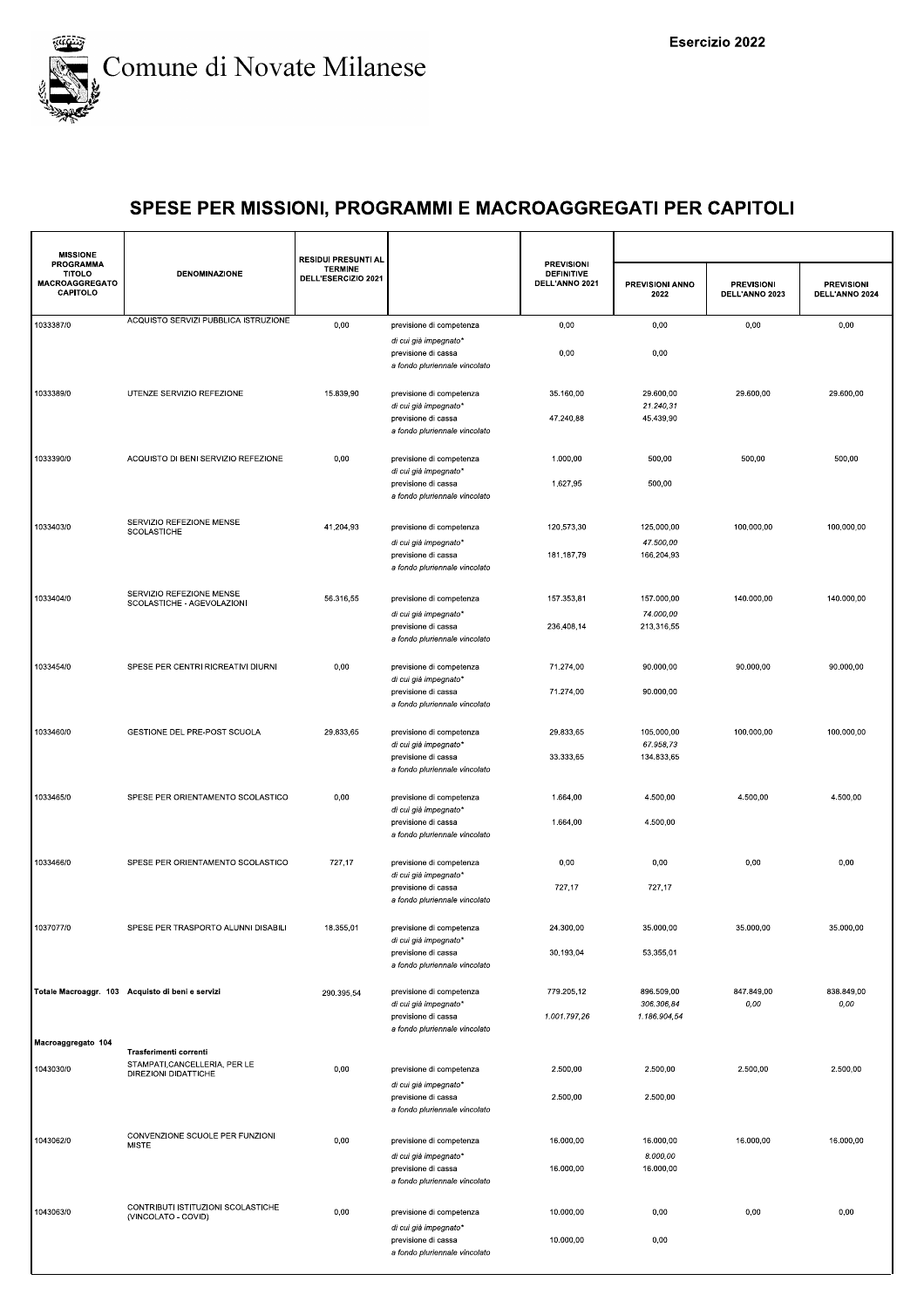

| <b>MISSIONE</b><br><b>PROGRAMMA</b>          |                                                                      | <b>RESIDUI PRESUNTI AL</b>            |                                                                                  | <b>PREVISIONI</b>                   |                                            |                                     |                                     |
|----------------------------------------------|----------------------------------------------------------------------|---------------------------------------|----------------------------------------------------------------------------------|-------------------------------------|--------------------------------------------|-------------------------------------|-------------------------------------|
| <b>TITOLO</b><br>MACROAGGREGATO<br>CAPITOLO  | <b>DENOMINAZIONE</b>                                                 | <b>TERMINE</b><br>DELL'ESERCIZIO 2021 |                                                                                  | <b>DEFINITIVE</b><br>DELL'ANNO 2021 | PREVISIONI ANNO<br>2022                    | <b>PREVISIONI</b><br>DELL'ANNO 2023 | <b>PREVISIONI</b><br>DELL'ANNO 2024 |
| Totale Macroaggr. 104 Trasferimenti correnti |                                                                      | 0,00                                  | previsione di competenza                                                         | 28.500,00                           | 18.500,00                                  | 18.500,00                           | 18.500,00                           |
|                                              |                                                                      |                                       | di cui già impegnato*<br>previsione di cassa<br>a fondo pluriennale vincolato    | 28.500,00                           | 8.000,00<br>18.500,00                      | 0,00                                | 0,00                                |
| Macroaggregato 109                           | Rimborsi e poste correttive delle entrate                            |                                       |                                                                                  |                                     |                                            |                                     |                                     |
| 1093458/0                                    | RIMBORSO UTENTI CENTRI ESTIVI                                        | 0,00                                  | previsione di competenza<br>di cui già impegnato*                                | 0,00                                | 0,00                                       | 0,00                                | 0,00                                |
|                                              |                                                                      |                                       | previsione di cassa<br>a fondo pluriennale vincolato                             | 0,00                                | 0,00                                       |                                     |                                     |
| 1093459/0                                    | RIMBORSO UTENTI SERVIZI SCOLASTICI<br><b>INTEGRATIVI</b>             | 0,00                                  | previsione di competenza<br>di cui già impegnato*                                | 400,00                              | 0,00                                       | 0,00                                | 0,00                                |
|                                              |                                                                      |                                       | previsione di cassa<br>a fondo pluriennale vincolato                             | 400,00                              | 0,00                                       |                                     |                                     |
|                                              | Totale Macroaggr. 109 Rimborsi e poste correttive delle entrate      | 0,00                                  | previsione di competenza<br>di cui già impegnato*                                | 400,00                              | 0,00                                       | 0,00<br>0,00                        | 0,00<br>0,00                        |
|                                              |                                                                      |                                       | previsione di cassa<br>a fondo pluriennale vincolato                             | 400,00                              | 0,00                                       |                                     |                                     |
| Macroaggregato 110                           | Altre spese correnti                                                 |                                       |                                                                                  |                                     |                                            |                                     |                                     |
| 9904061/0                                    | FPV 04061                                                            | 0,00                                  | previsione di competenza                                                         | 0,00                                | 0,00                                       | 0,00                                | 0,00                                |
| Totale Macroaggr. 110 Altre spese correnti   |                                                                      | 0,00                                  | previsione di competenza<br>di cui già impegnato*<br>previsione di cassa         | 0,00<br>0,00                        | 0,00<br>0,00                               | 0,00<br>0,00                        | 0,00<br>0,00                        |
| Totale Titolo 1                              | Spese correnti                                                       | 290.395,54                            | a fondo pluriennale vincolato<br>previsione di competenza                        | 808.105,12                          | 915.009,00                                 | 866.349,00                          | 857.349,00                          |
|                                              |                                                                      |                                       | di cui già impegnato*<br>previsione di cassa<br>a fondo pluriennale vincolato    | 1.030.697,26                        | 314.306,84<br>1.205.404,54                 | 0,00                                | 0,00                                |
| Titolo 2                                     | Spese in conto capitale                                              |                                       |                                                                                  |                                     |                                            |                                     |                                     |
| Macroaggregato 202                           | Investimenti fissi lordi e acquisto di terreni                       |                                       |                                                                                  |                                     |                                            |                                     |                                     |
| 2029263/0                                    | ATTREZZATURE SERVIZIO REFEZIONE -<br>DESTINATO                       | 3.991,40                              | previsione di competenza<br>di cui già impegnato*                                | 4.000,00                            | 0,00                                       | 0,00                                | 0,00                                |
|                                              |                                                                      |                                       | previsione di cassa<br>a fondo pluriennale vincolato                             | 4.000,00                            | 3.991,40                                   |                                     |                                     |
|                                              | Totale Macroaggr. 202 Investimenti fissi lordi e acquisto di terreni | 3.991,40                              | previsione di competenza<br>di cui già impegnato*                                | 4.000,00                            | 0,00                                       | 0,00<br>0,00                        | 0,00<br>0,00                        |
|                                              |                                                                      |                                       | previsione di cassa<br>a fondo pluriennale vincolato                             | 4.000,00                            | 3.991,40                                   |                                     |                                     |
| Macroaggregato 205                           | Altre spese in conto capitale                                        |                                       |                                                                                  |                                     |                                            |                                     |                                     |
| 9904062/0                                    | FPV 04062                                                            | 0,00                                  | previsione di competenza                                                         | 0,00                                | 0,00                                       | 0,00                                | 0,00                                |
|                                              | Totale Macroaggr. 205 Altre spese in conto capitale                  | 0,00                                  | previsione di competenza<br>di cui già impegnato*                                | 0,00                                | 0,00                                       | 0,00<br>0,00                        | 0,00<br>0,00                        |
|                                              | Totale Titolo 2 Spese in conto capitale                              |                                       | previsione di cassa<br>a fondo pluriennale vincolato<br>previsione di competenza | 0,00<br>4.000,00                    | 0,00<br>0,00                               | 0,00                                | 0,00                                |
|                                              |                                                                      | 3.991,40                              | di cui già impegnato*<br>previsione di cassa                                     | 4.000,00                            | 3.991,40                                   | 0,00                                | 0,00                                |
|                                              | Totale Programma 06 Servizi ausiliari all'istruzione                 | 294.386,94                            | a fondo pluriennale vincolato<br>previsione di competenza                        | 812.105,12                          | 915.009,00                                 | 866.349,00                          | 857.349.00                          |
|                                              |                                                                      |                                       | di cui già impegnato*<br>previsione di cassa                                     | 1.034.697,26                        | 314.306,84<br>1.209.395,94                 | 0,00                                | 0,00                                |
|                                              |                                                                      |                                       | -- a fondo pluriennale vincolato                                                 |                                     |                                            |                                     |                                     |
|                                              | Totale MISSIONE 04 Istruzione e diritto allo studio                  | 667.176,96                            | previsione di competenza<br>di cui già impegnato*<br>previsione di cassa         | 1.815.336,78<br>2.282.213,58        | 1.851.022,10<br>644.358,76<br>2.509.019.06 | 2.020.892,00<br>9.180,00            | 1.746.640,00<br>9.886,00            |
|                                              |                                                                      |                                       | a fondo pluriennale vincolato                                                    | 9.009,10                            | 9.180,00                                   | 9.886,00                            | 10.103,00                           |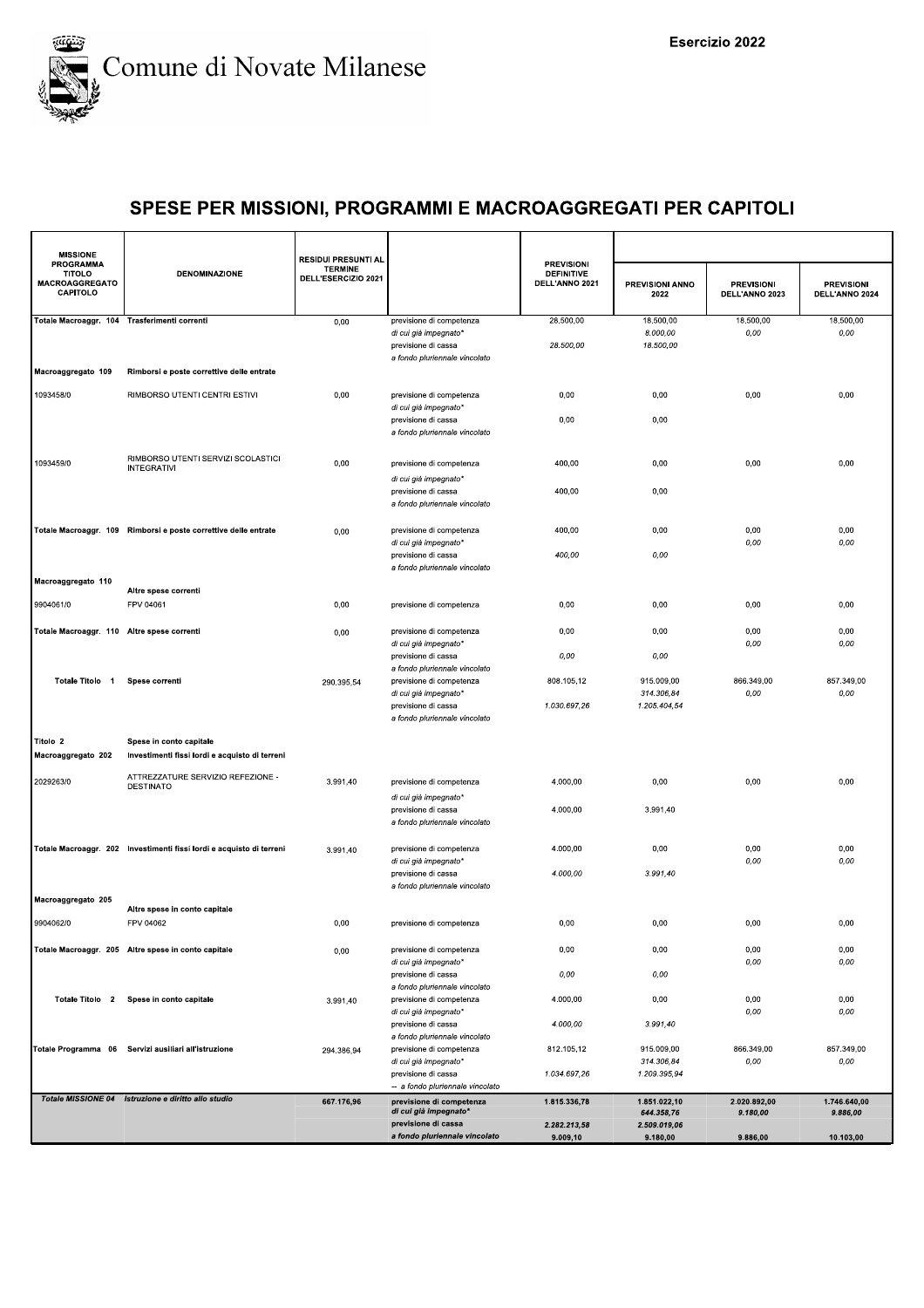

| <b>MISSIONE</b>                                                 |                                                                                 | <b>RESIDUI PRESUNTI AL</b>            |                                                                                                           |                                                          |                                       |                                     |                                     |
|-----------------------------------------------------------------|---------------------------------------------------------------------------------|---------------------------------------|-----------------------------------------------------------------------------------------------------------|----------------------------------------------------------|---------------------------------------|-------------------------------------|-------------------------------------|
| <b>PROGRAMMA</b><br><b>TITOLO</b><br>MACROAGGREGATO<br>CAPITOLO | <b>DENOMINAZIONE</b>                                                            | <b>TERMINE</b><br>DELL'ESERCIZIO 2021 |                                                                                                           | <b>PREVISIONI</b><br><b>DEFINITIVE</b><br>DELL'ANNO 2021 | <b>PREVISIONI ANNO</b><br>2022        | <b>PREVISIONI</b><br>DELL'ANNO 2023 | <b>PREVISIONI</b><br>DELL'ANNO 2024 |
| 05<br><b>MISSIONE</b>                                           | Tutela e valorizzazione dei beni e delle<br>attività culturali                  |                                       |                                                                                                           |                                                          |                                       |                                     |                                     |
| 0502 Programma 02                                               | Attività culturali e interventi diversi nel<br>settore culturale                |                                       |                                                                                                           |                                                          |                                       |                                     |                                     |
| Titolo 1<br>Macroaggregato 101                                  | Spese correnti                                                                  |                                       |                                                                                                           |                                                          |                                       |                                     |                                     |
| 1013750/0                                                       | Redditi da lavoro dipendente<br>STIPENDI PERSONALE SETTORE<br><b>BIBLIOTECA</b> | 0,00                                  | previsione di competenza<br>di cui già impegnato*                                                         | 86.118,00                                                | 93.599,00                             | 93.599,00                           | 93.599,00                           |
|                                                                 |                                                                                 |                                       | previsione di cassa<br>a fondo pluriennale vincolato                                                      | 86.118,00                                                | 93.599,00                             |                                     |                                     |
| 1013751/0                                                       | ONERI PERSONALE SETTORE BIBLIOTECA                                              | 1.671,13                              | previsione di competenza<br>di cui già impegnato*                                                         | 30.246,64                                                | 31.863,00<br>1.884,00                 | 31.764,00<br>1.782,00               | 31.934,00<br>1.951,00               |
|                                                                 |                                                                                 |                                       | previsione di cassa<br>a fondo pluriennale vincolato                                                      | 30.246,64<br>1.884,00                                    | 33.534,13<br>1.782,00                 | 1.951,00                            | 2.004,00                            |
| 1013753/0                                                       | COMPENSO STRAORDINARIO SETTORE<br><b>BIBLIOTECA</b>                             | 3.281,82                              | previsione di competenza<br>di cui già impegnato*                                                         | 9.156,77                                                 | 8.000,00                              | 8.000,00                            | 8.000,00                            |
|                                                                 |                                                                                 |                                       | previsione di cassa<br>a fondo pluriennale vincolato                                                      | 9.156,77                                                 | 11.281,82                             |                                     |                                     |
| 1017654/0                                                       | FONDO PERSONALE SETTORE BIBLIOTECA                                              | 2.744,11                              | previsione di competenza<br>di cui già impegnato*                                                         | 17.392,76                                                | 17.728,00<br>7.756,00                 | 17.458,00<br>7.486,00               | 18.169,00<br>8.197,00               |
|                                                                 |                                                                                 |                                       | previsione di cassa<br>a fondo pluriennale vincolato                                                      | 17.392,76<br>7.756,00                                    | 20.472,11<br>7.486.00                 | 8.197,00                            | 8.417,00                            |
| 1017656/0                                                       | ASSEGNI FAMILIARI SETTORE BIBLIOTECA                                            | 0,00                                  | previsione di competenza<br>di cui già impegnato*                                                         | 870,00                                                   | 1.152,00                              | 1.152,00                            | 1.152,00                            |
|                                                                 |                                                                                 |                                       | previsione di cassa<br>a fondo pluriennale vincolato                                                      | 870,00                                                   | 1.152,00                              |                                     |                                     |
|                                                                 | Totale Macroaggr. 101 Redditi da lavoro dipendente                              | 7.697,06                              | previsione di competenza<br>di cui già impegnato*<br>previsione di cassa                                  | 143.784,17<br>143.784,17                                 | 152.342,00<br>9.640,00<br>160.039,06  | 151.973,00<br>9.268,00              | 152.854,00<br>10.148,00             |
| Macroaggregato 102                                              |                                                                                 |                                       | a fondo pluriennale vincolato                                                                             | 9.640,00                                                 | 9.268,00                              | 10.148,00                           | 10.421,00                           |
| 1023752/0                                                       | Imposte e tasse a carico dell'ente<br>IRAP SETTORE BIBLIOTECA                   | 622,86                                | previsione di competenza<br>di cui già impegnato*                                                         | 9.765,60                                                 | 10.157,00<br>673,00                   | 10.121,00<br>637,00                 | 10.181,00<br>697,00                 |
|                                                                 |                                                                                 |                                       | previsione di cassa<br>a fondo pluriennale vincolato                                                      | 9.765,60<br>673,00                                       | 10.779,86<br>637,00                   | 697,00                              | 716,00                              |
|                                                                 | Totale Macroaggr. 102 Imposte e tasse a carico dell'ente                        | 622,86                                | previsione di competenza<br>di cui già impegnato*                                                         | 9.765,60                                                 | 10.157,00<br>673,00                   | 10.121,00<br>637,00                 | 10.181,00<br>697,00                 |
| Macroaggregato 103                                              |                                                                                 |                                       | previsione di cassa<br>a fondo pluriennale vincolato                                                      | 9.765.60<br>673,00                                       | 10.779,86<br>637,00                   | 697,00                              | 716,00                              |
|                                                                 | Acquisto di beni e servizi                                                      |                                       |                                                                                                           |                                                          |                                       |                                     |                                     |
| 1031339/0                                                       | LOCAZIONE BENI IMMOBILI                                                         | 0,00                                  | previsione di competenza<br>di cui già impegnato*<br>previsione di cassa                                  | 8.656,63<br>8.656,63                                     | 8.800,00<br>8.656,63<br>8.800,00      | 8.800,00<br>8.656.63                | 8.800,00                            |
| 1033760/0                                                       | ACQUISTO DI BENI SERVIZI BIBLIOTECA                                             | 137,54                                | a fondo pluriennale vincolato<br>previsione di competenza                                                 | 500,00                                                   | 250,00                                | 250,00                              | 250,00                              |
|                                                                 |                                                                                 |                                       | di cui già impegnato*<br>previsione di cassa                                                              | 500,00                                                   | 387,54                                |                                     |                                     |
|                                                                 |                                                                                 |                                       | a fondo pluriennale vincolato                                                                             |                                                          |                                       |                                     |                                     |
| 1033761/0                                                       | ACQUISTO DI SERVIZI BIBLIOTECA                                                  | 80.158,98                             | previsione di competenza<br>di cui già impegnato*<br>previsione di cassa<br>a fondo pluriennale vincolato | 197.000,00<br>198.830,01                                 | 220.000,00<br>34.632.15<br>300.158,98 | 220.000,00<br>3.660,00              | 220.000,00                          |
| 1033768/0                                                       | SPESE APPALTO PULIZIE SERVIZIO<br><b>BIBLIOTECA</b>                             | 4.150,35                              | previsione di competenza                                                                                  | 26.000,00                                                | 35.110,00                             | 36.038,00                           | 36.038,00                           |
|                                                                 |                                                                                 |                                       | di cui già impegnato*<br>previsione di cassa<br>a fondo pluriennale vincolato                             | 28.075,17                                                | 35.109,90<br>39.260,35                | 36.037,89                           |                                     |
| 1033769/0                                                       | SPESE APPALTO PULIZIE ALTRI IMMOBILI                                            | 845,20                                | previsione di competenza<br>di cui già impegnato*<br>previsione di cassa                                  | 2.650,00<br>2.650,00                                     | 2.650,00<br>2.650,00<br>3.495,20      | 2.650,00<br>2.650,00                | 2.650,00                            |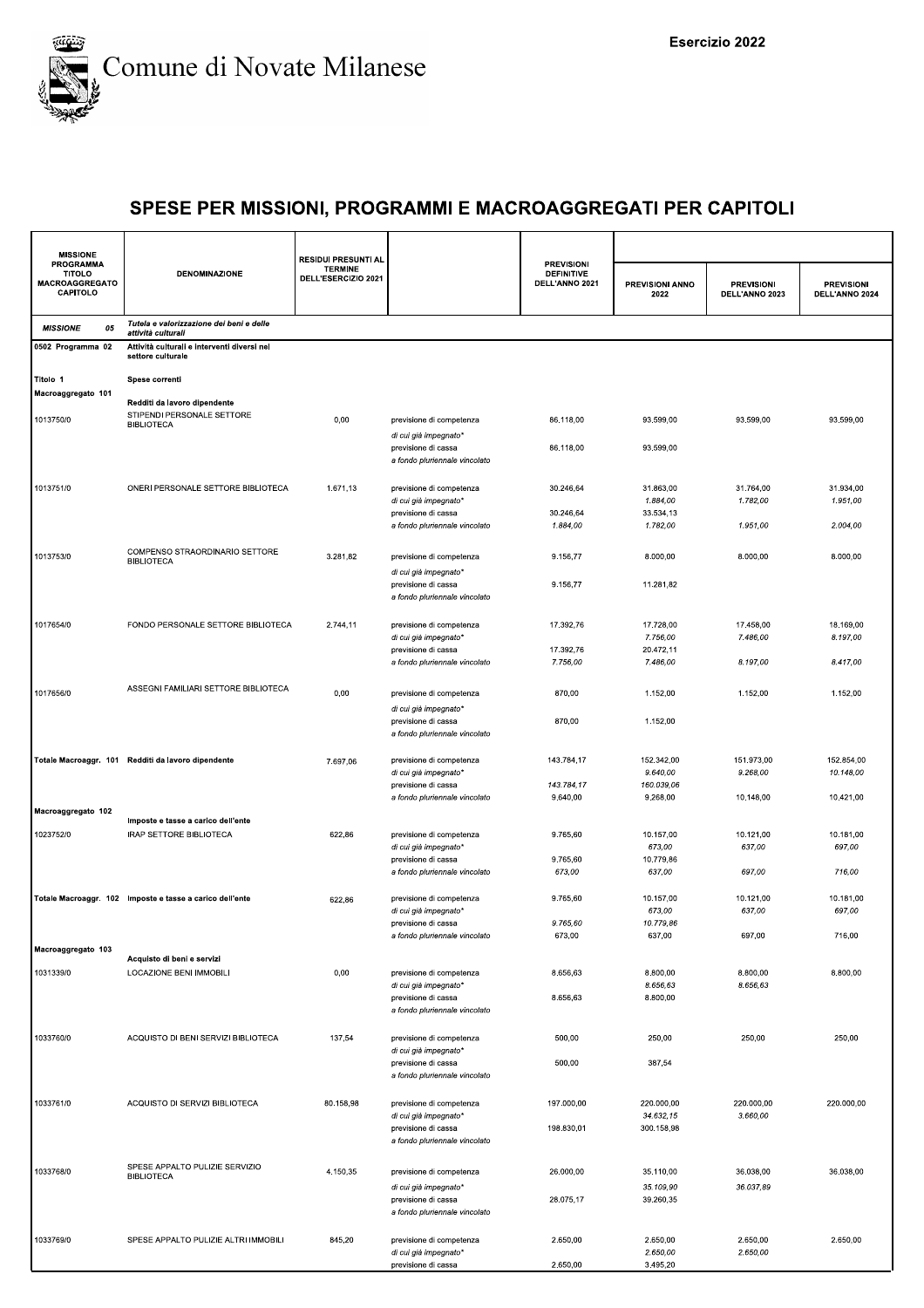

| <b>MISSIONE</b>                                          |                                                             | <b>RESIDUI PRESUNTI AL</b>            |                                                                               |                                                          |                          |                                     |                                     |
|----------------------------------------------------------|-------------------------------------------------------------|---------------------------------------|-------------------------------------------------------------------------------|----------------------------------------------------------|--------------------------|-------------------------------------|-------------------------------------|
| PROGRAMMA<br><b>TITOLO</b><br>MACROAGGREGATO<br>CAPITOLO | <b>DENOMINAZIONE</b>                                        | <b>TERMINE</b><br>DELL'ESERCIZIO 2021 |                                                                               | <b>PREVISIONI</b><br><b>DEFINITIVE</b><br>DELL'ANNO 2021 | PREVISIONI ANNO<br>2022  | <b>PREVISIONI</b><br>DELL'ANNO 2023 | <b>PREVISIONI</b><br>DELL'ANNO 2024 |
|                                                          |                                                             |                                       | a fondo pluriennale vincolato                                                 |                                                          |                          |                                     |                                     |
| 1033771/0                                                | ACQUISTO DI LIBRI E PERIODICI<br><b>BIBLIOTECA</b>          | 0,00                                  | previsione di competenza                                                      | 700,00                                                   | 500,00                   | 500,00                              | 500,00                              |
|                                                          |                                                             |                                       | di cui già impegnato*<br>previsione di cassa<br>a fondo pluriennale vincolato | 700,00                                                   | 500,00                   |                                     |                                     |
| 1033776/0                                                | MANUTENZIONE ORDINARIA VILLA VENINO<br>(OO.UU)              | 8.726,90                              | previsione di competenza<br>di cui già impegnato*                             | 28.000,00                                                | 28.000,00                | 28.000,00                           | 25.000,00                           |
|                                                          |                                                             |                                       | previsione di cassa<br>a fondo pluriennale vincolato                          | 30.486,00                                                | 36.726,90                |                                     |                                     |
| 1033779/0                                                | UTENZE ALTRI IMMOBILI                                       | 1.187,55                              | previsione di competenza<br>di cui già impegnato*                             | 1.000,00                                                 | 1.000,00<br>295,91       | 1.000,00                            | 1.000,00                            |
|                                                          |                                                             |                                       | previsione di cassa<br>a fondo pluriennale vincolato                          | 1.549,49                                                 | 2.187,55                 |                                     |                                     |
| 1033780/0                                                | UTENZE VILLA VENINO                                         | 27.739,86                             | previsione di competenza<br>di cui già impegnato*                             | 37.685,00                                                | 38.000,00<br>20.087,30   | 38.000,00                           | 38.000,00                           |
|                                                          |                                                             |                                       | previsione di cassa<br>a fondo pluriennale vincolato                          | 54.163,67                                                | 65.739,86                |                                     |                                     |
| 1033781/0                                                | RISCALDAMENTO VILLA VENINO                                  | 7.981,45                              | previsione di competenza<br>di cui già impegnato*                             | 16.168,65                                                | 0,00                     | 0,00                                | 0,00                                |
|                                                          |                                                             |                                       | previsione di cassa<br>a fondo pluriennale vincolato                          | 31.976,48                                                | 7.981,45                 |                                     |                                     |
| 1033782/0                                                | UTENZE E CANONI VILLA VENINO                                | 15.925,08                             | previsione di competenza<br>di cui già impegnato*                             | 6.996,35                                                 | 44.114,00<br>44.113,85   | 43.788,00                           | 43.788,00                           |
|                                                          |                                                             |                                       | previsione di cassa<br>a fondo pluriennale vincolato                          | 21.075,76                                                | 60.039,08                |                                     |                                     |
| 1033785/0                                                | QUOTA ASSOCIATIVA CONSORZIO SISTEMA<br><b>BIBLIOTECARIO</b> | 0,00                                  | previsione di competenza<br>di cui già impegnato'                             | 40.965,41                                                | 41.100,00                | 41.200,00                           | 41.300,00                           |
|                                                          |                                                             |                                       | previsione di cassa<br>a fondo pluriennale vincolato                          | 40.965,41                                                | 41.100,00                |                                     |                                     |
| 1033788/0                                                | MANUTENZIONE ORDINARIA VILLA VENINO                         | 5.269,82                              | previsione di competenza<br>di cui già impegnato*                             | 4.000,00                                                 | 7.000,00                 | 7.000,00                            | 10.000,00                           |
|                                                          |                                                             |                                       | previsione di cassa<br>a fondo pluriennale vincolato                          | 8.132,16                                                 | 12.269,82                |                                     |                                     |
| 1033982/0                                                | DIRITTI D'AUTORE                                            | 662,56                                | previsione di competenza<br>di cui già impegnato*                             | 3.500,00                                                 | 3.000,00                 | 3.000,00                            | 3.000,00                            |
|                                                          |                                                             |                                       | previsione di cassa<br>a fondo pluriennale vincolato                          | 3.500,00                                                 | 3.662,56                 |                                     |                                     |
| 1033985/0                                                | INIZIATIVE CULTURALI CON CONTRIBUTI                         | 0,00                                  | previsione di competenza<br>di cui già impegnato*                             | 19.900,00                                                | 20.000,00                | 20.000,00                           | 20.000,00                           |
|                                                          |                                                             |                                       | previsione di cassa<br>a fondo pluriennale vincolato                          | 20.922,00                                                | 20.000,00                |                                     |                                     |
| 1033994/0                                                | ATTIVITA' CULTURALI DIVERSE                                 | 20.728,50                             | previsione di competenza<br>di cui già impegnato*                             | 31.050,00                                                | 20.000,00                | 20.000.00                           | 20.000,00                           |
|                                                          |                                                             |                                       | previsione di cassa<br>a fondo pluriennale vincolato                          | 45.413,72                                                | 40.728,50                |                                     |                                     |
| 1033998/0                                                | ACQUISTO DI SERVIZI PROGETTO CARIPLO                        | 0,00                                  | previsione di competenza<br>di cui già impegnato*                             | 1.952,00                                                 | 0,00                     | 0,00                                | 0,00                                |
|                                                          |                                                             |                                       | previsione di cassa<br>a fondo pluriennale vincolato                          | 7.273,00                                                 | 0,00                     |                                     |                                     |
| 1033999/0                                                | ACQUISTO DI BENI PROGETTO CARIPLO                           | 0,00                                  | previsione di competenza<br>di cui già impegnato*                             | 114,44                                                   | 0,00                     | 0,00                                | 0,00                                |
|                                                          |                                                             |                                       | previsione di cassa<br>a fondo pluriennale vincolato                          | 114,44                                                   | 0,00                     |                                     |                                     |
|                                                          | Totale Macroaggr. 103 Acquisto di beni e servizi            | 173.513,79                            | previsione di competenza<br>di cui già impegnato*                             | 426.838,48                                               | 469.524,00<br>145.545,74 | 470.226,00<br>51.004,52             | 470.326,00<br>0,00                  |
|                                                          |                                                             |                                       | previsione di cassa<br>a fondo pluriennale vincolato                          | 504.983,94                                               | 643.037,79               |                                     |                                     |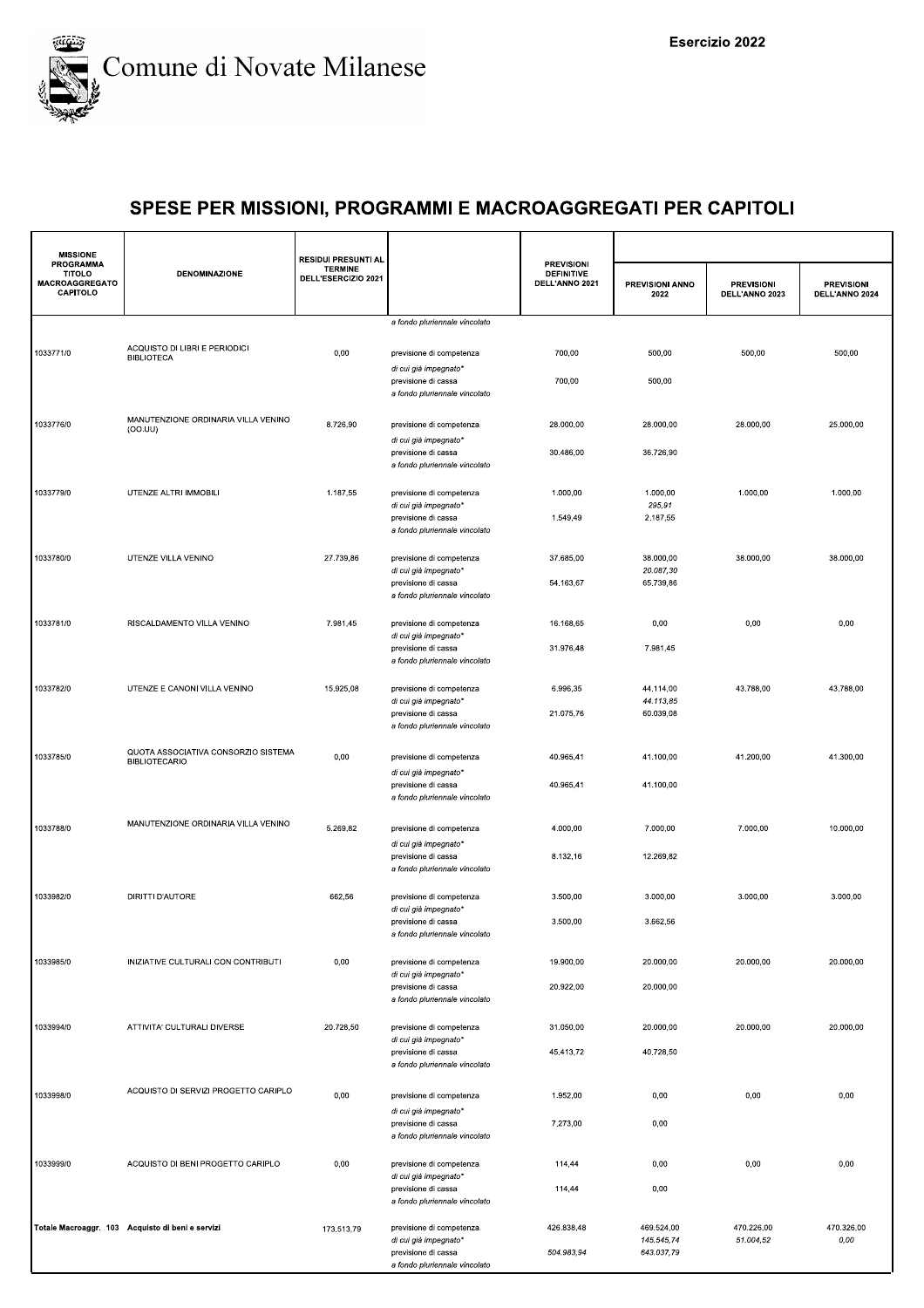

| <b>MISSIONE</b>                                                 |                                                                                | <b>RESIDUI PRESUNTI AL</b>            |                                                                               |                                                          |                         |                                     |                                     |
|-----------------------------------------------------------------|--------------------------------------------------------------------------------|---------------------------------------|-------------------------------------------------------------------------------|----------------------------------------------------------|-------------------------|-------------------------------------|-------------------------------------|
| <b>PROGRAMMA</b><br><b>TITOLO</b><br>MACROAGGREGATO<br>CAPITOLO | <b>DENOMINAZIONE</b>                                                           | <b>TERMINE</b><br>DELL'ESERCIZIO 2021 |                                                                               | <b>PREVISIONI</b><br><b>DEFINITIVE</b><br>DELL'ANNO 2021 | PREVISIONI ANNO<br>2022 | <b>PREVISIONI</b><br>DELL'ANNO 2023 | <b>PREVISIONI</b><br>DELL'ANNO 2024 |
| Macroaggregato 109                                              | Rimborsi e poste correttive delle entrate                                      |                                       |                                                                               |                                                          |                         |                                     |                                     |
| 1093979/0                                                       | RIMBORSO UTENTI ATTIVITA'CULTURALI                                             | 0,00                                  | previsione di competenza<br>di cui già impegnato*                             | 100,00                                                   | 0,00                    | 0,00                                | 0,00                                |
|                                                                 |                                                                                |                                       | previsione di cassa<br>a fondo pluriennale vincolato                          | 100,00                                                   | 0,00                    |                                     |                                     |
|                                                                 | Totale Macroaggr. 109 Rimborsi e poste correttive delle entrate                | 0,00                                  | previsione di competenza<br>di cui già impegnato*                             | 100,00                                                   | 0,00                    | 0,00<br>0,00                        | 0,00<br>0,00                        |
|                                                                 |                                                                                |                                       | previsione di cassa<br>a fondo pluriennale vincolato                          | 100,00                                                   | 0,00                    |                                     |                                     |
| Macroaggregato 110                                              | Altre spese correnti                                                           |                                       |                                                                               |                                                          |                         |                                     |                                     |
| 9905021/0                                                       | FPV 05021                                                                      | 0,00                                  | previsione di competenza                                                      | 10.313,00                                                | 9.905,00                | 10.845,00                           | 11.137,00                           |
| Totale Macroaggr. 110 Altre spese correnti                      |                                                                                | 0,00                                  | previsione di competenza<br>di cui già impegnato*                             | 10.313,00                                                | 9.905,00                | 10.845,00<br>0,00                   | 11.137,00<br>0,00                   |
|                                                                 |                                                                                |                                       | previsione di cassa<br>a fondo pluriennale vincolato                          | 0,00                                                     | 0,00                    |                                     |                                     |
| Totale Titolo 1                                                 | Spese correnti                                                                 | 181.833,71                            | previsione di competenza                                                      | 590.801,25                                               | 641.928,00              | 643.165,00                          | 644.498,00                          |
|                                                                 |                                                                                |                                       | di cui già impegnato*                                                         |                                                          | 155.858,74              | 60.909,52                           | 10.845,00                           |
|                                                                 |                                                                                |                                       | previsione di cassa<br>a fondo pluriennale vincolato                          | 658.633,71<br>10.313,00                                  | 813.856,71<br>9.905,00  | 10.845,00                           | 11.137,00                           |
| Titolo 2<br>Macroaggregato 202                                  | Spese in conto capitale<br>Investimenti fissi lordi e acquisto di terreni      |                                       |                                                                               |                                                          |                         |                                     |                                     |
|                                                                 |                                                                                |                                       |                                                                               |                                                          |                         |                                     |                                     |
| 2010022/0                                                       | ATTREZZATURE BIBLIOTECA (ENTRATE<br>CORRENTI)                                  | 0,00                                  | previsione di competenza                                                      | 3.830,48                                                 | 0,00                    | 0,00                                | 0,00                                |
|                                                                 |                                                                                |                                       | di cui già impegnato*<br>previsione di cassa<br>a fondo pluriennale vincolato | 3.830,48                                                 | 0,00                    |                                     |                                     |
| 2010023/0                                                       | ACQUISTO LIBRI CONTRIBUTO MIBACT                                               | 7.363,89                              | previsione di competenza                                                      | 9.204,87                                                 | 0,00                    | 0,00                                | 0,00                                |
|                                                                 |                                                                                |                                       | di cui già impegnato*<br>previsione di cassa<br>a fondo pluriennale vincolato | 9.204,87                                                 | 7.363,89                |                                     |                                     |
| 2010032/0                                                       | ALTRI BENI MATERIALI (AVANZO)                                                  | 0,00                                  | previsione di competenza                                                      | 0,00                                                     | 0,00                    | 0,00                                | 0,00                                |
|                                                                 |                                                                                |                                       | di cui già impegnato*<br>previsione di cassa<br>a fondo pluriennale vincolato | 4.000,00                                                 | 0,00                    |                                     |                                     |
| 2029268/0                                                       | MANUTENZIONE STRAORDINARIA VILLA<br>VENINO ADEG. BARRIERE (OO.UU.<br>BARRIERE) | 0,00                                  | previsione di competenza                                                      | 0,00                                                     | 0,00                    | 0,00                                | 0,00                                |
|                                                                 |                                                                                |                                       | di cui già impegnato*<br>previsione di cassa<br>a fondo pluriennale vincolato | 0,00                                                     | 0,00                    |                                     |                                     |
| 2029403/0                                                       | MANUTENZIONE STRAORDINARIA VILLA                                               | 0,00                                  | previsione di competenza                                                      | 0,00                                                     | 0,00                    | 0,00                                | 0,00                                |
|                                                                 | VENINO (A.A.)                                                                  |                                       | di cui già impegnato*<br>previsione di cassa<br>a fondo pluriennale vincolato | 0,00                                                     | 0,00                    |                                     |                                     |
| 2029404/0                                                       | MANUTENZIONE STRAORDINARIA VILLA<br>VENINO (VINCOLATO)                         | 0,00                                  | previsione di competenza                                                      | 15.000,00                                                | 0,00                    | 0,00                                | 0,00                                |
|                                                                 |                                                                                |                                       | di cui già impegnato*<br>previsione di cassa<br>a fondo pluriennale vincolato | 15.000,00                                                | 0,00                    |                                     |                                     |
| 2029405/0                                                       | MANUTENZIONE STRAORDINARIA VILLA<br>VENINO (MONETIZZAZIONI AREE STD)           | 0,00                                  | previsione di competenza                                                      | 0,00                                                     | 0,00                    | 0,00                                | 0,00                                |
|                                                                 |                                                                                |                                       | di cui già impegnato*<br>previsione di cassa<br>a fondo pluriennale vincolato | 0,00                                                     | 0,00                    |                                     |                                     |
| 2029406/0                                                       | MANUTENZIONE STRAORDINARIA VILLA<br>VENINO (OO.UU.)                            | 0,00                                  | previsione di competenza<br>di cui già impegnato*                             | 33.841,84                                                | 0,00                    | 0,00                                | 0,00                                |
|                                                                 |                                                                                |                                       | previsione di cassa<br>a fondo pluriennale vincolato                          | 33.841,84                                                | 0,00                    |                                     |                                     |
| 2029408/0                                                       | ARREDI VILLA VENINO (ENTRATE<br>CORRENTI)                                      | 29.627,96                             | previsione di competenza<br>di cui già impegnato*                             | 39.998,92                                                | 0,00                    | 0,00                                | 0,00                                |
|                                                                 |                                                                                |                                       | previsione di cassa<br>a fondo pluriennale vincolato                          | 39.998,92                                                | 29.627,96               |                                     |                                     |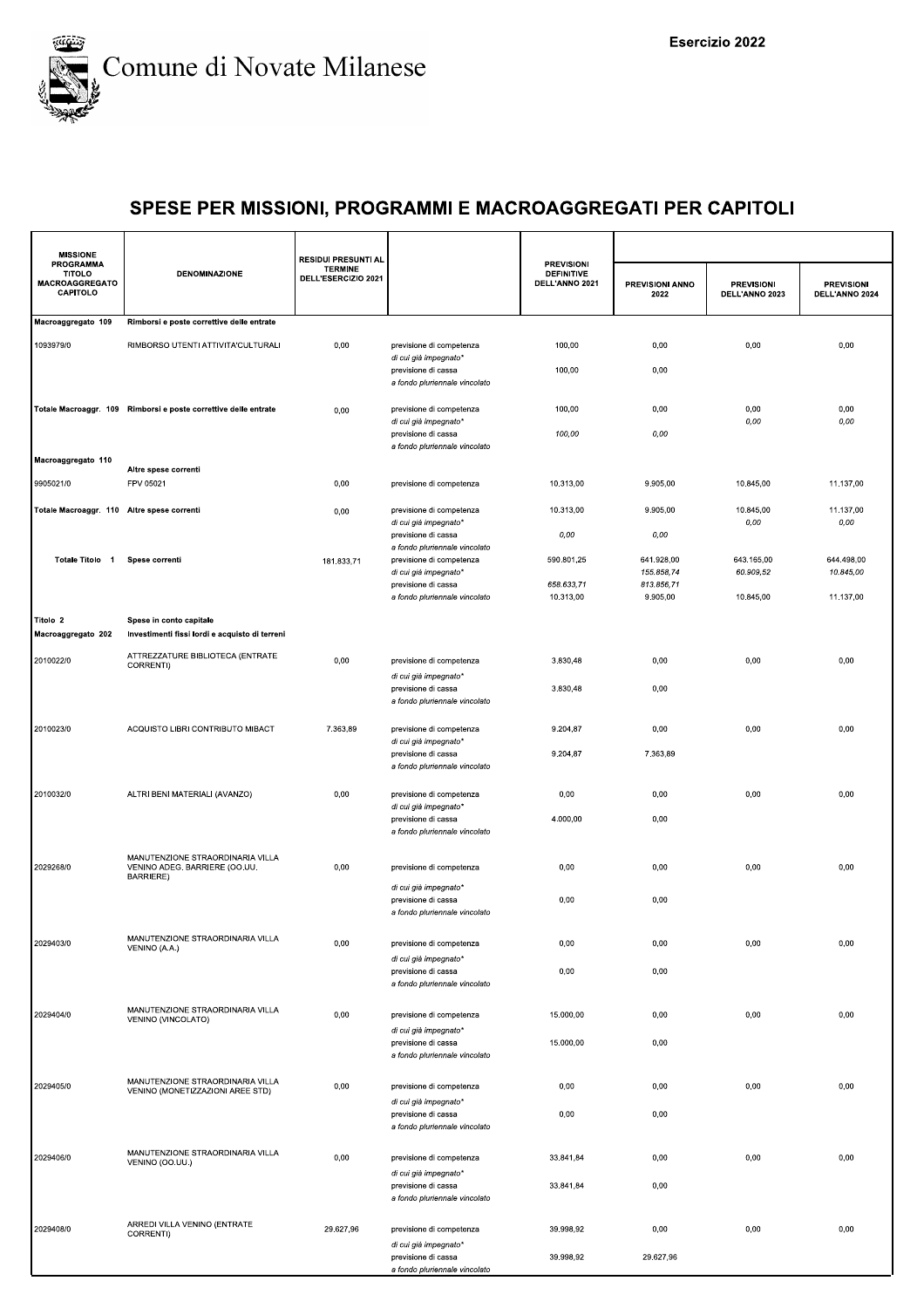

| <b>MISSIONE</b>                                                        |                                                                      | <b>RESIDUI PRESUNTI AL</b>            |                                                                               |                                                          |                                |                                     |                                     |
|------------------------------------------------------------------------|----------------------------------------------------------------------|---------------------------------------|-------------------------------------------------------------------------------|----------------------------------------------------------|--------------------------------|-------------------------------------|-------------------------------------|
| <b>PROGRAMMA</b><br><b>TITOLO</b><br><b>MACROAGGREGATO</b><br>CAPITOLO | <b>DENOMINAZIONE</b>                                                 | <b>TERMINE</b><br>DELL'ESERCIZIO 2021 |                                                                               | <b>PREVISIONI</b><br><b>DEFINITIVE</b><br>DELL'ANNO 2021 | <b>PREVISIONI ANNO</b><br>2022 | <b>PREVISIONI</b><br>DELL'ANNO 2023 | <b>PREVISIONI</b><br>DELL'ANNO 2024 |
| 2029409/0                                                              | MANUTENZIONE STRAORDINARIA VILLA<br>VENINO - SPESE TECNICHE - OOUU   | 26.065,54                             | previsione di competenza<br>di cui già impegnato*                             | 26.065.54                                                | 0,00                           | 0,00                                | 0.00                                |
|                                                                        |                                                                      |                                       | previsione di cassa<br>a fondo pluriennale vincolato                          | 26.065.54                                                | 26.065.54                      |                                     |                                     |
| 2029411/0                                                              | MANUTENZIONE STRAORDINARIA VILLA<br>VENINO (ALIEN.FINANZIARIE)       | 0,00                                  | previsione di competenza                                                      | 0,00                                                     | 0,00                           | 0,00                                | 0,00                                |
|                                                                        |                                                                      |                                       | di cui già impegnato*<br>previsione di cassa<br>a fondo pluriennale vincolato | 0,00                                                     | 0,00                           |                                     |                                     |
|                                                                        | Totale Macroaggr. 202 Investimenti fissi lordi e acquisto di terreni | 63.057,39                             | previsione di competenza<br>di cui già impegnato*                             | 127.941,65                                               | 0,00                           | 0,00<br>0,00                        | 0,00<br>0,00                        |
|                                                                        |                                                                      |                                       | previsione di cassa<br>a fondo pluriennale vincolato                          | 131.941.65                                               | 63.057.39                      |                                     |                                     |
| Macroaggregato 205                                                     | Altre spese in conto capitale                                        |                                       |                                                                               |                                                          |                                |                                     |                                     |
| 9905022/0                                                              | FPV 05022                                                            | 0,00                                  | previsione di competenza                                                      | 0,00                                                     | 0,00                           | 0,00                                | 0,00                                |
|                                                                        | Totale Macroaggr. 205 Altre spese in conto capitale                  | 0,00                                  | previsione di competenza<br>di cui già impegnato'                             | 0,00                                                     | 0.00                           | 0,00<br>0,00                        | 0,00<br>0,00                        |
|                                                                        |                                                                      |                                       | previsione di cassa<br>a fondo pluriennale vincolato                          | 0,00                                                     | 0,00                           |                                     |                                     |
| Totale Titolo 2                                                        | Spese in conto capitale                                              | 63.057.39                             | previsione di competenza<br>di cui già impegnato*                             | 127.941,65                                               | 0,00                           | 0,00<br>0,00                        | 0,00<br>0,00                        |
|                                                                        |                                                                      |                                       | previsione di cassa<br>a fondo pluriennale vincolato                          | 131.941,65                                               | 63.057,39                      |                                     |                                     |
| Totale Programma 02                                                    | Attività culturali e interventi diversi nel<br>settore culturale     | 244.891.10                            | previsione di competenza                                                      | 718.742,90                                               | 641.928,00                     | 643.165,00                          | 644.498,00                          |
|                                                                        |                                                                      |                                       | di cui già impegnato*                                                         |                                                          | 155.858.74                     | 60.909.52                           | 10.845.00                           |
|                                                                        |                                                                      |                                       | previsione di cassa<br>-- a fondo pluriennale vincolato                       | 790.575.36<br>10.313.00                                  | 876.914,10<br>9.905.00         | 10.845,00                           | 11.137,00                           |
| <b>Totale MISSIONE 05</b>                                              | Tutela e valorizzazione dei beni e delle attività<br>culturali       | 244.891,10                            | previsione di competenza<br>di cui già impegnato*                             | 718.742,90                                               | 641.928,00<br>155.858,74       | 643.165,00<br>60.909,52             | 644.498,00<br>10.845,00             |
|                                                                        |                                                                      |                                       | previsione di cassa                                                           | 790.575,36                                               | 876.914,10                     |                                     |                                     |
|                                                                        |                                                                      |                                       | a fondo pluriennale vincolato                                                 | 10.313.00                                                | 9.905.00                       | 10.845.00                           | 11.137.00                           |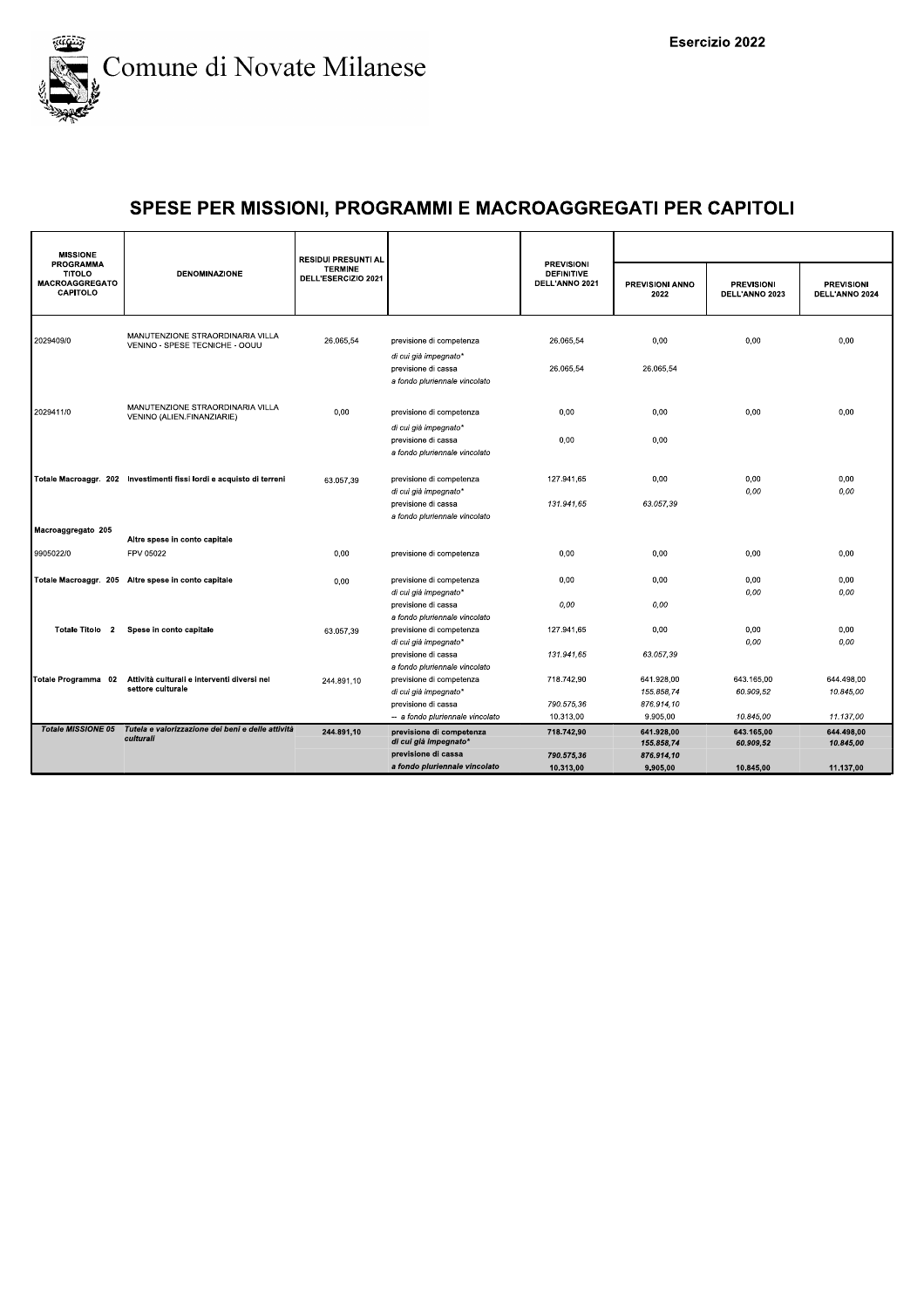

| <b>MISSIONE</b>                                                        |                                                                     | <b>RESIDUI PRESUNTI AL</b>            |                                                                          |                                                          |                                    |                                     |                                     |
|------------------------------------------------------------------------|---------------------------------------------------------------------|---------------------------------------|--------------------------------------------------------------------------|----------------------------------------------------------|------------------------------------|-------------------------------------|-------------------------------------|
| <b>PROGRAMMA</b><br><b>TITOLO</b><br><b>MACROAGGREGATO</b><br>CAPITOLO | <b>DENOMINAZIONE</b>                                                | <b>TERMINE</b><br>DELL'ESERCIZIO 2021 |                                                                          | <b>PREVISIONI</b><br><b>DEFINITIVE</b><br>DELL'ANNO 2021 | PREVISIONI ANNO<br>2022            | <b>PREVISIONI</b><br>DELL'ANNO 2023 | <b>PREVISIONI</b><br>DELL'ANNO 2024 |
| <b>MISSIONE</b><br>06                                                  | Politiche giovanili, sport e tempo libero                           |                                       |                                                                          |                                                          |                                    |                                     |                                     |
| 0601 Programma 01                                                      | Sport e tempo libero                                                |                                       |                                                                          |                                                          |                                    |                                     |                                     |
| Titolo 1<br>Macroaggregato 101                                         | Spese correnti                                                      |                                       |                                                                          |                                                          |                                    |                                     |                                     |
| 1016452/0                                                              | Redditi da lavoro dipendente<br>STIPENDI PERSONALE SERVIZIO SPORT   | 0,00                                  | previsione di competenza<br>di cui già impegnato*                        | 42.700,00                                                | 42.650,00                          | 42.650,00                           | 42.650,00                           |
|                                                                        |                                                                     |                                       | previsione di cassa<br>a fondo pluriennale vincolato                     | 42.700,00                                                | 42.650,00                          |                                     |                                     |
| 1016453/0                                                              | ONERI PERSONALE SERVIZIO SPORT                                      | 1.140,89                              | previsione di competenza<br>di cui già impegnato*                        | 14.601,60                                                | 14.017,00<br>868,00                | 13.970,00<br>821,00                 | 14.055,00<br>899,00                 |
|                                                                        |                                                                     |                                       | previsione di cassa<br>a fondo pluriennale vincolato                     | 14.601,60<br>868,00                                      | 15.157,89<br>821,00                | 899,00                              | 923,00                              |
| 1016460/0                                                              | COMPENSO STRAORDINARIO SERVIZIO<br><b>SPORT</b>                     | 245,92                                | previsione di competenza<br>di cui già impegnato*                        | 796,92                                                   | 751,00                             | 751,00                              | 751,00                              |
|                                                                        |                                                                     |                                       | previsione di cassa<br>a fondo pluriennale vincolato                     | 796,92                                                   | 996,92                             |                                     |                                     |
| 1017657/0                                                              | FONDO PERSONALE SERVIZIO SPORT                                      | 4.148,64                              | previsione di competenza<br>di cui già impegnato*                        | 10.377,58                                                | 8.294,00<br>3.557,00               | 8.174,00<br>3.448,00                | 8.526,00<br>3.776,00                |
|                                                                        |                                                                     |                                       | previsione di cassa<br>a fondo pluriennale vincolato                     | 10.377,58<br>3.557,00                                    | 12.442,64<br>3.448,00              | 3.776,00                            | 3.877,00                            |
| 1017658/0                                                              | ASSEGNI FAMILIARI PERS. SERVIZIO SPORT                              | 473,28                                | previsione di competenza<br>di cui già impegnato*                        | 1.365,00                                                 | 1.635,00                           | 1.635,00                            | 1.635,00                            |
|                                                                        |                                                                     |                                       | previsione di cassa<br>a fondo pluriennale vincolato                     | 1.838,28                                                 | 2.108,28                           |                                     |                                     |
|                                                                        | Totale Macroaggr. 101 Redditi da lavoro dipendente                  | 6.008,73                              | previsione di competenza<br>di cui già impegnato*<br>previsione di cassa | 69.841,10<br>70.314,38                                   | 67.347,00<br>4.425,00<br>73.355,73 | 67.180,00<br>4.269,00               | 67.617,00<br>4.675,00               |
| Macroaggregato 102                                                     |                                                                     |                                       | a fondo pluriennale vincolato                                            | 4.425,00                                                 | 4.269,00                           | 4.675,00                            | 4.800,00                            |
|                                                                        | Imposte e tasse a carico dell'ente                                  |                                       |                                                                          |                                                          |                                    |                                     |                                     |
| 1026448/0                                                              | IRAP SPORT E TEMPO LIBERO                                           | 517,73                                | previsione di competenza<br>di cui già impegnato*<br>previsione di cassa | 2.854,87<br>2.854,87                                     | 2.695,00<br>310,00<br>3.212,73     | 2.678,00<br>294,00                  | 2.707,00<br>321,00                  |
|                                                                        |                                                                     |                                       | a fondo pluriennale vincolato                                            | 310,00                                                   | 294,00                             | 321,00                              | 330,00                              |
|                                                                        | Totale Macroaggr. 102 Imposte e tasse a carico dell'ente            | 517,73                                | previsione di competenza<br>di cui già impegnato'<br>previsione di cassa | 2.854,87<br>2.854,87                                     | 2.695,00<br>310,00<br>3.212,73     | 2.678,00<br>294,00                  | 2.707,00<br>321,00                  |
|                                                                        |                                                                     |                                       | a fondo pluriennale vincolato                                            | 310,00                                                   | 294,00                             | 321,00                              | 330,00                              |
| Macroaggregato 103                                                     | Acquisto di beni e servizi<br>SPESE PER INTERVENTI DI SANIFICAZIONE |                                       |                                                                          |                                                          |                                    |                                     |                                     |
| 1036475/0                                                              | <b>IMPIANTI SPORTIVI</b>                                            | 9.885,13                              | previsione di competenza<br>di cui già impegnato*                        | 44.500,00                                                | 56.504,00<br>56.503,30             | 57.116,00<br>57.115,76              | 57.116,00                           |
|                                                                        |                                                                     |                                       | previsione di cassa<br>a fondo pluriennale vincolato                     | 47.904,00                                                | 66.389,13                          |                                     |                                     |
| 1036476/0                                                              | UTENZE IMPIANTI SPORTIVI                                            | 47.326,58                             | previsione di competenza<br>di cui già impegnato*                        | 73.015,00                                                | 75.000,00<br>38.049,47             | 75.000,00                           | 75.000,00                           |
|                                                                        |                                                                     |                                       | previsione di cassa<br>a fondo pluriennale vincolato                     | 100.685,59                                               | 122.326,58                         |                                     |                                     |
| 1036477/0                                                              | RISCALDAMENTO IMPIANTI SPORTIVI                                     | 34.570,42                             | previsione di competenza<br>di cui già impegnato*                        | 79.212,69                                                | 0,00                               | 0,00                                | 0,00                                |
|                                                                        |                                                                     |                                       | previsione di cassa<br>a fondo pluriennale vincolato                     | 122.483,18                                               | 34.570,42                          |                                     |                                     |
| 1036478/0                                                              | UTENZE E CANONI IMPIANTI SPORTIVI                                   | 93.616,74                             | previsione di competenza<br>di cui già impegnato*                        | 58.628,91                                                | 143.888,00<br>143.887,81           | 142.448,00                          | 142.448,00                          |
|                                                                        |                                                                     |                                       | previsione di cassa<br>a fondo pluriennale vincolato                     | 105.543,89                                               | 237.504,74                         |                                     |                                     |
| 1036487/0                                                              | SPESE GESTIONE IMPIANTI SPORTIVI                                    | 0,00                                  | previsione di competenza<br>di cui già impegnato*                        | 2.000,00                                                 | 0,00                               | 0,00                                | 0,00                                |
|                                                                        |                                                                     |                                       | previsione di cassa                                                      | 2.000,00                                                 | 0,00                               |                                     |                                     |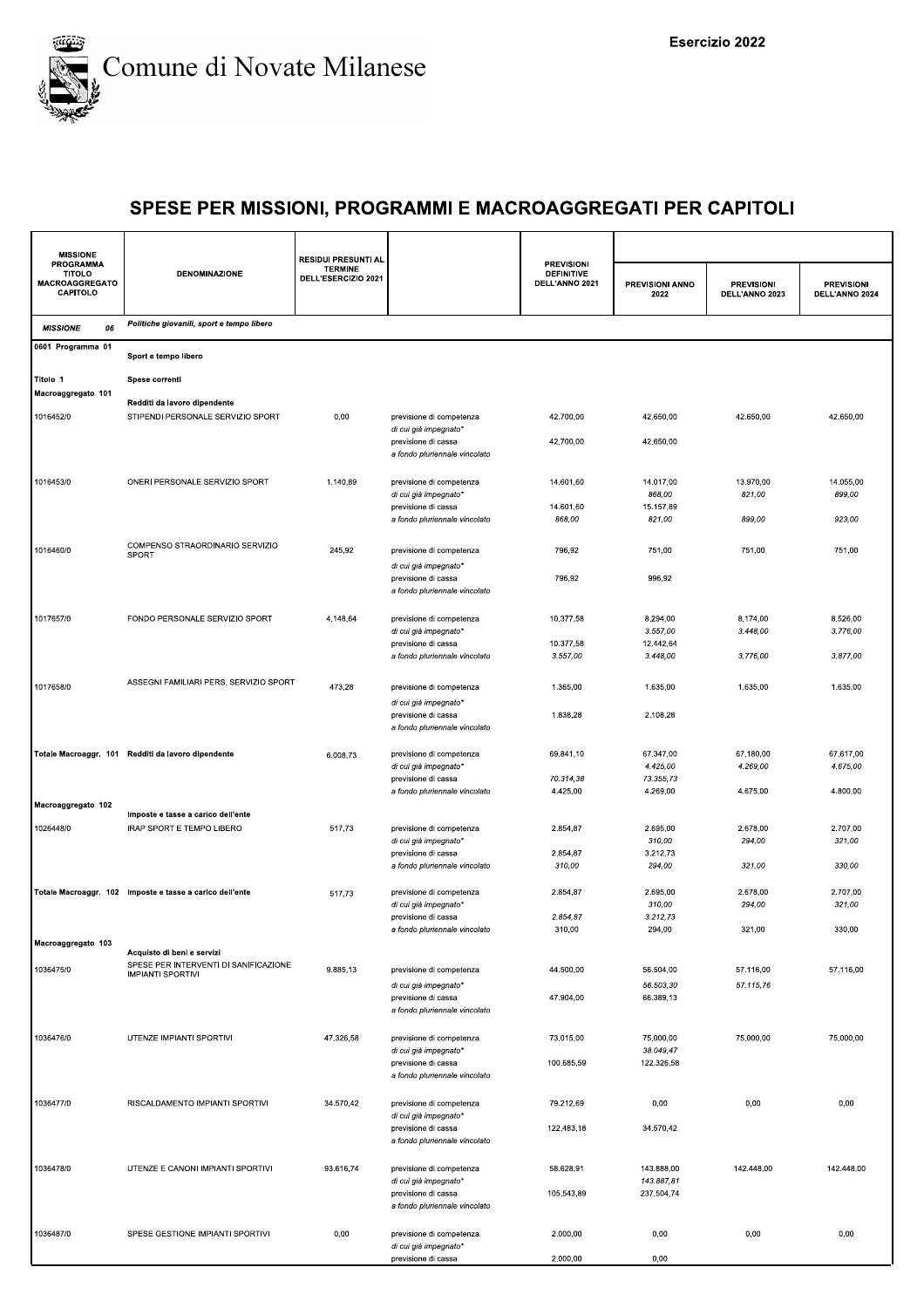

| <b>MISSIONE</b>                                                 |                                                                          | <b>RESIDUI PRESUNTI AL</b>            |                                                                               |                                                          |                          |                                     |                                     |
|-----------------------------------------------------------------|--------------------------------------------------------------------------|---------------------------------------|-------------------------------------------------------------------------------|----------------------------------------------------------|--------------------------|-------------------------------------|-------------------------------------|
| <b>PROGRAMMA</b><br><b>TITOLO</b><br>MACROAGGREGATO<br>CAPITOLO | <b>DENOMINAZIONE</b>                                                     | <b>TERMINE</b><br>DELL'ESERCIZIO 2021 |                                                                               | <b>PREVISIONI</b><br><b>DEFINITIVE</b><br>DELL'ANNO 2021 | PREVISIONI ANNO<br>2022  | <b>PREVISIONI</b><br>DELL'ANNO 2023 | <b>PREVISIONI</b><br>DELL'ANNO 2024 |
|                                                                 |                                                                          |                                       | a fondo pluriennale vincolato                                                 |                                                          |                          |                                     |                                     |
| 1036488/0                                                       | MANUTENZIONE ORDINARIA IMPIANTI<br>SPORTIVI                              | 1.456,40                              | previsione di competenza<br>di cui già impegnato*                             | 3.000,00                                                 | 4.000,00                 | 4.000,00                            | 4.000,00                            |
|                                                                 |                                                                          |                                       | previsione di cassa<br>a fondo pluriennale vincolato                          | 11.201,44                                                | 5.456,40                 |                                     |                                     |
| 1036490/0                                                       | ACQUISTO DI BENI IMPIANTI SPORTIVI                                       | 1.188,80                              | previsione di competenza<br>di cui già impegnato*<br>previsione di cassa      | 3.500,00<br>6.037,67                                     | 1.000,00<br>2.188,80     | 1.000,00                            | 1.000,00                            |
|                                                                 |                                                                          |                                       | a fondo pluriennale vincolato                                                 |                                                          |                          |                                     |                                     |
| 1036491/0                                                       | MANUTENZIONE ORDINARIA IMPIANTI<br>SPORTIVI (OO.UU.)                     | 26.475,63                             | previsione di competenza<br>di cui già impegnato*                             | 45.000,00                                                | 45.000,00                | 45.000,00                           | 45.000,00                           |
|                                                                 |                                                                          |                                       | previsione di cassa<br>a fondo pluriennale vincolato                          | 58.503,99                                                | 71.475,63                |                                     |                                     |
| 1036501/0                                                       | SPESE GESTIONE CENTRO SPORTIVO                                           | 10.969,28                             | previsione di competenza<br>di cui già impegnato*                             | 43.877,12                                                | 44.000,00<br>25.595,37   | 44.000,00                           | 44.000,00                           |
|                                                                 |                                                                          |                                       | previsione di cassa<br>a fondo pluriennale vincolato                          | 49.971,36                                                | 54.969,28                |                                     |                                     |
| 1036511/0                                                       | ALTRI SERVIZI SERVIZIO SPORT                                             | 0,00                                  | previsione di competenza<br>di cui già impegnato*                             | 380,64                                                   | 1.500,00                 | 1.500,00                            | 1.500,00                            |
|                                                                 |                                                                          |                                       | previsione di cassa<br>a fondo pluriennale vincolato                          | 380,64                                                   | 1.500,00                 |                                     |                                     |
|                                                                 | Totale Macroaggr. 103 Acquisto di beni e servizi                         | 225.488,98                            | previsione di competenza<br>di cui già impegnato*                             | 353.114,36                                               | 370.892,00<br>264.035,95 | 370.064,00<br>57.115,76             | 370.064,00<br>0,00                  |
| Macroaggregato 104                                              |                                                                          |                                       | previsione di cassa<br>a fondo pluriennale vincolato                          | 504.711,76                                               | 596.380,98               |                                     |                                     |
|                                                                 | Trasferimenti correnti                                                   |                                       |                                                                               |                                                          |                          |                                     |                                     |
| 1046179/0                                                       | TRASFERIMENTI CORRENTI A ALTRE<br><b>IMPRESE</b>                         | 0,00                                  | previsione di competenza<br>di cui già impegnato*                             | 0,00                                                     | 0,00                     | 0,00                                | 0,00                                |
|                                                                 |                                                                          |                                       | previsione di cassa<br>a fondo pluriennale vincolato                          | 0,00                                                     | 0,00                     |                                     |                                     |
| Totale Macroaggr. 104 Trasferimenti correnti                    |                                                                          | 0,00                                  | previsione di competenza<br>di cui già impegnato*<br>previsione di cassa      | 0,00<br>0,00                                             | 0,00<br>0,00             | 0,00<br>0,00                        | 0,00<br>0,00                        |
|                                                                 |                                                                          |                                       | a fondo pluriennale vincolato                                                 |                                                          |                          |                                     |                                     |
| Macroaggregato 110                                              | Altre spese correnti                                                     |                                       |                                                                               |                                                          |                          |                                     |                                     |
| 9906011/0                                                       | FPV 06011                                                                | 0,00                                  | previsione di competenza                                                      | 4.735,00                                                 | 4.563,00                 | 4.996,00                            | 5.130,00                            |
| Totale Macroaggr. 110 Altre spese correnti                      |                                                                          | 0,00                                  | previsione di competenza<br>di cui già impegnato*                             | 4.735,00                                                 | 4.563,00                 | 4.996,00<br>0,00                    | 5.130,00<br>0,00                    |
|                                                                 |                                                                          |                                       | previsione di cassa<br>a fondo pluriennale vincolato                          | 0,00                                                     | 0,00                     |                                     |                                     |
| Totale Titolo 1 Spese correnti                                  |                                                                          | 232.015,44                            | previsione di competenza<br>di cui già impegnato*                             | 430.545,33                                               | 445.497,00<br>268.770,95 | 444.918,00<br>61.678,76             | 445.518,00<br>4.996,00              |
|                                                                 |                                                                          |                                       | previsione di cassa<br>a fondo pluriennale vincolato                          | 577.881,01<br>4.735,00                                   | 672.949,44<br>4.563,00   | 4.996,00                            | 5.130,00                            |
| Titolo 2                                                        | Spese in conto capitale                                                  |                                       |                                                                               |                                                          |                          |                                     |                                     |
| Macroaggregato 202                                              | Investimenti fissi lordi e acquisto di terreni                           |                                       |                                                                               |                                                          |                          |                                     |                                     |
| 2011559/0                                                       | MANUTENZIONE STRAORDINARIA IMPIANTI<br>SPORTIVI (PROV. ALIEN.PATR.DISP.) | 0,00                                  | previsione di competenza                                                      | 0,00                                                     | 0,00                     | 0,00                                | 0,00                                |
|                                                                 |                                                                          |                                       | di cui già impegnato*<br>previsione di cassa<br>a fondo pluriennale vincolato | 0,00                                                     | 0,00                     |                                     |                                     |
| 2011560/0                                                       | MANUT.STRAORD. IMPIANTI SPORTIVI<br>(PROV. SANZ. EDIL.)                  | 3.673,96                              | previsione di competenza                                                      | 0,00                                                     | 0,00                     | 0,00                                | 0,00                                |
|                                                                 |                                                                          |                                       | di cui già impegnato*<br>previsione di cassa<br>a fondo pluriennale vincolato | 3.673,96                                                 | 3.673,96                 |                                     |                                     |
| 2011567/0                                                       | MANUTENZIONE IMPIANTI SPORTIVI (PROV.<br>ONERI URB.)                     | 217.529,33                            | previsione di competenza                                                      | 700.783,24                                               | 0,00                     | 0,00                                | 120.000,00                          |
|                                                                 |                                                                          |                                       | di cui già impegnato*<br>previsione di cassa                                  | 798.960,59                                               | 217.529,33               |                                     |                                     |
|                                                                 |                                                                          |                                       |                                                                               |                                                          |                          |                                     |                                     |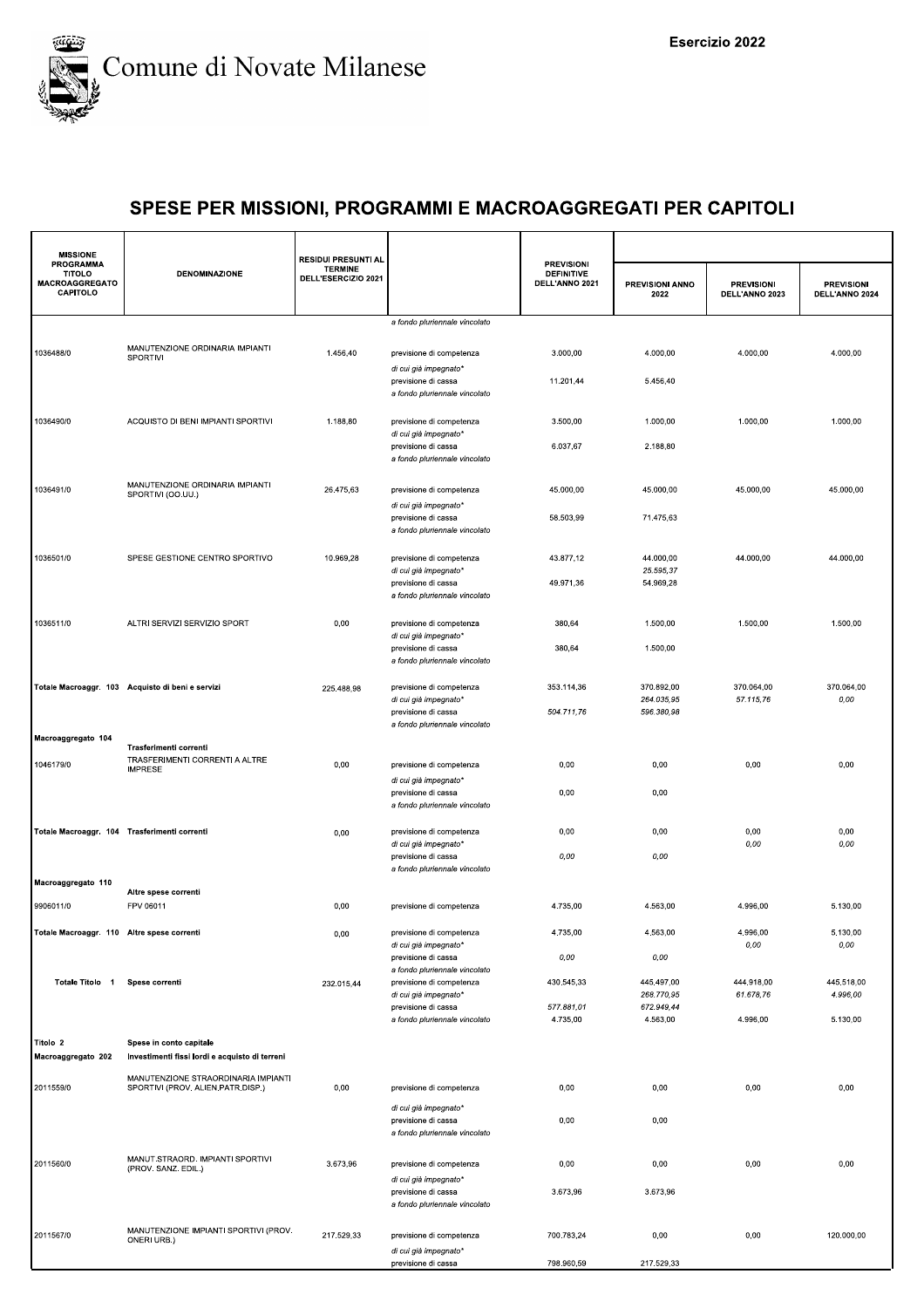

| <b>MISSIONE</b>                                          |                                                                                     | <b>RESIDUI PRESUNTI AL</b>            |                                                                               |                                                          |                         |                                     |                                     |
|----------------------------------------------------------|-------------------------------------------------------------------------------------|---------------------------------------|-------------------------------------------------------------------------------|----------------------------------------------------------|-------------------------|-------------------------------------|-------------------------------------|
| PROGRAMMA<br><b>TITOLO</b><br>MACROAGGREGATO<br>CAPITOLO | <b>DENOMINAZIONE</b>                                                                | <b>TERMINE</b><br>DELL'ESERCIZIO 2021 |                                                                               | <b>PREVISIONI</b><br><b>DEFINITIVE</b><br>DELL'ANNO 2021 | PREVISIONI ANNO<br>2022 | <b>PREVISIONI</b><br>DELL'ANNO 2023 | <b>PREVISIONI</b><br>DELL'ANNO 2024 |
|                                                          |                                                                                     |                                       | a fondo pluriennale vincolato                                                 |                                                          |                         |                                     |                                     |
| 2011569/0                                                | MANUTENZIONE STRAORDINARIA IMPIANTI<br>SPORTIVI (SANZIONI OPERE EDILIZIE)           | 0,00                                  | previsione di competenza                                                      | 0,00                                                     | 0,00                    | 0,00                                | 0,00                                |
|                                                          |                                                                                     |                                       | di cui già impegnato*<br>previsione di cassa<br>a fondo pluriennale vincolato | 0,00                                                     | 0,00                    |                                     |                                     |
| 2011570/0                                                | MANUTENZIONE STRAORDINARIA IMPIANTI<br>SPORTIVI (CONTR.AMMINISTRAZIONI<br>CENTRALI) | 0,00                                  | previsione di competenza                                                      | 0,00                                                     | 0,00                    | 0,00                                | 0,00                                |
|                                                          |                                                                                     |                                       | di cui già impegnato*<br>previsione di cassa<br>a fondo pluriennale vincolato | 0,00                                                     | 0,00                    |                                     |                                     |
| 2011571/0                                                | MANUTENZIONE STRAORDINARIA IMPIANTI<br>SPORTIVI (AVANZO LIBERO)                     | 0,00                                  | previsione di competenza<br>di cui già impegnato*                             | 994.000,00                                               | 0,00                    | 0,00                                | 0,00                                |
|                                                          |                                                                                     |                                       | previsione di cassa<br>a fondo pluriennale vincolato                          | 994.000,00                                               | 0,00                    |                                     |                                     |
| 2011572/0                                                | MANUTENZIONE STRAORDINARIA IMPIANTI<br>SPORTIVI-SPESE TECNICHE (A.A.)               | 2.500,00                              | previsione di competenza<br>di cui già impegnato*                             | 0,00                                                     | 0,00                    | 0,00                                | 0,00                                |
|                                                          |                                                                                     |                                       | previsione di cassa<br>a fondo pluriennale vincolato                          | 2.500,00                                                 | 2.500,00                |                                     |                                     |
| 2011574/0                                                | MANUTENZIONE STRAORDINARIA IMPIANTI<br>SPORTIVI (ALTRE ENTRATE IN C/CAPITALE)       | 0,00                                  | previsione di competenza                                                      | 0,00                                                     | 0,00                    | 0,00                                | 0,00                                |
|                                                          |                                                                                     |                                       | di cui già impegnato*<br>previsione di cassa<br>a fondo pluriennale vincolato | 0,00                                                     | 0,00                    |                                     |                                     |
| 2011577/0                                                | MANUTENZIONE STRAORDINARIA IMPIANTI<br>SPORTIVI (MONETIZZAZIONI)                    | 0,00                                  | previsione di competenza<br>di cui già impegnato*                             | 469.300,00                                               | 0,00                    | 108.000,00                          | 0,00                                |
|                                                          |                                                                                     |                                       | previsione di cassa<br>a fondo pluriennale vincolato                          | 469.300,00                                               | 0,00                    |                                     |                                     |
| 2011578/0                                                | MANUTENZIONE STRAORDINARIA IMPIANTI<br>SPORTIVI - CONTR.REGIONALE                   | 0,00                                  | previsione di competenza<br>di cui già impegnato*                             | 0,00                                                     | 299.600,00              | 0,00                                | 0,00                                |
|                                                          |                                                                                     |                                       | previsione di cassa<br>a fondo pluriennale vincolato                          | 0,00                                                     | 299.600,00              |                                     |                                     |
| 2011579/0                                                | MANUTENZIONE STRAORDINARIA IMPIANTI<br>SPORTIVI - CONTRIBUTO IMU TASI               | 62,14                                 | previsione di competenza<br>di cui già impegnato*                             | 65.000,00                                                | 0,00                    | 0,00                                | 0,00                                |
|                                                          |                                                                                     |                                       | previsione di cassa<br>a fondo pluriennale vincolato                          | 65.062,14                                                | 62,14                   |                                     |                                     |
| 2011580/0                                                | MANUTENZIONE STRAORDINARIA IMPIANTI<br>SPORTIVI (DM 140519)                         | 0,00                                  | previsione di competenza<br>di cui già impegnato*                             | 0,00                                                     | 0,00                    | 0,00                                | 0,00                                |
|                                                          |                                                                                     |                                       | previsione di cassa<br>a fondo pluriennale vincolato                          | 30.728,41                                                | 0,00                    |                                     |                                     |
| 2011581/0                                                | MANUTENZIONE STRAORDINARIA IMPIANTI<br>SPORTIVI (ALIEN.FINANZIARIE)                 | 912,34                                | previsione di competenza<br>di cui già impegnato*<br>previsione di cassa      | 0,00<br>2.109,86                                         | 0,00<br>912,34          | 0,00                                | 0,00                                |
|                                                          | MANUTENZIONE STRAORDINARIA IMPIANTI                                                 |                                       | a fondo pluriennale vincolato                                                 |                                                          |                         |                                     |                                     |
| 2011582/0                                                | SPORTIVI - AA DESTINATO                                                             | 0,00                                  | previsione di competenza<br>di cui già impegnato*<br>previsione di cassa      | 52.059,41<br>52.059,41                                   | 0,00<br>0,00            | 0,00                                | 0,00                                |
|                                                          | MANUTENZIONE STRAORDINARIA IMPIANTI                                                 |                                       | a fondo pluriennale vincolato                                                 |                                                          |                         |                                     |                                     |
| 2011583/0                                                | SPORTIVI - AA VINCOLATO                                                             | 0,00                                  | previsione di competenza<br>di cui già impegnato*<br>previsione di cassa      | 97.940,59<br>97.940,59                                   | 0,00<br>0,00            | 0,00                                | 0,00                                |
| 2012159/0                                                | REALIZZAZIONE NUOVA PALESTRA - A.A.                                                 | 0,00                                  | a fondo pluriennale vincolato<br>previsione di competenza                     | 0,00                                                     | 0,00                    | 0,00                                | 0,00                                |
|                                                          |                                                                                     |                                       | di cui già impegnato*                                                         |                                                          |                         |                                     |                                     |
|                                                          |                                                                                     |                                       |                                                                               |                                                          |                         |                                     |                                     |
|                                                          |                                                                                     |                                       |                                                                               |                                                          |                         |                                     |                                     |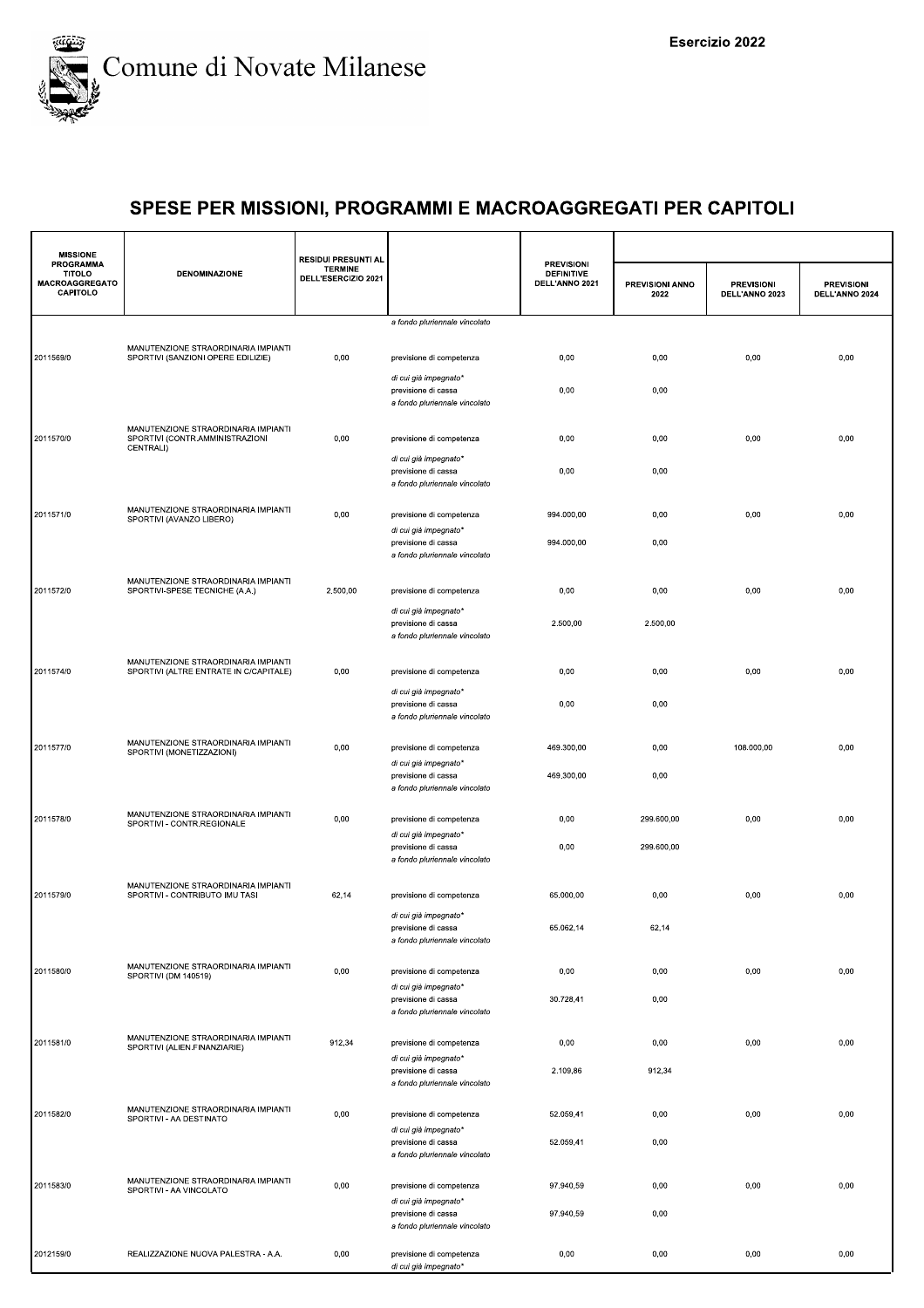

| <b>MISSIONE</b><br><b>PROGRAMMA</b>         |                                                                      | <b>RESIDUI PRESUNTI AL</b>            |                                                                               | <b>PREVISIONI</b>                   |                                |                                     |                                     |
|---------------------------------------------|----------------------------------------------------------------------|---------------------------------------|-------------------------------------------------------------------------------|-------------------------------------|--------------------------------|-------------------------------------|-------------------------------------|
| <b>TITOLO</b><br>MACROAGGREGATO<br>CAPITOLO | <b>DENOMINAZIONE</b>                                                 | <b>TERMINE</b><br>DELL'ESERCIZIO 2021 |                                                                               | <b>DEFINITIVE</b><br>DELL'ANNO 2021 | <b>PREVISIONI ANNO</b><br>2022 | <b>PREVISIONI</b><br>DELL'ANNO 2023 | <b>PREVISIONI</b><br>DELL'ANNO 2024 |
|                                             |                                                                      |                                       | previsione di cassa<br>a fondo pluriennale vincolato                          | 0,00                                | 0,00                           |                                     |                                     |
|                                             |                                                                      |                                       |                                                                               |                                     |                                |                                     |                                     |
| 2012160/0                                   | REALIZZAZIONE NUOVA PALESTRA SPESE<br>TECNICHE - A.A.                | 66.093,93                             | previsione di competenza                                                      | 66.093,93                           | 0,00                           | 0,00                                | 0,00                                |
|                                             |                                                                      |                                       | di cui già impegnato*<br>previsione di cassa<br>a fondo pluriennale vincolato | 87.663,53                           | 66.093,93                      |                                     |                                     |
|                                             | Totale Macroaggr. 202 Investimenti fissi lordi e acquisto di terreni | 290.771,70                            | previsione di competenza<br>di cui già impegnato*                             | 2.445.177,17                        | 299.600,00                     | 108.000,00<br>0,00                  | 120.000,00<br>0,00                  |
|                                             |                                                                      |                                       | previsione di cassa<br>a fondo pluriennale vincolato                          | 2.603.998,49                        | 590.371,70                     |                                     |                                     |
| Macroaggregato 205                          | Altre spese in conto capitale                                        |                                       |                                                                               |                                     |                                |                                     |                                     |
| 9906012/0                                   | FPV 06012                                                            | 0,00                                  | previsione di competenza                                                      | 0,00                                | 0,00                           | 0,00                                | 0,00                                |
|                                             | Totale Macroaggr. 205 Altre spese in conto capitale                  | 0,00                                  | previsione di competenza                                                      | 0,00                                | 0,00                           | 0,00                                | 0,00                                |
|                                             |                                                                      |                                       | di cui già impegnato*<br>previsione di cassa                                  | 0,00                                | 0,00                           | 0,00                                | 0,00                                |
|                                             | Totale Titolo 2 Spese in conto capitale                              | 290.771,70                            | a fondo pluriennale vincolato<br>previsione di competenza                     | 2.445.177,17                        | 299.600,00                     | 108.000,00                          | 120.000,00                          |
|                                             |                                                                      |                                       | di cui già impegnato*<br>previsione di cassa                                  | 2.603.998,49                        | 590.371.70                     | 0,00                                | 0,00                                |
| Totale Programma 01 Sport e tempo libero    |                                                                      | 522.787,14                            | a fondo pluriennale vincolato<br>previsione di competenza                     | 2.875.722,50                        | 745.097,00                     | 552.918,00                          | 565.518,00                          |
|                                             |                                                                      |                                       | di cui già impegnato*                                                         |                                     | 268.770,95                     | 61.678.76                           | 4.996,00                            |
|                                             |                                                                      |                                       | previsione di cassa<br>-- a fondo pluriennale vincolato                       | 3.181.879,50<br>4.735,00            | 1.263.321,14<br>4.563,00       | 4.996,00                            | 5.130,00                            |
| 0602 Programma 02                           |                                                                      |                                       |                                                                               |                                     |                                |                                     |                                     |
|                                             | Giovani                                                              |                                       |                                                                               |                                     |                                |                                     |                                     |
| Titolo 1<br>Macroaggregato 103              | Spese correnti                                                       |                                       |                                                                               |                                     |                                |                                     |                                     |
|                                             | Acquisto di beni e servizi                                           |                                       |                                                                               |                                     |                                |                                     |                                     |
| 1034083/0                                   | ALTRI SERVIZI POLITICHE GIOVANILI                                    | 9.036,26                              | previsione di competenza<br>di cui già impegnato*                             | 9.036,26                            | 20.000,00<br>14.060,14         | 20.000,00<br>7.639,54               | 20.000,00                           |
|                                             |                                                                      |                                       | previsione di cassa<br>a fondo pluriennale vincolato                          | 15.592,14                           | 29.036,26                      |                                     |                                     |
|                                             | ALTRI BENI DI CONSUMO POLITICHE                                      |                                       |                                                                               |                                     |                                |                                     |                                     |
| 1034084/0                                   | <b>GIOVANILI</b>                                                     | 0,00                                  | previsione di competenza<br>di cui già impegnato*                             | 1.000,00                            | 500,00                         | 500,00                              | 500,00                              |
|                                             |                                                                      |                                       | previsione di cassa                                                           | 1.000,00                            | 500,00                         |                                     |                                     |
|                                             |                                                                      |                                       | a fondo pluriennale vincolato                                                 |                                     |                                |                                     |                                     |
| 1034130/0                                   | POLITICHE GIOVANILI- BILANCIO<br>PARTECIPATIVO                       | 560,13                                | previsione di competenza                                                      | 0,00                                | 0,00                           | 0,00                                | 0,00                                |
|                                             |                                                                      |                                       | di cui già impegnato*<br>previsione di cassa                                  | 1.676,00                            | 560,13                         |                                     |                                     |
|                                             |                                                                      |                                       | a fondo pluriennale vincolato                                                 |                                     |                                |                                     |                                     |
|                                             | Totale Macroaggr. 103 Acquisto di beni e servizi                     | 9.596,39                              | previsione di competenza                                                      | 10.036,26                           | 20.500,00                      | 20.500,00                           | 20.500,00                           |
|                                             |                                                                      |                                       | di cui già impegnato*<br>previsione di cassa                                  | 18.268,14                           | 14.060,14<br>30.096,39         | 7.639,54                            | 0,00                                |
| Totale Titolo 1                             | Spese correnti                                                       |                                       | a fondo pluriennale vincolato<br>previsione di competenza                     | 10.036,26                           | 20.500,00                      | 20.500,00                           | 20.500,00                           |
|                                             |                                                                      | 9.596,39                              | di cui già impegnato*                                                         |                                     | 14.060,14                      | 7.639,54                            | 0,00                                |
|                                             |                                                                      |                                       | previsione di cassa<br>a fondo pluriennale vincolato                          | 18.268,14                           | 30.096,39                      |                                     |                                     |
| Totale Programma 02 Giovani                 |                                                                      | 9.596,39                              | previsione di competenza                                                      | 10.036,26                           | 20.500.00                      | 20.500.00                           | 20.500,00                           |
|                                             |                                                                      |                                       | di cui già impegnato*<br>previsione di cassa                                  | 18.268,14                           | 14.060,14<br>30.096,39         | 7.639,54                            | 0,00                                |
|                                             |                                                                      |                                       | -- a fondo pluriennale vincolato                                              |                                     |                                |                                     |                                     |
|                                             | Totale MISSIONE 06 Politiche giovanili, sport e tempo libero         | 532.383,53                            | previsione di competenza<br>di cui già impegnato*                             | 2.885.758,76                        | 765.597,00<br>282.831,09       | 573.418,00<br>69.318,30             | 586.018,00<br>4.996,00              |
|                                             |                                                                      |                                       | previsione di cassa                                                           | 3.200.147,64                        | 1.293.417,53                   |                                     |                                     |
|                                             |                                                                      |                                       | a fondo pluriennale vincolato                                                 | 4.735,00                            | 4.563,00                       | 4.996,00                            | 5.130,00                            |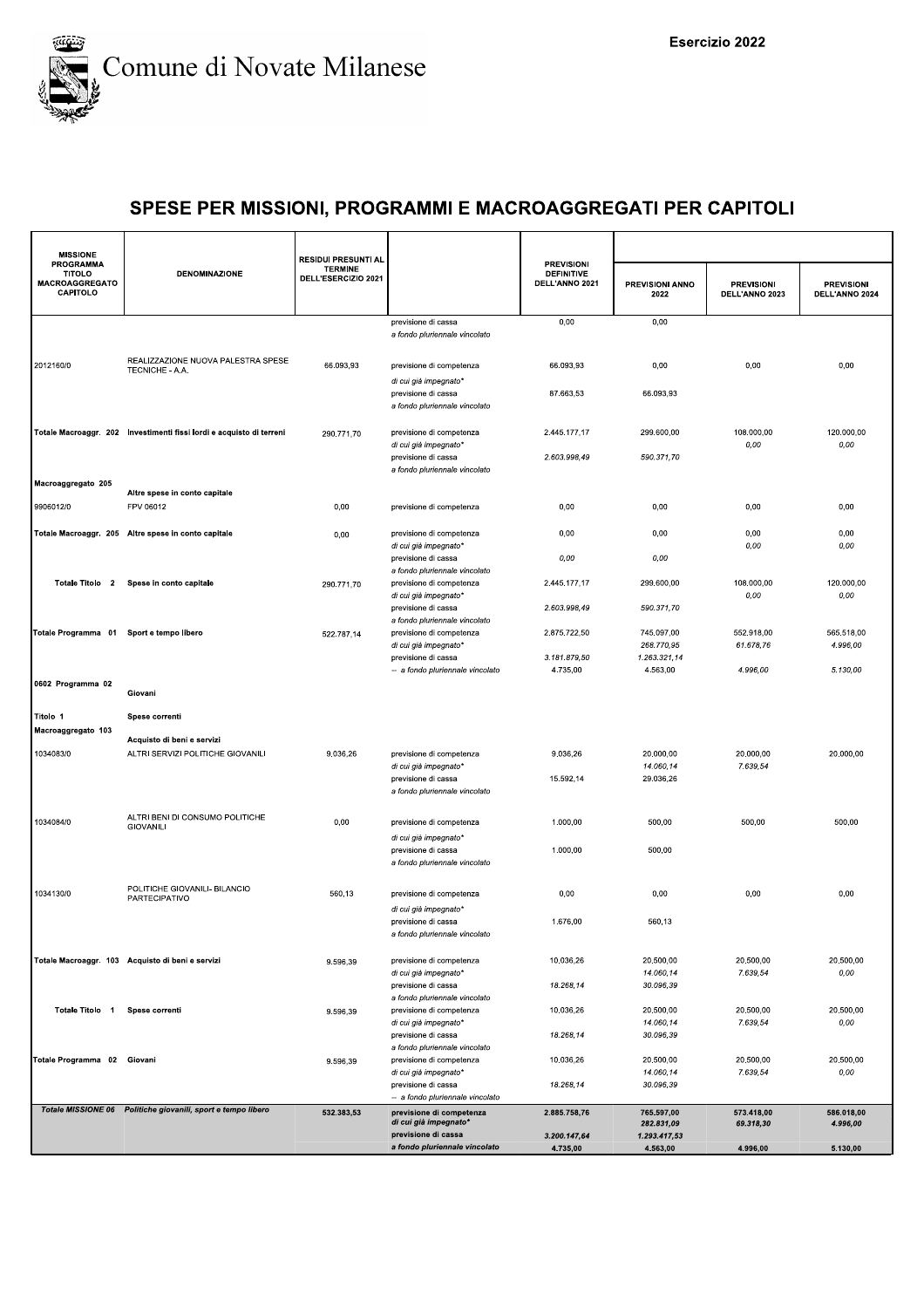

| <b>MISSIONE</b>                                                 |                                                          | <b>RESIDUI PRESUNTI AL</b>            |                                                      |                                                          |                         |                                     |                                     |
|-----------------------------------------------------------------|----------------------------------------------------------|---------------------------------------|------------------------------------------------------|----------------------------------------------------------|-------------------------|-------------------------------------|-------------------------------------|
| <b>PROGRAMMA</b><br><b>TITOLO</b><br>MACROAGGREGATO<br>CAPITOLO | <b>DENOMINAZIONE</b>                                     | <b>TERMINE</b><br>DELL'ESERCIZIO 2021 |                                                      | <b>PREVISIONI</b><br><b>DEFINITIVE</b><br>DELL'ANNO 2021 | PREVISIONI ANNO<br>2022 | <b>PREVISIONI</b><br>DELL'ANNO 2023 | <b>PREVISIONI</b><br>DELL'ANNO 2024 |
| 08<br><b>MISSIONE</b>                                           | Assetto del territorio ed edilizia abitativa             |                                       |                                                      |                                                          |                         |                                     |                                     |
| 0801 Programma 01                                               | Urbanistica e assetto del territorio                     |                                       |                                                      |                                                          |                         |                                     |                                     |
| Titolo 1                                                        | Spese correnti                                           |                                       |                                                      |                                                          |                         |                                     |                                     |
| Macroaggregato 101                                              | Redditi da lavoro dipendente                             |                                       |                                                      |                                                          |                         |                                     |                                     |
| 1010726/0                                                       | COMPENSO STRAORDINARIO SETTORE<br><b>URBANISTICA</b>     | 998,58                                | previsione di competenza<br>di cui già impegnato*    | 2.398,58                                                 | 1.600,00                | 1.600,00                            | 1.600,00                            |
|                                                                 |                                                          |                                       | previsione di cassa<br>a fondo pluriennale vincolato | 2.528,67                                                 | 2.598,58                |                                     |                                     |
| 1010729/0                                                       | FONDO PO SETTORE URBANISTICA                             | 0,00                                  | previsione di competenza                             | 9.000,00                                                 | 10.227,10               | 10.385,00                           | 10.385,00                           |
|                                                                 |                                                          |                                       | di cui già impegnato*                                |                                                          | 1.227,10                | 1.385,00                            | 1.385,00                            |
|                                                                 |                                                          |                                       | previsione di cassa                                  | 9.000,00                                                 | 10.227,10               |                                     |                                     |
|                                                                 |                                                          |                                       | a fondo pluriennale vincolato                        | 1.227,10                                                 | 1.385,00                | 1.385,00                            | 1.385,00                            |
| 1010730/0                                                       | STIPENDI PERSONALE SETTORE<br><b>URBANISTICA</b>         | 0,00                                  | previsione di competenza<br>di cui già impegnato*    | 122.324,47                                               | 134.166,00              | 136.655,00                          | 136.655,00                          |
|                                                                 |                                                          |                                       | previsione di cassa                                  | 122.324,47                                               | 134.166,00              |                                     |                                     |
|                                                                 |                                                          |                                       | a fondo pluriennale vincolato                        |                                                          |                         |                                     |                                     |
| 1010731/0                                                       | ONERI PERSONALE SETTORE URBANISTICA                      | 1.781,34                              | previsione di competenza                             | 49.779,24                                                | 53.435,00               | 53.946,00                           | 53.705,00                           |
|                                                                 |                                                          |                                       | di cui già impegnato*                                |                                                          | 4.112,00                | 4.114,00                            | 3.871,00                            |
|                                                                 |                                                          |                                       | previsione di cassa<br>a fondo pluriennale vincolato | 49.877,05<br>4.112,00                                    | 55.216,34<br>4.114,00   | 3.871,00                            | 3.922,00                            |
| 1017665/0                                                       | FONDO PERSONALE SERVIZIO                                 | 4.666,73                              | previsione di competenza                             | 20.882,88                                                | 23.225,00               | 21.590,00                           | 20.570,00                           |
|                                                                 | <b>URBANISTICA</b>                                       |                                       | di cui già impegnato*                                |                                                          | 9.415,00                | 9.123,00                            | 8.103,00                            |
|                                                                 |                                                          |                                       | previsione di cassa                                  | 21.147,55                                                | 27.891,73               |                                     |                                     |
|                                                                 |                                                          |                                       | a fondo pluriennale vincolato                        | 9.415,00                                                 | 9.123,00                | 8.103,00                            | 8.320,00                            |
|                                                                 | FONDO DIRIGENTE SERVIZIO URBANISTICA                     |                                       |                                                      |                                                          |                         |                                     |                                     |
| 1017666/0                                                       |                                                          | 327,21                                | previsione di competenza                             | 25.866,09                                                | 24.829,50               | 24.830,00                           | 24.830,00                           |
|                                                                 |                                                          |                                       | di cui già impegnato*<br>previsione di cassa         | 25.866,09                                                | 6.774,50<br>25.156,71   | 6.775,00                            | 6.775,00                            |
|                                                                 |                                                          |                                       | a fondo pluriennale vincolato                        | 6.774,50                                                 | 6.775,00                | 6.775,00                            | 6.775,00                            |
|                                                                 |                                                          |                                       |                                                      |                                                          |                         |                                     |                                     |
| 1017667/0                                                       | ASSEGNI FAMILIARI SERVIZIO URBANISTICA                   | 0,00                                  | previsione di competenza                             | 482,00                                                   | 523,00                  | 523,00                              | 523,00                              |
|                                                                 |                                                          |                                       | di cui già impegnato*                                |                                                          |                         |                                     |                                     |
|                                                                 |                                                          |                                       | previsione di cassa<br>a fondo pluriennale vincolato | 482,00                                                   | 523,00                  |                                     |                                     |
|                                                                 | Totale Macroaggr. 101 Redditi da lavoro dipendente       | 7.773,86                              | previsione di competenza                             | 230.733,26                                               | 248.005,60              | 249.529,00                          | 248.268,00                          |
|                                                                 |                                                          |                                       | di cui già impegnato*                                |                                                          | 21.528,60               | 21.397,00                           | 20.134,00                           |
|                                                                 |                                                          |                                       | previsione di cassa<br>a fondo pluriennale vincolato | 231.225,83<br>21.528,60                                  | 255.779,46<br>21.397,00 | 20.134,00                           | 20.402,00                           |
| Macroaggregato 102                                              |                                                          |                                       |                                                      |                                                          |                         |                                     |                                     |
|                                                                 | Imposte e tasse a carico dell'ente                       |                                       |                                                      |                                                          |                         |                                     |                                     |
| 1020734/0                                                       | <b>IRAP SETTORE URBANISTICA</b>                          | 628,06                                | previsione di competenza<br>di cui già impegnato'    | 15.690,63                                                | 16.482,00<br>1.468,00   | 16.580,00<br>1.469,00               | 16.494,00<br>1.383,00               |
|                                                                 |                                                          |                                       | previsione di cassa                                  | 15.724,19                                                | 17.110,06               |                                     |                                     |
|                                                                 |                                                          |                                       | a fondo pluriennale vincolato                        | 1.468,00                                                 | 1.469,00                | 1.383,00                            | 1.401,00                            |
|                                                                 | Totale Macroaggr. 102 Imposte e tasse a carico dell'ente | 628,06                                | previsione di competenza                             | 15.690,63                                                | 16.482,00               | 16.580,00                           | 16.494,00                           |
|                                                                 |                                                          |                                       | di cui già impegnato*                                |                                                          | 1.468,00                | 1.469,00                            | 1.383,00                            |
|                                                                 |                                                          |                                       | previsione di cassa                                  | 15.724,19                                                | 17.110,06               |                                     |                                     |
|                                                                 |                                                          |                                       | a fondo pluriennale vincolato                        | 1.468,00                                                 | 1.469,00                | 1.383,00                            | 1.401,00                            |
| Macroaggregato 103                                              | Acquisto di beni e servizi                               |                                       |                                                      |                                                          |                         |                                     |                                     |
| 1030718/0                                                       | ACQUISTO DI BENI SETTORE URBANISTICA                     | 6,20                                  | previsione di competenza                             | 480,00                                                   | 250,00                  | 250,00                              | 250,00                              |
|                                                                 |                                                          |                                       | di cui già impegnato*                                |                                                          |                         |                                     |                                     |
|                                                                 |                                                          |                                       | previsione di cassa<br>a fondo pluriennale vincolato | 480,00                                                   | 256,20                  |                                     |                                     |
|                                                                 | ACQUISTO DI SERVIZI SETTORE                              |                                       |                                                      |                                                          |                         |                                     |                                     |
| 1030719/0                                                       | <b>URBANISTICA</b>                                       | 33,82                                 | previsione di competenza<br>di cui già impegnato*    | 433,82                                                   | 500,00                  | 500,00                              | 500,00                              |
|                                                                 |                                                          |                                       | previsione di cassa                                  | 658,30                                                   | 533,82                  |                                     |                                     |
|                                                                 |                                                          |                                       | a fondo pluriennale vincolato                        |                                                          |                         |                                     |                                     |
|                                                                 |                                                          |                                       |                                                      |                                                          |                         |                                     |                                     |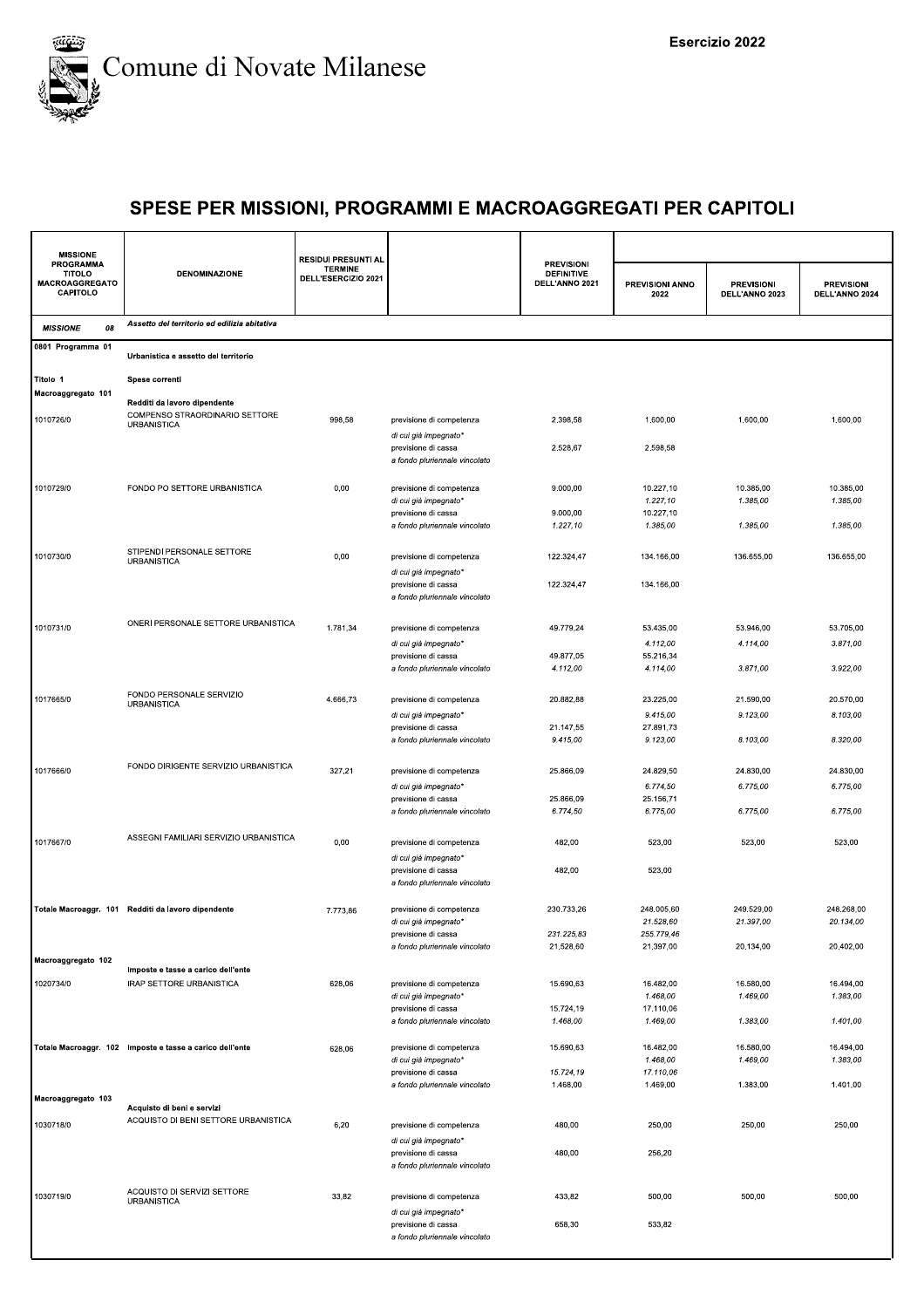

| <b>MISSIONE</b>                                          |                                                                                 | <b>RESIDUI PRESUNTI AL</b>            |                                                                               |                                                          |                                       |                                     |                                     |
|----------------------------------------------------------|---------------------------------------------------------------------------------|---------------------------------------|-------------------------------------------------------------------------------|----------------------------------------------------------|---------------------------------------|-------------------------------------|-------------------------------------|
| <b>PROGRAMMA</b><br>TITOLO<br>MACROAGGREGATO<br>CAPITOLO | <b>DENOMINAZIONE</b>                                                            | <b>TERMINE</b><br>DELL'ESERCIZIO 2021 |                                                                               | <b>PREVISIONI</b><br><b>DEFINITIVE</b><br>DELL'ANNO 2021 | PREVISIONI ANNO<br>2022               | <b>PREVISIONI</b><br>DELL'ANNO 2023 | <b>PREVISIONI</b><br>DELL'ANNO 2024 |
| 1030721/0                                                | CONSULENZE PROFESSIONALI SETTORE<br><b>URBANISTICA</b>                          | 600,00                                | previsione di competenza                                                      | 0,00                                                     | 0,00                                  | 0,00                                | 0,00                                |
|                                                          |                                                                                 |                                       | di cui già impegnato*<br>previsione di cassa<br>a fondo pluriennale vincolato | 1.868,80                                                 | 600,00                                |                                     |                                     |
| 1030722/0                                                | PRESTAZIONI PROFESSIONALI E<br>SPECIALISTICHE URBANISTICA                       | 13.683,63                             | previsione di competenza<br>di cui già impegnato*                             | 40.146,00                                                | 4.000,00                              | 4.000,00                            | 4.000,00                            |
|                                                          |                                                                                 |                                       | previsione di cassa<br>a fondo pluriennale vincolato                          | 84.028,40                                                | 17.683,63                             |                                     |                                     |
|                                                          | Totale Macroaggr. 103 Acquisto di beni e servizi                                | 14.323,65                             | previsione di competenza<br>di cui già impegnato*<br>previsione di cassa      | 41.059,82<br>87.035,50                                   | 4.750,00<br>19.073,65                 | 4.750,00<br>0,00                    | 4.750,00<br>0,00                    |
| Macroaggregato 108                                       |                                                                                 |                                       | a fondo pluriennale vincolato                                                 |                                                          |                                       |                                     |                                     |
| 1030723/0                                                | Altre spese per redditi da capitale<br>DIRITTI REALI DI GODIMENTO E             | 78.660,00                             | previsione di competenza                                                      | 78.660,00                                                | 0,00                                  | 0,00                                | 0,00                                |
|                                                          | SERVITU'ONEROSE                                                                 |                                       | di cui già impegnato*                                                         |                                                          |                                       |                                     |                                     |
|                                                          |                                                                                 |                                       | previsione di cassa<br>a fondo pluriennale vincolato                          | 78.660,00                                                | 78.660,00                             |                                     |                                     |
|                                                          | Totale Macroaggr. 108 Altre spese per redditi da capitale                       | 78.660,00                             | previsione di competenza<br>di cui già impegnato*                             | 78.660,00                                                | 0,00                                  | 0,00<br>0,00                        | 0,00<br>0,00                        |
|                                                          |                                                                                 |                                       | previsione di cassa<br>a fondo pluriennale vincolato                          | 78.660,00                                                | 78.660,00                             |                                     |                                     |
| Macroaggregato 110                                       | Altre spese correnti                                                            |                                       |                                                                               |                                                          |                                       |                                     |                                     |
| 9908011/0                                                | FPV 08011                                                                       | 0,00                                  | previsione di competenza                                                      | 22.996,60                                                | 22.866,00                             | 21.517,00                           | 21.803,00                           |
| Totale Macroaggr. 110 Altre spese correnti               |                                                                                 | 0,00                                  | previsione di competenza<br>di cui già impegnato*                             | 22.996,60                                                | 22.866,00                             | 21.517,00<br>0,00                   | 21.803,00<br>0,00                   |
|                                                          |                                                                                 |                                       | previsione di cassa<br>a fondo pluriennale vincolato                          | 0,00                                                     | 0,00                                  |                                     |                                     |
| Totale Titolo 1                                          | Spese correnti                                                                  | 101.385,57                            | previsione di competenza<br>di cui già impegnato*<br>previsione di cassa      | 389.140,31<br>412.645,52                                 | 292.103,60<br>22.996,60<br>370.623,17 | 292.376,00<br>22.866,00             | 291.315,00<br>21.517,00             |
|                                                          |                                                                                 |                                       | a fondo pluriennale vincolato                                                 | 22.996,60                                                | 22.866,00                             | 21.517,00                           | 21.803,00                           |
| Titolo 2<br>Macroaggregato 203                           | Spese in conto capitale                                                         |                                       |                                                                               |                                                          |                                       |                                     |                                     |
| 2012593/0                                                | Contributi agli investimenti<br>ONERI URBANIZZ. SECONDARIE QUOTA<br>ALLE CHIESE | 0,00                                  | previsione di competenza                                                      | 16.810,00                                                | 16.500,00                             | 32.000,00                           | 25.000,00                           |
|                                                          |                                                                                 |                                       | di cui già impegnato*<br>previsione di cassa<br>a fondo pluriennale vincolato | 32.897,55                                                | 16.500,00                             |                                     |                                     |
|                                                          | Totale Macroaggr. 203 Contributi agli investimenti                              | 0,00                                  | previsione di competenza<br>di cui già impegnato*                             | 16.810,00                                                | 16.500,00                             | 32.000.00<br>0,00                   | 25.000,00<br>0,00                   |
|                                                          |                                                                                 |                                       | previsione di cassa<br>a fondo pluriennale vincolato                          | 32.897,55                                                | 16.500,00                             |                                     |                                     |
| Macroaggregato 205                                       | Altre spese in conto capitale                                                   |                                       |                                                                               |                                                          |                                       |                                     |                                     |
| 2012577/0                                                | RESTITUZIONE ONERI URBANIZZAZIONE<br>(SANZIONI OPERE EDILIZIE)                  | 0,00                                  | previsione di competenza<br>di cui già impegnato*                             | 7.000,00                                                 | 0,00                                  | 0,00                                | 0,00                                |
|                                                          |                                                                                 |                                       | previsione di cassa<br>a fondo pluriennale vincolato                          | 8.798,38                                                 | 0,00                                  |                                     |                                     |
| 2012585/0                                                | RESTITUZIONE ONERI URBANIZZAZIONE<br>(SANZIONI OPERE EDILIZIE)                  | 0,00                                  | previsione di competenza<br>di cui già impegnato*                             | 0,00                                                     | 0,00                                  | 0,00                                | 0,00                                |
|                                                          |                                                                                 |                                       | previsione di cassa<br>a fondo pluriennale vincolato                          | 0,00                                                     | 0,00                                  |                                     |                                     |
| 2059997/0                                                | ALTRE SPESE IN CONTO CAPITALE<br>(DESTINATO)                                    | 0,00                                  | previsione di competenza<br>di cui già impegnato*                             | 15.000,00                                                | 0,00                                  | 0,00                                | 0,00                                |
|                                                          |                                                                                 |                                       | previsione di cassa<br>a fondo pluriennale vincolato                          | 15.000,00                                                | 0,00                                  |                                     |                                     |
| 2059998/0                                                | ALTRE SPESE C/TO CAPITALE (OO.UU.)                                              | 9.457,44                              | previsione di competenza<br>di cui già impegnato*                             | 9.457,44                                                 | 0,00                                  | 0,00                                | 0,00                                |
|                                                          |                                                                                 |                                       | previsione di cassa<br>a fondo pluriennale vincolato                          | 9.457,44                                                 | 9.457,44                              |                                     |                                     |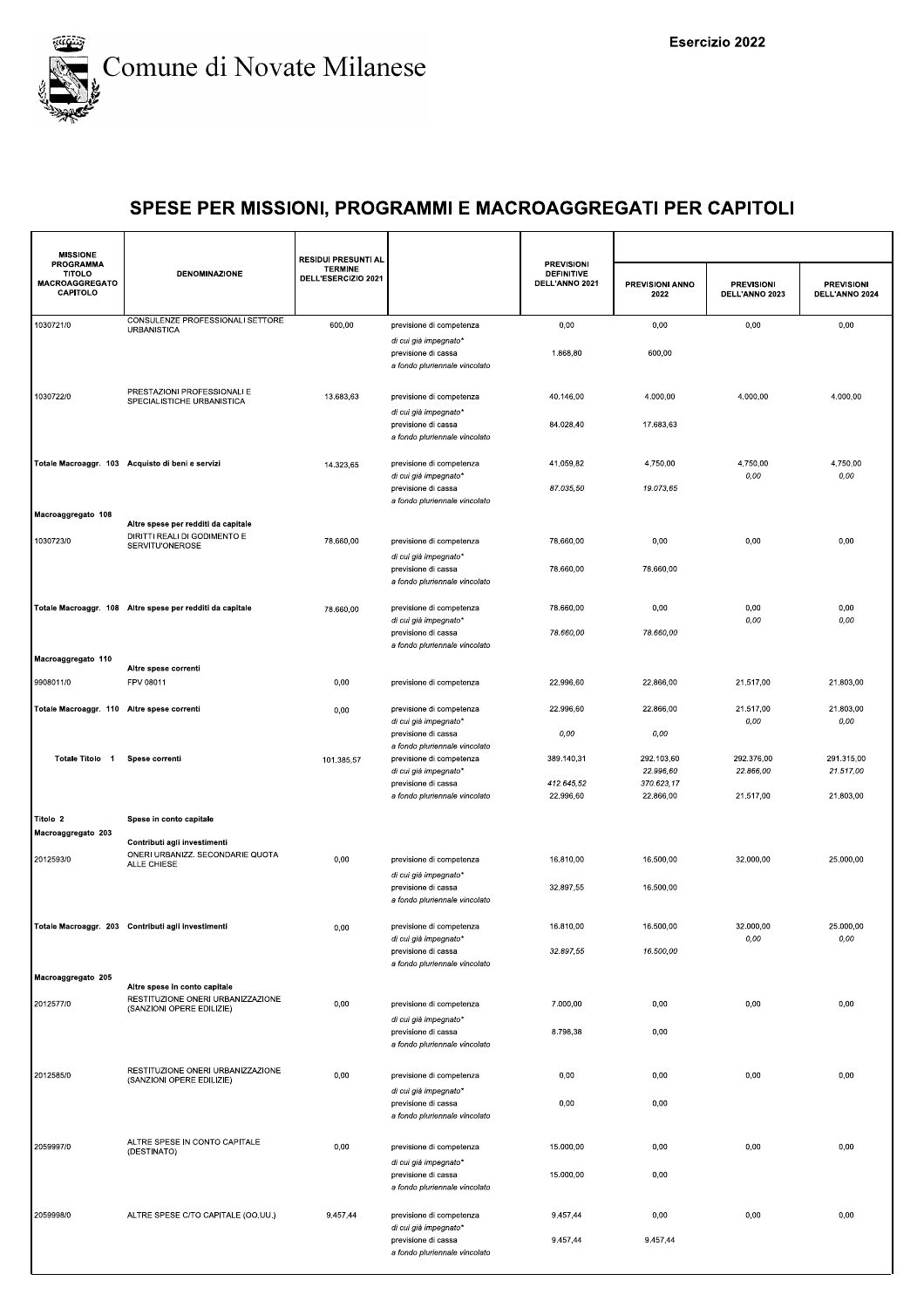

| <b>MISSIONE</b>                                                 |                                                                                     | <b>RESIDUI PRESUNTI AL</b>            |                                                                                                           | <b>PREVISIONI</b>                   |                                      |                                     |                                     |
|-----------------------------------------------------------------|-------------------------------------------------------------------------------------|---------------------------------------|-----------------------------------------------------------------------------------------------------------|-------------------------------------|--------------------------------------|-------------------------------------|-------------------------------------|
| <b>PROGRAMMA</b><br><b>TITOLO</b><br>MACROAGGREGATO<br>CAPITOLO | <b>DENOMINAZIONE</b>                                                                | <b>TERMINE</b><br>DELL'ESERCIZIO 2021 |                                                                                                           | <b>DEFINITIVE</b><br>DELL'ANNO 2021 | PREVISIONI ANNO<br>2022              | <b>PREVISIONI</b><br>DELL'ANNO 2023 | <b>PREVISIONI</b><br>DELL'ANNO 2024 |
| 9908012/0                                                       | FPV 08012                                                                           | 0,00                                  | previsione di competenza                                                                                  | 0,00                                | 0,00                                 | 0,00                                | 0,00                                |
|                                                                 | Totale Macroaggr. 205 Altre spese in conto capitale                                 | 9.457,44                              | previsione di competenza<br>di cui già impegnato*                                                         | 31.457,44                           | 0,00                                 | 0,00<br>0,00                        | 0,00<br>0,00                        |
|                                                                 |                                                                                     |                                       | previsione di cassa<br>a fondo pluriennale vincolato                                                      | 33.255,82                           | 9.457,44                             |                                     |                                     |
| Totale Titolo 2                                                 | Spese in conto capitale                                                             | 9.457,44                              | previsione di competenza<br>di cui già impegnato*                                                         | 48.267,44                           | 16.500,00                            | 32.000,00<br>0,00                   | 25.000,00<br>0,00                   |
| Totale Programma 01                                             | Urbanistica e assetto del territorio                                                | 110.843,01                            | previsione di cassa<br>a fondo pluriennale vincolato<br>previsione di competenza<br>di cui già impegnato* | 66.153,37<br>437.407,75             | 25.957,44<br>308.603,60<br>22.996,60 | 324.376,00<br>22.866,00             | 316.315,00<br>21.517,00             |
|                                                                 |                                                                                     |                                       | previsione di cassa<br>-- a fondo pluriennale vincolato                                                   | 478.798,89<br>22.996,60             | 396.580,61<br>22.866,00              | 21.517,00                           | 21.803,00                           |
| 0802 Programma 02                                               | Edilizia residenziale pubblica e locale e piani<br>di edilzia economico-popolare    |                                       |                                                                                                           |                                     |                                      |                                     |                                     |
| Titolo 1                                                        | Spese correnti                                                                      |                                       |                                                                                                           |                                     |                                      |                                     |                                     |
| Macroaggregato 103<br>1034149/0                                 | Acquisto di beni e servizi<br>SPESE PER CERTIFICAZIONI ENERGETICHE<br>CASE COMUNALI | 0,00                                  | previsione di competenza                                                                                  | 1.500,00                            | 1.500,00                             | 1.500,00                            | 1.500,00                            |
|                                                                 |                                                                                     |                                       | di cui già impegnato*<br>previsione di cassa<br>a fondo pluriennale vincolato                             | 1.500,00                            | 1.500,00                             |                                     |                                     |
| 1034150/0                                                       | MANUTENZIONE ALLOGGI CASE COMUNALI                                                  | 242,97                                | previsione di competenza                                                                                  | 22.900,00                           | 24.000,00                            | 24.000,00                           | 24.000,00                           |
|                                                                 |                                                                                     |                                       | di cui già impegnato*<br>previsione di cassa<br>a fondo pluriennale vincolato                             | 23.717,40                           | 24.242,97                            |                                     |                                     |
| 1034151/0                                                       | SPESE CONDOMINIALI ALLOGGI COMUNALI                                                 | 0,00                                  | previsione di competenza<br>di cui già impegnato*                                                         | 23.000,00                           | 31.000,00                            | 31.000,00                           | 31.000,00                           |
|                                                                 |                                                                                     |                                       | previsione di cassa<br>a fondo pluriennale vincolato                                                      | 23.000,00                           | 31.000,00                            |                                     |                                     |
| 1034163/0                                                       | SPESE CONDOMINIALI CASE COMUNALI -<br><b>ANTICIPO</b>                               | 0,00                                  | previsione di competenza<br>di cui già impegnato*                                                         | 13.000,00                           | 3.000,00                             | 3.000,00                            | 3.000,00                            |
|                                                                 |                                                                                     |                                       | previsione di cassa<br>a fondo pluriennale vincolato                                                      | 13.000,00                           | 3.000,00                             |                                     |                                     |
|                                                                 | Totale Macroaggr. 103 Acquisto di beni e servizi                                    | 242,97                                | previsione di competenza<br>di cui già impegnato*                                                         | 60.400,00                           | 59.500,00                            | 59.500,00<br>0,00                   | 59.500,00<br>0,00                   |
|                                                                 |                                                                                     |                                       | previsione di cassa<br>a fondo pluriennale vincolato                                                      | 61.217,40                           | 59.742,97                            |                                     |                                     |
| Macroaggregato 110<br>9908021/0                                 | Altre spese correnti                                                                |                                       |                                                                                                           |                                     |                                      |                                     |                                     |
| Totale Macroaggr. 110 Altre spese correnti                      | FPV 08021                                                                           | 0,00<br>0,00                          | previsione di competenza<br>previsione di competenza                                                      | 0,00<br>0,00                        | 0,00<br>0,00                         | 0,00<br>0,00                        | 0,00<br>0,00                        |
|                                                                 |                                                                                     |                                       | di cui già impegnato*<br>previsione di cassa                                                              | 0,00                                | 0,00                                 | 0,00                                | $0,00$                              |
| Totale Titolo 1                                                 | Spese correnti                                                                      | 242,97                                | a fondo pluriennale vincolato<br>previsione di competenza                                                 | 60.400,00                           | 59.500.00                            | 59.500,00                           | 59.500,00                           |
|                                                                 |                                                                                     |                                       | di cui già impegnato*<br>previsione di cassa<br>a fondo pluriennale vincolato                             | 61.217,40                           | 59.742,97                            | 0,00                                | 0,00                                |
| Titolo 2<br>Macroaggregato 202                                  | Spese in conto capitale<br>Investimenti fissi lordi e acquisto di terreni           |                                       |                                                                                                           |                                     |                                      |                                     |                                     |
| 2010983/0                                                       | MANUTENZIONE STRAORDINARIA<br>PATRIMONIO RESIDENZIALE (VINCOLATO)                   | 200.000,00                            | previsione di competenza                                                                                  | 200.000,00                          | 0,00                                 | 0,00                                | 0,00                                |
|                                                                 |                                                                                     |                                       | di cui già impegnato*<br>previsione di cassa<br>a fondo pluriennale vincolato                             | 200.000,00                          | 200.000,00                           |                                     |                                     |
| 2010984/0                                                       | MANUTENZIONE STRAORDINARIA<br>PATRIMONIO RESIDENZIALE (MON AREE<br>PEEP)            | 0,00                                  | previsione di competenza                                                                                  | 0,00                                | 0,00                                 | 0,00                                | 5.000,00                            |
|                                                                 |                                                                                     |                                       | di cui già impegnato*<br>previsione di cassa<br>a fondo pluriennale vincolato                             | 0,00                                | 0,00                                 |                                     |                                     |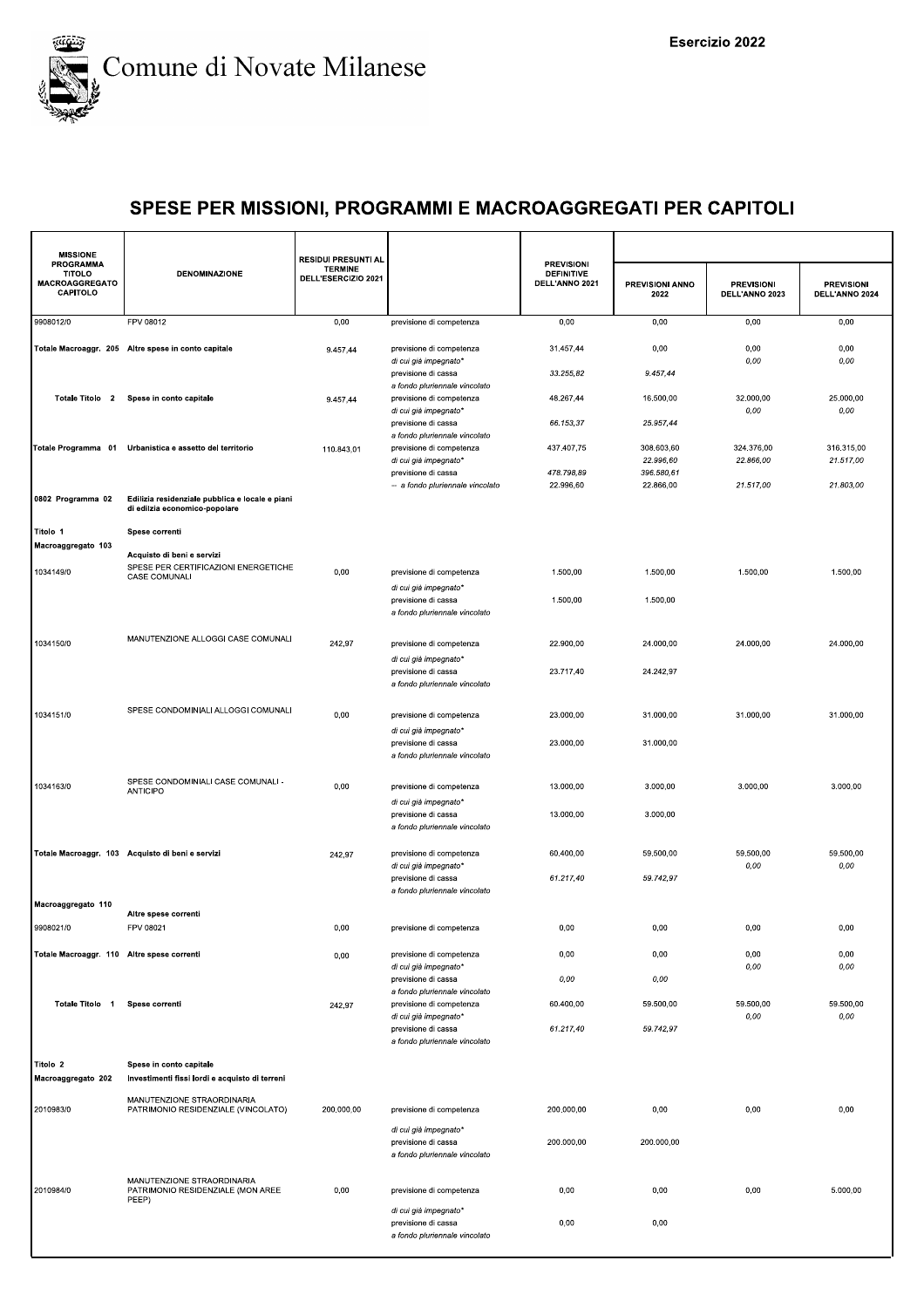

| <b>MISSIONE</b>                                                 |                                                                                  | <b>RESIDUI PRESUNTI AL</b>            |                                                                               |                                                          |                         |                                     |                                     |
|-----------------------------------------------------------------|----------------------------------------------------------------------------------|---------------------------------------|-------------------------------------------------------------------------------|----------------------------------------------------------|-------------------------|-------------------------------------|-------------------------------------|
| PROGRAMMA<br><b>TITOLO</b><br><b>MACROAGGREGATO</b><br>CAPITOLO | <b>DENOMINAZIONE</b>                                                             | <b>TERMINE</b><br>DELL'ESERCIZIO 2021 |                                                                               | <b>PREVISIONI</b><br><b>DEFINITIVE</b><br>DELL'ANNO 2021 | PREVISIONI ANNO<br>2022 | <b>PREVISIONI</b><br>DELL'ANNO 2023 | <b>PREVISIONI</b><br>DELL'ANNO 2024 |
| 2029345/0                                                       | MANUTENZIONE STRAORDINARIA IMMOBILI<br>ERP (ALIEN.PATRIM.DISPONIBILE)            | 0,00                                  | previsione di competenza                                                      | 0,00                                                     | 0,00                    | 0,00                                | 0,00                                |
|                                                                 |                                                                                  |                                       | di cui già impegnato*<br>previsione di cassa<br>a fondo pluriennale vincolato | 0,00                                                     | 0,00                    |                                     |                                     |
|                                                                 | Totale Macroaggr. 202 Investimenti fissi lordi e acquisto di terreni             | 200.000,00                            | previsione di competenza<br>di cui già impegnato*                             | 200.000.00                                               | 0.00                    | 0.00<br>0,00                        | 5.000.00<br>0,00                    |
|                                                                 |                                                                                  |                                       | previsione di cassa<br>a fondo pluriennale vincolato                          | 200.000.00                                               | 200.000.00              |                                     |                                     |
| Macroaggregato 205                                              | Altre spese in conto capitale                                                    |                                       |                                                                               |                                                          |                         |                                     |                                     |
| 9908022/0                                                       | FPV 08022                                                                        | 0.00                                  | previsione di competenza                                                      | 0.00                                                     | 0.00                    | 0.00                                | 0.00                                |
|                                                                 | Totale Macroaggr. 205 Altre spese in conto capitale                              | 0.00                                  | previsione di competenza<br>di cui già impegnato*                             | 0,00                                                     | 0,00                    | 0,00<br>0.00                        | 0,00<br>0.00                        |
|                                                                 |                                                                                  |                                       | previsione di cassa<br>a fondo pluriennale vincolato                          | 0.00                                                     | 0.00                    |                                     |                                     |
| Totale Titolo 2                                                 | Spese in conto capitale                                                          | 200.000,00                            | previsione di competenza<br>di cui già impegnato*                             | 200.000,00                                               | 0.00                    | 0,00<br>0.00                        | 5.000,00<br>0.00                    |
|                                                                 |                                                                                  |                                       | previsione di cassa<br>a fondo pluriennale vincolato                          | 200.000,00                                               | 200.000,00              |                                     |                                     |
| Totale Programma 02                                             | Edilizia residenziale pubblica e locale e piani<br>di edilzia economico-popolare | 200.242,97                            | previsione di competenza<br>di cui già impegnato*                             | 260.400.00                                               | 59.500,00               | 59.500,00<br>0,00                   | 64.500.00<br>0,00                   |
|                                                                 |                                                                                  |                                       | previsione di cassa<br>-- a fondo pluriennale vincolato                       | 261.217,40                                               | 259.742.97              |                                     |                                     |
|                                                                 | Totale MISSIONE 08 Assetto del territorio ed edilizia abitativa                  | 311.085,98                            | previsione di competenza<br>di cui già impegnato*                             | 697.807,75                                               | 368.103,60<br>22.996,60 | 383.876,00<br>22.866,00             | 380.815,00<br>21.517,00             |
|                                                                 |                                                                                  |                                       | previsione di cassa                                                           | 740.016,29                                               | 656.323,58              |                                     |                                     |
|                                                                 |                                                                                  |                                       | a fondo pluriennale vincolato                                                 | 22.996.60                                                | 22.866.00               | 21.517.00                           | 21.803.00                           |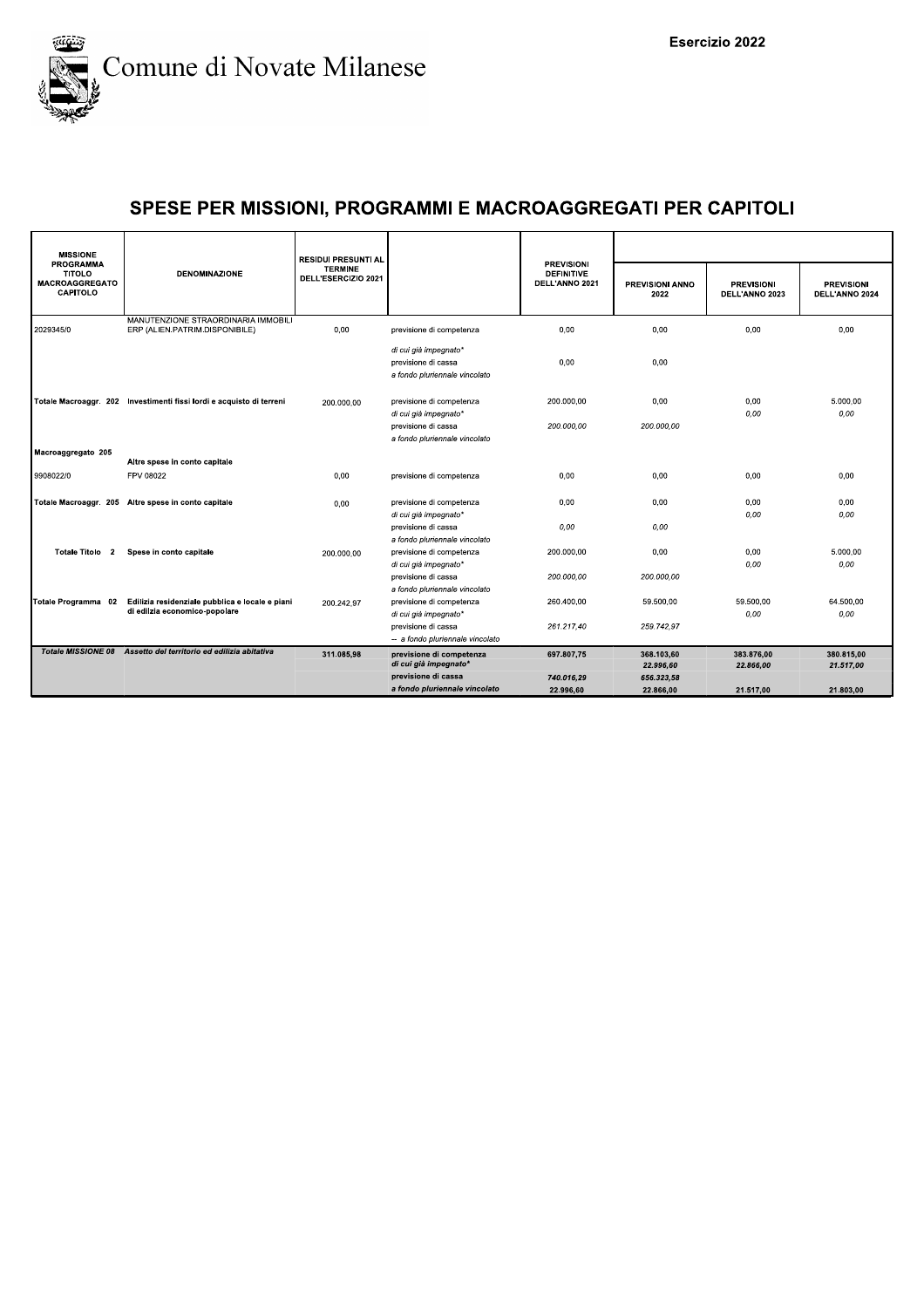

| <b>MISSIONE</b>                                                 |                                                                                | <b>RESIDUI PRESUNTI AL</b>            |                                                                          |                                                          |                         |                                     |                                     |
|-----------------------------------------------------------------|--------------------------------------------------------------------------------|---------------------------------------|--------------------------------------------------------------------------|----------------------------------------------------------|-------------------------|-------------------------------------|-------------------------------------|
| PROGRAMMA<br><b>TITOLO</b><br><b>MACROAGGREGATO</b><br>CAPITOLO | <b>DENOMINAZIONE</b>                                                           | <b>TERMINE</b><br>DELL'ESERCIZIO 2021 |                                                                          | <b>PREVISIONI</b><br><b>DEFINITIVE</b><br>DELL'ANNO 2021 | PREVISIONI ANNO<br>2022 | <b>PREVISIONI</b><br>DELL'ANNO 2023 | <b>PREVISIONI</b><br>DELL'ANNO 2024 |
| <b>MISSIONE</b><br>09                                           | Sviluppo sostenibile e tutela del territorio e<br>dell'ambiente                |                                       |                                                                          |                                                          |                         |                                     |                                     |
| 0902 Programma 02                                               | Tutela, valorizzazione e recupero ambientale                                   |                                       |                                                                          |                                                          |                         |                                     |                                     |
| Titolo 1<br>Macroaggregato 101                                  | Spese correnti                                                                 |                                       |                                                                          |                                                          |                         |                                     |                                     |
| 1016343/0                                                       | Redditi da lavoro dipendente<br>STIPENDI PERSONALE SERVIZIO TUTELA<br>AMBIENTE | 0,00                                  | previsione di competenza<br>di cui già impegnato*                        | 0,00                                                     | 0,00                    | 0,00                                | 0,00                                |
|                                                                 |                                                                                |                                       | previsione di cassa<br>a fondo pluriennale vincolato                     | 0,00                                                     | 0,00                    |                                     |                                     |
| 1016344/0                                                       | ONERI PREV. OBBL. PERSONALE SERVIZIO<br>TUTELA AMBIENTE                        | 743,98                                | previsione di competenza<br>di cui già impegnato*                        | 831,80                                                   | 0,00                    | 0,00                                | 0,00                                |
|                                                                 |                                                                                |                                       | previsione di cassa<br>a fondo pluriennale vincolato                     | 855,76                                                   | 743,98                  |                                     |                                     |
| 1016347/0                                                       | ASSEGNI FAMILIARI PERSONALE SERVIZIO<br>TUTELA AMBIENTE                        | 0,00                                  | previsione di competenza<br>di cui già impegnato*                        | 0,00                                                     | 0,00                    | 0,00                                | 0,00                                |
|                                                                 |                                                                                |                                       | previsione di cassa<br>a fondo pluriennale vincolato                     | 0,00                                                     | 0,00                    |                                     |                                     |
| 1016348/0                                                       | FONDO PERSONALE SERVIZIO TUTELA<br>AMBIENTE                                    | 0,00                                  | previsione di competenza<br>di cui già impegnato*                        | 100,62                                                   | 0,00                    | 0,00                                | 0,00                                |
|                                                                 |                                                                                |                                       | previsione di cassa<br>a fondo pluriennale vincolato                     | 100,62                                                   | 0,00                    |                                     |                                     |
| 1016350/0                                                       | FONDO PO SERVIZIO TUTELA AMBIENTE                                              | 0,00                                  | previsione di competenza<br>di cui già impegnato*                        | 1.385,00                                                 | 0,00                    | 0,00                                | 0,00                                |
|                                                                 |                                                                                |                                       | previsione di cassa<br>a fondo pluriennale vincolato                     | 1.468,46                                                 | 0,00                    |                                     |                                     |
|                                                                 | Totale Macroaggr. 101 Redditi da lavoro dipendente                             | 743,98                                | previsione di competenza<br>di cui già impegnato*<br>previsione di cassa | 2.317,42<br>2.424,84                                     | 0,00<br>743,98          | 0,00<br>0,00                        | 0,00<br>0,00                        |
|                                                                 |                                                                                |                                       | a fondo pluriennale vincolato                                            |                                                          |                         |                                     |                                     |
| Macroaggregato 102                                              | Imposte e tasse a carico dell'ente                                             |                                       |                                                                          |                                                          |                         |                                     |                                     |
| 1026345/0                                                       | IRAP PERSONALE SERVIZIO TUTELA<br>AMBIENTE                                     | 250,05                                | previsione di competenza<br>di cui già impegnato*                        | 250,05                                                   | 0,00                    | 0,00                                | 0,00                                |
|                                                                 |                                                                                |                                       | previsione di cassa<br>a fondo pluriennale vincolato                     | 257,14                                                   | 250,05                  |                                     |                                     |
|                                                                 | Totale Macroaggr. 102 Imposte e tasse a carico dell'ente                       | 250,05                                | previsione di competenza<br>di cui già impegnato*<br>previsione di cassa | 250,05<br>257,14                                         | 0,00<br>250,05          | 0,00<br>0,00                        | 0,00<br>0,00                        |
| Macroaggregato 103                                              |                                                                                |                                       | a fondo pluriennale vincolato                                            |                                                          |                         |                                     |                                     |
|                                                                 | Acquisto di beni e servizi<br>PRESTAZIONI PROFESSIONALI E                      |                                       |                                                                          |                                                          |                         |                                     |                                     |
| 1030744/0                                                       | SPECIALISTICHE AMBIENTE                                                        | 0,00                                  | previsione di competenza<br>di cui già impegnato*<br>previsione di cassa | 0,00<br>0,00                                             | 0,00<br>0,00            | 0,00                                | 0,00                                |
|                                                                 |                                                                                |                                       | a fondo pluriennale vincolato                                            |                                                          |                         |                                     |                                     |
| 1036350/0                                                       | SPESE PER LA GESTIONE DEI PARCHI E DEI<br><b>GIARDINI</b>                      | 0,00                                  | previsione di competenza<br>di cui già impegnato*                        | 500,00                                                   | 3.000.00                | 3.000,00                            | 3.000,00                            |
|                                                                 |                                                                                |                                       | previsione di cassa<br>a fondo pluriennale vincolato                     | 1.800,00                                                 | 3.000,00                |                                     |                                     |
| 1036351/0                                                       | UTENZE GIARDINI E PARCHI                                                       | 7.085,64                              | previsione di competenza<br>di cui già impegnato*                        | 8.200,00                                                 | 7.700,00<br>6.657,96    | 7.700,00                            | 7.700,00                            |
|                                                                 |                                                                                |                                       | previsione di cassa<br>a fondo pluriennale vincolato                     | 15.354,46                                                | 14.785,64               |                                     |                                     |
| 1036352/0                                                       | MANUTENZIONE VERDE PUBBLICO<br>(VINCOLATO -COVID)                              | 0,00                                  | previsione di competenza<br>di cui già impegnato*                        | 0,00                                                     | 0,00                    | 0,00                                | 0,00                                |
|                                                                 |                                                                                |                                       | previsione di cassa<br>a fondo pluriennale vincolato                     | 0,00                                                     | 0,00                    |                                     |                                     |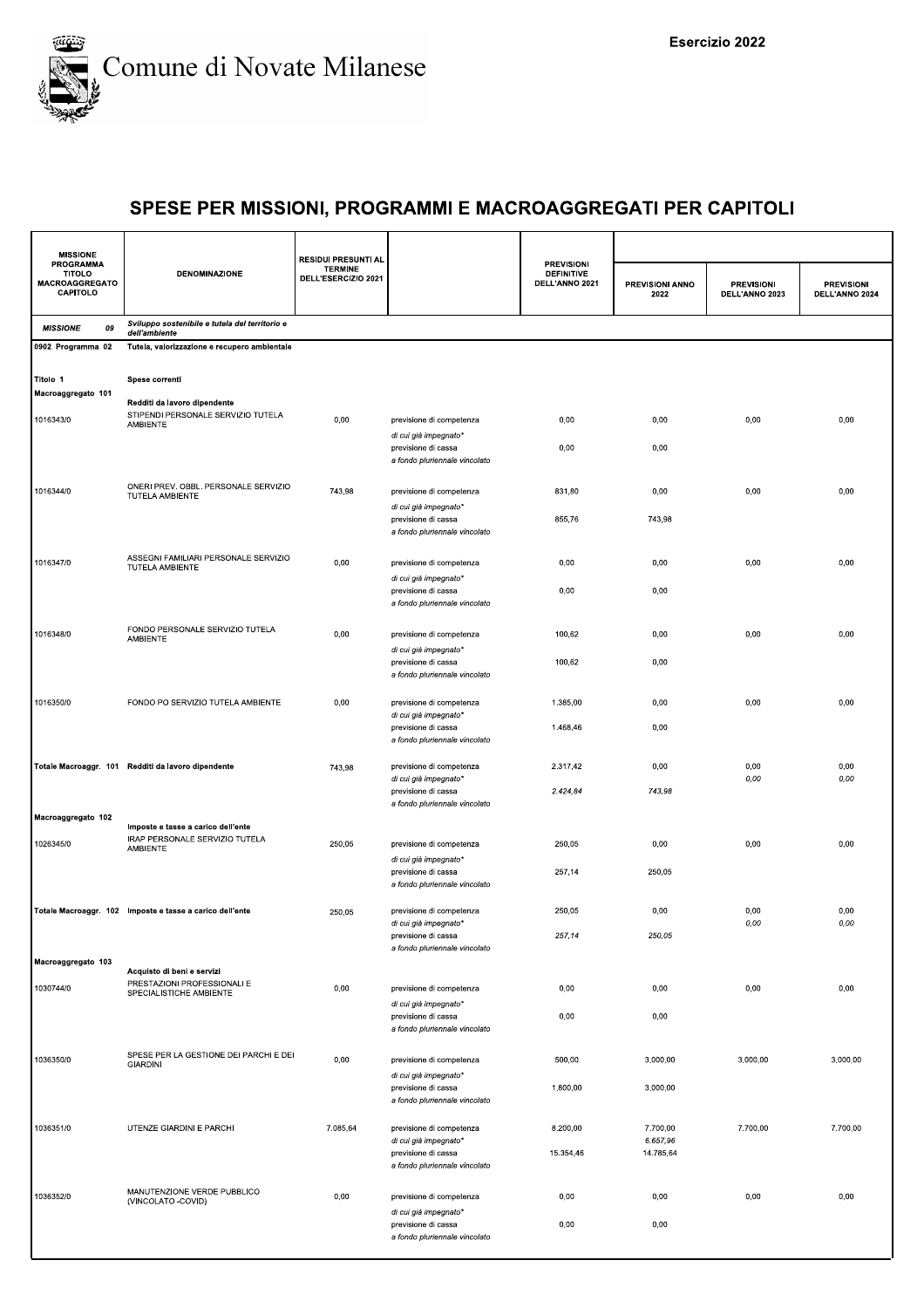

| <b>MISSIONE</b><br><b>PROGRAMMA</b>         |                                                                 | <b>RESIDUI PRESUNTI AL</b>            |                                                                                                           | <b>PREVISIONI</b>                   |                                        |                                     |                                     |
|---------------------------------------------|-----------------------------------------------------------------|---------------------------------------|-----------------------------------------------------------------------------------------------------------|-------------------------------------|----------------------------------------|-------------------------------------|-------------------------------------|
| <b>TITOLO</b><br>MACROAGGREGATO<br>CAPITOLO | <b>DENOMINAZIONE</b>                                            | <b>TERMINE</b><br>DELL'ESERCIZIO 2021 |                                                                                                           | <b>DEFINITIVE</b><br>DELL'ANNO 2021 | PREVISIONI ANNO<br>2022                | <b>PREVISIONI</b><br>DELL'ANNO 2023 | <b>PREVISIONI</b><br>DELL'ANNO 2024 |
| 1036353/0                                   | MANUTENZIONE VERDE PUBBLICO<br>(CONTRIBUTO REGIONALE)           | 0,00                                  | previsione di competenza                                                                                  | 0,00                                | 10.151,00                              | 10.151,00                           | 0,00                                |
|                                             |                                                                 |                                       | di cui già impegnato*<br>previsione di cassa<br>a fondo pluriennale vincolato                             | 0,00                                | 10.151,00                              |                                     |                                     |
| 1036354/0                                   | MANUTENZIONE PARCHI E GIARDINI                                  | 82.781,23                             | previsione di competenza<br>di cui già impegnato*<br>previsione di cassa                                  | 265.000,00<br>265.000,00            | 222.000,00<br>221.345,85<br>304.781,23 | 222.000,00<br>221.345,85            | 210.000,00                          |
|                                             |                                                                 |                                       | a fondo pluriennale vincolato                                                                             |                                     |                                        |                                     |                                     |
| 1036355/0                                   | MANUTENZIONE PARCHI E GIARDINI<br>(OO.UU.)                      | 5.439,20                              | previsione di competenza<br>di cui già impegnato*                                                         | 0,00<br>132.824,62                  | 0,00<br>5.439,20                       | 0,00                                | 0,00                                |
|                                             |                                                                 |                                       | previsione di cassa<br>a fondo pluriennale vincolato                                                      |                                     |                                        |                                     |                                     |
| 1036357/0                                   | SERVIZIO DI GESTIONE DEL VERDE                                  | 2.078,23                              | previsione di competenza<br>di cui già impegnato*                                                         | 15.300,00                           | 14.300,00<br>13.489,95                 | 14.300,00<br>13.489,95              | 14.300,00                           |
|                                             |                                                                 |                                       | previsione di cassa<br>a fondo pluriennale vincolato                                                      | 15.300,00                           | 16.378,23                              |                                     |                                     |
| 1036359/0                                   | PARCO NORD MILANO QUOTA<br><b>ASSOCIATIVA</b>                   | 0,00                                  | previsione di competenza<br>di cui già impegnato*                                                         | 33.570,00                           | 33.570,00                              | 33.570,00                           | 33.570,00                           |
|                                             |                                                                 |                                       | previsione di cassa<br>a fondo pluriennale vincolato                                                      | 33.570,00                           | 33.570,00                              |                                     |                                     |
|                                             | Totale Macroaggr. 103 Acquisto di beni e servizi                | 97.384,30                             | previsione di competenza<br>di cui già impegnato*                                                         | 322.570,00                          | 290.721,00<br>241.493.76               | 290.721,00<br>234.835,80            | 268.570,00<br>0,00                  |
|                                             |                                                                 |                                       | previsione di cassa<br>a fondo pluriennale vincolato                                                      | 463.849,08                          | 388.105,30                             |                                     |                                     |
| Macroaggregato 110                          | Altre spese correnti                                            |                                       |                                                                                                           |                                     |                                        |                                     |                                     |
| 9909021/0                                   | FPV 09021                                                       | 0,00                                  | previsione di competenza                                                                                  | 0,00                                | 0,00                                   | 0,00                                | 0,00                                |
| Totale Macroaggr. 110 Altre spese correnti  |                                                                 | 0,00                                  | previsione di competenza<br>di cui già impegnato*                                                         | 0,00                                | 0,00                                   | 0,00<br>0,00                        | 0,00<br>0,00                        |
|                                             |                                                                 |                                       | previsione di cassa<br>a fondo pluriennale vincolato                                                      | 0,00                                | 0,00                                   |                                     |                                     |
| Totale Titolo 1                             | Spese correnti                                                  | 98.378,33                             | previsione di competenza<br>di cui già impegnato*<br>previsione di cassa<br>a fondo pluriennale vincolato | 325.137,47<br>466.531,06            | 290.721,00<br>241.493,76<br>389.099,33 | 290.721,00<br>234.835,80            | 268.570,00<br>0,00                  |
| Titolo 2                                    | Spese in conto capitale                                         |                                       |                                                                                                           |                                     |                                        |                                     |                                     |
| Macroaggregato 202                          | Investimenti fissi lordi e acquisto di terreni                  |                                       |                                                                                                           |                                     |                                        |                                     |                                     |
| 2010026/0                                   | ACQUISTO ATTREZZATURE PARCHI E<br>GIARDINI (SANZIONI)           | 0,00                                  | previsione di competenza                                                                                  | 0,00                                | 0,00                                   | 0,00                                | 0,00                                |
|                                             |                                                                 |                                       | di cui già impegnato*<br>previsione di cassa<br>a fondo pluriennale vincolato                             | 0,00                                | 0,00                                   |                                     |                                     |
| 2012276/0                                   | MANUTENZIONE STRAORDINARIA VERDE -<br>VINCOLATO TRASFERIMENTI   | 2.704,90                              | previsione di competenza<br>di cui già impegnato*                                                         | 3.000,00                            | 0,00                                   | 0,00                                | 0,00                                |
|                                             |                                                                 |                                       | previsione di cassa<br>a fondo pluriennale vincolato                                                      | 3.000,00                            | 2.704,90                               |                                     |                                     |
| 2012277/0                                   | MS AREE VERDI (ALTRE ENTRATE C/TO<br>CAPITALE)                  | 149,15                                | previsione di competenza<br>di cui già impegnato*                                                         | 0,00                                | 0,00                                   | 0,00                                | 0,00                                |
|                                             |                                                                 |                                       | previsione di cassa<br>a fondo pluriennale vincolato                                                      | 149,15                              | 149,15                                 |                                     |                                     |
| 2012279/0                                   | MANUTENZIONE STRAORDINARIA VERDE<br>(VINCOLATO)                 | 0,00                                  | previsione di competenza<br>di cui già impegnato*                                                         | 69.698,37                           | 0,00                                   | 0,00                                | 0,00                                |
|                                             |                                                                 |                                       | previsione di cassa<br>a fondo pluriennale vincolato                                                      | 69.698,37                           | 0,00                                   |                                     |                                     |
| 2012281/0                                   | MANUTENZIONE STRAORDINARIA VERDE<br>PUBBLICO (CONTR. REGIONALE) | 0,00                                  | previsione di competenza<br>di cui già impegnato*                                                         | 76.320,00                           | 0,00                                   | 0,00                                | 0,00                                |
|                                             |                                                                 |                                       | previsione di cassa<br>a fondo pluriennale vincolato                                                      | 76.320,00                           | 0,00                                   |                                     |                                     |
|                                             |                                                                 |                                       |                                                                                                           |                                     |                                        |                                     |                                     |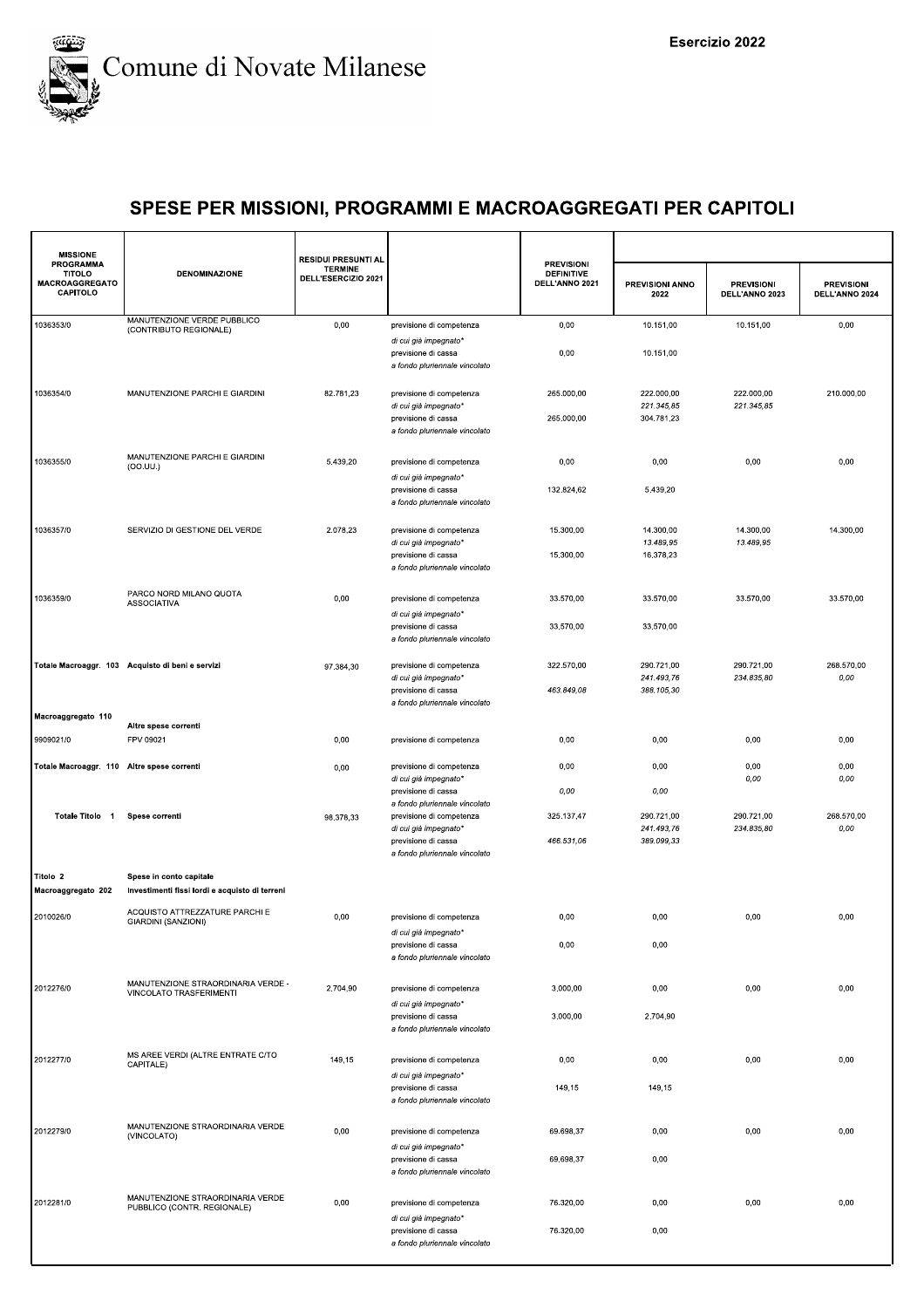

| <b>MISSIONE</b>                                                 |                                                                                         | <b>RESIDUI PRESUNTI AL</b>            |                                                                                    |                                                          |                                        |                                     |                                     |
|-----------------------------------------------------------------|-----------------------------------------------------------------------------------------|---------------------------------------|------------------------------------------------------------------------------------|----------------------------------------------------------|----------------------------------------|-------------------------------------|-------------------------------------|
| <b>PROGRAMMA</b><br><b>TITOLO</b><br>MACROAGGREGATO<br>CAPITOLO | <b>DENOMINAZIONE</b>                                                                    | <b>TERMINE</b><br>DELL'ESERCIZIO 2021 |                                                                                    | <b>PREVISIONI</b><br><b>DEFINITIVE</b><br>DELL'ANNO 2021 | PREVISIONI ANNO<br>2022                | <b>PREVISIONI</b><br>DELL'ANNO 2023 | <b>PREVISIONI</b><br>DELL'ANNO 2024 |
| 2012282/0                                                       | MANUTENZIONE STRAORDINARIA VERDE<br>PUBBLICO (DESTINATO)                                | 400,07                                | previsione di competenza                                                           | 170.800,00                                               | 0,00                                   | 0,00                                | 0,00                                |
|                                                                 |                                                                                         |                                       | di cui già impegnato*<br>previsione di cassa<br>a fondo pluriennale vincolato      | 171.200,07                                               | 400,07                                 |                                     |                                     |
| 2012284/0                                                       | MANUTENZIONE STRAORDINARIA VERDE<br>(ALIEN.FINANZIARIE)                                 | 875,17                                | previsione di competenza                                                           | 0,00                                                     | 0,00                                   | 0,00                                | 0,00                                |
|                                                                 |                                                                                         |                                       | di cui già impegnato*<br>previsione di cassa<br>a fondo pluriennale vincolato      | 66.015,03                                                | 875,17                                 |                                     |                                     |
| 2012285/0                                                       | MANUTENZIONE STRAORDINARIA AREA A<br>VERDE (OO.UU)                                      | 15.200,00                             | previsione di competenza                                                           | 0,00                                                     | 0,00                                   | 115.000,00                          | 0,00                                |
|                                                                 |                                                                                         |                                       | di cui già impegnato'<br>previsione di cassa<br>a fondo pluriennale vincolato      | 24.745,77                                                | 15.200,00                              |                                     |                                     |
| 2012286/0                                                       | MANUTENZIONE STRAORDINARIA VERDE<br>(MONETIZZAZIONI AREE STD)                           | 0,00                                  | previsione di competenza<br>di cui già impegnato*                                  | 0,00                                                     | 0,00                                   | 92.000,00                           | 200.000,00                          |
|                                                                 |                                                                                         |                                       | previsione di cassa<br>a fondo pluriennale vincolato                               | 0,00                                                     | 0,00                                   |                                     |                                     |
| 2012288/0                                                       | MANUTENZIONE STRAORDINARIA VERDE<br>(PROV.SANZIONI EDILIZIE)                            | 0,01                                  | previsione di competenza                                                           | 0,00                                                     | 20.000,00                              | 0,00                                | 20.000,00                           |
|                                                                 |                                                                                         |                                       | di cui già impegnato*<br>previsione di cassa<br>a fondo pluriennale vincolato      | 224,06                                                   | 20.000,01                              |                                     |                                     |
| 2020197/0                                                       | ALTRI BENI MATERIALI DIVERSI (AVANZO<br>DESTINATO)                                      | 36.235,22                             | previsione di competenza<br>di cui già impegnato*                                  | 36.600,00                                                | 0,00                                   | 0,00                                | 0,00                                |
|                                                                 |                                                                                         |                                       | previsione di cassa<br>a fondo pluriennale vincolato                               | 36.600,00                                                | 36.235,22                              |                                     |                                     |
| 2020350/0                                                       | INCARICHI PROFESSIONALI PER LA<br>REALIZZAZIONE DI INVESTIMENTI (MONET.<br>AREE STD)    | 0,00                                  | previsione di competenza                                                           | 0,00                                                     | 0,00                                   | 0,00                                | 0,00                                |
|                                                                 |                                                                                         |                                       | di cui già impegnato*<br>previsione di cassa<br>a fondo pluriennale vincolato      | 0,00                                                     | 0,00                                   |                                     |                                     |
|                                                                 | Totale Macroaggr. 202 Investimenti fissi lordi e acquisto di terreni                    | 55.564,52                             | previsione di competenza<br>di cui già impegnato*                                  | 356.418,37<br>447.952,45                                 | 20.000,00<br>75.564,52                 | 207.000,00<br>0,00                  | 220.000,00<br>0,00                  |
| Macroaggregato 203                                              |                                                                                         |                                       | previsione di cassa<br>a fondo pluriennale vincolato                               |                                                          |                                        |                                     |                                     |
| 2030003/0                                                       | Contributi agli investimenti<br>PARCO NORD QUOTA PARTECIPATIVA<br>INVESTIMENTI (OO.UU.) | 0,00                                  | previsione di competenza<br>di cui già impegnato'                                  | 7.190,00                                                 | 7.200,00                               | 7.200,00                            | 7.200,00                            |
|                                                                 |                                                                                         |                                       | previsione di cassa<br>a fondo pluriennale vincolato                               | 7.190,00                                                 | 7.200,00                               |                                     |                                     |
|                                                                 | Totale Macroaggr. 203 Contributi agli investimenti                                      | 0,00                                  | previsione di competenza<br>di cui già impegnato*                                  | 7.190,00                                                 | 7.200,00                               | 7.200,00<br>0,00                    | 7.200,00<br>0,00                    |
|                                                                 |                                                                                         |                                       | previsione di cassa<br>a fondo pluriennale vincolato                               | 7.190,00                                                 | 7.200,00                               |                                     |                                     |
| Macroaggregato 205<br>9909022/0                                 | Altre spese in conto capitale<br>FPV 09022                                              | 0,00                                  | previsione di competenza                                                           | 0,00                                                     | 0,00                                   | 0,00                                | 0,00                                |
|                                                                 | Totale Macroaggr. 205 Altre spese in conto capitale                                     | 0,00                                  | previsione di competenza                                                           | 0,00                                                     | 0,00                                   | 0,00                                | 0,00                                |
|                                                                 |                                                                                         |                                       | di cui già impegnato*<br>previsione di cassa                                       | 0,00                                                     | 0,00                                   | 0,00                                | 0,00                                |
| Totale Titolo 2                                                 | Spese in conto capitale                                                                 | 55.564,52                             | a fondo pluriennale vincolato<br>previsione di competenza<br>di cui già impegnato* | 363.608,37                                               | 27.200,00                              | 214.200,00<br>0,00                  | 227.200,00<br>0,00                  |
|                                                                 |                                                                                         |                                       | previsione di cassa<br>a fondo pluriennale vincolato                               | 455.142,45                                               | 82.764,52                              |                                     |                                     |
|                                                                 | Totale Programma 02 Tutela, valorizzazione e recupero ambientale                        | 153.942,85                            | previsione di competenza<br>di cui già impegnato*<br>previsione di cassa           | 688.745,84<br>921.673,51                                 | 317.921,00<br>241.493,76<br>471.863,85 | 504.921,00<br>234.835,80            | 495.770,00<br>0,00                  |
| 0903 Programma 03                                               | Rifiuti                                                                                 |                                       | -- a fondo pluriennale vincolato                                                   |                                                          |                                        |                                     |                                     |

Titolo 1 Spese correnti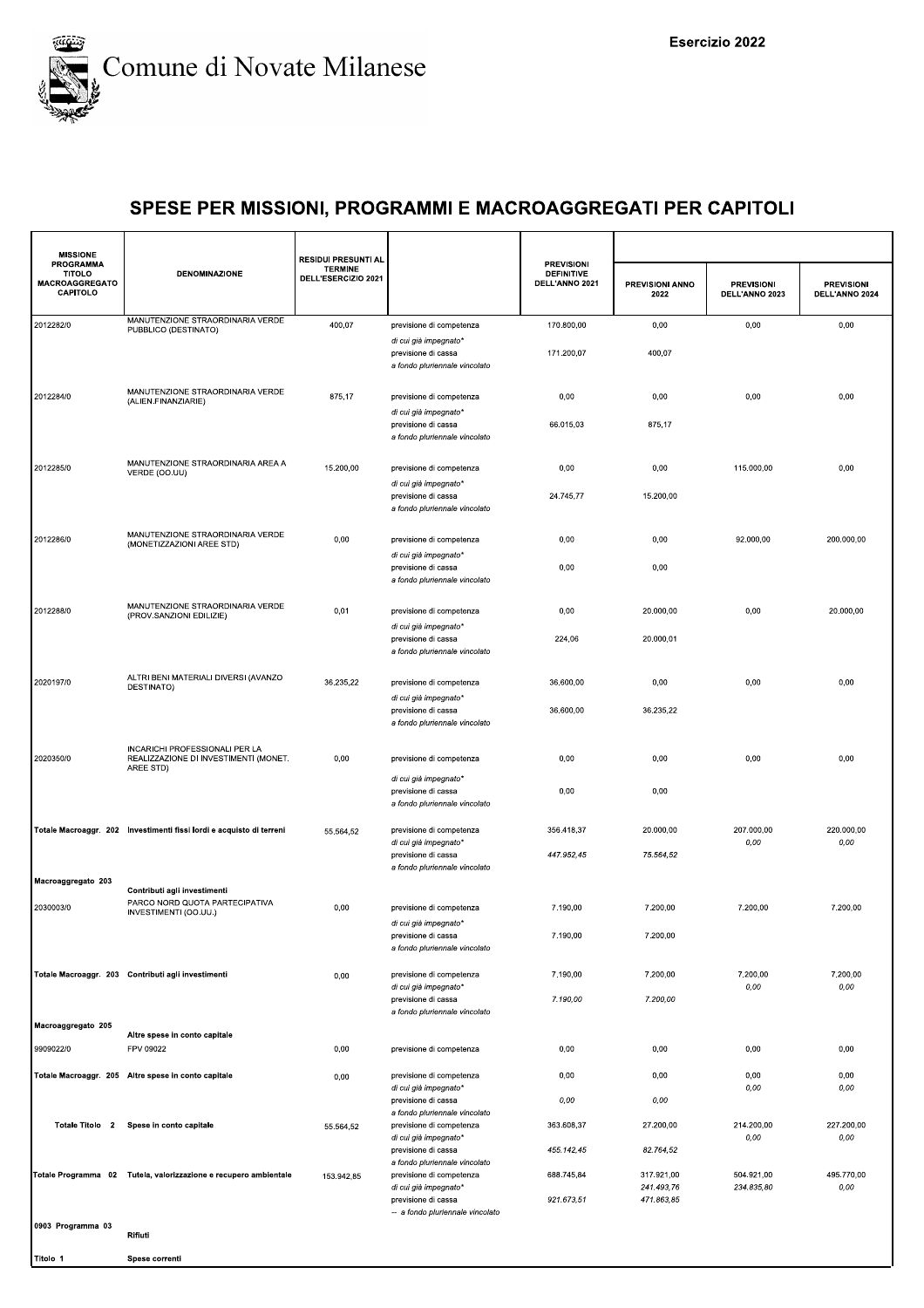

| <b>MISSIONE</b><br><b>PROGRAMMA</b>                |                                                                          | <b>RESIDUI PRESUNTI AL</b>            |                                                                               | <b>PREVISIONI</b>                   |                              |                                     |                                     |
|----------------------------------------------------|--------------------------------------------------------------------------|---------------------------------------|-------------------------------------------------------------------------------|-------------------------------------|------------------------------|-------------------------------------|-------------------------------------|
| <b>TITOLO</b><br><b>MACROAGGREGATO</b><br>CAPITOLO | <b>DENOMINAZIONE</b>                                                     | <b>TERMINE</b><br>DELL'ESERCIZIO 2021 |                                                                               | <b>DEFINITIVE</b><br>DELL'ANNO 2021 | PREVISIONI ANNO<br>2022      | <b>PREVISIONI</b><br>DELL'ANNO 2023 | <b>PREVISIONI</b><br>DELL'ANNO 2024 |
| Macroaggregato 101                                 |                                                                          |                                       |                                                                               |                                     |                              |                                     |                                     |
| 1015895/0                                          | Redditi da lavoro dipendente<br>FONDO PO SETTORE AMBIENTE                | 8,87                                  | previsione di competenza<br>di cui già impegnato*                             | 8.111,30                            | 9.223,54<br>1.223,54         | 9.335,00<br>1.335,00                | 9.335,00<br>1.335,00                |
|                                                    |                                                                          |                                       | previsione di cassa<br>a fondo pluriennale vincolato                          | 8.111,30<br>1.223,54                | 9.232,41<br>1.335,00         | 1.335,00                            | 1.335,00                            |
| 1015896/0                                          | STIPENDI PERSONALE SERVIZIO AMBIENTE                                     | 0,00                                  | previsione di competenza<br>di cui già impegnato*                             | 36.027,00                           | 47.215,00                    | 22.475,00                           | 22.475,00                           |
|                                                    |                                                                          |                                       | previsione di cassa<br>a fondo pluriennale vincolato                          | 36.027,00                           | 47.215.00                    |                                     |                                     |
| 1015897/0                                          | ONERI PERSONALE SERVIZIO AMBIENTE                                        | 680,09                                | previsione di competenza<br>di cui già impegnato*                             | 17.339,14                           | 18.368,00<br>600,00          | 9.593,00<br>585,00                  | 9.618,00<br>610,00                  |
|                                                    |                                                                          |                                       | previsione di cassa                                                           | 17.339,14                           | 19.048,09                    |                                     |                                     |
|                                                    |                                                                          |                                       | a fondo pluriennale vincolato                                                 | 600,00                              | 585,00                       | 610,00                              | 618,00                              |
| 1015899/0                                          | COMPENSO STRAORDINARIO SERVIZIO<br><b>AMBIENTE</b>                       | 100,00                                | previsione di competenza<br>di cui già impegnato*                             | 100,00                              | 100,00                       | 100,00                              | 100,00                              |
|                                                    |                                                                          |                                       | previsione di cassa<br>a fondo pluriennale vincolato                          | 100,00                              | 200,00                       |                                     |                                     |
| 1015901/0                                          | FONDO PERSONALE SERVIZIO AMBIENTE                                        | 1.750,34                              | previsione di competenza<br>di cui già impegnato*                             | 19.146,38                           | 10.111,00<br>1.108,00        | 3.506.00<br>1.121,00                | 3.613,00<br>1.228,00                |
|                                                    |                                                                          |                                       | previsione di cassa                                                           | 19.146,38                           | 11.861,34                    |                                     |                                     |
|                                                    |                                                                          |                                       | a fondo pluriennale vincolato                                                 | 1.108,00                            | 1.121,00                     | 1.228,00                            | 1.261,00                            |
|                                                    | Totale Macroaggr. 101 Redditi da lavoro dipendente                       | 2.539,30                              | previsione di competenza<br>di cui già impegnato*                             | 80.723,82                           | 85.017,54<br>2.931,54        | 45.009,00<br>3.041,00               | 45.141,00<br>3.173,00               |
|                                                    |                                                                          |                                       | previsione di cassa                                                           | 80.723,82<br>2.931,54               | 87.556,84<br>3.041,00        | 3.173,00                            | 3.214,00                            |
| Macroaggregato 102                                 | Imposte e tasse a carico dell'ente                                       |                                       | a fondo pluriennale vincolato                                                 |                                     |                              |                                     |                                     |
| 1025898/0                                          | IRAP SERVIZIO AMBIENTE                                                   | 240,65                                | previsione di competenza<br>di cui già impegnato*                             | 5.475,16                            | 5.682,00<br>215,00           | 3.011,00<br>209,00                  | 3.020,00<br>218,00                  |
|                                                    |                                                                          |                                       | previsione di cassa                                                           | 5.475,16                            | 5.922,65                     |                                     |                                     |
|                                                    |                                                                          |                                       | a fondo pluriennale vincolato                                                 | 215,00                              | 209,00                       | 218,00                              | 221,00                              |
|                                                    | Totale Macroaggr. 102 Imposte e tasse a carico dell'ente                 | 240,65                                | previsione di competenza<br>di cui già impegnato*                             | 5.475,16                            | 5.682,00<br>215,00           | 3.011,00<br>209,00                  | 3.020,00<br>218,00                  |
|                                                    |                                                                          |                                       | previsione di cassa                                                           | 5.475,16<br>215,00                  | 5.922,65<br>209,00           | 218,00                              | 221,00                              |
| Macroaggregato 103                                 | Acquisto di beni e servizi                                               |                                       | a fondo pluriennale vincolato                                                 |                                     |                              |                                     |                                     |
| 1031341/0                                          | DISINFESTAZIONI DERATTIZZAZIONI<br>COMUNALI                              | 9.418,40                              | previsione di competenza                                                      | 9.418,40                            | 14.626,00                    | 14.626,00                           | 14.626,00                           |
|                                                    |                                                                          |                                       | di cui già impegnato*<br>previsione di cassa<br>a fondo pluriennale vincolato | 10.424,90                           | 24.044,40                    |                                     |                                     |
| 1034345/0                                          | UTENZE PIATTAFORMA                                                       | 0,00                                  | previsione di competenza<br>di cui già impegnato*                             | 0,00                                | 0,00                         | 0,00                                | 0,00                                |
|                                                    |                                                                          |                                       | previsione di cassa<br>a fondo pluriennale vincolato                          | 0,00                                | 0,00                         |                                     |                                     |
| 1035800/0                                          | CANONE DI APPALTO DEL SERVIZIO<br>RACCOLTA E TRASP.RIFIUTI SOLIDI URBANI | 336.151,44                            | previsione di competenza                                                      | 1.618.884,42                        | 1.650.473,00                 | 1.650.473,00                        | 1.650.473,00                        |
|                                                    |                                                                          |                                       | di cui già impegnato*<br>previsione di cassa<br>a fondo pluriennale vincolato | 1.777.596,11                        | 1.650.472,19<br>1.986.624,44 | 1.650.472,19                        |                                     |
| 1035818/0                                          | SPESE PER PULIZIA AREE DEL<br><b>TERRITORIO</b>                          | 614,88                                | previsione di competenza<br>di cui già impegnato*                             | 1.300,00                            | 5.000,00                     | 5.000,00                            | 5.000,00                            |
|                                                    |                                                                          |                                       | previsione di cassa<br>a fondo pluriennale vincolato                          | 39.602,63                           | 5.614,88                     |                                     |                                     |
| 1035820/0                                          | SPESE PER LO SMALTIMENTO RIFIUTI                                         | 93.086,18                             | previsione di competenza<br>di cui già impegnato*                             | 536.958,00                          | 513.260,00<br>513.260,00     | 513.260,00<br>513.260,00            | 513.260,00                          |
|                                                    |                                                                          |                                       | previsione di cassa<br>a fondo pluriennale vincolato                          | 576.496,93                          | 606.346,18                   |                                     |                                     |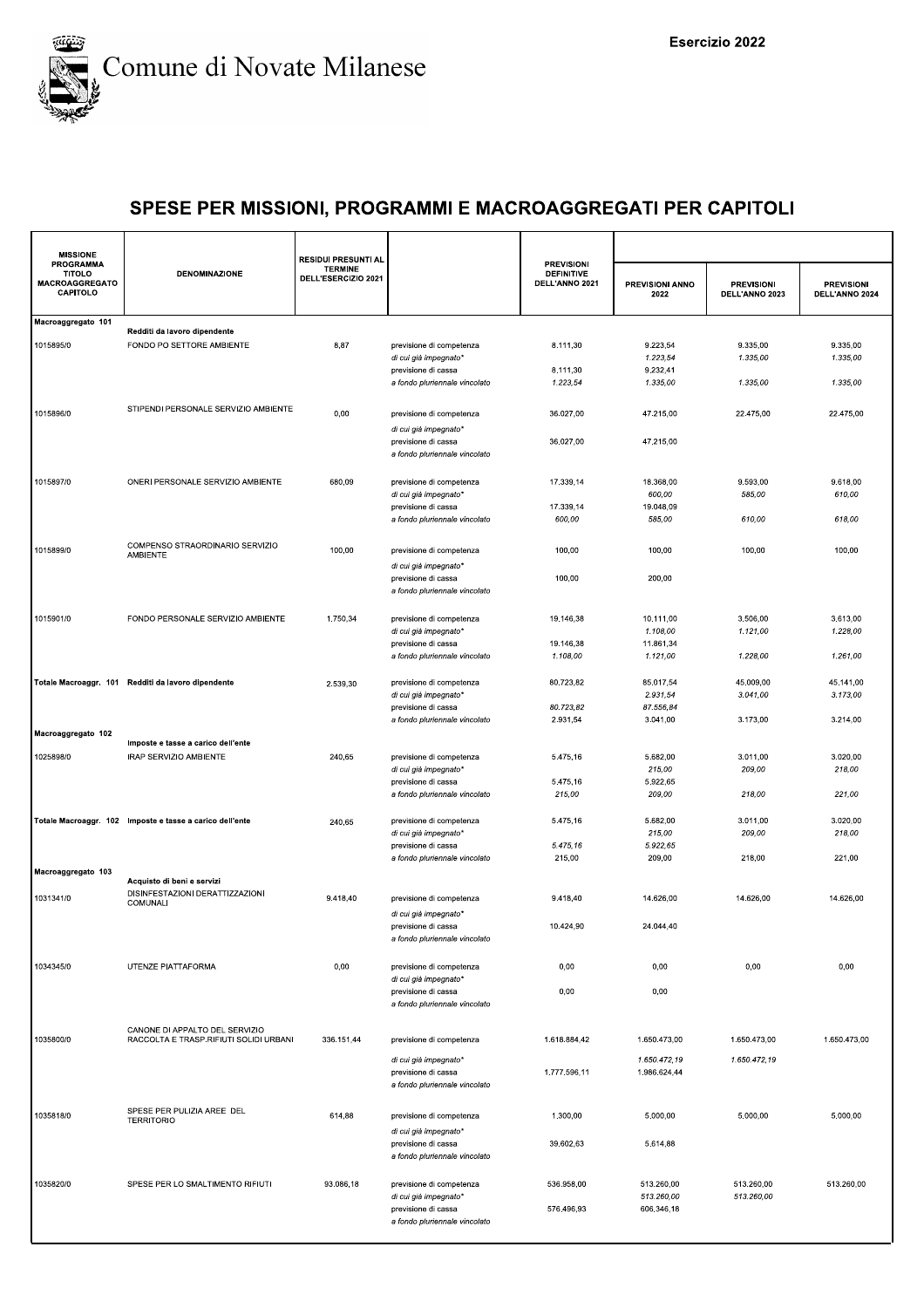

| <b>MISSIONE</b>                                                        |                                                                              | <b>RESIDUI PRESUNTI AL</b>            |                                                                                  |                                                          |                                |                                     |                                     |
|------------------------------------------------------------------------|------------------------------------------------------------------------------|---------------------------------------|----------------------------------------------------------------------------------|----------------------------------------------------------|--------------------------------|-------------------------------------|-------------------------------------|
| <b>PROGRAMMA</b><br><b>TITOLO</b><br><b>MACROAGGREGATO</b><br>CAPITOLO | <b>DENOMINAZIONE</b>                                                         | <b>TERMINE</b><br>DELL'ESERCIZIO 2021 |                                                                                  | <b>PREVISIONI</b><br><b>DEFINITIVE</b><br>DELL'ANNO 2021 | <b>PREVISIONI ANNO</b><br>2022 | <b>PREVISIONI</b><br>DELL'ANNO 2023 | <b>PREVISIONI</b><br>DELL'ANNO 2024 |
|                                                                        | Totale Macroaggr. 103 Acquisto di beni e servizi                             | 439.270,90                            | previsione di competenza<br>di cui già impegnato*                                | 2.166.560,82                                             | 2.183.359,00<br>2.163.732,19   | 2.183.359,00<br>2.163.732,19        | 2.183.359,00<br>0,00                |
|                                                                        |                                                                              |                                       | previsione di cassa<br>a fondo pluriennale vincolato                             | 2.404.120,57                                             | 2.622.629.90                   |                                     |                                     |
| Macroaggregato 110                                                     | Altre spese correnti                                                         |                                       |                                                                                  |                                                          |                                |                                     |                                     |
| 1109124/0                                                              | ALTRE SPESE CORRENTI SERVIZIO RIFIUTI                                        | 0,00                                  | previsione di competenza<br>di cui già impegnato*                                | 626,00                                                   | 0,00                           | 0,00                                | 0,00                                |
|                                                                        |                                                                              |                                       | previsione di cassa<br>a fondo pluriennale vincolato                             | 1.848,54                                                 | 0,00                           |                                     |                                     |
| 9909031/0                                                              | FPV 09031                                                                    | 0,00                                  | previsione di competenza                                                         | 3.146,54                                                 | 3.250,00                       | 3.391,00                            | 3.435,00                            |
| Totale Macroaggr. 110 Altre spese correnti                             |                                                                              | 0,00                                  | previsione di competenza<br>di cui già impegnato*                                | 3.772,54                                                 | 3.250,00                       | 3.391,00<br>0,00                    | 3.435,00<br>0,00                    |
|                                                                        |                                                                              |                                       | previsione di cassa<br>a fondo pluriennale vincolato                             | 1.848,54                                                 | 0,00                           |                                     |                                     |
| Totale Titolo 1                                                        | Spese correnti                                                               | 442.050,85                            | previsione di competenza                                                         | 2.256.532,34                                             | 2.277.308,54<br>2.166.878.73   | 2.234.770,00                        | 2.234.955,00                        |
|                                                                        |                                                                              |                                       | di cui già impegnato*<br>previsione di cassa                                     | 2.492.168,09                                             | 2.716.109,39                   | 2.166.982,19                        | 3.391,00                            |
|                                                                        |                                                                              |                                       | a fondo pluriennale vincolato                                                    | 3.146,54                                                 | 3.250,00                       | 3.391,00                            | 3.435,00                            |
| Titolo 2<br>Macroaggregato 202                                         | Spese in conto capitale<br>Investimenti fissi lordi e acquisto di terreni    |                                       |                                                                                  |                                                          |                                |                                     |                                     |
| 2010947/0                                                              | ADEGUAMENTO FABBRICATI STRUMENTALI<br>(ALIEN.PATRIMONIO DISPONIBILE)         | 305.000,00                            | previsione di competenza                                                         | 305.000,00                                               | 0,00                           | 0,00                                | 0,00                                |
|                                                                        |                                                                              |                                       | di cui già impegnato*<br>previsione di cassa<br>a fondo pluriennale vincolato    | 305.000,00                                               | 305.000,00                     |                                     |                                     |
| 2010948/0                                                              | ADEGUAMENTO FABBRICATI STRUMENTALI<br>(OO.UU.)                               | 1.268,80                              | previsione di competenza                                                         | 0,00                                                     | 0,00                           | 0,00                                | 0,00                                |
|                                                                        |                                                                              |                                       | di cui già impegnato*<br>previsione di cassa<br>a fondo pluriennale vincolato    | 10.830,22                                                | 1.268,80                       |                                     |                                     |
|                                                                        | Totale Macroaggr. 202 Investimenti fissi lordi e acquisto di terreni         | 306.268,80                            | previsione di competenza<br>di cui già impegnato*                                | 305.000,00                                               | 0,00                           | 0,00<br>0,00                        | 0,00<br>$0,00$                      |
|                                                                        |                                                                              |                                       | previsione di cassa<br>a fondo pluriennale vincolato                             | 315.830,22                                               | 306.268,80                     |                                     |                                     |
| Totale Titolo 2                                                        | Spese in conto capitale                                                      | 306.268,80                            | previsione di competenza<br>di cui già impegnato*                                | 305.000,00                                               | 0,00                           | 0,00<br>0,00                        | 0,00<br>0,00                        |
| Totale Programma 03                                                    | Rifiuti                                                                      | 748.319,65                            | previsione di cassa<br>a fondo pluriennale vincolato<br>previsione di competenza | 315.830,22<br>2.561.532.34                               | 306.268,80<br>2.277.308,54     | 2.234.770,00                        | 2.234.955,00                        |
|                                                                        |                                                                              |                                       | di cui già impegnato*<br>previsione di cassa                                     | 2.807.998,31                                             | 2.166.878,73<br>3.022.378,19   | 2.166.982,19                        | 3.391,00                            |
| 0904 Programma 04                                                      |                                                                              |                                       | -- a fondo pluriennale vincolato                                                 | 3.146.54                                                 | 3.250,00                       | 3.391,00                            | 3.435,00                            |
|                                                                        | Servizio idrico integrato                                                    |                                       |                                                                                  |                                                          |                                |                                     |                                     |
| Titolo 1<br>Macroaggregato 103                                         | Spese correnti                                                               |                                       |                                                                                  |                                                          |                                |                                     |                                     |
| 1035440/0                                                              | Acquisto di beni e servizi<br>APPROVVIGIONAMENTO IDRICO<br><b>FONTANELLE</b> | 2.425,64                              | previsione di competenza                                                         | 6.400,00                                                 | 5.400,00                       | 5.400,00                            | 5.400,00                            |
|                                                                        |                                                                              |                                       | di cui già impegnato*<br>previsione di cassa<br>a fondo pluriennale vincolato    | 12.555,58                                                | 5.400.00<br>7.825,64           |                                     |                                     |
| 1035829/0                                                              | UTENZE CASA DELL'ACQUA                                                       | 470,00                                | previsione di competenza                                                         | 0,00                                                     | 0,00                           | 0,00                                | 0,00                                |
|                                                                        |                                                                              |                                       | di cui già impegnato*<br>previsione di cassa<br>a fondo pluriennale vincolato    | 470,00                                                   | 470,00                         |                                     |                                     |
|                                                                        | Totale Macroaggr. 103 Acquisto di beni e servizi                             | 2.895,64                              | previsione di competenza<br>di cui già impegnato*                                | 6.400,00                                                 | 5.400,00<br>5.400,00           | 5.400,00<br>0,00                    | 5.400,00<br>0,00                    |
|                                                                        |                                                                              |                                       | previsione di cassa<br>a fondo pluriennale vincolato                             | 13.025,58                                                | 8.295,64                       |                                     |                                     |
| Macroaggregato 110<br>9909041/0                                        | Altre spese correnti<br>FPV 09041                                            | 0,00                                  | previsione di competenza                                                         | 0,00                                                     | 0,00                           | 0,00                                | 0,00                                |
|                                                                        |                                                                              |                                       |                                                                                  |                                                          |                                |                                     |                                     |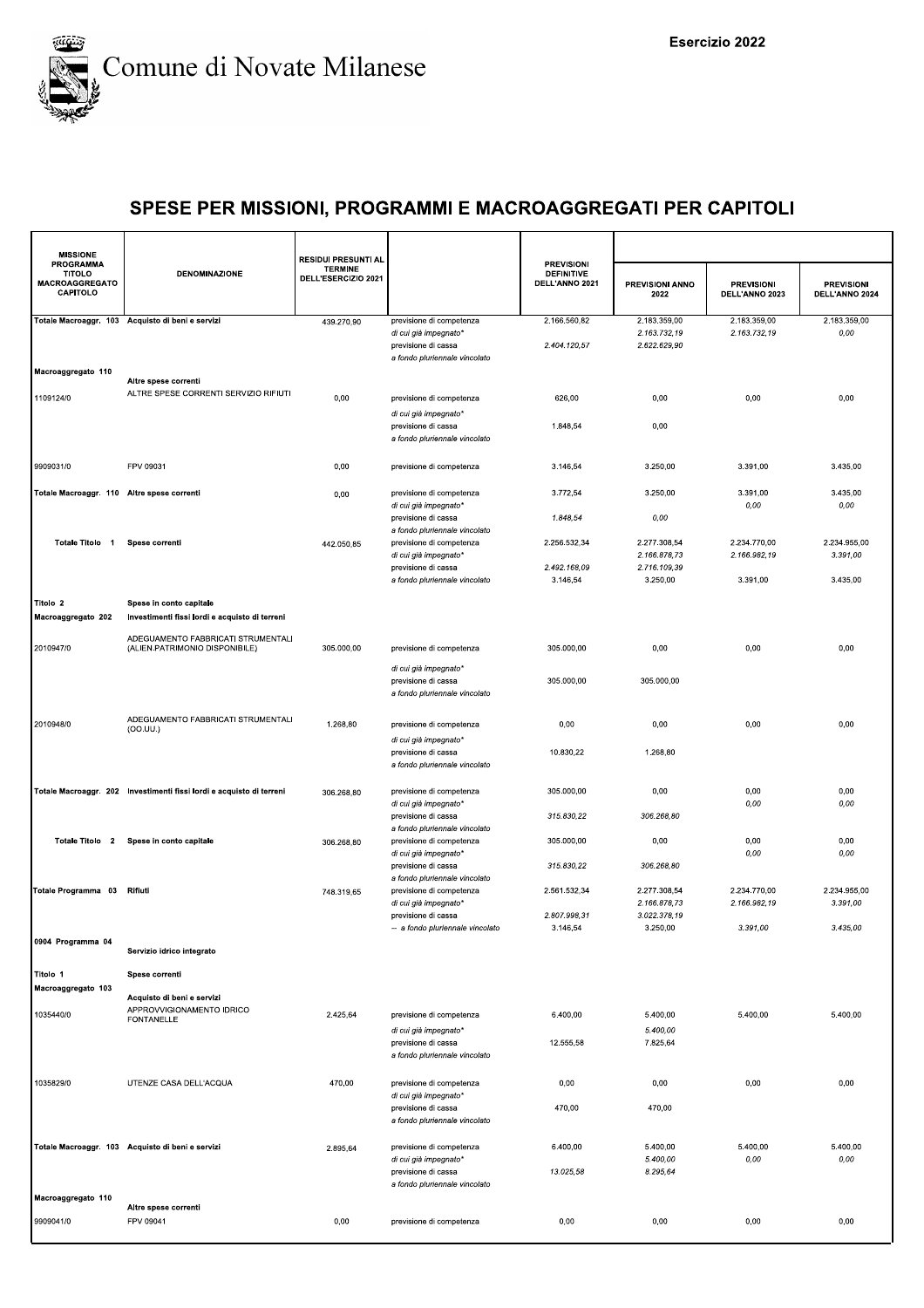

| <b>MISSIONE</b>                                                 |                                                                            | <b>RESIDUI PRESUNTI AL</b>            |                                                           |                                                          |                         |                                     |                                     |
|-----------------------------------------------------------------|----------------------------------------------------------------------------|---------------------------------------|-----------------------------------------------------------|----------------------------------------------------------|-------------------------|-------------------------------------|-------------------------------------|
| <b>PROGRAMMA</b><br>TITOLO<br><b>MACROAGGREGATO</b><br>CAPITOLO | <b>DENOMINAZIONE</b>                                                       | <b>TERMINE</b><br>DELL'ESERCIZIO 2021 |                                                           | <b>PREVISIONI</b><br><b>DEFINITIVE</b><br>DELL'ANNO 2021 | PREVISIONI ANNO<br>2022 | <b>PREVISIONI</b><br>DELL'ANNO 2023 | <b>PREVISIONI</b><br>DELL'ANNO 2024 |
| Totale Macroaggr. 110 Altre spese correnti                      |                                                                            | 0,00                                  | previsione di competenza<br>di cui già impegnato*         | 0,00                                                     | 0,00                    | 0,00<br>0,00                        | 0,00<br>0,00                        |
|                                                                 |                                                                            |                                       | previsione di cassa<br>a fondo pluriennale vincolato      | 0,00                                                     | 0,00                    |                                     |                                     |
| Totale Titolo 1                                                 | Spese correnti                                                             | 2.895,64                              | previsione di competenza                                  | 6.400,00                                                 | 5.400,00                | 5.400,00                            | 5.400,00                            |
|                                                                 |                                                                            |                                       | di cui già impegnato*<br>previsione di cassa              | 13.025,58                                                | 5.400,00<br>8.295,64    | 0,00                                | 0,00                                |
|                                                                 |                                                                            |                                       | a fondo pluriennale vincolato                             |                                                          |                         |                                     |                                     |
| Titolo 2<br>Macroaggregato 205                                  | Spese in conto capitale                                                    |                                       |                                                           |                                                          |                         |                                     |                                     |
| 9909042/0                                                       | Altre spese in conto capitale<br>FPV 09042                                 | 0,00                                  | previsione di competenza                                  | 0,00                                                     | 0,00                    | 0,00                                | 0,00                                |
|                                                                 | Totale Macroaggr. 205 Altre spese in conto capitale                        |                                       | previsione di competenza                                  | 0,00                                                     | 0,00                    | 0,00                                | 0,00                                |
|                                                                 |                                                                            | 0,00                                  | di cui già impegnato*                                     |                                                          |                         | 0,00                                | 0,00                                |
|                                                                 |                                                                            |                                       | previsione di cassa<br>a fondo pluriennale vincolato      | 0,00                                                     | 0,00                    |                                     |                                     |
|                                                                 | Totale Titolo 2 Spese in conto capitale                                    | 0,00                                  | previsione di competenza<br>di cui già impegnato*         | 0,00                                                     | 0,00                    | 0,00<br>0,00                        | 0,00<br>0,00                        |
|                                                                 |                                                                            |                                       | previsione di cassa<br>a fondo pluriennale vincolato      | 0,00                                                     | 0,00                    |                                     |                                     |
|                                                                 | Totale Programma 04 Servizio idrico integrato                              | 2.895,64                              | previsione di competenza<br>di cui già impegnato*         | 6.400,00                                                 | 5.400,00<br>5.400,00    | 5.400,00<br>0,00                    | 5.400,00<br>0,00                    |
|                                                                 |                                                                            |                                       | previsione di cassa                                       | 13.025,58                                                | 8.295,64                |                                     |                                     |
| 0905 Programma 05                                               | Aree protette, parchi naturali, protezione<br>naturalistica e forestazione |                                       | -- a fondo pluriennale vincolato                          |                                                          |                         |                                     |                                     |
|                                                                 |                                                                            |                                       |                                                           |                                                          |                         |                                     |                                     |
| Titolo 2                                                        | Spese in conto capitale                                                    |                                       |                                                           |                                                          |                         |                                     |                                     |
| Macroaggregato 205                                              | Altre spese in conto capitale                                              |                                       |                                                           |                                                          |                         |                                     |                                     |
| 9909052/0                                                       | FPV 09052                                                                  | 0,00                                  | previsione di competenza                                  | 0,00                                                     | 0,00                    | 0,00                                | 0,00                                |
|                                                                 | Totale Macroaggr. 205 Altre spese in conto capitale                        | 0,00                                  | previsione di competenza<br>di cui già impegnato*         | 0,00                                                     | 0,00                    | 0,00<br>0,00                        | 0,00<br>0,00                        |
|                                                                 |                                                                            |                                       | previsione di cassa<br>a fondo pluriennale vincolato      | 0,00                                                     | 0,00                    |                                     |                                     |
| Totale Titolo 2                                                 | Spese in conto capitale                                                    | 0,00                                  | previsione di competenza                                  | 0,00                                                     | 0,00                    | 0,00<br>0,00                        | 0,00<br>0,00                        |
|                                                                 |                                                                            |                                       | di cui già impegnato*<br>previsione di cassa              | 0,00                                                     | 0,00                    |                                     |                                     |
| Totale Programma 05                                             | Aree protette, parchi naturali, protezione                                 | 0,00                                  | a fondo pluriennale vincolato<br>previsione di competenza | 0,00                                                     | 0,00                    | 0,00                                | 0,00                                |
|                                                                 | naturalistica e forestazione                                               |                                       | di cui già impegnato*<br>previsione di cassa              | 0,00                                                     | 0,00                    | 0,00                                | 0,00                                |
| 0906 Programma 06                                               | Tutela e valorizzazione delle risorse idriche                              |                                       | -- a fondo pluriennale vincolato                          |                                                          |                         |                                     |                                     |
|                                                                 |                                                                            |                                       |                                                           |                                                          |                         |                                     |                                     |
| Titolo 1<br>Macroaggregato 103                                  | Spese correnti                                                             |                                       |                                                           |                                                          |                         |                                     |                                     |
| 1035665/0                                                       | Acquisto di beni e servizi<br>MANUTENZIONE ORDINARIA TORRENTE              |                                       |                                                           |                                                          |                         |                                     | 15.000,00                           |
|                                                                 | GARBOGERA (OO.UU)                                                          | 0,00                                  | previsione di competenza<br>di cui già impegnato*         | 5.000,00                                                 | 20.000,00               | 20.000,00                           |                                     |
|                                                                 |                                                                            |                                       | previsione di cassa<br>a fondo pluriennale vincolato      | 5.000,00                                                 | 20.000,00               |                                     |                                     |
|                                                                 | Totale Macroaggr. 103 Acquisto di beni e servizi                           | 0,00                                  | previsione di competenza                                  | 5.000,00                                                 | 20.000,00               | 20.000,00                           | 15.000,00                           |
|                                                                 |                                                                            |                                       | di cui già impegnato*<br>previsione di cassa              | 5.000,00                                                 | 20.000,00               | $0,00$                              | 0,00                                |
|                                                                 |                                                                            |                                       | a fondo pluriennale vincolato                             |                                                          |                         |                                     |                                     |
| Macroaggregato 110                                              | Altre spese correnti                                                       |                                       |                                                           |                                                          |                         |                                     |                                     |
| 9909061/0                                                       | FPV 09061                                                                  | 0,00                                  | previsione di competenza                                  | 0,00                                                     | 0,00                    | 0,00                                | 0,00                                |
| Totale Macroaggr. 110 Altre spese correnti                      |                                                                            | 0,00                                  | previsione di competenza<br>di cui già impegnato*         | 0,00                                                     | 0,00                    | 0,00<br>0,00                        | 0,00<br>0,00                        |
|                                                                 |                                                                            |                                       | previsione di cassa<br>a fondo pluriennale vincolato      | 0,00                                                     | 0,00                    |                                     |                                     |
| Totale Titolo 1                                                 | Spese correnti                                                             | 0,00                                  | previsione di competenza                                  | 5.000,00                                                 | 20.000,00               | 20.000,00                           | 15.000,00                           |
|                                                                 |                                                                            |                                       | di cui già impegnato*<br>previsione di cassa              | 5.000,00                                                 | 20.000,00               | $0,00$                              | 0,00                                |
|                                                                 |                                                                            |                                       | a fondo pluriennale vincolato                             |                                                          |                         |                                     |                                     |
| Titolo 2                                                        | Spese in conto capitale                                                    |                                       |                                                           |                                                          |                         |                                     |                                     |
|                                                                 |                                                                            |                                       |                                                           |                                                          |                         |                                     |                                     |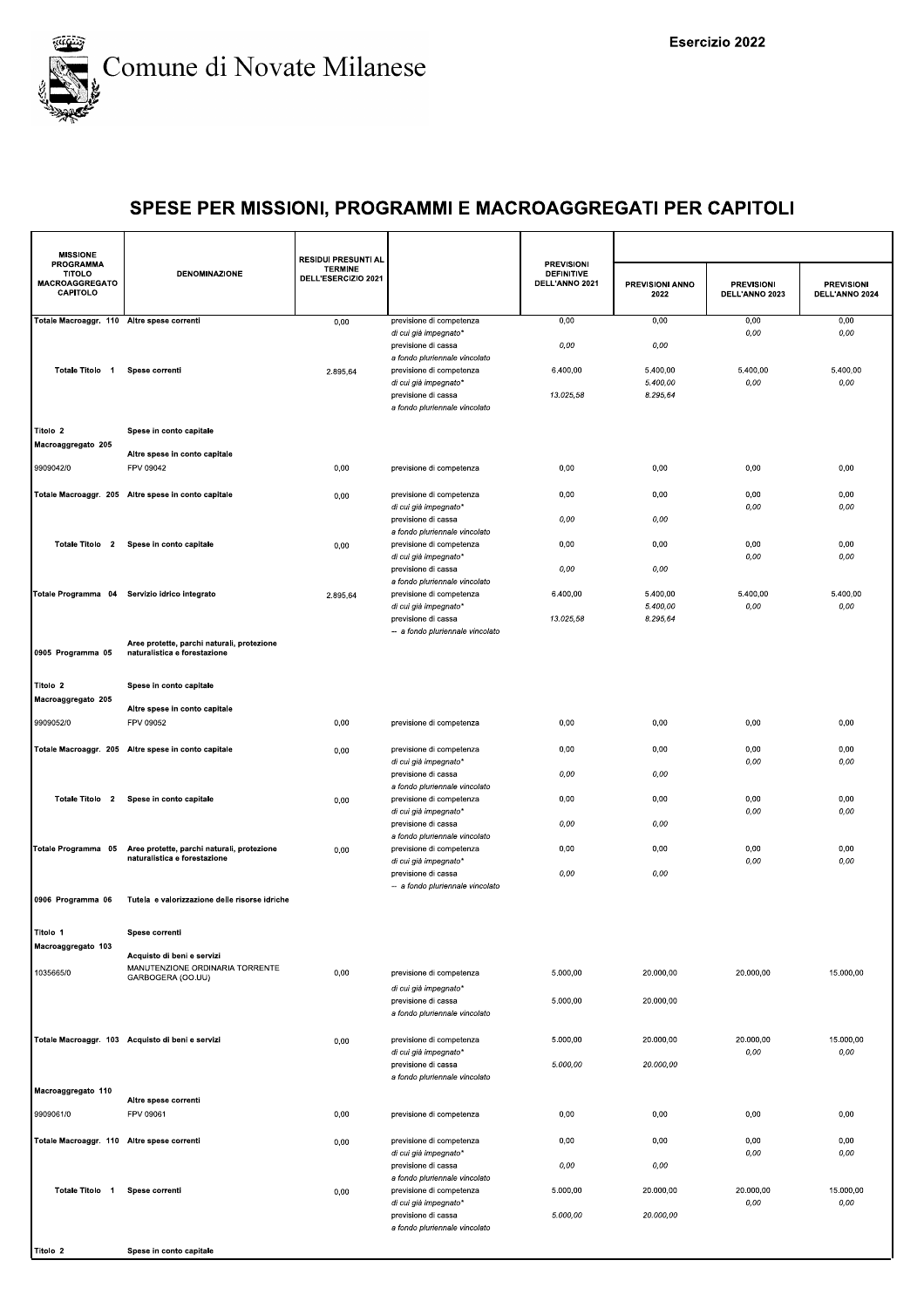

| <b>MISSIONE</b>                                                        |                                                                                    | <b>RESIDUI PRESUNTI AL</b>            |                                                         |                                                          |                                |                                     |                                     |
|------------------------------------------------------------------------|------------------------------------------------------------------------------------|---------------------------------------|---------------------------------------------------------|----------------------------------------------------------|--------------------------------|-------------------------------------|-------------------------------------|
| <b>PROGRAMMA</b><br><b>TITOLO</b><br><b>MACROAGGREGATO</b><br>CAPITOLO | <b>DENOMINAZIONE</b>                                                               | <b>TERMINE</b><br>DELL'ESERCIZIO 2021 |                                                         | <b>PREVISIONI</b><br><b>DEFINITIVE</b><br>DELL'ANNO 2021 | <b>PREVISIONI ANNO</b><br>2022 | <b>PREVISIONI</b><br>DELL'ANNO 2023 | <b>PREVISIONI</b><br>DELL'ANNO 2024 |
| Macroaggregato 202                                                     | Investimenti fissi lordi e acquisto di terreni                                     |                                       |                                                         |                                                          |                                |                                     |                                     |
| 2011954/0                                                              | ALTRI TERRENI (SANZIONI OPERE EDILIZIE)                                            | 0,00                                  | previsione di competenza<br>di cui già impegnato*       | 0,00                                                     | 0,00                           | 0,00                                | 0,00                                |
|                                                                        |                                                                                    |                                       | previsione di cassa<br>a fondo pluriennale vincolato    | 0,00                                                     | 0,00                           |                                     |                                     |
|                                                                        | Totale Macroaggr. 202 Investimenti fissi lordi e acquisto di terreni               | 0.00                                  | previsione di competenza<br>di cui già impegnato*       | 0,00                                                     | 0,00                           | 0,00<br>0,00                        | 0,00<br>0,00                        |
|                                                                        |                                                                                    |                                       | previsione di cassa<br>a fondo pluriennale vincolato    | 0,00                                                     | 0,00                           |                                     |                                     |
| Macroaggregato 205                                                     | Altre spese in conto capitale                                                      |                                       |                                                         |                                                          |                                |                                     |                                     |
| 9909062/0                                                              | FPV 09062                                                                          | 0,00                                  | previsione di competenza                                | 0,00                                                     | 0,00                           | 0,00                                | 0,00                                |
|                                                                        | Totale Macroaggr. 205 Altre spese in conto capitale                                | 0.00                                  | previsione di competenza<br>di cui già impegnato*       | 0,00                                                     | 0,00                           | 0,00<br>0,00                        | 0,00<br>0,00                        |
|                                                                        |                                                                                    |                                       | previsione di cassa<br>a fondo pluriennale vincolato    | 0,00                                                     | 0,00                           |                                     |                                     |
| Totale Titolo 2                                                        | Spese in conto capitale                                                            | 0.00                                  | previsione di competenza<br>di cui già impegnato*       | 0,00                                                     | 0,00                           | 0,00<br>0,00                        | 0,00<br>0,00                        |
|                                                                        |                                                                                    |                                       | previsione di cassa<br>a fondo pluriennale vincolato    | 0,00                                                     | 0,00                           |                                     |                                     |
|                                                                        | Totale Programma 06 Tutela e valorizzazione delle risorse idriche                  | 0,00                                  | previsione di competenza<br>di cui già impegnato*       | 5.000,00                                                 | 20.000,00                      | 20.000.00<br>0,00                   | 15.000.00<br>0,00                   |
|                                                                        |                                                                                    |                                       | previsione di cassa<br>-- a fondo pluriennale vincolato | 5.000,00                                                 | 20.000,00                      |                                     |                                     |
|                                                                        | Totale MISSIONE 09 Sviluppo sostenibile e tutela del territorio e<br>dell'ambiente | 905.158,14                            | previsione di competenza<br>di cui già impegnato*       | 3.261.678,18                                             | 2.620.629,54<br>2.413.772,49   | 2.765.091.00<br>2.401.817,99        | 2.751.125.00<br>3.391,00            |
|                                                                        |                                                                                    |                                       | previsione di cassa<br>a fondo pluriennale vincolato    | 3.747.697,40<br>3.146,54                                 | 3.522.537,68<br>3.250,00       | 3.391,00                            | 3.435,00                            |
|                                                                        |                                                                                    |                                       |                                                         |                                                          |                                |                                     |                                     |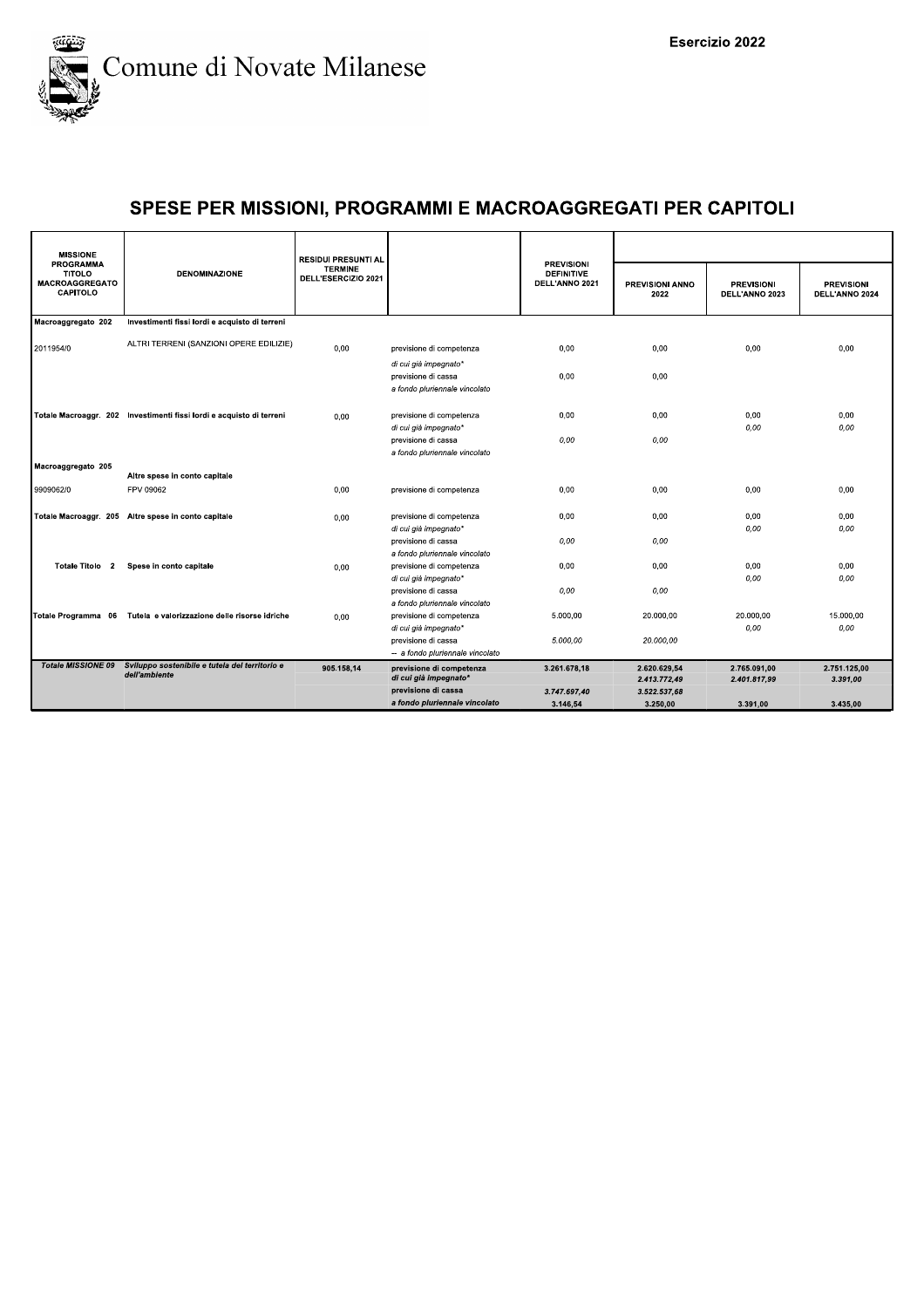

| <b>MISSIONE</b>                                                        |                                                                                                      | <b>RESIDUI PRESUNTI AL</b>            |                                                                               |                                                          |                          |                                     |                                     |
|------------------------------------------------------------------------|------------------------------------------------------------------------------------------------------|---------------------------------------|-------------------------------------------------------------------------------|----------------------------------------------------------|--------------------------|-------------------------------------|-------------------------------------|
| <b>PROGRAMMA</b><br><b>TITOLO</b><br><b>MACROAGGREGATO</b><br>CAPITOLO | <b>DENOMINAZIONE</b>                                                                                 | <b>TERMINE</b><br>DELL'ESERCIZIO 2021 |                                                                               | <b>PREVISIONI</b><br><b>DEFINITIVE</b><br>DELL'ANNO 2021 | PREVISIONI ANNO<br>2022  | <b>PREVISIONI</b><br>DELL'ANNO 2023 | <b>PREVISIONI</b><br>DELL'ANNO 2024 |
| <b>MISSIONE</b><br>10                                                  | Trasporti e diritto alla mobilità                                                                    |                                       |                                                                               |                                                          |                          |                                     |                                     |
| 1002 Programma 02                                                      | Trasporto pubblico locale                                                                            |                                       |                                                                               |                                                          |                          |                                     |                                     |
| Titolo 1<br>Macroaggregato 103                                         | Spese correnti                                                                                       |                                       |                                                                               |                                                          |                          |                                     |                                     |
| 1037610/0                                                              | Acquisto di beni e servizi<br>SPESE PER TRASPORTO LOCALE                                             | 521,98                                | previsione di competenza<br>di cui già impegnato*<br>previsione di cassa      | 196.264,79<br>196.785,38                                 | 196.300,00<br>196.821,98 | 196.400,00                          | 196.500,00                          |
|                                                                        | Totale Macroaggr. 103 Acquisto di beni e servizi                                                     | 521,98                                | a fondo pluriennale vincolato<br>previsione di competenza                     | 196.264,79                                               | 196.300,00               | 196.400,00                          | 196.500,00                          |
|                                                                        |                                                                                                      |                                       | di cui già impegnato*<br>previsione di cassa<br>a fondo pluriennale vincolato | 196.785,38                                               | 196.821,98               | 0,00                                | 0,00                                |
| Macroaggregato 110<br>9910021/0                                        | Altre spese correnti<br>FPV 10021                                                                    | 0,00                                  | previsione di competenza                                                      | 0,00                                                     | 0,00                     | 0,00                                | 0,00                                |
| Totale Macroaggr. 110 Altre spese correnti                             |                                                                                                      | 0,00                                  | previsione di competenza<br>di cui già impegnato*                             | 0,00                                                     | 0,00                     | 0,00<br>0,00                        | 0,00<br>0,00                        |
|                                                                        |                                                                                                      |                                       | previsione di cassa<br>a fondo pluriennale vincolato                          | 0,00                                                     | 0,00                     |                                     |                                     |
| Totale Titolo 1                                                        | Spese correnti                                                                                       | 521,98                                | previsione di competenza<br>di cui già impegnato*                             | 196.264,79                                               | 196.300,00               | 196.400,00<br>0,00                  | 196.500,00<br>0,00                  |
|                                                                        |                                                                                                      |                                       | previsione di cassa<br>a fondo pluriennale vincolato                          | 196.785,38                                               | 196.821,98               |                                     |                                     |
|                                                                        | Totale Programma 02 Trasporto pubblico locale                                                        | 521,98                                | previsione di competenza<br>di cui già impegnato*<br>previsione di cassa      | 196.264,79<br>196.785,38                                 | 196.300,00<br>196.821,98 | 196.400,00<br>0,00                  | 196.500,00<br>0,00                  |
| 1005 Programma 05                                                      | Viabilità e infrastrutture stradali                                                                  |                                       | -- a fondo pluriennale vincolato                                              |                                                          |                          |                                     |                                     |
| Titolo 1                                                               | Spese correnti                                                                                       |                                       |                                                                               |                                                          |                          |                                     |                                     |
| Macroaggregato 102<br>1027300/0                                        | Imposte e tasse a carico dell'ente<br>TASSE AUTOMOBILISTICHE AUTOMEZZI<br>INTERVENTI STRADE COMUNALI | 129,50                                | previsione di competenza                                                      | 700,00                                                   | 500,00                   | 500,00                              | 500,00                              |
|                                                                        |                                                                                                      |                                       | di cui già impegnato*<br>previsione di cassa<br>a fondo pluriennale vincolato | 700,00                                                   | 629,50                   |                                     |                                     |
|                                                                        | Totale Macroaggr. 102 Imposte e tasse a carico dell'ente                                             | 129,50                                | previsione di competenza<br>di cui già impegnato*                             | 700,00                                                   | 500,00                   | 500,00<br>0,00                      | 500,00<br>0,00                      |
| Macroaggregato 103                                                     |                                                                                                      |                                       | previsione di cassa<br>a fondo pluriennale vincolato                          | 700,00                                                   | 629,50                   |                                     |                                     |
| 1031296/0                                                              | Acquisto di beni e servizi<br>UTENZE TELECAMERE                                                      | 441,58                                | previsione di competenza<br>di cui già impegnato*                             | 800,00                                                   | 800,00<br>200,00         | 800,00                              | 800,00                              |
|                                                                        |                                                                                                      |                                       | previsione di cassa<br>a fondo pluriennale vincolato                          | 992,84                                                   | 1.241,58                 |                                     |                                     |
| 1032111/0                                                              | PRESTAZIONI PROFESSIONALI E<br>SPECIALISTICHE POLIZIA LOCALE                                         | 6.026,80                              | previsione di competenza<br>di cui già impegnato*                             | 12.053,60                                                | 0,00                     | 0,00                                | 0,00                                |
|                                                                        |                                                                                                      |                                       | previsione di cassa<br>a fondo pluriennale vincolato                          | 12.053,60                                                | 6.026,80                 |                                     |                                     |
| 1032198/0                                                              | MANUTENZIONE TELECAMERE                                                                              | 0,00                                  | previsione di competenza<br>di cui già impegnato*<br>previsione di cassa      | 3.000,00<br>3.000,00                                     | 3.000,00<br>3.000,00     | 3.000,00                            | 3.000,00                            |
|                                                                        |                                                                                                      |                                       | a fondo pluriennale vincolato                                                 |                                                          |                          |                                     |                                     |
| 1032200/0                                                              | SPESE PER MANUTENZIONE TELECAMERE<br>- ACQ. DI BENI                                                  | 0,00                                  | previsione di competenza<br>di cui già impegnato*                             | 2.500,00                                                 | 2.000,00                 | 2.000,00                            | 2.000,00                            |
|                                                                        |                                                                                                      |                                       | previsione di cassa<br>a fondo pluriennale vincolato                          | 2.500,00                                                 | 2.000,00                 |                                     |                                     |
| 1037301/0                                                              | ACQUISTO DI BENI AUTOMEZZI INTERVENTI<br>STRADE COMUNALI                                             | 1.781,09                              | previsione di competenza<br>di cui già impegnato*                             | 3.550,00                                                 | 3.550,00                 | 3.550,00                            | 3.550,00                            |
|                                                                        |                                                                                                      |                                       | previsione di cassa<br>a fondo pluriennale vincolato                          | 3.589,00                                                 | 5.331,09                 |                                     |                                     |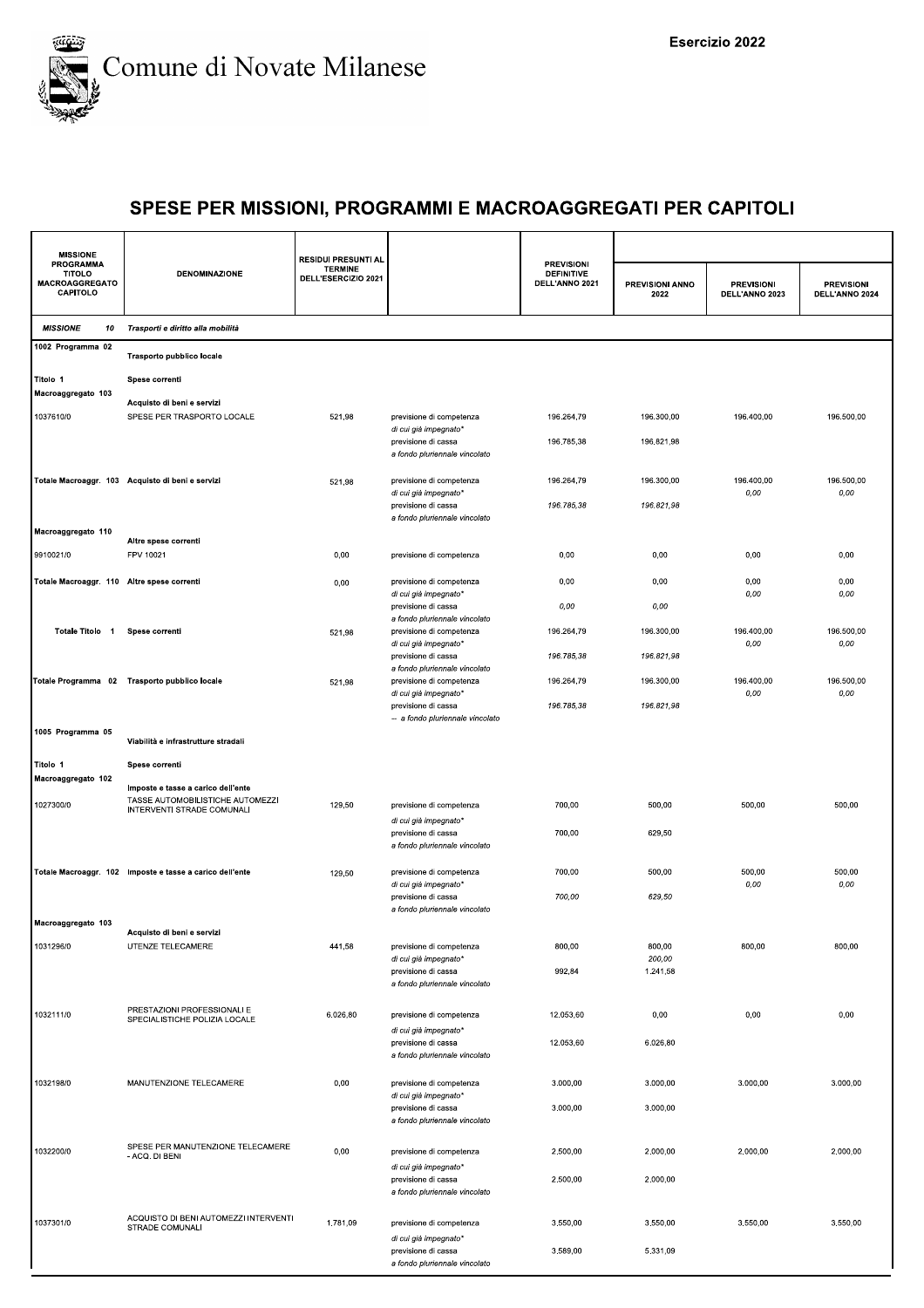

| <b>MISSIONE</b>                                          |                                                                   | <b>RESIDUI PRESUNTI AL</b>            |                                                                                                                                            |                                                          |                                       |                                     |                                     |
|----------------------------------------------------------|-------------------------------------------------------------------|---------------------------------------|--------------------------------------------------------------------------------------------------------------------------------------------|----------------------------------------------------------|---------------------------------------|-------------------------------------|-------------------------------------|
| PROGRAMMA<br><b>TITOLO</b><br>MACROAGGREGATO<br>CAPITOLO | <b>DENOMINAZIONE</b>                                              | <b>TERMINE</b><br>DELL'ESERCIZIO 2021 |                                                                                                                                            | <b>PREVISIONI</b><br><b>DEFINITIVE</b><br>DELL'ANNO 2021 | PREVISIONI ANNO<br>2022               | <b>PREVISIONI</b><br>DELL'ANNO 2023 | <b>PREVISIONI</b><br>DELL'ANNO 2024 |
| 1037302/0                                                | ACQUISTO DI SERVIZI AUTOMEZZI<br>INTERVENTI STRADE COMUNALI       | 1.285,24                              | previsione di competenza<br>di cui già impegnato*<br>previsione di cassa<br>a fondo pluriennale vincolato                                  | 3.720,00<br>3.720,00                                     | 2.000,00<br>1.200,00<br>3.285,24      | 2.000,00<br>1.200,00                | 2.000,00                            |
| 1037308/0                                                | ALTRI BENI DI CONSUMO VIABILITA' E<br>INFRASTRUTTURE STRADALI     | 0,00                                  | previsione di competenza<br>di cui già impegnato*<br>previsione di cassa<br>a fondo pluriennale vincolato                                  | 2.899,63<br>5.461,63                                     | 0,00<br>0,00                          | 0,00                                | 0,00                                |
| 1037309/0                                                | MANUTENZIONE ORDINARIA STRADE<br>COMUNALI (SANZIONI CDS)          | 198,27                                | previsione di competenza<br>di cui già impegnato*<br>previsione di cassa<br>a fondo pluriennale vincolato                                  | 37.100,37<br>63.941,63                                   | 40.000,00<br>40.198,27                | 40.000,00                           | 40.000,00                           |
| 1037310/0                                                | MANUTENZIONE ORDINARIA STRADE<br>COMUNALI (OO.UU.)                | 7.673,37                              | previsione di competenza<br>di cui già impegnato*<br>previsione di cassa<br>a fondo pluriennale vincolato                                  | 15.000,00<br>15.173,37                                   | 50.000.00<br>57.673,37                | 50.000.00                           | 40.000.00                           |
| 1037311/0                                                | MANUTENZIONE ORDINARIA E<br>RIPARAZIONE STRADE (VINCOLATO)        | 0,00                                  | previsione di competenza<br>di cui già impegnato'<br>previsione di cassa<br>a fondo pluriennale vincolato                                  | 59.394,22<br>59.394,22                                   | 0,00<br>0,00                          | 0,00                                | 0,00                                |
| 1037312/0                                                | MANUTENZIONE ORDINARIA STRADE<br>COMUNALI                         | 0,00                                  | previsione di competenza<br>di cui già impegnato*<br>previsione di cassa                                                                   | 10.000,00<br>10.000,00                                   | 10.000,00<br>10.000,00                | 10.000,00                           | 10.000,00                           |
| 1037320/0                                                | MANUTENZIONE ARREDO URBANO<br>(OO.UU.)                            | 0,00                                  | a fondo pluriennale vincolato<br>previsione di competenza<br>di cui già impegnato*<br>previsione di cassa                                  | 24.000,00<br>24.000,00                                   | 24.000,00<br>24.000,00                | 24.000,00                           | 24.000,00                           |
| 1037351/0                                                | SGOMBERO NEVE DALL'ABITATO                                        | 43.441,64                             | a fondo pluriennale vincolato<br>previsione di competenza<br>di cui già impegnato*<br>previsione di cassa<br>a fondo pluriennale vincolato | 108.862,80<br>192.317,56                                 | 55.000,00<br>52.811,00<br>98.441,64   | 55.000,00<br>52.811,00              | 55.000,00                           |
| 1037420/0                                                | CONSUMO DI ENERGIA ELETTR.PER LA<br>PUBBLICA ILLUMIN.             | 64.767,68                             | previsione di competenza<br>di cui già impegnato*<br>previsione di cassa<br>a fondo pluriennale vincolato                                  | 327.000,00<br>332.123,13                                 | 260.000,00<br>86.600,00<br>324.767,68 | 260.000,00                          | 260.000,00                          |
| 1037430/0                                                | MANUTENZIONE ORDINARIA IMPIANTI<br>PUBBLICA ILLUMINAZIONE(OO.UU.) | 110,20                                | previsione di competenza<br>di cui già impegnato'<br>previsione di cassa                                                                   | 27.000,00<br>27.110,20                                   | 35.000,00<br>35.110,20                | 35.000,00                           | 35.000,00                           |
| 1037440/0                                                | SPESE GESTIONE ILLUMINAZIONE<br>PUBBLICA                          | 47.272,70                             | a fondo pluriennale vincolato<br>previsione di competenza<br>di cui già impegnato*<br>previsione di cassa                                  | 58.548,53<br>58.548,53                                   | 60.000,00<br>107.272,70               | 60.000,00                           | 60.000.00                           |
| 1037470/0                                                | ACQUISTO DI BENI SEGNALETICA<br><b>STRADALE</b>                   | 4.462,64                              | a fondo pluriennale vincolato<br>previsione di competenza<br>di cui già impegnato*<br>previsione di cassa                                  | 20.384,74<br>42.554,33                                   | 25.000,00<br>29.462,64                | 25.000,00                           | 25.000,00                           |
| 1037471/0                                                | ACQUISTO DI SERVIZI SEGNALETICA<br>STRADALE                       | 6.276,62                              | a fondo pluriennale vincolato<br>previsione di competenza<br>di cui già impegnato*<br>previsione di cassa                                  | 24.745,18<br>44.126,63                                   | 25.000,00<br>31.276,62                | 25.000,00                           | 25.000,00                           |
| 1037473/0                                                | MANUTENZIONE ORDINARIA IMPIANTI<br><b>SEMAFORICI</b>              | 6.473,45                              | a fondo pluriennale vincolato<br>previsione di competenza                                                                                  | 15.500,00                                                | 14.000,00                             | 14.000,00                           | 14.000,00                           |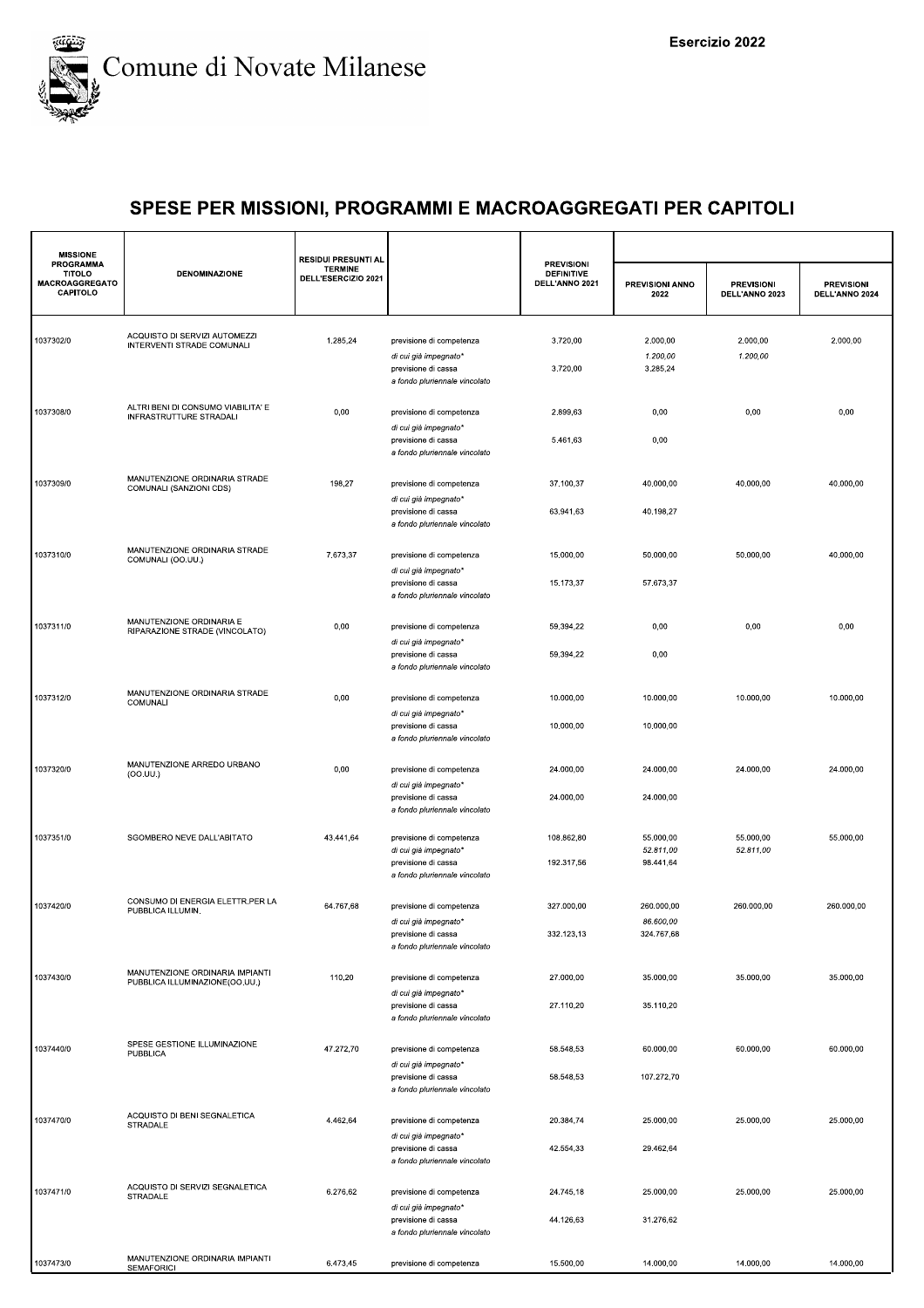

| <b>MISSIONE</b>                                                        |                                                            | <b>RESIDUI PRESUNTI AL</b>            |                                                                                                                                            |                                                          |                                        |                                     |                                     |
|------------------------------------------------------------------------|------------------------------------------------------------|---------------------------------------|--------------------------------------------------------------------------------------------------------------------------------------------|----------------------------------------------------------|----------------------------------------|-------------------------------------|-------------------------------------|
| <b>PROGRAMMA</b><br><b>TITOLO</b><br><b>MACROAGGREGATO</b><br>CAPITOLO | <b>DENOMINAZIONE</b>                                       | <b>TERMINE</b><br>DELL'ESERCIZIO 2021 |                                                                                                                                            | <b>PREVISIONI</b><br><b>DEFINITIVE</b><br>DELL'ANNO 2021 | PREVISIONI ANNO<br>2022                | <b>PREVISIONI</b><br>DELL'ANNO 2023 | <b>PREVISIONI</b><br>DELL'ANNO 2024 |
|                                                                        |                                                            |                                       | di cui già impegnato*<br>previsione di cassa<br>a fondo pluriennale vincolato                                                              | 15.500,00                                                | 9.743,17<br>20.473,45                  |                                     |                                     |
| 1037475/0                                                              | UTENZE IMPIANTI SEMAFORICI                                 | 8.051,87                              | previsione di competenza<br>di cui già impegnato*<br>previsione di cassa<br>a fondo pluriennale vincolato                                  | 21.000,00<br>22.888,97                                   | 16.000,00<br>6.700,00<br>24.051,87     | 16.000,00                           | 16.000,00                           |
|                                                                        | Totale Macroaggr. 103 Acquisto di beni e servizi           | 198.263,15                            | previsione di competenza<br>di cui già impegnato*<br>previsione di cassa<br>a fondo pluriennale vincolato                                  | 777.059,07<br>938.995,64                                 | 625.350,00<br>157.254,17<br>823.613,15 | 625.350,00<br>54.011,00             | 615.350,00<br>0,00                  |
| Macroaggregato 110                                                     | Altre spese correnti                                       |                                       |                                                                                                                                            |                                                          |                                        |                                     |                                     |
| 1107303/0                                                              | PREMI ASSICURATIVI AUTOMEZZI<br>INTERVENTI STRADE COMUNALI | 0,00                                  | previsione di competenza<br>di cui già impegnato*<br>previsione di cassa                                                                   | 663,65<br>663,65                                         | 1.500,00<br>1.500,00                   | 1.400,00                            | 1.400,00                            |
|                                                                        |                                                            |                                       | a fondo pluriennale vincolato                                                                                                              |                                                          |                                        |                                     |                                     |
| 9910051/0                                                              | FPV 10051                                                  | 0,00                                  | previsione di competenza                                                                                                                   | 0,00                                                     | 0,00                                   | 0,00                                | 0,00                                |
| Totale Macroaggr. 110 Altre spese correnti                             |                                                            | 0,00                                  | previsione di competenza                                                                                                                   | 663,65                                                   | 1.500,00                               | 1.400,00                            | 1.400,00                            |
|                                                                        |                                                            |                                       | di cui già impegnato*<br>previsione di cassa                                                                                               | 663,65                                                   | 1.500,00                               | 0,00                                | 0,00                                |
| Totale Titolo 1                                                        | Spese correnti                                             | 198.392,65                            | a fondo pluriennale vincolato<br>previsione di competenza<br>di cui già impegnato*<br>previsione di cassa<br>a fondo pluriennale vincolato | 778.422,72<br>940.359,29                                 | 627.350,00<br>157.254,17<br>825.742,65 | 627.250,00<br>54.011,00             | 617.250,00<br>0,00                  |
| Titolo 2                                                               | Spese in conto capitale                                    |                                       |                                                                                                                                            |                                                          |                                        |                                     |                                     |
| Macroaggregato 202                                                     | Investimenti fissi lordi e acquisto di terreni             |                                       |                                                                                                                                            |                                                          |                                        |                                     |                                     |
| 2011881/0                                                              | INFRASTRUTTURE STRADALI (VINCOLATO)                        | 202.759,80                            | previsione di competenza<br>di cui già impegnato*<br>previsione di cassa                                                                   | 202.984,80<br>202.984,80                                 | 0,00<br>202.759,80                     | 0,00                                | 0,00                                |
|                                                                        |                                                            |                                       | a fondo pluriennale vincolato                                                                                                              |                                                          |                                        |                                     |                                     |
| 2011883/0                                                              | INFRASTRUTTURE STRADALI (VINCOLATO<br>00.UU.)              | 0,00                                  | previsione di competenza<br>di cui già impegnato*                                                                                          | 40.000,00                                                | 0,00                                   | 0,00                                | 0,00                                |
|                                                                        |                                                            |                                       | previsione di cassa<br>a fondo pluriennale vincolato                                                                                       | 40.000,00                                                | 0,00                                   |                                     |                                     |
| 2011894/0                                                              | REALIZZAZIONE PISTA CICLABILE VIA<br>BARANZATE (AA)        | 3.079,95                              | previsione di competenza                                                                                                                   | 0,00                                                     | 0,00                                   | 0,00                                | 0,00                                |
|                                                                        |                                                            |                                       | di cui già impegnato*<br>previsione di cassa<br>a fondo pluriennale vincolato                                                              | 3.079,95                                                 | 3.079,95                               |                                     |                                     |
| 2011895/0                                                              | MANUTENZIONE STRAORDINARIA STRADE<br>(AA)                  | 364.241,67                            | previsione di competenza<br>di cui già impegnato*                                                                                          | 561.740,23                                               | 0,00                                   | 0,00                                | 0,00                                |
|                                                                        |                                                            |                                       | previsione di cassa<br>a fondo pluriennale vincolato                                                                                       | 565.802,09                                               | 364.241,67                             |                                     |                                     |
| 2011896/0                                                              | ARREDO URBANO (SANZIONI OPERE<br>EDILIZIE)                 | 0,00                                  | previsione di competenza<br>di cui già impegnato*                                                                                          | 0,00                                                     | 0,00                                   | 20.000,00                           | 0,00                                |
|                                                                        |                                                            |                                       | previsione di cassa<br>a fondo pluriennale vincolato                                                                                       | 0,00                                                     | 0,00                                   |                                     |                                     |
| 2011897/0                                                              | ARREDO URBANO (ALTRE ENTRATE<br>CAPITALE)                  | 0,00                                  | previsione di competenza<br>di cui già impegnato*                                                                                          | 2.500,00                                                 | 0,00                                   | 0,00                                | 0,00                                |
|                                                                        |                                                            |                                       | previsione di cassa<br>a fondo pluriennale vincolato                                                                                       | 2.500,00                                                 | 0,00                                   |                                     |                                     |
| 2011898/0                                                              | ARREDO URBANO (CONTRIBUTO<br>REGIONALE)                    | 200.000,00                            | previsione di competenza                                                                                                                   | 200.000,00                                               | 0,00                                   | 0,00                                | 0,00                                |
|                                                                        |                                                            |                                       | di cui già impegnato*<br>previsione di cassa<br>a fondo pluriennale vincolato                                                              | 200.000,00                                               | 200.000,00                             |                                     |                                     |
| 2011899/0                                                              | ARREDO URBANO (DESTINATO)                                  | 0,00                                  | previsione di competenza                                                                                                                   | 40.000,00                                                | 0,00                                   | 0,00                                | 0,00                                |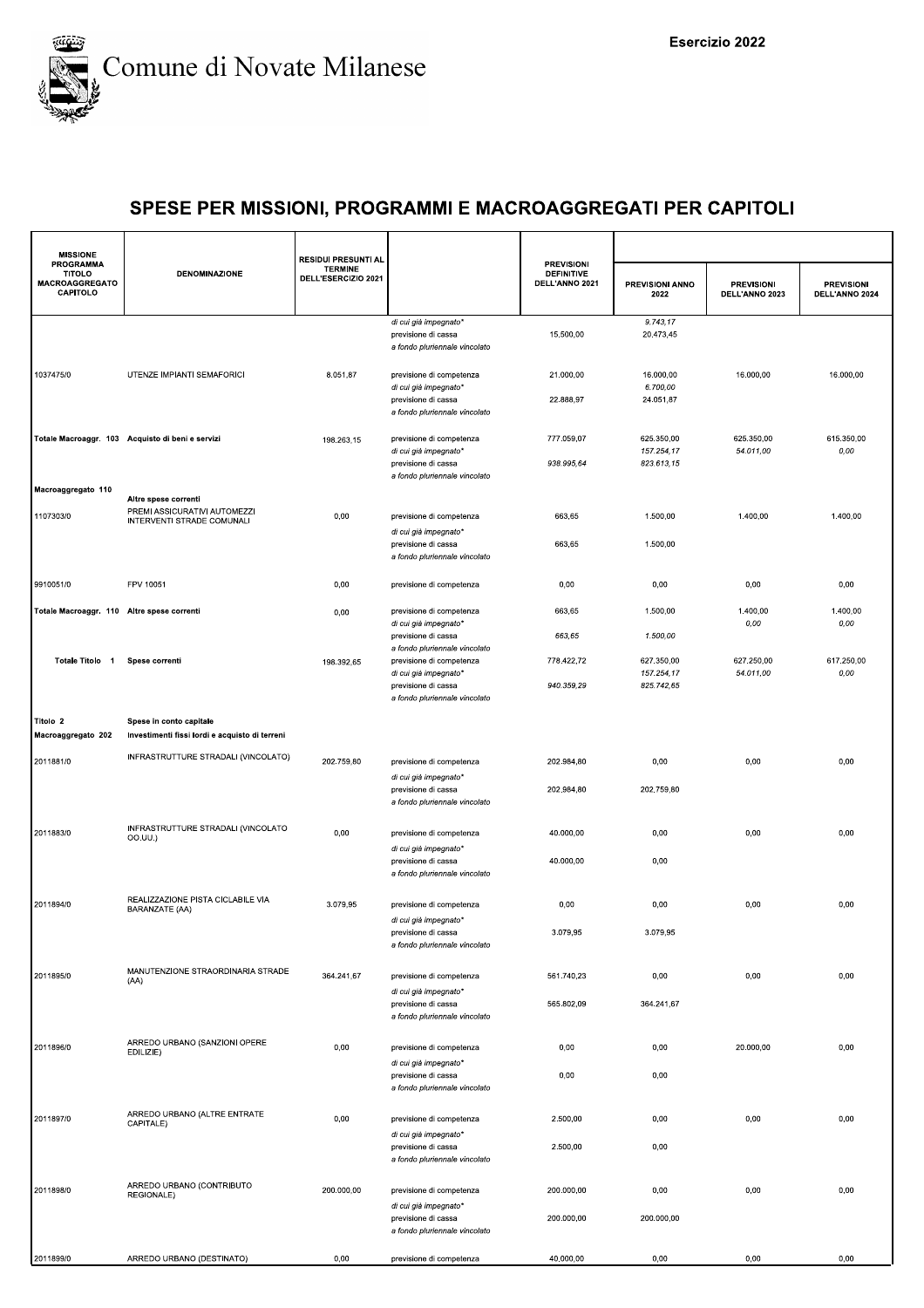

| <b>MISSIONE</b>                                                 |                                                                                                        | <b>RESIDUI PRESUNTI AL</b>            |                                                                               |                                                          |                         |                                     |                                     |
|-----------------------------------------------------------------|--------------------------------------------------------------------------------------------------------|---------------------------------------|-------------------------------------------------------------------------------|----------------------------------------------------------|-------------------------|-------------------------------------|-------------------------------------|
| <b>PROGRAMMA</b><br><b>TITOLO</b><br>MACROAGGREGATO<br>CAPITOLO | <b>DENOMINAZIONE</b>                                                                                   | <b>TERMINE</b><br>DELL'ESERCIZIO 2021 |                                                                               | <b>PREVISIONI</b><br><b>DEFINITIVE</b><br>DELL'ANNO 2021 | PREVISIONI ANNO<br>2022 | <b>PREVISIONI</b><br>DELL'ANNO 2023 | <b>PREVISIONI</b><br>DELL'ANNO 2024 |
|                                                                 |                                                                                                        |                                       | di cui già impegnato*<br>previsione di cassa<br>a fondo pluriennale vincolato | 40.000.00                                                | 0,00                    |                                     |                                     |
| 2011900/0                                                       | ARREDO URBANO (ALIEN.AREE PEEP)                                                                        | 0,00                                  | previsione di competenza<br>di cui già impegnato*                             | 5.000,00                                                 | 5.000,00                | 0,00                                | 0,00                                |
|                                                                 |                                                                                                        |                                       | previsione di cassa<br>a fondo pluriennale vincolato                          | 5.000,00                                                 | 5.000,00                |                                     |                                     |
| 2011901/0                                                       | ARREDO URBANO (CONDONO EDILIZIO)                                                                       | 0,00                                  | previsione di competenza<br>di cui già impegnato*                             | 0,00                                                     | 0,00                    | 0,00                                | 3.000,00                            |
|                                                                 |                                                                                                        |                                       | previsione di cassa<br>a fondo pluriennale vincolato                          | 0,00                                                     | 0,00                    |                                     |                                     |
| 2011910/0                                                       | ARREDO URBANO (MONETIZZAZIONE AREE<br>STD.)                                                            | 0,00                                  | previsione di competenza<br>di cui già impegnato*                             | 0,00                                                     | 0,00                    | 0,00                                | 0,00                                |
|                                                                 |                                                                                                        |                                       | previsione di cassa<br>a fondo pluriennale vincolato                          | 0,00                                                     | 0,00                    |                                     |                                     |
| 2011941/0                                                       | MANUTENZIONE STRAORDINARIA STRADE<br>(ALTRE ENTRATE IN C/CAPITALE)                                     | 7.770,18                              | previsione di competenza                                                      | 0,00                                                     | 50.000,00               | 0,00                                | 0,00                                |
|                                                                 |                                                                                                        |                                       | di cui già impegnato*<br>previsione di cassa<br>a fondo pluriennale vincolato | 7.770,18                                                 | 57.770,18               |                                     |                                     |
| 2011942/0                                                       | ADEGUAMENTO NORMATIVO STRADE<br>(OO.UU.ABB.BARR.ARC.)                                                  | 29.004,00                             | previsione di competenza                                                      | 68.182,28                                                | 41.261,00               | 0,00                                | 69.889,00                           |
|                                                                 |                                                                                                        |                                       | di cui già impegnato*<br>previsione di cassa<br>a fondo pluriennale vincolato | 73.286,28                                                | 70.265,00               |                                     |                                     |
| 2011943/0                                                       | MTZ STRAORDINARIA STRADE (OPERE<br>SCOMPUTO OO.UU.)                                                    | 494.516,47                            | previsione di competenza                                                      | 848.174,95                                               | 218.327,00              | 0,00                                | 0,00                                |
|                                                                 |                                                                                                        |                                       | di cui già impegnato*<br>previsione di cassa<br>a fondo pluriennale vincolato | 1.879.789,88                                             | 712.843,47              |                                     |                                     |
| 2011945/0                                                       | MANUTENZIONE STRAORDINARIA STRADE<br>ASFALTI (O.U.)                                                    | 0,00                                  | previsione di competenza<br>di cui già impegnato*                             | 0,00                                                     | 0,00                    | 0,00                                | 0,00                                |
|                                                                 |                                                                                                        |                                       | previsione di cassa<br>a fondo pluriennale vincolato                          | 57.340,00                                                | 0,00                    |                                     |                                     |
| 2011947/0                                                       | MANUTENZIONE STRAORDINARIA STRADE<br>(ALIEN.FINANZIARIE)                                               | 0,01                                  | previsione di competenza<br>di cui già impegnato*                             | 0,00                                                     | 0,00                    | 0,00                                | 0,00                                |
|                                                                 |                                                                                                        |                                       | previsione di cassa<br>a fondo pluriennale vincolato                          | 21.631,80                                                | 0,01                    |                                     |                                     |
| 2011948/0                                                       | INFRASTRUTTURE STRADALI (OO.UU.)                                                                       | 200.000,00                            | previsione di competenza<br>di cui già impegnato*                             | 200.000,00                                               | 0,00                    | 0,00                                | 68.800,00                           |
|                                                                 |                                                                                                        |                                       | previsione di cassa<br>a fondo pluriennale vincolato                          | 200.000,00                                               | 200.000,00              |                                     |                                     |
| 2011949/0                                                       | INFRASTRUTTURE STRADALI<br>(MONETIZZAZIONI AREE STD)                                                   | 0,00                                  | previsione di competenza<br>di cui già impegnato*                             | 0,00                                                     | 0,00                    | 0,00                                | 0,00                                |
|                                                                 |                                                                                                        |                                       | previsione di cassa<br>a fondo pluriennale vincolato                          | 0,00                                                     | 0,00                    |                                     |                                     |
| 2011950/0                                                       | INFRASTRUTTURE STRADALI<br>(ALIEN.PATRIMONIO DISPONIBILE)                                              | 4.657.670,20                          | previsione di competenza<br>di cui già impegnato*                             | 4.654.370,20                                             | 0,00                    | 0,00                                | 0,00                                |
|                                                                 |                                                                                                        |                                       | previsione di cassa<br>a fondo pluriennale vincolato                          | 4.708.055,20                                             | 4.657.670,20            |                                     |                                     |
| 2011951/0                                                       | INFRASTRUTTURE STRADALI (CONTRIBUTO<br>AMM.NI CENTRALI)                                                | 0,00                                  | previsione di competenza                                                      | 0,00                                                     | 4.489.860,00            | 0,00                                | 0,00                                |
|                                                                 |                                                                                                        |                                       | di cui già impegnato*<br>previsione di cassa<br>a fondo pluriennale vincolato | 0,00                                                     | 4.489.860,00            |                                     |                                     |
| 2011952/0                                                       | MANUTENZIONE STRAORDINARIA STRADE<br>E PISTE CICLOPEDONALI (QUOTA<br>ACCANT.ALIEN.TERRENI EDIFICABILI) | 0,00                                  | previsione di competenza                                                      | 0,00                                                     | 0,00                    | 0,00                                | 0,00                                |
|                                                                 |                                                                                                        |                                       | di cui già impegnato*<br>previsione di cassa<br>a fondo pluriennale vincolato | 0,00                                                     | 0,00                    |                                     |                                     |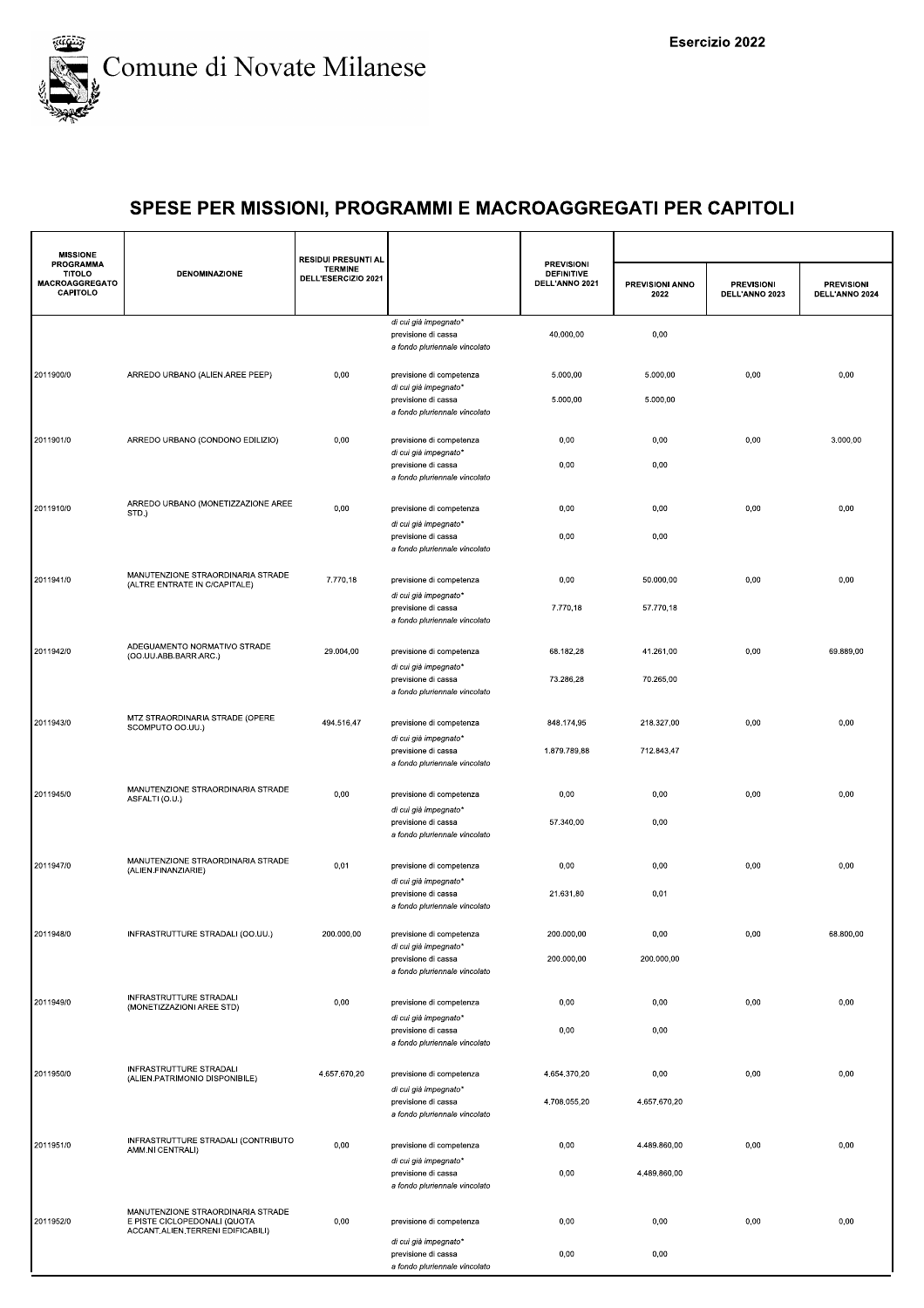

| <b>MISSIONE</b><br><b>PROGRAMMA</b>                |                                                                         | <b>RESIDUI PRESUNTI AL</b>            |                                                                                    | <b>PREVISIONI</b>                   |                                             |                                     |                                     |
|----------------------------------------------------|-------------------------------------------------------------------------|---------------------------------------|------------------------------------------------------------------------------------|-------------------------------------|---------------------------------------------|-------------------------------------|-------------------------------------|
| <b>TITOLO</b><br><b>MACROAGGREGATO</b><br>CAPITOLO | <b>DENOMINAZIONE</b>                                                    | <b>TERMINE</b><br>DELL'ESERCIZIO 2021 |                                                                                    | <b>DEFINITIVE</b><br>DELL'ANNO 2021 | <b>PREVISIONI ANNO</b><br>2022              | <b>PREVISIONI</b><br>DELL'ANNO 2023 | <b>PREVISIONI</b><br>DELL'ANNO 2024 |
| 2011953/0                                          | MANUTENZIONE STRAORDINARIA STRADE -<br>CONTRIBUTO IMU TASI              | 59.940,00                             | previsione di competenza                                                           | 60.000,00                           | 72.680,00                                   | 80.000,00                           | 90.000,00                           |
|                                                    |                                                                         |                                       | di cui già impegnato*<br>previsione di cassa<br>a fondo pluriennale vincolato      | 60.000,00                           | 132.620,00                                  |                                     |                                     |
| 2011955/0                                          | MANUTENZIONE STRAORDINARIA STRADE<br>(ALIEN. AREE PEEP)                 | 0,00                                  | previsione di competenza<br>di cui già impegnato*                                  | 0,00                                | 0,00                                        | 5.000,00                            | 0,00                                |
|                                                    |                                                                         |                                       | previsione di cassa<br>a fondo pluriennale vincolato                               | 0,00                                | 0,00                                        |                                     |                                     |
| 2011956/0                                          | INFRASTRUTTURE STRADALI (DM140519)                                      | 131.740,00                            | previsione di competenza<br>di cui già impegnato*<br>previsione di cassa           | 131.770,00<br>131.770,00            | 0,00<br>131.740,00                          | 0,00                                | 0,00                                |
|                                                    | ATTREZZATURE (CONTR. SCUOLE SICURE)                                     |                                       | a fondo pluriennale vincolato                                                      |                                     |                                             |                                     |                                     |
| 2029262/0                                          |                                                                         | 0,00                                  | previsione di competenza<br>di cui già impegnato*<br>previsione di cassa           | 12.719,25<br>12.719,25              | 0,00<br>0,00                                | 0,00                                | 0,00                                |
|                                                    | Totale Macroaggr. 202 Investimenti fissi lordi e acquisto di terreni    | 6.350.722,28                          | a fondo pluriennale vincolato<br>previsione di competenza                          | 7.027.441,71                        | 4.877.128,00                                | 105.000,00                          | 231.689,00                          |
|                                                    |                                                                         |                                       | di cui già impegnato*<br>previsione di cassa<br>a fondo pluriennale vincolato      | 8.211.729,43                        | 11.227.850,28                               | 0,00                                | 0,00                                |
| Macroaggregato 203                                 | Contributi agli investimenti<br>CONTRIBUTO AGLI INVESTIMENTI A          |                                       |                                                                                    |                                     |                                             |                                     |                                     |
| 2030102/0                                          | AMMINISTRAZIONI LOCALI (OO.UU.)                                         | 0,00                                  | previsione di competenza<br>di cui già impegnato*<br>previsione di cassa           | 0,00<br>0,00                        | 0,00<br>0,00                                | 0,00                                | 0,00                                |
|                                                    | CONTRIBUTO AGLI INVESTIMENTI A                                          |                                       | a fondo pluriennale vincolato                                                      |                                     |                                             |                                     |                                     |
| 2030103/0                                          | AMMINISTRAZIONI LOCALI<br>(MONETIZZAZIONI)                              | 11.405,07                             | previsione di competenza<br>di cui già impegnato*                                  | 11.406,00                           | 0,00                                        | 0,00                                | 0,00                                |
|                                                    |                                                                         |                                       | previsione di cassa<br>a fondo pluriennale vincolato                               | 11.406,00                           | 11.405,07                                   |                                     |                                     |
| 2030104/0                                          | CONTRIBUTO AGLI INVESTIMENTI A<br>AMMINISTRAZIONI LOCALI (CESS.TERRENI) | 0,00                                  | previsione di competenza                                                           | 5.000,00                            | 0,00                                        | 0,00                                | 0,00                                |
|                                                    |                                                                         |                                       | di cui già impegnato*<br>previsione di cassa<br>a fondo pluriennale vincolato      | 5.000,00                            | 0,00                                        |                                     |                                     |
|                                                    | Totale Macroaggr. 203 Contributi agli investimenti                      | 11.405,07                             | previsione di competenza<br>di cui già impegnato                                   | 16.406,00                           | 0,00                                        | 0,00<br>0,00                        | 0,00<br>0,00                        |
| Macroaggregato 205                                 |                                                                         |                                       | previsione di cassa<br>a fondo pluriennale vincolato                               | 16.406,00                           | 11.405,07                                   |                                     |                                     |
| 9910052/0                                          | Altre spese in conto capitale<br>FPV 10052                              | 0,00                                  | previsione di competenza                                                           | 0,00                                | 0,00                                        | 0,00                                | 0,00                                |
|                                                    | Totale Macroaggr. 205 Altre spese in conto capitale                     | 0,00                                  | previsione di competenza                                                           | 0,00                                | 0,00                                        | 0,00                                | 0,00                                |
|                                                    |                                                                         |                                       | di cui già impegnato*<br>previsione di cassa                                       | 0,00                                | 0,00                                        | 0,00                                | 0,00                                |
| Totale Titolo 2                                    | Spese in conto capitale                                                 | 6.362.127,35                          | a fondo pluriennale vincolato<br>previsione di competenza<br>di cui già impegnato* | 7.043.847,71                        | 4.877.128,00                                | 105.000,00<br>0,00                  | 231.689,00<br>0,00                  |
|                                                    |                                                                         |                                       | previsione di cassa<br>a fondo pluriennale vincolato                               | 8.228.135,43                        | 11.239.255,35                               |                                     |                                     |
|                                                    | Totale Programma 05 Viabilità e infrastrutture stradali                 | 6.560.520,00                          | previsione di competenza<br>di cui già impegnato*<br>previsione di cassa           | 7.822.270,43<br>9.168.494,72        | 5.504.478,00<br>157.254,17<br>12.064.998,00 | 732.250,00<br>54.011,00             | 848.939.00<br>0,00                  |
|                                                    | Totale MISSIONE 10 Trasporti e diritto alla mobilità                    |                                       | -- a fondo pluriennale vincolato                                                   |                                     |                                             |                                     |                                     |
|                                                    |                                                                         | 6.561.041,98                          | previsione di competenza<br>di cui già impegnato*<br>previsione di cassa           | 8.018.535,22<br>9.365.280,10        | 5.700.778,00<br>157.254,17<br>12.261.819,98 | 928.650,00<br>54.011,00             | 1.045.439,00<br>0,00                |
|                                                    |                                                                         |                                       | a fondo pluriennale vincolato                                                      |                                     |                                             |                                     |                                     |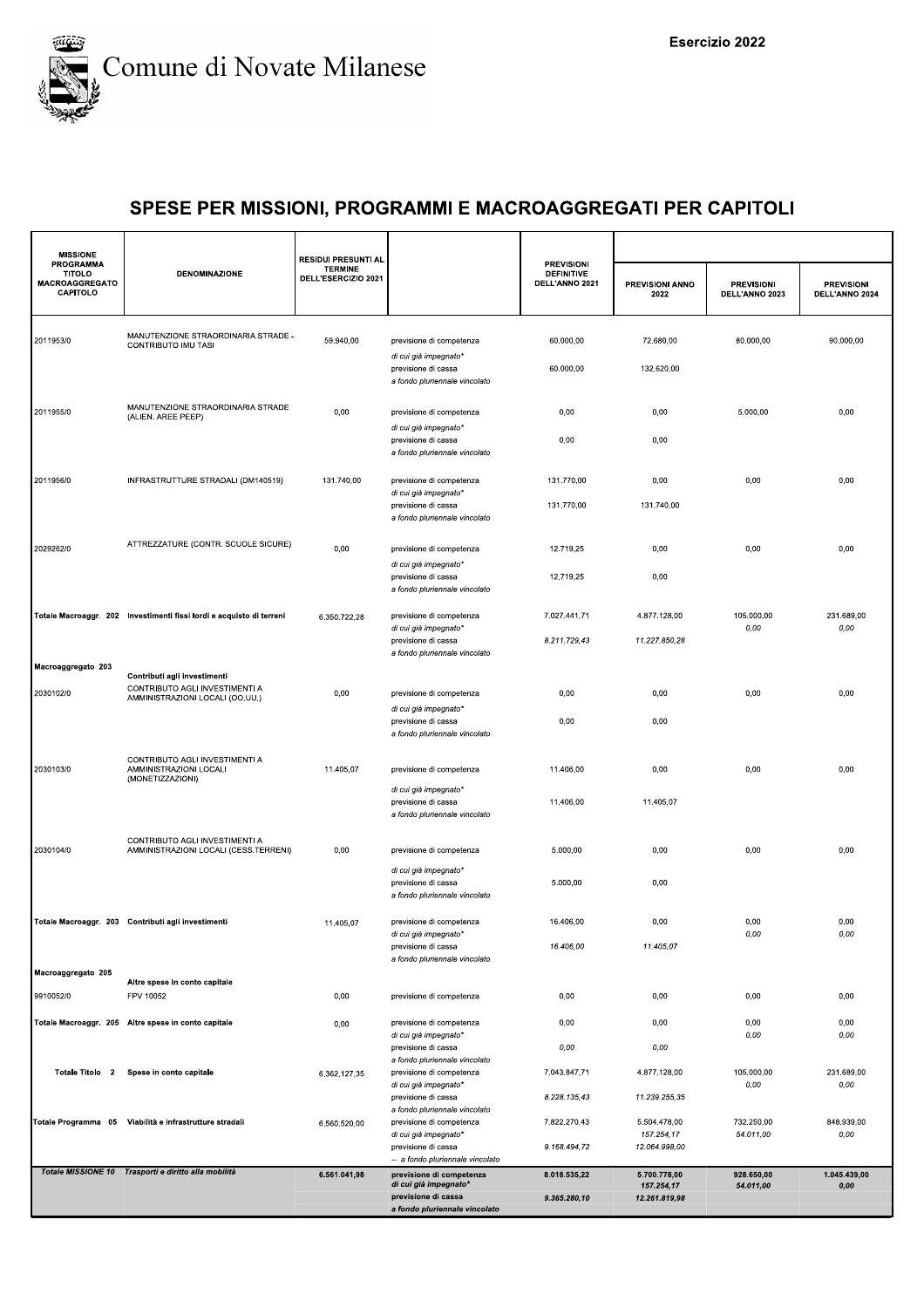

| <b>MISSIONE</b>                                                 |                                                         | <b>RESIDUI PRESUNTI AL</b>            |                                                                               |                                                          |                         |                                     |                                     |  |
|-----------------------------------------------------------------|---------------------------------------------------------|---------------------------------------|-------------------------------------------------------------------------------|----------------------------------------------------------|-------------------------|-------------------------------------|-------------------------------------|--|
| <b>PROGRAMMA</b><br><b>TITOLO</b><br>MACROAGGREGATO<br>CAPITOLO | <b>DENOMINAZIONE</b>                                    | <b>TERMINE</b><br>DELL'ESERCIZIO 2021 |                                                                               | <b>PREVISIONI</b><br><b>DEFINITIVE</b><br>DELL'ANNO 2021 | PREVISIONI ANNO<br>2022 | <b>PREVISIONI</b><br>DELL'ANNO 2023 | <b>PREVISIONI</b><br>DELL'ANNO 2024 |  |
| <b>MISSIONE</b><br>11                                           | Soccorso civile                                         |                                       |                                                                               |                                                          |                         |                                     |                                     |  |
| 1101 Programma 01                                               | Sistema di protezione civile                            |                                       |                                                                               |                                                          |                         |                                     |                                     |  |
| Titolo 1                                                        | Spese correnti                                          |                                       |                                                                               |                                                          |                         |                                     |                                     |  |
| Macroaggregato 103                                              | Acquisto di beni e servizi                              |                                       |                                                                               |                                                          |                         |                                     |                                     |  |
| 1032193/0                                                       | ACQUISTO DISPOSITIVI PROTEZIONE<br>PERSONALE DIPENDENTE | 0,00                                  | previsione di competenza                                                      | 0,00                                                     | 0,00                    | 0,00                                | 0,00                                |  |
|                                                                 |                                                         |                                       | di cui già impegnato*<br>previsione di cassa<br>a fondo pluriennale vincolato | 0,00                                                     | 0,00                    |                                     |                                     |  |
| 1032194/0                                                       | ACQUISTO DI FARMACI - EMERGENZA<br>EPIDEMIOLOGICA       | 258,59                                | previsione di competenza                                                      | 1.000,00                                                 | 0,00                    | 0,00                                | 0,00                                |  |
|                                                                 |                                                         |                                       | di cui già impegnato*<br>previsione di cassa                                  | 1.222,15                                                 | 258,59                  |                                     |                                     |  |
|                                                                 |                                                         |                                       | a fondo pluriennale vincolato                                                 |                                                          |                         |                                     |                                     |  |
| 1032195/0                                                       | ACQUISTO DI BENI PROTEZIONE CIVILE                      | 3.281,05                              | previsione di competenza<br>di cui già impegnato*                             | 3.300,00                                                 | 2.500.00                | 2.500,00                            | 2.500,00                            |  |
|                                                                 |                                                         |                                       | previsione di cassa<br>a fondo pluriennale vincolato                          | 10.116,32                                                | 5.781,05                |                                     |                                     |  |
| 1032196/0                                                       | ACQUISTO DI SERVIZI PROTEZIONE CIVILE                   | 0,00                                  | previsione di competenza                                                      | 854,00                                                   | 2.000,00                | 2.000,00                            | 2.000,00                            |  |
|                                                                 |                                                         |                                       | di cui già impegnato*                                                         |                                                          |                         |                                     |                                     |  |
|                                                                 |                                                         |                                       | previsione di cassa<br>a fondo pluriennale vincolato                          | 854,00                                                   | 2.000,00                |                                     |                                     |  |
| 1032197/0                                                       | SERVIZIO SANIFICAZIONE UFFICI E<br>AMBIENTI DELL'ENTE   | 1.464,00                              | previsione di competenza                                                      | 14.568,65                                                | 0,00                    | 0,00                                | 0,00                                |  |
|                                                                 |                                                         |                                       | di cui già impegnato*<br>previsione di cassa<br>a fondo pluriennale vincolato | 17.252,65                                                | 1.464,00                |                                     |                                     |  |
| 1032201/0                                                       | UTENZE PROTEZIONE CIVILE                                | 1.200,05                              | previsione di competenza                                                      | 2.560,00                                                 | 2.000,00                | 2.000,00                            | 2.000,00                            |  |
|                                                                 |                                                         |                                       | di cui già impegnato*<br>previsione di cassa                                  | 2.860,55                                                 | 1.431,51<br>3.200,05    |                                     |                                     |  |
|                                                                 |                                                         |                                       | a fondo pluriennale vincolato                                                 |                                                          |                         |                                     |                                     |  |
| 1032202/0                                                       | ACQUISTO DI BENI AUTOMEZZI<br>PROTEZIONE CIVILE         | 372,91                                | previsione di competenza                                                      | 1.800,00                                                 | 1.800,00                | 1.800,00                            | 1.800,00                            |  |
|                                                                 |                                                         |                                       | di cui già impegnato*<br>previsione di cassa                                  | 1.912,28                                                 | 2.172,91                |                                     |                                     |  |
|                                                                 |                                                         |                                       | a fondo pluriennale vincolato                                                 |                                                          |                         |                                     |                                     |  |
| 1032203/0                                                       | ACQUISTO DI SERVIZI AUTOMEZZI<br>PROTEZIONE CIVILE      | 4.610,11                              | previsione di competenza                                                      | 9.050,00                                                 | 5.500,00                | 5.500,00                            | 5.500,00                            |  |
|                                                                 |                                                         |                                       | di cui già impegnato*<br>previsione di cassa                                  | 13.031,87                                                | 5.500,00<br>10.110,11   | 5.500,00                            |                                     |  |
|                                                                 |                                                         |                                       | a fondo pluriennale vincolato                                                 |                                                          |                         |                                     |                                     |  |
|                                                                 | Totale Macroaggr. 103 Acquisto di beni e servizi        | 11.186,71                             | previsione di competenza                                                      | 33.132,65                                                | 13.800,00               | 13.800.00                           | 13.800,00                           |  |
|                                                                 |                                                         |                                       | di cui già impegnato*<br>previsione di cassa                                  | 47.249,82                                                | 6.931,51<br>24.986,71   | 5.500,00                            | $0,\!00$                            |  |
| Macroaggregato 110                                              |                                                         |                                       | a fondo pluriennale vincolato                                                 |                                                          |                         |                                     |                                     |  |
| 1102209/0                                                       | Altre spese correnti<br>PREMI ASSICURATIVI AUTOMEZZI    | 0,00                                  | previsione di competenza                                                      | 2.721,23                                                 | 2.300,00                | 2.300,00                            | 2.300,00                            |  |
|                                                                 | PROTEZIONE CIVILE                                       |                                       | di cui già impegnato*                                                         |                                                          |                         |                                     |                                     |  |
|                                                                 |                                                         |                                       | previsione di cassa<br>a fondo pluriennale vincolato                          | 2.721,23                                                 | 2.300,00                |                                     |                                     |  |
| 9911011/0                                                       | FPV 11011                                               | 0,00                                  | previsione di competenza                                                      | 0,00                                                     | 0,00                    | 0,00                                | 0,00                                |  |
| Totale Macroaggr. 110 Altre spese correnti                      |                                                         | 0,00                                  | previsione di competenza                                                      | 2.721,23                                                 | 2.300,00                | 2.300,00                            | 2.300,00                            |  |
|                                                                 |                                                         |                                       | di cui già impegnato*<br>previsione di cassa                                  | 2.721,23                                                 | 2.300,00                | 0,00                                | 0,00                                |  |
| Totale Titolo 1                                                 | Spese correnti                                          | 11.186,71                             | a fondo pluriennale vincolato<br>previsione di competenza                     | 35.853,88                                                | 16.100,00               | 16.100,00                           | 16.100,00                           |  |
|                                                                 |                                                         |                                       | di cui già impegnato*<br>previsione di cassa                                  | 49.971,05                                                | 6.931,51<br>27.286,71   | 5.500,00                            | 0,00                                |  |
|                                                                 |                                                         |                                       | a fondo pluriennale vincolato                                                 |                                                          |                         |                                     |                                     |  |
| Titolo 2                                                        | Spese in conto capitale                                 |                                       |                                                                               |                                                          |                         |                                     |                                     |  |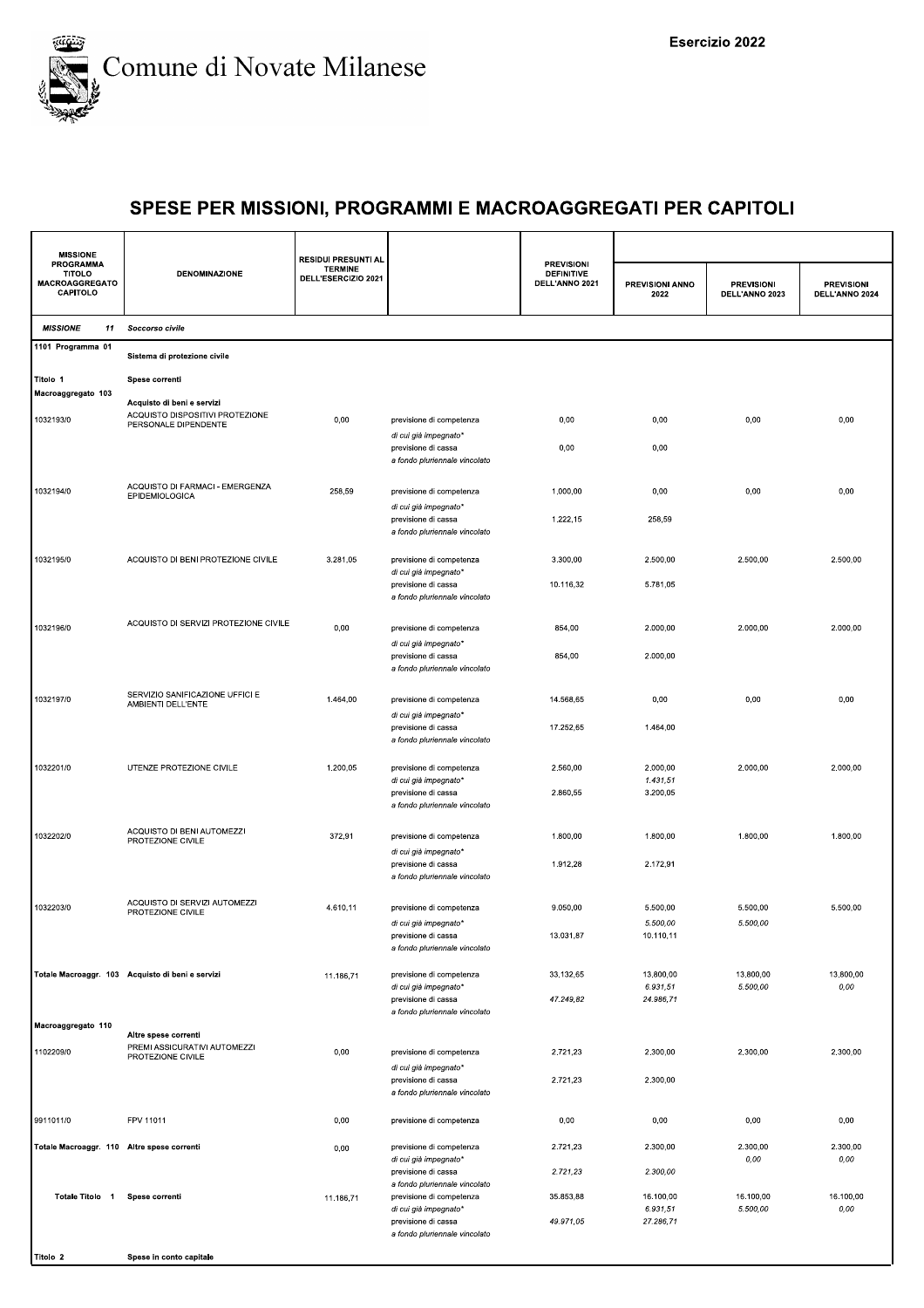

| <b>MISSIONE</b><br><b>PROGRAMMA</b>                       | <b>DENOMINAZIONE</b>                                                 | <b>RESIDUI PRESUNTI AL</b><br><b>TERMINE</b><br>DELL'ESERCIZIO 2021 |                                                         | <b>PREVISIONI</b><br><b>DEFINITIVE</b><br>DELL'ANNO 2021 |                         |                                     |                                     |  |
|-----------------------------------------------------------|----------------------------------------------------------------------|---------------------------------------------------------------------|---------------------------------------------------------|----------------------------------------------------------|-------------------------|-------------------------------------|-------------------------------------|--|
| <b>TITOLO</b><br><b>MACROAGGREGATO</b><br><b>CAPITOLO</b> |                                                                      |                                                                     |                                                         |                                                          | PREVISIONI ANNO<br>2022 | <b>PREVISIONI</b><br>DELL'ANNO 2023 | <b>PREVISIONI</b><br>DELL'ANNO 2024 |  |
| Macroaggregato 202                                        | Investimenti fissi lordi e acquisto di terreni                       |                                                                     |                                                         |                                                          |                         |                                     |                                     |  |
| 2010028/0                                                 | ATTREZZATURE PROTEZIONE CIVILE<br>(ENTRATE CORRENTI)                 | 0,00                                                                | previsione di competenza<br>di cui già impegnato*       | 0,00                                                     | 0,00                    | 0,00                                | 0,00                                |  |
|                                                           |                                                                      |                                                                     | previsione di cassa<br>a fondo pluriennale vincolato    | 5.504,64                                                 | 0,00                    |                                     |                                     |  |
| 2010033/0                                                 | MEZZI DI TRASPORTO PROTEZIONE CIVILE-<br>CONTRIBUTO REGIONALE        | 0.00                                                                | previsione di competenza<br>di cui già impegnato*       | 22.557.31                                                | 0.00                    | 0.00                                | 0.00                                |  |
|                                                           |                                                                      |                                                                     | previsione di cassa<br>a fondo pluriennale vincolato    | 22.557,31                                                | 0,00                    |                                     |                                     |  |
|                                                           | Totale Macroaggr. 202 Investimenti fissi lordi e acquisto di terreni | 0,00                                                                | previsione di competenza<br>di cui già impegnato*       | 22.557,31                                                | 0.00                    | 0,00<br>0.00                        | 0,00<br>0.00                        |  |
|                                                           |                                                                      |                                                                     | previsione di cassa<br>a fondo pluriennale vincolato    | 28.061,95                                                | 0,00                    |                                     |                                     |  |
| Totale Titolo 2                                           | Spese in conto capitale                                              | 0,00                                                                | previsione di competenza<br>di cui già impegnato*       | 22.557.31                                                | 0.00                    | 0.00<br>0.00                        | 0.00<br>0.00                        |  |
|                                                           |                                                                      |                                                                     | previsione di cassa<br>a fondo pluriennale vincolato    | 28.061.95                                                | 0.00                    |                                     |                                     |  |
|                                                           | Totale Programma 01 Sistema di protezione civile                     | 11.186.71                                                           | previsione di competenza<br>di cui già impegnato*       | 58.411,19                                                | 16.100,00<br>6.931.51   | 16.100.00<br>5.500,00               | 16.100.00<br>0.00                   |  |
|                                                           |                                                                      |                                                                     | previsione di cassa<br>-- a fondo pluriennale vincolato | 78.033.00                                                | 27.286.71               |                                     |                                     |  |
| Totale MISSIONE 11 Soccorso civile                        |                                                                      | 11.186,71                                                           | previsione di competenza<br>di cui già impegnato*       | 58.411,19                                                | 16.100,00<br>6.931,51   | 16.100,00<br>5.500,00               | 16.100,00<br>0,00                   |  |
|                                                           |                                                                      |                                                                     | previsione di cassa<br>a fondo pluriennale vincolato    | 78.033,00                                                | 27.286,71               |                                     |                                     |  |
|                                                           |                                                                      |                                                                     |                                                         |                                                          |                         |                                     |                                     |  |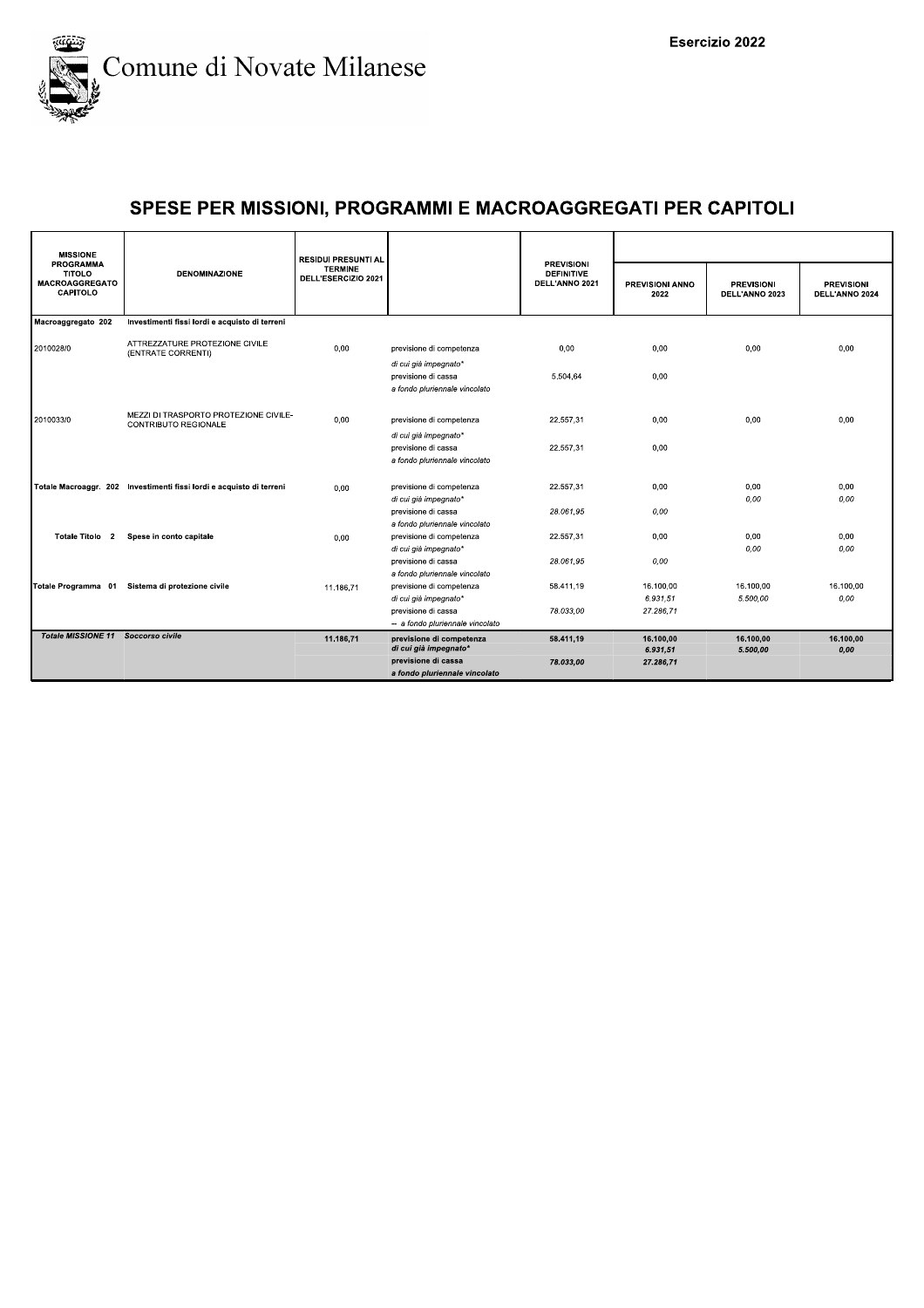

| <b>MISSIONE</b>                                                 |                                                                   | <b>RESIDUI PRESUNTI AL</b>            |                                                      |                                                          |                         |                                     |                                     |  |
|-----------------------------------------------------------------|-------------------------------------------------------------------|---------------------------------------|------------------------------------------------------|----------------------------------------------------------|-------------------------|-------------------------------------|-------------------------------------|--|
| <b>PROGRAMMA</b><br><b>TITOLO</b><br>MACROAGGREGATO<br>CAPITOLO | <b>DENOMINAZIONE</b>                                              | <b>TERMINE</b><br>DELL'ESERCIZIO 2021 |                                                      | <b>PREVISIONI</b><br><b>DEFINITIVE</b><br>DELL'ANNO 2021 | PREVISIONI ANNO<br>2022 | <b>PREVISIONI</b><br>DELL'ANNO 2023 | <b>PREVISIONI</b><br>DELL'ANNO 2024 |  |
| 12<br><b>MISSIONE</b>                                           | Diritti sociali, politiche sociali e famiglia                     |                                       |                                                      |                                                          |                         |                                     |                                     |  |
| 1201 Programma 01                                               | Interventi per l'infanzia e i minori e per asili<br>nido          |                                       |                                                      |                                                          |                         |                                     |                                     |  |
| Titolo 1<br>Macroaggregato 101                                  | Spese correnti                                                    |                                       |                                                      |                                                          |                         |                                     |                                     |  |
|                                                                 | Redditi da lavoro dipendente<br>STIPENDI PERSONALE SERVIZIO ASILO |                                       |                                                      |                                                          |                         |                                     |                                     |  |
| 1016100/0                                                       | <b>NIDO</b>                                                       | 0,00                                  | previsione di competenza<br>di cui già impegnato*    | 47.799,00                                                | 47.435,00               | 47.899,00                           | 47.899,00                           |  |
|                                                                 |                                                                   |                                       | previsione di cassa<br>a fondo pluriennale vincolato | 47.799,00                                                | 47.435,00               |                                     |                                     |  |
| 1016101/0                                                       | ONERI PERSONALE SERVIZIO ASILO NIDO                               | 1.502,75                              | previsione di competenza                             | 17.206,37                                                | 16.023,00               | 16.148,00                           | 16.238,00                           |  |
|                                                                 |                                                                   |                                       | di cui già impegnato*                                |                                                          | 945,00                  | 941,00                              | 1.030,00                            |  |
|                                                                 |                                                                   |                                       | previsione di cassa                                  | 17.956,52                                                | 17.525,75               |                                     |                                     |  |
|                                                                 |                                                                   |                                       | a fondo pluriennale vincolato                        | 945,00                                                   | 941,00                  | 1.030,00                            | 1.058,00                            |  |
| 1016102/0                                                       | COMPENSO STRAORDINARIO SERVIZIO                                   | 688,96                                | previsione di competenza                             | 1.038,96                                                 | 1.000,00                | 1.000,00                            | 1.000,00                            |  |
|                                                                 | ASILO NIDO                                                        |                                       | di cui già impegnato*                                |                                                          |                         |                                     |                                     |  |
|                                                                 |                                                                   |                                       | previsione di cassa<br>a fondo pluriennale vincolato | 1.045,35                                                 | 1.688,96                |                                     |                                     |  |
| 1016106/0                                                       | FONDO PERSONALE ASILI NIDO                                        | 4.777,68                              | previsione di competenza                             | 14.119,57                                                | 10.445,00               | 10.492,00                           | 10.868.00                           |  |
|                                                                 |                                                                   |                                       | di cui già impegnato*                                |                                                          | 3.904,00                | 3.951,00                            | 4.327,00                            |  |
|                                                                 |                                                                   |                                       | previsione di cassa                                  | 16.979,00                                                | 15.222,68               |                                     |                                     |  |
|                                                                 |                                                                   |                                       | a fondo pluriennale vincolato                        | 3.904,00                                                 | 3.951,00                | 4.327,00                            | 4.443,00                            |  |
|                                                                 | Totale Macroaggr. 101 Redditi da lavoro dipendente                | 6.969,39                              | previsione di competenza                             | 80.163,90                                                | 74.903,00               | 75.539,00                           | 76.005,00                           |  |
|                                                                 |                                                                   |                                       | di cui già impegnato*                                |                                                          | 4.849,00                | 4.892,00                            | 5.357,00                            |  |
|                                                                 |                                                                   |                                       | previsione di cassa                                  | 83.779,87                                                | 81.872,39               |                                     |                                     |  |
| Macroaggregato 102                                              |                                                                   |                                       | a fondo pluriennale vincolato                        | 4.849,00                                                 | 4.892,00                | 5.357,00                            | 5.501,00                            |  |
|                                                                 | Imposte e tasse a carico dell'ente                                |                                       |                                                      |                                                          |                         |                                     |                                     |  |
| 1026103/0                                                       | IRAP SERVIZIO ASILI NIDO                                          | 771,00                                | previsione di competenza                             | 1.016,00                                                 | 997,00                  | 977,00                              | 1.009,00                            |  |
|                                                                 |                                                                   |                                       | di cui già impegnato*<br>previsione di cassa         | 1.016,00                                                 | 356,00<br>1.768,00      | 336,00                              | 368,00                              |  |
|                                                                 |                                                                   |                                       | a fondo pluriennale vincolato                        | 356,00                                                   | 336,00                  | 368,00                              | 378,00                              |  |
|                                                                 |                                                                   |                                       |                                                      |                                                          |                         |                                     |                                     |  |
|                                                                 | Totale Macroaggr. 102 Imposte e tasse a carico dell'ente          | 771,00                                | previsione di competenza                             | 1.016,00                                                 | 997,00                  | 977,00                              | 1.009,00                            |  |
|                                                                 |                                                                   |                                       | di cui già impegnato*<br>previsione di cassa         | 1.016,00                                                 | 356,00<br>1.768,00      | 336,00                              | 368,00                              |  |
|                                                                 |                                                                   |                                       | a fondo pluriennale vincolato                        | 356,00                                                   | 336,00                  | 368,00                              | 378,00                              |  |
| Macroaggregato 103                                              |                                                                   |                                       |                                                      |                                                          |                         |                                     |                                     |  |
| 1036167/0                                                       | Acquisto di beni e servizi<br>UTENZE E CANONI ASILO NIDO          | 13.367,52                             | previsione di competenza                             | 12.488,20                                                | 18.052.00               | 17.896,00                           | 17.896,00                           |  |
|                                                                 |                                                                   |                                       | di cui già impegnato*                                |                                                          | 18.051,52               |                                     |                                     |  |
|                                                                 |                                                                   |                                       | previsione di cassa                                  | 18.308,88                                                | 31.419,52               |                                     |                                     |  |
|                                                                 |                                                                   |                                       | a fondo pluriennale vincolato                        |                                                          |                         |                                     |                                     |  |
| 1036168/0                                                       | RISCALDAMENTO ASILO NIDO                                          | 4.657,84                              | previsione di competenza                             | 6.000,00                                                 | 0,00                    | 0,00                                | 0,00                                |  |
|                                                                 |                                                                   |                                       | di cui già impegnato*                                |                                                          |                         |                                     |                                     |  |
|                                                                 |                                                                   |                                       | previsione di cassa                                  | 10.436,40                                                | 4.657,84                |                                     |                                     |  |
|                                                                 |                                                                   |                                       | a fondo pluriennale vincolato                        |                                                          |                         |                                     |                                     |  |
| 1036171/0                                                       | UTENZE VARIE ASILI NIDO                                           | 6.495,54                              | previsione di competenza                             | 9.665.00                                                 | 8.700.00                | 8.700,00                            | 8.700,00                            |  |
|                                                                 |                                                                   |                                       | di cui già impegnato*                                |                                                          | 4.515,10                |                                     |                                     |  |
|                                                                 |                                                                   |                                       | previsione di cassa                                  | 13.858,35                                                | 15.195,54               |                                     |                                     |  |
|                                                                 |                                                                   |                                       | a fondo pluriennale vincolato                        |                                                          |                         |                                     |                                     |  |
|                                                                 | PROMOZIONE ATTIVITA' 0-3 (CONTR.                                  |                                       |                                                      |                                                          |                         |                                     |                                     |  |
| 1036172/0                                                       | REGIONALE)                                                        | 0,00                                  | previsione di competenza                             | 34.803,10                                                | 0,00                    | 0,00                                | 0,00                                |  |
|                                                                 |                                                                   |                                       | di cui già impegnato*<br>previsione di cassa         | 34.803,10                                                | 0,00                    |                                     |                                     |  |
|                                                                 |                                                                   |                                       | a fondo pluriennale vincolato                        |                                                          |                         |                                     |                                     |  |
|                                                                 |                                                                   |                                       |                                                      |                                                          |                         |                                     |                                     |  |
| 1036173/0                                                       | ACQUISTO DI BENI ASILO NIDO (CONTR.<br>REGIONALE)                 | 0,00                                  | previsione di competenza                             | 4.000,00                                                 | 0,00                    | 0,00                                | 0,00                                |  |
|                                                                 |                                                                   |                                       | di cui già impegnato*                                |                                                          |                         |                                     |                                     |  |
|                                                                 |                                                                   |                                       | previsione di cassa                                  | 4.000,00                                                 | 0,00                    |                                     |                                     |  |
|                                                                 |                                                                   |                                       | a fondo pluriennale vincolato                        |                                                          |                         |                                     |                                     |  |
| 1036174/0                                                       | ACQUISTO DI BENI ASILO NIDO                                       | 0,00                                  | previsione di competenza                             | 2.000,00                                                 | 1.000,00                | 1.000,00                            | 1.000,00                            |  |
|                                                                 |                                                                   |                                       | di cui già impegnato*                                |                                                          |                         |                                     |                                     |  |
|                                                                 |                                                                   |                                       | previsione di cassa                                  | 3.168,76                                                 | 1.000,00                |                                     |                                     |  |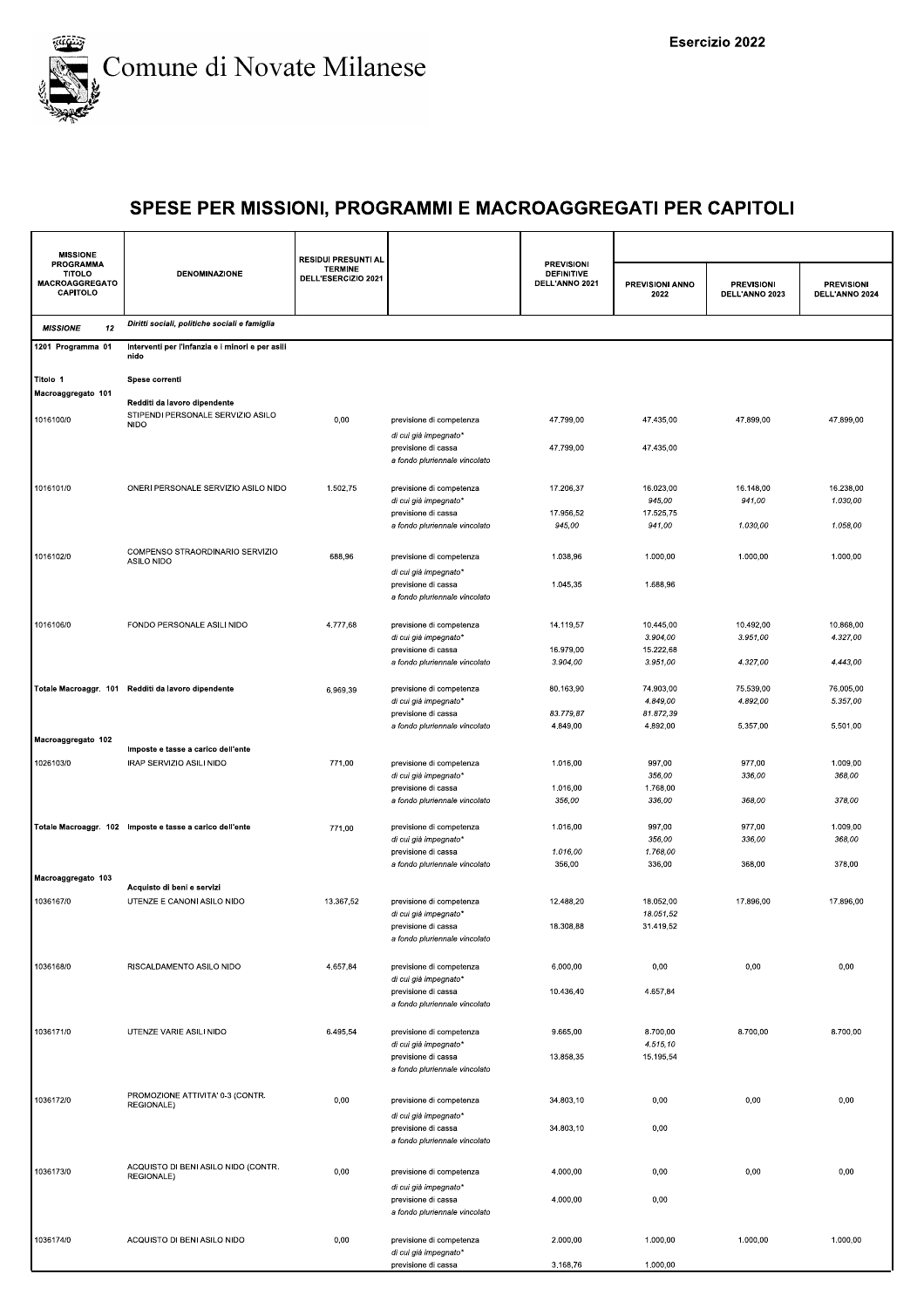

| <b>PROGRAMMA</b><br><b>PREVISIONI</b><br><b>TERMINE</b><br><b>TITOLO</b><br><b>DENOMINAZIONE</b><br><b>DEFINITIVE</b><br>DELL'ESERCIZIO 2021<br>MACROAGGREGATO<br>DELL'ANNO 2021<br>PREVISIONI ANNO<br><b>PREVISIONI</b><br>CAPITOLO<br>DELL'ANNO 2023<br>2022<br>a fondo pluriennale vincolato<br>MANUTENZIONE ORDINARIA ASILI NIDO<br>1036175/0<br>10.916,35<br>20.000,00<br>20.050,00<br>20.000,00<br>previsione di competenza<br>(OO.UU.)<br>di cui già impegnato*<br>30.966,35<br>26.000,00<br>previsione di cassa<br>a fondo pluriennale vincolato<br>ACQUISTO DI BENI ASILO NIDO<br>1036177/0<br>0,00<br>0,00<br>previsione di competenza<br>3.210,88<br>0,00<br>(CONTRIBUTO MIUR)<br>di cui già impegnato*<br>3.210,88<br>0,00<br>previsione di cassa<br>a fondo pluriennale vincolato | <b>PREVISIONI</b><br>DELL'ANNO 2024<br>18.000,00<br>0,00<br>7.000,00 |
|------------------------------------------------------------------------------------------------------------------------------------------------------------------------------------------------------------------------------------------------------------------------------------------------------------------------------------------------------------------------------------------------------------------------------------------------------------------------------------------------------------------------------------------------------------------------------------------------------------------------------------------------------------------------------------------------------------------------------------------------------------------------------------------------|----------------------------------------------------------------------|
|                                                                                                                                                                                                                                                                                                                                                                                                                                                                                                                                                                                                                                                                                                                                                                                                |                                                                      |
|                                                                                                                                                                                                                                                                                                                                                                                                                                                                                                                                                                                                                                                                                                                                                                                                |                                                                      |
|                                                                                                                                                                                                                                                                                                                                                                                                                                                                                                                                                                                                                                                                                                                                                                                                |                                                                      |
|                                                                                                                                                                                                                                                                                                                                                                                                                                                                                                                                                                                                                                                                                                                                                                                                |                                                                      |
|                                                                                                                                                                                                                                                                                                                                                                                                                                                                                                                                                                                                                                                                                                                                                                                                |                                                                      |
|                                                                                                                                                                                                                                                                                                                                                                                                                                                                                                                                                                                                                                                                                                                                                                                                |                                                                      |
| 1036181/0<br>MANUTENZIONE ORDINARIA ASILI NIDO<br>110,36<br>previsione di competenza<br>2.000,00<br>5.000,00<br>5.000,00<br>di cui già impegnato*<br>previsione di cassa<br>2.110,36<br>5.110,36                                                                                                                                                                                                                                                                                                                                                                                                                                                                                                                                                                                               |                                                                      |
| a fondo pluriennale vincolato<br>CONVENZIONI ASILI NIDO<br>1036261/0                                                                                                                                                                                                                                                                                                                                                                                                                                                                                                                                                                                                                                                                                                                           |                                                                      |
| 24.771,98<br>162.000,00<br>previsione di competenza<br>134.000,00<br>162.000,00<br>102.984,00<br>di cui già impegnato*                                                                                                                                                                                                                                                                                                                                                                                                                                                                                                                                                                                                                                                                         | 152.000,00                                                           |
| previsione di cassa<br>140.028,00<br>186.771,98<br>a fondo pluriennale vincolato                                                                                                                                                                                                                                                                                                                                                                                                                                                                                                                                                                                                                                                                                                               |                                                                      |
| 1036274/0<br>ACQUISTO DI SERVIZI ASILO NIDO<br>327.636,04<br>853.270,00<br>862.015,00<br>864.000,00<br>previsione di competenza<br>822.580,31<br>778.050,00<br>di cui già impegnato*<br>previsione di cassa<br>1.015.208,48<br>1.189.651,04                                                                                                                                                                                                                                                                                                                                                                                                                                                                                                                                                    | 864.000,00                                                           |
| a fondo pluriennale vincolato                                                                                                                                                                                                                                                                                                                                                                                                                                                                                                                                                                                                                                                                                                                                                                  |                                                                      |
| SERVIZI REFEZIONE ASILI NIDO<br>29.723,69<br>1036281/0<br>previsione di competenza<br>85.000,00<br>90.000,00<br>90.000,00<br>di cui già impegnato*                                                                                                                                                                                                                                                                                                                                                                                                                                                                                                                                                                                                                                             | 90.000,00                                                            |
| previsione di cassa<br>126.980,84<br>119.723,69<br>a fondo pluriennale vincolato                                                                                                                                                                                                                                                                                                                                                                                                                                                                                                                                                                                                                                                                                                               |                                                                      |
| SERVIZIO DI ASSISTENZA DOMICILIARE<br>1036862/0<br>18.920,83<br>previsione di competenza<br>62.701,50<br>87.000,00<br>87.000,00<br><b>MINORI</b><br>di cui già impegnato*                                                                                                                                                                                                                                                                                                                                                                                                                                                                                                                                                                                                                      | 87.000,00                                                            |
| 105.920,83<br>previsione di cassa<br>71.649,65<br>a fondo pluriennale vincolato                                                                                                                                                                                                                                                                                                                                                                                                                                                                                                                                                                                                                                                                                                                |                                                                      |
| 1036874/0<br>ALTRI SERVIZI PREVENZIONE MINORI<br>33.497,35<br>162.000,00<br>157.000,00<br>previsione di competenza<br>146.451,15<br>805,00<br>di cui già impegnato*<br>195.497,35<br>161.904,14<br>previsione di cassa                                                                                                                                                                                                                                                                                                                                                                                                                                                                                                                                                                         | 157.000,00                                                           |
| a fondo pluriennale vincolato                                                                                                                                                                                                                                                                                                                                                                                                                                                                                                                                                                                                                                                                                                                                                                  |                                                                      |
| 1036875/0<br>SERVIZI DI SUPPORTO MINORI<br>10.888,35<br>54.980,00<br>61.000,00<br>61.000,00<br>previsione di competenza<br>60.597,20<br>60.597,20<br>di cui già impegnato*                                                                                                                                                                                                                                                                                                                                                                                                                                                                                                                                                                                                                     | 61.000,00                                                            |
| 64.944,30<br>71.888,35<br>previsione di cassa<br>a fondo pluriennale vincolato                                                                                                                                                                                                                                                                                                                                                                                                                                                                                                                                                                                                                                                                                                                 |                                                                      |
| 1.430.569,83<br>1.476.817,00<br>1.473.596,00<br>Totale Macroaggr. 103 Acquisto di beni e servizi<br>previsione di competenza<br>480.985,85<br>1.009.533,13<br>838.647,20<br>di cui già impegnato*                                                                                                                                                                                                                                                                                                                                                                                                                                                                                                                                                                                              | 1.463.596,00<br>$0,00$                                               |
| 1.696.612,14<br>1.957.802,85<br>previsione di cassa<br>a fondo pluriennale vincolato                                                                                                                                                                                                                                                                                                                                                                                                                                                                                                                                                                                                                                                                                                           |                                                                      |
| Macroaggregato 104<br>Trasferimenti correnti                                                                                                                                                                                                                                                                                                                                                                                                                                                                                                                                                                                                                                                                                                                                                   |                                                                      |
| TRASFERIMENTI CORRENTI A IMPRESE<br>1046177/0<br>0,00<br>0,00<br>0,00<br>previsione di competenza<br>0,00<br>(CONTRIBUTO REGIONALE)<br>di cui già impegnato*                                                                                                                                                                                                                                                                                                                                                                                                                                                                                                                                                                                                                                   | 0,00                                                                 |
| 22.828,44<br>0,00<br>previsione di cassa<br>a fondo pluriennale vincolato                                                                                                                                                                                                                                                                                                                                                                                                                                                                                                                                                                                                                                                                                                                      |                                                                      |
| TRASFERIMENTO A SCUOLE PARITARIE<br>1046178/0<br>0,00<br>16.058,00<br>28.000,00<br>28.000,00<br>previsione di competenza<br>(CONTR. REG. NIDI GRATIS)<br>di cui già impegnato*                                                                                                                                                                                                                                                                                                                                                                                                                                                                                                                                                                                                                 | 28.000,00                                                            |
| 20.281,92<br>28.000,00<br>previsione di cassa<br>a fondo pluriennale vincolato                                                                                                                                                                                                                                                                                                                                                                                                                                                                                                                                                                                                                                                                                                                 |                                                                      |
| CONTRIBUTI FAMIGLIE AFFIDATARIE<br>1046867/0<br>0,00<br>previsione di competenza<br>9.240,00<br>10.000,00<br>10.000,00<br><b>MINORI</b><br>di cui già impegnato*                                                                                                                                                                                                                                                                                                                                                                                                                                                                                                                                                                                                                               | 10.000,00                                                            |
| 9.240,00<br>10.000,00<br>previsione di cassa<br>a fondo pluriennale vincolato                                                                                                                                                                                                                                                                                                                                                                                                                                                                                                                                                                                                                                                                                                                  |                                                                      |
| 1046870/0<br>QUOTA PARTE AFFIDI<br>0,00<br>5.500,00<br>5.500,00<br>5.500,00<br>previsione di competenza<br>di cui già impegnato*                                                                                                                                                                                                                                                                                                                                                                                                                                                                                                                                                                                                                                                               | 5.500,00                                                             |
| previsione di cassa<br>5.500,00<br>5.500,00                                                                                                                                                                                                                                                                                                                                                                                                                                                                                                                                                                                                                                                                                                                                                    |                                                                      |
|                                                                                                                                                                                                                                                                                                                                                                                                                                                                                                                                                                                                                                                                                                                                                                                                |                                                                      |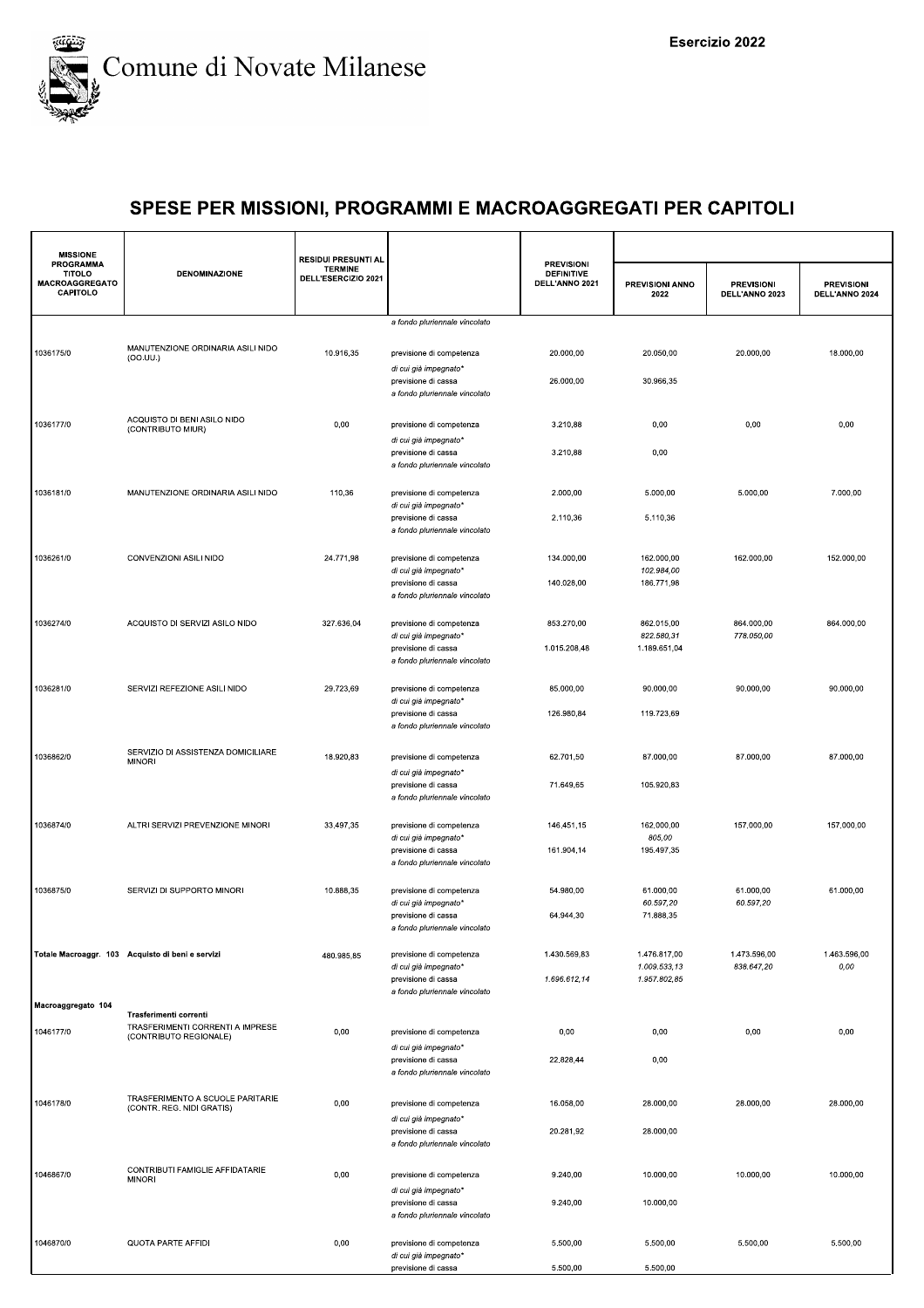

| <b>MISSIONE</b>                                                 |                                                                 | <b>RESIDUI PRESUNTI AL</b>            |                                                                               |                                                          |                              |                                     |                                     |
|-----------------------------------------------------------------|-----------------------------------------------------------------|---------------------------------------|-------------------------------------------------------------------------------|----------------------------------------------------------|------------------------------|-------------------------------------|-------------------------------------|
| <b>PROGRAMMA</b><br><b>TITOLO</b><br>MACROAGGREGATO<br>CAPITOLO | <b>DENOMINAZIONE</b>                                            | <b>TERMINE</b><br>DELL'ESERCIZIO 2021 |                                                                               | <b>PREVISIONI</b><br><b>DEFINITIVE</b><br>DELL'ANNO 2021 | PREVISIONI ANNO<br>2022      | <b>PREVISIONI</b><br>DELL'ANNO 2023 | <b>PREVISIONI</b><br>DELL'ANNO 2024 |
|                                                                 |                                                                 |                                       | a fondo pluriennale vincolato                                                 |                                                          |                              |                                     |                                     |
| Totale Macroaggr. 104 Trasferimenti correnti                    |                                                                 | 0,00                                  | previsione di competenza<br>di cui già impegnato*                             | 30.798,00                                                | 43.500,00                    | 43.500,00<br>0,00                   | 43.500,00<br>0,00                   |
|                                                                 |                                                                 |                                       | previsione di cassa<br>a fondo pluriennale vincolato                          | 57.850,36                                                | 43.500,00                    |                                     |                                     |
| Macroaggregato 109                                              | Rimborsi e poste correttive delle entrate                       |                                       |                                                                               |                                                          |                              |                                     |                                     |
| 1090501/0                                                       | RIMBORSO SERVIZI PRIMA INFANZIA                                 | 0,00                                  | previsione di competenza                                                      | 4.000,00                                                 | 0,00                         | 0,00                                | 0,00                                |
|                                                                 |                                                                 |                                       | di cui già impegnato*<br>previsione di cassa<br>a fondo pluriennale vincolato | 4.000,00                                                 | 0,00                         |                                     |                                     |
|                                                                 | Totale Macroaggr. 109 Rimborsi e poste correttive delle entrate | 0,00                                  | previsione di competenza                                                      | 4.000,00                                                 | 0,00                         | 0,00                                | 0,00                                |
|                                                                 |                                                                 |                                       | di cui già impegnato*<br>previsione di cassa                                  | 4.000,00                                                 | 0,00                         | 0,00                                | 0,00                                |
| Macroaggregato 110                                              |                                                                 |                                       | a fondo pluriennale vincolato                                                 |                                                          |                              |                                     |                                     |
| 9912011/0                                                       | Altre spese correnti<br>FPV 12011                               | 0,00                                  | previsione di competenza                                                      | 5.205,00                                                 | 5.228,00                     | 5.725,00                            | 5.879,00                            |
| Totale Macroaggr. 110 Altre spese correnti                      |                                                                 | 0,00                                  | previsione di competenza                                                      | 5.205,00                                                 | 5.228,00                     | 5.725,00                            | 5.879,00                            |
|                                                                 |                                                                 |                                       | di cui già impegnato*                                                         |                                                          |                              | 0,00                                | 0,00                                |
|                                                                 |                                                                 |                                       | previsione di cassa<br>a fondo pluriennale vincolato                          | 0,00                                                     | 0,00                         |                                     |                                     |
| Totale Titolo 1                                                 | Spese correnti                                                  | 488.726,24                            | previsione di competenza<br>di cui già impegnato*                             | 1.551.752,73                                             | 1.601.445,00<br>1.014.738,13 | 1.599.337,00<br>843.875,20          | 1.589.989,00<br>5.725,00            |
|                                                                 |                                                                 |                                       | previsione di cassa<br>a fondo pluriennale vincolato                          | 1.843.258,37<br>5.205,00                                 | 2.084.943,24<br>5.228,00     | 5.725,00                            | 5.879,00                            |
| Titolo 2                                                        | Spese in conto capitale                                         |                                       |                                                                               |                                                          |                              |                                     |                                     |
| Macroaggregato 202                                              | Investimenti fissi lordi e acquisto di terreni                  |                                       |                                                                               |                                                          |                              |                                     |                                     |
| 2010348/0                                                       | MANUTENZIONE STRAORDINARIA ASILI<br>NIDO (A.A.)                 | 1.169,11                              | previsione di competenza                                                      | 0,00                                                     | 0,00                         | 0,00                                | 0,00                                |
|                                                                 |                                                                 |                                       | di cui già impegnato*<br>previsione di cassa                                  | 1.169,11                                                 | 1.169,11                     |                                     |                                     |
|                                                                 |                                                                 |                                       | a fondo pluriennale vincolato                                                 |                                                          |                              |                                     |                                     |
| 2010349/0                                                       | MANUTENZIONE STRAORD. ASILI NIDO-<br>SPESE TECNICHE (A.A.)      | 1.500,00                              | previsione di competenza                                                      | 0,00                                                     | 0,00                         | 0,00                                | 0,00                                |
|                                                                 |                                                                 |                                       | di cui già impegnato*<br>previsione di cassa                                  | 1.500,00                                                 | 1.500,00                     |                                     |                                     |
|                                                                 |                                                                 |                                       | a fondo pluriennale vincolato                                                 |                                                          |                              |                                     |                                     |
| 2010350/0                                                       | MANUTENZIONE STRAORDINARIA ASILO<br>NIDO (CONTR. REGIONALE)     | 0,00                                  | previsione di competenza                                                      | 0,00                                                     | 0,00                         | 0,00                                | 0,00                                |
|                                                                 |                                                                 |                                       | di cui già impegnato*<br>previsione di cassa                                  | 0,00                                                     | 0,00                         |                                     |                                     |
|                                                                 |                                                                 |                                       | a fondo pluriennale vincolato                                                 |                                                          |                              |                                     |                                     |
| 2010361/0                                                       | MANUTENZIONE STRAORDINARIA ASILI<br>NIDO (ALIEN.FINANZIARIE)    | 0,00                                  | previsione di competenza                                                      | 0,00                                                     | 0,00                         | 0,00                                | 0,00                                |
|                                                                 |                                                                 |                                       | di cui già impegnato*<br>previsione di cassa                                  | 0,00                                                     | 0,00                         |                                     |                                     |
|                                                                 |                                                                 |                                       | a fondo pluriennale vincolato                                                 |                                                          |                              |                                     |                                     |
| 2010376/0                                                       | MANUTENZIONE STRAORDINARIA ASILO<br>NIDO (DM140519)             | 10.000,00                             | previsione di competenza                                                      | 10.000,00                                                | 0,00                         | 0,00                                | 0,00                                |
|                                                                 |                                                                 |                                       | di cui già impegnato*<br>previsione di cassa                                  | 10.000,00                                                | 10.000,00                    |                                     |                                     |
|                                                                 |                                                                 |                                       | a fondo pluriennale vincolato                                                 |                                                          |                              |                                     |                                     |
| 2010606/0                                                       | ACQUISTO ARREDI ASILI NIDO (CONTR.                              | 0,00                                  | previsione di competenza                                                      | 20.000,00                                                | 0,00                         | 0,00                                | 0,00                                |
|                                                                 | REG. BUONA SCUOLA)                                              |                                       | di cui già impegnato*                                                         |                                                          |                              |                                     |                                     |
|                                                                 |                                                                 |                                       | previsione di cassa<br>a fondo pluriennale vincolato                          | 26.849,08                                                | 0,00                         |                                     |                                     |
| 2010607/0                                                       | ALTRI BENI MATERIALI DIVERSI ASILO NIDO                         | 0,00                                  | previsione di competenza                                                      | 10.000,00                                                | 0,00                         | 0,00                                | 0,00                                |
|                                                                 | (DESTINATO)                                                     |                                       | di cui già impegnato*                                                         |                                                          |                              |                                     |                                     |
|                                                                 |                                                                 |                                       | previsione di cassa<br>a fondo pluriennale vincolato                          | 10.000,00                                                | 0,00                         |                                     |                                     |
|                                                                 | ACQUISTO ARREDI ASILI NIDO -                                    |                                       |                                                                               |                                                          |                              |                                     |                                     |
| 2010608/0                                                       | CONTRIBUTO MIUR                                                 | 0,00                                  | previsione di competenza<br>di cui già impegnato*                             | 20.000,00                                                | 0,00                         | 0,00                                | 0,00                                |
|                                                                 |                                                                 |                                       | previsione di cassa                                                           | 20.000,00                                                | 0,00                         |                                     |                                     |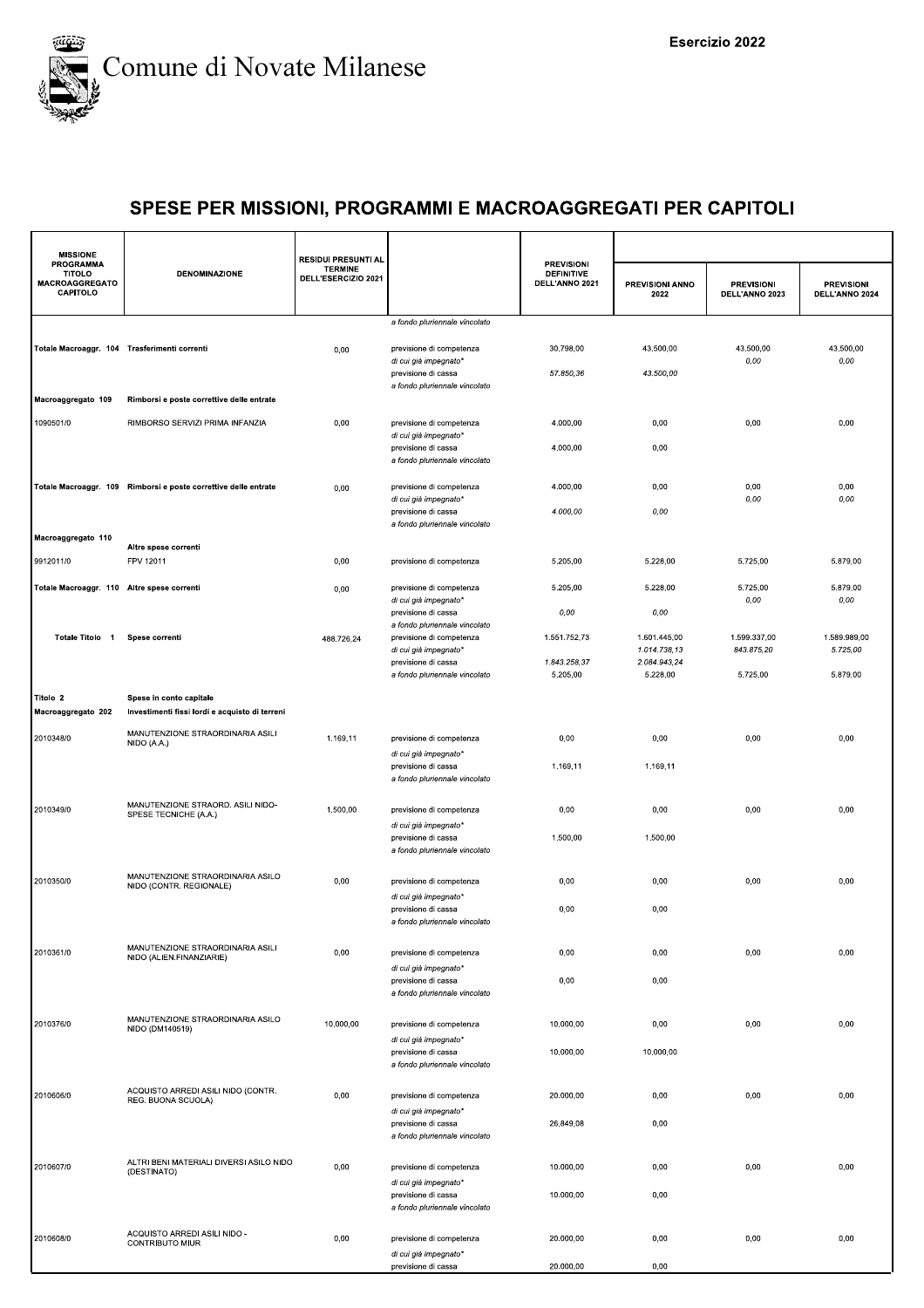

| <b>MISSIONE</b>                                          |                                                                        | <b>RESIDUI PRESUNTI AL</b>            |                                                           |                                                          |                              |                                     |                                     |
|----------------------------------------------------------|------------------------------------------------------------------------|---------------------------------------|-----------------------------------------------------------|----------------------------------------------------------|------------------------------|-------------------------------------|-------------------------------------|
| <b>PROGRAMMA</b><br>TITOLO<br>MACROAGGREGATO<br>CAPITOLO | <b>DENOMINAZIONE</b>                                                   | <b>TERMINE</b><br>DELL'ESERCIZIO 2021 |                                                           | <b>PREVISIONI</b><br><b>DEFINITIVE</b><br>DELL'ANNO 2021 | PREVISIONI ANNO<br>2022      | <b>PREVISIONI</b><br>DELL'ANNO 2023 | <b>PREVISIONI</b><br>DELL'ANNO 2024 |
|                                                          |                                                                        |                                       | a fondo pluriennale vincolato                             |                                                          |                              |                                     |                                     |
|                                                          | Totale Macroaggr. 202 Investimenti fissi lordi e acquisto di terreni   | 12.669,11                             | previsione di competenza<br>di cui già impegnato*         | 60.000,00                                                | 0,00                         | 0,00<br>0,00                        | 0,00<br>0,00                        |
|                                                          |                                                                        |                                       | previsione di cassa<br>a fondo pluriennale vincolato      | 69.518,19                                                | 12.669,11                    |                                     |                                     |
| Macroaggregato 205                                       | Altre spese in conto capitale                                          |                                       |                                                           |                                                          |                              |                                     |                                     |
| 9912012/0                                                | FPV 12012                                                              | 0,00                                  | previsione di competenza                                  | 0,00                                                     | 0,00                         | 0,00                                | 0,00                                |
|                                                          |                                                                        |                                       |                                                           |                                                          |                              |                                     |                                     |
|                                                          | Totale Macroaggr. 205 Altre spese in conto capitale                    | 0,00                                  | previsione di competenza<br>di cui già impegnato*         | 0,00                                                     | 0.00                         | 0,00<br>0,00                        | 0,00<br>0,00                        |
|                                                          |                                                                        |                                       | previsione di cassa                                       | 0,00                                                     | 0,00                         |                                     |                                     |
| Totale Titolo 2                                          | Spese in conto capitale                                                | 12.669,11                             | a fondo pluriennale vincolato<br>previsione di competenza | 60.000,00                                                | 0,00                         | 0,00                                | 0,00                                |
|                                                          |                                                                        |                                       | di cui già impegnato*                                     |                                                          |                              | 0,00                                | 0,00                                |
|                                                          |                                                                        |                                       | previsione di cassa<br>a fondo pluriennale vincolato      | 69.518,19                                                | 12.669,11                    |                                     |                                     |
| Totale Programma 01                                      | Interventi per l'infanzia e i minori e per asili<br>nido               | 501.395,35                            | previsione di competenza                                  | 1.611.752,73                                             | 1.601.445,00                 | 1.599.337,00                        | 1.589.989,00                        |
|                                                          |                                                                        |                                       | di cui già impegnato*<br>previsione di cassa              | 1.912.776,56                                             | 1.014.738.13<br>2.097.612,35 | 843.875,20                          | 5.725,00                            |
|                                                          |                                                                        |                                       | -- a fondo pluriennale vincolato                          | 5.205,00                                                 | 5.228,00                     | 5.725,00                            | 5.879,00                            |
| 1202 Programma 02                                        | Interventi per la disabilità                                           |                                       |                                                           |                                                          |                              |                                     |                                     |
| Titolo 1                                                 | Spese correnti                                                         |                                       |                                                           |                                                          |                              |                                     |                                     |
| Macroaggregato 101                                       |                                                                        |                                       |                                                           |                                                          |                              |                                     |                                     |
|                                                          | Redditi da lavoro dipendente<br>STIPENDI PERSONALE SERVIZIO DISABILI   |                                       |                                                           |                                                          |                              |                                     |                                     |
| 1016752/0                                                |                                                                        | 0,00                                  | previsione di competenza<br>di cui già impegnato*         | 45.039,00                                                | 44.989,00                    | 44.989,00                           | 44.989,00                           |
|                                                          |                                                                        |                                       | previsione di cassa                                       | 45.039,00                                                | 44.989,00                    |                                     |                                     |
|                                                          |                                                                        |                                       | a fondo pluriennale vincolato                             |                                                          |                              |                                     |                                     |
| 1016753/0                                                | ONERI PREV. OBBL. PERSONALE SERVIZIO                                   | 753,38                                | previsione di competenza                                  | 14.382,70                                                | 14.056,00                    | 14.057,00                           | 14.142,00                           |
|                                                          | <b>DISABILI</b>                                                        |                                       | di cui già impegnato*                                     |                                                          | 890,00                       | 889,00                              | 974,00                              |
|                                                          |                                                                        |                                       | previsione di cassa                                       | 14.549,33                                                | 14.809,38                    |                                     |                                     |
|                                                          |                                                                        |                                       | a fondo pluriennale vincolato                             | 890,00                                                   | 889,00                       | 974,00                              | 1.000,00                            |
| 1016755/0                                                | COMPENSO STRAORDINARIO PERSONALE                                       | 200,00                                | previsione di competenza                                  | 300,00                                                   | 200,00                       | 200,00                              | 200,00                              |
|                                                          | SERVIZIO DISABILI                                                      |                                       | di cui già impegnato*                                     |                                                          |                              |                                     |                                     |
|                                                          |                                                                        |                                       | previsione di cassa                                       | 300,00                                                   | 400,00                       |                                     |                                     |
|                                                          |                                                                        |                                       | a fondo pluriennale vincolato                             |                                                          |                              |                                     |                                     |
| 1016756/0                                                | FONDO PERSONALE SERVIZIO DISABILI                                      | 2.282,32                              | previsione di competenza                                  | 7.632,85                                                 | 7.099,00                     | 7.144,00                            | 7.499,00                            |
|                                                          |                                                                        |                                       | di cui già impegnato*<br>previsione di cassa              | 8.132,62                                                 | 3.691,00<br>9.381,32         | 3.736,00                            | 4.091,00                            |
|                                                          |                                                                        |                                       | a fondo pluriennale vincolato                             | 3.691,00                                                 | 3.736,00                     | 4.091,00                            | 4.201,00                            |
|                                                          | ASSEGNI FAMILIARI PERSONALE SERVIZIO                                   |                                       |                                                           |                                                          |                              |                                     |                                     |
| 1016757/0                                                | <b>DISABILI</b>                                                        | 0,00                                  | previsione di competenza                                  | 49,00                                                    | 0,00                         | 0,00                                | 0,00                                |
|                                                          |                                                                        |                                       | di cui già impegnato*<br>previsione di cassa              | 49,00                                                    | 0,00                         |                                     |                                     |
|                                                          |                                                                        |                                       | a fondo pluriennale vincolato                             |                                                          |                              |                                     |                                     |
|                                                          | Totale Macroaggr. 101 Redditi da lavoro dipendente                     | 3.235,70                              | previsione di competenza                                  | 67.403,55                                                | 66.344,00                    | 66.390,00                           | 66.830,00                           |
|                                                          |                                                                        |                                       | di cui già impegnato*                                     |                                                          | 4.581,00                     | 4.625,00                            | 5.065,00                            |
|                                                          |                                                                        |                                       | previsione di cassa<br>a fondo pluriennale vincolato      | 68.069,95<br>4.581,00                                    | 69.579,70<br>4.625,00        | 5.065,00                            | 5.201,00                            |
| Macroaggregato 102                                       |                                                                        |                                       |                                                           |                                                          |                              |                                     |                                     |
| 1026754/0                                                | Imposte e tasse a carico dell'ente<br>IRAP PERSONALE SERVIZIO DISABILI | 260,27                                | previsione di competenza                                  | 4.556,38                                                 | 4.467,00                     | 4.449,00                            | 4.479,00                            |
|                                                          |                                                                        |                                       | di cui già impegnato*                                     |                                                          | 336,00                       | 318,00                              | 348,00                              |
|                                                          |                                                                        |                                       | previsione di cassa<br>a fondo pluriennale vincolato      | 4.598,86<br>336,00                                       | 4.727,27<br>318,00           | 348,00                              | 357,00                              |
|                                                          |                                                                        |                                       |                                                           |                                                          |                              |                                     |                                     |
|                                                          | Totale Macroaggr. 102 Imposte e tasse a carico dell'ente               | 260,27                                | previsione di competenza<br>di cui già impegnato*         | 4.556,38                                                 | 4.467,00<br>336,00           | 4.449,00<br>318,00                  | 4.479,00<br>348,00                  |
|                                                          |                                                                        |                                       | previsione di cassa                                       | 4.598,86                                                 | 4.727,27                     |                                     |                                     |
| Macroaggregato 103                                       |                                                                        |                                       | a fondo pluriennale vincolato                             | 336,00                                                   | 318,00                       | 348,00                              | 357,00                              |
|                                                          | Acquisto di beni e servizi                                             |                                       |                                                           |                                                          |                              |                                     |                                     |
| 1033244/0                                                | FORMAZIONE DISABILI                                                    | 0,00                                  | previsione di competenza<br>di cui già impegnato*         | 0,00                                                     | 900,00                       | 900,00                              | 900,00                              |
|                                                          |                                                                        |                                       | previsione di cassa                                       | 0,00                                                     | 900,00                       |                                     |                                     |
|                                                          |                                                                        |                                       | a fondo pluriennale vincolato                             |                                                          |                              |                                     |                                     |
|                                                          |                                                                        |                                       |                                                           |                                                          |                              |                                     |                                     |
|                                                          |                                                                        |                                       |                                                           |                                                          |                              |                                     |                                     |
|                                                          |                                                                        |                                       |                                                           |                                                          |                              |                                     |                                     |
|                                                          |                                                                        |                                       |                                                           |                                                          |                              |                                     |                                     |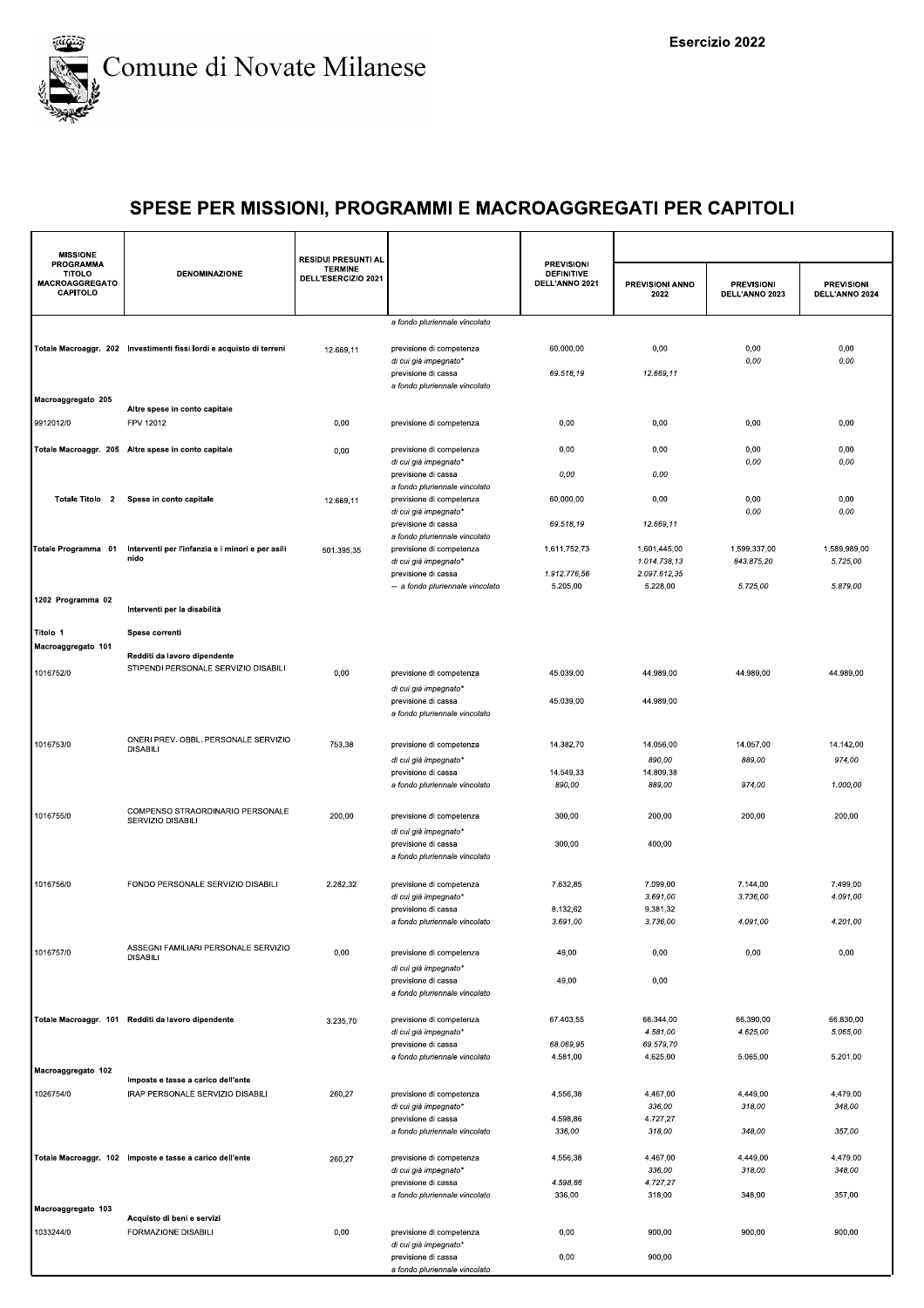

| <b>MISSIONE</b>                                                 |                                                                                            | <b>RESIDUI PRESUNTI AL</b>            |                                                                                                           |                                                          |                                     |                                     |                                     |
|-----------------------------------------------------------------|--------------------------------------------------------------------------------------------|---------------------------------------|-----------------------------------------------------------------------------------------------------------|----------------------------------------------------------|-------------------------------------|-------------------------------------|-------------------------------------|
| <b>PROGRAMMA</b><br><b>TITOLO</b><br>MACROAGGREGATO<br>CAPITOLO | <b>DENOMINAZIONE</b>                                                                       | <b>TERMINE</b><br>DELL'ESERCIZIO 2021 |                                                                                                           | <b>PREVISIONI</b><br><b>DEFINITIVE</b><br>DELL'ANNO 2021 | PREVISIONI ANNO<br>2022             | <b>PREVISIONI</b><br>DELL'ANNO 2023 | <b>PREVISIONI</b><br>DELL'ANNO 2024 |
| 1033452/0                                                       | SOGGIORNI ESTIVI DISABILI                                                                  | 0,00                                  | previsione di competenza<br>di cui già impegnato*                                                         | 0,00                                                     | 3.000,00                            | 3.000,00                            | 3.000,00                            |
|                                                                 |                                                                                            |                                       | previsione di cassa<br>a fondo pluriennale vincolato                                                      | 0,00                                                     | 3.000,00                            |                                     |                                     |
| 1036721/0                                                       | INTERVENTI PER LA DISABILITA'                                                              | 23.137.43                             | previsione di competenza<br>di cui già impegnato*                                                         | 130.000,00                                               | 160.000,00                          | 160.000,00                          | 160.000,00                          |
|                                                                 |                                                                                            |                                       | previsione di cassa<br>a fondo pluriennale vincolato                                                      | 149.263,26                                               | 183.137,43                          |                                     |                                     |
| 1037050/0                                                       | UTENZE E CANONI CDD                                                                        | 10.038,30                             | previsione di competenza<br>di cui già impegnato*<br>previsione di cassa<br>a fondo pluriennale vincolato | 9.048,60<br>13.265,02                                    | 13.422,00<br>13.421,02<br>23.460,30 | 13.348,00                           | 13.348,00                           |
| 1037051/0                                                       | RISCALDAMENTO CENTRO DIURNO<br><b>DISABILI</b>                                             | 1.918,63                              | previsione di competenza                                                                                  | 3.500,00                                                 | 0,00                                | 0,00                                | 0,00                                |
|                                                                 |                                                                                            |                                       | di cui già impegnato*<br>previsione di cassa<br>a fondo pluriennale vincolato                             | 5.614,90                                                 | 1.918,63                            |                                     |                                     |
| 1037052/0                                                       | UTENZE CENTRO DIURNO DISABILI                                                              | 4.235,55                              | previsione di competenza<br>di cui già impegnato*                                                         | 5.860,00                                                 | 5.800,00<br>3.800,00                | 5.800,00                            | 5.800,00                            |
|                                                                 |                                                                                            |                                       | previsione di cassa<br>a fondo pluriennale vincolato                                                      | 9.117,39                                                 | 10.035,55                           |                                     |                                     |
| 1037095/0                                                       | <b>TRASPORTO DISABILI</b>                                                                  | 17.222,93                             | previsione di competenza<br>di cui già impegnato*                                                         | 98.100,00                                                | 117.000,00                          | 117.000,00                          | 117.000,00                          |
|                                                                 |                                                                                            |                                       | previsione di cassa<br>a fondo pluriennale vincolato                                                      | 106.711,44                                               | 134.222,93                          |                                     |                                     |
| 1037114/0                                                       | MANUTENZIONE LOCALI CENTRO DIURNO<br><b>DISABILI</b>                                       | 556,64                                | previsione di competenza<br>di cui già impegnato*                                                         | 3.000,00                                                 | 3.000,00                            | 3.000,00                            | 3.000,00                            |
|                                                                 |                                                                                            |                                       | previsione di cassa<br>a fondo pluriennale vincolato                                                      | 3.831,48                                                 | 3.556,64                            |                                     |                                     |
| 1037118/0                                                       | SPESE GESTIONE CENTRO DIURNO<br><b>DISABILI</b>                                            | 119.666,83                            | previsione di competenza<br>di cui già impegnato*                                                         | 180.000,00                                               | 200.000,00<br>132.957,02            | 200.000,00                          | 200.000,00                          |
|                                                                 |                                                                                            |                                       | previsione di cassa<br>a fondo pluriennale vincolato                                                      | 253.886,93                                               | 319.666,83                          |                                     |                                     |
| 1037121/0                                                       | SPESE CENTRO REC.HANDICAP E<br>MARGINALITA' SOCIALE PRESTAZIONI DI<br>SERVIZIO             | 19.690,35                             | previsione di competenza                                                                                  | 133.500,00                                               | 145.500,00                          | 145.500,00                          | 145.500,00                          |
|                                                                 |                                                                                            |                                       | di cui già impegnato*<br>previsione di cassa<br>a fondo pluriennale vincolato                             | 148.046,61                                               | 165.190,35                          |                                     |                                     |
| 1037126/0                                                       | PULIZIE CENTRO DIURNO DISABILI                                                             | 12,30                                 | previsione di competenza<br>di cui già impegnato*                                                         | 0,00                                                     | 0,00                                | 0,00                                | 0,00                                |
|                                                                 |                                                                                            |                                       | previsione di cassa<br>a fondo pluriennale vincolato                                                      | 12,30                                                    | 12,30                               |                                     |                                     |
| 1037252/0                                                       | SPESE PER COLONIE CLIMATICHE DISABILI                                                      | 0,00                                  | previsione di competenza<br>di cui già impegnato*                                                         | 0,00                                                     | 2.000,00                            | 2.000,00                            | 2.000,00                            |
|                                                                 |                                                                                            |                                       | previsione di cassa<br>a fondo pluriennale vincolato                                                      | 0,00                                                     | 2.000,00                            |                                     |                                     |
|                                                                 | Totale Macroaggr. 103 Acquisto di beni e servizi                                           | 196.478,96                            | previsione di competenza<br>di cui già impegnato*                                                         | 563.008,60                                               | 650.622,00<br>150.178,04            | 650.548,00<br>0,00                  | 650.548,00<br>0,00                  |
| Macroaggregato 104                                              |                                                                                            |                                       | previsione di cassa<br>a fondo pluriennale vincolato                                                      | 689.749,33                                               | 847.100,96                          |                                     |                                     |
| 1044171/0                                                       | Trasferimenti correnti<br>RIMBORSI PER ABBATTIMENTO BARRIERE<br>ARCHITETTONICHE (CONT.REG) | 2.615,31                              | previsione di competenza<br>di cui già impegnato*                                                         | 10.000,00                                                | 10.000,00                           | 10.000,00                           | 10.000,00                           |
|                                                                 |                                                                                            |                                       | previsione di cassa<br>a fondo pluriennale vincolato                                                      | 12.615,31                                                | 12.615,31                           |                                     |                                     |
| 1046738/0                                                       | TRASFERIMENTI AD ALTRE IMPRESE<br>(VINCOLATO COVID)                                        | 36.000,00                             | previsione di competenza<br>di cui già impegnato*                                                         | 36.000,00                                                | 0,00                                | 0,00                                | 0,00                                |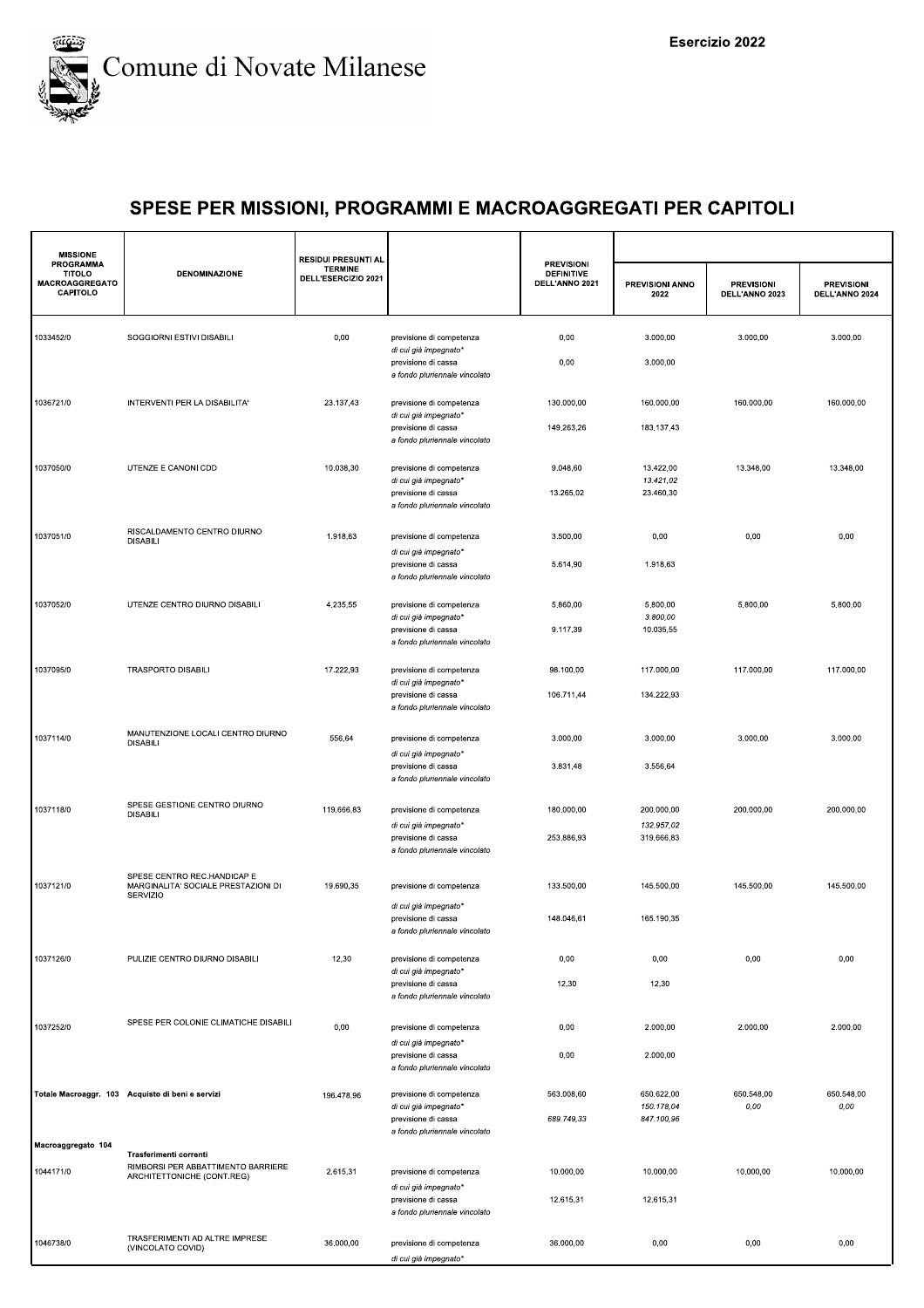

| <b>MISSIONE</b>                                          |                                                                        | <b>RESIDUI PRESUNTI AL</b>            |                                                                                  |                                                          |                                      |                                     |                                     |
|----------------------------------------------------------|------------------------------------------------------------------------|---------------------------------------|----------------------------------------------------------------------------------|----------------------------------------------------------|--------------------------------------|-------------------------------------|-------------------------------------|
| <b>PROGRAMMA</b><br>TITOLO<br>MACROAGGREGATO<br>CAPITOLO | <b>DENOMINAZIONE</b>                                                   | <b>TERMINE</b><br>DELL'ESERCIZIO 2021 |                                                                                  | <b>PREVISIONI</b><br><b>DEFINITIVE</b><br>DELL'ANNO 2021 | <b>PREVISIONI ANNO</b><br>2022       | <b>PREVISIONI</b><br>DELL'ANNO 2023 | <b>PREVISIONI</b><br>DELL'ANNO 2024 |
|                                                          |                                                                        |                                       | previsione di cassa<br>a fondo pluriennale vincolato                             | 36.000,00                                                | 36.000,00                            |                                     |                                     |
| Totale Macroaggr. 104 Trasferimenti correnti             |                                                                        | 38.615,31                             | previsione di competenza<br>di cui già impegnato*                                | 46.000,00                                                | 10.000,00                            | 10.000,00<br>0,00                   | 10.000,00<br>0,00                   |
|                                                          |                                                                        |                                       | previsione di cassa<br>a fondo pluriennale vincolato                             | 48.615,31                                                | 48.615,31                            |                                     |                                     |
| Macroaggregato 110<br>9912021/0                          | Altre spese correnti<br>FPV 12021                                      | 0,00                                  | previsione di competenza                                                         | 4.917,00                                                 | 4.943,00                             | 5.413,00                            | 5.558,00                            |
| Totale Macroaggr. 110 Altre spese correnti               |                                                                        | 0,00                                  | previsione di competenza                                                         | 4.917,00                                                 | 4.943,00                             | 5.413,00                            | 5.558,00                            |
|                                                          |                                                                        |                                       | di cui già impegnato*<br>previsione di cassa<br>a fondo pluriennale vincolato    | 0,00                                                     | 0,00                                 | 0,00                                | 0,00                                |
| Totale Titolo 1 Spese correnti                           |                                                                        | 238.590,24                            | previsione di competenza<br>di cui già impegnato*                                | 685.885,53                                               | 736.376,00<br>155.095,04             | 736.800,00<br>4.943,00              | 737.415,00<br>5.413,00              |
|                                                          |                                                                        |                                       | previsione di cassa<br>a fondo pluriennale vincolato<br>previsione di competenza | 811.033,45<br>4.917,00<br>685.885,53                     | 970.023,24<br>4.943,00<br>736.376,00 | 5.413,00<br>736.800,00              | 5.558,00<br>737.415,00              |
|                                                          | Totale Programma 02 Interventi per la disabilità                       | 238.590,24                            | di cui già impegnato*<br>previsione di cassa                                     | 811.033,45                                               | 155.095,04<br>970.023,24             | 4.943,00                            | 5.413,00                            |
| 1203 Programma 03                                        | Interventi per gli anziani                                             |                                       | -- a fondo pluriennale vincolato                                                 | 4.917,00                                                 | 4.943,00                             | 5.413,00                            | 5.558,00                            |
| Titolo 1                                                 | Spese correnti                                                         |                                       |                                                                                  |                                                          |                                      |                                     |                                     |
| Macroaggregato 102                                       | Imposte e tasse a carico dell'ente<br>TASSE AUTOMOBILISTICHE AUTOMEZZI |                                       |                                                                                  |                                                          |                                      |                                     |                                     |
| 1027131/0                                                | ANZIANI                                                                | 0,00                                  | previsione di competenza<br>di cui già impegnato*<br>previsione di cassa         | 380,00<br>380,00                                         | 0,00<br>0,00                         | 0,00                                | 0,00                                |
|                                                          |                                                                        |                                       | a fondo pluriennale vincolato                                                    |                                                          |                                      |                                     |                                     |
|                                                          | Totale Macroaggr. 102 Imposte e tasse a carico dell'ente               | 0,00                                  | previsione di competenza<br>di cui già impegnato*<br>previsione di cassa         | 380,00<br>380,00                                         | 0,00<br>0,00                         | 0,00<br>0,00                        | 0,00<br>0,00                        |
| Macroaggregato 103                                       |                                                                        |                                       | a fondo pluriennale vincolato                                                    |                                                          |                                      |                                     |                                     |
| 1036283/0                                                | Acquisto di beni e servizi<br>SERVIZI REFEZIONE UTENTI ANZIANI         | 4.007,60                              | previsione di competenza<br>di cui già impegnato*                                | 10.779,30                                                | 13.500,00                            | 13.500,00                           | 13.500,00                           |
|                                                          |                                                                        |                                       | previsione di cassa<br>a fondo pluriennale vincolato                             | 23.440,93                                                | 17.507,60                            |                                     |                                     |
| 1036711/0                                                | ALTRI SERVIZI SERVIZIO ANZIANI                                         | 9.838,93                              | previsione di competenza<br>di cui già impegnato*                                | 9.838,93                                                 | 14.000,00<br>13.803,35               | 14.000,00<br>13.803,35              | 14.000,00                           |
|                                                          |                                                                        |                                       | previsione di cassa<br>a fondo pluriennale vincolato                             | 12.837,68                                                | 23.838,93                            |                                     |                                     |
| 1036722/0                                                | INTERVENTI PER ANZIANI                                                 | 41.056,82                             | previsione di competenza<br>di cui già impegnato*                                | 249.000,00                                               | 270.000,00                           | 270.000,00                          | 270.000,00                          |
|                                                          |                                                                        |                                       | previsione di cassa<br>a fondo pluriennale vincolato                             | 278.289,18                                               | 311.056,82                           |                                     |                                     |
| 1036880/0                                                | ASSISTENZA DOMICILIARE ANZIANI<br>ACQUISTO DI BENI                     | 0,00                                  | previsione di competenza                                                         | 0,00                                                     | 500,00                               | 500,00                              | 500,00                              |
|                                                          |                                                                        |                                       | di cui già impegnato*<br>previsione di cassa<br>a fondo pluriennale vincolato    | 1.706,29                                                 | 500,00                               |                                     |                                     |
| 1036890/0                                                | ATTIVITA' MOTORIE RICREATIVE ANZIANI                                   | 0,00                                  | previsione di competenza                                                         | 0,00                                                     | 20.000,00                            | 20.000,00                           | 20.000,00                           |
|                                                          |                                                                        |                                       | di cui già impegnato*<br>previsione di cassa<br>a fondo pluriennale vincolato    | 0,00                                                     | 20.000,00                            |                                     |                                     |
| 1036891/0                                                | ATTIVITA' MOTORIE RICREATIVE ANZIANI<br>(VINCOLATO COVID)              | 0,00                                  | previsione di competenza                                                         | 2.796,24                                                 | 0,00                                 | 0,00                                | 0,00                                |
|                                                          |                                                                        |                                       | di cui già impegnato*<br>previsione di cassa<br>a fondo pluriennale vincolato    | 2.796,24                                                 | 0,00                                 |                                     |                                     |
| 1037076/0                                                | <b>TRASPORTO ANZIANI</b>                                               | 11.047,72                             | previsione di competenza<br>di cui già impegnato*                                | 25.688,00                                                | 35.000,00                            | 35.000,00                           | 35.000,00                           |
|                                                          |                                                                        |                                       | previsione di cassa<br>a fondo pluriennale vincolato                             | 29.245,45                                                | 46.047,72                            |                                     |                                     |
|                                                          |                                                                        |                                       |                                                                                  |                                                          |                                      |                                     |                                     |
|                                                          |                                                                        |                                       |                                                                                  |                                                          |                                      |                                     |                                     |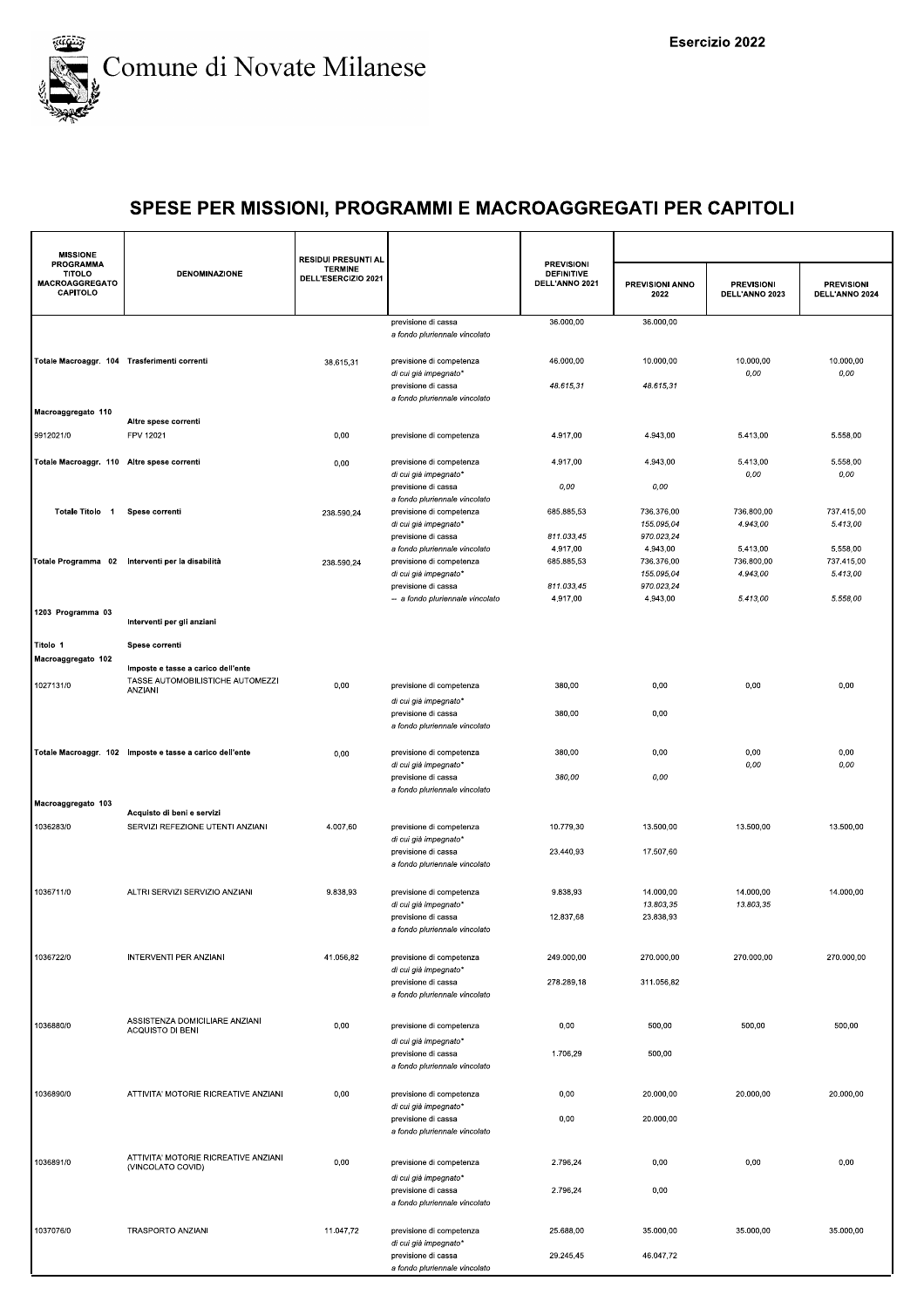

| <b>MISSIONE</b>                                                 |                                                                                         | <b>RESIDUI PRESUNTI AL</b>            |                                                                                                           |                                                          |                                       |                                     |                                     |
|-----------------------------------------------------------------|-----------------------------------------------------------------------------------------|---------------------------------------|-----------------------------------------------------------------------------------------------------------|----------------------------------------------------------|---------------------------------------|-------------------------------------|-------------------------------------|
| <b>PROGRAMMA</b><br><b>TITOLO</b><br>MACROAGGREGATO<br>CAPITOLO | <b>DENOMINAZIONE</b>                                                                    | <b>TERMINE</b><br>DELL'ESERCIZIO 2021 |                                                                                                           | <b>PREVISIONI</b><br><b>DEFINITIVE</b><br>DELL'ANNO 2021 | <b>PREVISIONI ANNO</b><br>2022        | <b>PREVISIONI</b><br>DELL'ANNO 2023 | <b>PREVISIONI</b><br>DELL'ANNO 2024 |
| 1037127/0                                                       | ACQUISTO DI BENI AUTOMEZZI ANZIANI                                                      | 1.304,87                              | previsione di competenza                                                                                  | 2.340,00                                                 | 1.500,00                              | 1.500,00                            | 1.500,00                            |
|                                                                 |                                                                                         |                                       | di cui già impegnato*<br>previsione di cassa<br>a fondo pluriennale vincolato                             | 2.534,01                                                 | 2.804,87                              |                                     |                                     |
| 1037128/0                                                       | ACQUISTO DI SERVIZI AUTOMEZZI ANZIANI                                                   | 224,71                                | previsione di competenza                                                                                  | 2.030,00                                                 | 2.000.00                              | 2.000,00                            | 2.000,00                            |
|                                                                 |                                                                                         |                                       | di cui già impegnato*<br>previsione di cassa<br>a fondo pluriennale vincolato                             | 2.981,35                                                 | 2.000,00<br>2.224,71                  | 2.000,00                            |                                     |
|                                                                 | Totale Macroaggr. 103 Acquisto di beni e servizi                                        | 67.480,65                             | previsione di competenza<br>di cui già impegnato*<br>previsione di cassa<br>a fondo pluriennale vincolato | 302.472,47<br>353.831,13                                 | 356.500,00<br>15.803,35<br>423.980,65 | 356.500,00<br>15.803,35             | 356.500,00<br>0,00                  |
| Macroaggregato 104                                              | Trasferimenti correnti                                                                  |                                       |                                                                                                           |                                                          |                                       |                                     |                                     |
| 1046745/0                                                       | CONTRIBUTO A PRIVATO SOCIALE PER LE<br>ATTIVITA' INTEGRAT.AREA SOSTEGNO ALLA<br>PERSONA | 0,00                                  | previsione di competenza                                                                                  | 1.600.00                                                 | 1.600,00                              | 1.600,00                            | 1.600,00                            |
|                                                                 |                                                                                         |                                       | di cui già impegnato*<br>previsione di cassa<br>a fondo pluriennale vincolato                             | 4.800,00                                                 | 1.600,00                              |                                     |                                     |
| Totale Macroaggr. 104 Trasferimenti correnti                    |                                                                                         | 0,00                                  | previsione di competenza<br>di cui già impegnato*                                                         | 1.600,00                                                 | 1.600,00                              | 1.600,00<br>0,00                    | 1.600,00<br>0,00                    |
|                                                                 |                                                                                         |                                       | previsione di cassa<br>a fondo pluriennale vincolato                                                      | 4.800,00                                                 | 1.600,00                              |                                     |                                     |
| Macroaggregato 109                                              | Rimborsi e poste correttive delle entrate                                               |                                       |                                                                                                           |                                                          |                                       |                                     |                                     |
| 1096893/0                                                       | RIMBORSI UTENTI ATTIVITA' MOTORIE<br>RICREATIVE ANZIANI                                 | 0,00                                  | previsione di competenza<br>di cui già impegnato*                                                         | 0,00                                                     | 0,00                                  | 0,00                                | 0,00                                |
|                                                                 |                                                                                         |                                       | previsione di cassa<br>a fondo pluriennale vincolato                                                      | 0,00                                                     | 0,00                                  |                                     |                                     |
|                                                                 | Totale Macroaggr. 109 Rimborsi e poste correttive delle entrate                         | 0,00                                  | previsione di competenza<br>di cui già impegnato*                                                         | 0,00                                                     | 0,00                                  | 0,00<br>0,00                        | 0,00<br>0,00                        |
|                                                                 |                                                                                         |                                       | previsione di cassa<br>a fondo pluriennale vincolato                                                      | 0,00                                                     | 0,00                                  |                                     |                                     |
| Macroaggregato 110                                              | Altre spese correnti                                                                    |                                       |                                                                                                           |                                                          |                                       |                                     |                                     |
| 1107133/0                                                       | PREMI ASSICURATIVI AUTOMEZZI ANZIANI                                                    | 0,00                                  | previsione di competenza<br>di cui già impegnato*                                                         | 864,15                                                   | 0,00                                  | 1.100,00                            | 1.100,00                            |
|                                                                 |                                                                                         |                                       | previsione di cassa<br>a fondo pluriennale vincolato                                                      | 864,15                                                   | 0,00                                  |                                     |                                     |
| 9912031/0                                                       | FPV 12031                                                                               | 0,00                                  | previsione di competenza                                                                                  | 0,00                                                     | 0,00                                  | 0,00                                | 0,00                                |
| Totale Macroaggr. 110 Altre spese correnti                      |                                                                                         | 0,00                                  | previsione di competenza<br>di cui già impegnato*                                                         | 864,15                                                   | 0,00                                  | 1.100,00<br>0,00                    | 1.100,00<br>0,00                    |
| Totale Titolo 1                                                 | Spese correnti                                                                          |                                       | previsione di cassa<br>a fondo pluriennale vincolato<br>previsione di competenza                          | 864,15<br>305.316,62                                     | 0,00<br>358.100,00                    | 359.200,00                          | 359.200,00                          |
|                                                                 |                                                                                         | 67.480,65                             | di cui già impegnato*<br>previsione di cassa                                                              | 359.875,28                                               | 15.803,35<br>425.580,65               | 15.803,35                           | 0,00                                |
|                                                                 | Totale Programma 03 Interventi per gli anziani                                          | 67.480,65                             | a fondo pluriennale vincolato<br>previsione di competenza                                                 | 305.316,62                                               | 358.100,00                            | 359.200,00                          | 359.200,00                          |
|                                                                 |                                                                                         |                                       | di cui già impegnato*<br>previsione di cassa<br>-- a fondo pluriennale vincolato                          | 359.875,28                                               | 15.803,35<br>425.580,65               | 15.803,35                           | 0,00                                |
| 1204 Programma 04                                               | Interventi per soggetti a rischio di esclusione<br>sociale                              |                                       |                                                                                                           |                                                          |                                       |                                     |                                     |
| Titolo 1<br>Macroaggregato 103                                  | Spese correnti                                                                          |                                       |                                                                                                           |                                                          |                                       |                                     |                                     |
| 1036284/0                                                       | Acquisto di beni e servizi<br>SERVIZI REFEZIONE FAMIGLIE IN<br>DIFFICOLTA'              | 12.060,69                             | previsione di competenza                                                                                  | 53.666,93                                                | 36.000,00                             | 36.000,00                           | 36.000,00                           |
|                                                                 |                                                                                         |                                       | di cui già impegnato*<br>previsione di cassa                                                              | 116.291,85                                               | 48.060,69                             |                                     |                                     |
|                                                                 |                                                                                         |                                       | a fondo pluriennale vincolato                                                                             |                                                          |                                       |                                     |                                     |
| 1036285/0                                                       | ACQUISTO DI BENI EMERGENZA<br>ALIMENTARE                                                | 0,00                                  | previsione di competenza<br>di cui già impegnato*                                                         | 84.450,00                                                | 0,00                                  | 0,00                                | 0,00                                |
|                                                                 |                                                                                         |                                       | previsione di cassa                                                                                       | 263.800.00                                               | 0.00                                  |                                     |                                     |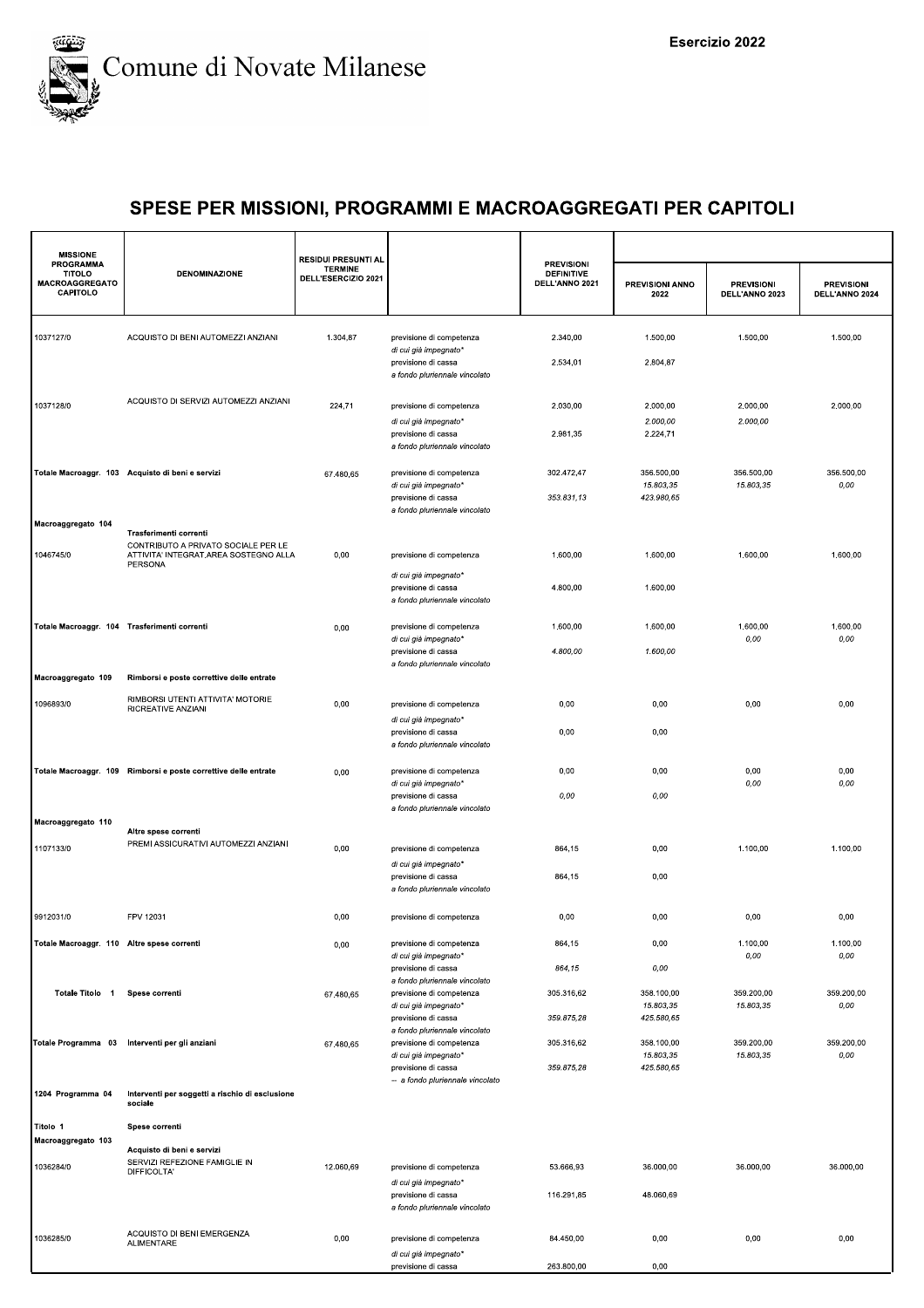

| <b>MISSIONE</b><br><b>PROGRAMMA</b>          |                                                              | <b>RESIDUI PRESUNTI AL</b>            |                                                           |                                                          |                         |                                     |                                     |
|----------------------------------------------|--------------------------------------------------------------|---------------------------------------|-----------------------------------------------------------|----------------------------------------------------------|-------------------------|-------------------------------------|-------------------------------------|
| TITOLO<br>MACROAGGREGATO<br>CAPITOLO         | <b>DENOMINAZIONE</b>                                         | <b>TERMINE</b><br>DELL'ESERCIZIO 2021 |                                                           | <b>PREVISIONI</b><br><b>DEFINITIVE</b><br>DELL'ANNO 2021 | PREVISIONI ANNO<br>2022 | <b>PREVISIONI</b><br>DELL'ANNO 2023 | <b>PREVISIONI</b><br>DELL'ANNO 2024 |
|                                              |                                                              |                                       | a fondo pluriennale vincolato                             |                                                          |                         |                                     |                                     |
| 1036876/0                                    | PROGETTO LUDOPATIE - PREST.SERVIZIO                          | 1.900,00                              | previsione di competenza                                  | 0,00                                                     | 0,00                    | 0,00                                | 0,00                                |
|                                              |                                                              |                                       | di cui già impegnato*<br>previsione di cassa              | 1.900,00                                                 | 1.900,00                |                                     |                                     |
|                                              |                                                              |                                       | a fondo pluriennale vincolato                             |                                                          |                         |                                     |                                     |
| 1037097/0                                    | SPESE PER PROGETTI DI INTEGRAZIONE<br>SOCIALE SUL TERRITORIO | 0,00                                  | previsione di competenza                                  | 2.000,00                                                 | 1.000,00                | 1.000,00                            | 1.000,00                            |
|                                              |                                                              |                                       | di cui già impegnato*<br>previsione di cassa              | 2.000,00                                                 | 1.000,00                |                                     |                                     |
|                                              |                                                              |                                       | a fondo pluriennale vincolato                             |                                                          |                         |                                     |                                     |
| 1037134/0                                    | ACQUISTO DI BENI SERVIZI SOCIALI                             | 0,00                                  | previsione di competenza                                  | 200,00                                                   | 100,00                  | 100,00                              | 100,00                              |
|                                              |                                                              |                                       | di cui già impegnato*<br>previsione di cassa              | 200,00                                                   | 100,00                  |                                     |                                     |
|                                              |                                                              |                                       | a fondo pluriennale vincolato                             |                                                          |                         |                                     |                                     |
|                                              | Totale Macroaggr. 103 Acquisto di beni e servizi             | 13.960,69                             | previsione di competenza                                  | 140.316,93                                               | 37.100,00               | 37.100,00                           | 37.100,00                           |
|                                              |                                                              |                                       | di cui già impegnato*<br>previsione di cassa              | 384.191,85                                               | 51.060.69               | 0,00                                | 0,00                                |
| Macroaggregato 104                           |                                                              |                                       | a fondo pluriennale vincolato                             |                                                          |                         |                                     |                                     |
| 1042382/0                                    | Trasferimenti correnti<br>RIMBORSI PER CONVENZIONI SOCIALI   | 4.500,00                              | previsione di competenza                                  | 9.000,00                                                 | 9.000,00                | 9.000,00                            | 9.000,00                            |
|                                              |                                                              |                                       | di cui già impegnato*<br>previsione di cassa              | 13.500,00                                                | 9.000,00<br>13.500,00   |                                     |                                     |
|                                              |                                                              |                                       | a fondo pluriennale vincolato                             |                                                          |                         |                                     |                                     |
| 1046739/0                                    | INTERVENTI ASSISTENZIALI COVID                               | 0,00                                  | previsione di competenza                                  | 65.203,76                                                | 0,00                    | 0,00                                | 0,00                                |
|                                              | (VINCOLATO COVID)                                            |                                       | di cui già impegnato*                                     |                                                          |                         |                                     |                                     |
|                                              |                                                              |                                       | previsione di cassa<br>a fondo pluriennale vincolato      | 65.203,76                                                | 0,00                    |                                     |                                     |
| 1046740/0                                    | SUSSIDI FAMILIARI                                            | 34.222,76                             | previsione di competenza                                  | 65.500,00                                                | 25.000,00               | 25.000,00                           | 25.000,00                           |
|                                              |                                                              |                                       | di cui già impegnato*                                     |                                                          |                         |                                     |                                     |
|                                              |                                                              |                                       | previsione di cassa<br>a fondo pluriennale vincolato      | 65.500,00                                                | 59.222,76               |                                     |                                     |
| 1046741/0                                    | TRASFERIMENTI A ISTITUZIONI SOCIALI                          | 0,00                                  | previsione di competenza                                  | 0,00                                                     | 0,00                    | 0,00                                | 0,00                                |
|                                              | PRIVATE                                                      |                                       | di cui già impegnato*                                     |                                                          |                         |                                     |                                     |
|                                              |                                                              |                                       | previsione di cassa<br>a fondo pluriennale vincolato      | 10.000,00                                                | 0,00                    |                                     |                                     |
| Totale Macroaggr. 104 Trasferimenti correnti |                                                              | 38.722,76                             | previsione di competenza                                  | 139.703,76                                               | 34.000,00               | 34.000,00                           | 34.000,00                           |
|                                              |                                                              |                                       | di cui già impegnato'<br>previsione di cassa              | 154.203,76                                               | 9.000,00<br>72.722,76   | 0,00                                | 0,00                                |
|                                              |                                                              |                                       | a fondo pluriennale vincolato                             |                                                          |                         |                                     |                                     |
| Macroaggregato 110                           | Altre spese correnti                                         |                                       |                                                           |                                                          |                         |                                     |                                     |
| 9912041/0                                    | FPV 12041                                                    | 0,00                                  | previsione di competenza                                  | 0,00                                                     | 0,00                    | 0,00                                | 0,00                                |
| Totale Macroaggr. 110 Altre spese correnti   |                                                              | 0,00                                  | previsione di competenza<br>di cui già impegnato*         | 0,00                                                     | 0,00                    | 0,00<br>0,00                        | 0,00<br>0,00                        |
|                                              |                                                              |                                       | previsione di cassa<br>a fondo pluriennale vincolato      | 0,00                                                     | 0,00                    |                                     |                                     |
| Totale Titolo 1                              | Spese correnti                                               | 52.683,45                             | previsione di competenza                                  | 280.020,69                                               | 71.100,00               | 71.100,00                           | 71.100,00                           |
|                                              |                                                              |                                       | di cui già impegnato*<br>previsione di cassa              | 538.395,61                                               | 9.000,00<br>123.783,45  | 0,00                                | 0,00                                |
| Totale Programma 04                          | Interventi per soggetti a rischio di esclusione              | 52.683,45                             | a fondo pluriennale vincolato<br>previsione di competenza | 280.020,69                                               | 71.100,00               | 71.100,00                           | 71.100,00                           |
|                                              | sociale                                                      |                                       | di cui già impegnato*<br>previsione di cassa              | 538.395,61                                               | 9.000,00<br>123.783,45  | 0,00                                | 0,00                                |
|                                              |                                                              |                                       | -- a fondo pluriennale vincolato                          |                                                          |                         |                                     |                                     |
| 1205 Programma 05                            | Interventi per le famiglie                                   |                                       |                                                           |                                                          |                         |                                     |                                     |
| Titolo 1                                     | Spese correnti                                               |                                       |                                                           |                                                          |                         |                                     |                                     |
| Macroaggregato 101                           | Redditi da lavoro dipendente                                 |                                       |                                                           |                                                          |                         |                                     |                                     |
| 1016730/0                                    | FONDO PO SETTORE SERVIZI SOCIALI                             | 0,00                                  | previsione di competenza<br>di cui già impegnato*         | 11.435,00                                                | 11.602,18<br>1.602,18   | 11.435,00<br>1.435,00               | 11.435,00<br>1.435,00               |
|                                              |                                                              |                                       | previsione di cassa<br>a fondo pluriennale vincolato      | 11.435,00<br>1.602,18                                    | 11.602,18<br>1.435,00   | 1.435,00                            | 1.435,00                            |
|                                              |                                                              |                                       |                                                           |                                                          |                         |                                     |                                     |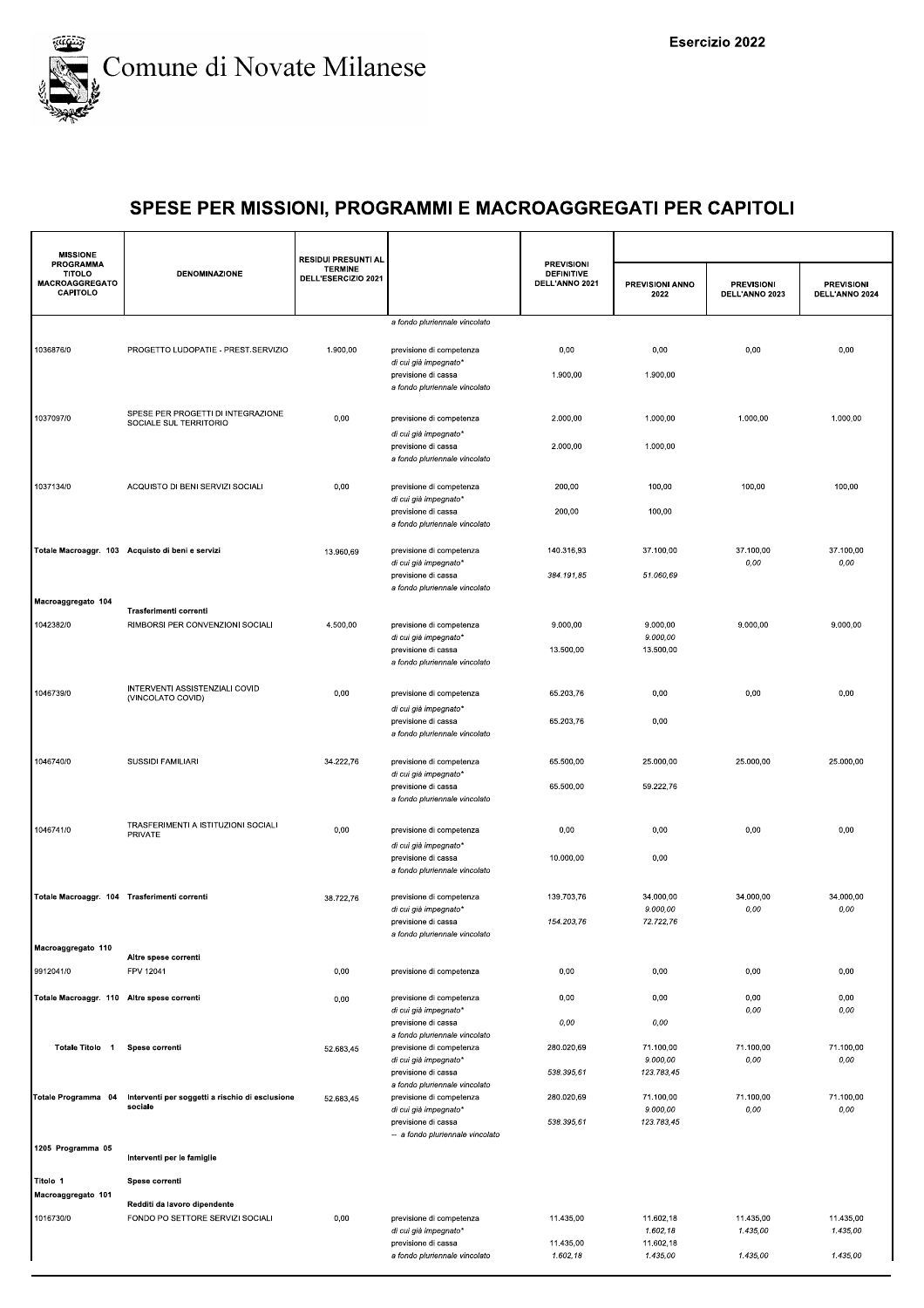

| <b>MISSIONE</b>                                                        |                                                          | <b>RESIDUI PRESUNTI AL</b>            |                                                                                                                                  |                                                          |                                                                  |                                      |                                      |
|------------------------------------------------------------------------|----------------------------------------------------------|---------------------------------------|----------------------------------------------------------------------------------------------------------------------------------|----------------------------------------------------------|------------------------------------------------------------------|--------------------------------------|--------------------------------------|
| <b>PROGRAMMA</b><br><b>TITOLO</b><br><b>MACROAGGREGATO</b><br>CAPITOLO | <b>DENOMINAZIONE</b>                                     | <b>TERMINE</b><br>DELL'ESERCIZIO 2021 |                                                                                                                                  | <b>PREVISIONI</b><br><b>DEFINITIVE</b><br>DELL'ANNO 2021 | PREVISIONI ANNO<br>2022                                          | <b>PREVISIONI</b><br>DELL'ANNO 2023  | <b>PREVISIONI</b><br>DELL'ANNO 2024  |
| 1016731/0                                                              | STIPENDI PERSONALE INTERVENTI<br><b>FAMIGLIE</b>         | 0,00                                  | previsione di competenza                                                                                                         | 168.546,24                                               | 153.701,00                                                       | 164.955,00                           | 160.903,00                           |
|                                                                        |                                                          |                                       | di cui già impegnato*<br>previsione di cassa<br>a fondo pluriennale vincolato                                                    | 168.546,24                                               | 153.701,00                                                       |                                      |                                      |
| 1016732/0                                                              | ONERI PREV. OBBL. PERSONALE<br><b>INTERVENTI FAMGLIE</b> | 1.633,77                              | previsione di competenza<br>di cui già impegnato*                                                                                | 67.065,47                                                | 61.155,00<br>4.772,00                                            | 64.593,00<br>4.756,00                | 63.452,00<br>4.982,00                |
|                                                                        |                                                          |                                       | previsione di cassa<br>a fondo pluriennale vincolato                                                                             | 67.158,87<br>4.772,00                                    | 62.788,77<br>4.756,00                                            | 4.982,00                             | 5.052,00                             |
| 1016734/0                                                              | COMPENSO STRAORDINARIO SERV.<br>INTERVENTI FAMIGLIE      | 1.017,53                              | previsione di competenza<br>di cui già impegnato*<br>previsione di cassa                                                         | 2.760,66<br>2.760,66                                     | 1.400,00<br>2.417,53                                             | 1.400,00                             | 1.400,00                             |
|                                                                        |                                                          |                                       | a fondo pluriennale vincolato                                                                                                    |                                                          |                                                                  |                                      |                                      |
| 1016735/0                                                              | FONDO PERSONALE INTERVENTI FAMIGLIE                      | 2.850,77                              | previsione di competenza<br>di cui già impegnato*                                                                                | 36.475,96                                                | 32.871,00<br>10.296,00                                           | 32.808,00<br>9.985,00                | 32.869,00<br>10.935,00               |
|                                                                        |                                                          |                                       | previsione di cassa<br>a fondo pluriennale vincolato                                                                             | 36.475,96<br>10.296,00                                   | 35.721,77<br>9.985,00                                            | 10.935,00                            | 11.228,00                            |
| 1017035/0                                                              | FONDO DIRIGENTI INTERVENTI FAMIGLIE                      | 0,00                                  | previsione di competenza<br>di cui già impegnato*<br>previsione di cassa                                                         | 29.113,24<br>29.113,24                                   | 27.937,00<br>8.563,00<br>27.937,00                               | 27.937,00<br>8.563,00                | 27.937,00<br>8.563,00                |
|                                                                        |                                                          |                                       | a fondo pluriennale vincolato                                                                                                    | 8.563,00                                                 | 8.563,00                                                         | 8.563,00                             | 8.563,00                             |
|                                                                        | Totale Macroaggr. 101 Redditi da lavoro dipendente       | 5.502,07                              | previsione di competenza<br>di cui già impegnato'<br>previsione di cassa                                                         | 315.396,57<br>315.489,97                                 | 288.666,18<br>25.233,18<br>294.168,25                            | 303.128,00<br>24.739,00              | 297.996,00<br>25.915,00              |
| Macroaggregato 102                                                     | Imposte e tasse a carico dell'ente                       |                                       | a fondo pluriennale vincolato                                                                                                    | 25.233,18                                                | 24.739,00                                                        | 25.915,00                            | 26.278,00                            |
| 1026733/0                                                              | IRAP PERSONALE INTERVENTI FAMIGLIE                       | 556,27                                | previsione di competenza<br>di cui già impegnato'<br>previsione di cassa                                                         | 21.384,77<br>21.384,77                                   | 19.305,00<br>1.705,00<br>19.861,27                               | 20.276,00<br>1.699,00                | 19.937,00<br>1.780,00                |
|                                                                        |                                                          |                                       | a fondo pluriennale vincolato                                                                                                    | 1.705,00                                                 | 1.699,00                                                         | 1.780,00                             | 1.805,00                             |
|                                                                        | Totale Macroaggr. 102 Imposte e tasse a carico dell'ente | 556,27                                | previsione di competenza<br>di cui già impegnato*<br>previsione di cassa<br>a fondo pluriennale vincolato                        | 21.384,77<br>21.384,77<br>1.705,00                       | 19.305,00<br>1.705,00<br>19.861,27<br>1.699,00                   | 20.276,00<br>1.699,00<br>1.780,00    | 19.937,00<br>1.780,00<br>1.805,00    |
| Macroaggregato 103                                                     | Acquisto di beni e servizi                               |                                       |                                                                                                                                  |                                                          |                                                                  |                                      |                                      |
| 1036726/0                                                              | <b>COMUNI INSIEME</b>                                    | 107.635,10                            | previsione di competenza<br>di cui già impegnato*<br>previsione di cassa                                                         | 272.000.00<br>314.711,73                                 | 276.400.00<br>384.035,10                                         | 276.400,00                           | 276.400,00                           |
|                                                                        | Totale Macroaggr. 103 Acquisto di beni e servizi         | 107.635,10                            | a fondo pluriennale vincolato<br>previsione di competenza                                                                        | 272.000,00                                               | 276.400,00                                                       | 276.400,00                           | 276.400,00                           |
|                                                                        |                                                          |                                       | di cui già impegnato*<br>previsione di cassa<br>a fondo pluriennale vincolato                                                    | 314.711,73                                               | 384.035.10                                                       | 0,00                                 | 0,00                                 |
| Macroaggregato 110                                                     | Altre spese correnti                                     |                                       |                                                                                                                                  |                                                          |                                                                  |                                      |                                      |
| 9912051/0                                                              | FPV 12051                                                | 0,00                                  | previsione di competenza                                                                                                         | 26.938,18                                                | 26.438,00                                                        | 27.695,00                            | 28.083,00                            |
| Totale Macroaggr. 110 Altre spese correnti                             |                                                          | 0,00                                  | previsione di competenza<br>di cui già impegnato*<br>previsione di cassa                                                         | 26.938,18<br>0,00                                        | 26.438,00<br>0,00                                                | 27.695,00<br>0,00                    | 28.083,00<br>0,00                    |
| Totale Titolo 1                                                        | Spese correnti                                           | 113.693,44                            | a fondo pluriennale vincolato<br>previsione di competenza<br>di cui già impegnato*                                               | 635.719,52                                               | 610.809,18<br>26.938,18                                          | 627.499,00<br>26.438,00              | 622.416.00<br>27.695,00              |
|                                                                        | Totale Programma 05 Interventi per le famiglie           | 113.693,44                            | previsione di cassa<br>a fondo pluriennale vincolato<br>previsione di competenza<br>di cui già impegnato*<br>previsione di cassa | 651.586,47<br>26.938,18<br>635.719,52<br>651.586,47      | 698.064,62<br>26.438,00<br>610.809,18<br>26.938,18<br>698.064,62 | 27.695,00<br>627.499,00<br>26.438,00 | 28.083,00<br>622.416,00<br>27.695,00 |
| 1206 Programma 06                                                      |                                                          |                                       | -- a fondo pluriennale vincolato                                                                                                 | 26.938,18                                                | 26.438,00                                                        | 27.695,00                            | 28.083,00                            |
|                                                                        | Interventi per il diritto alla casa                      |                                       |                                                                                                                                  |                                                          |                                                                  |                                      |                                      |
| Titolo 1                                                               | Spese correnti                                           |                                       |                                                                                                                                  |                                                          |                                                                  |                                      |                                      |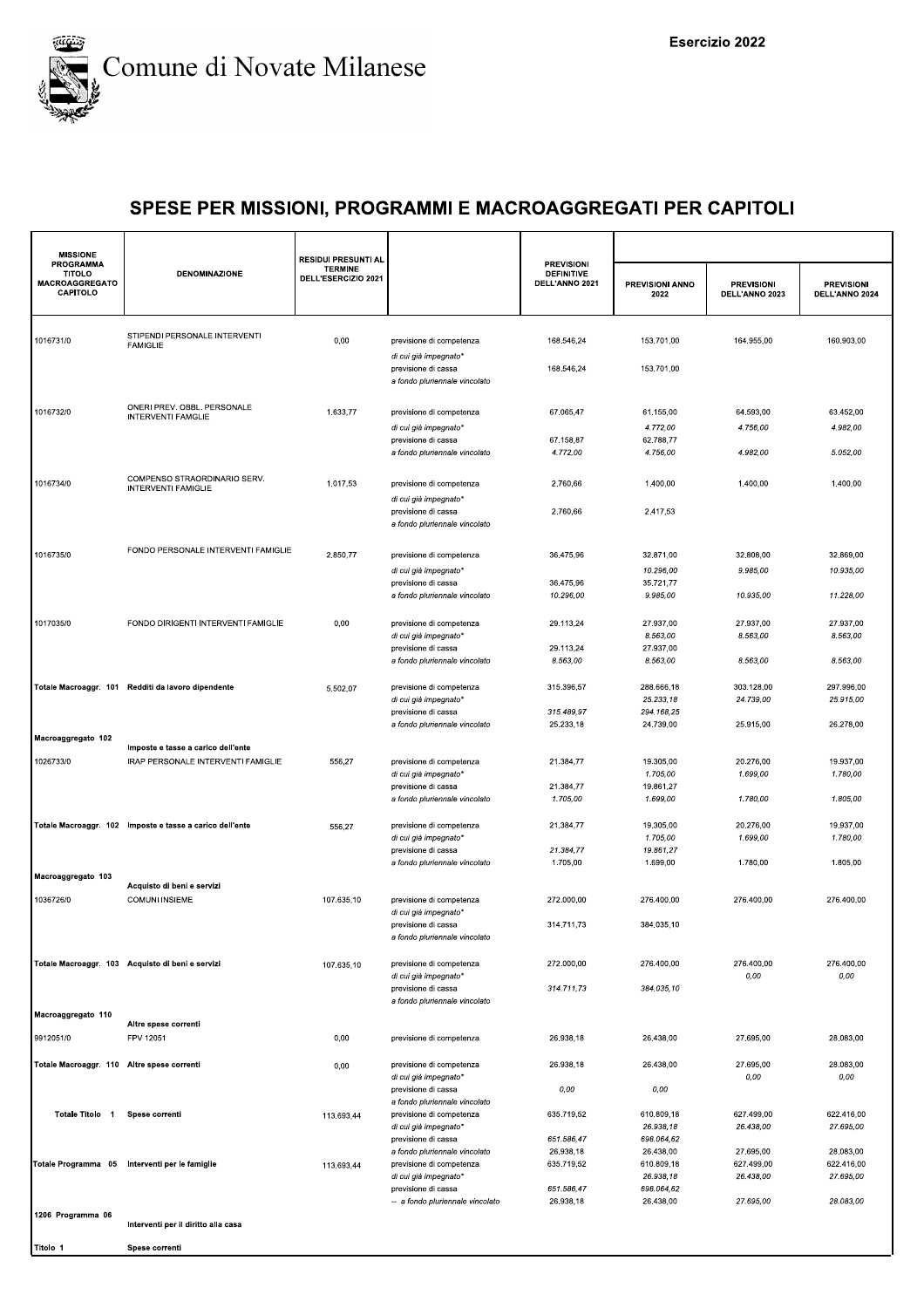

| <b>TITOLO</b><br>MACROAGGREGATO<br>CAPITOLO  | <b>DENOMINAZIONE</b>                                                               | <b>TERMINE</b><br>DELL'ESERCIZIO 2021 |                                                                                    | <b>PREVISIONI</b><br><b>DEFINITIVE</b><br>DELL'ANNO 2021 | PREVISIONI ANNO<br>2022  | <b>PREVISIONI</b><br>DELL'ANNO 2023 | <b>PREVISIONI</b><br>DELL'ANNO 2024 |
|----------------------------------------------|------------------------------------------------------------------------------------|---------------------------------------|------------------------------------------------------------------------------------|----------------------------------------------------------|--------------------------|-------------------------------------|-------------------------------------|
| Macroaggregato 104                           |                                                                                    |                                       |                                                                                    |                                                          |                          |                                     |                                     |
| 1044163/0                                    | Trasferimenti correnti<br>TRASFERIMENTO RISORSE PER<br>EMERGENZA ABITATIVA         | 59.819,83                             | previsione di competenza                                                           | 70.000,00                                                | 70.000,00                | 70.000.00                           | 70.000,00                           |
|                                              |                                                                                    |                                       | di cui già impegnato*<br>previsione di cassa<br>a fondo pluriennale vincolato      | 70.000,00                                                | 129.819,83               |                                     |                                     |
| 1044167/0                                    | CONTRIBUTI EMERGENZE ABITATIVE                                                     | 0,00                                  | previsione di competenza<br>di cui già impegnato*                                  | 35.000,00                                                | 35.000,00                | 35.000,00                           | 35.000,00                           |
|                                              |                                                                                    |                                       | previsione di cassa<br>a fondo pluriennale vincolato                               | 35.000,00                                                | 35.000,00                |                                     |                                     |
| 1044170/0                                    | TRASFERIMENTO RISORSE CONTRIBUTO DI<br>SOLIDARIETA'                                | 0,00                                  | previsione di competenza<br>di cui già impegnato*                                  | 14.000,00                                                | 0,00                     | 0,00                                | 0,00                                |
|                                              |                                                                                    |                                       | previsione di cassa<br>a fondo pluriennale vincolato                               | 21.899,05                                                | 0,00                     |                                     |                                     |
| 1046743/0                                    | INTERVENTI ASSISTENZIALI EMERGENZA<br>ABITATIVA (VINCOLATO COVID)                  | 0,00                                  | previsione di competenza                                                           | 99.000,00                                                | 0,00                     | 0,00                                | 0,00                                |
|                                              |                                                                                    |                                       | di cui già impegnato*<br>previsione di cassa<br>a fondo pluriennale vincolato      | 99.000,00                                                | 0,00                     |                                     |                                     |
| Totale Macroaggr. 104 Trasferimenti correnti |                                                                                    | 59.819,83                             | previsione di competenza<br>di cui già impegnato*                                  | 218.000,00                                               | 105.000,00               | 105.000,00<br>0,00                  | 105.000,00<br>$0,00$                |
|                                              |                                                                                    |                                       | previsione di cassa<br>a fondo pluriennale vincolato                               | 225.899,05                                               | 164.819,83               |                                     |                                     |
| Macroaggregato 110<br>9912061/0              | Altre spese correnti<br>FPV 12061                                                  | 0,00                                  | previsione di competenza                                                           | 0,00                                                     | 0,00                     | 0,00                                | 0,00                                |
| Totale Macroaggr. 110 Altre spese correnti   |                                                                                    | 0,00                                  | previsione di competenza<br>di cui già impegnato*                                  | 0,00                                                     | 0,00                     | 0,00<br>0,00                        | 0,00<br>0,00                        |
|                                              |                                                                                    |                                       | previsione di cassa<br>a fondo pluriennale vincolato                               | 0,00                                                     | 0,00                     |                                     |                                     |
| Totale Titolo 1                              | Spese correnti                                                                     | 59.819,83                             | previsione di competenza<br>di cui già impegnato*<br>previsione di cassa           | 218.000,00<br>225.899,05                                 | 105.000,00<br>164.819,83 | 105.000,00<br>0,00                  | 105.000,00<br>0,00                  |
|                                              | Totale Programma 06 Interventi per il diritto alla casa                            | 59.819,83                             | a fondo pluriennale vincolato<br>previsione di competenza                          | 218.000,00                                               | 105.000,00               | 105.000,00                          | 105.000,00<br>0,00                  |
|                                              |                                                                                    |                                       | di cui già impegnato*<br>previsione di cassa<br>-- a fondo pluriennale vincolato   | 225.899,05                                               | 164.819,83               | 0,00                                |                                     |
| 1208 Programma 08                            | Cooperazione e associazionismo                                                     |                                       |                                                                                    |                                                          |                          |                                     |                                     |
| Titolo 1<br>Macroaggregato 104               | Spese correnti                                                                     |                                       |                                                                                    |                                                          |                          |                                     |                                     |
| 1046742/0                                    | Trasferimenti correnti<br>TRASFERIMENTI A ISTITUZIONI SOCIALI<br>(VINCOLATO COVID) | 28.000,00                             | previsione di competenza                                                           | 58.000,00                                                | 0,00                     | 0,00                                | 0,00                                |
|                                              |                                                                                    |                                       | di cui già impegnato*<br>previsione di cassa<br>a fondo pluriennale vincolato      | 58.000,00                                                | 28.000,00                |                                     |                                     |
| Totale Macroaggr. 104 Trasferimenti correnti |                                                                                    | 28.000,00                             | previsione di competenza<br>di cui già impegnato*                                  | 58.000,00                                                | 0,00                     | 0,00<br>0,00                        | 0,00<br>0,00                        |
| Totale Titolo 1                              | Spese correnti                                                                     | 28.000,00                             | previsione di cassa<br>a fondo pluriennale vincolato<br>previsione di competenza   | 58.000,00<br>58.000,00                                   | 28.000,00<br>0,00        | 0,00                                | 0,00                                |
|                                              |                                                                                    |                                       | di cui già impegnato*<br>previsione di cassa                                       | 58.000,00                                                | 28.000,00                | 0,00                                | 0,00                                |
|                                              | Totale Programma 08 Cooperazione e associazionismo                                 | 28.000,00                             | a fondo pluriennale vincolato<br>previsione di competenza<br>di cui già impegnato* | 58.000,00                                                | 0,00                     | 0,00<br>0,00                        | 0,00<br>0,00                        |
| 1209 Programma 09                            | Servizio necroscopico e cimiteriale                                                |                                       | previsione di cassa<br>-- a fondo pluriennale vincolato                            | 58.000,00                                                | 28.000,00                |                                     |                                     |
| Titolo 1                                     | Spese correnti                                                                     |                                       |                                                                                    |                                                          |                          |                                     |                                     |
| Macroaggregato 101                           | Redditi da lavoro dipendente                                                       |                                       |                                                                                    |                                                          |                          |                                     |                                     |
| 1015131/0                                    | ONERI PERSONALE SERVIZIO CIMITERO                                                  | 0,00                                  | previsione di competenza<br>di cui già impegnato*                                  | 0,00                                                     | 0,00                     | 0,00                                | 0,00                                |
|                                              |                                                                                    |                                       | previsione di cassa                                                                | 0,00                                                     | 0,00                     |                                     |                                     |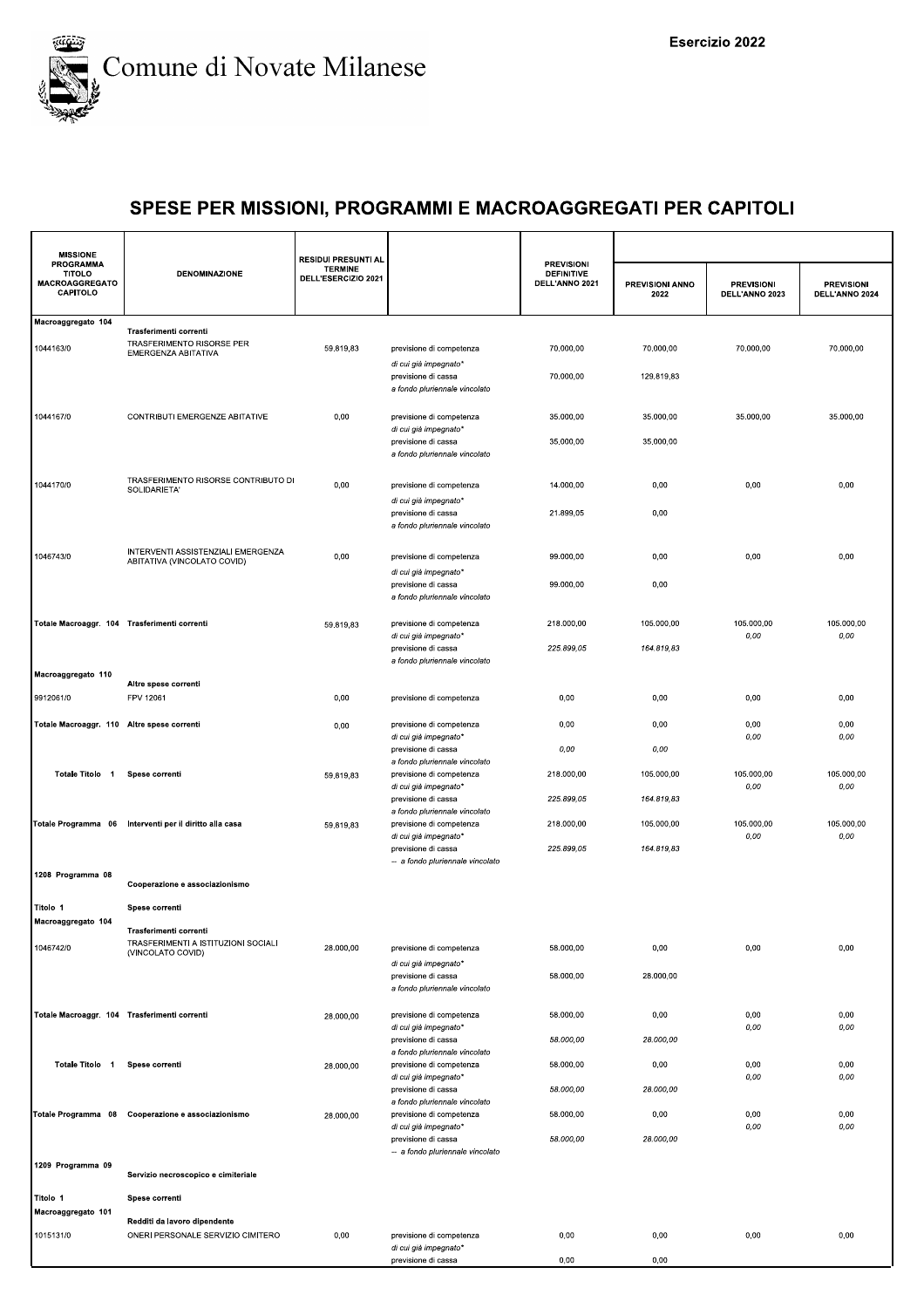

| <b>TERMINE</b><br><b>TITOLO</b><br><b>DENOMINAZIONE</b><br><b>DEFINITIVE</b><br>DELL'ESERCIZIO 2021<br>MACROAGGREGATO<br>DELL'ANNO 2021<br>PREVISIONI ANNO<br><b>PREVISIONI</b><br><b>PREVISIONI</b><br>CAPITOLO<br>2022<br>DELL'ANNO 2023<br>DELL'ANNO 2024<br>a fondo pluriennale vincolato<br>FONDO PERSONALE CIMITERIALE<br>0,00<br>0,00<br>0,00<br>0,00<br>0,00<br>previsione di competenza<br>di cui già impegnato*<br>0,00<br>previsione di cassa<br>0,00<br>a fondo pluriennale vincolato<br>0,00<br>0,00<br>0,00<br>0,00<br>Totale Macroaggr. 101 Redditi da lavoro dipendente<br>previsione di competenza<br>0,00<br>0,00<br>0,00<br>di cui già impegnato*<br>0,00<br>previsione di cassa<br>0,00<br>a fondo pluriennale vincolato<br>Imposte e tasse a carico dell'ente<br>IRAP SERVIZI CIMITERIALI<br>0,00<br>0,00<br>0,00<br>0,00<br>0,00<br>previsione di competenza<br>di cui già impegnato*<br>0,00<br>0,00<br>previsione di cassa<br>a fondo pluriennale vincolato<br>Totale Macroaggr. 102 Imposte e tasse a carico dell'ente<br>previsione di competenza<br>0,00<br>0,00<br>0,00<br>0,00<br>0,00<br>0,00<br>0,00<br>di cui già impegnato*<br>0,00<br>0,00<br>previsione di cassa<br>a fondo pluriennale vincolato<br>Macroaggregato 103<br>Acquisto di beni e servizi<br>1035260/0<br>ACQUISTO DI SERVIZI FUNEBRI<br>5.000,00<br>5.000,00<br>0,00<br>previsione di competenza<br>5.300,00<br>5.000,00<br>di cui già impegnato*<br>5.000,00<br>5.987,56<br>previsione di cassa<br>a fondo pluriennale vincolato<br>ESUMAZIONI ED ESTUMULAZIONI<br>0,00<br>195.000,00<br>195.000,00<br>previsione di competenza<br>0,00<br>195.000,00<br>di cui già impegnato*<br>0,00<br>195.000,00<br>previsione di cassa<br>a fondo pluriennale vincolato<br><b>GESTIONE ATTIVITA' CIMITERIALI</b><br>22.403,52<br>201.000,00<br>previsione di competenza<br>122.520,19<br>200.000,00<br>200.000,00<br>10.263,42<br>di cui già impegnato*<br>223.403,52<br>134.019,62<br>previsione di cassa<br>a fondo pluriennale vincolato<br>UTENZE CIMITERO<br>17.504,62<br>16.655,00<br>10.000,00<br>10.000,00<br>previsione di competenza<br>10.000,00<br>8.572,82<br>di cui già impegnato*<br>27.504,62<br>31.366,27<br>previsione di cassa<br>a fondo pluriennale vincolato<br>1035283/0<br>MANUTENZIONE ORDINARIA CIMITERO<br>1.623,69<br>previsione di competenza<br>1.000,00<br>1.500,00<br>1.500,00<br>1.500,00<br>di cui già impegnato*<br>3.123,69<br>1.944,88<br>previsione di cassa<br>a fondo pluriennale vincolato<br>MANUTENZIONE ORDINARIA CIMITERO<br>693,00<br>19.000,00<br>22.000,00<br>22.000,00<br>18.000,00<br>previsione di competenza<br>(OO.UU.)<br>di cui già impegnato*<br>19.893,00<br>22.693,00<br>previsione di cassa<br>a fondo pluriennale vincolato<br>ATTIVITA' CIMITERIALI<br>2.824,40<br>0,00<br>0,00<br>0,00<br>0,00<br>previsione di competenza<br>di cui già impegnato*<br>2.824,40<br>2.824,40<br>previsione di cassa<br>a fondo pluriennale vincolato<br>433.500,00<br>429.500,00<br>Totale Macroaggr. 103 Acquisto di beni e servizi<br>previsione di competenza<br>164.475,19<br>434.500,00<br>45.049,23<br>18.836,24<br>di cui già impegnato*<br>0,00<br>0,00<br>196.035,73<br>479.549,23<br>previsione di cassa<br>a fondo pluriennale vincolato<br>Altre spese correnti<br>1105262/0<br>RIMBORSI SERVIZI CIMITERIALI<br>0,00<br>previsione di competenza<br>1.500,00<br>2.500,00<br>2.500,00<br>2.500,00<br>di cui già impegnato*<br>1.500,00<br>2.500,00<br>previsione di cassa<br>a fondo pluriennale vincolato | <b>MISSIONE</b>    |           | <b>RESIDUI PRESUNTI AL</b> |                          |                   |      |      |      |
|----------------------------------------------------------------------------------------------------------------------------------------------------------------------------------------------------------------------------------------------------------------------------------------------------------------------------------------------------------------------------------------------------------------------------------------------------------------------------------------------------------------------------------------------------------------------------------------------------------------------------------------------------------------------------------------------------------------------------------------------------------------------------------------------------------------------------------------------------------------------------------------------------------------------------------------------------------------------------------------------------------------------------------------------------------------------------------------------------------------------------------------------------------------------------------------------------------------------------------------------------------------------------------------------------------------------------------------------------------------------------------------------------------------------------------------------------------------------------------------------------------------------------------------------------------------------------------------------------------------------------------------------------------------------------------------------------------------------------------------------------------------------------------------------------------------------------------------------------------------------------------------------------------------------------------------------------------------------------------------------------------------------------------------------------------------------------------------------------------------------------------------------------------------------------------------------------------------------------------------------------------------------------------------------------------------------------------------------------------------------------------------------------------------------------------------------------------------------------------------------------------------------------------------------------------------------------------------------------------------------------------------------------------------------------------------------------------------------------------------------------------------------------------------------------------------------------------------------------------------------------------------------------------------------------------------------------------------------------------------------------------------------------------------------------------------------------------------------------------------------------------------------------------------------------------------------------------------------------------------------------------------------------------------------------------------------------------------------------------------------------------------------------------------------------------------------------------------------------------------------------------------------------------------------------------|--------------------|-----------|----------------------------|--------------------------|-------------------|------|------|------|
|                                                                                                                                                                                                                                                                                                                                                                                                                                                                                                                                                                                                                                                                                                                                                                                                                                                                                                                                                                                                                                                                                                                                                                                                                                                                                                                                                                                                                                                                                                                                                                                                                                                                                                                                                                                                                                                                                                                                                                                                                                                                                                                                                                                                                                                                                                                                                                                                                                                                                                                                                                                                                                                                                                                                                                                                                                                                                                                                                                                                                                                                                                                                                                                                                                                                                                                                                                                                                                                                                                                                                          | PROGRAMMA          |           |                            |                          | <b>PREVISIONI</b> |      |      |      |
|                                                                                                                                                                                                                                                                                                                                                                                                                                                                                                                                                                                                                                                                                                                                                                                                                                                                                                                                                                                                                                                                                                                                                                                                                                                                                                                                                                                                                                                                                                                                                                                                                                                                                                                                                                                                                                                                                                                                                                                                                                                                                                                                                                                                                                                                                                                                                                                                                                                                                                                                                                                                                                                                                                                                                                                                                                                                                                                                                                                                                                                                                                                                                                                                                                                                                                                                                                                                                                                                                                                                                          |                    |           |                            |                          |                   |      |      |      |
|                                                                                                                                                                                                                                                                                                                                                                                                                                                                                                                                                                                                                                                                                                                                                                                                                                                                                                                                                                                                                                                                                                                                                                                                                                                                                                                                                                                                                                                                                                                                                                                                                                                                                                                                                                                                                                                                                                                                                                                                                                                                                                                                                                                                                                                                                                                                                                                                                                                                                                                                                                                                                                                                                                                                                                                                                                                                                                                                                                                                                                                                                                                                                                                                                                                                                                                                                                                                                                                                                                                                                          | 1015133/0          |           |                            |                          |                   |      |      |      |
|                                                                                                                                                                                                                                                                                                                                                                                                                                                                                                                                                                                                                                                                                                                                                                                                                                                                                                                                                                                                                                                                                                                                                                                                                                                                                                                                                                                                                                                                                                                                                                                                                                                                                                                                                                                                                                                                                                                                                                                                                                                                                                                                                                                                                                                                                                                                                                                                                                                                                                                                                                                                                                                                                                                                                                                                                                                                                                                                                                                                                                                                                                                                                                                                                                                                                                                                                                                                                                                                                                                                                          |                    |           |                            |                          |                   |      |      |      |
|                                                                                                                                                                                                                                                                                                                                                                                                                                                                                                                                                                                                                                                                                                                                                                                                                                                                                                                                                                                                                                                                                                                                                                                                                                                                                                                                                                                                                                                                                                                                                                                                                                                                                                                                                                                                                                                                                                                                                                                                                                                                                                                                                                                                                                                                                                                                                                                                                                                                                                                                                                                                                                                                                                                                                                                                                                                                                                                                                                                                                                                                                                                                                                                                                                                                                                                                                                                                                                                                                                                                                          |                    |           |                            |                          |                   |      |      |      |
|                                                                                                                                                                                                                                                                                                                                                                                                                                                                                                                                                                                                                                                                                                                                                                                                                                                                                                                                                                                                                                                                                                                                                                                                                                                                                                                                                                                                                                                                                                                                                                                                                                                                                                                                                                                                                                                                                                                                                                                                                                                                                                                                                                                                                                                                                                                                                                                                                                                                                                                                                                                                                                                                                                                                                                                                                                                                                                                                                                                                                                                                                                                                                                                                                                                                                                                                                                                                                                                                                                                                                          |                    |           |                            |                          |                   |      |      |      |
|                                                                                                                                                                                                                                                                                                                                                                                                                                                                                                                                                                                                                                                                                                                                                                                                                                                                                                                                                                                                                                                                                                                                                                                                                                                                                                                                                                                                                                                                                                                                                                                                                                                                                                                                                                                                                                                                                                                                                                                                                                                                                                                                                                                                                                                                                                                                                                                                                                                                                                                                                                                                                                                                                                                                                                                                                                                                                                                                                                                                                                                                                                                                                                                                                                                                                                                                                                                                                                                                                                                                                          |                    |           |                            |                          |                   |      |      |      |
|                                                                                                                                                                                                                                                                                                                                                                                                                                                                                                                                                                                                                                                                                                                                                                                                                                                                                                                                                                                                                                                                                                                                                                                                                                                                                                                                                                                                                                                                                                                                                                                                                                                                                                                                                                                                                                                                                                                                                                                                                                                                                                                                                                                                                                                                                                                                                                                                                                                                                                                                                                                                                                                                                                                                                                                                                                                                                                                                                                                                                                                                                                                                                                                                                                                                                                                                                                                                                                                                                                                                                          | Macroaggregato 102 |           |                            |                          |                   |      |      |      |
|                                                                                                                                                                                                                                                                                                                                                                                                                                                                                                                                                                                                                                                                                                                                                                                                                                                                                                                                                                                                                                                                                                                                                                                                                                                                                                                                                                                                                                                                                                                                                                                                                                                                                                                                                                                                                                                                                                                                                                                                                                                                                                                                                                                                                                                                                                                                                                                                                                                                                                                                                                                                                                                                                                                                                                                                                                                                                                                                                                                                                                                                                                                                                                                                                                                                                                                                                                                                                                                                                                                                                          | 1025129/0          |           |                            |                          |                   |      |      |      |
|                                                                                                                                                                                                                                                                                                                                                                                                                                                                                                                                                                                                                                                                                                                                                                                                                                                                                                                                                                                                                                                                                                                                                                                                                                                                                                                                                                                                                                                                                                                                                                                                                                                                                                                                                                                                                                                                                                                                                                                                                                                                                                                                                                                                                                                                                                                                                                                                                                                                                                                                                                                                                                                                                                                                                                                                                                                                                                                                                                                                                                                                                                                                                                                                                                                                                                                                                                                                                                                                                                                                                          |                    |           |                            |                          |                   |      |      |      |
|                                                                                                                                                                                                                                                                                                                                                                                                                                                                                                                                                                                                                                                                                                                                                                                                                                                                                                                                                                                                                                                                                                                                                                                                                                                                                                                                                                                                                                                                                                                                                                                                                                                                                                                                                                                                                                                                                                                                                                                                                                                                                                                                                                                                                                                                                                                                                                                                                                                                                                                                                                                                                                                                                                                                                                                                                                                                                                                                                                                                                                                                                                                                                                                                                                                                                                                                                                                                                                                                                                                                                          |                    |           |                            |                          |                   |      |      |      |
|                                                                                                                                                                                                                                                                                                                                                                                                                                                                                                                                                                                                                                                                                                                                                                                                                                                                                                                                                                                                                                                                                                                                                                                                                                                                                                                                                                                                                                                                                                                                                                                                                                                                                                                                                                                                                                                                                                                                                                                                                                                                                                                                                                                                                                                                                                                                                                                                                                                                                                                                                                                                                                                                                                                                                                                                                                                                                                                                                                                                                                                                                                                                                                                                                                                                                                                                                                                                                                                                                                                                                          |                    |           |                            |                          |                   |      |      |      |
|                                                                                                                                                                                                                                                                                                                                                                                                                                                                                                                                                                                                                                                                                                                                                                                                                                                                                                                                                                                                                                                                                                                                                                                                                                                                                                                                                                                                                                                                                                                                                                                                                                                                                                                                                                                                                                                                                                                                                                                                                                                                                                                                                                                                                                                                                                                                                                                                                                                                                                                                                                                                                                                                                                                                                                                                                                                                                                                                                                                                                                                                                                                                                                                                                                                                                                                                                                                                                                                                                                                                                          |                    |           |                            |                          |                   |      |      |      |
|                                                                                                                                                                                                                                                                                                                                                                                                                                                                                                                                                                                                                                                                                                                                                                                                                                                                                                                                                                                                                                                                                                                                                                                                                                                                                                                                                                                                                                                                                                                                                                                                                                                                                                                                                                                                                                                                                                                                                                                                                                                                                                                                                                                                                                                                                                                                                                                                                                                                                                                                                                                                                                                                                                                                                                                                                                                                                                                                                                                                                                                                                                                                                                                                                                                                                                                                                                                                                                                                                                                                                          |                    |           |                            |                          |                   |      |      |      |
|                                                                                                                                                                                                                                                                                                                                                                                                                                                                                                                                                                                                                                                                                                                                                                                                                                                                                                                                                                                                                                                                                                                                                                                                                                                                                                                                                                                                                                                                                                                                                                                                                                                                                                                                                                                                                                                                                                                                                                                                                                                                                                                                                                                                                                                                                                                                                                                                                                                                                                                                                                                                                                                                                                                                                                                                                                                                                                                                                                                                                                                                                                                                                                                                                                                                                                                                                                                                                                                                                                                                                          |                    |           |                            |                          |                   |      |      |      |
|                                                                                                                                                                                                                                                                                                                                                                                                                                                                                                                                                                                                                                                                                                                                                                                                                                                                                                                                                                                                                                                                                                                                                                                                                                                                                                                                                                                                                                                                                                                                                                                                                                                                                                                                                                                                                                                                                                                                                                                                                                                                                                                                                                                                                                                                                                                                                                                                                                                                                                                                                                                                                                                                                                                                                                                                                                                                                                                                                                                                                                                                                                                                                                                                                                                                                                                                                                                                                                                                                                                                                          |                    |           |                            |                          |                   |      |      |      |
|                                                                                                                                                                                                                                                                                                                                                                                                                                                                                                                                                                                                                                                                                                                                                                                                                                                                                                                                                                                                                                                                                                                                                                                                                                                                                                                                                                                                                                                                                                                                                                                                                                                                                                                                                                                                                                                                                                                                                                                                                                                                                                                                                                                                                                                                                                                                                                                                                                                                                                                                                                                                                                                                                                                                                                                                                                                                                                                                                                                                                                                                                                                                                                                                                                                                                                                                                                                                                                                                                                                                                          | 1035280/0          |           |                            |                          |                   |      |      |      |
|                                                                                                                                                                                                                                                                                                                                                                                                                                                                                                                                                                                                                                                                                                                                                                                                                                                                                                                                                                                                                                                                                                                                                                                                                                                                                                                                                                                                                                                                                                                                                                                                                                                                                                                                                                                                                                                                                                                                                                                                                                                                                                                                                                                                                                                                                                                                                                                                                                                                                                                                                                                                                                                                                                                                                                                                                                                                                                                                                                                                                                                                                                                                                                                                                                                                                                                                                                                                                                                                                                                                                          |                    |           |                            |                          |                   |      |      |      |
|                                                                                                                                                                                                                                                                                                                                                                                                                                                                                                                                                                                                                                                                                                                                                                                                                                                                                                                                                                                                                                                                                                                                                                                                                                                                                                                                                                                                                                                                                                                                                                                                                                                                                                                                                                                                                                                                                                                                                                                                                                                                                                                                                                                                                                                                                                                                                                                                                                                                                                                                                                                                                                                                                                                                                                                                                                                                                                                                                                                                                                                                                                                                                                                                                                                                                                                                                                                                                                                                                                                                                          | 1035281/0          |           |                            |                          |                   |      |      |      |
|                                                                                                                                                                                                                                                                                                                                                                                                                                                                                                                                                                                                                                                                                                                                                                                                                                                                                                                                                                                                                                                                                                                                                                                                                                                                                                                                                                                                                                                                                                                                                                                                                                                                                                                                                                                                                                                                                                                                                                                                                                                                                                                                                                                                                                                                                                                                                                                                                                                                                                                                                                                                                                                                                                                                                                                                                                                                                                                                                                                                                                                                                                                                                                                                                                                                                                                                                                                                                                                                                                                                                          |                    |           |                            |                          |                   |      |      |      |
|                                                                                                                                                                                                                                                                                                                                                                                                                                                                                                                                                                                                                                                                                                                                                                                                                                                                                                                                                                                                                                                                                                                                                                                                                                                                                                                                                                                                                                                                                                                                                                                                                                                                                                                                                                                                                                                                                                                                                                                                                                                                                                                                                                                                                                                                                                                                                                                                                                                                                                                                                                                                                                                                                                                                                                                                                                                                                                                                                                                                                                                                                                                                                                                                                                                                                                                                                                                                                                                                                                                                                          | 1035282/0          |           |                            |                          |                   |      |      |      |
|                                                                                                                                                                                                                                                                                                                                                                                                                                                                                                                                                                                                                                                                                                                                                                                                                                                                                                                                                                                                                                                                                                                                                                                                                                                                                                                                                                                                                                                                                                                                                                                                                                                                                                                                                                                                                                                                                                                                                                                                                                                                                                                                                                                                                                                                                                                                                                                                                                                                                                                                                                                                                                                                                                                                                                                                                                                                                                                                                                                                                                                                                                                                                                                                                                                                                                                                                                                                                                                                                                                                                          |                    |           |                            |                          |                   |      |      |      |
|                                                                                                                                                                                                                                                                                                                                                                                                                                                                                                                                                                                                                                                                                                                                                                                                                                                                                                                                                                                                                                                                                                                                                                                                                                                                                                                                                                                                                                                                                                                                                                                                                                                                                                                                                                                                                                                                                                                                                                                                                                                                                                                                                                                                                                                                                                                                                                                                                                                                                                                                                                                                                                                                                                                                                                                                                                                                                                                                                                                                                                                                                                                                                                                                                                                                                                                                                                                                                                                                                                                                                          |                    |           |                            |                          |                   |      |      |      |
|                                                                                                                                                                                                                                                                                                                                                                                                                                                                                                                                                                                                                                                                                                                                                                                                                                                                                                                                                                                                                                                                                                                                                                                                                                                                                                                                                                                                                                                                                                                                                                                                                                                                                                                                                                                                                                                                                                                                                                                                                                                                                                                                                                                                                                                                                                                                                                                                                                                                                                                                                                                                                                                                                                                                                                                                                                                                                                                                                                                                                                                                                                                                                                                                                                                                                                                                                                                                                                                                                                                                                          |                    |           |                            |                          |                   |      |      |      |
|                                                                                                                                                                                                                                                                                                                                                                                                                                                                                                                                                                                                                                                                                                                                                                                                                                                                                                                                                                                                                                                                                                                                                                                                                                                                                                                                                                                                                                                                                                                                                                                                                                                                                                                                                                                                                                                                                                                                                                                                                                                                                                                                                                                                                                                                                                                                                                                                                                                                                                                                                                                                                                                                                                                                                                                                                                                                                                                                                                                                                                                                                                                                                                                                                                                                                                                                                                                                                                                                                                                                                          |                    |           |                            |                          |                   |      |      |      |
|                                                                                                                                                                                                                                                                                                                                                                                                                                                                                                                                                                                                                                                                                                                                                                                                                                                                                                                                                                                                                                                                                                                                                                                                                                                                                                                                                                                                                                                                                                                                                                                                                                                                                                                                                                                                                                                                                                                                                                                                                                                                                                                                                                                                                                                                                                                                                                                                                                                                                                                                                                                                                                                                                                                                                                                                                                                                                                                                                                                                                                                                                                                                                                                                                                                                                                                                                                                                                                                                                                                                                          | 1035285/0          |           |                            |                          |                   |      |      |      |
|                                                                                                                                                                                                                                                                                                                                                                                                                                                                                                                                                                                                                                                                                                                                                                                                                                                                                                                                                                                                                                                                                                                                                                                                                                                                                                                                                                                                                                                                                                                                                                                                                                                                                                                                                                                                                                                                                                                                                                                                                                                                                                                                                                                                                                                                                                                                                                                                                                                                                                                                                                                                                                                                                                                                                                                                                                                                                                                                                                                                                                                                                                                                                                                                                                                                                                                                                                                                                                                                                                                                                          |                    |           |                            |                          |                   |      |      |      |
|                                                                                                                                                                                                                                                                                                                                                                                                                                                                                                                                                                                                                                                                                                                                                                                                                                                                                                                                                                                                                                                                                                                                                                                                                                                                                                                                                                                                                                                                                                                                                                                                                                                                                                                                                                                                                                                                                                                                                                                                                                                                                                                                                                                                                                                                                                                                                                                                                                                                                                                                                                                                                                                                                                                                                                                                                                                                                                                                                                                                                                                                                                                                                                                                                                                                                                                                                                                                                                                                                                                                                          |                    |           |                            |                          |                   |      |      |      |
|                                                                                                                                                                                                                                                                                                                                                                                                                                                                                                                                                                                                                                                                                                                                                                                                                                                                                                                                                                                                                                                                                                                                                                                                                                                                                                                                                                                                                                                                                                                                                                                                                                                                                                                                                                                                                                                                                                                                                                                                                                                                                                                                                                                                                                                                                                                                                                                                                                                                                                                                                                                                                                                                                                                                                                                                                                                                                                                                                                                                                                                                                                                                                                                                                                                                                                                                                                                                                                                                                                                                                          | 1035288/0          |           |                            |                          |                   |      |      |      |
|                                                                                                                                                                                                                                                                                                                                                                                                                                                                                                                                                                                                                                                                                                                                                                                                                                                                                                                                                                                                                                                                                                                                                                                                                                                                                                                                                                                                                                                                                                                                                                                                                                                                                                                                                                                                                                                                                                                                                                                                                                                                                                                                                                                                                                                                                                                                                                                                                                                                                                                                                                                                                                                                                                                                                                                                                                                                                                                                                                                                                                                                                                                                                                                                                                                                                                                                                                                                                                                                                                                                                          |                    |           |                            |                          |                   |      |      |      |
|                                                                                                                                                                                                                                                                                                                                                                                                                                                                                                                                                                                                                                                                                                                                                                                                                                                                                                                                                                                                                                                                                                                                                                                                                                                                                                                                                                                                                                                                                                                                                                                                                                                                                                                                                                                                                                                                                                                                                                                                                                                                                                                                                                                                                                                                                                                                                                                                                                                                                                                                                                                                                                                                                                                                                                                                                                                                                                                                                                                                                                                                                                                                                                                                                                                                                                                                                                                                                                                                                                                                                          |                    |           |                            |                          |                   |      |      |      |
|                                                                                                                                                                                                                                                                                                                                                                                                                                                                                                                                                                                                                                                                                                                                                                                                                                                                                                                                                                                                                                                                                                                                                                                                                                                                                                                                                                                                                                                                                                                                                                                                                                                                                                                                                                                                                                                                                                                                                                                                                                                                                                                                                                                                                                                                                                                                                                                                                                                                                                                                                                                                                                                                                                                                                                                                                                                                                                                                                                                                                                                                                                                                                                                                                                                                                                                                                                                                                                                                                                                                                          |                    |           |                            |                          |                   |      |      |      |
|                                                                                                                                                                                                                                                                                                                                                                                                                                                                                                                                                                                                                                                                                                                                                                                                                                                                                                                                                                                                                                                                                                                                                                                                                                                                                                                                                                                                                                                                                                                                                                                                                                                                                                                                                                                                                                                                                                                                                                                                                                                                                                                                                                                                                                                                                                                                                                                                                                                                                                                                                                                                                                                                                                                                                                                                                                                                                                                                                                                                                                                                                                                                                                                                                                                                                                                                                                                                                                                                                                                                                          | Macroaggregato 110 |           |                            |                          |                   |      |      |      |
|                                                                                                                                                                                                                                                                                                                                                                                                                                                                                                                                                                                                                                                                                                                                                                                                                                                                                                                                                                                                                                                                                                                                                                                                                                                                                                                                                                                                                                                                                                                                                                                                                                                                                                                                                                                                                                                                                                                                                                                                                                                                                                                                                                                                                                                                                                                                                                                                                                                                                                                                                                                                                                                                                                                                                                                                                                                                                                                                                                                                                                                                                                                                                                                                                                                                                                                                                                                                                                                                                                                                                          |                    |           |                            |                          |                   |      |      |      |
|                                                                                                                                                                                                                                                                                                                                                                                                                                                                                                                                                                                                                                                                                                                                                                                                                                                                                                                                                                                                                                                                                                                                                                                                                                                                                                                                                                                                                                                                                                                                                                                                                                                                                                                                                                                                                                                                                                                                                                                                                                                                                                                                                                                                                                                                                                                                                                                                                                                                                                                                                                                                                                                                                                                                                                                                                                                                                                                                                                                                                                                                                                                                                                                                                                                                                                                                                                                                                                                                                                                                                          |                    |           |                            |                          |                   |      |      |      |
|                                                                                                                                                                                                                                                                                                                                                                                                                                                                                                                                                                                                                                                                                                                                                                                                                                                                                                                                                                                                                                                                                                                                                                                                                                                                                                                                                                                                                                                                                                                                                                                                                                                                                                                                                                                                                                                                                                                                                                                                                                                                                                                                                                                                                                                                                                                                                                                                                                                                                                                                                                                                                                                                                                                                                                                                                                                                                                                                                                                                                                                                                                                                                                                                                                                                                                                                                                                                                                                                                                                                                          |                    |           |                            |                          |                   |      |      |      |
|                                                                                                                                                                                                                                                                                                                                                                                                                                                                                                                                                                                                                                                                                                                                                                                                                                                                                                                                                                                                                                                                                                                                                                                                                                                                                                                                                                                                                                                                                                                                                                                                                                                                                                                                                                                                                                                                                                                                                                                                                                                                                                                                                                                                                                                                                                                                                                                                                                                                                                                                                                                                                                                                                                                                                                                                                                                                                                                                                                                                                                                                                                                                                                                                                                                                                                                                                                                                                                                                                                                                                          | 9912091/0          | FPV 12091 | 0,00                       | previsione di competenza | 0,00              | 0,00 | 0,00 | 0,00 |
|                                                                                                                                                                                                                                                                                                                                                                                                                                                                                                                                                                                                                                                                                                                                                                                                                                                                                                                                                                                                                                                                                                                                                                                                                                                                                                                                                                                                                                                                                                                                                                                                                                                                                                                                                                                                                                                                                                                                                                                                                                                                                                                                                                                                                                                                                                                                                                                                                                                                                                                                                                                                                                                                                                                                                                                                                                                                                                                                                                                                                                                                                                                                                                                                                                                                                                                                                                                                                                                                                                                                                          |                    |           |                            |                          |                   |      |      |      |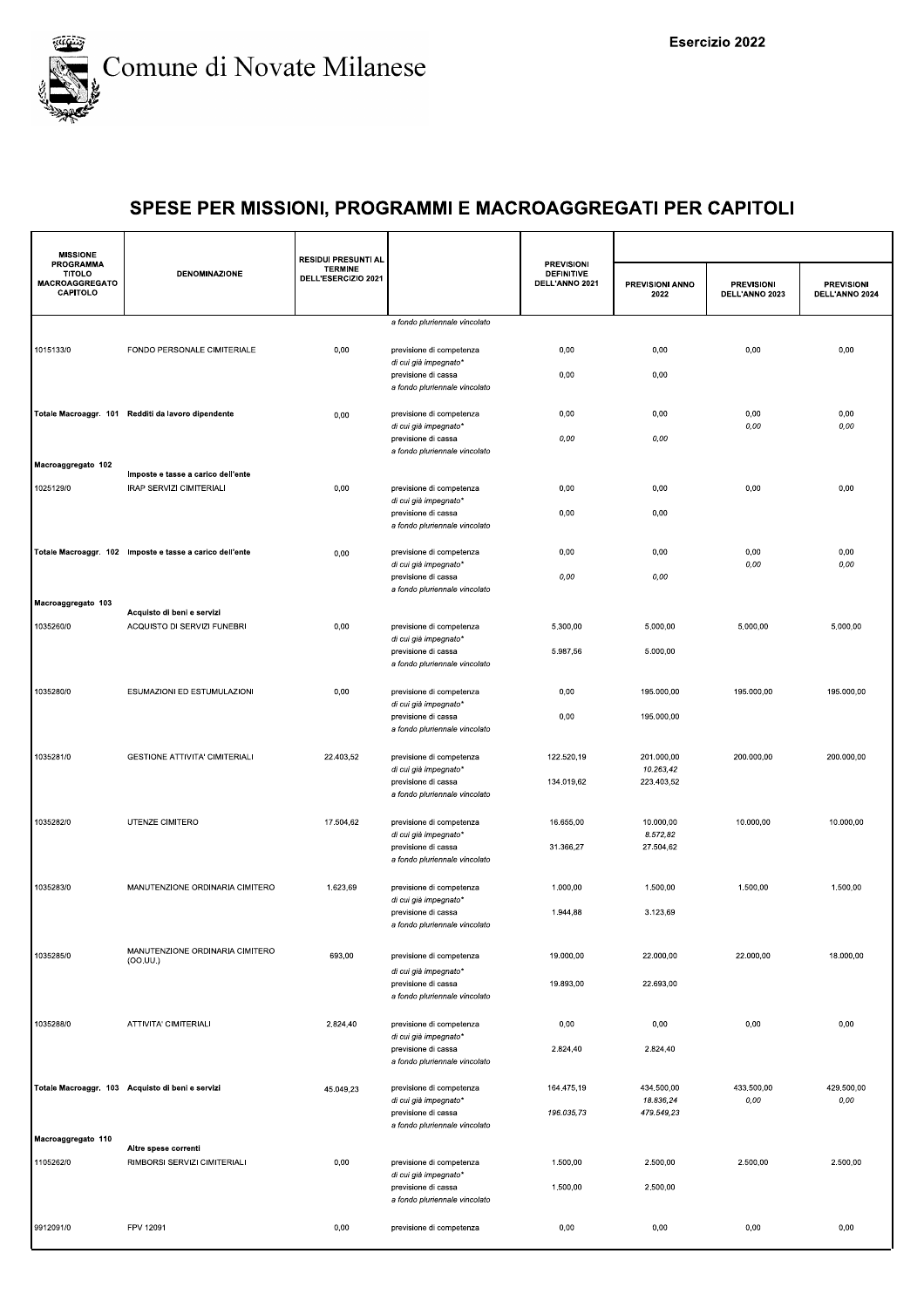

| <b>MISSIONE</b>                                          |                                                                      | <b>RESIDUI PRESUNTI AL</b>            |                                                           |                                                          |                                |                                     |                                     |
|----------------------------------------------------------|----------------------------------------------------------------------|---------------------------------------|-----------------------------------------------------------|----------------------------------------------------------|--------------------------------|-------------------------------------|-------------------------------------|
| PROGRAMMA<br><b>TITOLO</b><br>MACROAGGREGATO<br>CAPITOLO | <b>DENOMINAZIONE</b>                                                 | <b>TERMINE</b><br>DELL'ESERCIZIO 2021 |                                                           | <b>PREVISIONI</b><br><b>DEFINITIVE</b><br>DELL'ANNO 2021 | <b>PREVISIONI ANNO</b><br>2022 | <b>PREVISIONI</b><br>DELL'ANNO 2023 | <b>PREVISIONI</b><br>DELL'ANNO 2024 |
| Totale Macroaggr. 110 Altre spese correnti               |                                                                      | 0,00                                  | previsione di competenza<br>di cui già impegnato*         | 1.500,00                                                 | 2.500,00                       | 2.500,00<br>0,00                    | 2.500,00<br>0,00                    |
|                                                          |                                                                      |                                       | previsione di cassa                                       | 1.500,00                                                 | 2.500,00                       |                                     |                                     |
| Totale Titolo 1                                          | Spese correnti                                                       | 45.049,23                             | a fondo pluriennale vincolato<br>previsione di competenza | 165.975,19                                               | 437.000,00                     | 436.000,00                          | 432.000,00                          |
|                                                          |                                                                      |                                       | di cui già impegnato*                                     |                                                          | 18.836,24                      | 0,00                                | 0,00                                |
|                                                          |                                                                      |                                       | previsione di cassa<br>a fondo pluriennale vincolato      | 197.535,73                                               | 482.049,23                     |                                     |                                     |
| Titolo 2                                                 | Spese in conto capitale                                              |                                       |                                                           |                                                          |                                |                                     |                                     |
| Macroaggregato 202                                       | Investimenti fissi lordi e acquisto di terreni                       |                                       |                                                           |                                                          |                                |                                     |                                     |
| 2010025/0                                                | ACQUISTO ATTREZZATURE CIMITERI<br>(MONETIZZAZIONE AREE STANDARD)     | 0,00                                  | previsione di competenza                                  | 0,00                                                     | 0,00                           | 0,00                                | 0,00                                |
|                                                          |                                                                      |                                       | di cui già impegnato*                                     |                                                          |                                |                                     |                                     |
|                                                          |                                                                      |                                       | previsione di cassa<br>a fondo pluriennale vincolato      | 0,00                                                     | 0,00                           |                                     |                                     |
|                                                          |                                                                      |                                       |                                                           |                                                          |                                |                                     |                                     |
| 2011061/0                                                | MANUTENZIONE STRAORDINARIA<br>CIMITERO (DESTINATO)                   | 180.000,00                            | previsione di competenza                                  | 257.000,00                                               | 0,00                           | 0,00                                | 0,00                                |
|                                                          |                                                                      |                                       | di cui già impegnato*<br>previsione di cassa              | 257.000,00                                               | 180.000,00                     |                                     |                                     |
|                                                          |                                                                      |                                       | a fondo pluriennale vincolato                             |                                                          |                                |                                     |                                     |
| 2011062/0                                                | MANUTENZIONE STRAORDINARIA                                           | 2.999,94                              | previsione di competenza                                  | 0,00                                                     | 0,00                           | 0,00                                | 0,00                                |
|                                                          | CIMITERO - SPESE TECNICHE (A.A.)                                     |                                       | di cui già impegnato*                                     |                                                          |                                |                                     |                                     |
|                                                          |                                                                      |                                       | previsione di cassa<br>a fondo pluriennale vincolato      | 2.999,94                                                 | 2.999,94                       |                                     |                                     |
|                                                          |                                                                      |                                       |                                                           |                                                          |                                |                                     |                                     |
| 2011064/0                                                | MANUTENZIONE STRAORDINARIA CIMITERI<br>(CONTR. IMU/TASI)             | 0,00                                  | previsione di competenza                                  | 45.680,00                                                | 0,00                           | 90.680,00                           | 0,00                                |
|                                                          |                                                                      |                                       | di cui già impegnato*<br>previsione di cassa              | 84.097,80                                                | 0,00                           |                                     |                                     |
|                                                          |                                                                      |                                       | a fondo pluriennale vincolato                             |                                                          |                                |                                     |                                     |
| 2011065/0                                                | MANUTENZIONE STRAORDINARIA CIMITERI                                  | 0,00                                  | previsione di competenza                                  | 25.000,00                                                | 0,00                           | 0,00                                | 0,00                                |
|                                                          | (AREE PEEP)                                                          |                                       | di cui già impegnato*                                     |                                                          |                                |                                     |                                     |
|                                                          |                                                                      |                                       | previsione di cassa<br>a fondo pluriennale vincolato      | 25.000,00                                                | 0,00                           |                                     |                                     |
|                                                          |                                                                      |                                       |                                                           |                                                          |                                |                                     |                                     |
| 2011066/0                                                | MANUTENZIONE STRAORDINARIA CIMITERI<br>(VINCOLATO)                   | 0,00                                  | previsione di competenza                                  | 16.310,00                                                | 0,00                           | 0,00                                | 0,00                                |
|                                                          |                                                                      |                                       | di cui già impegnato*<br>previsione di cassa              | 16.310,00                                                | 0,00                           |                                     |                                     |
|                                                          |                                                                      |                                       | a fondo pluriennale vincolato                             |                                                          |                                |                                     |                                     |
| 2011071/0                                                | MANUTENZIONE STRAORDINARIA CIMITERI<br>(OO.UU)                       | 12.690,79                             | previsione di competenza                                  | 24.320,00                                                | 75.000,00                      | 0,00                                | 0,00                                |
|                                                          |                                                                      |                                       | di cui già impegnato*                                     | 24.320.00                                                |                                |                                     |                                     |
|                                                          |                                                                      |                                       | previsione di cassa<br>a fondo pluriennale vincolato      |                                                          | 87.690.79                      |                                     |                                     |
|                                                          | MANUTENZIONE STRAORDINARIA CIMITERI                                  |                                       |                                                           |                                                          |                                |                                     |                                     |
| 2011072/0                                                | - OOUU BARRIERE                                                      | 0,00                                  | previsione di competenza<br>di cui già impegnato*         | 0,00                                                     | 0,00                           | 40.800,00                           | 0,00                                |
|                                                          |                                                                      |                                       | previsione di cassa                                       | 0,00                                                     | 0,00                           |                                     |                                     |
|                                                          |                                                                      |                                       | a fondo pluriennale vincolato                             |                                                          |                                |                                     |                                     |
| 2011073/0                                                | MANUTENZIONE STRAORDINARIA CIMITERI<br>(ALIEN.FINANZIARIE)           | 0,00                                  | previsione di competenza                                  | 0,00                                                     | 0,00                           | 0,00                                | 0,00                                |
|                                                          |                                                                      |                                       | di cui già impegnato*<br>previsione di cassa              | 0,00                                                     | 0,00                           |                                     |                                     |
|                                                          |                                                                      |                                       | a fondo pluriennale vincolato                             |                                                          |                                |                                     |                                     |
|                                                          | Totale Macroaggr. 202 Investimenti fissi lordi e acquisto di terreni | 195.690,73                            | previsione di competenza                                  | 368.310,00                                               | 75.000,00                      | 131.480,00                          | 0,00                                |
|                                                          |                                                                      |                                       | di cui già impegnato*                                     |                                                          |                                | 0,00                                | 0,00                                |
|                                                          |                                                                      |                                       | previsione di cassa<br>a fondo pluriennale vincolato      | 409.727,74                                               | 270.690,73                     |                                     |                                     |
| Macroaggregato 205                                       | Altre spese in conto capitale                                        |                                       |                                                           |                                                          |                                |                                     |                                     |
| 9912092/0                                                | FPV 12092                                                            | 0,00                                  | previsione di competenza                                  | 0,00                                                     | 0,00                           | 0,00                                | 0,00                                |
|                                                          | Totale Macroaggr. 205 Altre spese in conto capitale                  | 0,00                                  | previsione di competenza                                  | 0,00                                                     | 0,00                           | 0,00                                | 0,00                                |
|                                                          |                                                                      |                                       | di cui già impegnato*<br>previsione di cassa              | 0,00                                                     | 0,00                           | 0,00                                | 0,00                                |
|                                                          |                                                                      |                                       | a fondo pluriennale vincolato                             |                                                          |                                |                                     |                                     |
|                                                          |                                                                      |                                       |                                                           |                                                          |                                |                                     |                                     |
|                                                          |                                                                      |                                       |                                                           |                                                          |                                |                                     |                                     |
|                                                          |                                                                      |                                       |                                                           |                                                          |                                |                                     |                                     |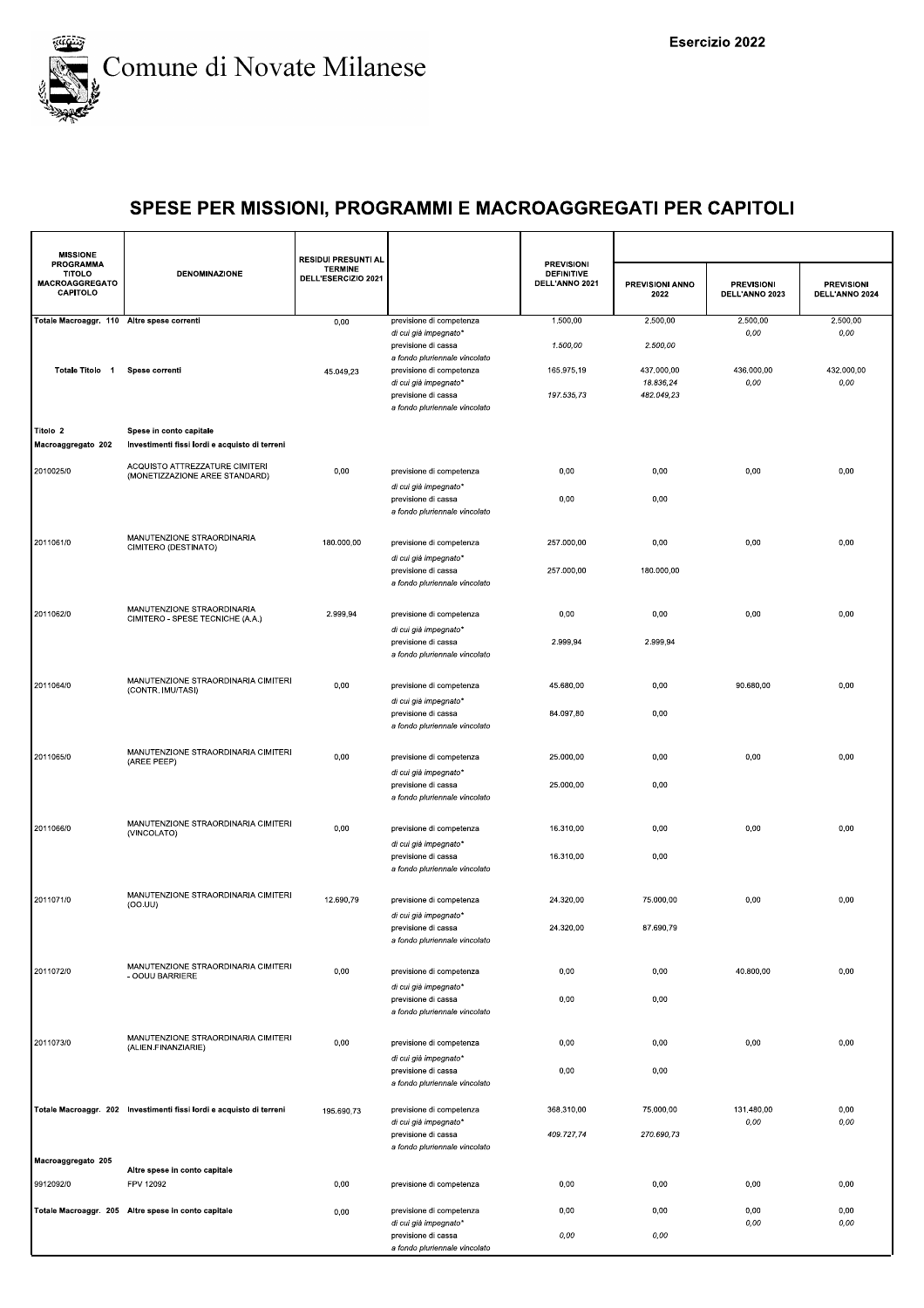

| <b>MISSIONE</b>                                                               |                                               | RESIDUI PRESUNTI AL                   |                                  |                                                          |                                |                                     |                                     |  |  |
|-------------------------------------------------------------------------------|-----------------------------------------------|---------------------------------------|----------------------------------|----------------------------------------------------------|--------------------------------|-------------------------------------|-------------------------------------|--|--|
| <b>PROGRAMMA</b><br><b>TITOLO</b><br><b>MACROAGGREGATO</b><br><b>CAPITOLO</b> | <b>DENOMINAZIONE</b>                          | <b>TERMINE</b><br>DELL'ESERCIZIO 2021 |                                  | <b>PREVISIONI</b><br><b>DEFINITIVE</b><br>DELL'ANNO 2021 | <b>PREVISIONI ANNO</b><br>2022 | <b>PREVISIONI</b><br>DELL'ANNO 2023 | <b>PREVISIONI</b><br>DELL'ANNO 2024 |  |  |
| <b>Totale Titolo</b><br>$\overline{2}$                                        | Spese in conto capitale                       | 195.690.73                            | previsione di competenza         | 368.310,00                                               | 75.000,00                      | 131.480,00                          | 0.00                                |  |  |
|                                                                               |                                               |                                       | di cui già impegnato*            |                                                          |                                | 0,00                                | 0,00                                |  |  |
|                                                                               |                                               |                                       | previsione di cassa              | 409.727.74                                               | 270.690.73                     |                                     |                                     |  |  |
|                                                                               |                                               |                                       | a fondo pluriennale vincolato    |                                                          |                                |                                     |                                     |  |  |
| Totale Programma 09                                                           | Servizio necroscopico e cimiteriale           | 240.739.96                            | previsione di competenza         | 534.285,19                                               | 512.000.00                     | 567.480,00                          | 432.000,00                          |  |  |
|                                                                               |                                               |                                       | di cui già impegnato*            |                                                          | 18.836.24                      | 0.00                                | 0.00                                |  |  |
|                                                                               |                                               |                                       | previsione di cassa              | 607.263.47                                               | 752.739.96                     |                                     |                                     |  |  |
|                                                                               |                                               |                                       | -- a fondo pluriennale vincolato |                                                          |                                |                                     |                                     |  |  |
| <b>Totale MISSIONE 12</b>                                                     | Diritti sociali, politiche sociali e famiglia | 1.302.402.92                          | previsione di competenza         | 4.328.980.28                                             | 3.994.830.18                   | 4.066.416.00                        | 3.917.120.00                        |  |  |
|                                                                               |                                               |                                       | di cui già impegnato*            |                                                          | 1.240.410.94                   | 891.059.55                          | 38.833.00                           |  |  |
|                                                                               |                                               |                                       | previsione di cassa              | 5.164.829.89                                             | 5.260.624,10                   |                                     |                                     |  |  |
|                                                                               |                                               |                                       | a fondo pluriennale vincolato    | 37.060,18                                                | 36.609,00                      | 38.833,00                           | 39.520,00                           |  |  |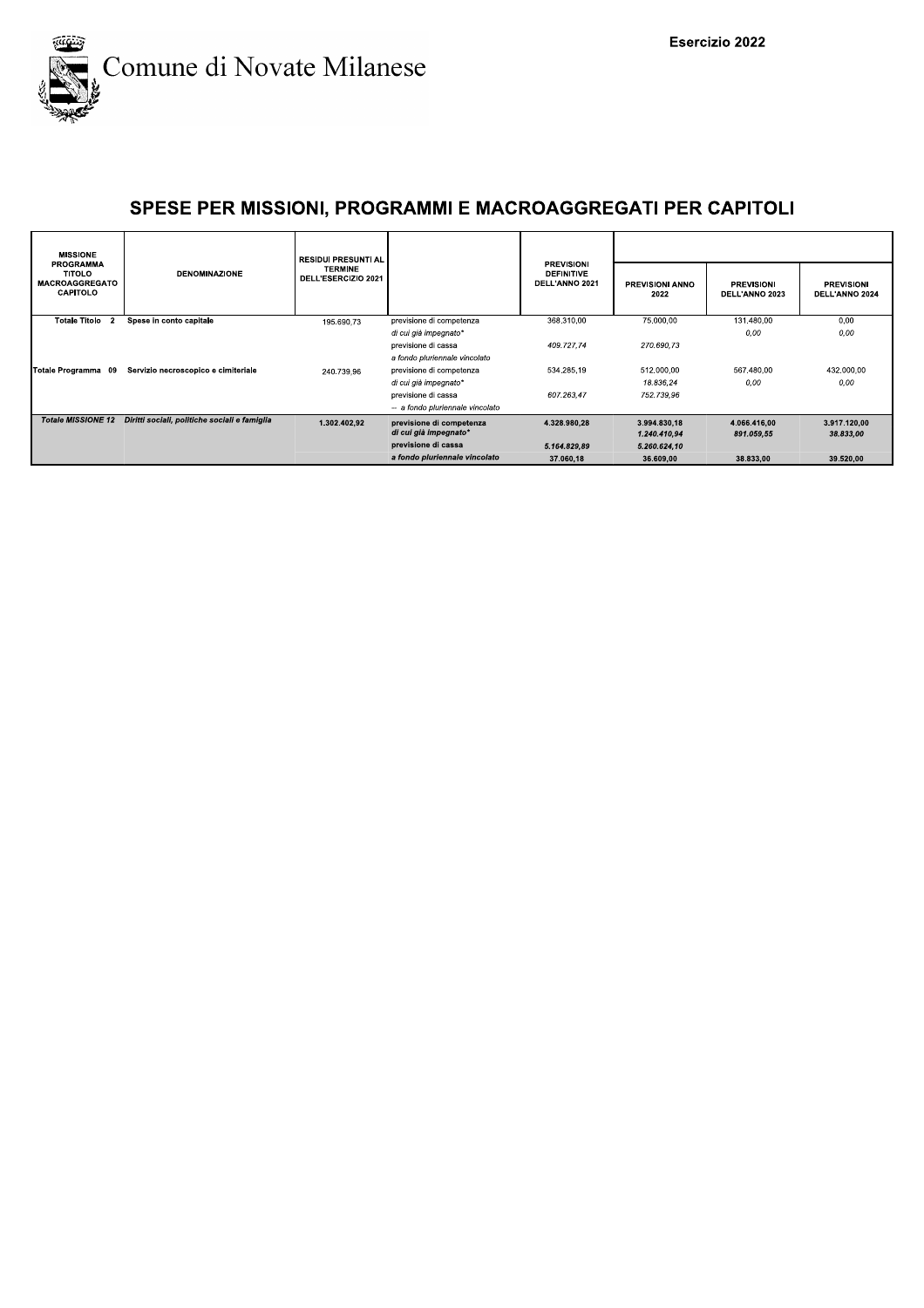

| <b>MISSIONE</b>                                          |                                                                                              | <b>RESIDUI PRESUNTI AL</b>            |                                                                                                           |                                                          |                                 |                                     |                                     |
|----------------------------------------------------------|----------------------------------------------------------------------------------------------|---------------------------------------|-----------------------------------------------------------------------------------------------------------|----------------------------------------------------------|---------------------------------|-------------------------------------|-------------------------------------|
| PROGRAMMA<br><b>TITOLO</b><br>MACROAGGREGATO<br>CAPITOLO | <b>DENOMINAZIONE</b>                                                                         | <b>TERMINE</b><br>DELL'ESERCIZIO 2021 |                                                                                                           | <b>PREVISIONI</b><br><b>DEFINITIVE</b><br>DELL'ANNO 2021 | PREVISIONI ANNO<br>2022         | <b>PREVISIONI</b><br>DELL'ANNO 2023 | <b>PREVISIONI</b><br>DELL'ANNO 2024 |
| <b>MISSIONE</b><br>14                                    | Sviluppo economico e competitività                                                           |                                       |                                                                                                           |                                                          |                                 |                                     |                                     |
| 1402 Programma 02                                        | Commercio - reti distributive - tutela dei<br>consumatori                                    |                                       |                                                                                                           |                                                          |                                 |                                     |                                     |
| Titolo 1<br>Macroaggregato 103                           | Spese correnti                                                                               |                                       |                                                                                                           |                                                          |                                 |                                     |                                     |
| 1038862/0                                                | Acquisto di beni e servizi<br>ACQUISTO DI SERVIZI SERVIZIO<br>COMMERCIO (CONTR. ENTI LOCALI) | 7.800,00                              | previsione di competenza<br>di cui già impegnato*                                                         | 8.000,00                                                 | 0,00                            | 0,00                                | 0,00                                |
|                                                          |                                                                                              |                                       | previsione di cassa<br>a fondo pluriennale vincolato                                                      | 8.000,00                                                 | 7.800,00                        |                                     |                                     |
| 1038863/0                                                | ACQUISTO DI BENI SERVIZIO COMMERCIO<br>(CONTR. ENTI LOCALI)                                  | 0,00                                  | previsione di competenza<br>di cui già impegnato*                                                         | 0,00                                                     | 0,00                            | 0,00                                | 0,00                                |
|                                                          |                                                                                              |                                       | previsione di cassa<br>a fondo pluriennale vincolato                                                      | 0,00                                                     | 0,00                            |                                     |                                     |
| 1038864/0                                                | ACQUISTO DI BENI PROMOZIONE<br>COMMERCIO LOCALE                                              | 0,00                                  | previsione di competenza<br>di cui già impegnato*                                                         | 1.000,00                                                 | 250,00                          | 250,00                              | 250,00                              |
|                                                          |                                                                                              |                                       | previsione di cassa<br>a fondo pluriennale vincolato                                                      | 1.000,00                                                 | 250,00                          |                                     |                                     |
| 1038865/0                                                | UTENZE INIZIATIVE COMMERCIO LOCALE                                                           | 1.292,50                              | previsione di competenza<br>di cui già impegnato*<br>previsione di cassa<br>a fondo pluriennale vincolato | 1.000,00<br>1.656,40                                     | 800,00<br>350,00<br>2.092,50    | 800,00                              | 800,00                              |
| 1038866/0                                                | INIZIATIVE PROMOZIONE COMMERCIO<br>LOCALE                                                    | 20.084,99                             | previsione di competenza                                                                                  | 24.760,00                                                | 8.000,00                        | 8.000,00                            | 8.000,00                            |
|                                                          |                                                                                              |                                       | di cui già impegnato*<br>previsione di cassa<br>a fondo pluriennale vincolato                             | 25.868,49                                                | 28.084,99                       |                                     |                                     |
| 1038869/0                                                | PRESTAZIONI PROFESSIONALI E<br>SPECIALISTICHE SUAP (VINCOLATO)                               | 4.880,00                              | previsione di competenza<br>di cui già impegnato*                                                         | 13.000,00                                                | 0,00                            | 0,00                                | 0,00                                |
|                                                          |                                                                                              |                                       | previsione di cassa<br>a fondo pluriennale vincolato                                                      | 13.000,00                                                | 4.880,00                        |                                     |                                     |
| 1038870/0                                                | ALTRI SERVIZI DIVERSI SUAP (VINCOLATO)                                                       | 0,00                                  | previsione di competenza<br>di cui già impegnato*                                                         | 16.000,00                                                | 0,00                            | 0,00                                | 0,00                                |
|                                                          |                                                                                              |                                       | previsione di cassa<br>a fondo pluriennale vincolato                                                      | 16.000,00                                                | 0,00                            |                                     |                                     |
| 1038872/0                                                | ALTRI SERVIZI DIVERSI INIZIATIVE<br>COMMERCIANTI (VINCOLATO COVID)                           | 5.080,13                              | previsione di competenza<br>di cui già impegnato*                                                         | 19.127,00                                                | 0,00                            | 0,00                                | 0,00                                |
|                                                          |                                                                                              |                                       | previsione di cassa<br>a fondo pluriennale vincolato                                                      | 19.127,00                                                | 5.080,13                        |                                     |                                     |
|                                                          | Totale Macroaggr. 103 Acquisto di beni e servizi                                             | 39.137,62                             | previsione di competenza<br>di cui già impegnato*<br>previsione di cassa                                  | 82.887.00<br>84.651,89                                   | 9.050,00<br>350,00<br>48.187,62 | 9.050,00<br>$0,00$                  | 9.050,00<br>0,00                    |
| Macroaggregato 104                                       | Trasferimenti correnti                                                                       |                                       | a fondo pluriennale vincolato                                                                             |                                                          |                                 |                                     |                                     |
| 1048867/0                                                | TRASFERIMENTI A ISTITUZIONI SOCIALI<br>PRIVATE SUAP                                          | 0,00                                  | previsione di competenza<br>di cui già impegnato*                                                         | 0,00                                                     | 0,00                            | 0,00                                | 0,00                                |
|                                                          |                                                                                              |                                       | previsione di cassa<br>a fondo pluriennale vincolato                                                      | 0,00                                                     | 0,00                            |                                     |                                     |
| 1048868/0                                                | TRASFERIMENTI CORRENTI AD ALTRE<br>IMPRESE - COMMERCIO                                       | 0,00                                  | previsione di competenza<br>di cui già impegnato*                                                         | 0,00                                                     | 0,00                            | 0,00                                | 0,00                                |
|                                                          |                                                                                              |                                       | previsione di cassa<br>a fondo pluriennale vincolato                                                      | 99.999,99                                                | 0,00                            |                                     |                                     |
| 1048871/0                                                | TRASFERIMENTI A ISTITUZIONI SOCIALI<br>PRIVATE SUAP (VINCOLATO-COVID)                        | 0,00                                  | previsione di competenza<br>di cui già impegnato*                                                         | 0,00                                                     | 0,00                            | 0,00                                | 0,00                                |
|                                                          |                                                                                              |                                       | previsione di cassa<br>a fondo pluriennale vincolato                                                      | 0,00                                                     | 0,00                            |                                     |                                     |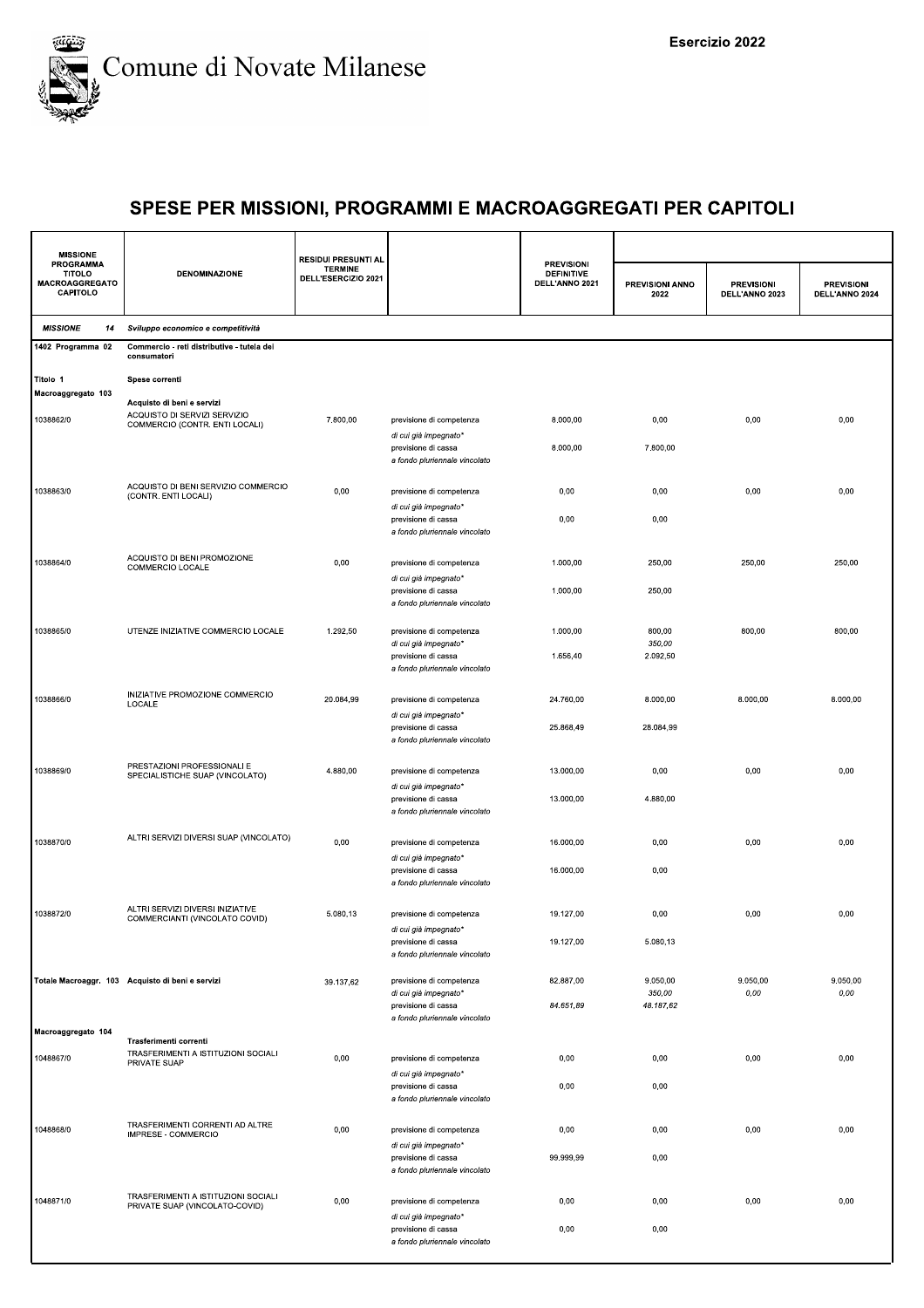

| <b>MISSIONE</b>                                                 |                                                                           | <b>RESIDUI PRESUNTI AL</b>            |                                                      |                                                          |                         |                                     |                                     |
|-----------------------------------------------------------------|---------------------------------------------------------------------------|---------------------------------------|------------------------------------------------------|----------------------------------------------------------|-------------------------|-------------------------------------|-------------------------------------|
| <b>PROGRAMMA</b><br><b>TITOLO</b><br>MACROAGGREGATO<br>CAPITOLO | <b>DENOMINAZIONE</b>                                                      | <b>TERMINE</b><br>DELL'ESERCIZIO 2021 |                                                      | <b>PREVISIONI</b><br><b>DEFINITIVE</b><br>DELL'ANNO 2021 | PREVISIONI ANNO<br>2022 | <b>PREVISIONI</b><br>DELL'ANNO 2023 | <b>PREVISIONI</b><br>DELL'ANNO 2024 |
| Totale Macroaggr. 104 Trasferimenti correnti                    |                                                                           | 0,00                                  | previsione di competenza<br>di cui già impegnato*    | 0,00                                                     | 0,00                    | 0,00<br>0,00                        | 0,00<br>0,00                        |
|                                                                 |                                                                           |                                       | previsione di cassa                                  | 99.999,99                                                | 0,00                    |                                     |                                     |
| Macroaggregato 110                                              |                                                                           |                                       | a fondo pluriennale vincolato                        |                                                          |                         |                                     |                                     |
| 9914021/0                                                       | Altre spese correnti<br>FPV 14021                                         | 0,00                                  | previsione di competenza                             | 0,00                                                     | 0,00                    | 0,00                                | 0,00                                |
|                                                                 |                                                                           |                                       |                                                      |                                                          |                         |                                     |                                     |
| Totale Macroaggr. 110 Altre spese correnti                      |                                                                           | 0,00                                  | previsione di competenza<br>di cui già impegnato*    | 0,00                                                     | 0,00                    | 0,00<br>0,00                        | 0,00<br>0,00                        |
|                                                                 |                                                                           |                                       | previsione di cassa<br>a fondo pluriennale vincolato | 0,00                                                     | 0,00                    |                                     |                                     |
| Totale Titolo 1                                                 | Spese correnti                                                            | 39.137,62                             | previsione di competenza<br>di cui già impegnato*    | 82.887,00                                                | 9.050,00<br>350,00      | 9.050,00<br>0,00                    | 9.050,00<br>0,00                    |
|                                                                 |                                                                           |                                       | previsione di cassa                                  | 184.651,88                                               | 48.187,62               |                                     |                                     |
|                                                                 |                                                                           |                                       | a fondo pluriennale vincolato                        |                                                          |                         |                                     |                                     |
| Titolo 2<br>Macroaggregato 202                                  | Spese in conto capitale<br>Investimenti fissi lordi e acquisto di terreni |                                       |                                                      |                                                          |                         |                                     |                                     |
| 2020196/0                                                       | ALTRI BENI MATERIALI DIVERSI                                              | 0,00                                  | previsione di competenza                             | 21.000.00                                                | 0,00                    | 0,00                                | 0,00                                |
|                                                                 | (VINCOLATO)                                                               |                                       | di cui già impegnato*                                |                                                          |                         |                                     |                                     |
|                                                                 |                                                                           |                                       | previsione di cassa<br>a fondo pluriennale vincolato | 21.000,00                                                | 0,00                    |                                     |                                     |
|                                                                 | SPESE DI INVESTIMENTO PER BENI                                            |                                       |                                                      |                                                          |                         |                                     |                                     |
| 2020198/0                                                       | IMMATERIALI (VINCOLATO)                                                   | 0,00                                  | previsione di competenza<br>di cui già impegnato*    | 5.000,00                                                 | 0,00                    | 0,00                                | 0,00                                |
|                                                                 |                                                                           |                                       | previsione di cassa                                  | 5.000.00                                                 | 0,00                    |                                     |                                     |
|                                                                 |                                                                           |                                       | a fondo pluriennale vincolato                        |                                                          |                         |                                     |                                     |
| 2020199/0                                                       | ALTRI BENI MATERIALI DIVERSI (CONTR.<br>ENTI LOCALI)                      | 0,00                                  | previsione di competenza                             | 0,00                                                     | 0,00                    | 0,00                                | 0,00                                |
|                                                                 |                                                                           |                                       | di cui già impegnato*<br>previsione di cassa         | 0,00                                                     | 0,00                    |                                     |                                     |
|                                                                 |                                                                           |                                       | a fondo pluriennale vincolato                        |                                                          |                         |                                     |                                     |
| 2029261/0                                                       | ATTREZZATURE SUAP (AVANZO)                                                | 0,00                                  | previsione di competenza                             | 29.780,00                                                | 0,00                    | 0,00                                | 0,00                                |
|                                                                 |                                                                           |                                       | di cui già impegnato*<br>previsione di cassa         | 29.780,00                                                | 0,00                    |                                     |                                     |
|                                                                 |                                                                           |                                       | a fondo pluriennale vincolato                        |                                                          |                         |                                     |                                     |
|                                                                 | Totale Macroaggr. 202 Investimenti fissi lordi e acquisto di terreni      | 0,00                                  | previsione di competenza                             | 55.780,00                                                | 0,00                    | 0,00                                | 0,00                                |
|                                                                 |                                                                           |                                       | di cui già impegnato*<br>previsione di cassa         | 55.780,00                                                | 0,00                    | 0,00                                | $0,00$                              |
| Macroaggregato 205                                              |                                                                           |                                       | a fondo pluriennale vincolato                        |                                                          |                         |                                     |                                     |
| 9914022/0                                                       | Altre spese in conto capitale<br>FPV 14022                                | 0,00                                  | previsione di competenza                             | 0,00                                                     | 0,00                    | 0,00                                | 0,00                                |
|                                                                 |                                                                           |                                       |                                                      |                                                          |                         |                                     |                                     |
|                                                                 | Totale Macroaggr. 205 Altre spese in conto capitale                       | 0,00                                  | previsione di competenza<br>di cui già impegnato*    | 0,00                                                     | 0,00                    | 0,00<br>0,00                        | 0,00<br>0,00                        |
|                                                                 |                                                                           |                                       | previsione di cassa<br>a fondo pluriennale vincolato | 0,00                                                     | 0,00                    |                                     |                                     |
| Totale Titolo 2                                                 | Spese in conto capitale                                                   | 0,00                                  | previsione di competenza<br>di cui già impegnato*    | 55.780,00                                                | 0,00                    | 0,00<br>0,00                        | 0,00<br>0,00                        |
|                                                                 |                                                                           |                                       | previsione di cassa<br>a fondo pluriennale vincolato | 55.780,00                                                | 0,00                    |                                     |                                     |
| Totale Programma 02                                             | Commercio - reti distributive - tutela dei<br>consumatori                 | 39.137,62                             | previsione di competenza                             | 138.667,00                                               | 9.050,00                | 9.050,00                            | 9.050,00                            |
|                                                                 |                                                                           |                                       | di cui già impegnato*<br>previsione di cassa         | 240.431,88                                               | 350,00<br>48.187,62     | 0,00                                | 0,00                                |
| 1404 Programma 04                                               |                                                                           |                                       | -- a fondo pluriennale vincolato                     |                                                          |                         |                                     |                                     |
|                                                                 | Reti e altri servizi di pubblica utilità                                  |                                       |                                                      |                                                          |                         |                                     |                                     |
| Titolo 1<br>Macroaggregato 101                                  | Spese correnti                                                            |                                       |                                                      |                                                          |                         |                                     |                                     |
|                                                                 | Redditi da lavoro dipendente                                              |                                       |                                                      |                                                          |                         |                                     |                                     |
| 1018830/0                                                       | STIPENDI PERSONALE SERVIZIO SUAP                                          | 0,00                                  | previsione di competenza<br>di cui già impegnato*    | 43.735,00                                                | 43.712,00               | 43.707,00                           | 43.707,00                           |
|                                                                 |                                                                           |                                       | previsione di cassa<br>a fondo pluriennale vincolato | 43.735,00                                                | 43.712,00               |                                     |                                     |
| 1018831/0                                                       | ONERI PERSONALE SERVIZIO SUAP                                             | 421,72                                | previsione di competenza                             | 13.989,41                                                | 13.626,00               | 14.018,00                           | 13.656,00                           |
|                                                                 |                                                                           |                                       | di cui già impegnato*                                |                                                          | 854,00                  | 1.300,00                            | 937,00                              |
|                                                                 |                                                                           |                                       | previsione di cassa                                  | 13.989,41                                                | 14.047,72               |                                     |                                     |
|                                                                 |                                                                           |                                       |                                                      |                                                          |                         |                                     |                                     |
|                                                                 |                                                                           |                                       |                                                      |                                                          |                         |                                     |                                     |
|                                                                 |                                                                           |                                       |                                                      |                                                          |                         |                                     |                                     |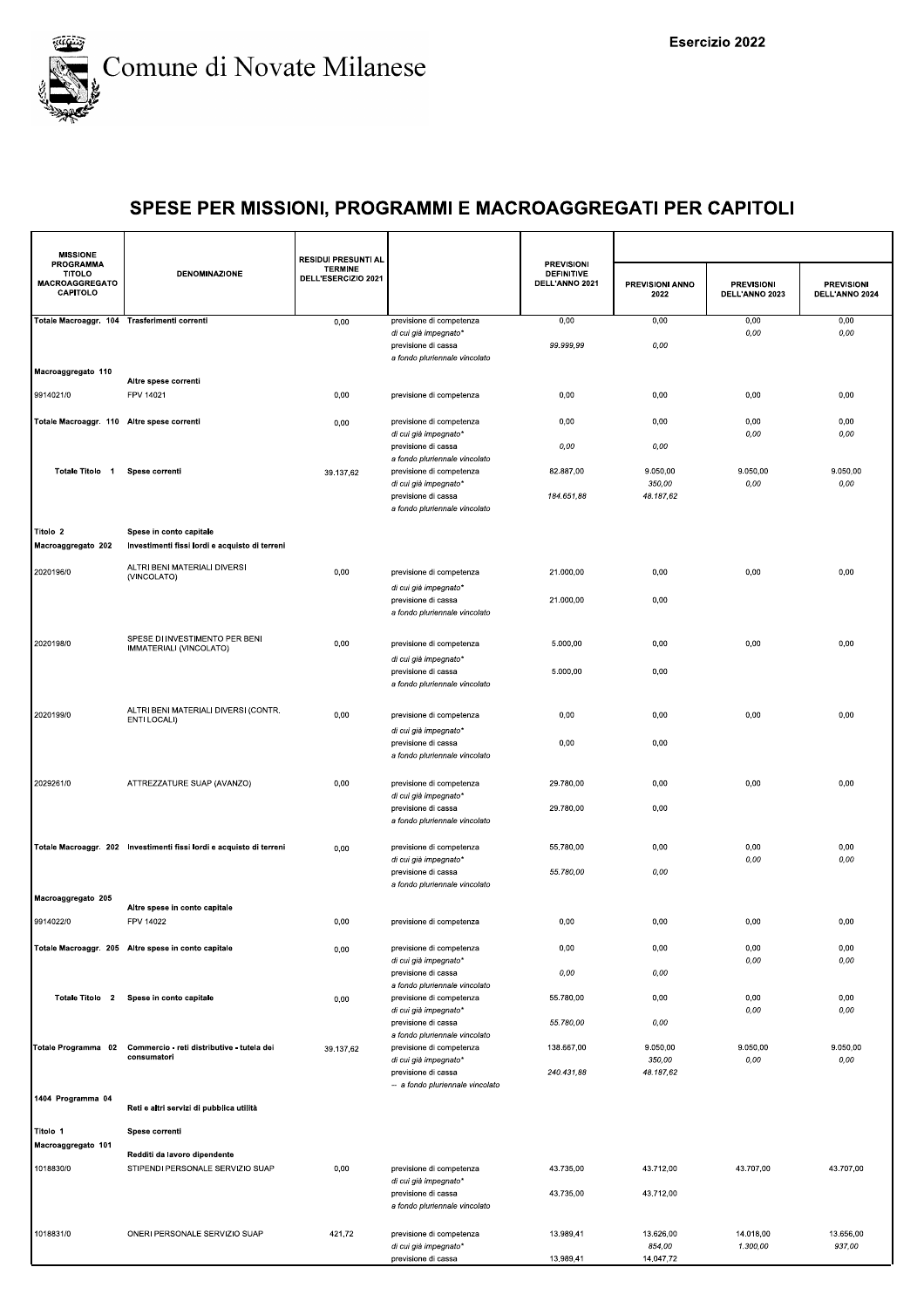

| <b>MISSIONE</b>                                                        |                                                                           | <b>RESIDUI PRESUNTI AL</b>            |                                                                               |                                                          |                         |                                     |                                     |
|------------------------------------------------------------------------|---------------------------------------------------------------------------|---------------------------------------|-------------------------------------------------------------------------------|----------------------------------------------------------|-------------------------|-------------------------------------|-------------------------------------|
| <b>PROGRAMMA</b><br><b>TITOLO</b><br><b>MACROAGGREGATO</b><br>CAPITOLO | <b>DENOMINAZIONE</b>                                                      | <b>TERMINE</b><br>DELL'ESERCIZIO 2021 |                                                                               | <b>PREVISIONI</b><br><b>DEFINITIVE</b><br>DELL'ANNO 2021 | PREVISIONI ANNO<br>2022 | <b>PREVISIONI</b><br>DELL'ANNO 2023 | <b>PREVISIONI</b><br>DELL'ANNO 2024 |
|                                                                        |                                                                           |                                       | a fondo pluriennale vincolato                                                 | 854,00                                                   | 1.300,00                | 937,00                              | 962,00                              |
| 1018833/0                                                              | COMPENSO STRAORDINARIO PERSONALE<br>SERVIZIO SUAP                         | 177,95                                | previsione di competenza                                                      | 677,95                                                   | 400,00                  | 400,00                              | 400,00                              |
|                                                                        |                                                                           |                                       | di cui già impegnato*<br>previsione di cassa<br>a fondo pluriennale vincolato | 677,95                                                   | 577,95                  |                                     |                                     |
| 1018834/0                                                              | FONDO PERSONALE SERVIZIO SUAP                                             | 1.097,29                              | previsione di competenza                                                      | 7.350,52                                                 | 5.823,00                | 7.420,00                            | 5.894,00                            |
|                                                                        |                                                                           |                                       | di cui già impegnato*<br>previsione di cassa                                  | 7.350,52                                                 | 3.549,00<br>6.920,29    | 5.460,00                            | 3.934,00                            |
|                                                                        |                                                                           |                                       | a fondo pluriennale vincolato                                                 | 3.549,00                                                 | 5.460,00                | 3.934,00                            | 4.039,00                            |
|                                                                        | Totale Macroaggr. 101 Redditi da lavoro dipendente                        | 1.696,96                              | previsione di competenza                                                      | 65.752,88                                                | 63.561,00               | 65.545,00                           | 63.657,00                           |
|                                                                        |                                                                           |                                       | di cui già impegnato*<br>previsione di cassa                                  | 65.752,88                                                | 4.403,00<br>65.257,96   | 6.760,00                            | 4.871,00                            |
|                                                                        |                                                                           |                                       | a fondo pluriennale vincolato                                                 | 4.403,00                                                 | 6.760,00                | 4.871,00                            | 5.001,00                            |
| Macroaggregato 102                                                     | Imposte e tasse a carico dell'ente                                        |                                       |                                                                               |                                                          |                         |                                     |                                     |
| 1028832/0                                                              | IRAP PERSONALE SERVIZIO SUAP                                              | 333,92                                | previsione di competenza                                                      | 2.714,72                                                 | 2.465,00                | 2.580,00                            | 2.450,00                            |
|                                                                        |                                                                           |                                       | di cui già impegnato*<br>previsione di cassa                                  | 2.714,72                                                 | 323,00<br>2.798,92      | 465,00                              | 335,00                              |
|                                                                        |                                                                           |                                       | a fondo pluriennale vincolato                                                 | 323,00                                                   | 465,00                  | 335,00                              | 344,00                              |
|                                                                        | Totale Macroaggr. 102 Imposte e tasse a carico dell'ente                  | 333,92                                | previsione di competenza                                                      | 2.714,72                                                 | 2.465,00                | 2.580,00                            | 2.450,00                            |
|                                                                        |                                                                           |                                       | di cui già impegnato*                                                         |                                                          | 323,00                  | 465,00                              | 335,00                              |
|                                                                        |                                                                           |                                       | previsione di cassa<br>a fondo pluriennale vincolato                          | 2.714,72<br>323,00                                       | 2.798,92<br>465,00      | 335,00                              | 344,00                              |
| Macroaggregato 103                                                     |                                                                           |                                       |                                                                               |                                                          |                         |                                     |                                     |
| 1038504/0                                                              | Acquisto di beni e servizi<br>ALTRI SERVIZI PUBBLICHE AFFISSIONI          | 5.038,32                              | previsione di competenza                                                      | 14.640,00                                                | 15.000,00               | 15.000,00                           | 15.000,00                           |
|                                                                        |                                                                           |                                       | di cui già impegnato*                                                         |                                                          | 14.640,00               |                                     |                                     |
|                                                                        |                                                                           |                                       | previsione di cassa<br>a fondo pluriennale vincolato                          | 18.678,41                                                | 20.038,32               |                                     |                                     |
|                                                                        | Totale Macroaggr. 103 Acquisto di beni e servizi                          |                                       | previsione di competenza                                                      | 14.640,00                                                | 15.000,00               | 15.000,00                           | 15.000,00                           |
|                                                                        |                                                                           | 5.038,32                              | di cui già impegnato*                                                         |                                                          | 14.640,00               | 0,00                                | 0,00                                |
|                                                                        |                                                                           |                                       | previsione di cassa<br>a fondo pluriennale vincolato                          | 18.678,41                                                | 20.038,32               |                                     |                                     |
| Macroaggregato 110                                                     |                                                                           |                                       |                                                                               |                                                          |                         |                                     |                                     |
| 9914041/0                                                              | Altre spese correnti<br>FPV 14041                                         | 0,00                                  | previsione di competenza                                                      | 4.726,00                                                 | 7.225,00                | 5.206,00                            | 5.345,00                            |
|                                                                        |                                                                           |                                       |                                                                               |                                                          |                         |                                     |                                     |
| Totale Macroaggr. 110 Altre spese correnti                             |                                                                           | 0,00                                  | previsione di competenza<br>di cui già impegnato*                             | 4.726,00                                                 | 7.225,00                | 5.206,00<br>0,00                    | 5.345,00<br>0,00                    |
|                                                                        |                                                                           |                                       | previsione di cassa<br>a fondo pluriennale vincolato                          | 0,00                                                     | 0,00                    |                                     |                                     |
| Totale Titolo 1                                                        | Spese correnti                                                            | 7.069,20                              | previsione di competenza                                                      | 87.833,60                                                | 88.251,00               | 88.331,00                           | 86.452,00                           |
|                                                                        |                                                                           |                                       | di cui già impegnato*<br>previsione di cassa                                  | 87.146,01                                                | 19.366,00<br>88.095,20  | 7.225,00                            | 5.206,00                            |
|                                                                        |                                                                           |                                       | a fondo pluriennale vincolato                                                 | 4.726,00                                                 | 7.225,00                | 5.206,00                            | 5.345,00                            |
| Titolo 2<br>Macroaggregato 202                                         | Spese in conto capitale<br>Investimenti fissi lordi e acquisto di terreni |                                       |                                                                               |                                                          |                         |                                     |                                     |
| 2020999/0                                                              | INFRASTRUTTURE TELEMATICHE                                                | 0,00                                  | previsione di competenza                                                      | 9.760,00                                                 | 0,00                    | 0,00                                | 0,00                                |
|                                                                        | (SANZIONI OPERE EDILIZIE)                                                 |                                       | di cui già impegnato*                                                         |                                                          |                         |                                     |                                     |
|                                                                        |                                                                           |                                       | previsione di cassa<br>a fondo pluriennale vincolato                          | 9.760.00                                                 | 0,00                    |                                     |                                     |
|                                                                        | Totale Macroaggr. 202 Investimenti fissi lordi e acquisto di terreni      | 0,00                                  | previsione di competenza<br>di cui già impegnato*                             | 9.760,00                                                 | 0,00                    | 0,00<br>0,00                        | 0,00<br>0,00                        |
|                                                                        |                                                                           |                                       | previsione di cassa<br>a fondo pluriennale vincolato                          | 9.760,00                                                 | 0,00                    |                                     |                                     |
| Totale Titolo 2                                                        | Spese in conto capitale                                                   | 0,00                                  | previsione di competenza                                                      | 9.760,00                                                 | 0,00                    | 0,00                                | 0,00                                |
|                                                                        |                                                                           |                                       | di cui già impegnato*<br>previsione di cassa                                  | 9.760,00                                                 | 0,00                    | 0,00                                | 0,00                                |
|                                                                        |                                                                           |                                       | a fondo pluriennale vincolato                                                 |                                                          |                         |                                     |                                     |
|                                                                        | Totale Programma 04 Reti e altri servizi di pubblica utilità              | 7.069,20                              | previsione di competenza<br>di cui già impegnato*                             | 97.593,60                                                | 88.251,00<br>19.366,00  | 88.331,00<br>7.225,00               | 86.452,00<br>5.206,00               |
|                                                                        |                                                                           |                                       | previsione di cassa<br>-- a fondo pluriennale vincolato                       | 96.906,01<br>4.726,00                                    | 88.095,20<br>7.225,00   | 5.206,00                            | 5.345,00                            |
|                                                                        | Totale MISSIONE 14 Sviluppo economico e competitività                     | 46.206,82                             | previsione di competenza                                                      | 236.260,60                                               | 97.301,00               | 97.381,00                           | 95.502,00                           |
|                                                                        |                                                                           |                                       | di cui già impegnato*<br>previsione di cassa                                  | 337.337,89                                               | 19.716,00<br>136.282,82 | 7.225,00                            | 5.206,00                            |
|                                                                        |                                                                           |                                       | a fondo pluriennale vincolato                                                 | 4.726,00                                                 | 7.225,00                | 5.206,00                            | 5.345,00                            |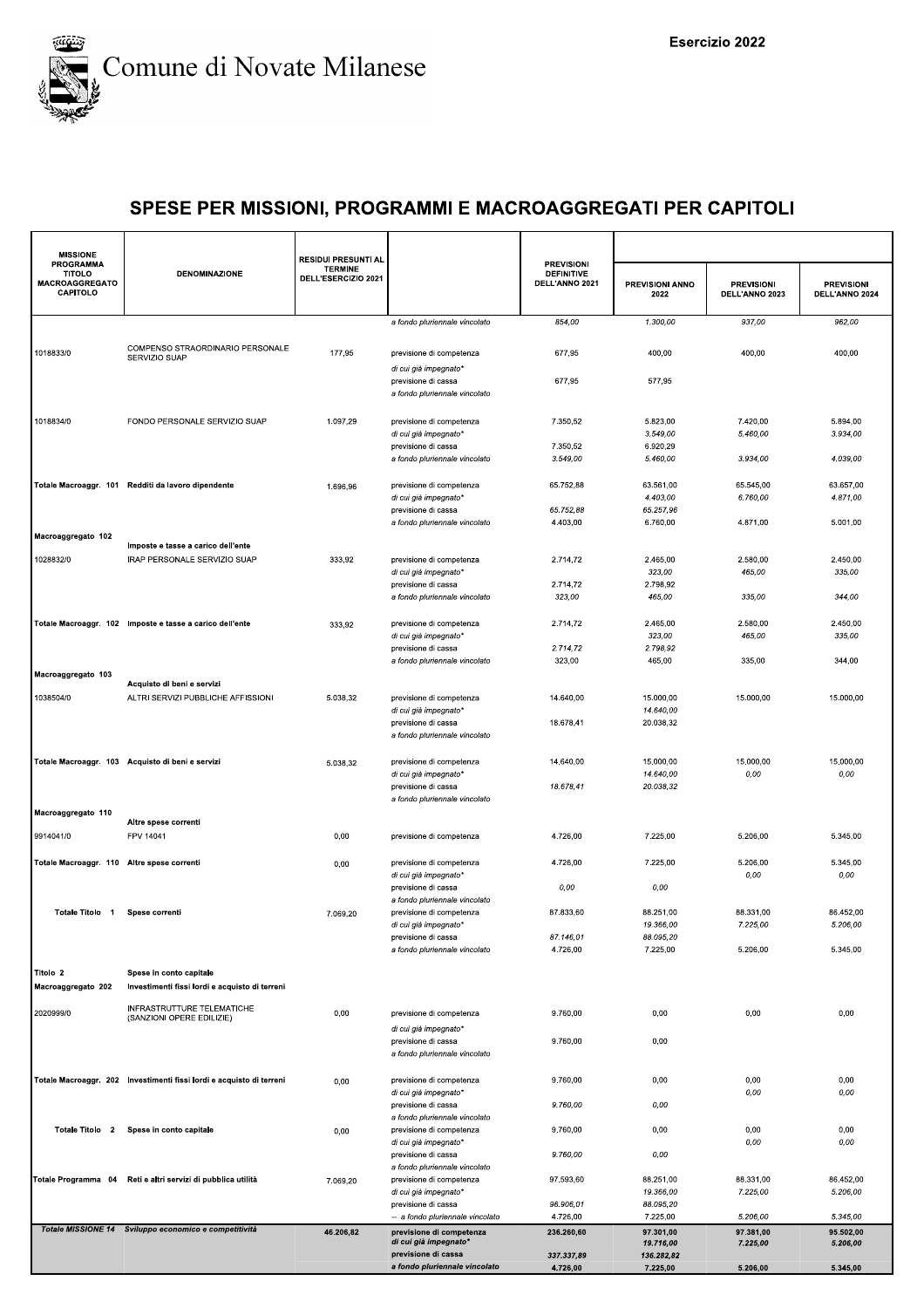

| <b>MISSIONE</b>                                                        |                                                                    | <b>RESIDUI PRESUNTI AL</b>            |                                                      |                                                          |                         |                                     |                                     |
|------------------------------------------------------------------------|--------------------------------------------------------------------|---------------------------------------|------------------------------------------------------|----------------------------------------------------------|-------------------------|-------------------------------------|-------------------------------------|
| <b>PROGRAMMA</b><br><b>TITOLO</b><br><b>MACROAGGREGATO</b><br>CAPITOLO | <b>DENOMINAZIONE</b>                                               | <b>TERMINE</b><br>DELL'ESERCIZIO 2021 |                                                      | <b>PREVISIONI</b><br><b>DEFINITIVE</b><br>DELL'ANNO 2021 | PREVISIONI ANNO<br>2022 | <b>PREVISIONI</b><br>DELL'ANNO 2023 | <b>PREVISIONI</b><br>DELL'ANNO 2024 |
| <b>MISSIONE</b><br>15                                                  | Politiche per il lavoro e la formazione<br>professionale           |                                       |                                                      |                                                          |                         |                                     |                                     |
| 1502 Programma 02                                                      | Formazione professionale                                           |                                       |                                                      |                                                          |                         |                                     |                                     |
| Titolo 1                                                               | Spese correnti                                                     |                                       |                                                      |                                                          |                         |                                     |                                     |
| Macroaggregato 101                                                     | Redditi da lavoro dipendente                                       |                                       |                                                      |                                                          |                         |                                     |                                     |
| 1014131/0                                                              | STIPENDI PERSONALE SERVIZIO<br><b>INFORMAGIOVANI</b>               | 0,00                                  | previsione di competenza<br>di cui già impegnato*    | 22.862,00                                                | 41.433,00               | 45.178,00                           | 45.178,00                           |
|                                                                        |                                                                    |                                       | previsione di cassa<br>a fondo pluriennale vincolato | 22.862,00                                                | 41.433,00               |                                     |                                     |
| 1014132/0                                                              | ONERI PERSONALE SERVIZIO<br><b>INFORMAGIOVANI</b>                  | 458,76                                | previsione di competenza                             | 8.589,36                                                 | 13.459,00               | 14.550,00                           | 14.635,00                           |
|                                                                        |                                                                    |                                       | di cui già impegnato*                                |                                                          | 890,00                  | 889,00                              | 974,00                              |
|                                                                        |                                                                    |                                       | previsione di cassa                                  | 8.591,64                                                 | 13.917,76               |                                     |                                     |
|                                                                        |                                                                    |                                       | a fondo pluriennale vincolato                        | 890,00                                                   | 889,00                  | 974,00                              | 1.000,00                            |
| 1014134/0                                                              | COMPENSO STRAORDINARIO SERVIZIO<br>INFORMAGIOVANI                  | 589,13                                | previsione di competenza<br>di cui già impegnato*    | 1.139,13                                                 | 650,00                  | 650,00                              | 650,00                              |
|                                                                        |                                                                    |                                       | previsione di cassa<br>a fondo pluriennale vincolato | 1.148,72                                                 | 1.239,13                |                                     |                                     |
| 1017659/0                                                              | FONDO PERSONALE INFORMAGIOVANI                                     | 759,14                                | previsione di competenza                             | 7.200,77                                                 | 7.387,00                | 7.573,00                            | 7.928,00                            |
|                                                                        |                                                                    |                                       | di cui già impegnato*                                |                                                          | 3.691,00                | 3.736,00                            | 4.091,00                            |
|                                                                        |                                                                    |                                       | previsione di cassa                                  | 7.200,77                                                 | 8.146,14                |                                     |                                     |
|                                                                        |                                                                    |                                       | a fondo pluriennale vincolato                        | 3.691,00                                                 | 3.736,00                | 4.091,00                            | 4.201,00                            |
|                                                                        | Totale Macroaggr. 101 Redditi da lavoro dipendente                 | 1.807,03                              | previsione di competenza                             | 39.791,26                                                | 62.929,00               | 67.951,00                           | 68.391,00                           |
|                                                                        |                                                                    |                                       | di cui già impegnato*                                |                                                          | 4.581,00                | 4.625,00                            | 5.065,00                            |
|                                                                        |                                                                    |                                       | previsione di cassa                                  | 39.803,13                                                | 64.736,03               |                                     |                                     |
| Macroaggregato 102                                                     |                                                                    |                                       | a fondo pluriennale vincolato                        | 4.581,00                                                 | 4.625,00                | 5.065,00                            | 5.201,00                            |
|                                                                        | Imposte e tasse a carico dell'ente                                 |                                       |                                                      |                                                          |                         |                                     |                                     |
| 1024133/0                                                              | IRAP SERVIZIO INFORMAGIOVANI                                       | 160,81                                | previsione di competenza                             | 2.770,00                                                 | 4.228,00                | 4.540,00                            | 4.570,00                            |
|                                                                        |                                                                    |                                       | di cui già impegnato*                                | 2.770,82                                                 | 336,00                  | 318,00                              | 348,00                              |
|                                                                        |                                                                    |                                       | previsione di cassa<br>a fondo pluriennale vincolato | 336,00                                                   | 4.388,81<br>318,00      | 348,00                              | 357,00                              |
|                                                                        |                                                                    |                                       |                                                      |                                                          |                         |                                     |                                     |
|                                                                        | Totale Macroaggr. 102 Imposte e tasse a carico dell'ente           | 160,81                                | previsione di competenza                             | 2.770,00                                                 | 4.228,00                | 4.540,00                            | 4.570,00                            |
|                                                                        |                                                                    |                                       | di cui già impegnato*<br>previsione di cassa         | 2.770,82                                                 | 336,00<br>4.388,81      | 318,00                              | 348,00                              |
|                                                                        |                                                                    |                                       | a fondo pluriennale vincolato                        | 336,00                                                   | 318,00                  | 348,00                              | 357,00                              |
| Macroaggregato 103                                                     |                                                                    |                                       |                                                      |                                                          |                         |                                     |                                     |
|                                                                        | Acquisto di beni e servizi<br>ATTIVITA' LAVORO/FORM/ORIENT. ADULTI |                                       |                                                      |                                                          |                         |                                     |                                     |
| 1033242/0                                                              | PREST. SERV.                                                       | 0,00                                  | previsione di competenza                             | 0,00                                                     | 0,00                    | 0,00                                | 0.00                                |
|                                                                        |                                                                    |                                       | di cui già impegnato*<br>previsione di cassa         | 0,00                                                     | 0,00                    |                                     |                                     |
|                                                                        |                                                                    |                                       | a fondo pluriennale vincolato                        |                                                          |                         |                                     |                                     |
|                                                                        |                                                                    |                                       |                                                      |                                                          |                         |                                     |                                     |
| 1034114/0                                                              | MANUTENZIONE ORDINARIA<br>INFORMAGIOVANI                           | 0,00                                  | previsione di competenza                             | 500,00                                                   | 1.000,00                | 1.000,00                            | 1.000,00                            |
|                                                                        |                                                                    |                                       | di cui già impegnato*                                |                                                          |                         |                                     |                                     |
|                                                                        |                                                                    |                                       | previsione di cassa                                  | 754,58                                                   | 1.000,00                |                                     |                                     |
|                                                                        |                                                                    |                                       | a fondo pluriennale vincolato                        |                                                          |                         |                                     |                                     |
| 1034117/0                                                              | SERVIZI DOTE LAVORO (CONTR.                                        | 0,00                                  | previsione di competenza                             | 3.000,00                                                 | 3.000,00                | 3.000,00                            | 3.000,00                            |
|                                                                        | REGIONALE)                                                         |                                       | di cui già impegnato*                                |                                                          |                         |                                     |                                     |
|                                                                        |                                                                    |                                       | previsione di cassa                                  | 3.000,00                                                 | 3.000,00                |                                     |                                     |
|                                                                        |                                                                    |                                       | a fondo pluriennale vincolato                        |                                                          |                         |                                     |                                     |
|                                                                        | SPESE PULIZIE INFORMAGIOVANI                                       |                                       |                                                      |                                                          |                         |                                     |                                     |
| 1034118/0                                                              |                                                                    | 377,30                                | previsione di competenza<br>di cui già impegnato*    | 2.300,00                                                 | 3.244,00<br>3.243,23    | 3.333,00<br>3.332,27                | 3.333,00                            |
|                                                                        |                                                                    |                                       | previsione di cassa                                  | 2.488,65                                                 | 3.621,30                |                                     |                                     |
|                                                                        |                                                                    |                                       | a fondo pluriennale vincolato                        |                                                          |                         |                                     |                                     |
|                                                                        | ACQUISTO DI BENI SERVIZIO                                          |                                       |                                                      |                                                          |                         |                                     |                                     |
| 1034119/0                                                              | <b>INFORMAGIOVANI</b>                                              | 0,00                                  | previsione di competenza                             | 3.500,00                                                 | 1.500,00                | 1.500,00                            | 1.500,00                            |
|                                                                        |                                                                    |                                       | di cui già impegnato*                                | 3.500,00                                                 | 1.500,00                |                                     |                                     |
|                                                                        |                                                                    |                                       | previsione di cassa<br>a fondo pluriennale vincolato |                                                          |                         |                                     |                                     |
|                                                                        |                                                                    |                                       |                                                      |                                                          |                         |                                     |                                     |
| 1034120/0                                                              | INFORMAGIOVANI ACQUISTO DI BENI                                    | 0,00                                  | previsione di competenza                             | 200,00                                                   | 1.000,00                | 1.000,00                            | 1.000,00                            |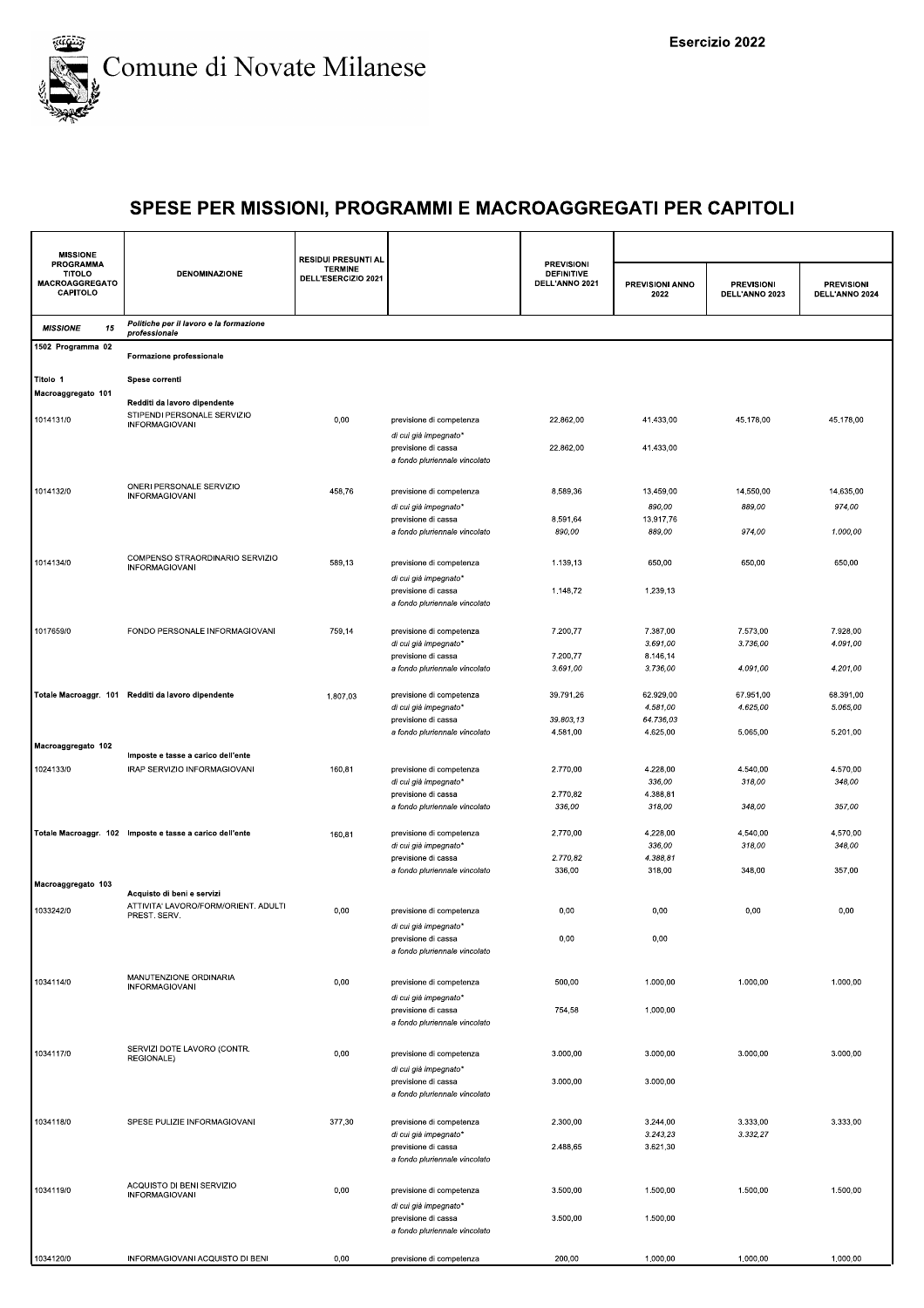

| <b>MISSIONE</b>                                                        |                                                            | <b>RESIDUI PRESUNTI AL</b>            |                                                                                  |                                                          |                                    |                                     |                                     |
|------------------------------------------------------------------------|------------------------------------------------------------|---------------------------------------|----------------------------------------------------------------------------------|----------------------------------------------------------|------------------------------------|-------------------------------------|-------------------------------------|
| <b>PROGRAMMA</b><br><b>TITOLO</b><br><b>MACROAGGREGATO</b><br>CAPITOLO | <b>DENOMINAZIONE</b>                                       | <b>TERMINE</b><br>DELL'ESERCIZIO 2021 |                                                                                  | <b>PREVISIONI</b><br><b>DEFINITIVE</b><br>DELL'ANNO 2021 | PREVISIONI ANNO<br>2022            | <b>PREVISIONI</b><br>DELL'ANNO 2023 | <b>PREVISIONI</b><br>DELL'ANNO 2024 |
|                                                                        |                                                            |                                       | di cui già impegnato*<br>previsione di cassa<br>a fondo pluriennale vincolato    | 200,00                                                   | 500,00<br>1.000,00                 |                                     |                                     |
| 1034121/0                                                              | ACQUISTI DI SERVIZI SERVIZIO<br><b>INFORMAGIOVANI</b>      | 2.258,45                              | previsione di competenza<br>di cui già impegnato*                                | 4.131,00                                                 | 3.000,00                           | 3.000,00                            | 3.000,00                            |
|                                                                        |                                                            |                                       | previsione di cassa<br>a fondo pluriennale vincolato                             | 6.389,45                                                 | 5.258.45                           |                                     |                                     |
| 1034122/0                                                              | UTENZE INFORMAGIOVANI                                      | 3.536.94                              | previsione di competenza<br>di cui già impegnato*<br>previsione di cassa         | 10.345.91<br>11.648,62                                   | 10.500.00<br>8.878,59<br>14.036,94 | 10.500.00                           | 10.500.00                           |
|                                                                        |                                                            |                                       | a fondo pluriennale vincolato                                                    |                                                          |                                    |                                     |                                     |
| 1034127/0                                                              | RISCALDAMENTO INFORMAGIOVANI                               | 1.247,69                              | previsione di competenza<br>di cui già impegnato*                                | 1.200,00                                                 | 0,00                               | 0,00                                | 0,00                                |
|                                                                        |                                                            |                                       | previsione di cassa<br>a fondo pluriennale vincolato                             | 2.062,03                                                 | 1.247,69                           |                                     |                                     |
|                                                                        | Totale Macroaggr. 103 Acquisto di beni e servizi           | 7.420,38                              | previsione di competenza<br>di cui già impegnato*                                | 25.176,91                                                | 23.244,00<br>12.621.82             | 23.333,00<br>3.332.27               | 23.333,00<br>0.00                   |
| Macroaggregato 110                                                     |                                                            |                                       | previsione di cassa<br>a fondo pluriennale vincolato                             | 30.043,33                                                | 30.664,38                          |                                     |                                     |
|                                                                        | Altre spese correnti                                       |                                       |                                                                                  |                                                          |                                    |                                     |                                     |
| 9915021/0                                                              | FPV 15021                                                  | 0,00                                  | previsione di competenza                                                         | 4.917,00                                                 | 4.943,00                           | 5.413,00                            | 5.558,00                            |
| Totale Macroaggr. 110 Altre spese correnti                             |                                                            | 0,00                                  | previsione di competenza<br>di cui già impegnato*                                | 4.917,00                                                 | 4.943,00                           | 5.413,00<br>0,00                    | 5.558,00<br>0,00                    |
| Totale Titolo 1                                                        | Spese correnti                                             | 9.388,22                              | previsione di cassa<br>a fondo pluriennale vincolato<br>previsione di competenza | 0.00<br>72.655,17                                        | 0.00<br>95.344,00                  | 101.237,00                          | 101.852,00                          |
|                                                                        |                                                            |                                       | di cui già impegnato*<br>previsione di cassa                                     | 72.617,28                                                | 17.538.82<br>99.789,22             | 8.275,27                            | 5.413,00                            |
|                                                                        |                                                            |                                       | a fondo pluriennale vincolato                                                    | 4.917,00                                                 | 4.943,00                           | 5.413,00                            | 5.558,00                            |
|                                                                        | Totale Programma 02 Formazione professionale               | 9.388,22                              | previsione di competenza                                                         | 72.655,17                                                | 95.344,00                          | 101.237,00                          | 101.852,00                          |
|                                                                        |                                                            |                                       | di cui già impegnato*                                                            |                                                          | 17.538,82                          | 8.275,27                            | 5.413,00                            |
|                                                                        |                                                            |                                       | previsione di cassa                                                              | 72.617,28                                                | 99.789,22                          |                                     |                                     |
|                                                                        | Totale MISSIONE 15 Politiche per il lavoro e la formazione |                                       | -- a fondo pluriennale vincolato                                                 | 4.917,00                                                 | 4.943,00                           | 5.413,00                            | 5.558,00                            |
|                                                                        | professionale                                              | 9.388.22                              | previsione di competenza<br>di cui già impegnato*                                | 72.655,17                                                | 95.344,00<br>17.538,82             | 101.237,00<br>8.275,27              | 101.852.00<br>5.413,00              |
|                                                                        |                                                            |                                       | previsione di cassa                                                              | 72.617.28                                                | 99.789,22                          |                                     |                                     |
|                                                                        |                                                            |                                       | a fondo pluriennale vincolato                                                    | 4.917,00                                                 | 4.943,00                           | 5.413,00                            | 5.558,00                            |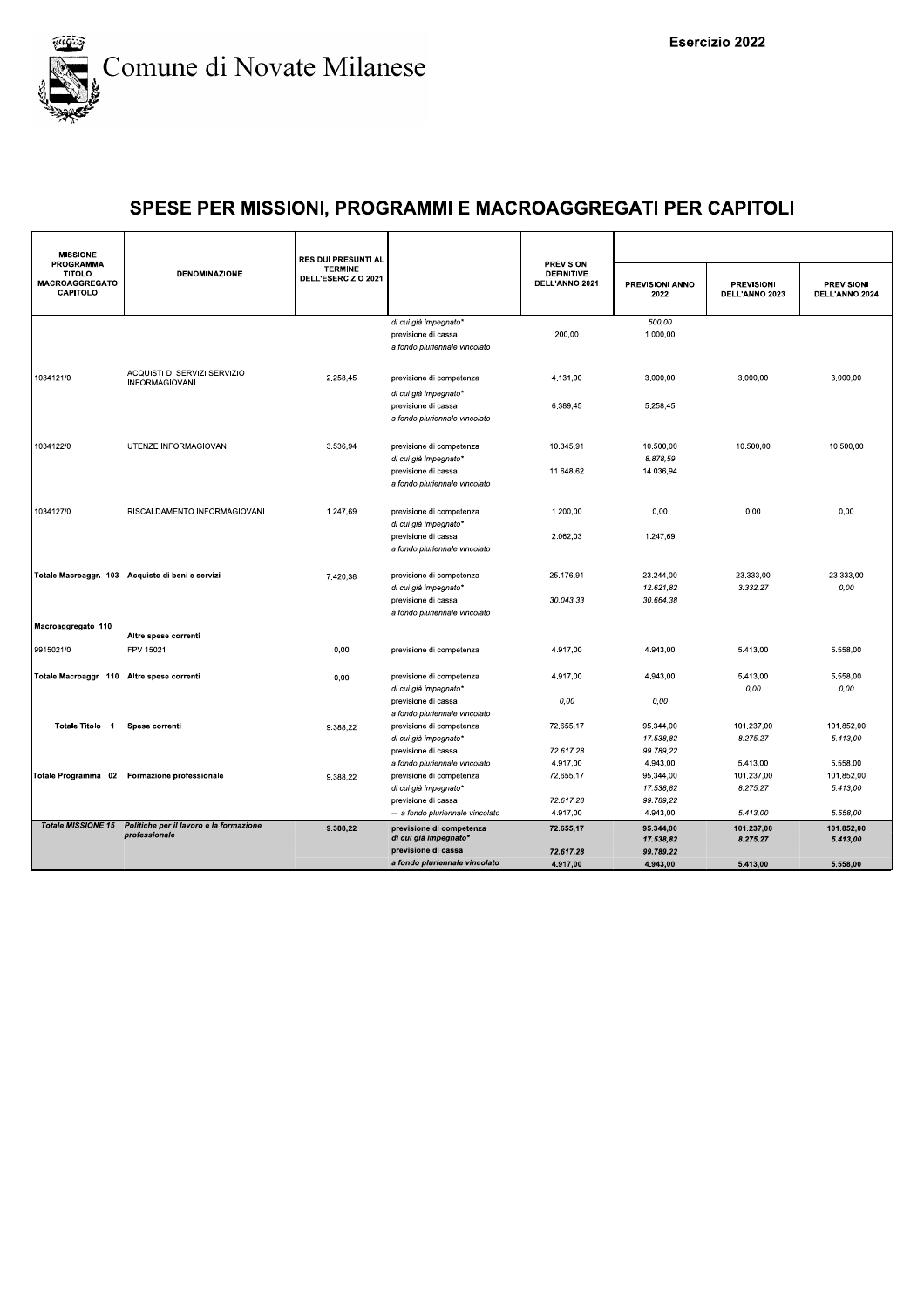

| <b>MISSIONE</b>                                                        |                                                                                | <b>RESIDUI PRESUNTI AL</b>            |                                                                                    |                                                          |                         |                                     |                                     |
|------------------------------------------------------------------------|--------------------------------------------------------------------------------|---------------------------------------|------------------------------------------------------------------------------------|----------------------------------------------------------|-------------------------|-------------------------------------|-------------------------------------|
| <b>PROGRAMMA</b><br><b>TITOLO</b><br><b>MACROAGGREGATO</b><br>CAPITOLO | <b>DENOMINAZIONE</b>                                                           | <b>TERMINE</b><br>DELL'ESERCIZIO 2021 |                                                                                    | <b>PREVISIONI</b><br><b>DEFINITIVE</b><br>DELL'ANNO 2021 | PREVISIONI ANNO<br>2022 | <b>PREVISIONI</b><br>DELL'ANNO 2023 | <b>PREVISIONI</b><br>DELL'ANNO 2024 |
| <b>MISSIONE</b><br>20                                                  | Fondi e accantonamenti                                                         |                                       |                                                                                    |                                                          |                         |                                     |                                     |
| 2001 Programma 01                                                      | Fondo di riserva                                                               |                                       |                                                                                    |                                                          |                         |                                     |                                     |
| Titolo 1<br>Macroaggregato 110                                         | Spese correnti                                                                 |                                       |                                                                                    |                                                          |                         |                                     |                                     |
| 1108900/0                                                              | Altre spese correnti<br><b>FONDO DI RISERVA</b>                                | 0,00                                  | previsione di competenza<br>di cui già impegnato*                                  | 71.475,61                                                | 48.574,09               | 54.916,45                           | 55.132,60                           |
|                                                                        |                                                                                |                                       | previsione di cassa<br>a fondo pluriennale vincolato                               | 71.475,61                                                | 48.574,09               |                                     |                                     |
| 9920011/0                                                              | FPV 20011                                                                      | 0,00                                  | previsione di competenza                                                           | 0,00                                                     | 0,00                    | 0,00                                | 0,00                                |
| Totale Macroaggr. 110 Altre spese correnti                             |                                                                                | 0,00                                  | previsione di competenza<br>di cui già impegnato*                                  | 71.475,61                                                | 48.574,09               | 54.916,45<br>0,00                   | 55.132,60<br>0,00                   |
| Totale Titolo 1                                                        | Spese correnti                                                                 | 0,00                                  | previsione di cassa<br>a fondo pluriennale vincolato<br>previsione di competenza   | 71.475,61<br>71.475,61                                   | 48.574,09<br>48.574.09  | 54.916,45                           | 55.132,60                           |
|                                                                        |                                                                                |                                       | di cui già impegnato*<br>previsione di cassa                                       | 71.475,61                                                | 48.574,09               | 0,00                                | 0,00                                |
| Totale Programma 01 Fondo di riserva                                   |                                                                                | 0,00                                  | a fondo pluriennale vincolato<br>previsione di competenza<br>di cui già impegnato* | 71.475,61                                                | 48.574,09               | 54.916,45<br>0,00                   | 55.132,60<br>0,00                   |
|                                                                        |                                                                                |                                       | previsione di cassa<br>-- a fondo pluriennale vincolato                            | 71.475,61                                                | 48.574,09               |                                     |                                     |
| 2002 Programma 02                                                      | Fondo crediti di dubbia esigibilità                                            |                                       |                                                                                    |                                                          |                         |                                     |                                     |
| Titolo 1<br>Macroaggregato 110                                         | Spese correnti                                                                 |                                       |                                                                                    |                                                          |                         |                                     |                                     |
| 1108903/0                                                              | Altre spese correnti<br>FONDO CREDITI DI DUBBIA E DIFFICILE<br><b>ESAZIONE</b> | 0,00                                  | previsione di competenza<br>di cui già impegnato*                                  | 433.707,49                                               | 439.908,91              | 439.445,55                          | 447.756,40                          |
|                                                                        |                                                                                |                                       | previsione di cassa<br>a fondo pluriennale vincolato                               | 0,00                                                     | 0,00                    |                                     |                                     |
| 9920021/0                                                              | FPV 20021                                                                      | 0,00                                  | previsione di competenza                                                           | 0,00                                                     | 0,00                    | 0,00                                | 0,00                                |
| Totale Macroaggr. 110 Altre spese correnti                             |                                                                                | 0,00                                  | previsione di competenza<br>di cui già impegnato*                                  | 433.707,49                                               | 439.908,91              | 439.445,55<br>0,00                  | 447.756,40<br>0,00                  |
| Totale Titolo 1                                                        | Spese correnti                                                                 | 0,00                                  | previsione di cassa<br>a fondo pluriennale vincolato<br>previsione di competenza   | 0,00<br>433.707,49                                       | 0,00<br>439.908,91      | 439.445,55                          | 447.756,40                          |
|                                                                        |                                                                                |                                       | di cui già impegnato*<br>previsione di cassa<br>a fondo pluriennale vincolato      | 0,00                                                     | 0,00                    | 0,00                                | 0,00                                |
|                                                                        | Totale Programma 02 Fondo crediti di dubbia esigibilità                        | 0,00                                  | previsione di competenza<br>di cui già impegnato*                                  | 433.707.49                                               | 439.908,91              | 439.445,55<br>0,00                  | 447.756,40<br>$0,00$                |
| 2003 Programma 03                                                      |                                                                                |                                       | previsione di cassa<br>-- a fondo pluriennale vincolato                            | 0,00                                                     | 0,00                    |                                     |                                     |
|                                                                        | Altri fondi                                                                    |                                       |                                                                                    |                                                          |                         |                                     |                                     |
| Titolo 1<br>Macroaggregato 110                                         | Spese correnti                                                                 |                                       |                                                                                    |                                                          |                         |                                     |                                     |
| 1108910/0                                                              | Altre spese correnti<br>FONDO RINNOVI CONTRATTUALI                             | 0,00                                  | previsione di competenza<br>di cui già impegnato*                                  | 176.120,00                                               | 176.080,00              | 176.064,00                          | 176.081,00                          |
|                                                                        |                                                                                |                                       | previsione di cassa<br>a fondo pluriennale vincolato                               | 176.120,00                                               | 176.080,00              |                                     |                                     |
| 1108912/0                                                              | FONDO INDENNITA' FINE MANDATO<br>SINDACO                                       | 0,00                                  | previsione di competenza                                                           | 3.087,00                                                 | 3.087,00                | 3.087,00                            | 3.087,00                            |
|                                                                        |                                                                                |                                       | di cui già impegnato*<br>previsione di cassa<br>a fondo pluriennale vincolato      | 3.087,00                                                 | 3.087,00                |                                     |                                     |
| 1108914/0                                                              | FONDI INCENTIVI SPESE TECNICHE                                                 | 0,00                                  | previsione di competenza<br>di cui già impegnato*                                  | 18.879,46                                                | 28.000,00               | 28.000,00                           | 28.000,00                           |
|                                                                        |                                                                                |                                       | previsione di cassa<br>a fondo pluriennale vincolato                               | 18.879,46                                                | 28.000,00               |                                     |                                     |
| 1108916/0                                                              | FONDO CONTENZIOSI                                                              | 0,00                                  | previsione di competenza<br>di cui già impegnato*                                  | 0,00                                                     | 0,00                    | 0,00                                | 0,00                                |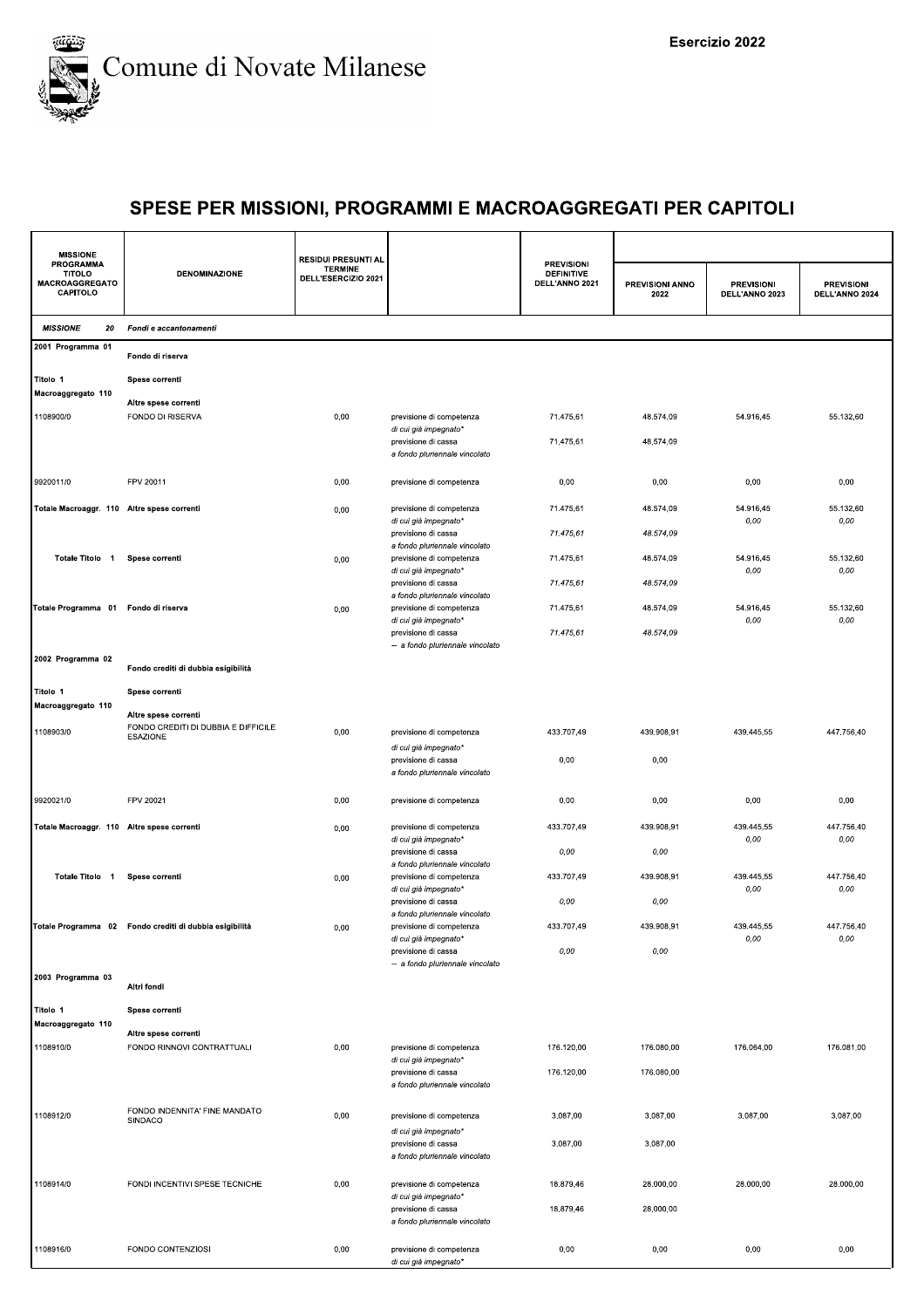

| <b>MISSIONE</b>                                                        |                                           | <b>RESIDUI PRESUNTI AL</b>            |                                                      |                                                          |                                |                                     |                                     |
|------------------------------------------------------------------------|-------------------------------------------|---------------------------------------|------------------------------------------------------|----------------------------------------------------------|--------------------------------|-------------------------------------|-------------------------------------|
| <b>PROGRAMMA</b><br><b>TITOLO</b><br><b>MACROAGGREGATO</b><br>CAPITOLO | <b>DENOMINAZIONE</b>                      | <b>TERMINE</b><br>DELL'ESERCIZIO 2021 |                                                      | <b>PREVISIONI</b><br><b>DEFINITIVE</b><br>DELL'ANNO 2021 | <b>PREVISIONI ANNO</b><br>2022 | <b>PREVISIONI</b><br>DELL'ANNO 2023 | <b>PREVISIONI</b><br>DELL'ANNO 2024 |
|                                                                        |                                           |                                       | previsione di cassa                                  | 0,00                                                     | 0.00                           |                                     |                                     |
|                                                                        |                                           |                                       | a fondo pluriennale vincolato                        |                                                          |                                |                                     |                                     |
| 1108917/0                                                              | FONDO INCENTIVI SPESE TECNICHE            | 0,00                                  | previsione di competenza                             | 5.359,50                                                 | 7.000,00                       | 7.000,00                            | 7.000,00                            |
|                                                                        | <b>ACQUISTO BENI</b>                      |                                       | di cui già impegnato*                                |                                                          |                                |                                     |                                     |
|                                                                        |                                           |                                       | previsione di cassa                                  | 5.359,50                                                 | 7.000,00                       |                                     |                                     |
|                                                                        |                                           |                                       | a fondo pluriennale vincolato                        |                                                          |                                |                                     |                                     |
| 1108918/0                                                              | FONDO SPESE POTENZIALI                    | 0,00                                  | previsione di competenza                             | 1.590,00                                                 | 0,00                           | 0,00                                | 0,00                                |
|                                                                        |                                           |                                       | di cui già impegnato*                                |                                                          |                                |                                     |                                     |
|                                                                        |                                           |                                       | previsione di cassa<br>a fondo pluriennale vincolato | 1.590,00                                                 | 0,00                           |                                     |                                     |
|                                                                        |                                           |                                       |                                                      |                                                          |                                |                                     |                                     |
| 1108920/0                                                              | FONDO DONAZIONE EMERGENZA COVID 19        | 0,00                                  | previsione di competenza                             | 1.500,00                                                 | 0,00                           | 0,00                                | 0,00                                |
|                                                                        |                                           |                                       | di cui già impegnato*                                |                                                          |                                |                                     |                                     |
|                                                                        |                                           |                                       | previsione di cassa                                  | 1.500,00                                                 | 0,00                           |                                     |                                     |
|                                                                        |                                           |                                       | a fondo pluriennale vincolato                        |                                                          |                                |                                     |                                     |
| 1108922/0                                                              | FONDO AGEVOLAZIONI TARI                   | 0,00                                  | previsione di competenza                             | 0,00                                                     | 0,00                           | 0,00                                | 0,00                                |
|                                                                        |                                           |                                       | di cui già impegnato*                                |                                                          |                                |                                     |                                     |
|                                                                        |                                           |                                       | previsione di cassa<br>a fondo pluriennale vincolato | 0,00                                                     | 0,00                           |                                     |                                     |
|                                                                        |                                           |                                       |                                                      |                                                          |                                |                                     |                                     |
| Totale Macroaggr. 110 Altre spese correnti                             |                                           | 0,00                                  | previsione di competenza                             | 206.535,96                                               | 214.167,00                     | 214.151,00                          | 214.168,00                          |
|                                                                        |                                           |                                       | di cui già impegnato*<br>previsione di cassa         | 206.535.96                                               | 214.167.00                     | 0,00                                | 0,00                                |
|                                                                        |                                           |                                       | a fondo pluriennale vincolato                        |                                                          |                                |                                     |                                     |
| Totale Titolo 1                                                        | Spese correnti                            | 0,00                                  | previsione di competenza                             | 206.535,96                                               | 214.167,00                     | 214.151,00                          | 214.168,00                          |
|                                                                        |                                           |                                       | di cui già impegnato*<br>previsione di cassa         | 206.535,96                                               | 214.167,00                     | 0,00                                | 0,00                                |
|                                                                        |                                           |                                       | a fondo pluriennale vincolato                        |                                                          |                                |                                     |                                     |
| Totale Programma 03 Altri fondi                                        |                                           | 0,00                                  | previsione di competenza                             | 206.535,96                                               | 214.167,00                     | 214.151,00                          | 214.168.00                          |
|                                                                        |                                           |                                       | di cui già impegnato*<br>previsione di cassa         | 206.535.96                                               | 214.167.00                     | 0,00                                | 0,00                                |
|                                                                        |                                           |                                       | -- a fondo pluriennale vincolato                     |                                                          |                                |                                     |                                     |
|                                                                        | Totale MISSIONE 20 Fondi e accantonamenti | 0,00                                  | previsione di competenza<br>di cui già impegnato*    | 711.719,06                                               | 702.650,00                     | 708.513,00<br>0,00                  | 717.057,00<br>0,00                  |
|                                                                        |                                           |                                       | previsione di cassa                                  | 278.011,57                                               | 262.741,09                     |                                     |                                     |
|                                                                        |                                           |                                       | a fondo pluriennale vincolato                        |                                                          |                                |                                     |                                     |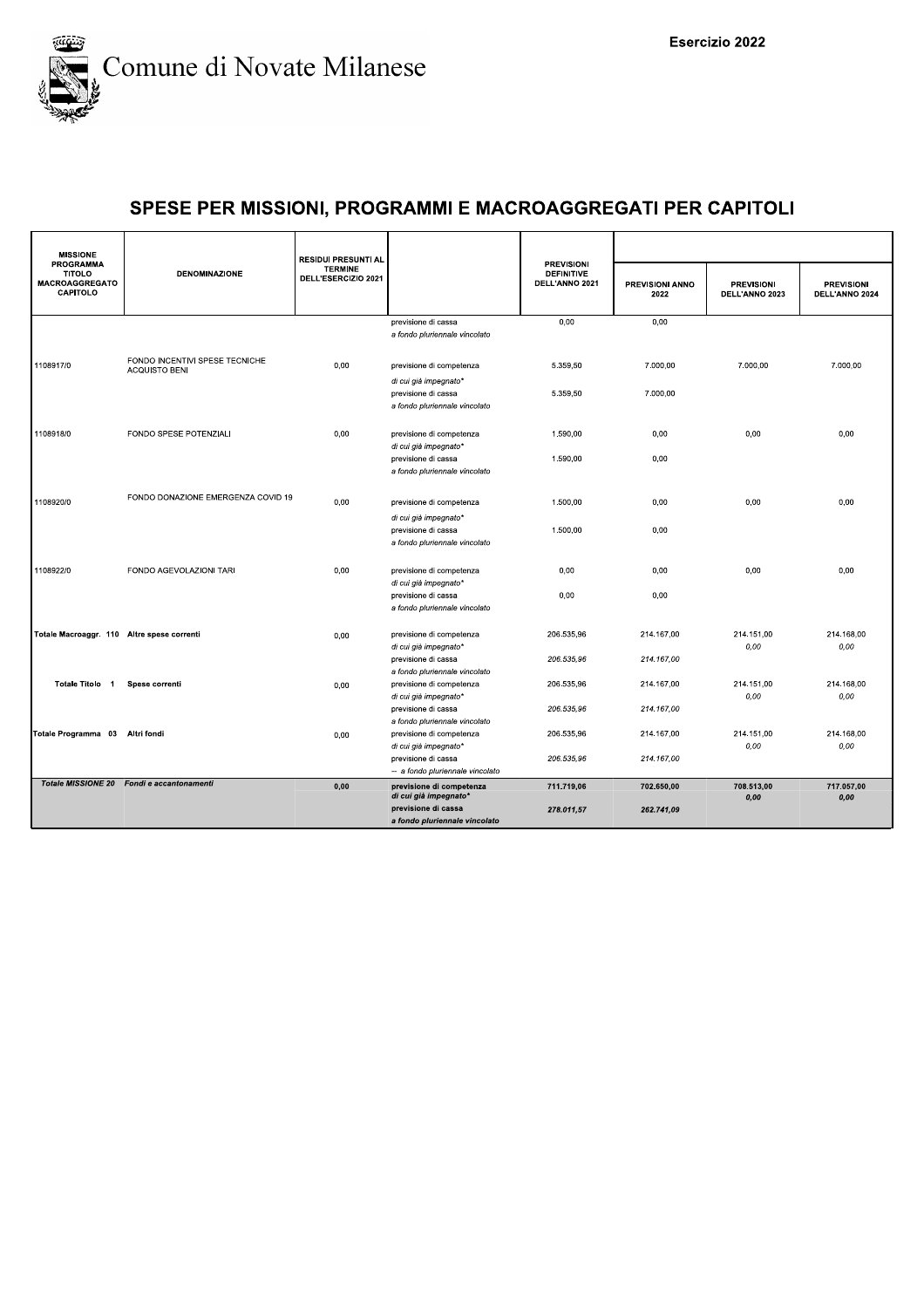

| <b>MISSIONE</b>                                                               |                                                                   | <b>RESIDUI PRESUNTI AL</b>            |                                                         |                                                          |                                |                                     |                                     |
|-------------------------------------------------------------------------------|-------------------------------------------------------------------|---------------------------------------|---------------------------------------------------------|----------------------------------------------------------|--------------------------------|-------------------------------------|-------------------------------------|
| <b>PROGRAMMA</b><br><b>TITOLO</b><br><b>MACROAGGREGATO</b><br><b>CAPITOLO</b> | <b>DENOMINAZIONE</b>                                              | <b>TERMINE</b><br>DELL'ESERCIZIO 2021 |                                                         | <b>PREVISIONI</b><br><b>DEFINITIVE</b><br>DELL'ANNO 2021 | <b>PREVISIONI ANNO</b><br>2022 | <b>PREVISIONI</b><br>DELL'ANNO 2023 | <b>PREVISIONI</b><br>DELL'ANNO 2024 |
| <b>MISSIONE</b><br>60                                                         | Anticipazioni finanziarie                                         |                                       |                                                         |                                                          |                                |                                     |                                     |
| 6001 Programma 01                                                             | Restituzione anticipazioni di tesoreria                           |                                       |                                                         |                                                          |                                |                                     |                                     |
| Titolo 5                                                                      | Chiusura Anticipazioni ricevute da istituto<br>tesoriere/cassiere |                                       |                                                         |                                                          |                                |                                     |                                     |
| Macroaggregato 501                                                            | Chiusura Anticipazioni ricevute da istituto<br>tesoriere/cassiere |                                       |                                                         |                                                          |                                |                                     |                                     |
| 512671/0                                                                      | ANTICIPAZIONE DI CASSA - RIMBORSO                                 | 0,00                                  | previsione di competenza<br>di cui già impegnato*       | 200.000.00                                               | 200.000.00                     | 200.000.00                          | 200.000.00                          |
|                                                                               |                                                                   |                                       | previsione di cassa<br>a fondo pluriennale vincolato    | 200.000.00                                               | 200.000.00                     |                                     |                                     |
| Totale Macroaggr. 501                                                         | Chiusura Anticipazioni ricevute da istituto<br>tesoriere/cassiere | 0.00                                  | previsione di competenza<br>di cui già impegnato*       | 200.000.00                                               | 200.000.00                     | 200.000.00<br>0,00                  | 200.000.00<br>0,00                  |
|                                                                               |                                                                   |                                       | previsione di cassa<br>a fondo pluriennale vincolato    | 200.000.00                                               | 200.000.00                     |                                     |                                     |
| Totale Titolo 5                                                               | Chiusura Anticipazioni ricevute da istituto<br>tesoriere/cassiere | 0,00                                  | previsione di competenza<br>di cui già impegnato*       | 200.000,00                                               | 200.000,00                     | 200.000,00<br>0.00                  | 200.000,00<br>0.00                  |
|                                                                               |                                                                   |                                       | previsione di cassa<br>a fondo pluriennale vincolato    | 200.000.00                                               | 200.000.00                     |                                     |                                     |
| Totale Programma 01                                                           | Restituzione anticipazioni di tesoreria                           | 0.00                                  | previsione di competenza<br>di cui già impegnato*       | 200.000,00                                               | 200.000,00                     | 200.000,00<br>0,00                  | 200.000,00<br>0.00                  |
|                                                                               |                                                                   |                                       | previsione di cassa<br>-- a fondo pluriennale vincolato | 200.000,00                                               | 200.000,00                     |                                     |                                     |
|                                                                               | Totale MISSIONE 60 Anticipazioni finanziarie                      | 0.00                                  | previsione di competenza<br>di cui già impegnato*       | 200.000.00                                               | 200.000.00                     | 200.000.00<br>0,00                  | 200.000.00<br>0,00                  |
|                                                                               |                                                                   |                                       | previsione di cassa<br>a fondo pluriennale vincolato    | 200.000,00                                               | 200.000,00                     |                                     |                                     |
|                                                                               |                                                                   |                                       |                                                         |                                                          |                                |                                     |                                     |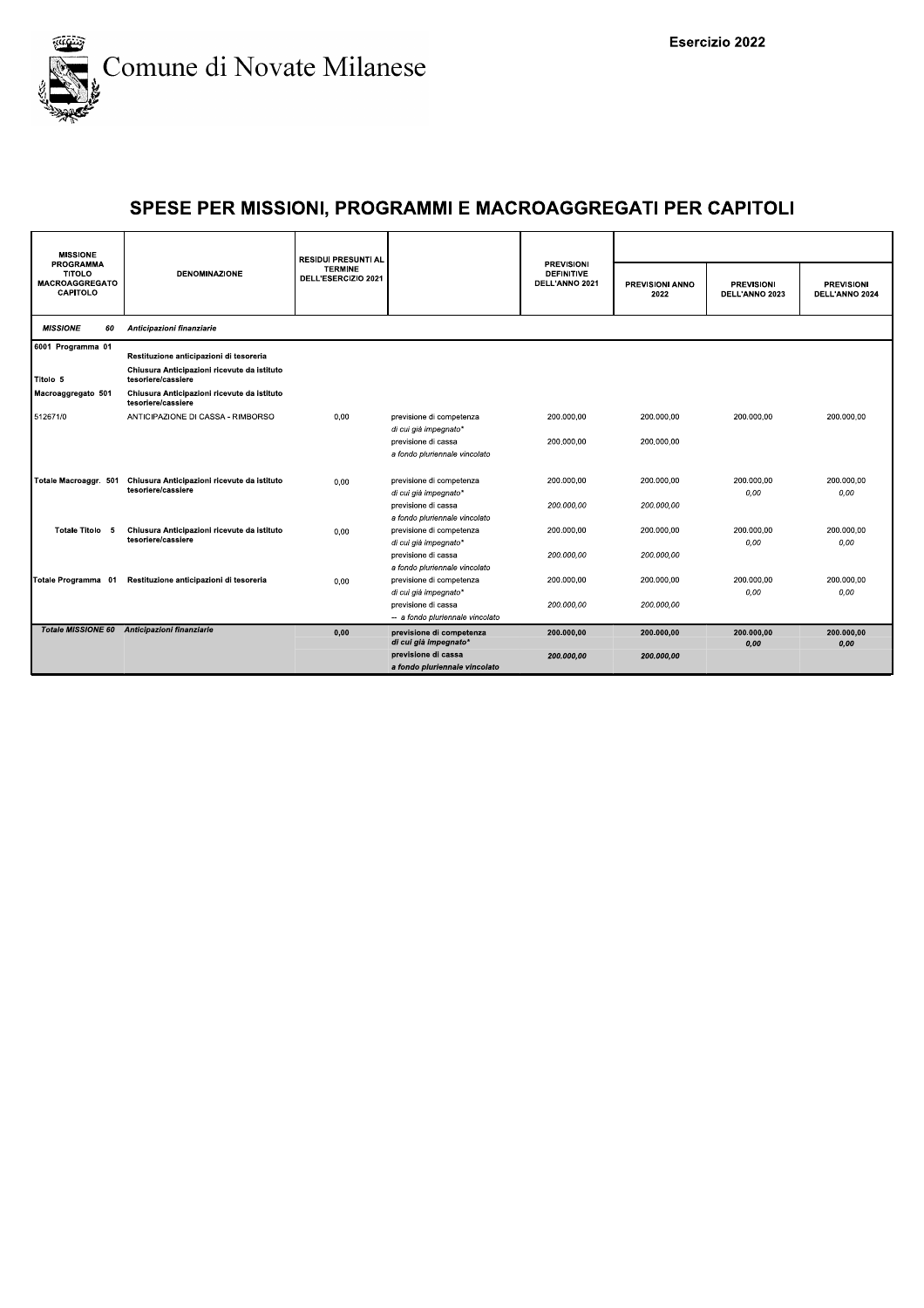

| <b>MISSIONE</b><br><b>PROGRAMMA</b><br><b>TITOLO</b><br><b>MACROAGGREGATO</b><br>CAPITOLO | <b>DENOMINAZIONE</b>                                                         | <b>RESIDUI PRESUNTI AL</b><br><b>TERMINE</b><br>DELL'ESERCIZIO 2021 |                                                                               | <b>PREVISIONI</b><br><b>DEFINITIVE</b><br>DELL'ANNO 2021 |                         |                                     |                                     |
|-------------------------------------------------------------------------------------------|------------------------------------------------------------------------------|---------------------------------------------------------------------|-------------------------------------------------------------------------------|----------------------------------------------------------|-------------------------|-------------------------------------|-------------------------------------|
|                                                                                           |                                                                              |                                                                     |                                                                               |                                                          | PREVISIONI ANNO<br>2022 | <b>PREVISIONI</b><br>DELL'ANNO 2023 | <b>PREVISIONI</b><br>DELL'ANNO 2024 |
| <b>MISSIONE</b><br>99                                                                     | Servizi per conto terzi                                                      |                                                                     |                                                                               |                                                          |                         |                                     |                                     |
| 9901 Programma 01                                                                         | Servizi per conto terzi - partite di giro                                    |                                                                     |                                                                               |                                                          |                         |                                     |                                     |
| Titolo 7                                                                                  | Uscite per conto terzi e partite di giro                                     |                                                                     |                                                                               |                                                          |                         |                                     |                                     |
| Macroaggregato 701                                                                        | Uscite per partite di giro                                                   |                                                                     |                                                                               |                                                          |                         |                                     |                                     |
| 7010001/0                                                                                 | RITENUTE PREVIDENZIALI ED<br>ASSISTENZIALI AL PERSONALE<br><b>DIPENDENTE</b> | 0,00                                                                | previsione di competenza                                                      | 500.000,00                                               | 500.000,00              | 500.000,00                          | 500.000,00                          |
|                                                                                           |                                                                              |                                                                     | di cui già impegnato*<br>previsione di cassa<br>a fondo pluriennale vincolato | 500.000,00                                               | 500.000,00              |                                     |                                     |
| 7010002/0                                                                                 | RITENUTE ERARIALI AL PERSONALE<br><b>DIPENDENTE</b>                          | 0,00                                                                | previsione di competenza                                                      | 850.000,00                                               | 850.000,00              | 850.000,00                          | 850.000,00                          |
|                                                                                           |                                                                              |                                                                     | di cui già impegnato*<br>previsione di cassa                                  | 850.000,00                                               | 850.000,00              |                                     |                                     |
|                                                                                           |                                                                              |                                                                     | a fondo pluriennale vincolato                                                 |                                                          |                         |                                     |                                     |
| 7010003/0                                                                                 | ALTRE RITENUTE AL PERSONALE<br>DIPENDENTE PER CONTO TERZI                    | 0,00                                                                | previsione di competenza                                                      | 80.000,00                                                | 80.000,00               | 80.000,00                           | 80.000,00                           |
|                                                                                           |                                                                              |                                                                     | di cui già impegnato*<br>previsione di cassa                                  | 80.000,00                                                | 80.000,00               |                                     |                                     |
|                                                                                           |                                                                              |                                                                     | a fondo pluriennale vincolato                                                 |                                                          |                         |                                     |                                     |
| 7010005/0                                                                                 | SPESE PER SERVIZI CONTO DI TERZI                                             | 23.760,39                                                           | previsione di competenza<br>di cui già impegnato*                             | 50.000,00                                                | 20.000,00               | 20.000,00                           | 20.000,00                           |
|                                                                                           |                                                                              |                                                                     | previsione di cassa<br>a fondo pluriennale vincolato                          | 74.347,47                                                | 43.760,39               |                                     |                                     |
| 7010006/0                                                                                 | COSTITUZIONE FONDO ECONOMALE                                                 | 0,00                                                                | previsione di competenza                                                      | 3.000,00                                                 | 3.000,00                | 3.000,00                            | 3.000,00                            |
|                                                                                           |                                                                              |                                                                     | di cui già impegnato*<br>previsione di cassa                                  | 3.000,00                                                 | 3.000,00                |                                     |                                     |
|                                                                                           |                                                                              |                                                                     | a fondo pluriennale vincolato                                                 |                                                          |                         |                                     |                                     |
| 7010008/0                                                                                 | RITENUTE PREVIDENZIALI E ASSISTENZIALI<br>LAVORO AUTONOMO                    | 0,00                                                                | previsione di competenza                                                      | 1.000,00                                                 | 1.000,00                | 1.000,00                            | 1.000,00                            |
|                                                                                           |                                                                              |                                                                     | di cui già impegnato*<br>previsione di cassa                                  | 1.000,00                                                 | 1.000,00                |                                     |                                     |
|                                                                                           |                                                                              |                                                                     | a fondo pluriennale vincolato                                                 |                                                          |                         |                                     |                                     |
| 7010009/0                                                                                 | RITENUTE ERARIALI REDDITI LAVORO<br>AUTONOMO                                 | 35.523,07                                                           | previsione di competenza                                                      | 70.000,00                                                | 50.000,00               | 50.000,00                           | 50.000,00                           |
|                                                                                           |                                                                              |                                                                     | di cui già impegnato*<br>previsione di cassa                                  | 70.000,00                                                | 85.523,07               |                                     |                                     |
|                                                                                           |                                                                              |                                                                     | a fondo pluriennale vincolato                                                 |                                                          |                         |                                     |                                     |
| 7010010/0                                                                                 | VERSAMENTO DELLE RITENUTE PER<br>SCISSIONE CONTABILE IVA                     | 510.766,46                                                          | previsione di competenza<br>di cui già impegnato'                             | 1.600.000,00                                             | 1.000.000,00            | 1.000.000,00                        | 1.000.000,00                        |
|                                                                                           |                                                                              |                                                                     | previsione di cassa<br>a fondo pluriennale vincolato                          | 1.689.957,74                                             | 1.510.766,46            |                                     |                                     |
|                                                                                           | RESTITUZIONE SOMME VERSATE                                                   |                                                                     |                                                                               |                                                          |                         |                                     |                                     |
| 7010011/0                                                                                 | ERRONEAMENTE                                                                 | 3.823,09                                                            | previsione di competenza<br>di cui già impegnato*                             | 30.000,00                                                | 15.000,00               | 15.000,00                           | 15.000,00                           |
|                                                                                           |                                                                              |                                                                     | previsione di cassa<br>a fondo pluriennale vincolato                          | 32.402,08                                                | 18.823,09               |                                     |                                     |
| 7015013/0                                                                                 | VERSAMENTI RITENUTE 4% SU CONTRIBUTI                                         | 3.552,21                                                            | previsione di competenza                                                      | 10.000,00                                                | 10.000,00               | 10.000,00                           | 10.000,00                           |
|                                                                                           | <b>PUBBLICI</b>                                                              |                                                                     | di cui già impegnato*                                                         |                                                          |                         |                                     |                                     |
|                                                                                           |                                                                              |                                                                     | previsione di cassa<br>a fondo pluriennale vincolato                          | 10.000,00                                                | 13.552,21               |                                     |                                     |
| 7015014/0                                                                                 | SPESE NON ANDATE A BUON FINE                                                 | 450,00                                                              | previsione di competenza                                                      | 100.000,00                                               | 20.000,00               | 20.000,00                           | 20.000,00                           |
|                                                                                           |                                                                              |                                                                     | di cui già impegnato*<br>previsione di cassa                                  | 102.165,19                                               | 20.450,00               |                                     |                                     |
|                                                                                           |                                                                              |                                                                     | a fondo pluriennale vincolato                                                 |                                                          |                         |                                     |                                     |
|                                                                                           | Totale Macroaggr. 701 Uscite per partite di giro                             | 577.875,22                                                          | previsione di competenza<br>di cui già impegnato*                             | 3.294.000,00                                             | 2.549.000,00            | 2.549.000,00<br>0,00                | 2.549.000,00<br>0,00                |
|                                                                                           |                                                                              |                                                                     | previsione di cassa<br>a fondo pluriennale vincolato                          | 3.412.872,48                                             | 3.126.875,22            |                                     |                                     |
| Macroaggregato 702                                                                        | Uscite per conto terzi                                                       |                                                                     |                                                                               |                                                          |                         |                                     |                                     |
| 7020004/0                                                                                 | DEPOSITI CAUZIONALI                                                          | 178.929,26                                                          | previsione di competenza                                                      | 50.000,00                                                | 50.000,00               | 50.000,00                           | 50.000,00                           |